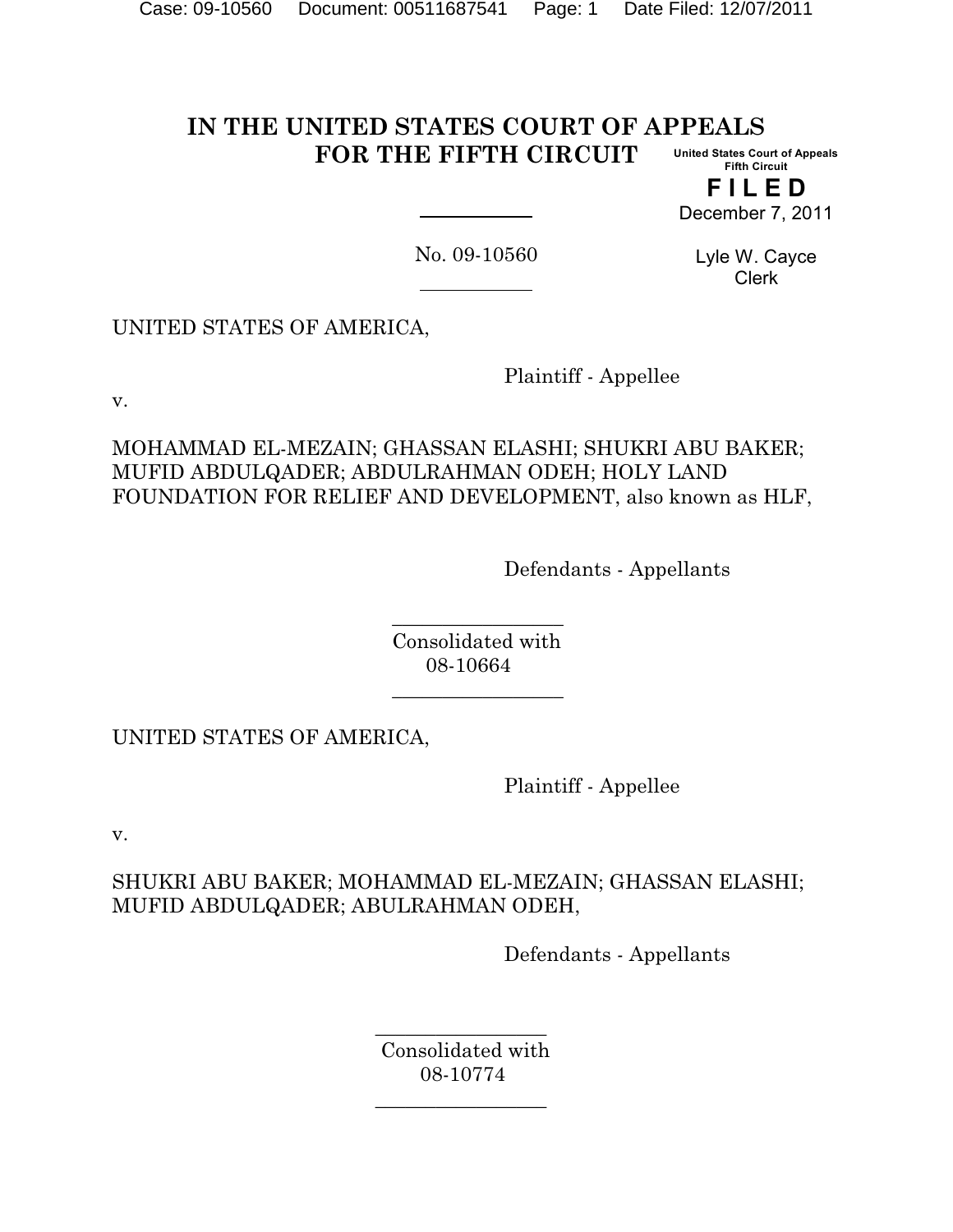Case: 09-10560 Document: 00511687541 Page: 2 Date Filed: 12/07/2011

No. 09-10560

UNITED STATES OF AMERICA,

Plaintiff - Appellee

v.

MOHAMMAD EL-MEZAIN,

Defendant - Appellant

 $\frac{1}{\sqrt{2}}$  ,  $\frac{1}{\sqrt{2}}$  ,  $\frac{1}{\sqrt{2}}$  ,  $\frac{1}{\sqrt{2}}$  ,  $\frac{1}{\sqrt{2}}$  ,  $\frac{1}{\sqrt{2}}$  ,  $\frac{1}{\sqrt{2}}$  ,  $\frac{1}{\sqrt{2}}$  ,  $\frac{1}{\sqrt{2}}$  ,  $\frac{1}{\sqrt{2}}$  ,  $\frac{1}{\sqrt{2}}$  ,  $\frac{1}{\sqrt{2}}$  ,  $\frac{1}{\sqrt{2}}$  ,  $\frac{1}{\sqrt{2}}$  ,  $\frac{1}{\sqrt{2}}$  Consolidated with 10-10590

UNITED STATES OF AMERICA,

 $\mathcal{L}_\text{max}$  and  $\mathcal{L}_\text{max}$  and  $\mathcal{L}_\text{max}$  and  $\mathcal{L}_\text{max}$  and  $\mathcal{L}_\text{max}$ 

Plaintiff - Appellee - Cross-Appellant

v.

HOLY LAND FOUNDATION FOR RELIEF AND DEVELOPMENT, also known as HLF,

> Defendant - Appellant - Cross-Appellee

 $\mathcal{L}_\text{max}$  and  $\mathcal{L}_\text{max}$  and  $\mathcal{L}_\text{max}$  and  $\mathcal{L}_\text{max}$  Consolidated with 10-10586

UNITED STATES OF AMERICA,

 $\mathcal{L}_\text{max}$  and  $\mathcal{L}_\text{max}$  and  $\mathcal{L}_\text{max}$  and  $\mathcal{L}_\text{max}$ 

Plaintiff

v.

SHUKRI ABU BAKER,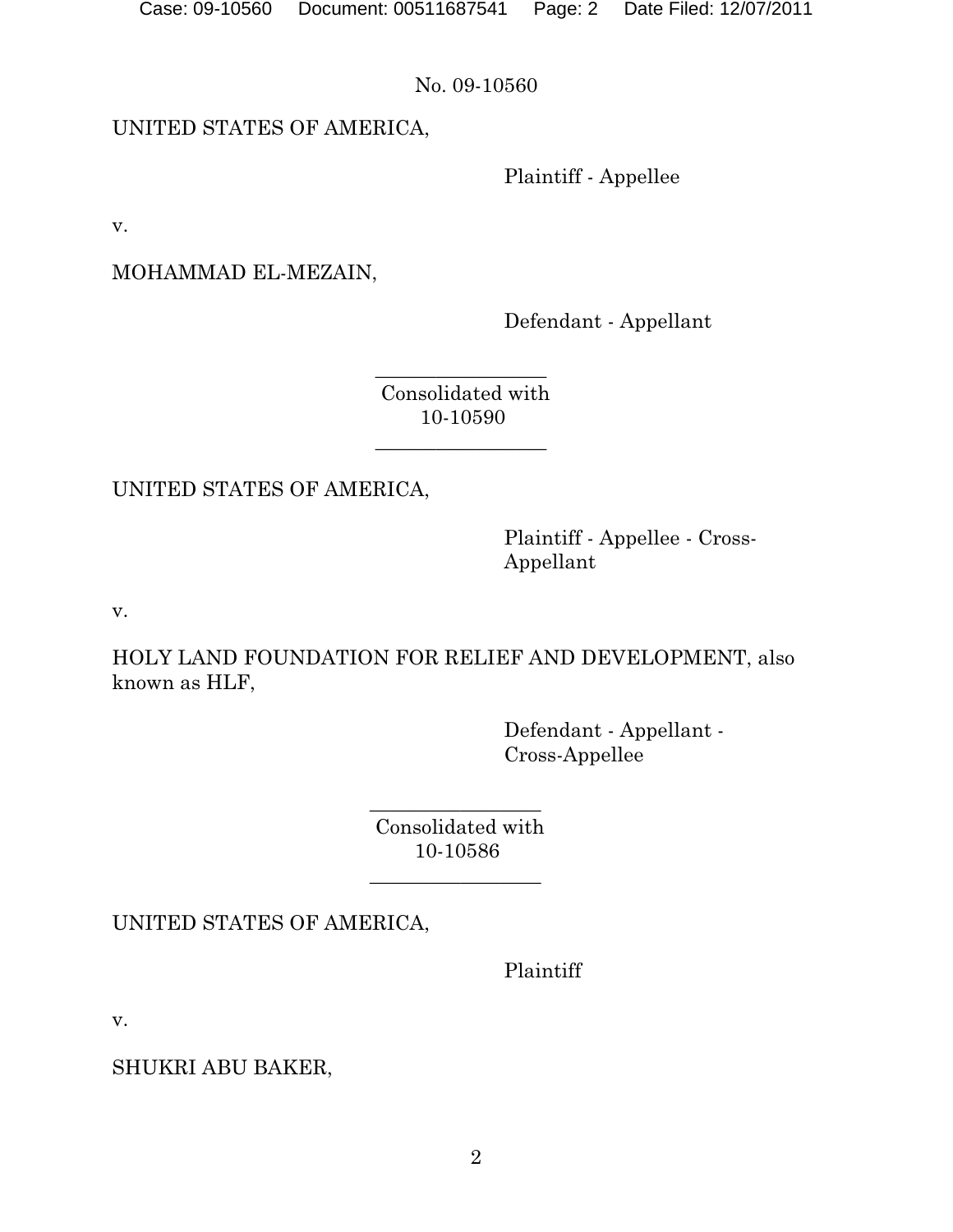Defendant

NANCY HOLLANDER,

Appellant

Appeals from the United States District Court for the Northern District of Texas

Before KING, GARZA, and GRAVES, Circuit Judges. KING, Circuit Judge:

In this consolidated case, we address the appeals of five individuals and one corporate defendant convicted of conspiracy and substantive offenses for providing material aid and support to a designated terrorist organization. The terrorist organization at issue is Hamas, which in 1995 was named a Specially Designated Terrorist by Presidential Executive Order pursuant to authority granted by the International Emergency Economic Powers Act, 50 U.S.C. § 1701 *et seq.* Hamas was further designated as a Foreign Terrorist Organization in 1997, as contemplated by 18 U.S.C. § 2339B.

Although this case is related to terrorism, it does not involve charges of specific terrorist acts. Instead, it focuses on the defendants' financial support for terrorism and a terrorist ideology. The defendants were charged with aiding Hamas by raising funds through the corporate entity Holy Land Foundation for Relief and Development, a Texas-based, pro-Palestinian charity that the Government charged was created for the sole purpose of acting as a financing arm for Hamas. Although the charged conspiracy began in 1995 when Hamas was first designated as a terrorist organization, the defendants' connection to Hamas arose much earlier.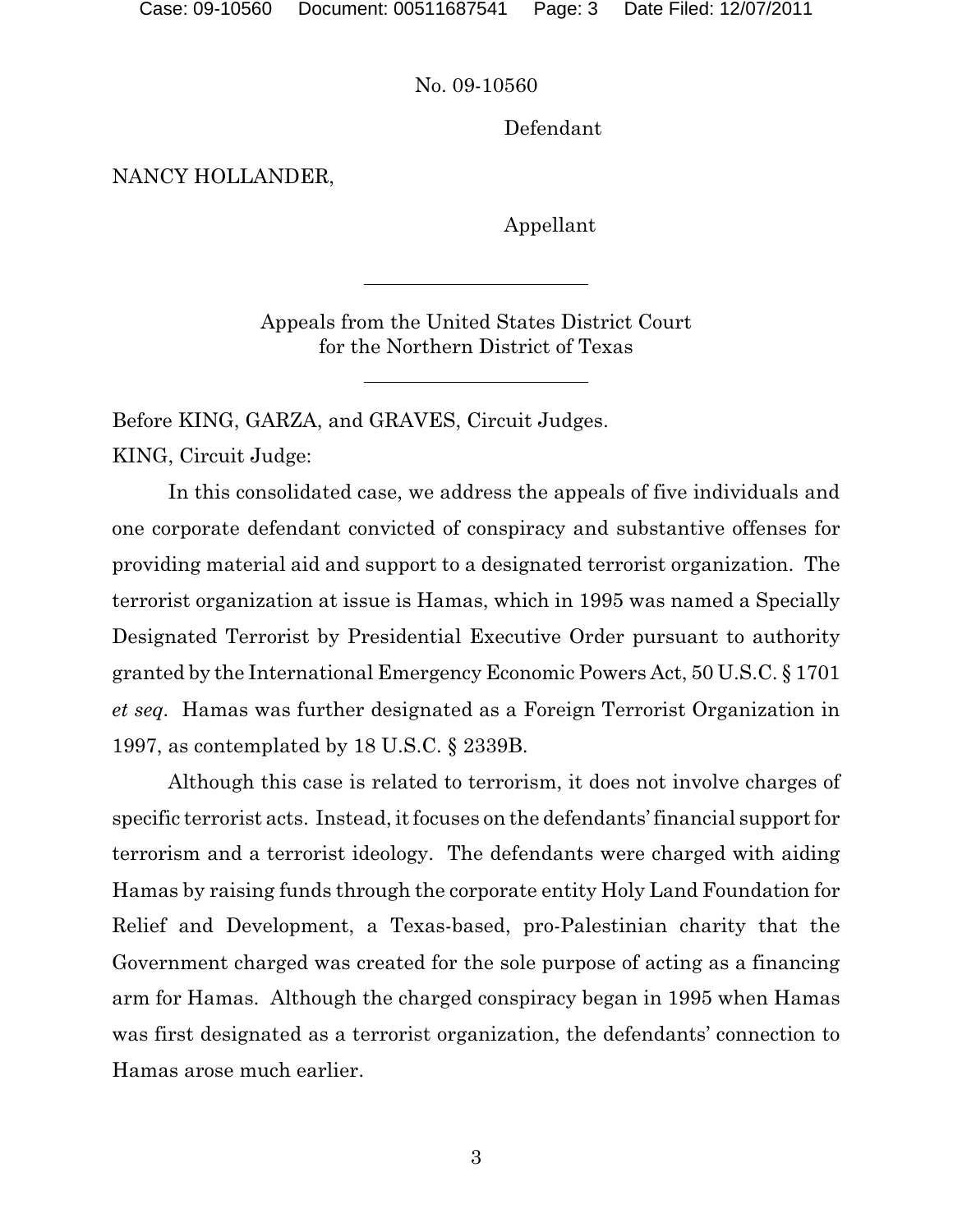Established in the late 1980s, the Holy Land Foundation held itself out as the largest Muslim charitable organization in the United States. It raised millions of dollars over the course of its existence that were then funneled to Hamas through various charitable entities in the West Bank and Gaza. Although these entities performed some legitimate charitable functions, they were actually Hamas social institutions. By supporting such entities, the defendants facilitated Hamas's activity by furthering its popularity among Palestinians and by providing a funding resource. This, in turn, allowed Hamas to concentrate its efforts on violent activity.

The trial, which followed an earlier mistrial and lasted approximately six weeks, produced a massive record on appeal. The Government produced voluminous evidence obtained from covert surveillance, searches, and testimony showing a web of complex relationships connecting the defendants to Hamas and its various sub-groups. The financial link between the Holy Land Foundation and Hamas was established at the Foundation's genesis and continued until it was severed by the Government's intervention in 2001.

The defendants raise a host of issues challenging both their convictions and their sentences, including numerous errors that they claim deprived them of a fair trial. While no trial is perfect, this one included, we conclude from our review of the record, briefs, and oral argument, that the defendants were fairly convicted. For the reasons explained below, therefore, we AFFIRM the district court's judgments of conviction of the individual defendants. We DISMISS the appeal of the Holy Land Foundation for Relief and Development.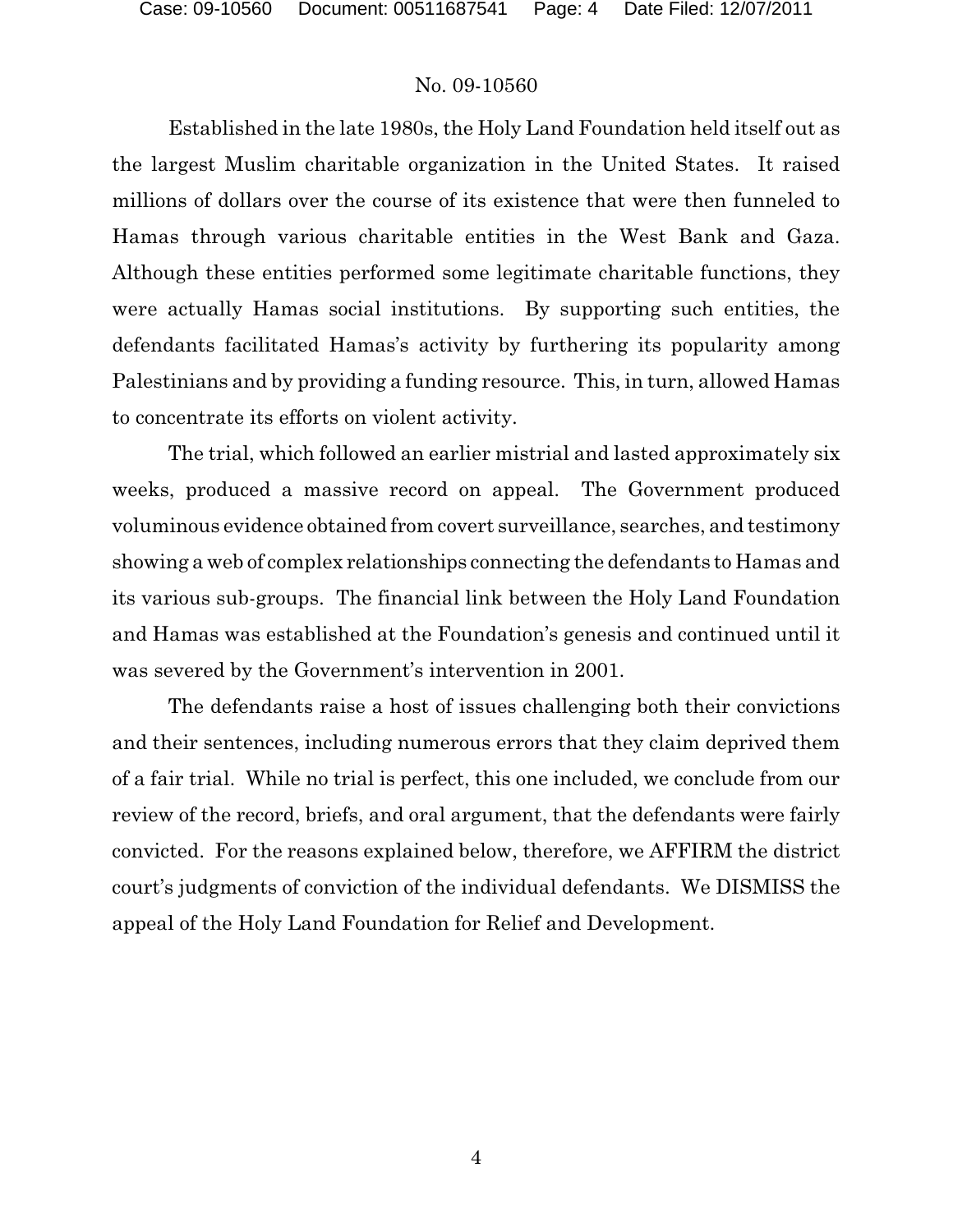## TABLE OF CONTENTS

| 2. Documents seized from the Palestinian Authority27 |  |
|------------------------------------------------------|--|
|                                                      |  |
|                                                      |  |
|                                                      |  |
|                                                      |  |
|                                                      |  |
|                                                      |  |
|                                                      |  |
|                                                      |  |
|                                                      |  |
|                                                      |  |
|                                                      |  |
|                                                      |  |
|                                                      |  |
|                                                      |  |
|                                                      |  |
|                                                      |  |
|                                                      |  |
|                                                      |  |
|                                                      |  |
|                                                      |  |
|                                                      |  |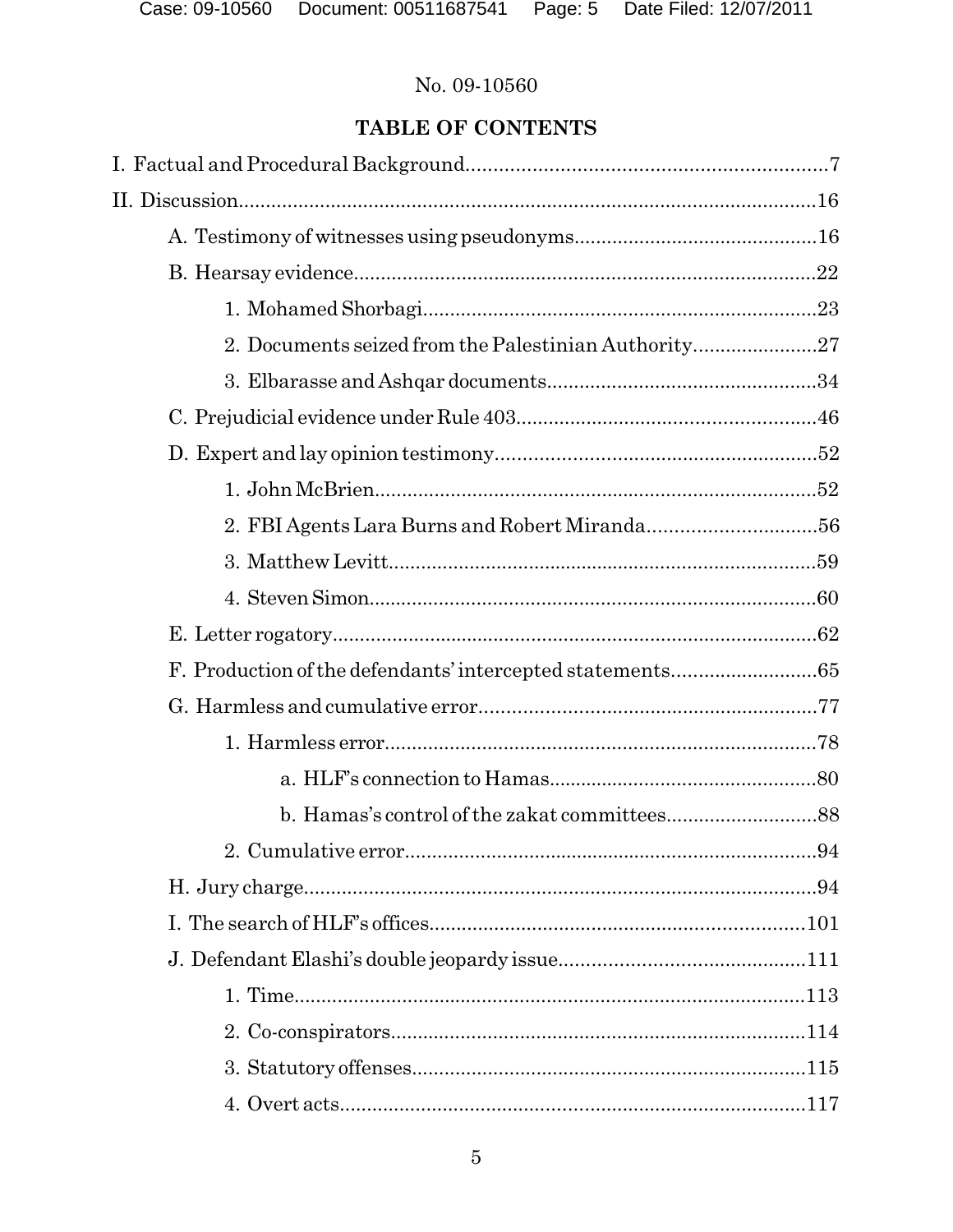| 1. Collateral estoppel as a bar to the instant conviction122 |  |
|--------------------------------------------------------------|--|
| 2. Collateral estoppel and the exclusion of evidence132      |  |
|                                                              |  |
|                                                              |  |
|                                                              |  |
|                                                              |  |
|                                                              |  |
|                                                              |  |
|                                                              |  |
|                                                              |  |
|                                                              |  |
|                                                              |  |
|                                                              |  |
|                                                              |  |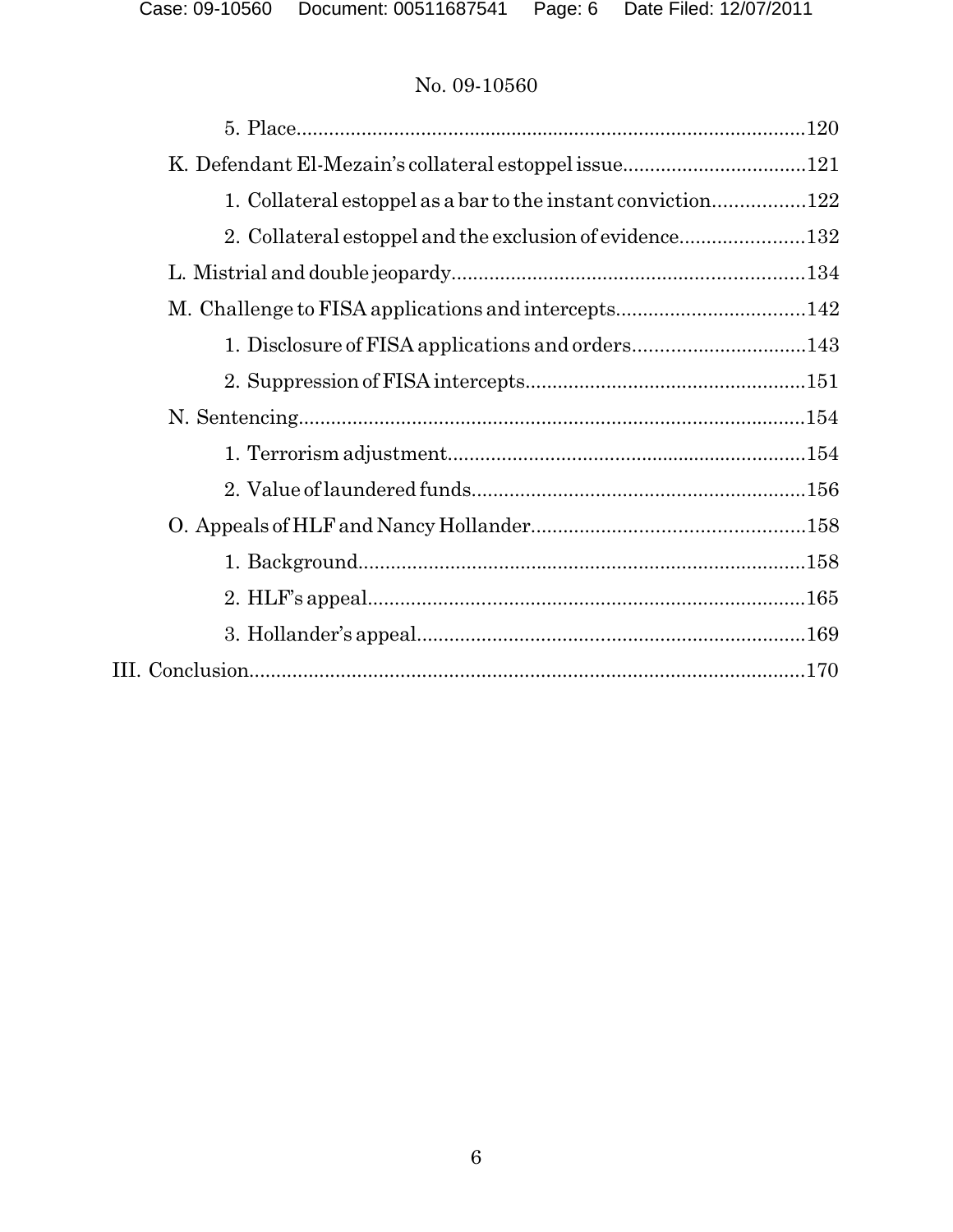#### **I. FACTUAL & PROCEDURAL BACKGROUND**

The instant prosecution began with an indictment of the defendants in 2004 that ended in a mistrial in 2007 but with a partial verdict. The defendants were re-tried and convicted in 2008. The indictment, as superseded, charged the defendants with conspiracy to provide material support to a foreign terrorist organization (i.e., Hamas), in violation of 18 U.S.C.  $\S$  2339B(a)(1) (Count 1); providing material support to a foreign terrorist organization, in violation of 18 U.S.C. § 2339B(a)(1) (Counts 2–10); conspiracy to provide funds, goods, and services to a Specially Designated Terrorist (i.e., Hamas), in violation of 50 U.S.C. §§ 1701–1706 (Count 11); providing funds, goods, and services to a Specially Designated Terrorist, in violation of 50 U.S.C. §§ 1701–1706 (Counts 12–21); conspiracy to commit money laundering, in violation of 18 U.S.C. § 1956(h) (Count 22); substantive money laundering, in violation of 18 U.S.C. § 1956(a)(2)(A) (Counts 23–32); forfeiture of assets; and certain tax offenses not relevant to this appeal.

The charges arose after many years of widespread surveillance conducted pursuant to the Foreign Intelligence Surveillance Act ("FISA") of several individuals and of the Holy Land Foundation for Relief and Development ("HLF"). Until it was closed by the Government in 2001, HLF was a pro-Palestinian charitable organization based in Richardson, Texas. Individual defendants Shukri Abu Baker, Ghassan Elashi, and Mohammad El-Mezain served as officers and directors for HLF. Defendant Abdulrahman Odeh managed HLF's New Jersey office, and Defendant Mufid Abdulqader was a speaker and performer who appeared at HLF fundraising events.

HLF held itself out to be the largest Muslim charity in the United States, ostensibly with the mission of providing humanitarian assistance to needy Palestinians living in the Israeli-occupied territory of the West Bank and Gaza. The Government charged that in reality HLF's mission was to act as a

7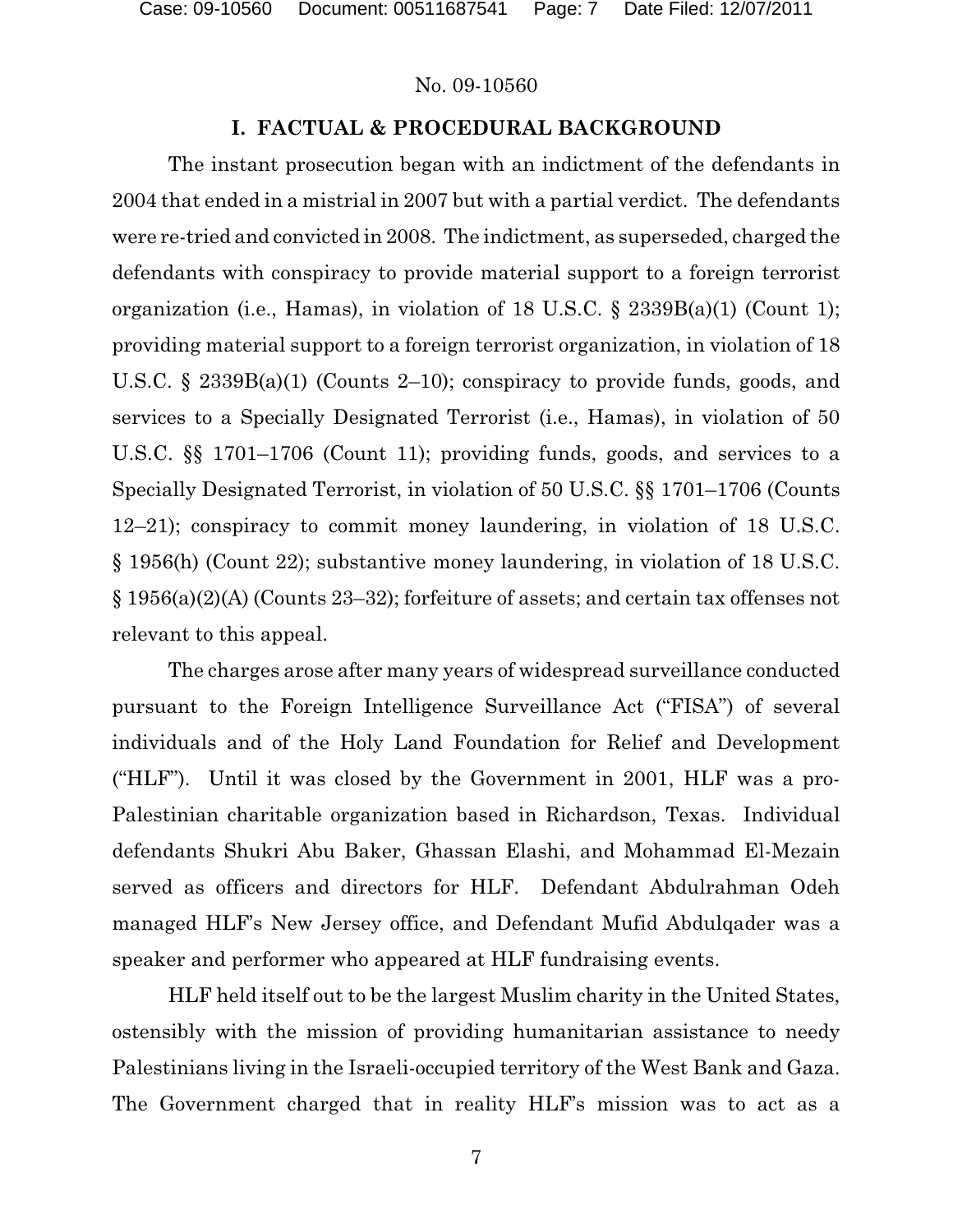fundraising arm for Hamas, also known as the Islamic Resistance Movement, and to assist Hamas's social wing in support of Hamas's goal to secure a Palestinian Islamic state in what is now Israel. The indictment charged the defendants with assisting Hamas by funneling money to certain "zakat" committees located in the West Bank. Zakat committees are charitable organizations to which practicing Muslims may donate a portion of their income pursuant to their religious beliefs, but the Government charged that the committees to which the defendants gave money were part of Hamas's social network.

According to the evidence at trial, which we view in the light most favorable to the verdict, Hamas operates political, military, and social branches to serve its overall goal to destroy Israel. Its charter advocates violent jihad as the only solution for the conflict between Palestinians and Israelis, and it considers it the duty of all Muslims to participate in this objective either through direct action or through financial support. Hamas's social wing serves this purpose in multiple ways. It provides social services like education and medical care to the needy through the operations of schools and hospitals. But it also builds grassroots support for Hamas and its violent activities through these same means. The social wing is crucial to Hamas's success because, through its operation of schools, hospitals, and sporting facilities, it helps Hamas win the "hearts and minds" of Palestinians while promoting its anti-Israel agenda and indoctrinating the populace in its ideology. The social wing also supports the families of Hamas prisoners and suicide bombers, thereby providing incentives for bombing, and it launders money for all of Hamas's activities. Therefore, aid to Hamas's social wing critically assists Hamas's goals while also freeing resources for Hamas to devote to its military and political activities.

The evidence showed that HLF and Hamas were created along similar time lines. In 1987, a Palestinian revolt in Israel, known as the Intifada,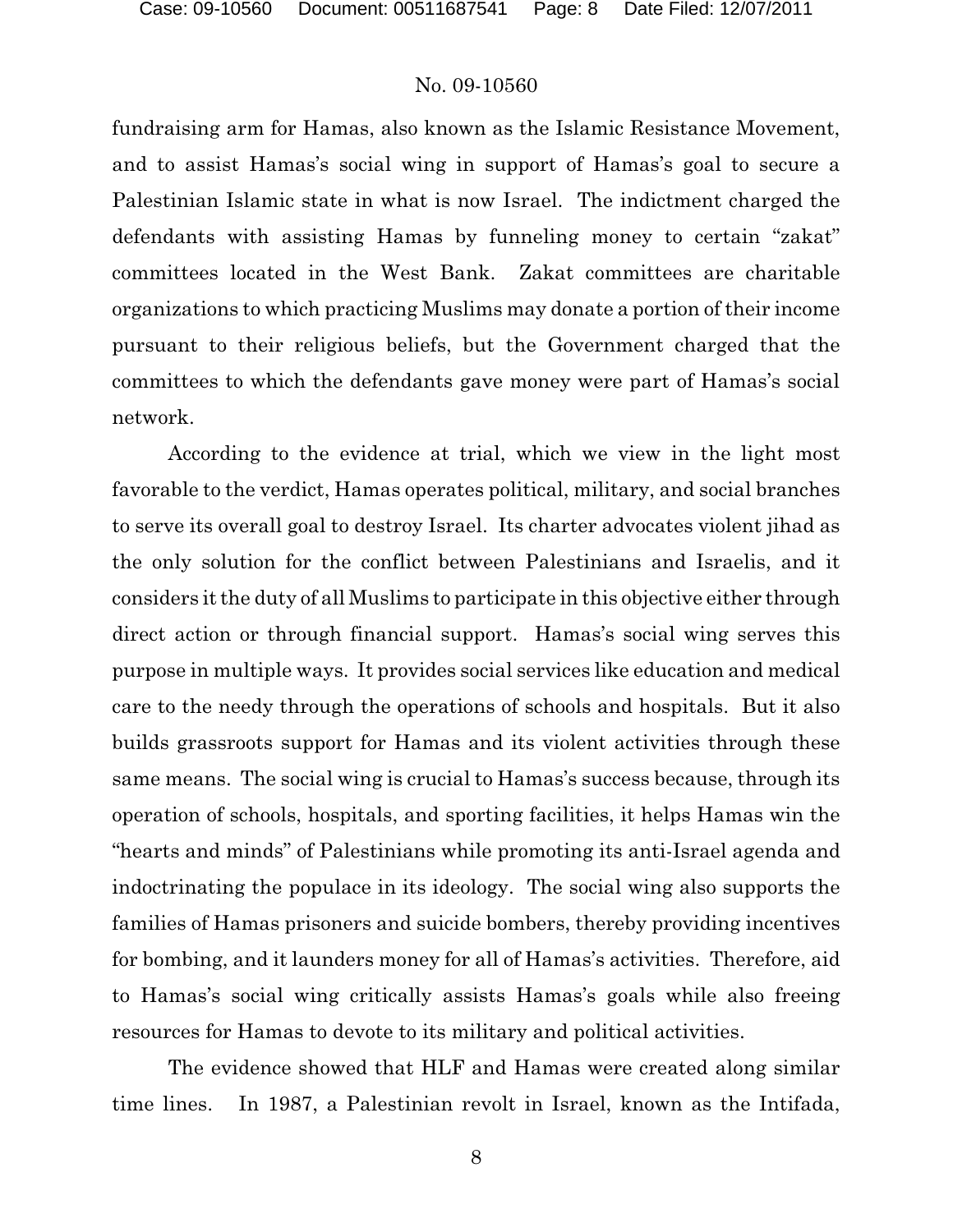spurred the founding of Hamas by Sheikh Ahmed Yassin as a representative organization for Palestine. Hamas considered itself to be the Palestinian branch of the Muslim Brotherhood, a much older Islamic organization created in the 1920s and to which Yassin belonged. After Hamas's formation, the Muslim Brotherhood directed its world-wide chapters to establish so-called "Palestine Committees" to support Hamas from abroad.

In the United States, Defendants Baker, El-Mezain, and Elashi were members of a Palestine Committee headed by unindicted co-conspirator Mousa Abu Marzook. The Government established that Marzook was the leader of Hamas's political wing in the 1990s. According to the prosecution's case, the Palestine Committee also created other organizations in the United States to support Hamas. The Committee created not only HLF but also the Islamic Association for Palestine ("IAP"), which was a media entity, and the United Association for Studies and Research ("UASR"), which published papers and books about Hamas. Defendant Baker was also an IAP board member.

In 1988, Baker founded the Occupied Land Fund as a Muslim charity in Indiana. He, Elashi, and El-Mezain later incorporated the organization in California before renaming it as HLF in 1991. In 1992, HLF moved to Texas, where it was located across the street from Elashi's computer company, Infocom Corporation. HLF stored many of its records and documents at Infocom, which were later seized by the FBI.

The defendants raised money through HLF by conducting nationwide fundraising events, conferences, and seminars where HLF sponsored speakers and solicited donations. Some of the events featured songs, performances, and skits glorifying Hamas. Defendant Abdulqader was part of a band that performed at many of these events. He also traveled around the country on HLF's behalf to speak and raise funds. HLF also conducted teleconferences where participants could listen to featured speakers and donate money. Prior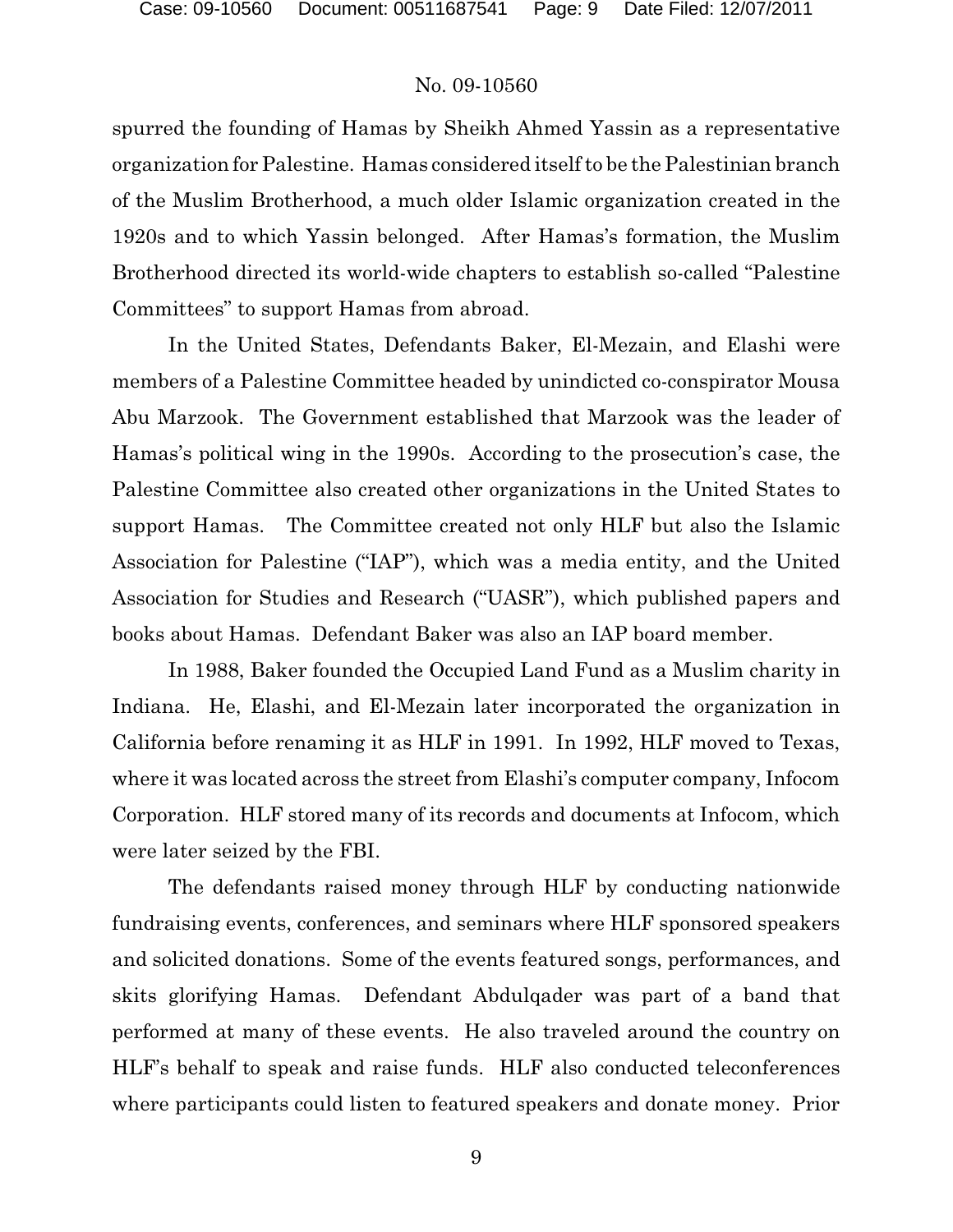to 1995, the individual defendants and HLF more or less openly supported Hamas. Then, after Hamas was designated as a terrorist organization, the defendants' support became less obvious. Speakers and performers at HLF fundraising events no longer openly referred to Hamas even though HLF continued to support the same zakat committees that Hamas controlled.

From 1992 to 2001, HLF raised approximately \$56 million in donations. The Government charged that from 1995 to 2001, HLF sent approximately \$12.4 million outside of the United States with the intent to willfully contribute funds, goods, and services to Hamas.<sup>1</sup>

During the period from the late 1980s to the early 1990s when HLF was raising funds for the Palestinian cause, and prior to Hamas's designation as a terrorist organization, there were ongoing peace talks between Israel and the Palestinians, of which the defendants took notice. In September 1993, Yasser Arafat, the leader of the Palestine Liberation Organization ("PLO"), and Israeli Prime Minister Yitzhak Rabin signed what became known as the Oslo Accords. These accords established mutual recognition between the Israeli government and the Palestinians. They also created a limited governing body for Palestinians, known as the Palestinian Authority ("PA"). As a political rival of Arafat and his Fatah political party, Hamas opposed the Oslo Accords.

One month after the Oslo Accords were signed, Defendants Baker and Elashi, and possibly Abdulqader, participated in a meeting at a Philadelphia hotel ("the Philadelphia meeting") that was secretly recorded by the FBI.<sup>2</sup> The

 $1$ <sup>1</sup> The evidence showed that HLF provided the following amounts to zakat committees controlled by Hamas: \$366,585 to the Tulkarem Zakat Committee; \$1,674,954 to the Islamic Charitable Society of Hebron ("ICS Hebron"); \$475,715 to the Nablus Zakat Committee; \$554,500 to the Jenin Zakat Committee; \$494,252 to the Ramallah Zakat Committee; and \$295,187 to the Qalqilia Zakat Committee. In addition, HLF sent \$485,468 to the Islamic Science and Culture Committee from May 1991 until the committee was closed in 1996.

<sup>&</sup>lt;sup>2</sup> Hotel records from the meeting's location contained Abdulqader's signature, suggesting that he was present, but the record was also marked as having been voided.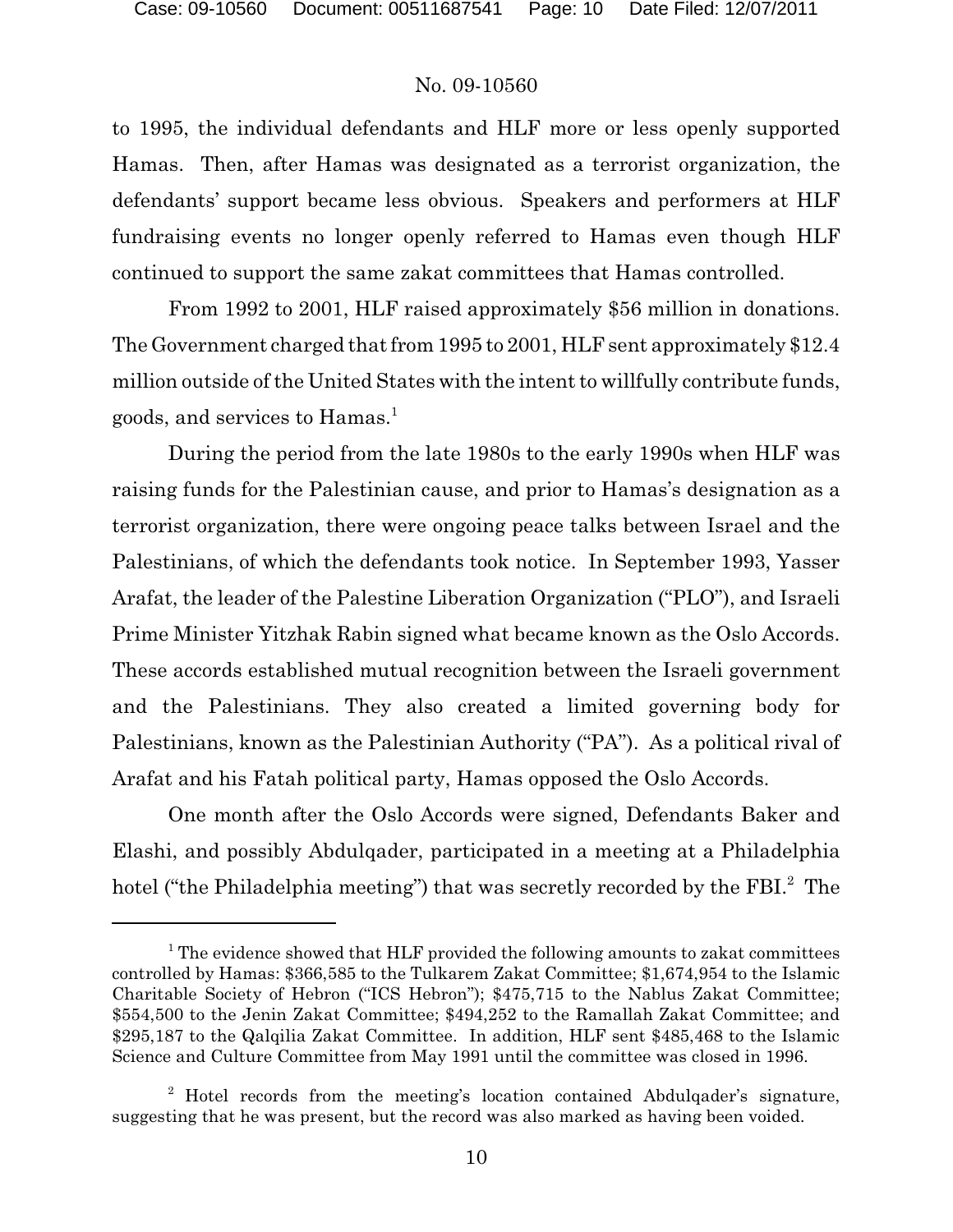meeting participants, which included many of the members of the Palestine Committee, discussed their opposition to the Oslo Accords, their desire to derail the peace process, and their continued support of Hamas. Statements from Baker suggested an aura of deception and an intent to hide a connection to Hamas. At one point, Baker instructed that if anyone should inquire about the purpose of the meeting, participants should explain that it was a "joint workshop" between HLF and the IAP. He also indicated that the participants should not mention "samah" in an explicit manner and should refer at the session only to "Sister Samah," which is Hamas spelled backwards.

Beginning in approximately 1994, Government surveillance on the defendants included wiretaps on the telephones and facsimile machines of HLF, Baker, El-Mezain, and Abdulqader. In addition to the wiretaps, the Government conducted searches at the homes of two unindicted co-conspirators, Ismail Elbarasse and Abdelhaleen Masan Ashqar, who had also participated in the Philadelphia meeting. The searches yielded numerous documents corroborating the creation of the Palestine Committee and its oversight of HLF as a fundraising arm for Hamas. The documents included organizationalflow charts, bylaws, and meeting minutes. The amended bylaws identified HLF under its previous name, the Occupied Land Fund, as the "official organization which represents the financial and charitable aspect to support the homeland people in the occupied territories." The bylaws further showed that the Muslim Brotherhood had directed the collection "of donations for the Islamic Resistance Movement."

In January 1995 the President issued Executive Order 12947, designating Hamas as a Specially Designated Terrorist ("SDT"). The designation prohibited financial transactions with or for the benefit of Hamas and authorized the Treasury Department to block assets within the jurisdiction of the United States in which Hamas had an interest. The Executive Order determined, in part, that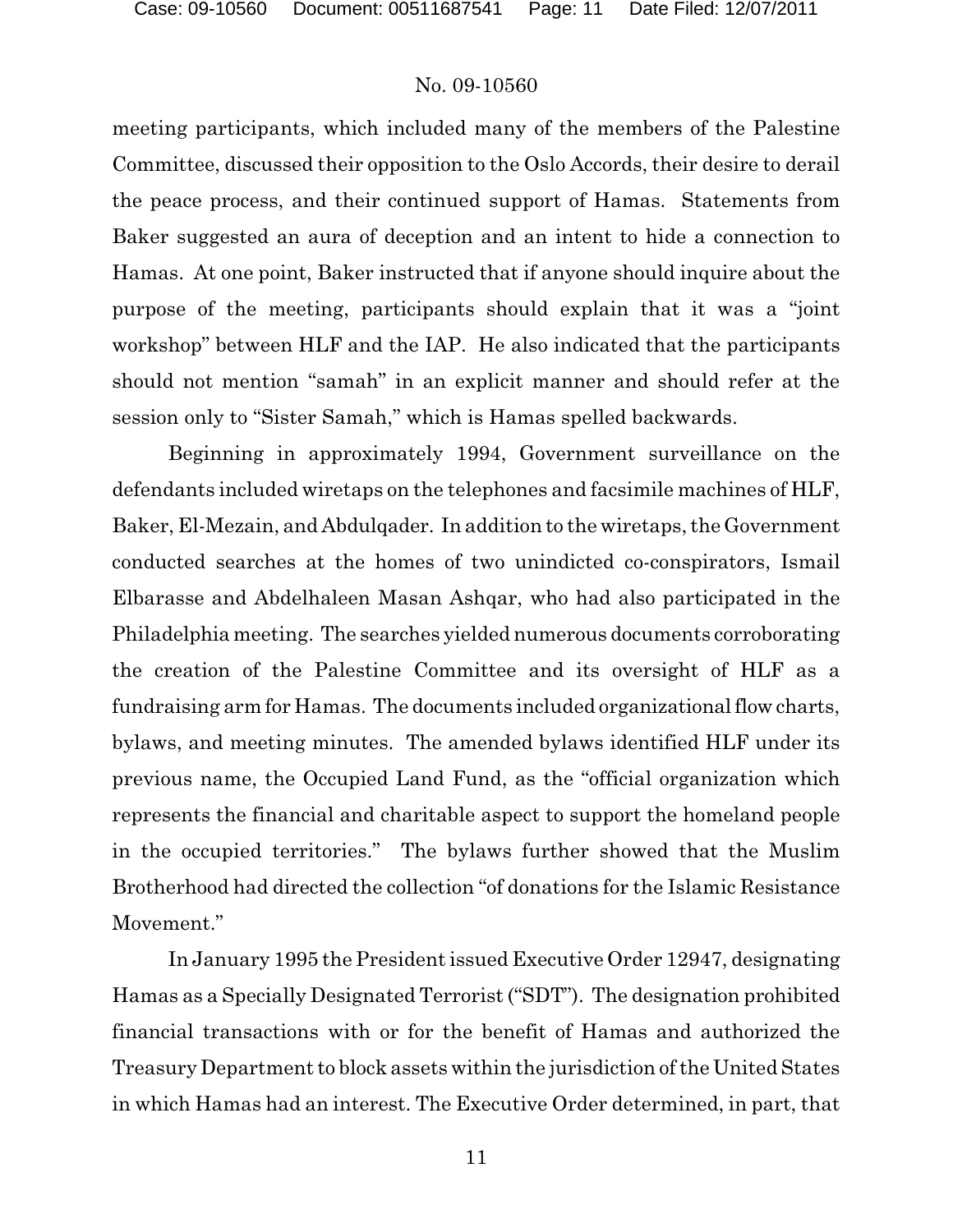"grave acts of violence committed by foreign terrorists that disrupt the Middle East peace process constitute an unusual and extraordinary threat to the national security, foreign policy, and economy of the United States." Hamas was further designated as a foreign terrorist organization ("FTO") by the State Department in 1997 pursuant to Section 219 of the Immigration and Nationality Act, as added by the Antiterrorism and Effective Death Penalty Act of 1996.

On December 3, 2001, pursuant to the International Emergency Economic Powers Act, 50 U.S.C. § 1701 *et seq.* ("IEEPA"), the United States designated HLF as a SDT. The next day, the Treasury Department's Office of Foreign Assets Control ("OFAC") issued a blocking order on HLF's assets. On that same day, OFAC entered HLF's offices in Texas, New Jersey, Illinois, and California, and seized physical property. The seizure was conducted pursuant to the authority of IEEPA; no judicial warrant was obtained. In April 2002 the FBI sought, and was granted, a warrant from a magistrate judge to search the property that OFAC had seized. Evidence obtained from that search was used at trial. A search was also conducted at Infocom, where the FBI seized more of HLF's documents and records.

At trial, the Government's evidence was voluminous and came from a variety of sources, including the above seizures, wiretaps, and financial documents. It also included evidence seized by the Israeli military from the zakat committees and from the PA's headquarters in Ramallah. The key issues addressed by the evidence were the connection between the defendants and Hamas, and Hamas's control of the zakat committees. The evidence also covered two general time periods: the time before Hamas was designated as a terrorist organization and the time following the designation.

Evidence demonstrating the defendants' support of Hamas before the designation included numerous video recordings showing several individual defendants appearing at HLF fundraising events attended by Hamas leaders,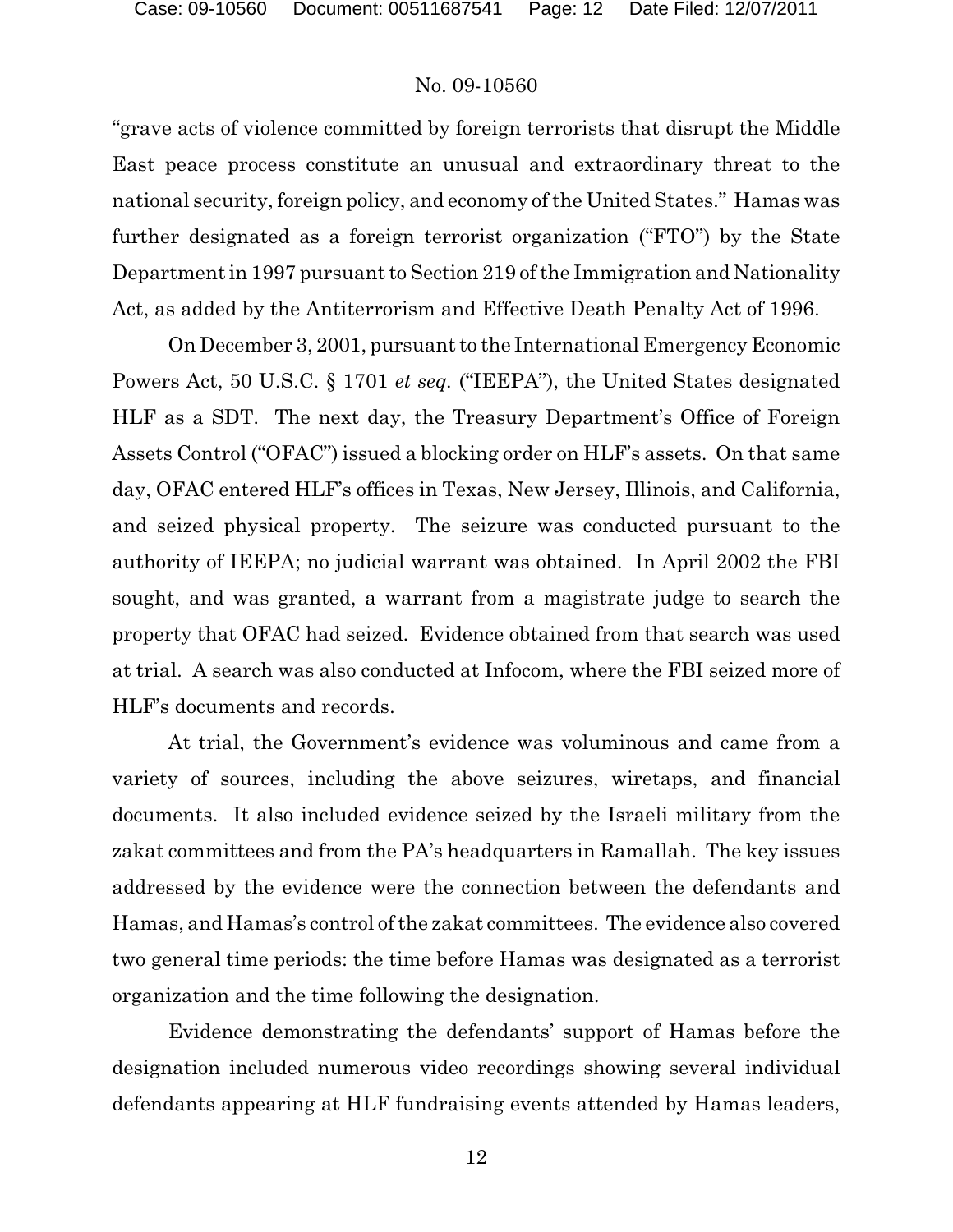such as Marzook and Khalid Mishal, who is the current leader of Hamas's political wing. The speakers and performers praised Hamas at many of these events, where donations were encouraged and solicited by HLF. Some of the videos were seized from HLF offices, while others were found buried in the backyard of a residence formerly occupied by Fawaz Mushtaha, who was associated with the Palestine Committee and also played in the same band with Defendant Abdulqader.

The Government also presented evidence of numerous financial transactions between HLF and Hamas leader Marzook and Marzook's wife Nadia.<sup>3</sup> Marzook further had personal connections to the defendants as shown through numerous telephone calls to El-Mezain and Baker, and the listing of contact information for El-Mezain, Baker, and Elashi in his personal telephone book.

Mohamed Shorbagi, a former HLF representative who pleaded guilty in a separate case, testified that HLF's purpose was to support Hamas. He testified about attending closed meetings with the individual defendants and Hamas leaders. He described one meeting in 1994 where Marzook introduced Mishal, who spoke about the emergence of Hamas and the participants' roles in supporting the Hamas movement. According to Shorbagi, El-Mezain led a subgroup from that meeting in discussions on fundraising.

Shorbagi's testimony that HLF supported Hamas was consistent with testimony from an Israeli Security Agency employee who provided expert testimony about Hamas financing. Using the pseudonym "Avi" for security reasons, the witness testified that most of the zakat committees that received funds from HLF had come under the control of Hamas by 1991. This testimony was also consistent with conversations captured from the Philadelphia meeting

<sup>&</sup>lt;sup>3</sup> Nadia is also the cousin of Defendant Elashi. Marzook was himself named a Specially Designated Terrorist in 1995.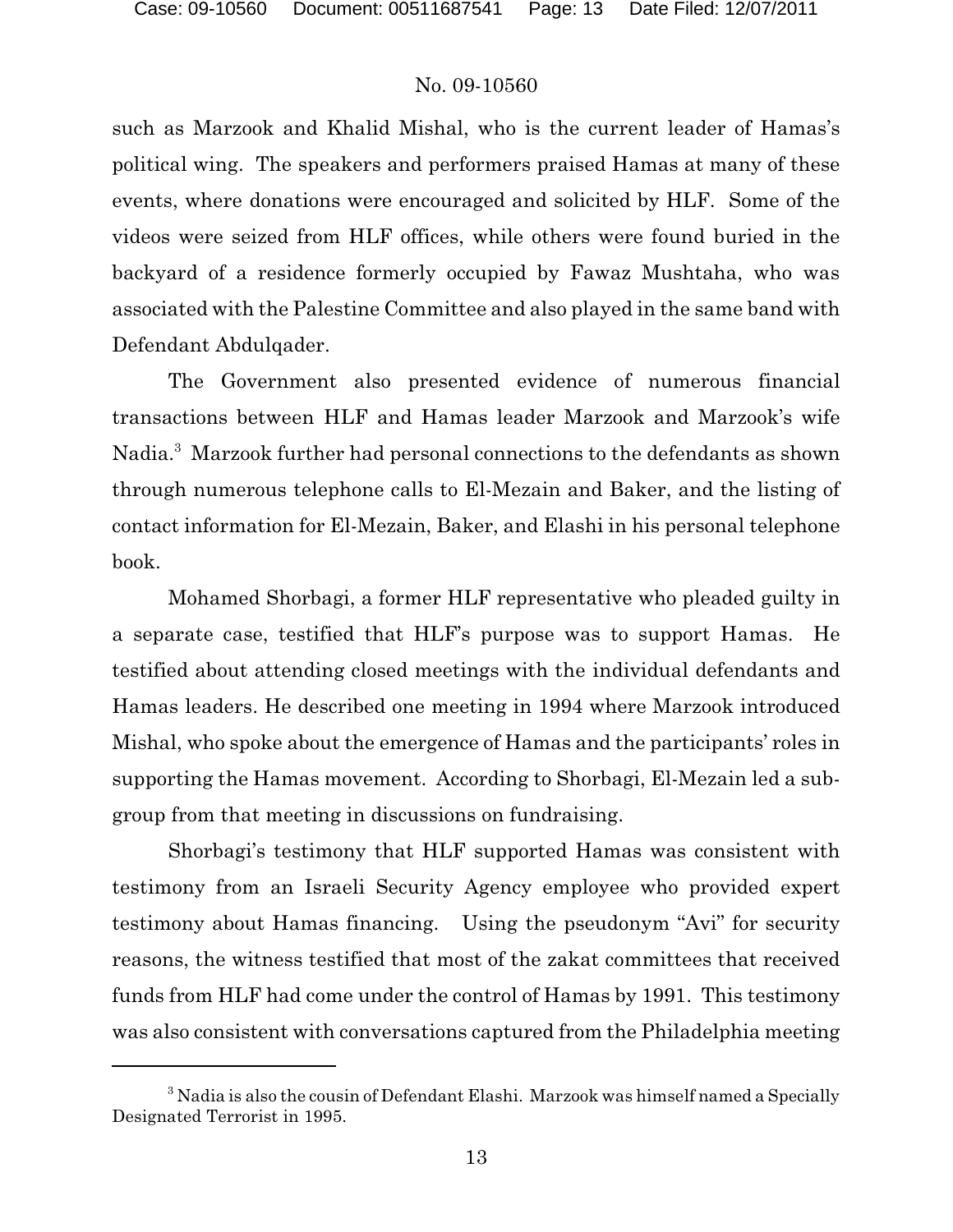in 1993, wherein Muin Shabib, who was later identified at trial as a Hamas leader, discussed the zakat committees and the extent to which they were "ours," meaning Hamas. It was also consistent with a 1991 letter addressed to Baker found in Elbarasse's home that discussed various zakat committees and used the same language to indicate which committees were controlled by Hamas.

Prior to 1995 it was not illegal for HLF to have a relationship with or to provide support for Hamas. The above evidence was therefore important to establish the defendants' relationship with Hamas figures and to demonstrate their intent when viewed in conjunction with other evidence of their post-1995 conduct. The Government presented evidence through video recordings, letters, and other documents found in HLF's possession demonstrating that the defendants continued to support Hamas. For example, in a 1996 video from a fundraising event, Abdulqader sent greetings to Hamas leaders. In 1997 HLF sponsored a teleconference featuring two prominent Hamas speakers. Indeed, HLF maintained a computerized list of featured speakers, last modified in 1999, that included numerous individuals who were identified through testimony as Hamas members. But perhaps the strongest evidence that the defendants' provided support to Hamas after Hamas was designated as a terrorist organization came through testimony and financial documents showing that HLF provided funds to the same Hamas-controlled zakat committees that it had supported before the designation.

The evidence of Hamas control of the zakat committees was substantial. For example, the Government offered testimony from Dr. Matthew Levitt, an expert on the subject of Hamas, who testified based on his research that Hamas controls many of the zakat committees in the West Bank and Gaza. Avi also testified from his personal study of Hamas that all of the zakat committees named in the indictment were Hamas institutions. In addition, the Israeli military seized a voluminous amount of evidence related to Hamas from the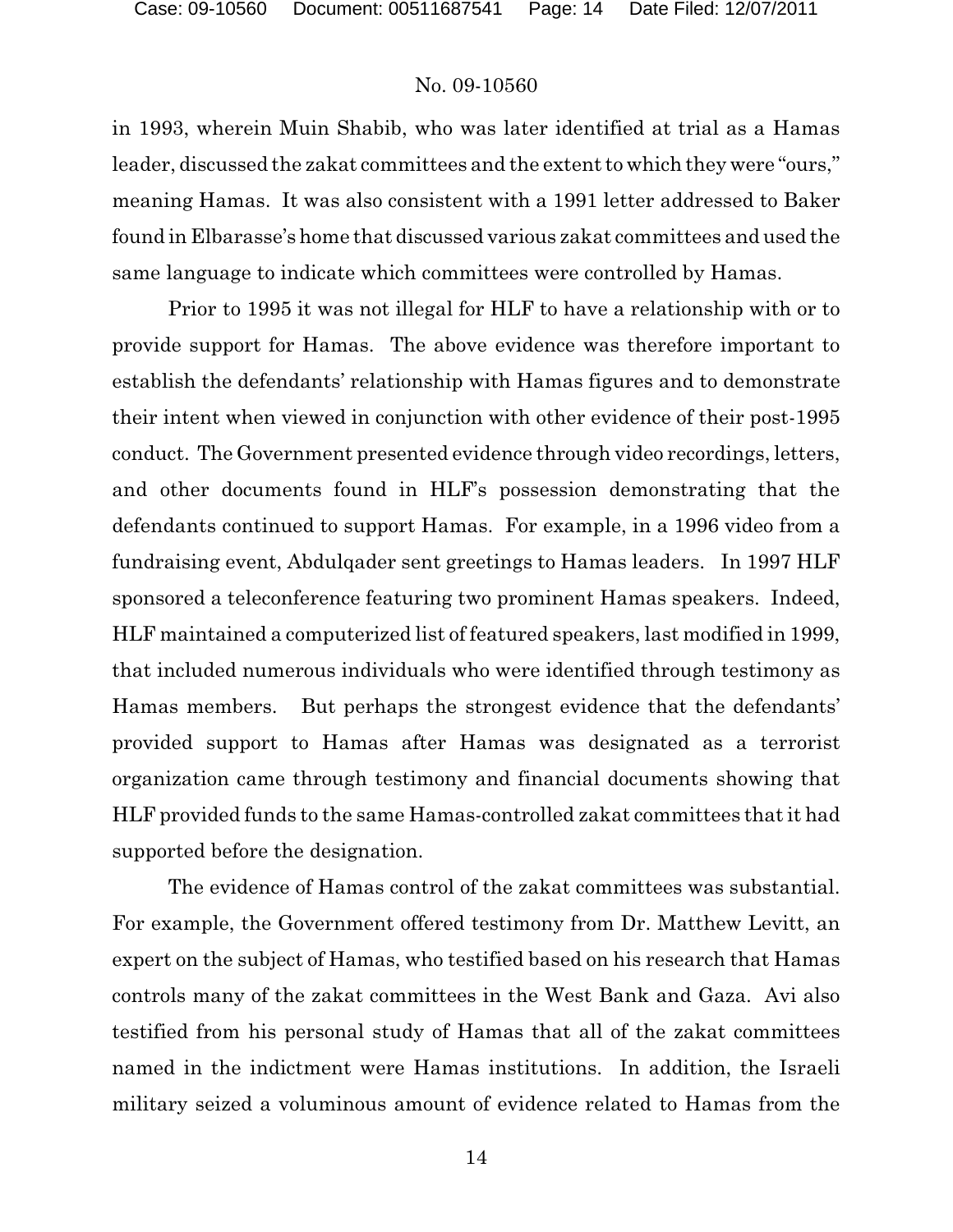zakat committees. This evidence included Hamas posters and paraphernalia, as well as internal Hamas documents and communications. The evidence also included video recordings seized from the zakat committees showing school ceremonies and other events consistent with Hamas ideology and Hamas's use of its social wing to promote its agenda. Furthermore, numerous individuals connected to the various zakat committees were identified as prominent Hamas leaders.

The defendants' theory at trial largely was that they did not support Hamas or terrorism, but rather shared a sympathy for the plight of the Palestinian people through support of the zakat committees and the charitable work the committees performed. Their view was that the Government never designated as a terrorist organization any of the zakat committees or anyone connected to the committees. They argued that the Treasury Department had to designate a zakat committee before contributions to it would be unlawful, suggesting that non-designated committees were not controlled by Hamas.

The jury rejected the defense's theories and credited the Government's evidence by finding each defendant guilty of all applicable charges. The district court imposed sentences ranging from 65 years in prison for Baker and Elashi, to 20 years for Abdulqader, and 15 years for Odeh and El-Mezain. HLF was sentenced to one year of probation.

The defendants now appeal, raising multiple claims of error before, during, and after trial. Despite raising a myriad of issues, including numerous claims of erroneous evidentiary rulings, the defendants do not challenge the sufficiency of the evidence to support their convictions. We first address the defendants' various claims of trial error and their challenge to the jury charge. We then address a challenge on Fourth Amendment grounds to the search conducted in HLF's offices in December 2001, and then turn to three separate Double Jeopardy issues. Next, we will address the defendants' issues concerning

15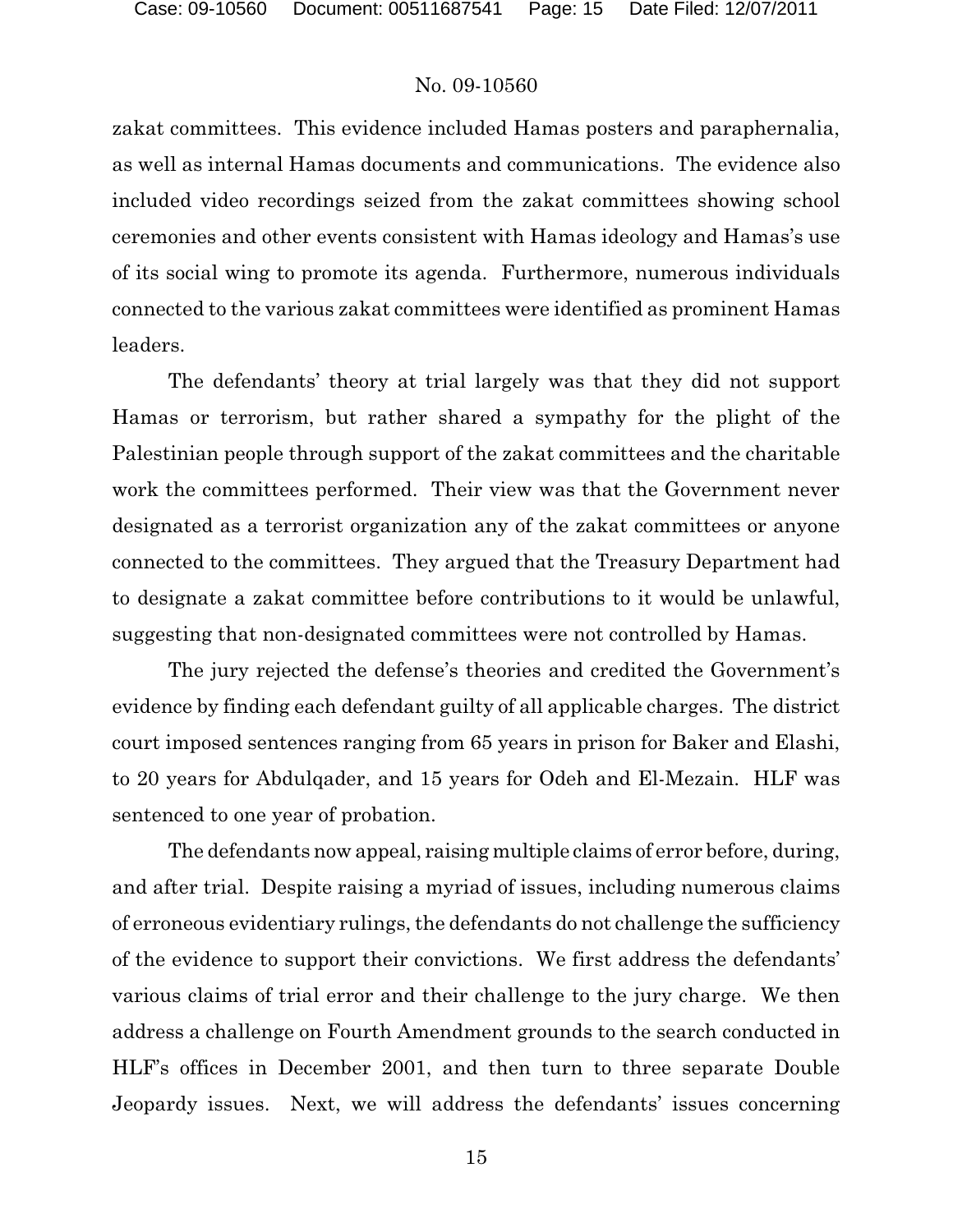classified information, and then we will consider two separate sentencing challenges. After considering the issues raised by the individual defendants, we turn to the separate appeal by HLF as a corporate defendant. Finally, we consider a separate appeal filed by defense attorney Nancy Hollander.

#### **II. DISCUSSION**

### **A. Testimony of witnesses using pseudonyms**

The defendants' first claim of trial error involves the district court's allowance of two witnesses to testify using pseudonyms. One of the witnesses, who used the name "Avi," was a legal advisor for the Israeli Security Agency ("ISA") and testified as an expert witness about Hamas financing and control of the zakat committees. The other witness, "Major Lior," was employed by the Israeli Defense Forces ("IDF") and testified as a fact witness to authenticate documents that IDF had seized during a military operation known as Operation Defensive Shield. The district court ruled that the witnesses could use pseudonyms because revealing their true names "would jeopardize national security and pose a danger to the safety of the witnesses and their families."

The defendants argue that the use of pseudonyms by Avi and Major Lior violated the defendants' Fifth Amendment due process right and their Sixth Amendment right to confront witnesses.<sup>4</sup> The defendants contend that they could not verify Avi's and Major Lior's credentials or investigate them for prior acts undermining their veracity; they could not present opinion and reputation evidence about their character for untruthfulness, and they could not develop other impeachment evidence. They further complain that the district court ignored procedures under the Classified Information Procedures Act ("CIPA"), 18 U.S.C. App. 3, § 6, designed to protect a defendant's right to present his

<sup>&</sup>lt;sup>4</sup> Although the defendants mention the Fifth Amendment, their brief addresses only confrontation and does not distinguish the Due Process Clause from the Sixth Amendment's Confrontation Clause. Therefore, we address this issue as a confrontation claim.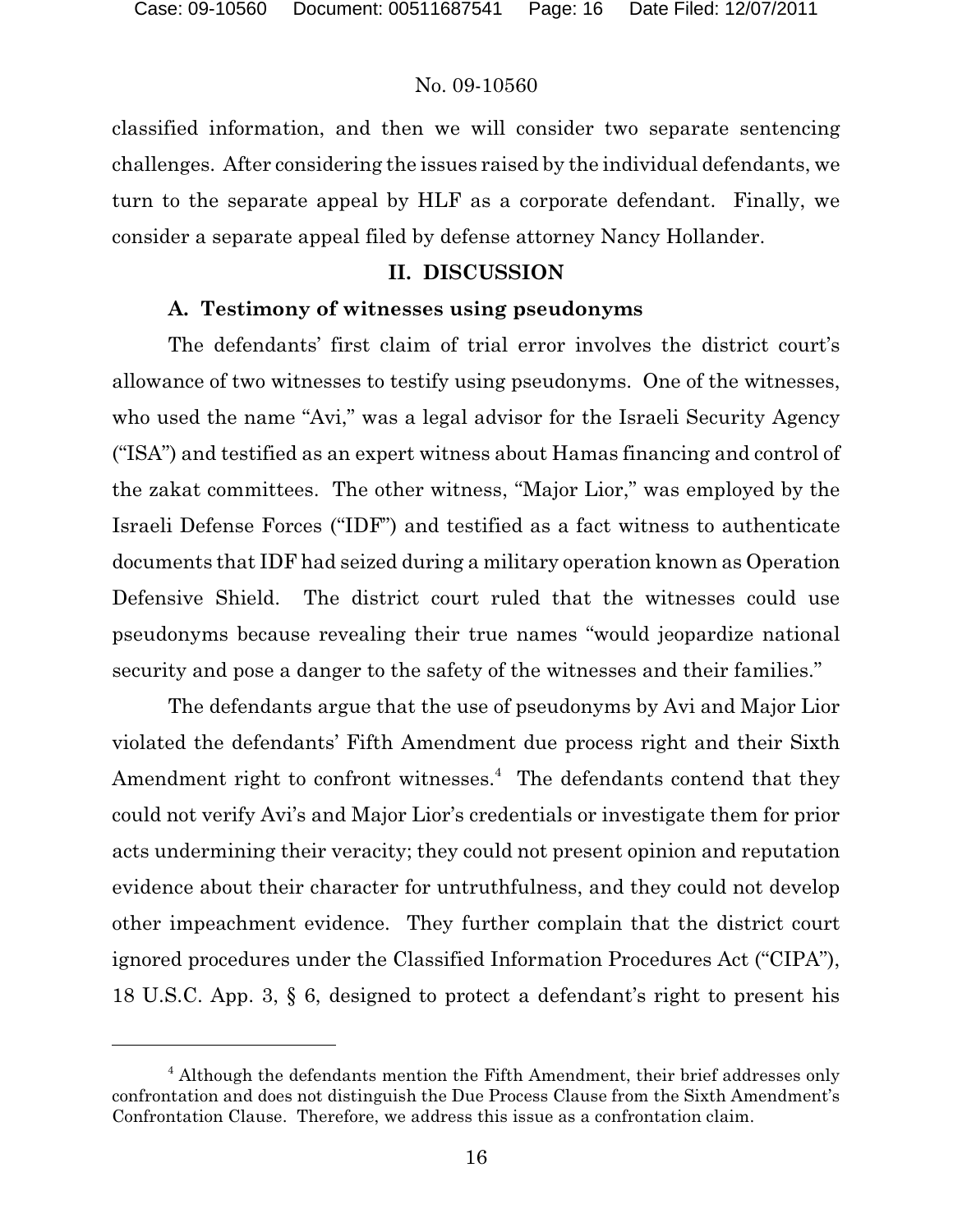defense when classified information is involved. They further note that besides Avi the Government could have called another witness it had noticed as an expert, whose identity was not classified, to testify about Hamas's control of the zakat committees, and they posit that their constitutional rights would not have been violated had the Government done so.

Ordinarily, a district court's limitation on the scope of the defendant's cross-examination of government witnesses is reviewed for abuse of discretion. *See United States v. Bryant*, 991 F.2d 171, 175 (5th Cir. 1993). Alleged violations of the Confrontation Clause of the Sixth Amendment during cross-examination are reviewed *de novo*, applying a harmless error standard. *United States v. Diaz*, 637 F.3d 592, 597 (5th Cir. 2011). "Where there is no constitutional violation, we will not find an abuse of the trial court's discretion absent 'a showing that the limitations were clearly prejudicial.'" *Id.* (citation omitted).

Although the Confrontation Clause guarantees the right of a defendant to confront his accusers, that "right is not unlimited." *Id.* The district court has discretion "to impose reasonable limits on such cross-examination based on concerns about, among other things, . . . the witness' safety . . . ." *Delaware v. Van Arsdall*, 475 U.S. 673, 679 (1986). "What is required is that defense counsel be 'permitted to expose to the jury the facts from which jurors, as the sole triers of fact and credibility, could appropriately draw inferences relating to the reliability of the witness.'" *Diaz*, 637 F.3d at 597 (citation omitted).

In *Smith v. Illinois*, 390 U.S. 129 (1968), the Supreme Court found error in allowing a witness, who testified about purchasing drugs from the defendant, to use a pseudonym. The Court held that "the very starting point in 'exposing falsehood and bringing out the truth' through cross-examination must necessarily be to ask the witness who he is and where he lives." *Id.* at 131 (footnote and citation omitted). The Court recognized that disclosing the witness's true identity "open[s] countless avenues of in-court examination and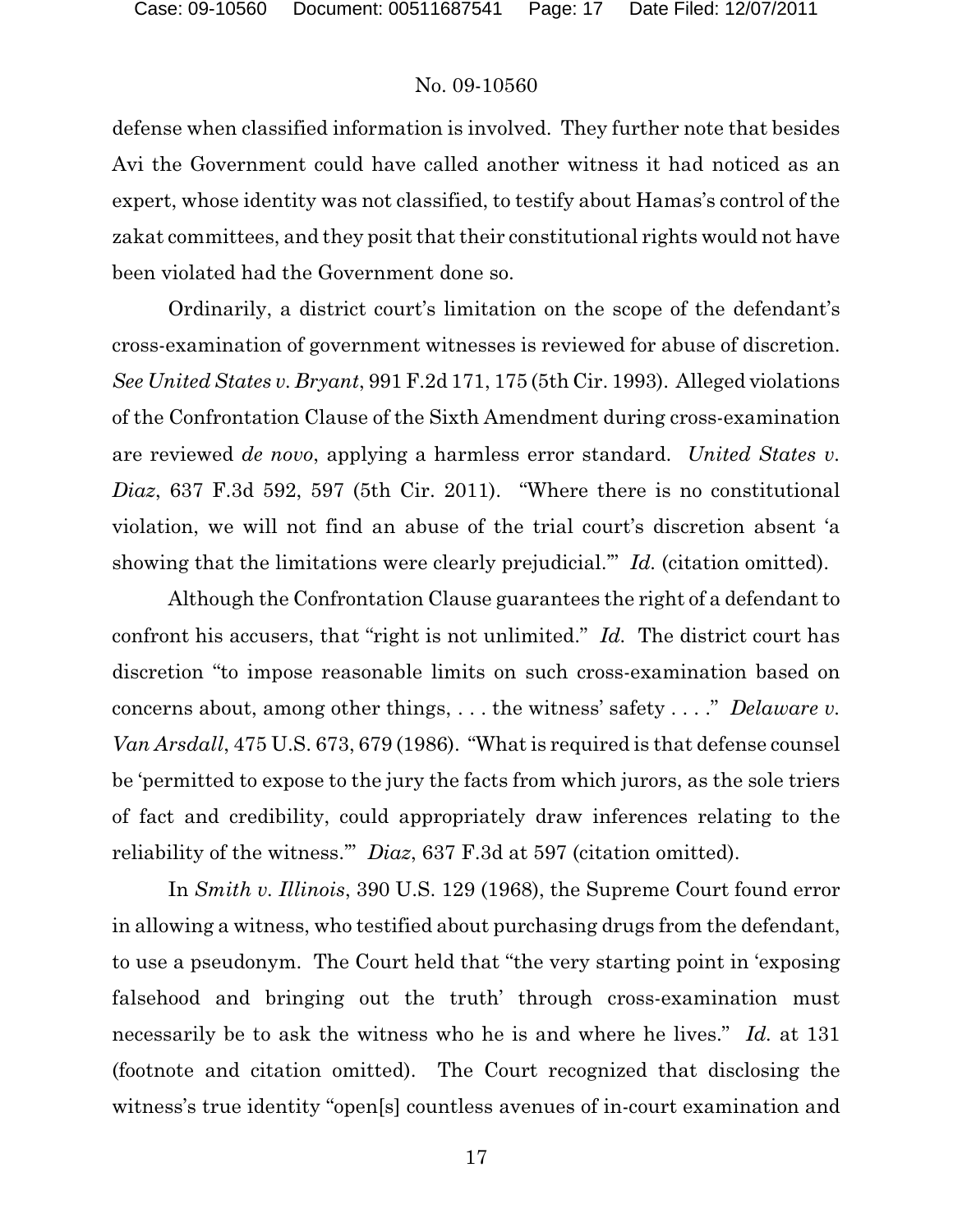out-of-court investigation," and that closing that avenue "effectively . . . emasculate[s] the right of cross-examination itself." *Id.* The defendants urge that *Smith*'s reasoning required disclosure of the witnesses' true names in this case. We are not persuaded that *Smith* dictates that result.

There is "no fixed rule with respect to disclosure." *Roviaro v. United States*, 353 U.S. 53, 62 (1957). Instead, there must be a "balancing [of] the public interest in protecting the flow of information against the individual's right to prepare his defense," which depends on "the particular circumstances of each case." *Id.* This balancing required disclosure of the witness's name in *Smith* because the "only real question at trial" was the credibility of the single, principal witness, who was the only person, other than the defendant, who testified about the crucial events at issue. *Smith*, 390 U.S. at 130. But *Smith*, unlike the instant case, did not involve classified information or issues of witness safety. *See id.* at 133–34 (White, J., concurring) (recognizing as beyond the proper bounds of cross-examination "those inquiries which tend to endanger the personal safety of the witness"). We must account for these considerations in the analysis.

Witness safety was a factor in another case involving balancing in *United States v. Celis*, 608 F.3d 818, 830–32 (D.C. Cir. 2010), where the District of Columbia Circuit affirmed the use of pseudonyms by Government witnesses from Colombia in a prosecution for a drug conspiracy. The defendants and witnesses were connected to Colombian revolutionaries who had threatened to kill cooperating witnesses, which justified the concealment of the witnesses' identities at trial. *Id.* at 833. Because the Government planned to have the witnesses testify about their involvement with the defendants and drug trafficking, however, it was necessary to allow the defendants an opportunity to attack their credibility. *Id.* To enable such confrontation, the district court issued a protective order allowing defense counsel to learn the true names of the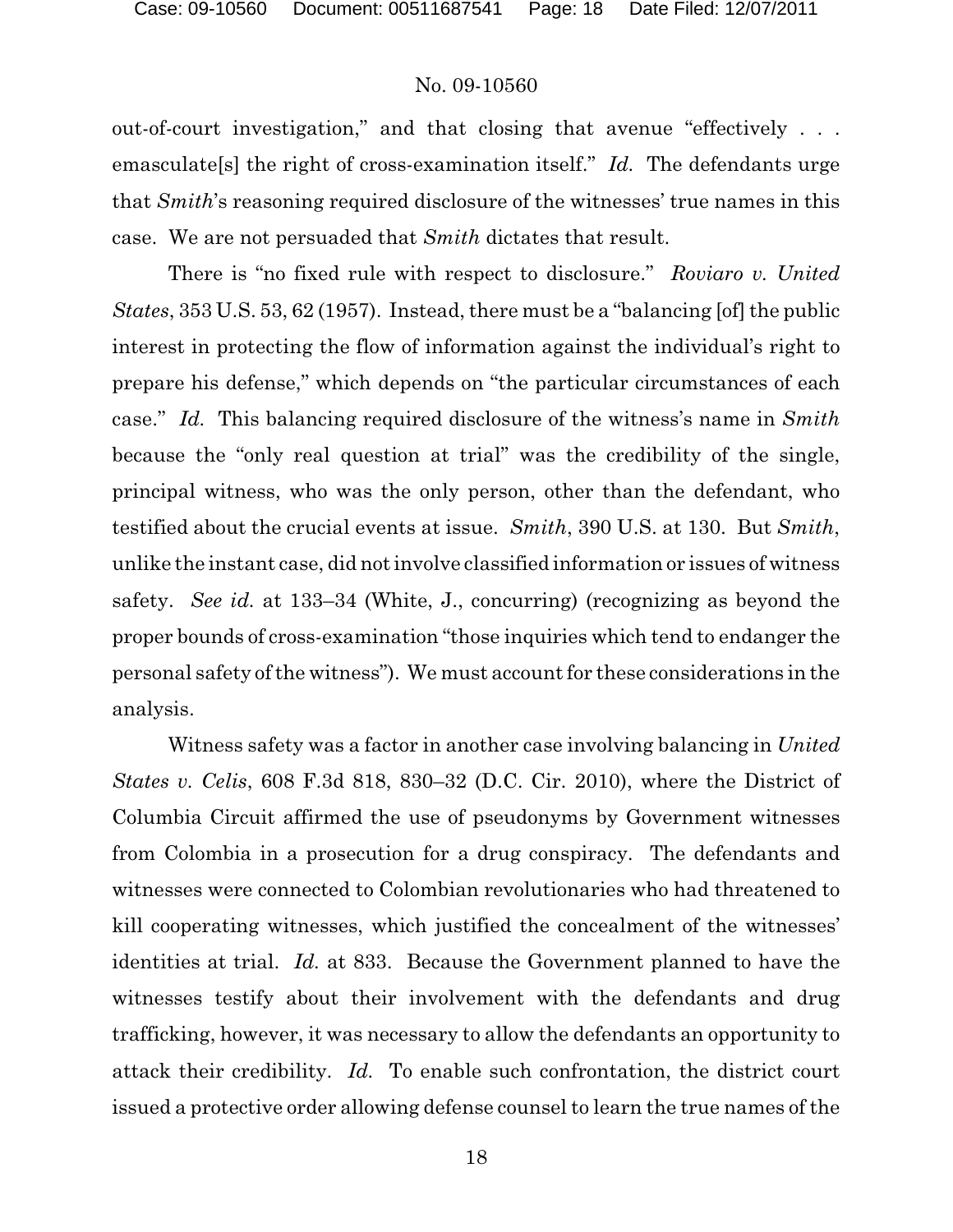witnesses for investigative purposes only days before the testimony was to be given at trial. *Id.* The court of appeals held that this approach was "an appropriate balancing of interests in the relevant case-specific context." *Id.*

In the instant case, the district court conducted a similar balancing of interests but concluded that there should be no disclosure of the witnesses' true names. It held that "defendants' interest in obtaining the names of the witnesses is outweighed by the Government's need to keep the information secret." We agree. First, we conclude that there was a serious and clear need to protect the true identities of Avi and Major Lior because of concerns for their safety. The Government showed that Hamas and other terrorist organizations seek out the true identities of ISA agents and their families and publish descriptions of ISA officers on websites so that they can be targeted. The witnesses' names are thus classified under both Israeli law and American law, and, as noted by the district court, the true identities of the witnesses were provided to United States authorities with the expectation that they would be closely guarded and kept secret.

Second, when the national security and safety concerns are balanced against the defendants' ability to conduct meaningful cross-examination, the scale tips in favor of maintaining the secrecy of the witnesses' names. The Government disclosed to the defense over twenty volumes of material that Avi used to formulate his expert opinion about Hamas financing. Moreover, the Government agreed in pretrial filings that the defense would be permitted to ask Avi about his background, his training and experience with the ISA, his legal education, and his potential bias in favor of Israelis in the West Bank. The defense was therefore well-armed with information upon which to confront and cross-examine both Avi and Major Lior, and a review of the trial record in fact shows that the defense was able to conduct effective cross-examination. *See Van Arsdall*, 475 U.S. at 679 ("'[T]he Confrontation Clause guarantees an *opportunity*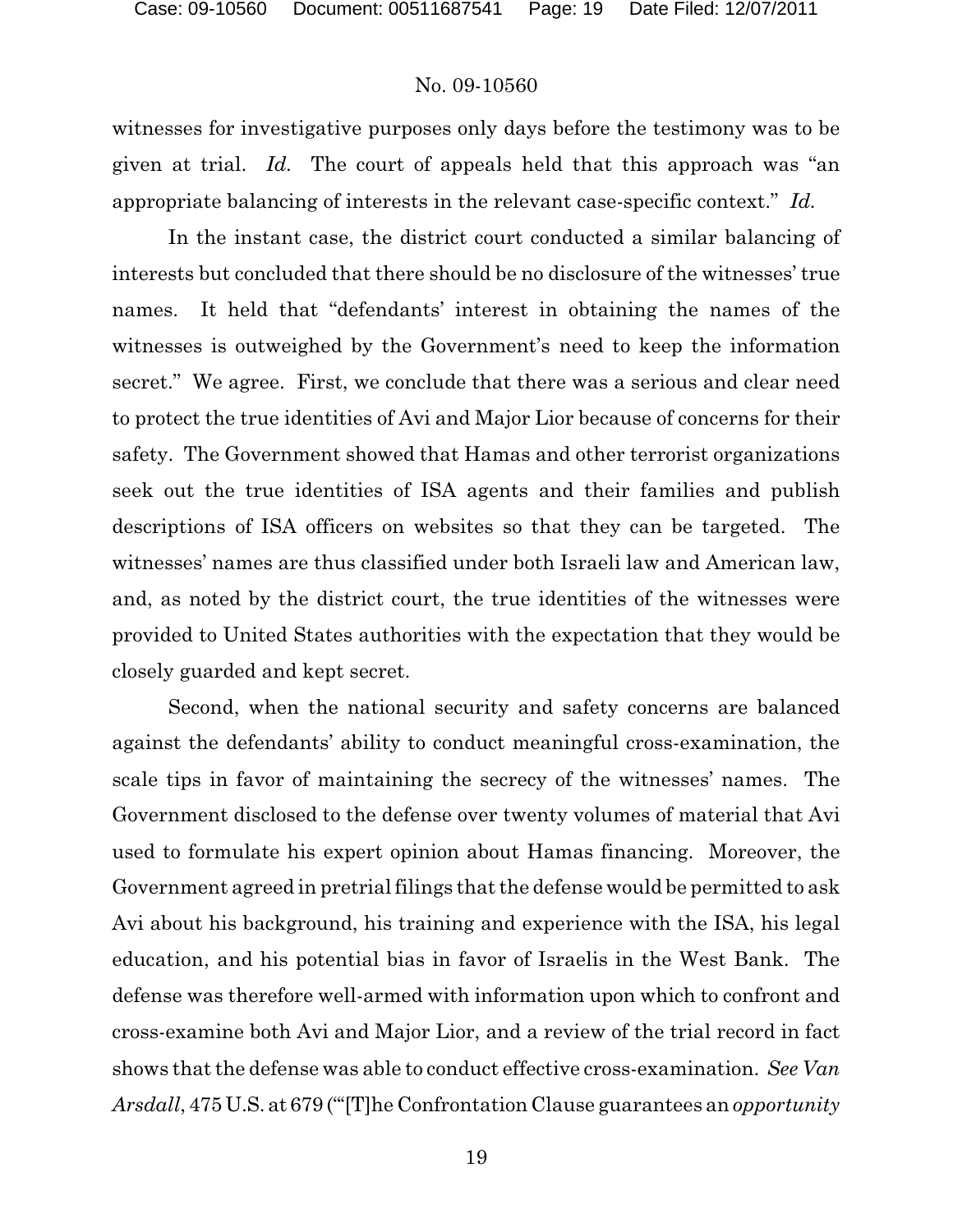for effective cross-examination, not cross-examination that is effective in whatever way, and to whatever extent, the defense might wish.") (citation omitted).

As evidence of possible bias, the defense highlighted both witnesses' close connection to the Israeli military. With respect to Major Lior, the defense focused on the military nature of the Israelis' seizure of evidence from the zakat committees, and the fact that the military also entered mosques, schools, and orphanages, thereby casting negative light on both the witness and the military operation. The defense also elicited from Major Lior the fact that he did not personally seize the evidence at issue, that he did not know precisely where inside the zakat committees the various items in evidence were found, and that he did not know if any items were left behind in the committees. These questions suggested a lack of knowledge and familiarity with the subject matter, and also suggested that exculpatory evidence may have been overlooked.

With respect to the cross-examination of Avi, the defense also was able to ask questions designed to cast doubt on the witness as a biased Israeli security agent. The defense highlighted for the jury the fact that Avi was testifying under an assumed name and that defense counsel could not research him or verify certain opinions. Defense counsel elicited from Avi the fact that he had never been to a zakat committee or spoken to people who had received assistance from the committees, he had not been involved in the seizure of evidence from the committees, and he had not polled Palestinians about the zakat committees. The defense also asked about Avi's work product and the materials he relied upon in reaching his opinions. The defense challenged Avi's credibility on the subject of Hamas control of the zakat committees, as well as the basis for his knowledge, by (1) eliciting the fact that no Hamas materials were found in the offices of certain zakat committees that Avi claimed were controlled by Hamas, (2) asking whether he knew that the United States Agency for International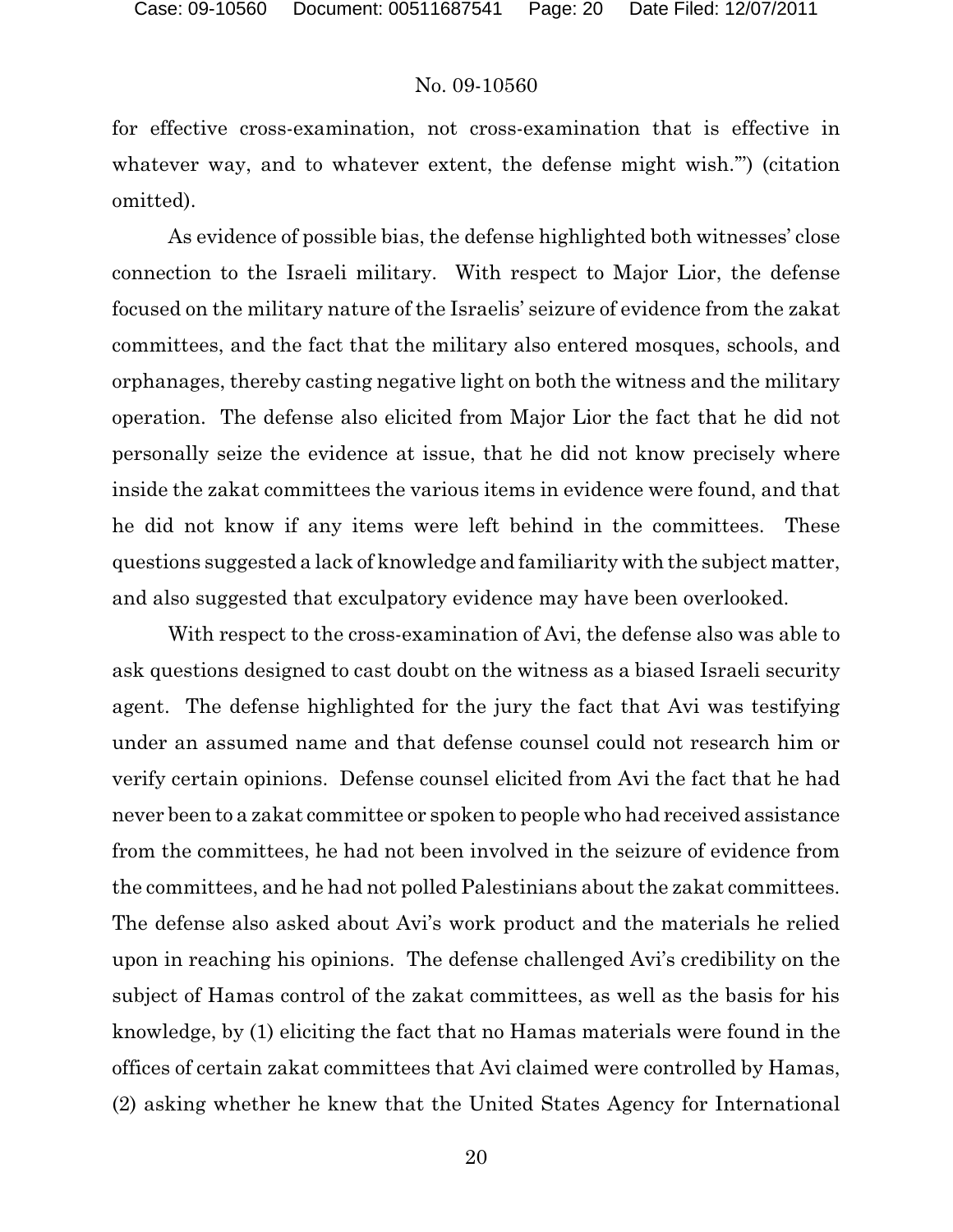Development ("USAID"), a government organization, had given money to and visited a committee that Avi testified was allegedly controlled by Hamas, (3) showing him statements in Government exhibits that indicated a lack of Hamas presence in zakat committees that he said were controlled by Hamas, and (4) asking him questions to demonstrate a lack of knowledge about the internal election proceedings of the zakat committees.

We conclude from the above that, although the defense could not verify the witnesses' credentials, the district court correctly observed that the defendants had access to significant information regarding the witnesses' employment, nationalities, and backgrounds in order to conduct meaningful crossexamination. They also had access to substantial material that formed the basis for Avi's expert opinion. With all of this information, the defense was able to probe for bias and test the basis of the witnesses' knowledge. Because "the jury had sufficient information to appraise the bias and motives of the witness," there was no Sixth Amendment violation. *United States v. Tansley*, 986 F.2d 880, 886 (5th Cir. 1993).

The defendants complain, however, that they were unable to conduct a *focused* attack on Avi's and Major Lior's credibility, and they argue that the witnesses' true identities could have been disclosed for investigative purposes only to defense counsel under a protective order similar to the order in *Celis*. We consider this point as part of a prejudice analysis. *See Diaz,* 637 F.3d at 599 (when there is no Sixth Amendment violation, we "examine whether the trial court's restrictions on cross-examination were so prejudicial as to result in an abuse of discretion"). We agree with the district court that disclosure of the witnesses' true names to defense counsel for a limited investigation was unlikely to yield useful information. Because the names of the witnesses were classified, unlike in *Celis*, it is unlikely that anyone who knew the witnesses' true names could or would discuss them with defense counsel. The defendants therefore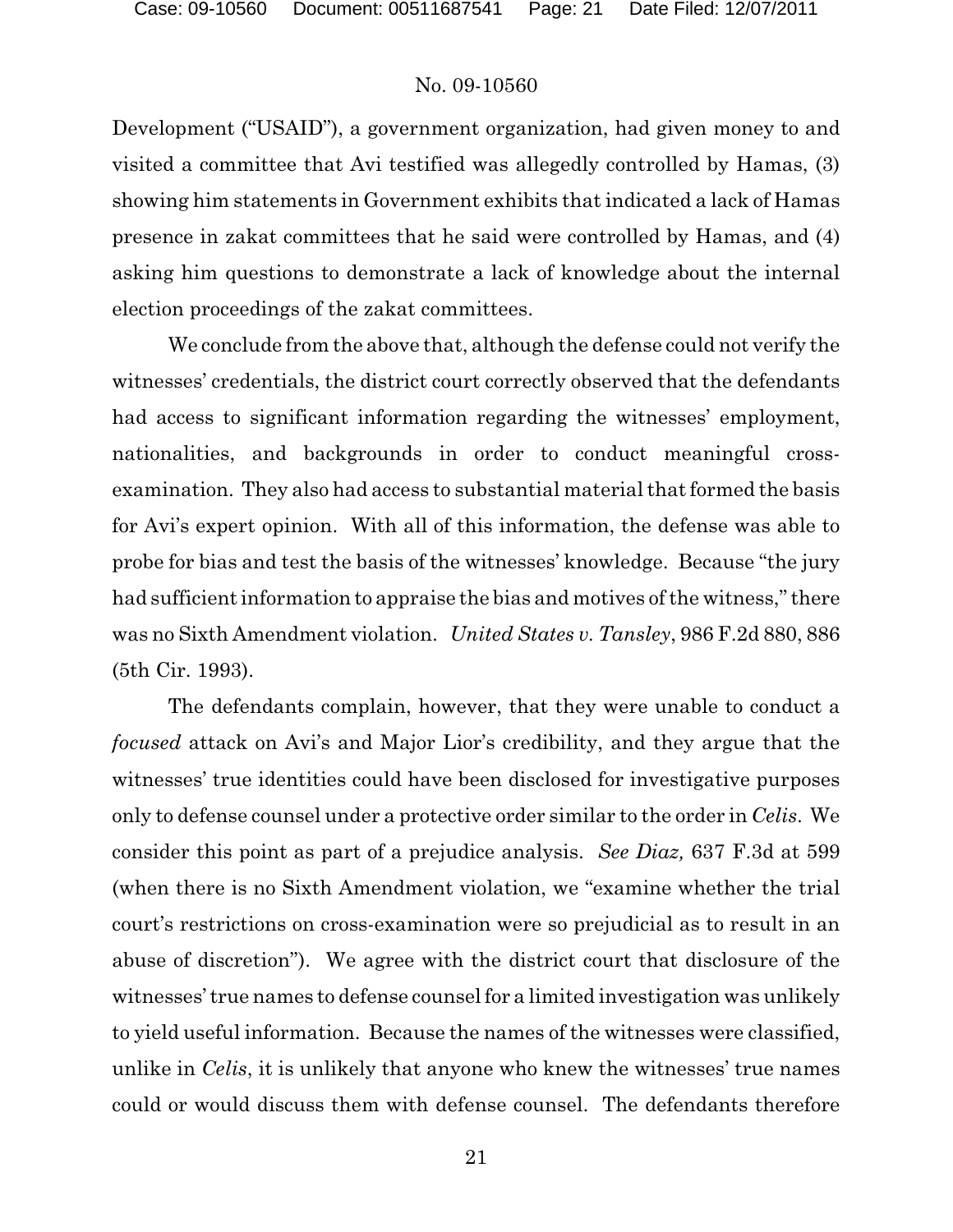cannot show a reasonable probability that the jury might have assessed the witnesses' testimony any differently had they been allowed to learn the witnesses' true identities. *See United States v. Davis*, 393 F.3d 540, 548 (5th Cir. 2004) (holding that to demonstrate prejudice the defendant "must show that a reasonable jury might have had a significantly different impression of the witness's credibility if defense counsel had been allowed to pursue the questioning"). In light of the danger to Avi's and Major Lior's personal safety that could have been caused by disclosure of their true names, and the unlikelihood that the jury would have assessed credibility any differently, the district court's decision to preclude disclosure of the witnesses' names was not an abuse of discretion.

Under all the circumstances, the defendants had a more than adequate "opportunity to place the witness in his proper setting and put the weight of his testimony and his credibility to a test." *Smith*, 390 U.S. at 132; *see also Diaz,* 637 F.3d at 597; *United States v. Abu Marzook*, 412 F. Supp. 2d 913, 923–24 (N.D. Ill. 2006) (holding, in a prosecution for materially supporting Hamas, that ISA agents could testify using pseudonyms because of the classified nature of their true identities, and that doing so did not violate the defendant's Sixth Amendment confrontation rights because the defendant was free to cross-examine the agents "on the basis of their direct testimony or any other proper basis"). Moreover, the district court instructed the jury that it could consider the witnesses' use of assumed names when assessing the credibility and weight of the testimony. We therefore hold that the district court did not violate the defendants' confrontation rights by allowing Avi and Major Lior to testify using pseudonyms.

#### **B. Hearsay evidence**

The defendants contend that the district court improperly admitted the following three categories of hearsay evidence that linked the defendants to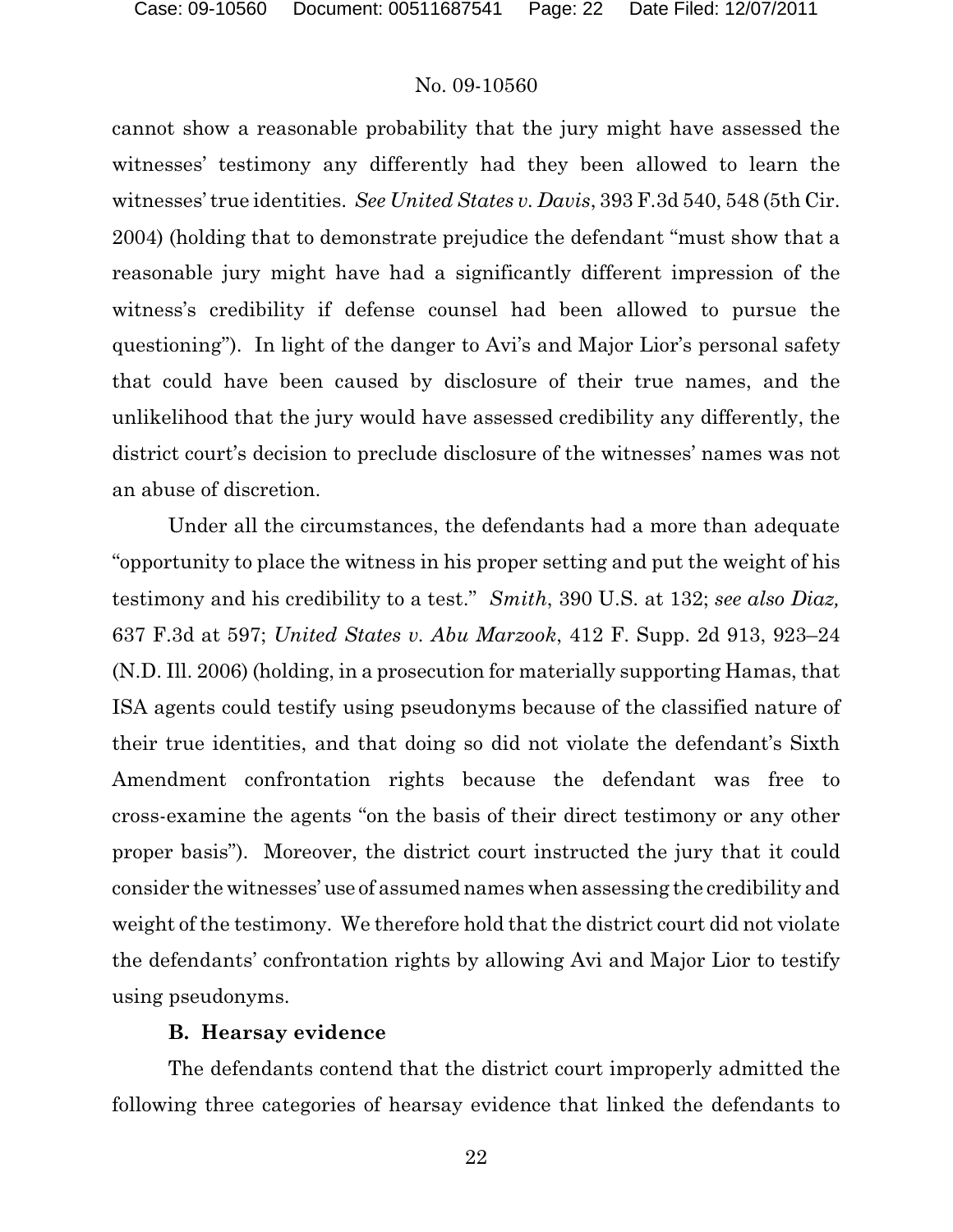Hamas or that linked Hamas to the zakat committees: (1) the testimony of Mohamed Shorbagi, (2) documents seized by the Israeli military from the headquarters of the Palestinian Authority during Operation Defensive Shield, and (3) documents seized from the homes of unindicted co-conspirators Elbarasse and Ashqar. We review the district court's evidentiary rulings for an abuse of discretion. *United States v. Jackson*, 636 F.3d 687, 692 (5th Cir. 2011).

Before addressing the defendants' specific evidentiary challenges, we pause to note that the hearsay issue, like the defendants' other evidentiary issues raised on appeal, is subject to a harmless error analysis if we find there was an error. *See id.* A reversal will not be warranted unless the defendant shows "that the district court's ruling caused him substantial prejudice." *United States v. Bishop*, 264 F.3d 535, 546 (5th Cir. 2001); *see* FED. R. EVID. 103(a). Because the defendants have raised on appeal multiple claims of evidentiary error at trial, we first address the evidentiary claims to decide if an error occurred. Except for certain issues related to testimony from John McBrien and Steven Simon, which we will explain below, we then consider in a combined discussion whether any errors we identify may be considered harmless.

#### **1. Mohamed Shorbagi**

Mohamed Shorbagi was a representative of HLF in Georgia who helped raise funds for the organization. He pleaded guilty in a separate case to providing material support to Hamas through HLF, and he testified in the instant case as part of a plea agreement. Shorbagi testified that Hamas controlled several zakat committees in the West Bank and Gaza to which HLF donated money. He also identified several people associated with the committees as Hamas leaders, and he stated that HLF was a part of Hamas. The defendants challenge this testimony as improper hearsay, contending that Shorbagi merely repeated what he had read in newspapers and what he had learned from friends. At one point during his testimony, the Government asked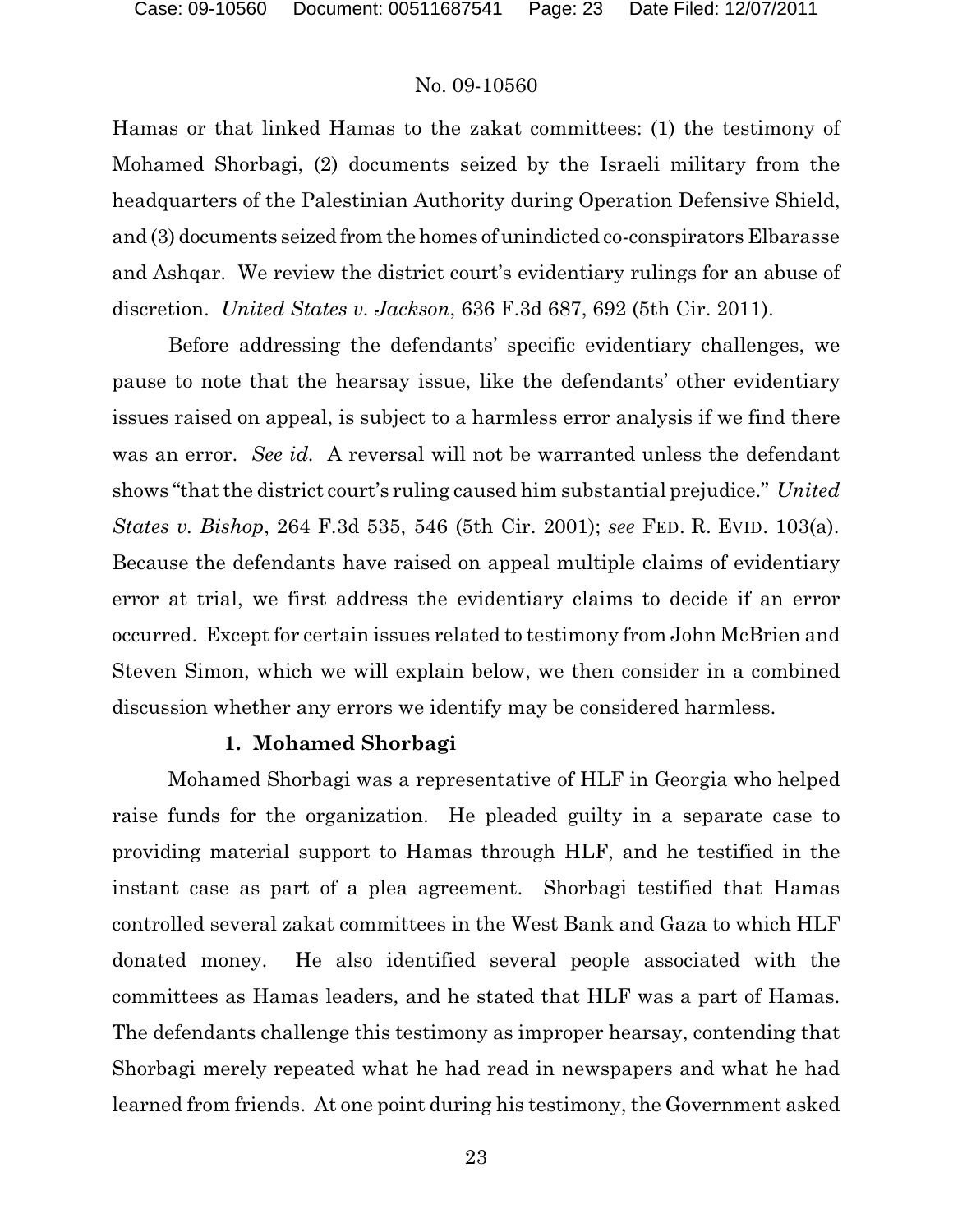Shorbagi the basis for his knowledge, and he responded: "It came from newspapers, it came from leaflets, it came from Hamas–the internet later on in '98, '99, the website of Hamas, and from also talking among friends." The defendants base their argument on appeal in large part on this exchange.

"Hearsay' is a statement, other than one made by the declarant while testifying at the trial or hearing, offered in evidence to prove the truth of the matter asserted." FED. R. EVID. 801(c). If Shorbagi was merely repeating what he had read or what someone had told him, it would be hearsay and inadmissible. *See, e.g., Roberts v. City of Shreveport*, 397 F.2d 287, 295 (5th Cir. 2005) (newspaper articles are "classic inadmissible hearsay"); *see* FED. R. EVID. 802. However, Shorbagi's testimony is more complicated than that, as a review of the record shows that he possessed personal knowledge of some of the facts to which he testified.

A witness's testimony must be based on personal knowledge. *United States v. \$92,203.00 in U.S. Currency*, 537 F.3d 504, 508 (5th Cir. 2008); *see* FED. R. EVID. 602 ("A witness may not testify to a matter unless evidence is introduced sufficient to support a finding that the witness has personal knowledge of the matter."). The personal knowledge requirement and the hearsay rule "are cut at least in part from the same cloth," as Rule 602 prevents a witness from testifying about a hearsay statement upon which he has no personal knowledge. *United States v. Quezada*, 754 F.2d 1190, 1195 (5th Cir. 1985). It is axiomatic that a witness may not merely repeat the subject matter of a hearsay statement, nor may he rely on inadmissible hearsay as a substitute for his own knowledge. *Id.* If the evidence supports a finding that the witness does possess personal knowledge, however, he may testify on that basis. *Id.* In the instant case, we conclude that Shorbagi's testimony revealed a close association with and knowledge of HLF and the individual defendants, as well as HLF's fundraising activity, that demonstrated personal knowledge and made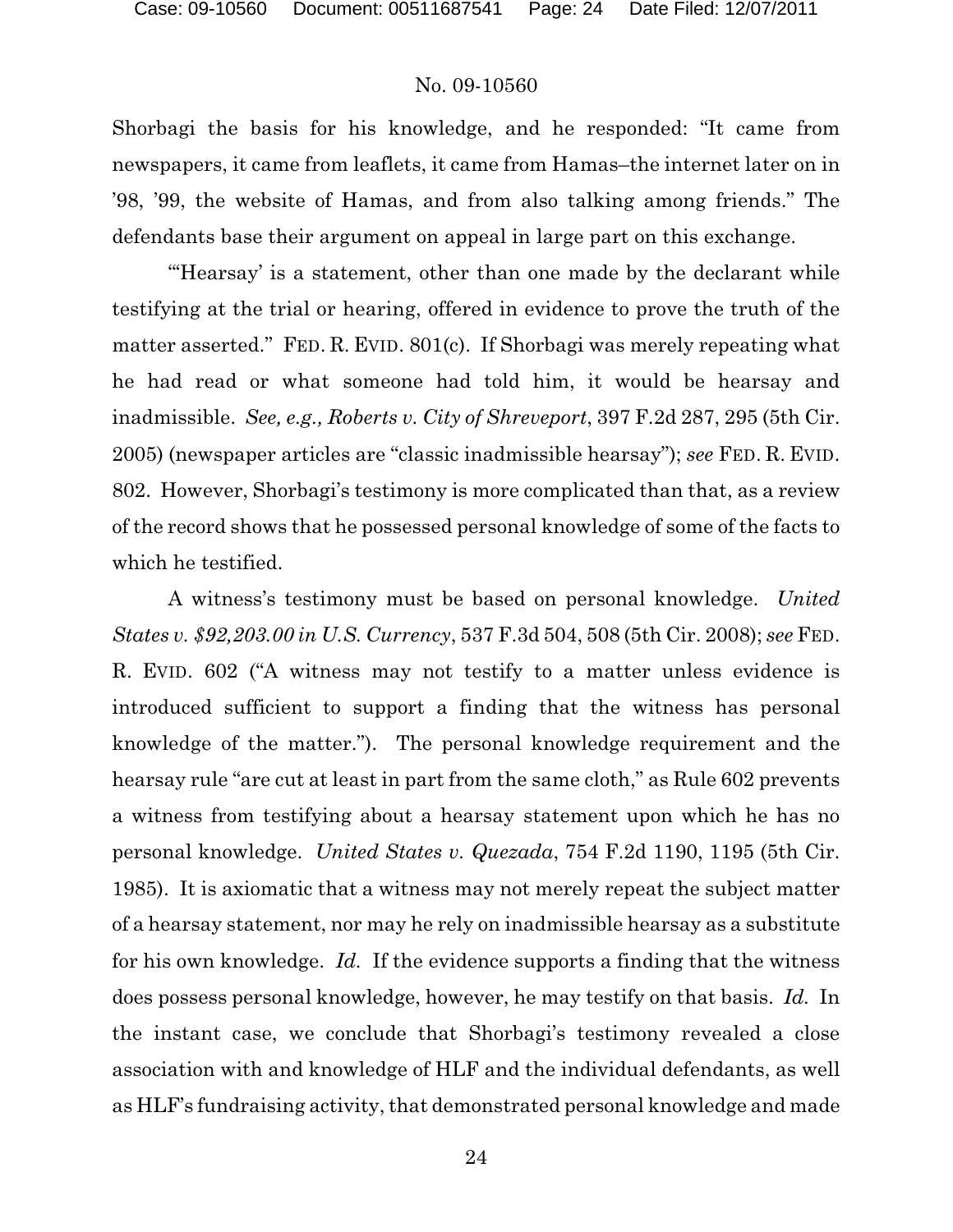his testimony about HLF's connection with Hamas admissible. His testimony about Hamas's control of specific zakat committees is more problematic.

After coming to the United States from Gaza to attend college, Shorbagi became a volunteer for several Muslim organizations and attended various conferences sponsored by those organizations around the country. He also helped raise money first for the Occupied Land Fund and then for HLF. He continued to raise funds for HLF when he moved to Rome, Georgia, where he collected donations for HLF as the emam at the mosque and helped coordinate appearances by HLF speakers. Shorbagi testified about attending closed meetings at conferences with some of the individual defendants, as well as with Hamas leaders, such as Marzook and Mishal.

He personally attended a 1994 meeting with Baker, Elashi, and El-Mezain, where Hamas leader Mishal spoke about Hamas and the role of the attendees in supporting Hamas. Shorbagi explained that a financial subcommittee then met in a break-out session headed by defendant El-Mezain. Shorbagi testified that his personal understanding of the committee's purpose was to raise money to donate "[t]o organizations controlled or founded by Hamas in the occupied territories." Similarly, Shorbagi was personally present when El-Mezain came to Rome on a fundraising trip accompanied by Mohamed Siam, who was shown by other witnesses to be connected to Hamas. Although Shorbagi's testimony concerned events that occurred before it became illegal to donate to Hamas, the testimony demonstrated that he had inside knowledge and personally knew that HLF's fundraising aimed to assist Hamas. *See United States v. Cantu*, 167 F.3d 198, 204 (5th Cir. 1999) ("Personal knowledge can include inferences and opinions, so long as they are grounded in personal observation and experience.") (internal quotation marks and citation omitted).

Shorbagi also had personal knowledge about HLF's activity after Hamas was designated as a terrorist organization. He testified, for example, that HLF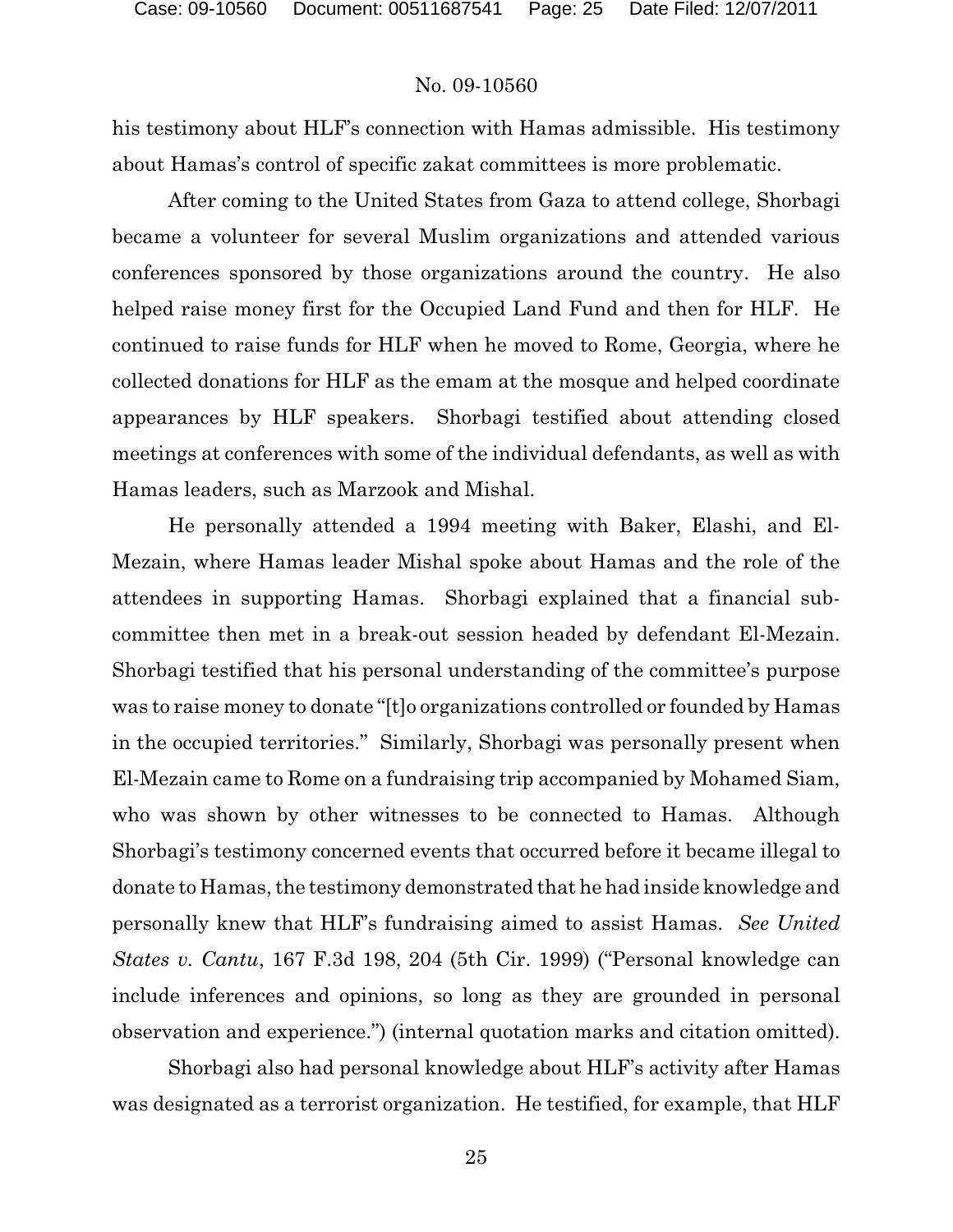provided money to the same organizations in the West Bank after Hamas was designated as a terrorist organization as before the designation, although he stated that HLF changed its manner of distribution after it opened an office in Gaza. He explained that Baker had stated that money would be sent to the Gaza office for further distribution rather than to specific individuals.

Furthermore, Shorbagi testified that the conferences and festivals at which HLF participated changed after Hamas was designated as a terrorist organization insofar as Hamas was no longer mentioned in the songs or speeches. Shorbagi's testimony was based on personal knowledge, as he continued to represent HLF at fundraising events during this time. He testified, for example, that he personally participated in fundraising events in Rome and Atlanta in 1999.

It is clear from the above testimony that Shorbagi had an adequate basis to testify about HLF's purpose in raising money to support Hamas. *See Quezada*, 754 F.2d at 1195 ("[E]ven if testimony is based in part on inadmissible hearsay, Rule 602 will be satisfied if evidence is introduced sufficient to support a finding that [the witness] has personal knowledge of the matter.") (internal quotation marks omitted). Whether Shorbagi had knowledge that Hamas controlled certain zakat committees is not as clear.

Shorbagi expressly testified that Hamas controlled the zakat committees in Nablus, Jenin, Ramallah, and Hebron, all of which were charged in the indictment as receiving funds from HLF. Shorbagi may very well have personally known that these committees were controlled by Hamas from his activity in raising money for HLF, from attending conferences with the individual defendants, and from meeting various Hamas leaders at the conferences. However, when asked the crucial question as to the basis for this specific knowledge, Shorbagi gave as examples "newspapers," "leaflets," the "internet," and "friends." These sources constitute classic hearsay rather than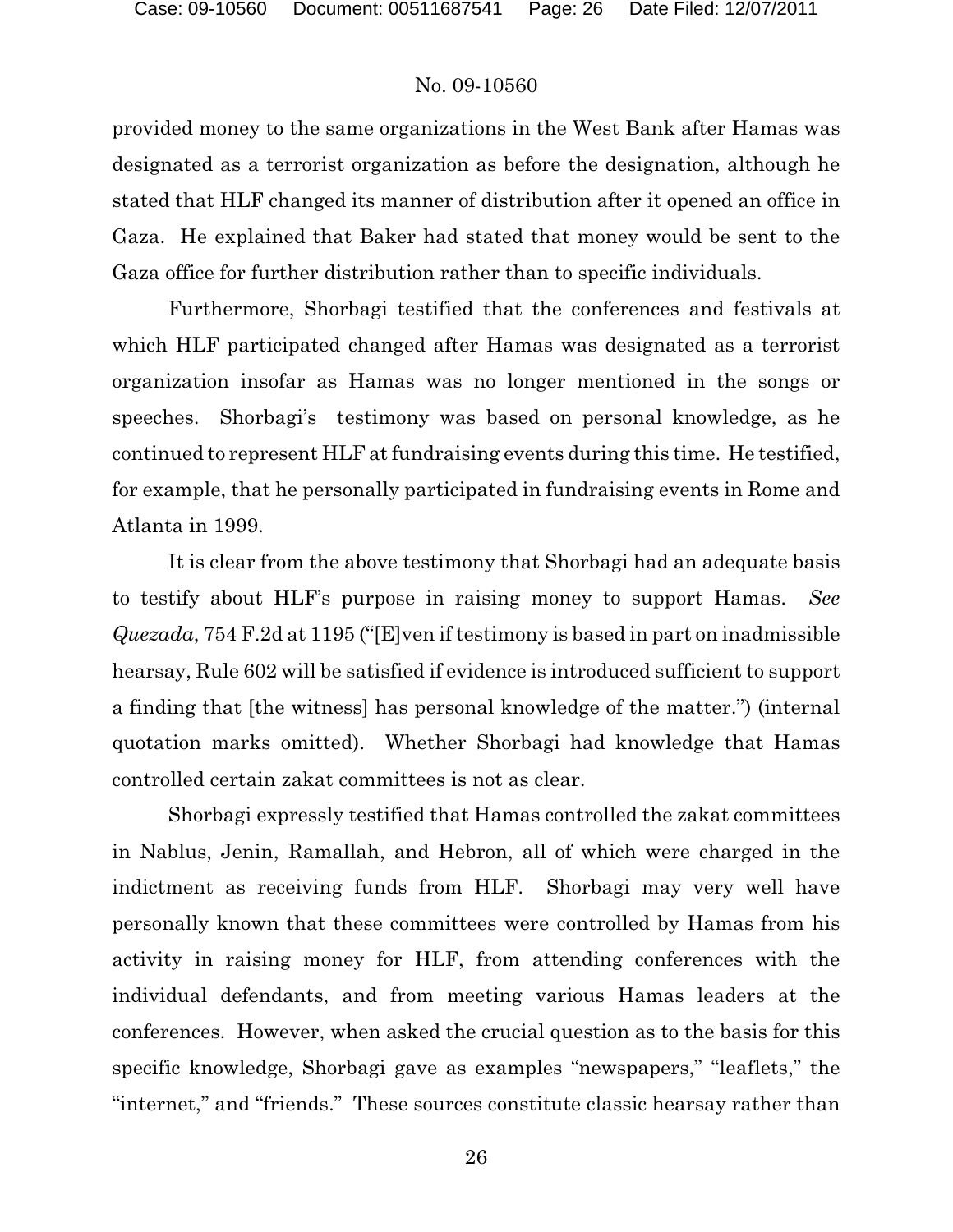personal knowledge. *See, e.g., Roberts*, 397 F.2d at 295 (newspapers are hearsay); *United States v. Jackson*, 208 F.3d 633, 637 (7th Cir. 2000) (web postings from the Internet were inadmissible hearsay). In an effort to rehabilitate Shorbagi's answer, the Government asked if the "friends" to which Shorbagi referred were persons who were involved with him in supporting Hamas and organizations like HLF. But Shorbagi's affirmative response did not transform his apparent reliance on the statements of others, whether they were similarly situated to him or not, into personal knowledge. We therefore conclude that Shorbagi's testimony that Hamas controlled the zakat committees was hearsay, and it was error for the district court to allow it.<sup>5</sup> We consider below whether the error was harmless.

## **2. Documents seized from the Palestinian Authority**

The defendants next challenge on hearsay grounds the admission of three documents ("the PA documents") seized by the Israeli military in 2002 from the PA headquarters in Ramallah. They are: (1) Government exhibit PA 2, an undated document entitled, "Who is financing Hamas," that lists HLF as a financial resource for Hamas;(2)Government exhibit PA 8, entitled "Palestinian National Authority General Intelligence Ramallah and al-Bireh Government, Security Work Plan," a 30-page report indicating that the Ramallah Zakat Committee "has relations with the Islamic Movement" in Israel, which is affiliated with Hamas, and that its leaders and members "are Hamas;" and (3) Government exhibit PA 9, a one-page document dated December 22, 2001,

 $5$  The defendants also complain that Shorbagi impermissibly identified the following individuals as Hamas leaders: Fuad Abu Zeid from the Jenin Zakat Committee, Abdel Khaleq Natshe from the zakat committee in Hebron, and Jamil Hamami, who Shorbagi stated was from an Islamic center in Jerusalem. The basis for Shorbagi's knowledge about Zeid and Natshe is not clear from the transcript. Shorbagi testified, however, that he met Hamami on separate occasions in 1990 and 1994 when Hamami came to the United States to raise money, which was collected by HLF. He therefore had personal knowledge of Hamami. The effect of any error in Shorbagi's identification of Zeid and Natshe is considered below.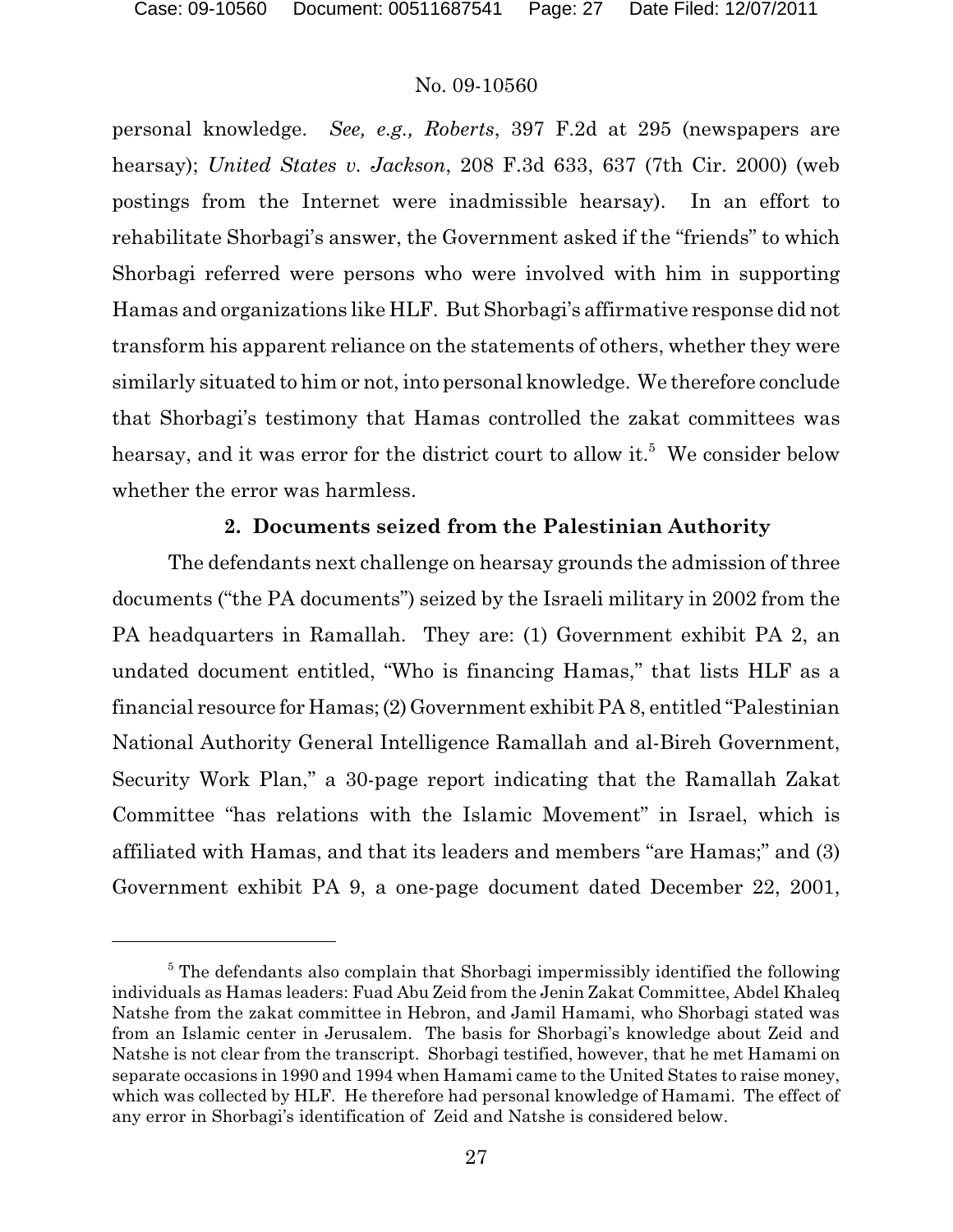purportedly from Major Khalid Abu-Yaman, Director of Operations, on PA General Security letterhead concerning the Ramallah Zakat Committee and asserting that "Officials and members of this committee are associated with the Hamas Movement and some of them are activists in the Movement."

The PA documents were excluded from the first trial but admitted at the second trial over defense objection under FED. R. EVID. 807, the residual exception to the hearsay rule. The Government argued that the documents had sufficient indicia of trustworthiness because the Israeli military had seized them from the PA headquarters and they were therefore akin to public records. The district court agreed, noting that the documents were not prepared in advance for litigation purposes and that two of them "appear to have some kind of letterhead." We conclude that the Government's justification for admitting the documents was insufficient to prove their trustworthiness, and they should have been excluded from the second trial.

Rule 807's residual hearsay exception allows the admission of hearsay statements that are not covered by another exception if the statements have "equivalent circumstantial guarantees of trustworthiness" and the district court determines that they are material, probative, and in the interests of justice.<sup>6</sup> See

FED. R. EVID. 807. Rule 807 was formerly embodied in the residual exceptions of former Rules

 $6$  The full text of the rule provides as follows:

A statement not specifically covered by Rule 803 or 804 but having equivalent circumstantial guarantees of trustworthiness, is not excluded by the hearsay rule, if the court determines that (A) the statement is offered as evidence of a material fact; (B) the statement is more probative on the point for which it is offered than any other evidence which the proponent can procure through reasonable efforts; and (C) the general purposes of these rules and the interests of justice will best be served by admission of the statement into evidence. However, a statement may not be admitted under this exception unless the proponent of it makes known to the adverse party sufficiently in advance of the trial or hearing to provide the adverse party with a fair opportunity to prepare to meet it, the proponent's intention to offer the statement and the particulars of it, including the name and address of the declarant.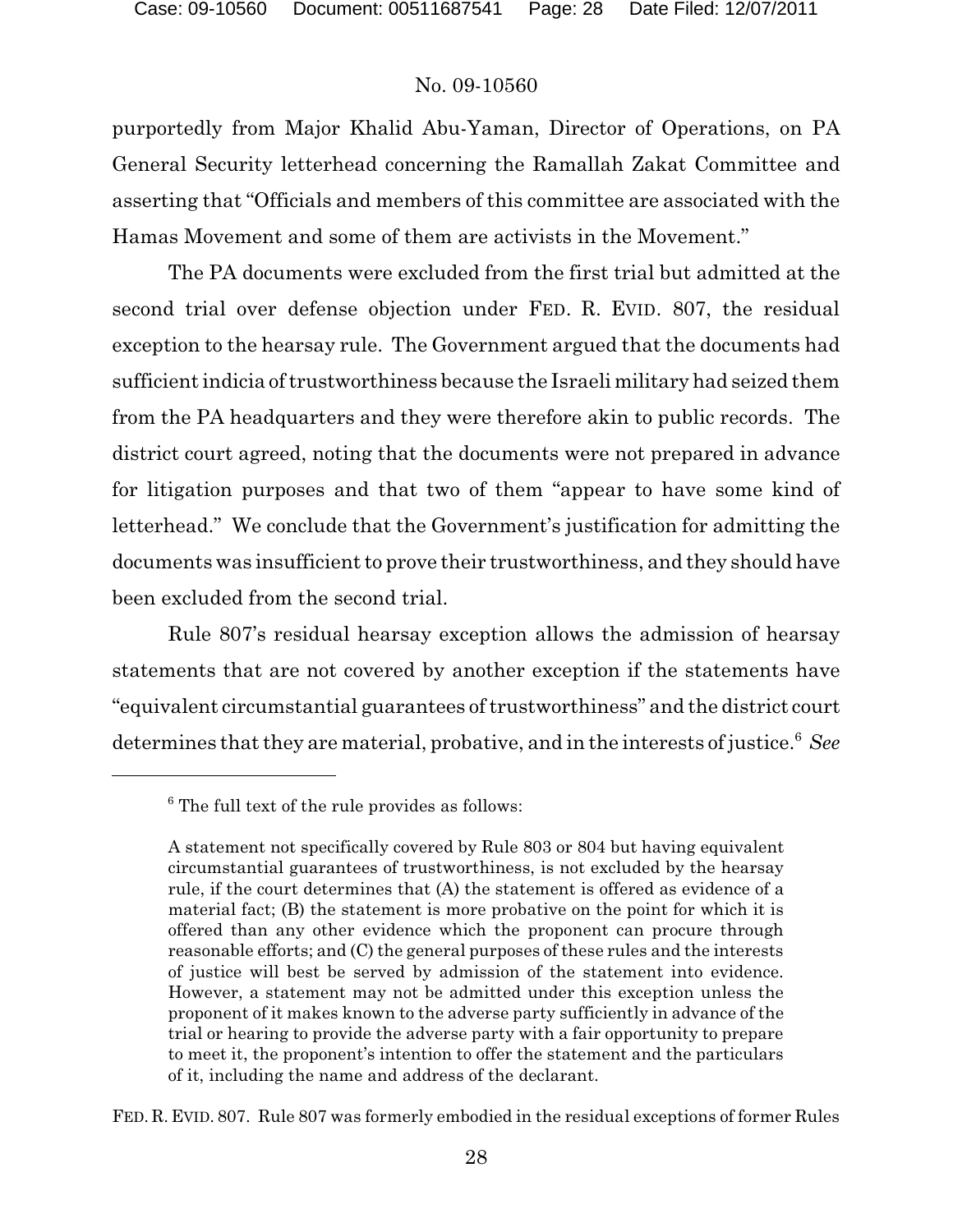FED. R. EVID. 807; *United States v. Ismoila*, 100 F.3d 380, 393 (5th Cir. 1996). The district court is given wide latitude in admitting evidence under the rule, and we "will not disturb the district court's application of the exception absent a definite and firm conviction that the court made a clear error of judgment in the conclusion it reached based upon a weighing of the relevant factors." *United States v. Phillips*, 219 F.3d 404, 419 n.23 (5th Cir. 2000) (internal quotation marks and citation omitted). Nevertheless, the "exception is to be 'used only rarely, in truly exceptional cases." *Id.* (citation omitted). Moreover, "[t]he proponent of the statement bears a heavy burden to come forward with indicia of both trustworthiness and probative force. In order to find a statement trustworthy, a court must find that the declarant of the . . . statement 'was particularly likely to be telling the truth when the statement was made.'" *Id.* (internal quotation marks and citations omitted).

We therefore focus on the "equivalent circumstantial guarantees of trustworthiness" requirement, which is the "lodestar of the residual hearsay exception analysis." *United States v. Walker*, 410 F.3d 754, 758 (5th Cir. 2005). The determination of trustworthiness is "drawn from the totality of the circumstances surrounding the making of the statement, but [it] cannot stem from other corroborating evidence." *Ismoila*, 100 F.3d at 393 (citing *Idaho v. Wright*, 497 U.S. 805, 820–22 (1990)). "[E]vidence possessing 'particularized guarantees of trustworthiness' must be at least as reliable as evidence admitted under a firmly rooted hearsay exception . . . [and] must similarly be so trustworthy that adversarial testing would add little to its reliability." *Wright*, 497 U.S. at 821 (citations omitted).

<sup>803(24)</sup> and 804(b)(5), which were consolidated into Rule 807 in 1997 with no intended change in meaning. *See United States v. Walker*, 410 F.3d 754, 757 (5th Cir. 2005) (citing FED. R. EVID. 803 advisory committee's note).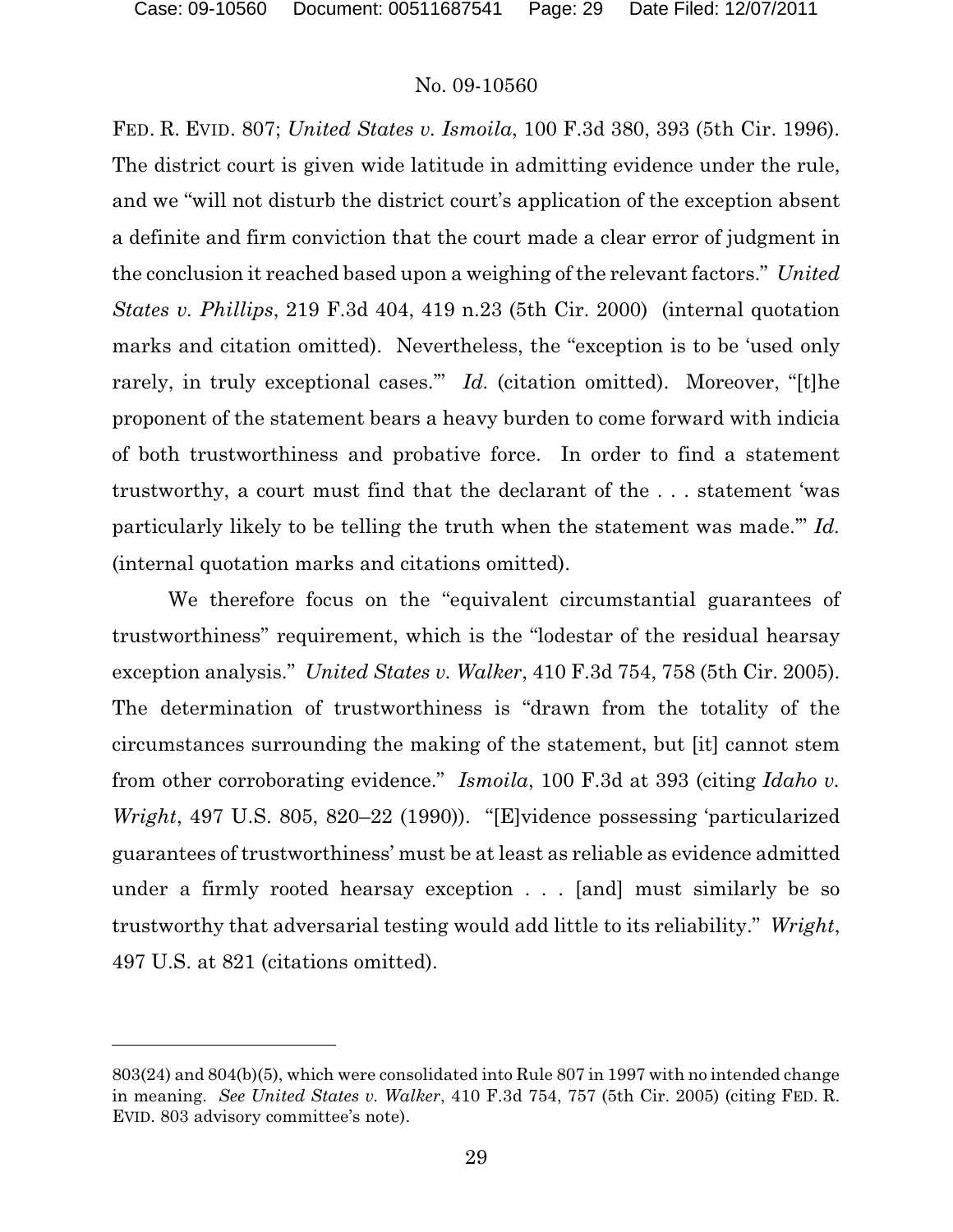As it argued to the district court, the Government maintains on appeal that the PA documents are reliable and trustworthy because they are essentially public records, which ordinarily are admissible under Rule  $803(8)$ .<sup>7</sup> It is therefore proper to measure the PA documents against the requirements of the public records exception. *See* 2 KENNETH S. BROUN, MCCORMICK ON EVID. § 324 (6th ed.) (noting that for purposes of Rule 807 "courts frequently compare the circumstances surrounding the statement to the closest hearsay exception"); *see also United States v. Wilson*, 249 F.3d 366, 375–76 (5th Cir. 2001) (holding that, although foreign bank records were not admissible under the business records exception because there was no custodian available to testify, the district court properly admitted the documents under Rule 807 because "bank documents, like other business records, provide circumstantial guarantees of trustworthiness because the banks and their customers rely on their accuracy in the course of business"), *abrogated on other grounds by Whitfield v. United States*, 543 U.S. 209 (2005).

The public records exception to the hearsay rule "is designed to permit the admission into evidence of public records prepared for purposes independent of specific litigation." *Quezada*, 754 F.2d at 1194. It is based on the notion that public records are reliable because there is a "lack of . . . motivation on the part

 $\sigma$ <sup>7</sup> The rule provides that the following evidence is admissible:

Records, reports, statements, or data compilations, in any form, of public offices or agencies, setting forth (A) the activities of the office or agency, or (B) matters observed pursuant to duty imposed by law as to which matters there was a duty to report, excluding, however, in criminal cases matters observed by police officers and other law enforcement personnel, or (C) in civil actions and proceedings and against the Government in criminal cases, factual findings resulting from an investigation made pursuant to authority granted by law, unless the sources of information or other circumstances indicate lack of trustworthiness.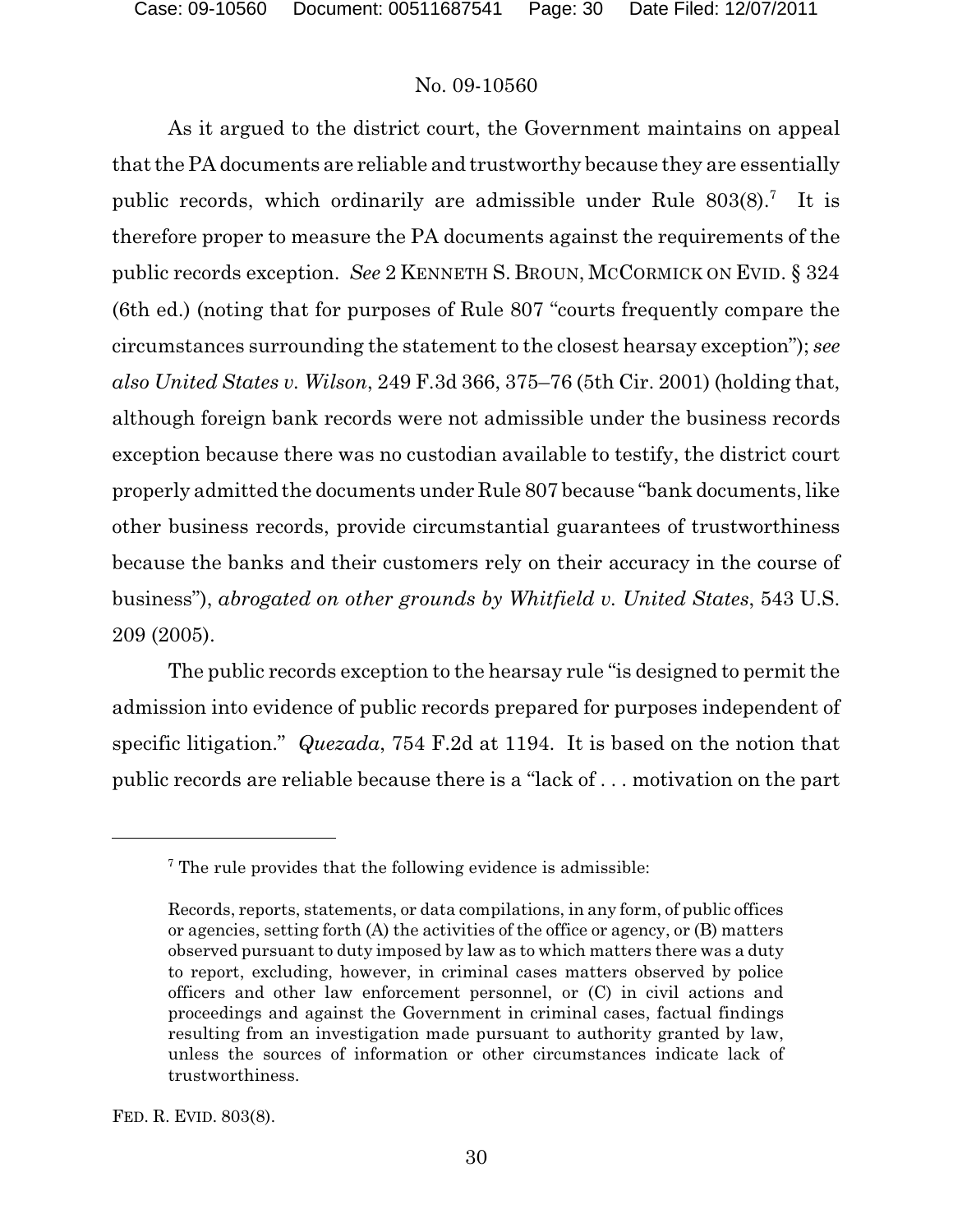of the recording official to do other than mechanically register an unambiguous factual matter." *Id.*; *see also Moss v. Ole South Real Estate, Inc.*, 933 F.2d 1300, 1308 (5th Cir. 1991) (explaining that the public records hearsay exception is premised on "public officials doing their legal duties," such that the usual "distrust" of statements made by out-of-court declarants does not apply). The Government contends that the PA documents have sufficient circumstantial guarantees of trustworthiness as public documents under Rule 803(8)(A) and 803(8)(B) because the facts in the documents merely represent "activities of the office" or "matters observed pursuant to duty."<sup>8</sup>

The matters reported in the PA documents have nothing to do with the PA's own activity, but rather describe the activities and financing of Hamas. Therefore, the guarantee of trustworthiness associated with a public agency merely recording its own actions is not present. *See* Rule 803(8)(A). Moreover, the conclusions stated in the PA documents are not the kind of objective factual matters we have found to be reliable under Rule 803(8)(B) when reported as a matter of course. *See, e.g., Quezada*, 754 F.2d at 1194 (holding that deportation record containing date and location of deportation was reliable under Rule 803(8)(B) because the document contained a "routine, objective observation[], made as part of the everyday function of the preparing official"); *United States*

 $8$  The defendants contend that if the documents are public records, they fall under subsection (C) and are inadmissible because public records under that subsection may not be used against a defendant in a criminal case. *See* FED. R. EVID. 803(8)(C). We do not resolve this issue because the question is not whether the documents are *admissible* under Rule 803(8), but rather whether they have sufficient indicia of trustworthiness that would permit admission under Rule 807. *See Wilson*, 249 F.3d at 374 n.5 (Rule "807 'is not limited in availability as to types of evidence not addressed in other exceptions . . . 807 is also available when the proponent fails to meet the standards set forth in the other exceptions.") (citation omitted); 2 KENNETH S. BROUN, MCCORMICK ON EVID. § 324 (6th ed.) ("The almost unanimous opinion of the courts is that failing to qualify under an enumerated exception does not disqualify admission under the residual exception."). The Government promotes Rule 803(8)(A) and (8)(B) as providing circumstantial guarantees of trustworthiness to the PA documents, but as we explain, we are not persuaded by this argument.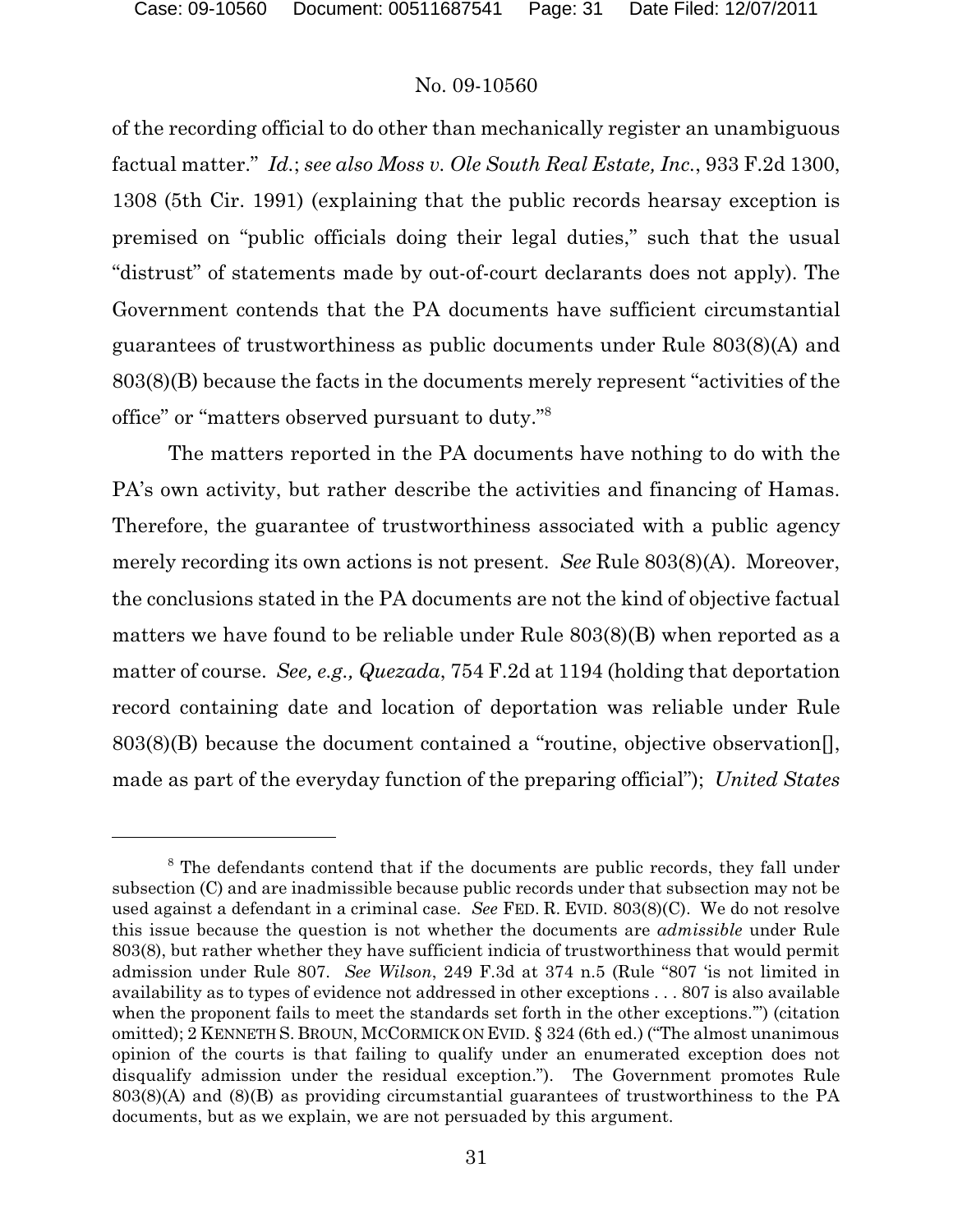*v. Dancy*, 861 F.2d 77, 79–80 (5th Cir. 1988) (finding that fingerprint card containing defendant's fingerprints, physical description, sentence, and prison reporting date admissible under Rule 803(8)(B)); *United States v. Puente*, 826 F.2d 1415, 1417 (5th Cir. 1987) (holding that computer printouts showing that vehicle crossed the border at a specific time were reliable under Rule 803(8)(B) because license plate number was observed and recorded by customs officer complying with agency directives and procedures that were adopted to carry out its legal duty to protect the border). Instead, the PA documents contain conclusions about Hamas control of the Ramallah Zakat Committee and the sources of Hamas financing that were reached through unknown evaluative means.

This leads to a larger problem with the documents: there is nothing known about the circumstances under which the documents were created, the duty of the authors to prepare such documents, the procedures and methods used to reach the stated conclusions, and, in the case of two of the documents, the identities of the authors. *See, e.g., United States v. Vidacak*, 553 F.3d 344, 351 (4th Cir. 2009) (holding that records seized from a brigade headquarters showing that the defendant had served in the Serbian army were admissible as public records where a witness testified about the documents' seizure and explained how the army maintained and organized its records pursuant to specific procedures); *United States v. Dumeisi*, 424 F.3d 566, 575–77 (7th Cir. 2005) (holding Iraqi intelligence documents admissible under Rule 807 where witnesses positively identified the documents, as well as handwriting, symbols, codes, abbreviations, and signatures on them, and also testified that the officers had a duty to accurately record their activities and information received from other sources).

We know only that the PA documents were found in the possession of the PA. Although Avi testified that the PA had an interest in monitoring Hamas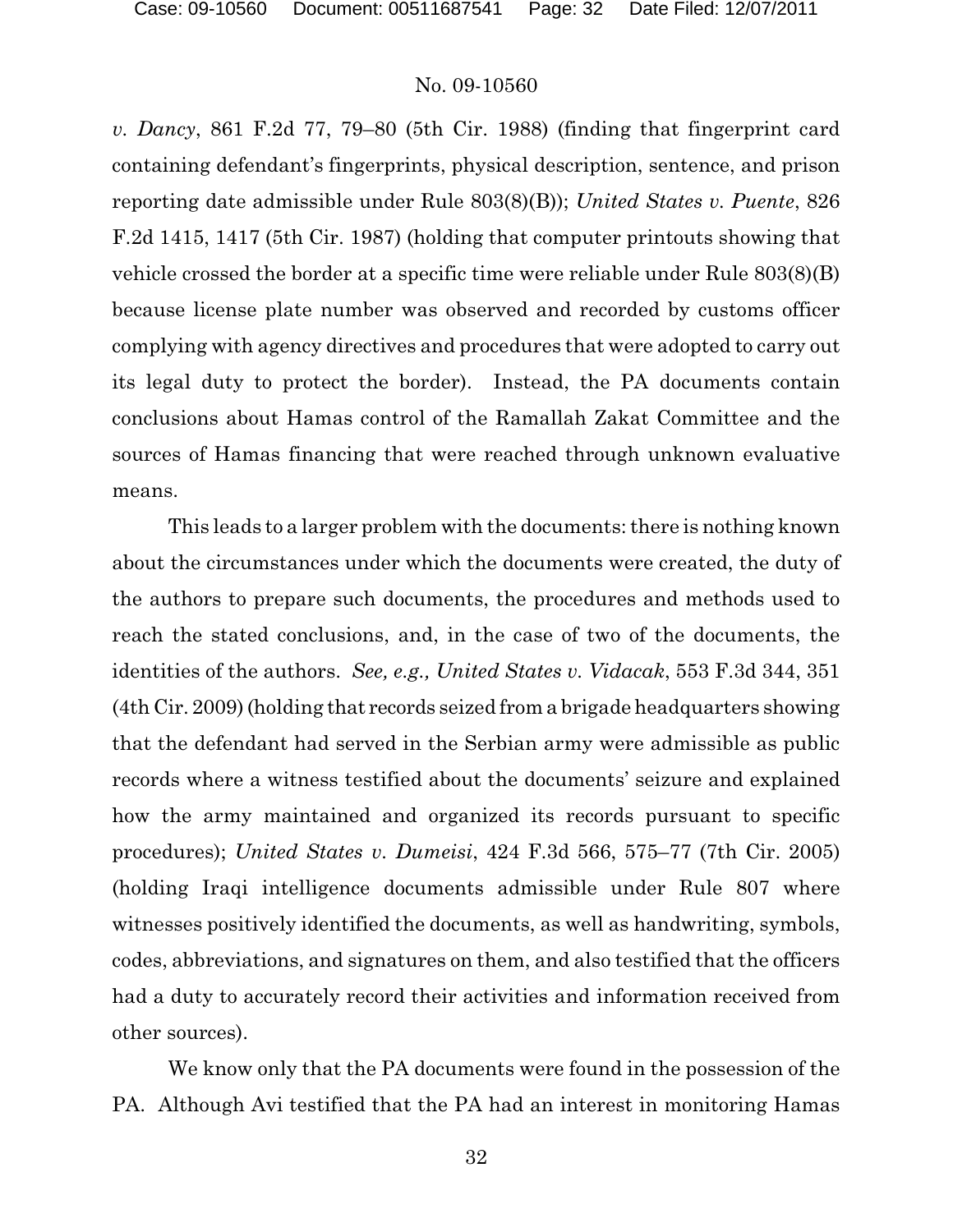and the zakat committees, there is nothing in the documents or the record that reveals whether the declarants had firsthand knowledge of the information reported, where or how they obtained the information, and whether there was a legal duty to report the matter. *See United States v. Cent. Gulf Lines, Inc.*, 974 F.2d 621, 626 & n.10 (5th Cir. 1992) (holding that for evidence to be admissible under public records hearsay exception, person making report must have observed matters first hand and acted pursuant to a legal duty); *United States v. Perlmuter*, 693 F.2d 1290, 1293–94 (9th Cir. 1982) (same); *see also* 4 CHRISTOPHER B. MUELLER & LAIRD C. KIRKPATRICK, FED. EVID. § 8:88 (3d ed.) (for public records falling under Rule 803(8)(B) "the source of the recorded information must have personal knowledge, as the phrase 'matters observed' implies").

For example, nothing is known or can be inferred about the author of PA 2, which is not on official letterhead and contains an illegible signature. The document also contains apparent double hearsay because it refers vaguely to unnamed "Western Sources," "security experts," and "western security organizations." PA 8 is on plain paper with a spiral binding and contains no certifications, signatures, letterhead, official seals, or other indicia of official record keeping, except for a notation that vaguely reads, "Prepared by: The Operation Room." It contains nothing further about where the reported information was obtained. PA 9 is on letterhead and identifies the declarant, but it contains only conclusory statements with no explanation of how or why the document was created.

The Government argues that the PA had a "strong incentive" to report accurate information about Hamas. There is no doubt that may be true, but the Government points to nothing in the record about the PA's practice of record keeping. There is also nothing in the documents or the record showing that the declarants in these documents were especially likely to be telling the truth. *See*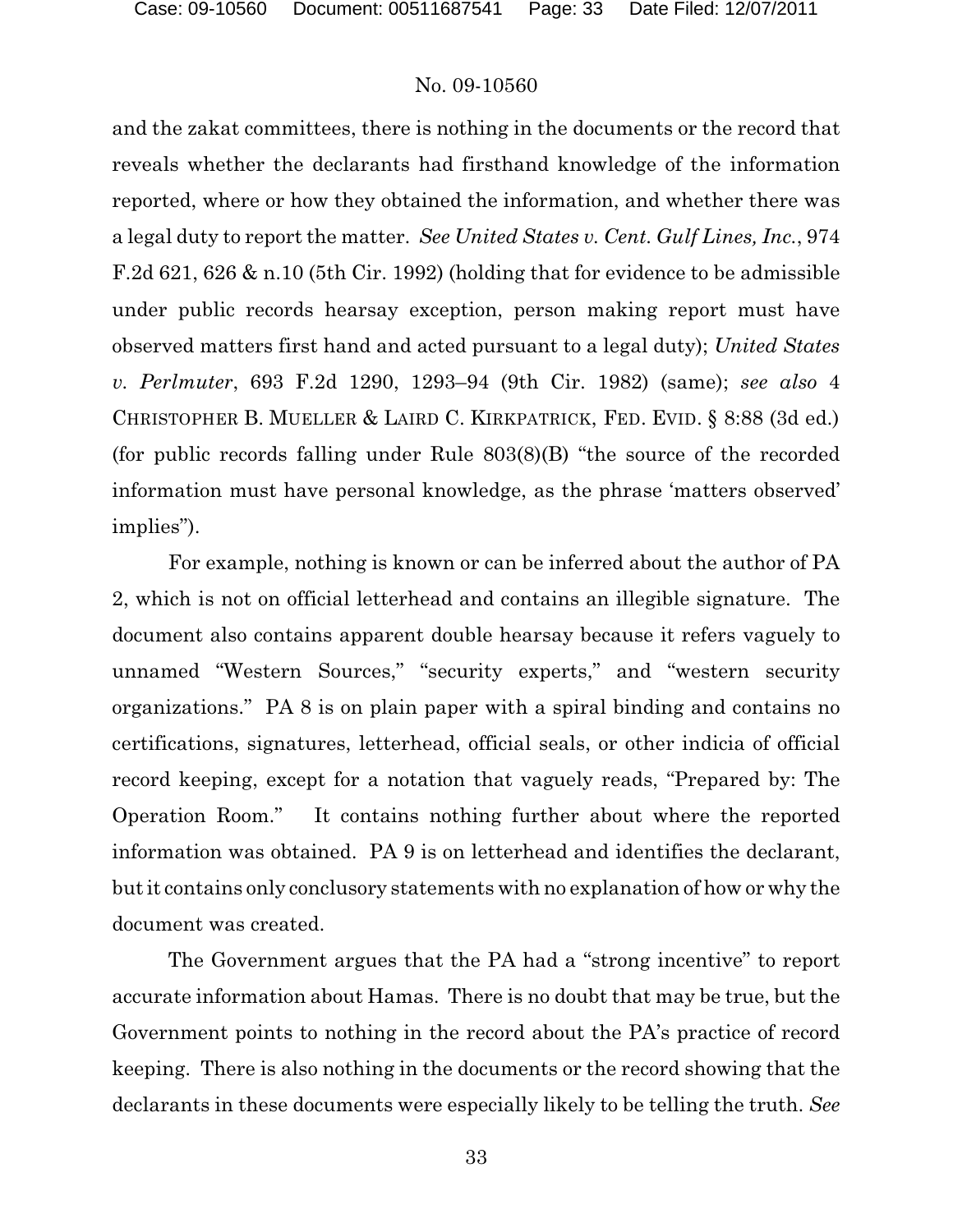*Phillips*, 219 F.3d at 419 n.23. We therefore cannot say that there was little to gain from further adversarial testing. Without further information about the circumstances under which the PA documents were created, we are faced with conclusory assertions amounting to classic hearsay and no facts from which to divine the documents' reliability.

We realize that when dealing with foreign documents, it may not be possible for the Government to learn every detail about the evidence, especially when it has been seized in a military operation. We do not foreclose the possibility that obtaining documents in such a manner from an adversary may have some probative value and could, at least under some circumstances, be indicative of trustworthiness. But the instant documents were not offered merely for their probative value, and their seizure from the PA, without more, does not impart sufficient indicia of trustworthiness in this case to permit their admission. We do not even know, for example, if the PA created PA 2 and PA 8, or whether the documents were created by some third person or agency and were merely collected by the PA as intelligence. *See, e.g., United States v. Doyle*, 130 F.3d 523, 547 (2d Cir. 1997) (questioning reliability of "privately-generated, business records without further foundation, even though the records were found in the possession of a foreign government agency"). We therefore conclude that the district court erred in finding that the PA documents contained sufficient indicia of trustworthiness pursuant to Rule 807's residual hearsay exception.

#### **3. Elbarasse and Ashqar documents**

Finally, the defendants raise a hearsay challenge to the admission of documents discovered in the homes of unindicted co-conspirators Ismail Elbarasse and Abdelhaleen Masan Ashqar (together "the Elbarasse and Ashqar documents"). The documents, which dated from the late 1980s and early 1990s, were discovered by the FBI pursuant to search warrants. They included annual reports, meeting agendas and minutes, financial records, work papers, and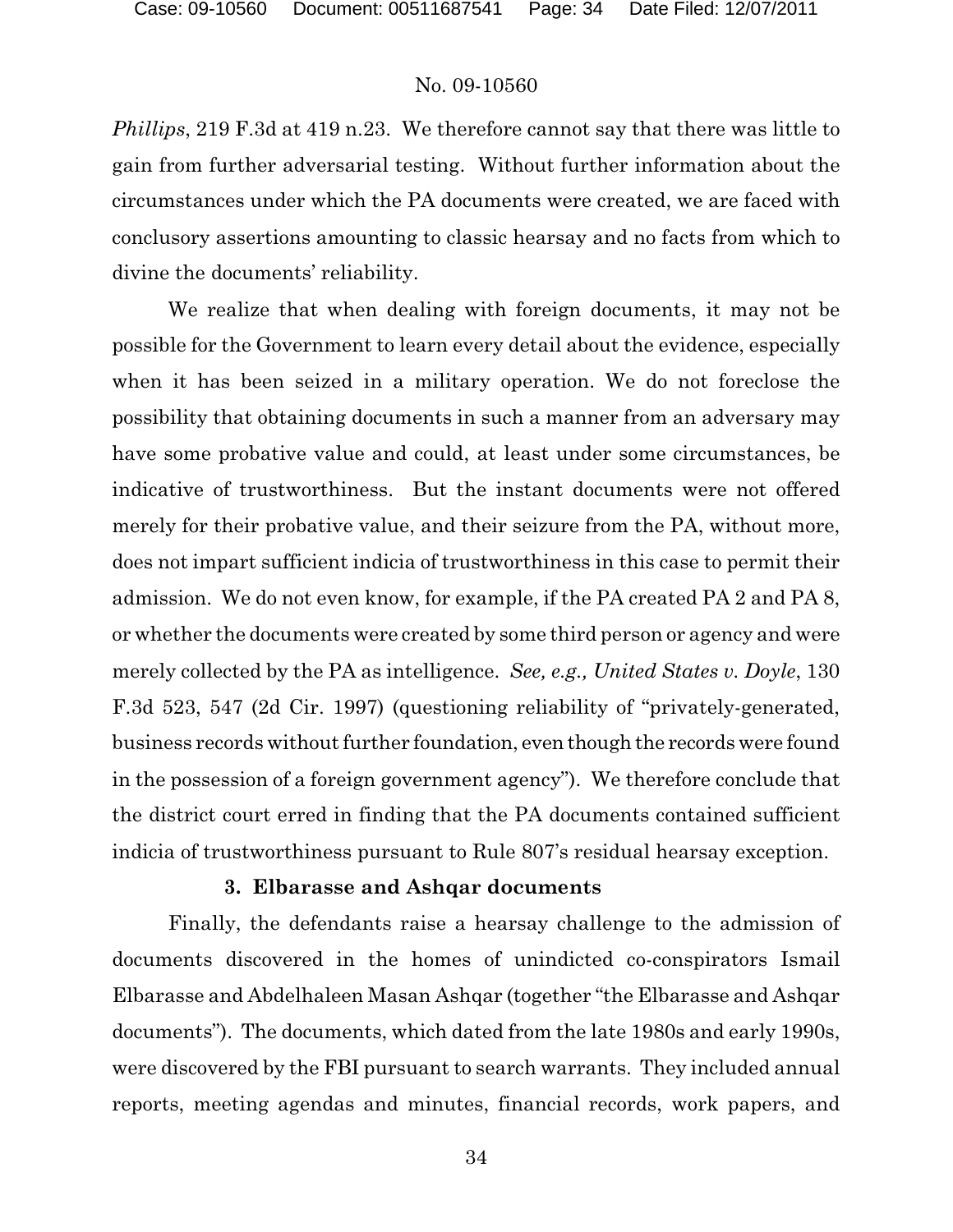telephone directories that documented the activities of the Palestine Committee and demonstrated the defendants' participation with the Committee. Many of the documents referenced defendants Elashi, El-Mezain, and Baker by name, as well as HLF. Viewed in the light most favorable to the Government, the Elbarasse and Ashqar documents showed that HLF was a fundraising arm for the Palestine Committee in support of Hamas.

For example, one of the documents, Elbarasse exhibit 13, was a 1989–90 "annual report" for the "Palestine Committee." It reported the "achievement" of raising over \$728,000 by the Occupied Land Fund, the former name of HLF, for "people on the inside." It also asked the United States Muslim Brotherhood for "moral support" for the committee's work in "support for the emerging movement, the Hamas Movement." Elbarasse exhibit 7 was another Palestine Committee document. It contained proposed amendments to the Committee's by-laws, and it expressly recognized HLF as "the official organization which represents the financial and charitable aspect to support the homeland people in the occupied territories." The document further noted that the Muslim Brotherhood had issued instructions to collect donations "for the Islamic Resistance Movement." Still another document, Elbarasse exhibit 11, was a meeting agenda for the "Financial Committee." Referencing HLF as "the Fund," the agenda set forth work assignments for Elashi, Baker, and El-Mezain. An organizational chartfor the "Palestine Committee," Elbarasse exhibit 10, showed Hamas leader Marzook as the Chairman. It also showed the Committee functions served by HLF, Baker, El-Mezain, Elashi, and Elbarasse.

The defendants objected to the Elbarasse and Ashqar documents as hearsay, arguing that many of them were unsigned and pre-dated Hamas's designation as a terrorist organization. The district court admitted them as nonhearsay statements of co-conspirators pursuant to Rule  $801(d)(2)(E)$  of the Federal Rules of Evidence. The defendants argue on appeal that the district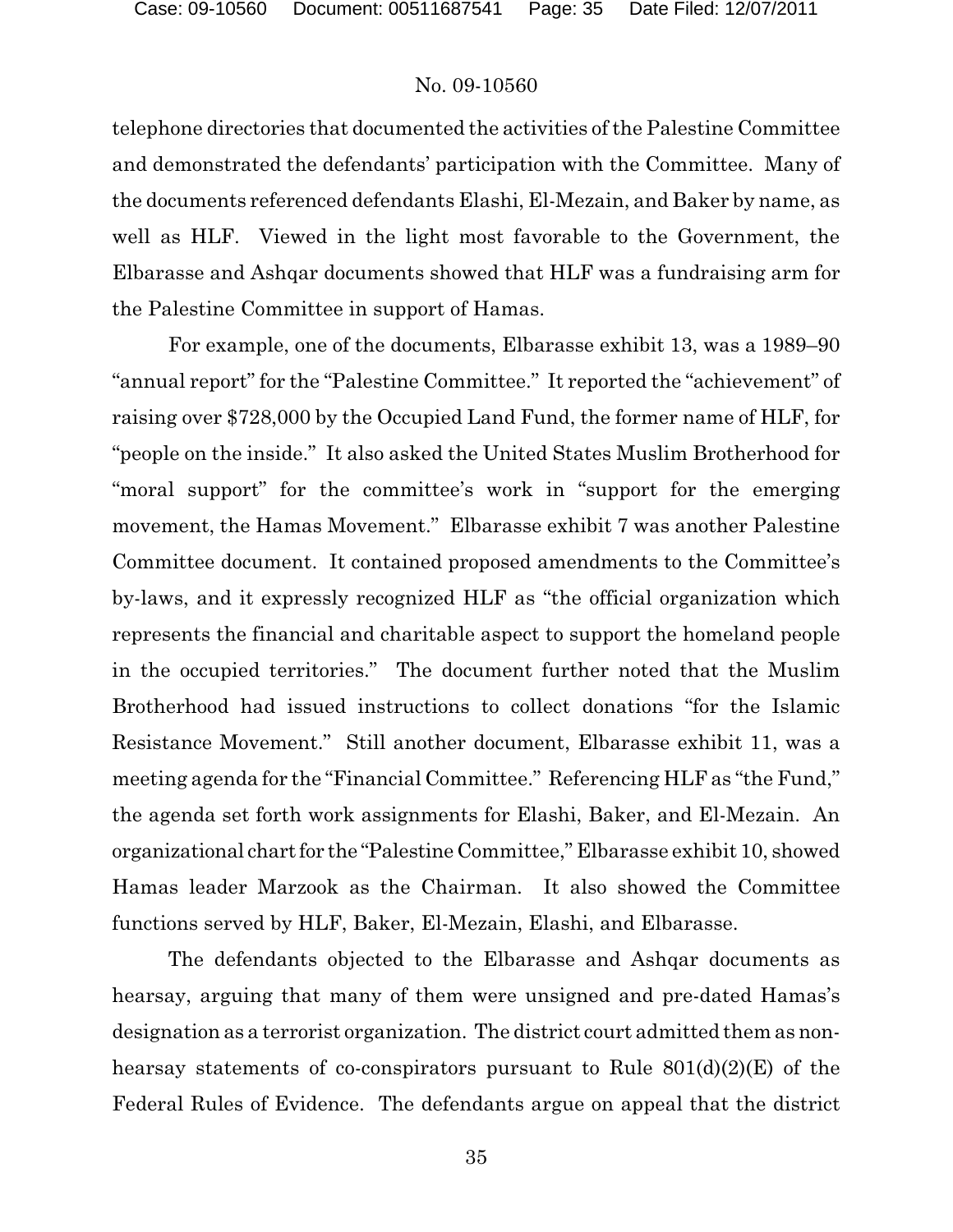court abused its discretion in admitting the documents because Rule  $801(d)(2)(E)$ applies only to statements made in furtherance of conspiracies, and the Elbarasse and Ashqar documents could not have been made in furtherance of a conspiracy to support Hamas since they were created before 1995 when such support became illegal. The defendants further argue that the Government failed to show that there was an agreement between the declarants and the defendants, or that the documents were made in furtherance of that agreement. The defendants insist that the documents are therefore inadmissible hearsay.

"A statement is not hearsay if . . . [t]he statement is offered against a party and is . . . a statement by a coconspirator of a party during the course and in furtherance of the conspiracy." FED. R. EVID.  $801(d)(2)(E)$ . "Under our precedent, '[t]he proponent of admittance under Rule 801(d)(2)(E) must prove by a preponderance of the evidence (1) the existence of a conspiracy, (2) the statement was made by a co-conspirator of the party, (3) the statement was made during the course of the conspiracy, and (4) the statement was made in furtherance of the conspiracy.'" *United States v. Solis*, 299 F.3d 420, 443 (5th Cir. 2002) (quoting *Phillips*, 219 F.3d at 418 n. 21). The content of the statement may be considered as part of the analysis, but there must also be independent evidence establishing the factual predicates for Rule 801(d)(2)(E). *See United States v. Sudeen*, 434 F.3d 384, 390 (5th Cir. 2005).

Although the rule speaks of statements made in furtherance of a "conspiracy," we have recognized that admissibility under Rule 801(d)(2)(E) does not turn on the criminal nature of the endeavor. *See United States v. Postal*, 589 F.2d 862, 886 n.41 (5th Cir. 1979). Instead, a statement may be admissible under Rule  $801(d)(2)(E)$  if it is made in furtherance of a lawful joint undertaking. "One can qualify as a 'joint venturer' for the purposes of Rule  $801(d)(2)$ (E) merely by engaging in a joint plan–distinct from the criminal conspiracy charged–that was non-criminal in nature." *United States v. Holy Land Found. for Relief &*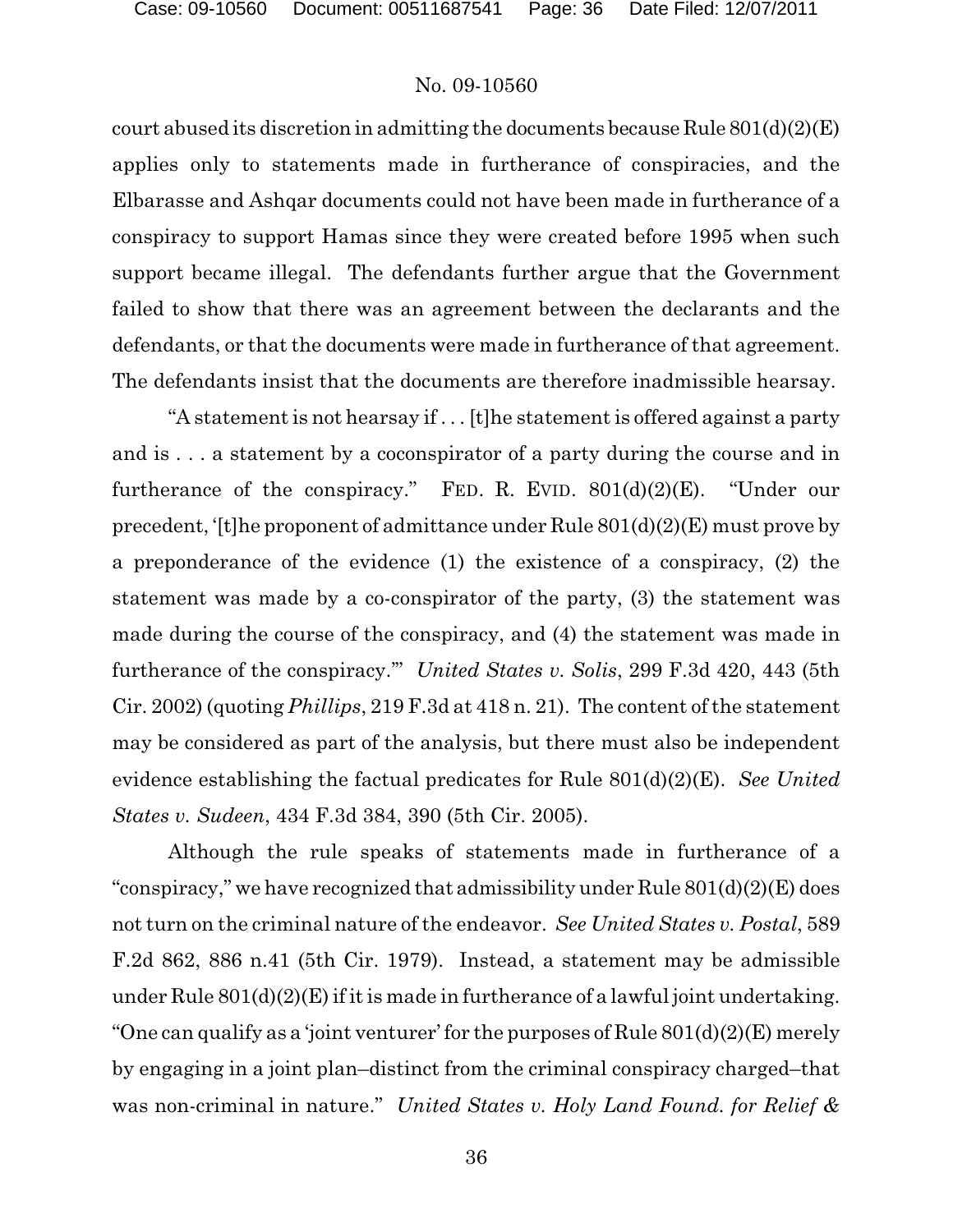*Dev.*, 624 F.3d 685, 694 (5th Cir. 2010); *see also United States v. Saimiento-Rozo*, 676 F.2d 146, 149 (5th Cir. 1982) (noting that under Rule 801(d)(2)(E) there is no "need [for] the conspiracy or agreement [to] be criminal in nature; it may be in the form of a joint venture"). Pursuant to this "joint venture" theory, a statement is not hearsay if it was made during the course and in furtherance of a common plan or endeavor with a party, regardless of the non-criminal nature of that endeavor.

For example, in *Postal* we held that a ship's logbook was admissible under Rule 801(d)(2)(E) as a co-conspirator statement in a drug conspiracy prosecution because "it is not necessary that the conspiracy upon which admissibility of the statement is predicated be that charged. Moreover, the agreement need not be criminal in nature." *Postal*, 589 F.2d at 886 n.41. We concluded that the ship's crew were engaged in the voyage of the ship, which "was a 'joint venture' in and of itself apart from the illegality of its purpose," and the logbook was created in furtherance of the voyage. *Id.* In support of the conclusion that an agreement between co-conspirators need not be unlawful to support admission under Rule  $801(d)(2)(E)$ , we quoted the legislative history of the rule:

"While (this) rule refers to a coconspirator, it is this committee's understanding that the rule is meant to carry forward the universally accepted doctrine that a joint venturer is considered as a coconspirator for the purposes of this rule even though no conspiracy has been charged."

*Id.* (quoting S. Rep. No. 93-1277, 93d Cong., 2d Sess. 24, Reprinted in (1974) U.S. Code Cong. & Admin. News, pp. 7051, 7073).

In light of our precedent, it is of no moment for purposes of Rule  $801(d)(2)(E)$  that the Elbarasse and Ashqar documents were created before Hamas was designated as a terrorist organization if the statements were made as part of a joint plan with the defendants, and as long as the other requirements of the rule are satisfied. The defendants argue that *Postal*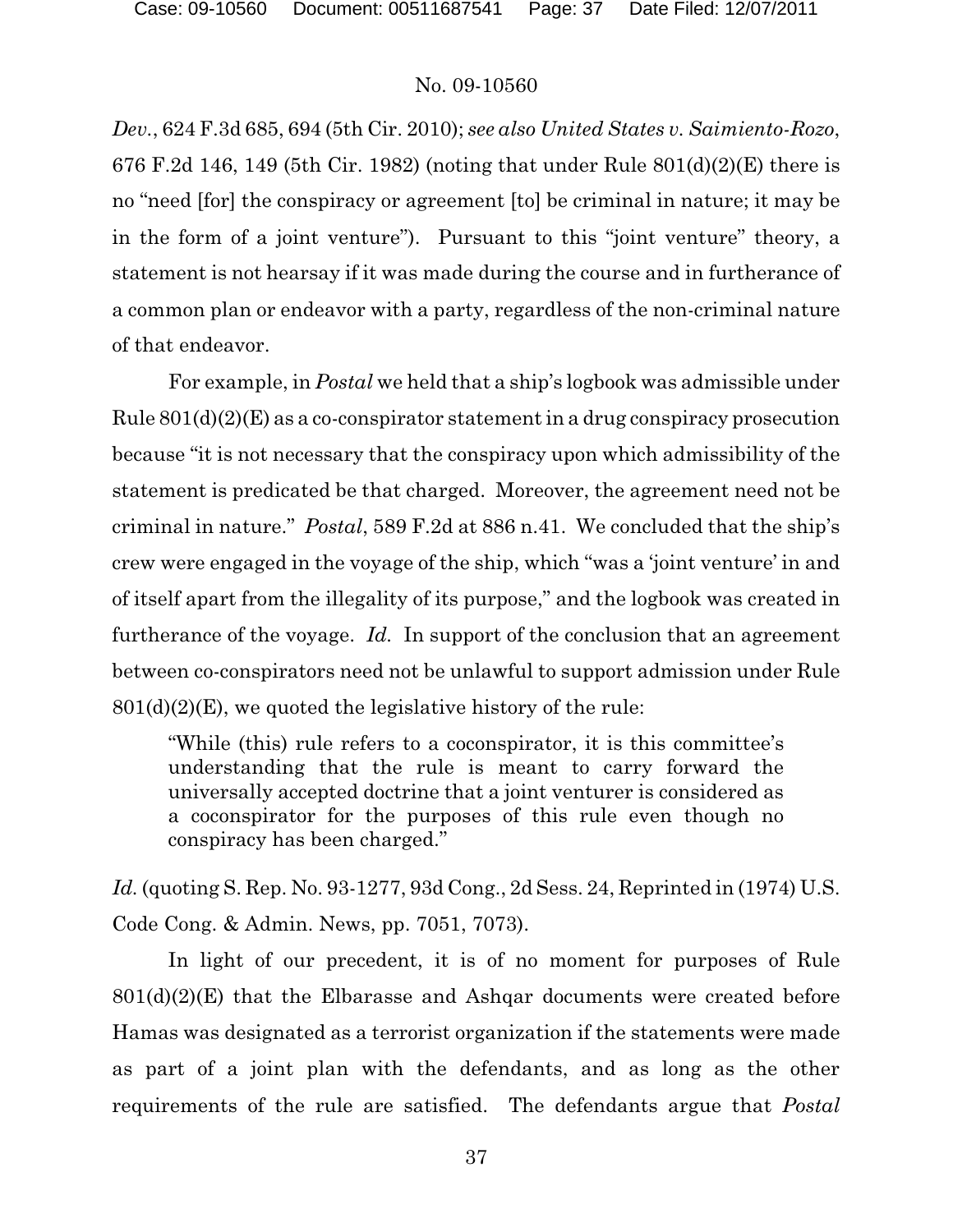misread the legislative history of Rule 801(d)(2)(E), and they urge us to reject the so-called "lawful joint venture theory." However, our circuit has embraced the theory in precedent that we may not ignore. *See United States v. Castro-Guevarra*, 575 F.3d 550, 552 (5th Cir. 2009) ("[O]ne panel of this court may not overrule another panel's earlier decision.").

Moreover, we are not alone in our construction of Rule  $801(d)(2)(E)$ , as our sister circuits have also held that statements made in furtherance of a lawful common enterprise are admissible. *See, e.g., United States v. Gewin*, 471 F.3d 197, 201 (D.C. Cir. 2006) (holding that "the rule, based on concepts of agency and partnership law and applicable in both civil and criminal trials, 'embodies the long-standing doctrine that when two or more individuals are acting in concert toward a common goal, the out-of-court statements of one are . . . admissible against the others, if made in furtherance of the common goal'"); *United States v. Layton*, 855 F.2d 1388, 1400 (9th Cir. 1988) ("Rule 801(d)(2)(E) applies to statements made during the course and in furtherance of any enterprise, whether legal or illegal, in which the declarant and the defendant jointly participated."), *overruled on other grounds as recognized by Guam v. Ignacio*, 10 F.3d 608, 612 n.2 (9th Cir. 1993); *United States v. Regilio*, 669 F.2d 1169, 1174 n.4 (7th Cir. 1981) ("The co-conspirator hearsay exception applies with equal force to joint ventures."); *see also* 4 CHRISTOPHER B. MUELLER & LAIRD C. KIRKPATRICK, FED. EVID. § 8:59 (3d ed.) ("[T]he exception can apply if people act together by mutual understanding in pursuit of a common purpose . . . . The exception can apply even if the proponent does not show that the venture is unlawful  $\dots$ ").

As the Seventh Circuit has explained, "[c]onspiracy as an evidentiary rule differs from conspiracy as a crime. The crime of conspiracy comprehends much more than just a joint venture or concerted action, whereas the evidentiary rule of conspiracy is founded on concepts of agency law." *United States v. Coe*, 718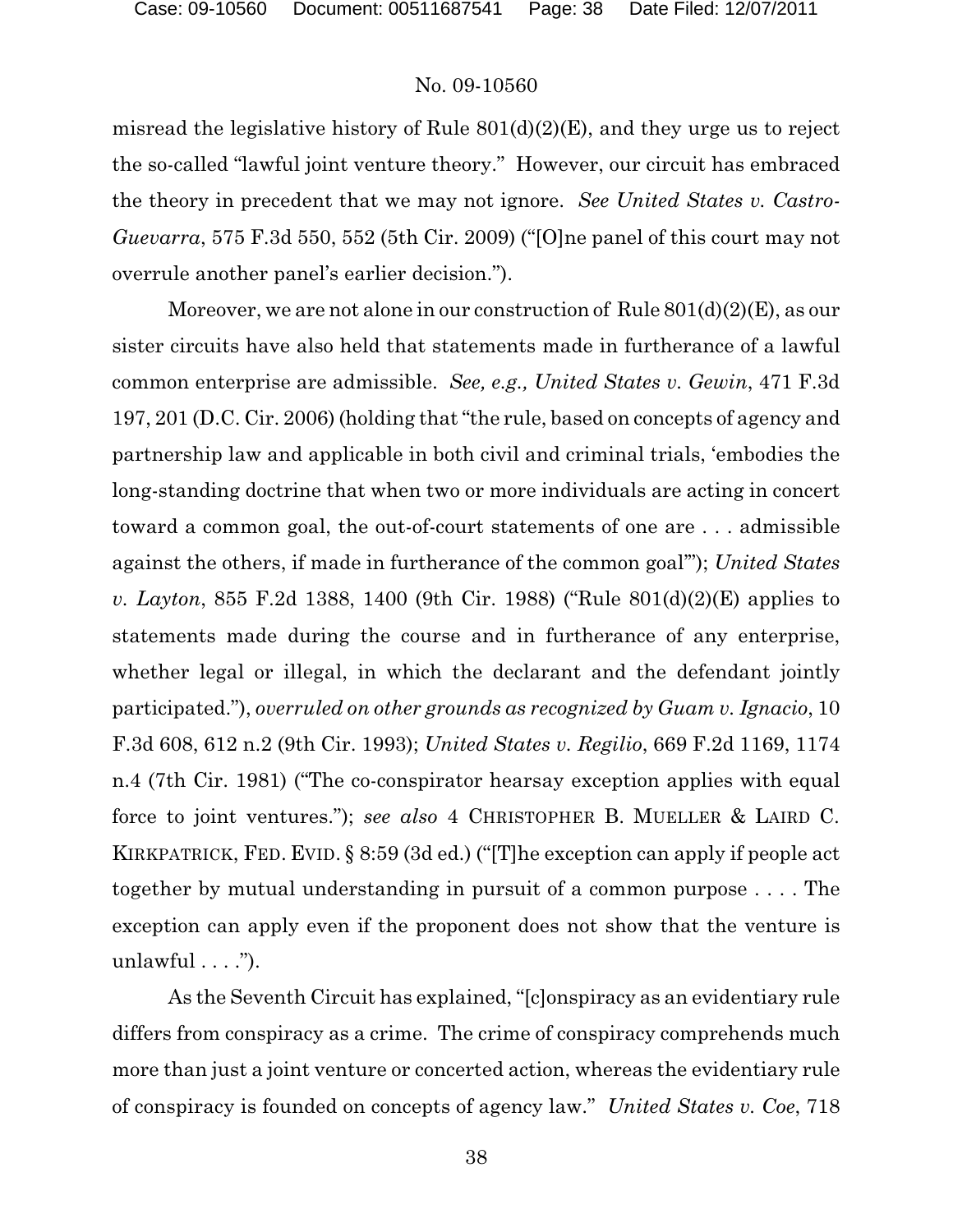F.2d 830, 835 (7th Cir. 1983). Just as coconspirators are generally considered partners in crime and therefore agents of each other, joint venturers may be considered partners in the joint undertaking. *See id.* Indeed, Rule 801(d)(2)(E) has been recognized to apply not only in criminal cases but also in civil cases where "there may be no criminal conspiracy or unlawful actions involved." *Id.* at 836 n.3. Under this rationale, the Government need not show that the defendant and the declarant were engaged in an illegal conspiracy but rather must show only "that there was a combination between them." *Id.* at 835 (internal quotation marks and citation omitted). We therefore reaffirm our precedent that Rule 801(d)(2)(E) does not require that a statement be made in furtherance of a criminal undertaking in order to be admissible as non-hearsay.

Turning to the application of the joint venture theory to the Elbarasse and Ashqar documents, we conclude that a preponderance of the evidence proved that the documents were created as part of a common enterprise, of which the defendants and declarants were members. The documents were therefore admissible. The documents themselves outline the Palestine Committee's activities and goals, and in some instances they specifically refer to the functions of HLF and the individual defendants in support of those goals. The Government's theory of the case was that the defendants supported Hamas by coordinating activities of the Palestine Committee and HLF. The documents themselves are consistent with this theory.

We are satisfied that independent evidence also established the existence of a joint venture or combination among the declarants and the defendants to support Hamas through HLF and the zakat committees. For example, participants at the Philadelphia meeting discussed Hamas and its control of the zakat committees. The participants referenced the importance of HLF in the Committee's goals, and they identified as "ours" various zakat committees to which HLF donated funds. The Government also introduced evidence of

39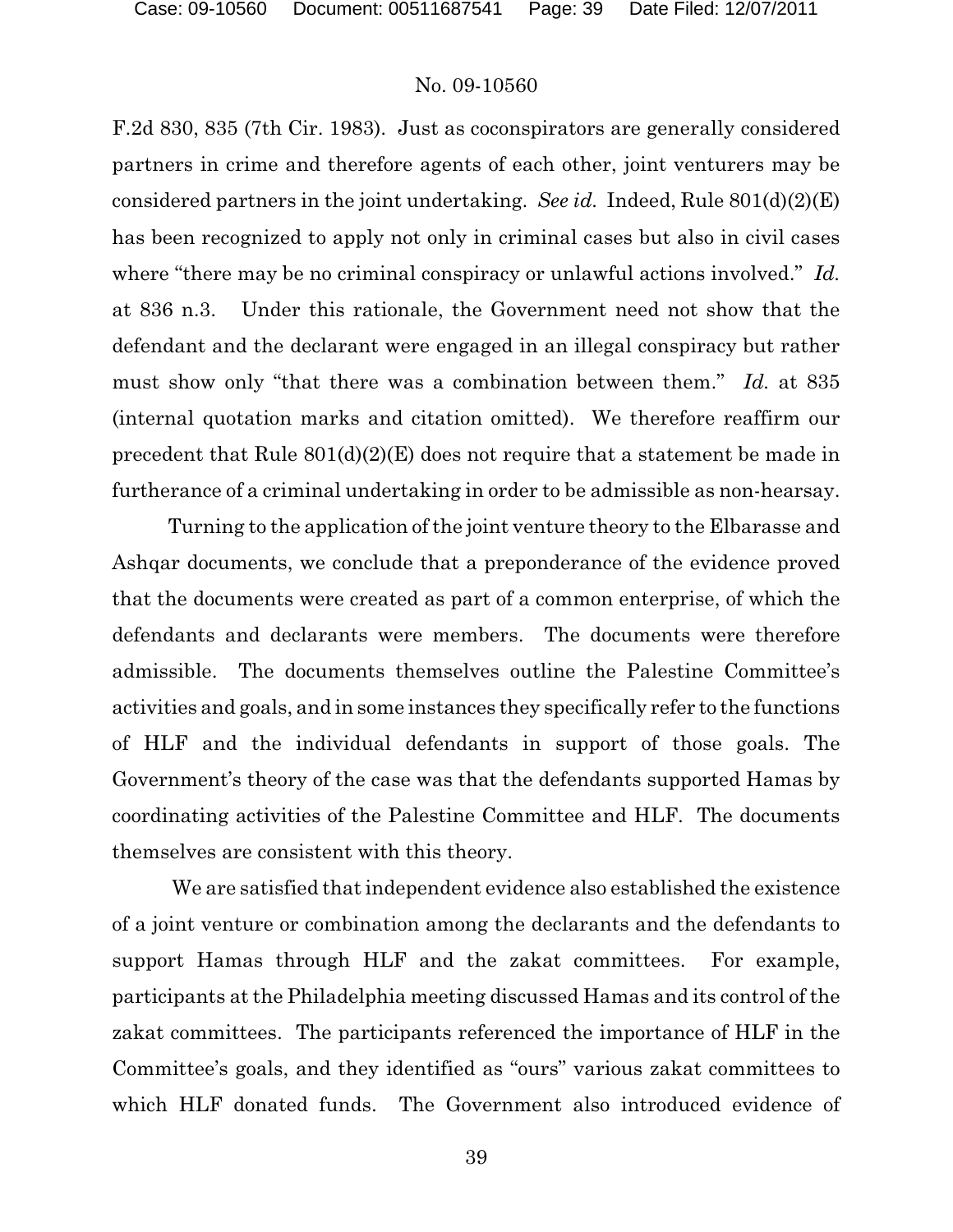numerous financial transactions and personal contact between the defendants and Hamas leader Marzook, who was listed in the Elbarasse and Ashqar documents as chairman of the Palestine Committee. Marzook also had in his personal phone book the contact information for Baker, Elashi, El-Mezain, and Elbarasse. Further, Hamas leader Mishal spoke at a meeting attended by Baker, Elashi, El-Mezain, and Ashqar about supporting Hamas. According to Shorbagi, who was present, El-Mezain led a break-out group at that meeting to discuss the financial issue of raising money. Moreover, Shorbagi specifically testified from personal knowledge that HLF was part of Hamas.

The evidence also showed a relationship between the defendants and Elbarasse and Ashqar. For example, Elbarasse shared a bank account with Hamas leader Marzook, from which \$100,000 was paid to HLF in 1992. Elbarasse and Ashqar also attended the Philadelphia meeting. When a dispute arose between HLF and Ashqar about the proceeds generated from a Hamas leader's speaking appearances, Marzook and other Palestine Committee members intervened and directed that the proceeds be administered by HLF. We conclude that the evidence at trial was more than sufficient to demonstrate the existence of a joint enterprise to support Hamas through HLF and the zakat committees, as well as concert of action toward that common goal through the Palestine Committee. We also find that the Elbarasse and Ashqar documents were made "in furtherance" of the common goal, as the documents outlined and facilitated the Committee's objectives. *See United States v. Snyder*, 930 F.2d 1090, 1095 (5th Cir. 1991) (the "in furtherance" requirement is not to be applied too strictly and is satisfied if a statement "advances the ultimate objectives of the conspiracy").

In support of their argument against admissibility of the Elbarasse and Ashqar documents, the defendants rely on *United States v. Al-Moayad*, 545 F.3d 139, 172–76 (2d Cir. 2008), where the Second Circuit held that the district court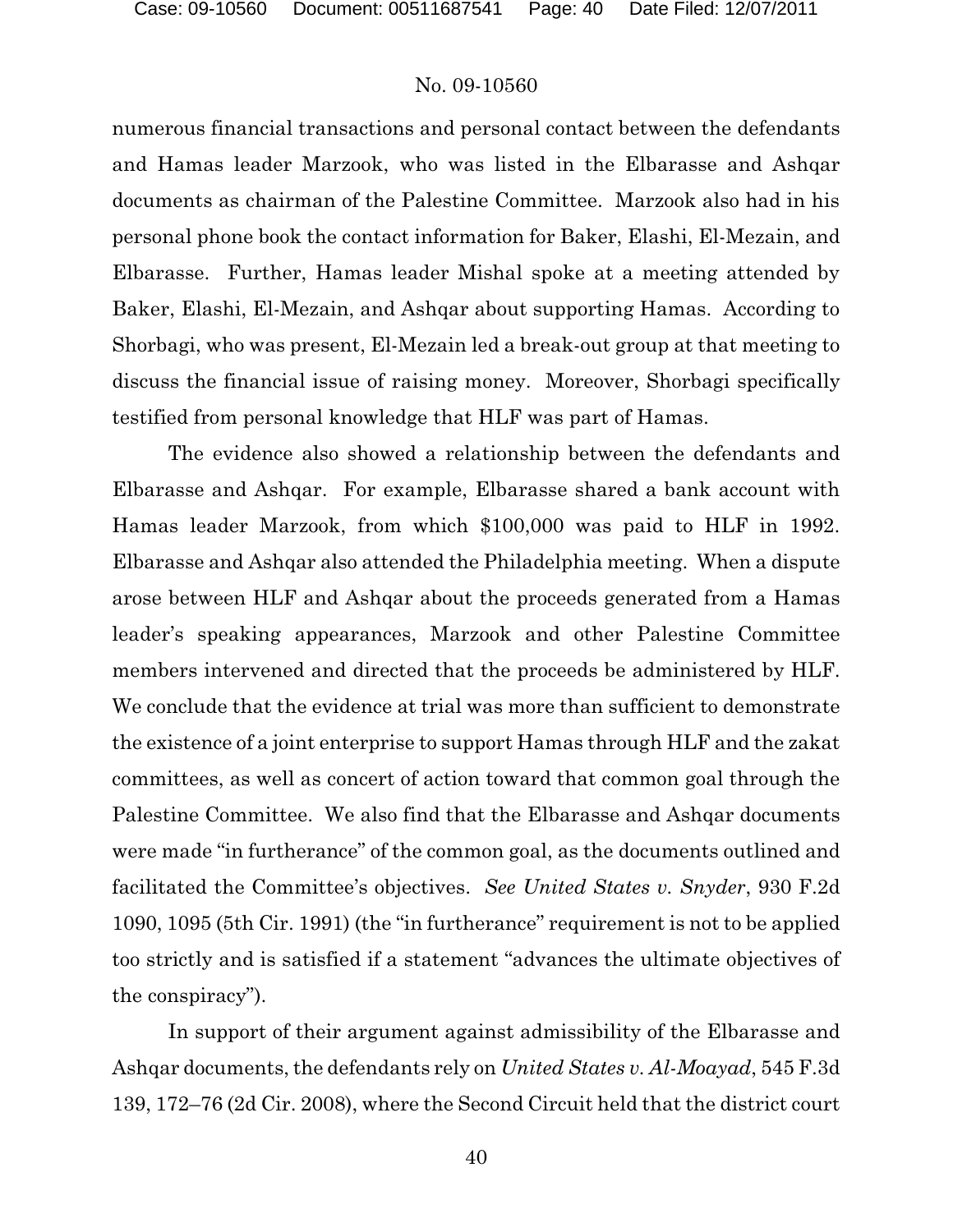erroneously admitted three pieces of evidence under Rule 801(d)(2)(E). In that case, the defendant Al-Moayad was prosecuted for providing material aid and support to Hamas and Al-Qaeda. The evidence at issue was offered to show the defendant's connection to terrorists and his predisposition to terrorist activity. It consisted of (1) an application form for admittance to a mujahidin training camp that listed the defendant as the applicant's sponsor; (2) a video of a wedding hosted by the defendant where a Hamas leader gave a speech referring to a suicide bombing; and (3) the last will and testament of a mujahidin fighter whose address book included the defendant's name. *Id.* The Second Circuit held that the application form, the video, and the will were not admissible as coconspirator statements because they provided evidence of only vague relationships rather than joint involvement in a conspiracy. *Id.* The court noted that there was no evidence the defendant knew the applicant who submitted the mujahidin form, that the wedding video showed only a "general tie[]" to Hamas, and that the last will and testament did not show any shared criminal activity between the defendant and the testator. *Id.*

The defendants argue that *Al-Moayad* is analogous to the instant case. We are not convinced. Unlike *Al-Moayad*, the evidence in this case does show a relationship between the defendants and Elbarasse and Ashqar, as well as their connections to Hamas leaders. The documents further show shared activity by the defendants and the declarants in the Palestine Committee, and they indicate that HLF was the principal fundraising apparatus for the Committee's goal of supporting Hamas. The record here, unlike *Al-Moayad*, showed the defendants' joint participation in a shared undertaking involving the Committee, and the documents were properly admitted under Rule 801(d)(2)(E).

The defendants further complain that many of the Elbarasse and Ashqar documents are anonymous, and therefore there could be no showing of an agreement between the declarants and the defendants. The failure of a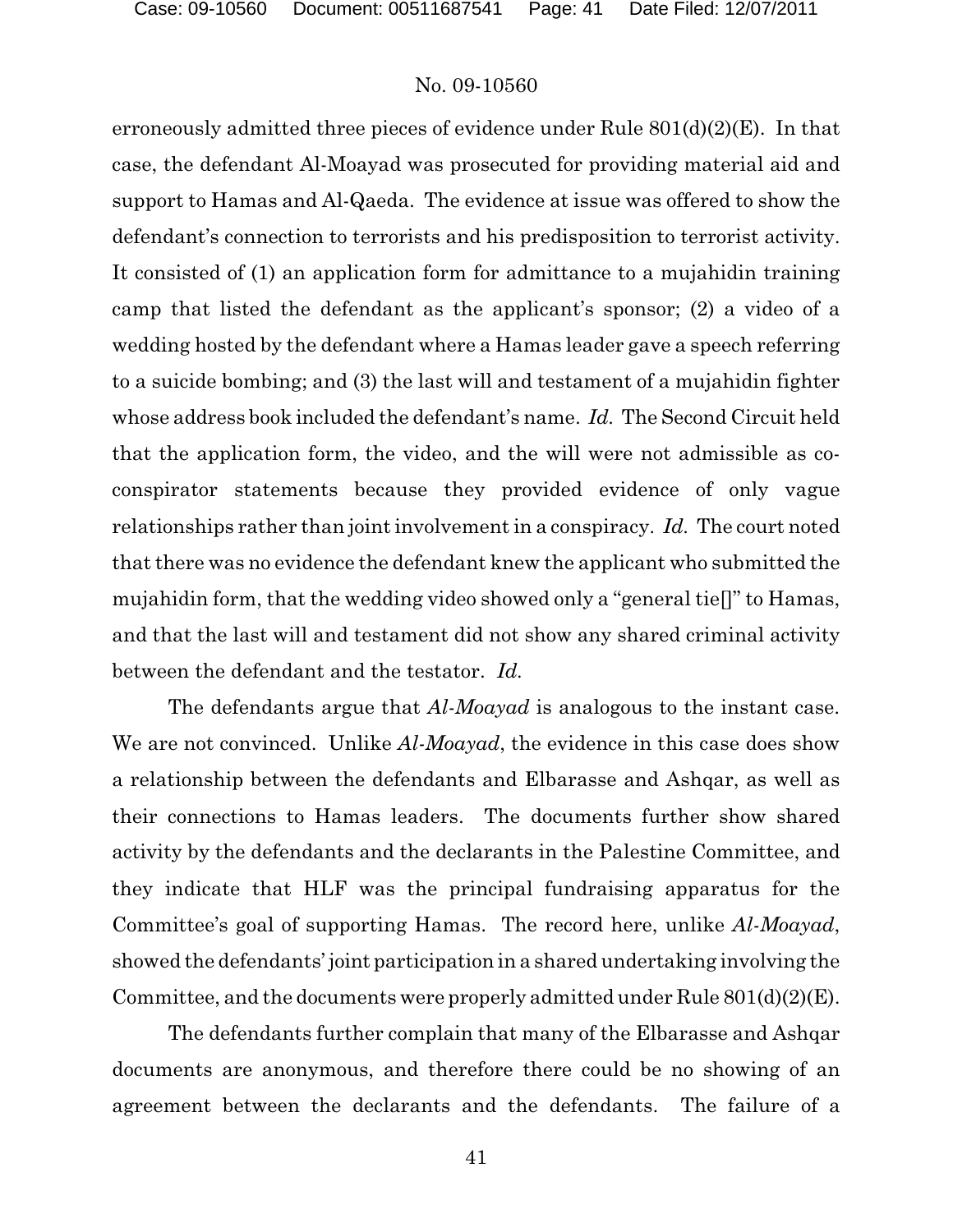document to identify the declarant is not fatal to admissibility under Rule  $801<sub>d</sub>(2)<sub>(E)</sub>$ , however, if the facts and circumstances surrounding the making of the statement indicate that the speaker is a member of the conspiracy or joint venture. For instance, in *Postal*, we stated that even though the author of the ship's logbook was unknown, the statements in the logbook were still admissible pursuant to Rule 801(d)(2)(E). *Postal*, 589 F.2d at 886 n.41. We reasoned that circumstantial evidence made it "inescapable" that the logbook belonged to the ship and that one or more of the ship's crew made the statements. *Id.* We noted, for example, that the log was the "only such book found," its notations corresponded with charts that were also found on board, and the log's final entry corresponded closely to the time and course of the ship that was recorded while the ship had been under surveillance. *Id.*

We applied similar reasoning in *United States v. Fierro*, 38 F.3d 761 (5th Cir. 1994), where two of the defendants argued that drug ledgers were improperly admitted as statements of co-conspirators under Rule 801(d)(2)(E) because the Government did not prove who authored the ledgers. We held that "identification of the declarant–such as the author of a drug ledger–is not always necessary for the admission of a co-conspirator statement." *Id.* at 773. Other evidence in *Fierro* connected the defendants to the ledgers, including the fact that both of the defendants "lived in the house where the ledgers were found, and there was other evidence of their involvement in the cocaine conspiracy, including [the two defendants'] connections and activities with the other defendants." *Id.*; *cf. Davis v. Mobil Oil Exploration & Producing Se., Inc.*, 864 F.2d 1171, 1174 (5th Cir. 1989) (holding that anonymous statement was admissible as a statement by a party's agent under Rule 801(d)(2)(D), and noting that "a district court should be presented with sufficient evidence to conclude that the person who is alleged to have made the damaging statement is in fact a party or an agent of that party").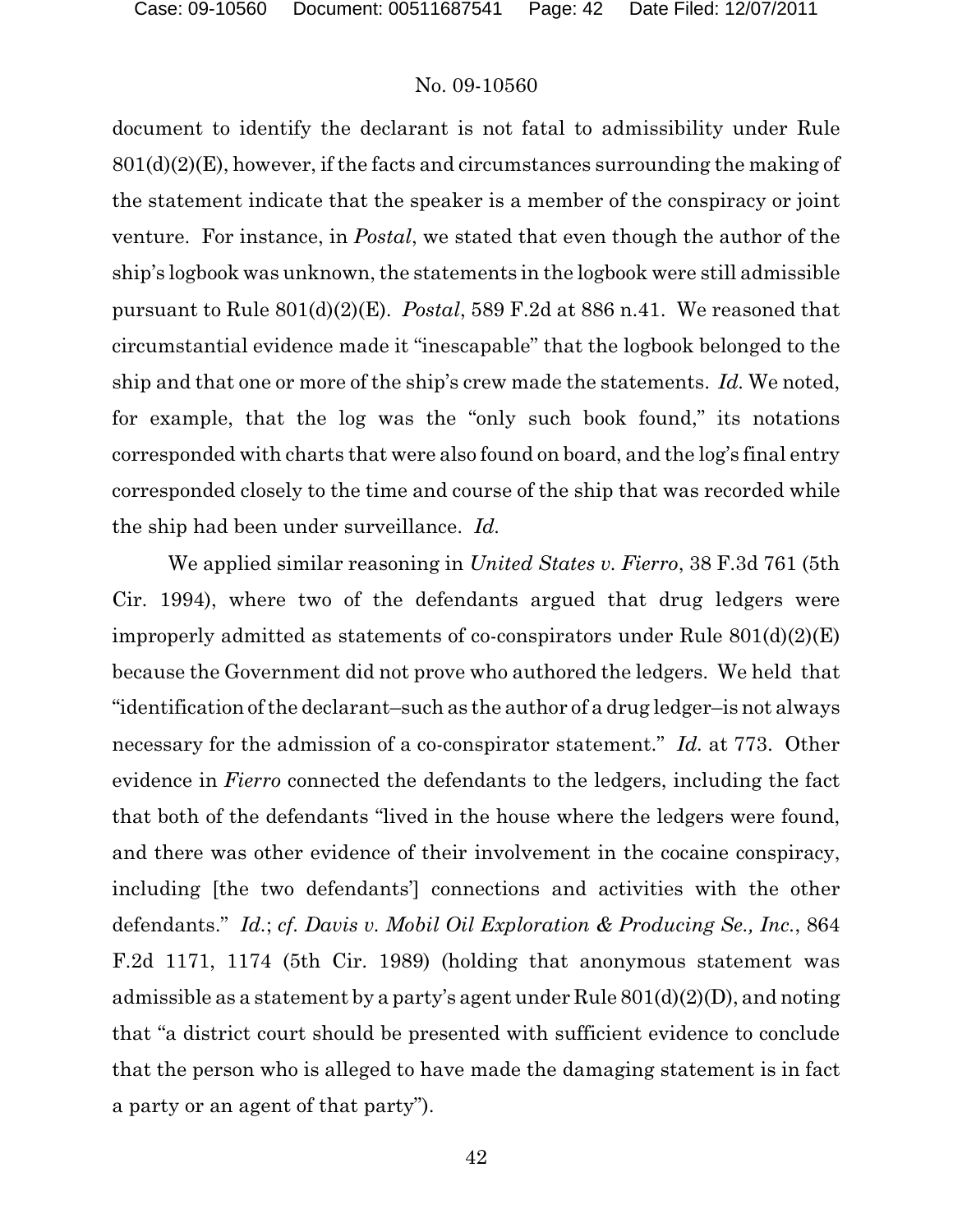Our conclusions in the above cases are consistent with those of our sister circuits, which have also held that anonymous statements may be admissible under Rule  $801(d)(2)(E)$  if sufficient evidence is presented to connect the declarant with the conspiracy at issue. For example, in *United States v. Martinez*, 430 F.3d 317 (6th Cir. 2005), the defendant argued that the Government failed to prove "that the anonymous declarant was a member of the conspiracy." *Id.* at 326. The Sixth Circuit held that "[a]n anonymous statement may be admissible under Rule  $801(d)(2)(E)$  if circumstantial evidence permits a finding by a preponderance of the evidence that there was a conspiracy involving the author and the defendant . . . ." *Id.* The court stated that the essential requirement is that "the government show that the unknown declarant was more likely than not a conspirator." *Id.* (internal quotation marks and citation omitted). In applying this standard, the court reasoned that the Government had established that an unsigned letter was more likely than not written by a member of the conspiracy, because "[t]he letter was found in a place connected to one of the conspirators and purports to be from someone knowledgeable about and involved in the conspiracy . . . ." *Id.*; *see also United States v. Smith*, 223 F.3d 554, 570 (7th Cir. 2000) (holding that an anonymous list was admissible under Rule 801(d)(2)(E) because "[t]he details contained in 'The List' were such that it could only have been written by a member of the [street gang] or by someone sufficiently involved with the business to be intimately familiar with it–in other words, by a co-conspirator"); *United States v. Dynalectric Co.*, 859 F.2d 1559, 1582 (11th Cir. 1988) (holding that statements made by an unidentified telephone caller were properly admitted under Rule  $801(d)(2)(E)$ because "it is clear from the testimony and the context that the caller was associated" with members of the alleged conspiracy); *United States v. Zuniga-Perez*, 69 F. App'x 906, 913 (10th Cir. 2003) (holding that the identity of the declarant need not be established as a predicate for Rule  $801(d)(2)(E)$  "so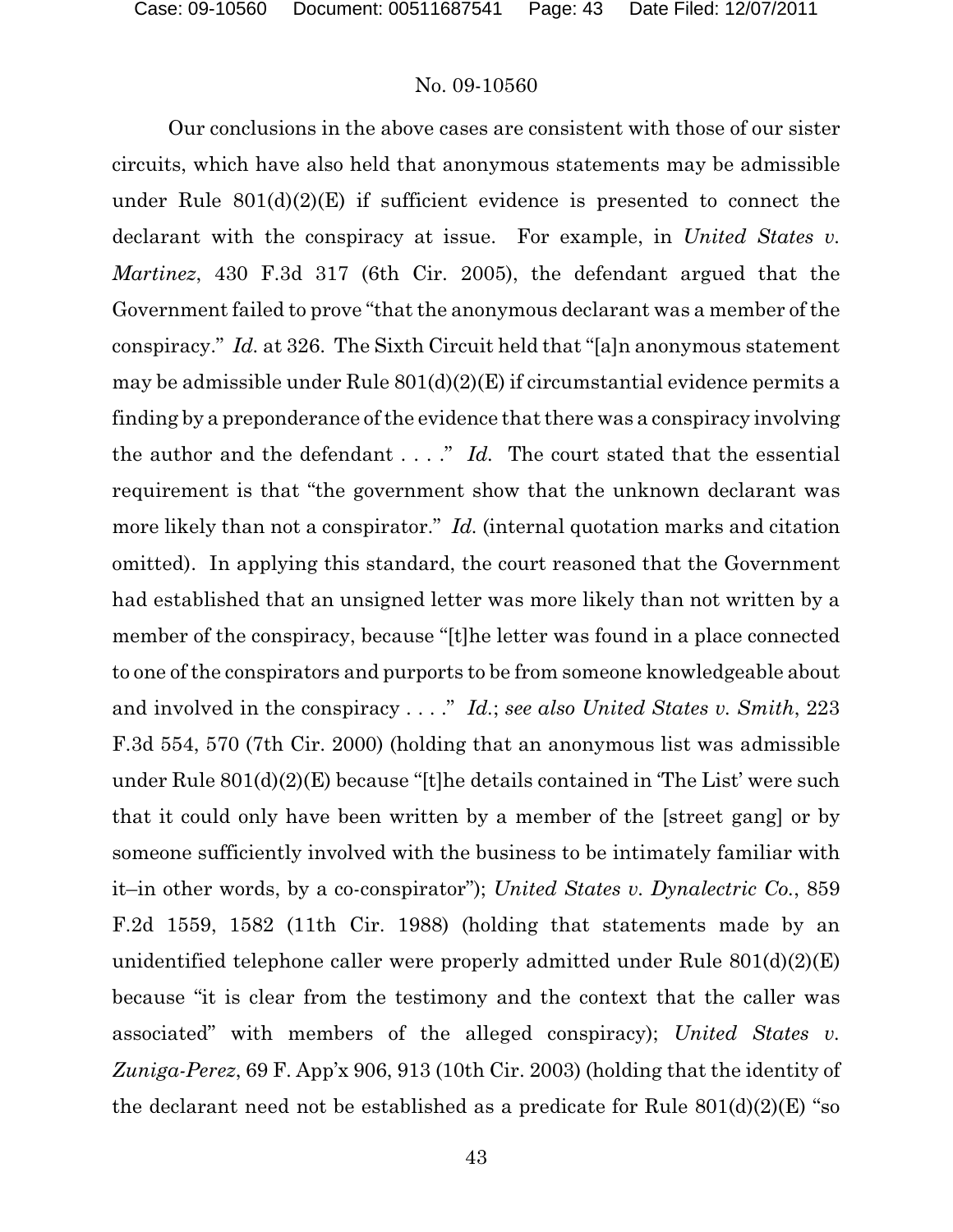long as the district court determines that the declarant was a member of a conspiracy with the defendant and that the statement was made in the course of and in furtherance of the conspiracy"); 4 CHRISTOPHER B. MUELLER & LAIRD C. KIRKPATRICK, FED. EVID. § 8:59 (3d ed.) ("[A]n inability to attribute the statement to any particular person does not necessarily get in the way" of admissibility under Rule 801(d)(2)(E) because "[c]ircumstantial proof that the person making the statement was involved in the conspiracy can suffice to support use of the exception.").

As the above cases demonstrate, the defendants here "are wrong to suggest that it is necessary to know the precise identity of" the declarants in the Elbarasse and Ashqar documents. *Smith*, 223 F.3d at 570. We conclude that the circumstantial evidence in this case made it "inescapable" that the declarants in the documents were joint venturers with the defendants in support of Hamas through the Palestine Committee. For example, as noted above, the participants at the Philadelphia meeting referred to various zakat committees, including Ramallah and ICS Hebron, as "ours." The same language appears in Elbarasse exhibit 22, a letter addressed to Baker that also referred to the committees as "ours." The letter further identified many of the same committee members whose names appeared in other evidence the Government introduced to establish the composition of the committees.

Another of the documents, Elbarasse Search 15, was a "Resolution relating" to the Occupied Land Fund." The resolution was from the head of the "Central Committee" and reported on issues decided at a board of directors meeting, including the salaries for Baker, Elashi, and El-Mezain. The board of directors meeting referenced in the document was also corroborated by records later found at HLF. The similarity between the Elbarasse and Ashqar documents and other independent evidence is striking and strongly supports the conclusion that the declarants were involved in the same undertaking as the defendants.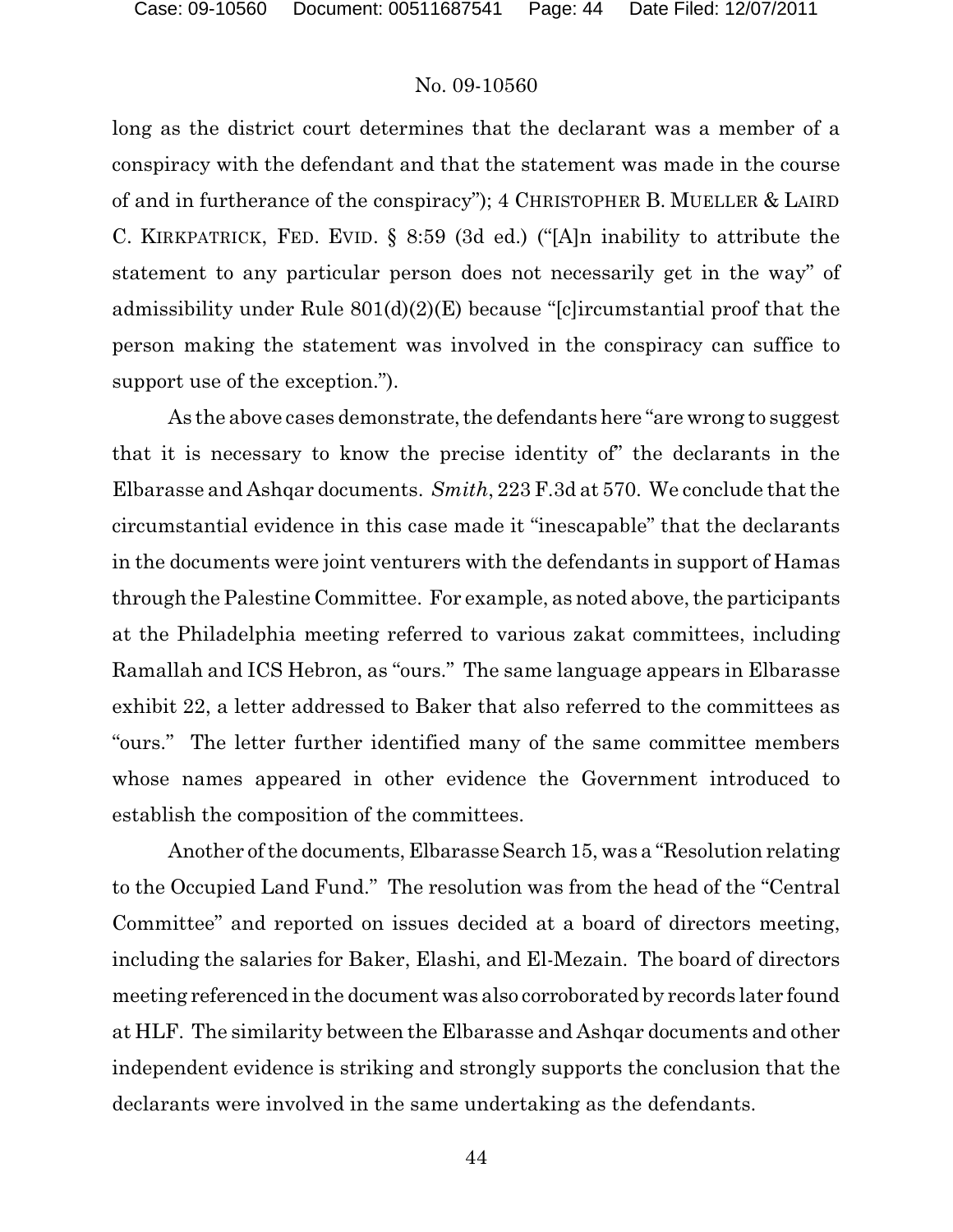The documents were also found in the homes of Elbarasse and Ashqar, whose relationship to the defendants and the Palestine Committee was established by the evidence. We also think that many of the documents–which included internal records such annual reports, by-laws, organizational charts, and meeting agendas–were of a kind unlikely to be found in the hands of persons outside the enterprise. The documents discussed internal activities, including the relationship and goals of the participants in the endeavor, HLF's financial matters, and even the change in the name of HLF from the Occupied Land Fund. A declarant who was not involved with activities of the defendants and HLF would be unlikely to know about these issues. We are therefore satisfied that the documents were drafted by insiders participating in the venture and were designed to be in furtherance of the common goals of the Palestine Committee. The documents were therefore admissible under Rule 801(d)(2)(E).

The defendants also suggest in their brief that the Elbarasse and Ashqar documents should not have been admitted because there was no evidence that they had ever seen the documents or knew of their contents. In order to admit a co-conspirator's statement under Rule  $801(d)(2)(E)$ , however, it is not necessary that another co-conspirator know about the statement. This is consistent with the principle that a co-conspirator's statements are admissible under a general agency rationale insofar as one conspirator may be held responsible for the statements of another conspirator in furtherance of that conspiracy whether or not he was present when the statement was made. *See Lutwak v. United States*, 344 U.S. 604, 617 (1953) ("Declarations of one conspirator may be used against the other conspirator *not present* on the theory that the declarant is the agent of the other, and the admissions of one are admissible against both under a standard exception to the hearsay rule applicable to the statement of a party.") (emphasis added). Even assuming *arguendo* that the defendants here were unaware of the contents of the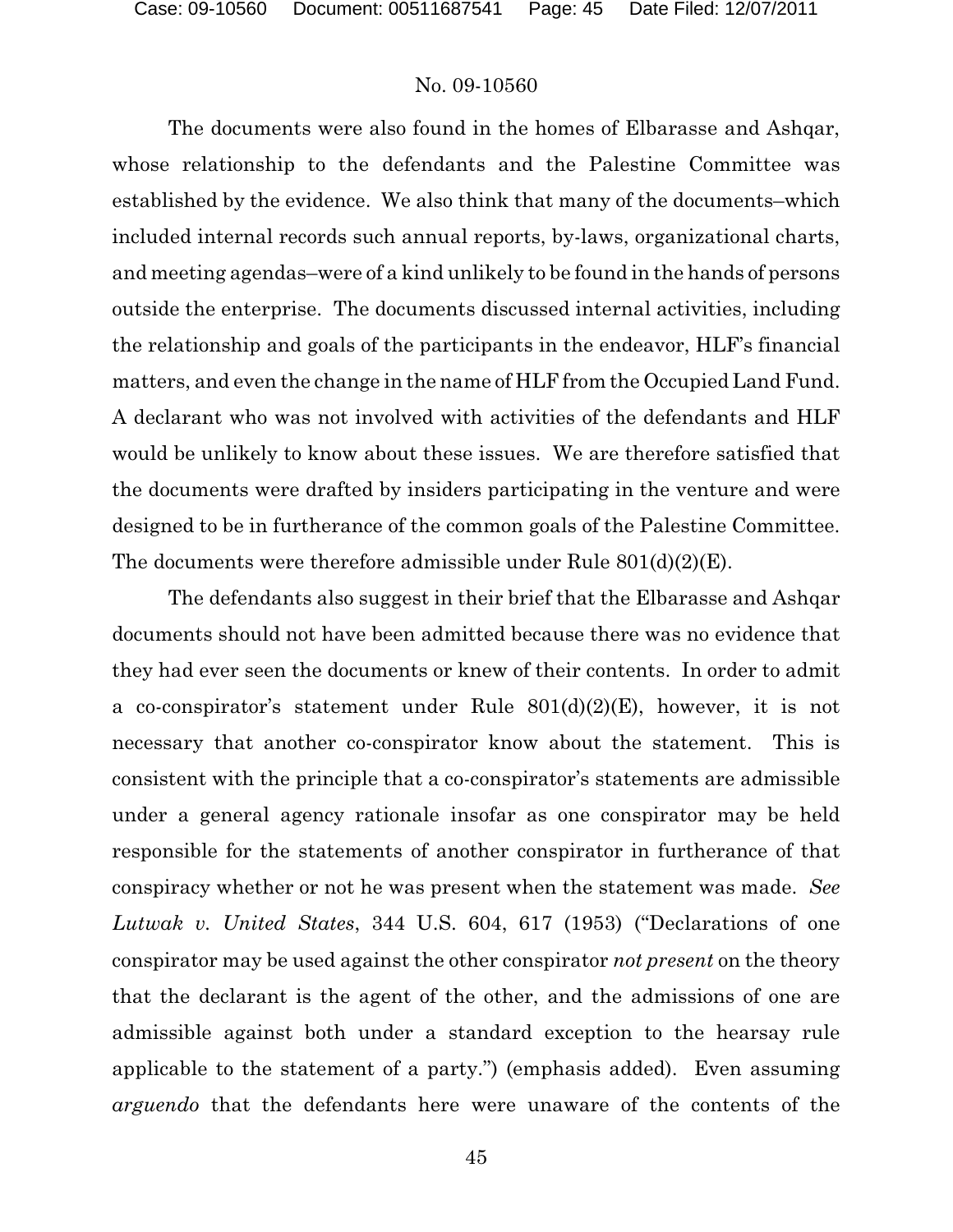Elbarrasse and Ashqar documents, which may be doubtful given that certain documents refer to some of the defendants by name, admissibility under Rule 801(d)(2)(E) was not precluded. *See* 5-801 WEINSTEIN'S FED. EVID. § 801.34 ("A defendant need not have been aware of particular transactions within the conspiracy for statements in furtherance of those transactions to be admissible against him or her.").

In sum, we conclude that the lawful joint venture theory is a viable theory of admissibility under Rule  $801(d)(2)(E)$  and the anonymity of the documents here did not bar their admission because the evidence was sufficient to show the documents were created as part of a joint undertaking between the declarants and the defendants. The district court did not abuse its discretion in admitting the Elbarasse and Ashqar documents pursuant to Rule  $801(d)(2)(E)$ .

### **C. Prejudicial evidence under Rule 403**

The defendants next contend that the district court erred by admitting evidence that they argue was unfairly more prejudicial than probative. They specifically challenge evidence related to Hamas violence, including: testimony about Hamas suicide bombings, including an explanationof how suicide bombers choose their targets, carry out their plans, and prepare bombs to make them more lethal; testimony regarding Hamas's killing of collaborators with Israel; videotapes of demonstrators destroying American flags; and violent images of the aftermath of Hamas suicide bombings found in temporary files on HLF computers. Other evidence that they argue was improper and prejudicial included: videos of Palestinian children playing the role of terrorists in school ceremonies; Avi's testimony about PA parliamentary elections and the political maneuverings of Hamas; a video found in HLF's possession depicting the opening of a library in the West Bank but also containing an allegedly unrelated fragment showing the burning of an American flag; several questions about Iraq, Sadam Hussein, and the Muslim Legal Defense Fund; videos, photographs, and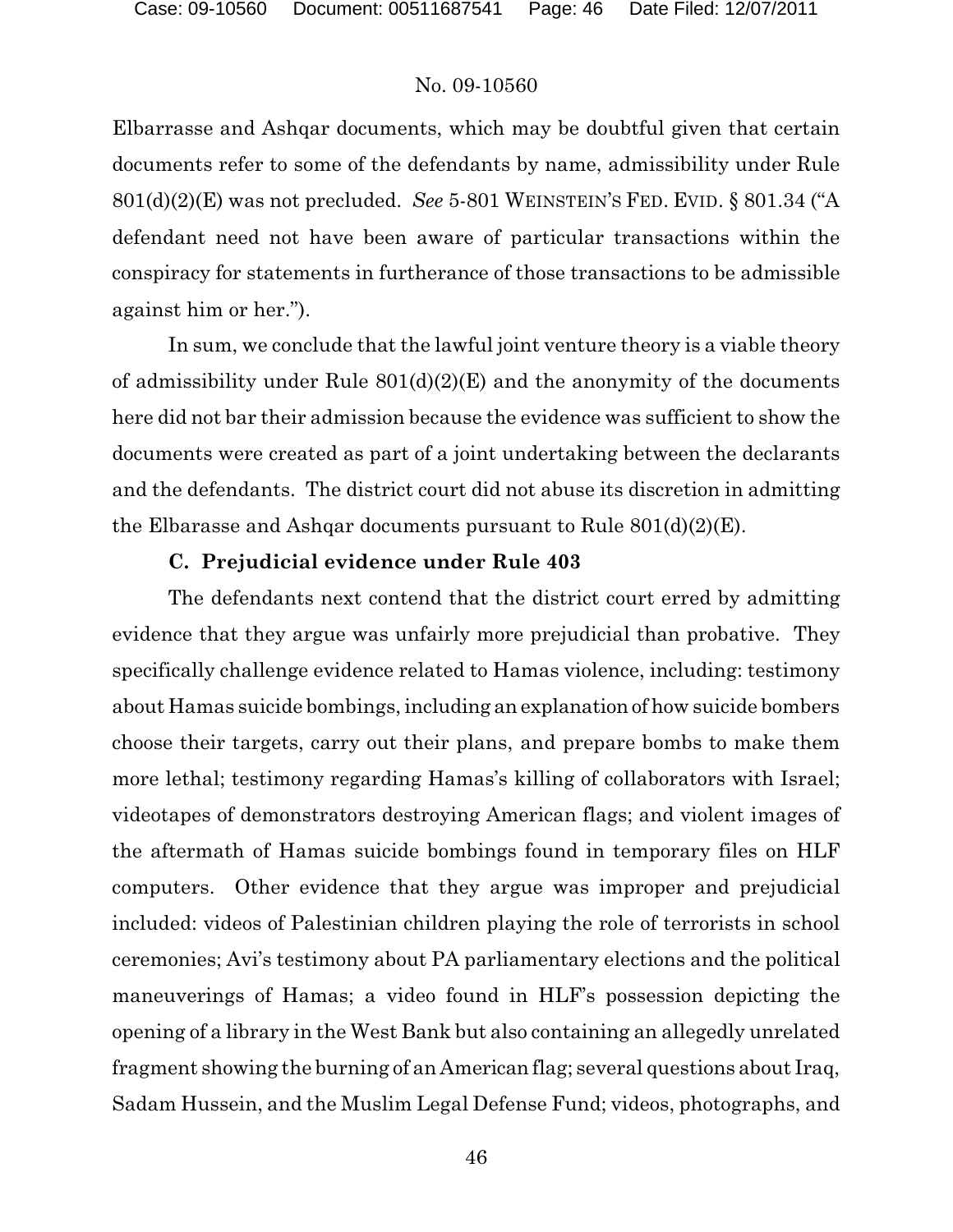posters of suicide bombers that the Israeli military seized from West Bank zakat committees after HLF had closed; and the Elbarasse and Ashqar documents.

Rule 403 of the Federal Rules of Evidence provides that "[a]lthough relevant, evidence may be excluded if its probative value is substantially outweighed by the danger of unfair prejudice . . . ." The scope of Rule 403 is narrow. Because virtually all evidence is prejudicial, the danger of unfair prejudice must *substantially* outweigh the probative value of the evidence to warrant exclusion. *United States v. Fields*, 483 F.3d 313, 354 (5th Cir. 2007). Accordingly, our review is especially deferential to the district court, and the appellant must show "a clear abuse of discretion." *United States v. Curtis*, 635 F.3d 704, 716 (5th Cir. 2011) (internal quotation marks and citation omitted). We have previously cautioned that "[r]are is the appellant who can make that showing," and that "district courts should exclude evidence under Rule 403 in very few circumstances." *Id.* We conclude that the defendants have not shown such circumstances in the instant case.

Although the defendants correctly observe that they were not charged with planning or carrying out terrorist activity or with directly supporting such activity, evidence of Hamas violence, some of which was found in the zakat committees or on HLF computers, served the probative purpose of providing context and explanation in the case, and to rebut defensive theories that the defendants intended to support only charitable endeavors. For example, testimony about suicide bombings from Dr. Levitt came as explanation of Hamas's operations, specifically showing how Hamas operates not only a social wing but also a military wing that carries out such bomb attacks. This was relevant to show that HLF's purportedly charitable donations also indirectly aided Hamas's violent activities.<sup>9</sup> See Holder v. Humanitarian Law Project, 130

<sup>&</sup>lt;sup>9</sup> Similarly, Dr. Levitt also testified that Hamas operates schools as part of its social wing, where it teaches Hamas ideology. To assist the jury in evaluating this testimony, the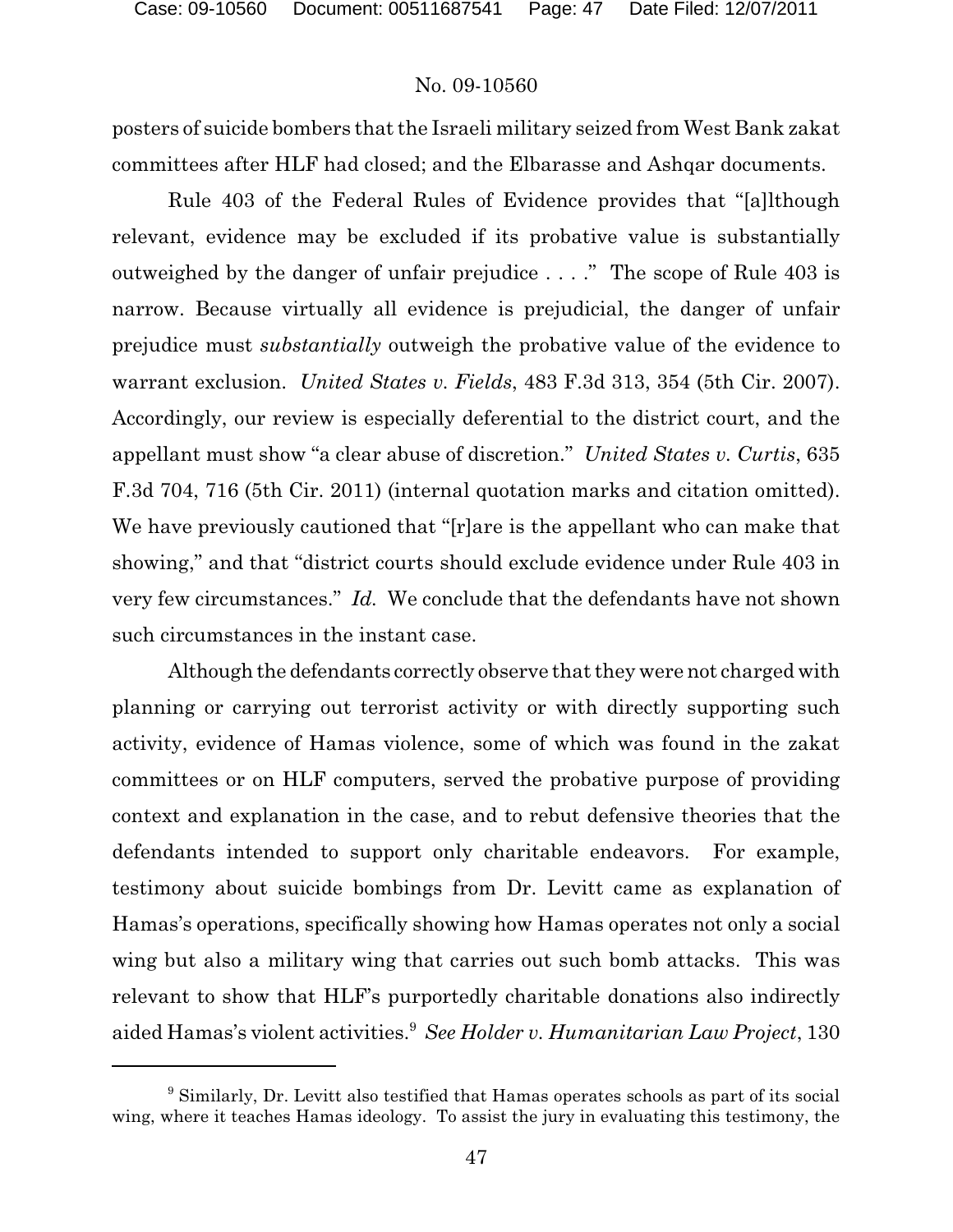S. Ct. 2705, 2725–26 & n.6 (2010) (recognizing that "[m]oney is fungible" and that "material support of a terrorist group's lawful activities facilitates the group's ability to attract 'funds,' 'financing,' and 'goods' that will further its terrorist acts").

Avi also testified about two suicide bombings, testimony that the defendants challenge as improper under Rule 403. Avi explained that the first attack, at a discotheque, was carried out by a person whose photograph was found at one of the zakat committees. This testimony therefore connected the committee with Hamas activity. The second suicide attack about which Avi testified occurred at a hotel and precipitated the Israeli military's raid on the zakat committees. This testimony served two functions. First, it provided helpful context by explaining the reason for the Israeli military operation, which was the source of much of the evidence introduced at trial. *See, e.g., United States v. Rodriguez*, 525 F.3d 85, 99 (1st Cir. 2008) (holding, under plain error review, that testimony about defendant's fugitive status provided helpful context to the jury and clarified reasons for a search and was not unduly prejudicial under Rule 403).

But second, and more important, the testimony came on re-direct examination and rebutted the defense's questioning on cross-examination. The defense elicited from Avi information about the military operation and the fact

Government presented a video showing Palestinian children pretending to be suicide bombers at a kindergarten ceremony. The defendants argue that the video was inadmissible under both Rule 403 and Rule 703, but we find that in addition to explaining Levitt's testimony, the video provided rebuttal evidence. The defense spent a good deal of time at trial discussing HLF's charitable support of schools and students by providing backpacks and school supplies. Dr. Levitt testified that school supplies help build goodwill and that the Hamas schools also focus on political ideology. His testimony, along with the video, provided a connection between Hamas and school children and rebutted the defense's efforts. We disagree with the defendants that the probative value of the video in assisting the jury to understand Dr. Levitt's testimony was substantially outweighed by its prejudicial effect. *See* FED. R. EVID. 403, 703.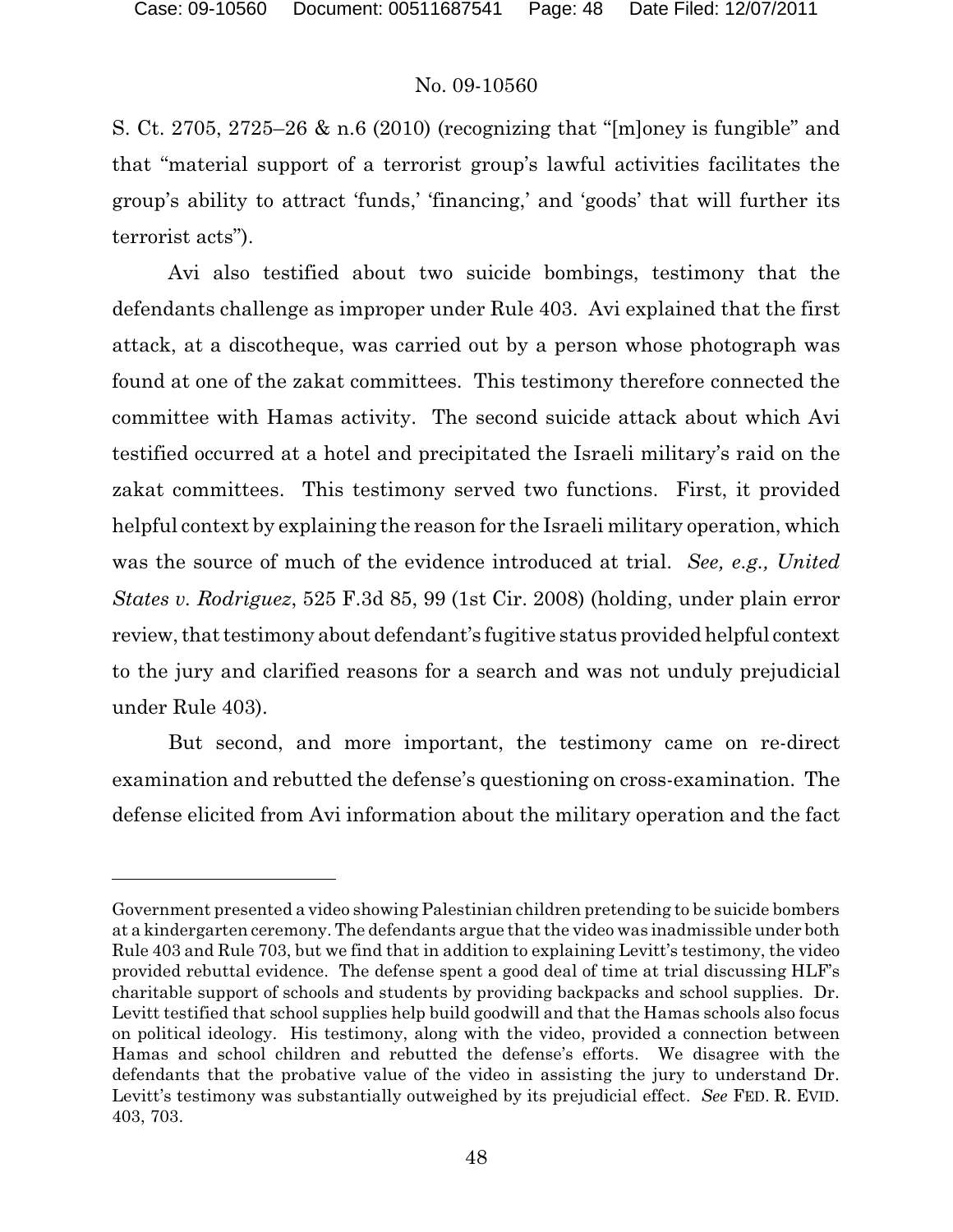that Israeli military clashes with civilians in Jenin had resulted in civilian casualties. The defense emphasized that the USAID group provided humanitarian aid to the Palestinians as a result of those clashes. The defense thereby painted the Israelis as unprovoked aggressors, or, at best, the more culpable party in the dispute. On re-direct, therefore, it was permissible for Avi to explain that the military operation was a result of the hotel bombing and the Israeli government's decision to target the terrorist cells responsible for the bombing. Any prejudicial effect of this testimony was slight in comparison with the probative goal of rebutting the cross-examination. *See United States v. Walker*, 613 F.2d 1349, 1353 n.5 (5th Cir. 1980) ("Because the prejudicial impact of the evidence elicited by the government was slight, the probative value of the re-direct examination in rebutting a possible defense clearly outweighs any prejudicial impact. Accordingly, the testimony was properly admitted."); *see also United States v. Touloumis*, 771 F.2d 235, 241 (7th Cir. 1985) ("[A] party cannot be permitted on the one hand to introduce evidence that appears favorable to his argument and then complain, after the circumstances are fully developed, because the evidence becomes detrimental to his cause.").

Other evidence challenged by the defendants also came on re-direct examination. For example, Shorbagi testified that he did not want to return to Hamas-controlled Gaza because he feared being killed. The defendants argue that this testimony was prejudicial, but the defense brought out on crossexamination the fact that the Government had promised to help Shorbagi remain in the United States after he is released from prison. Shorbagi's fear therefore helped explain his testimony about remaining in this country.

Still other evidence rebutted the defendants' defense that HLF and the zakat committees were charitable organizations independent of Hamas. Evidence which tends to rebut a defendant's claim of innocent action is unlikely to be unduly prejudicial. *See United States v. Duncan*, 919 F.2d 981, 987–88 (5th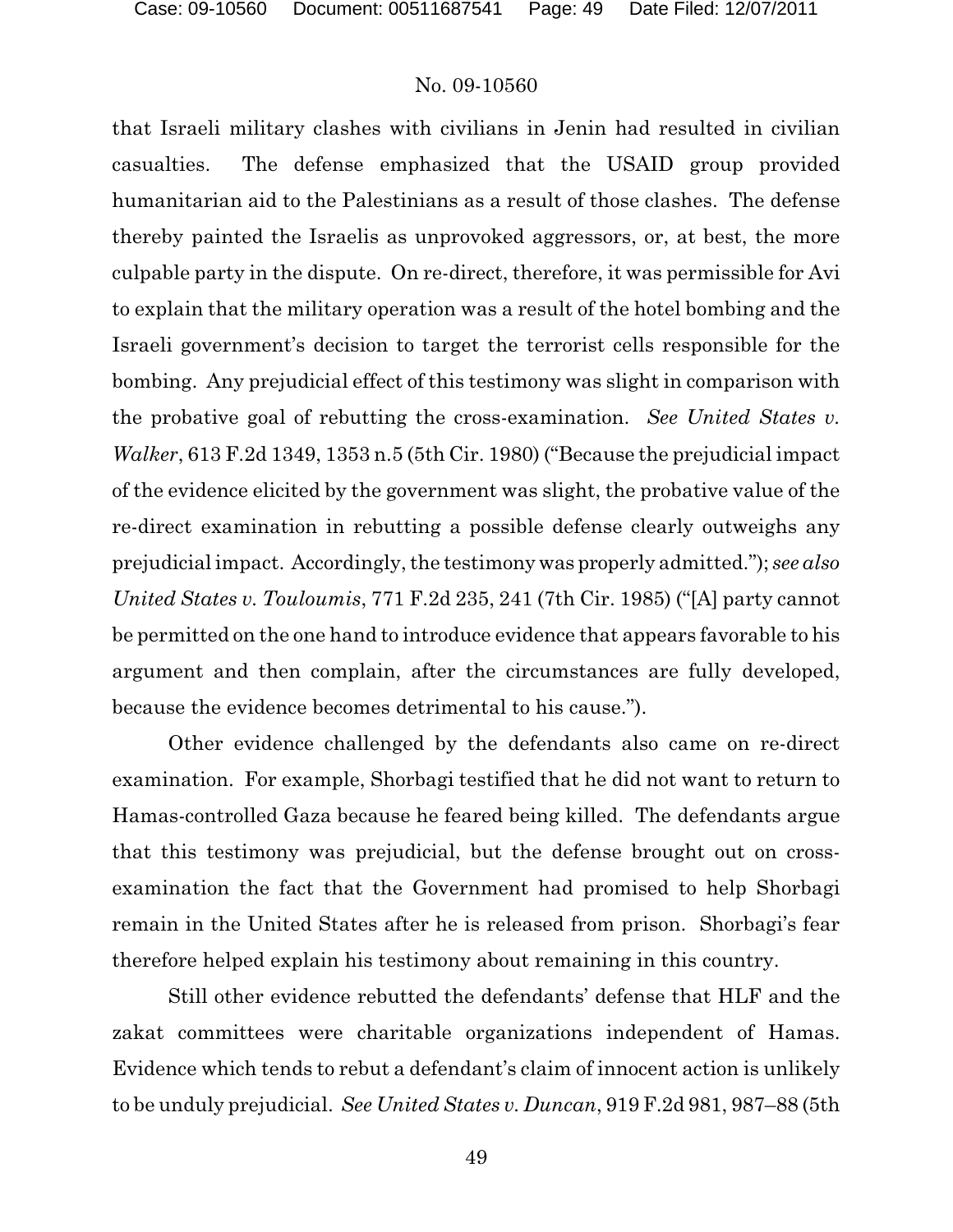Cir. 1990) (holding in prosecution for mail fraud that testimony of forged signature on disability statement, which tended to rebut the claim that defendants had innocently filed insurance claims for genuine medical reasons, was not unduly prejudicial). Here, we agree with the Government that evidence seized from HLF and the zakat committees, including images of violence and videos glorifying Hamas and depicting Hamas leaders, was probative of the motive or intent of the committees and HLF to support Hamas. *See United States v. Hammoud*, 381 F.3d 316, 342 (4th Cir. 2004) (holding that videotapes found in defendant's apartment depicting violence and anti-American sentiment were not unduly prejudicial under Rule 403 in a prosecution for providing material support for a terrorist organization because they were probative of defendant's knowledge, "provided evidence of [his] motive in raising funds for Hizballah[,] and tended to contradict [his] claim that he sympathized only with the humanitarian goals of the organization"), *overruled on other grounds by Hammoud v. United States*, 543 U.S. 1097 (2005).

The defendants make much of the fact that images seized from HLF computers were not downloaded but rather were found in temporary files that are automatically saved by the computer when a web page is browsed. This objection goes to the weight of the evidence rather than its admissibility. *Cf. United States v. Garcia Abrego*, 141 F.3d 142, 176 (5th Cir. 1998) (objection under Rule 403 that evidence of violent acts committed in furtherance of conspiracy consisted of mere out-of-court statements rather than direct evidence went to the weight of the evidence and not admissibility). The presence of images on the computer indicates that someone at HLF browsed a page where the images were located. If the images was pro-Hamas or approved of violence, one logical inference is that HLF, which was a separate defendant, had the same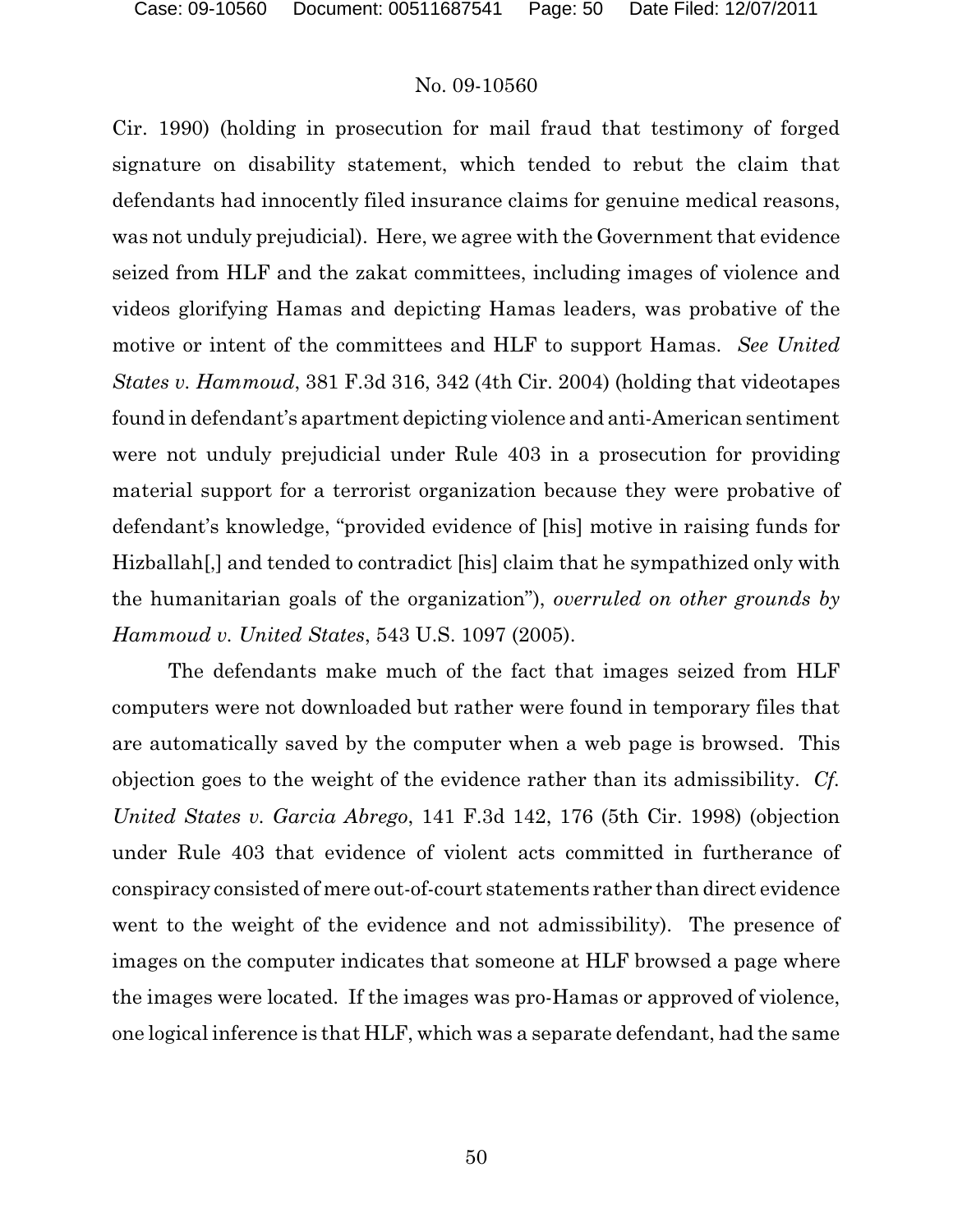view. $10$  The same is true of Hamas-related materials found in the zakat committees. The presence of the material at the committees suggests a connection between the committees and Hamas and permits an inference that the zakat committees supported Hamas.<sup>11</sup>

The defendants rely on *United States v. Al-Moayad*, 545 F.3d 139 (2d Cir. 2008), for their argument that the evidence of Hamas violence was inadmissible here. In *Al-Moayad*, the Second Circuit held that the district court improperly admitted testimony from a victim of a Hamas bomb attack on a bus, as well as images of the aftermath of the attack, where the defendants were charged with conspiracy and attempting to provide material support to Hamas but were not charged with planning or carrying out that attack. *Id.* at 160–61. The Government in that case argued that the evidence was relevant to show the defendants' knowledge that Hamas engaged in terrorist activity. *Id.* at 160. The court held, however, that such probative value was diminished because the defendants never denied such knowledge and they had offered to stipulate to that fact. *Id.* Therefore, the evidence served very little probative purpose. The instant case is different from *Al-Moayad* because evidence of Hamas violence found on the premises of HLF or in the zakat committees tended to rebut the

 $10$  The defendants also contend that the videotape with a fragment at the beginning showing demonstrators burning American flags was prejudicial because it showed merely that a videographer hired by HLF recorded over a tape of the demonstration. We are not persuaded. The defendants point to no evidence establishing that an unnamed videographer was responsible for the tape's contents rather than HLF. The testimony at trial showed that the tape was presented exactly as it was found among HLF records and documents, including an attached note that requested two copies of the video and that stated, "There is a demonstration at the beginning. I don't want it." The jury could determine how much weight the note and the video fragment should receive.

 $11$  Similarly, the defendants complain about questions eliciting the fact that some of the orphans and families that HLF supported had separately received support from Iraq or Saddam Hussein. This information was contained within HLF's own records, however. It was also consistent with the Government's theory that HLF's support was intended to aid the families of martyrs.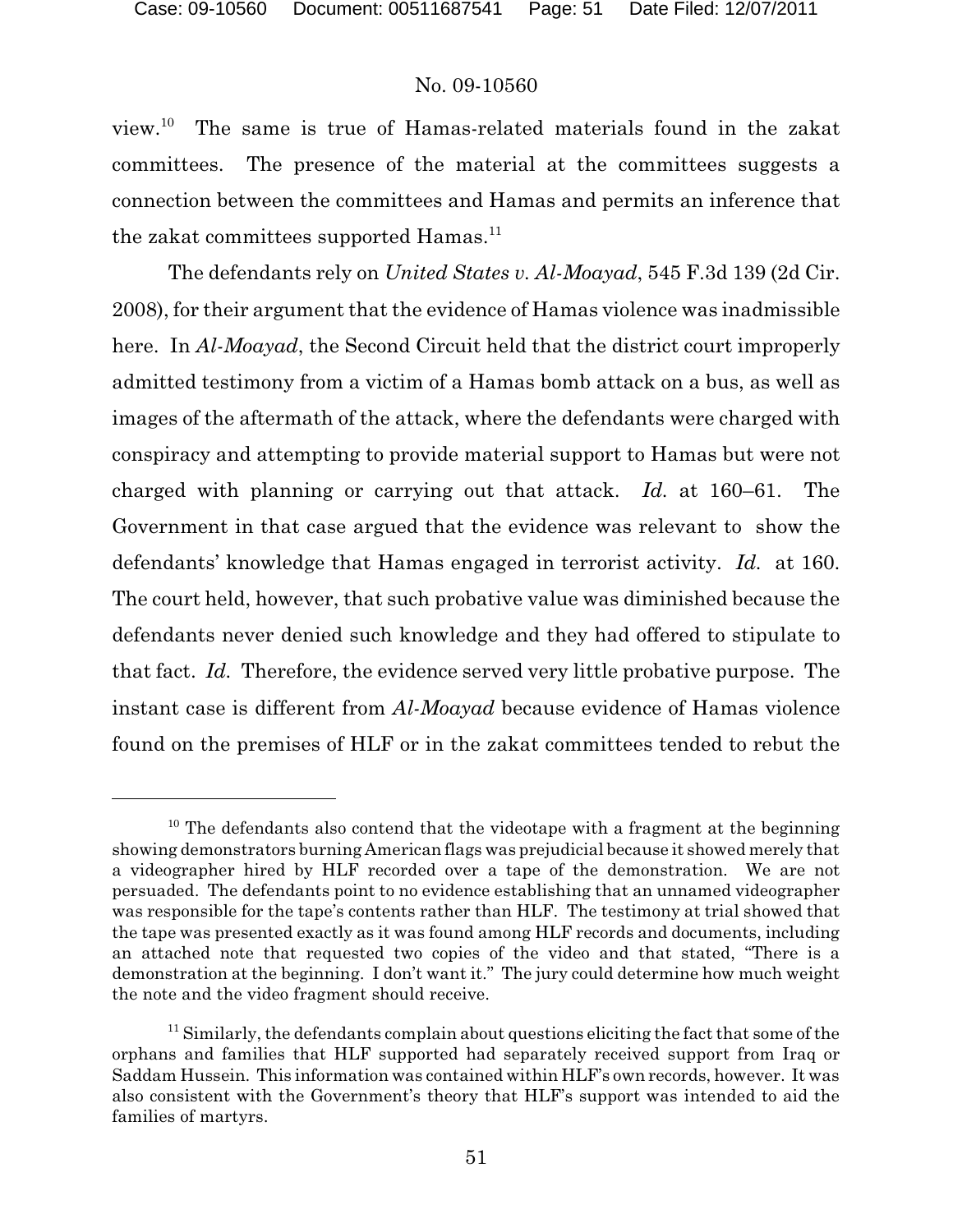defendants' denial that they supported Hamas and that Hamas controlled the committees. Additionally, other evidence of violence provided meaningful context and explanation. To the extent it demonstrated the defendants' knowledge of Hamas and support for it, or Hamas's connection to the zakat committees, the evidence had probative value and was not unduly prejudicial.

From our review of the entire record, we are convinced that the district court did not clearly abuse its discretion under Rule 403 by refusing to exclude the challenged evidence. Because this was a case about supporting terrorists, it is inescapable, we believe, that there would be some evidence about violence and terrorist activity. It cannot be denied that the evidence at issue was unfavorable to the defendants, but we cannot conclude that it was *unduly* prejudicial. *See, e.g., Brazos River Auth. v. GE Ionics, Inc.*, 469 F.3d 416, 427 (5th Cir. 2006) ("'Unfair prejudice' as used in rule 403 is not to be equated with testimony that is merely adverse to the opposing party."*).* "Here was no parade of horrors" under all the circumstances. *United States v. McRae*, 593 F.2d 700, 707 (5th Cir. 1979). Given the significant deference this court shows to the district court in Rule 403 matters, the district court's rulings will not be disturbed. *See Fields*, 483 F.3d at 354 ("The governing law and our limited standard of review bear emphasis.").

## **D. Expert and lay opinion testimony**

Next, the defendants argue that five witnesses were allowed to provide either improper lay opinion or improper expert opinion testimony under Rules 701 and 702 of the Federal Rules of Evidence. We review the district court's rulings on the admission of lay and expert testimony for an abuse of discretion. *United States v. Griffin*, 324 F.3d 330, 347 (5th Cir. 2003).

### **1. John McBrien**

John McBrien was the associate director of OFAC. He testified about the Treasury Department's failure to designate the zakat committees as terrorist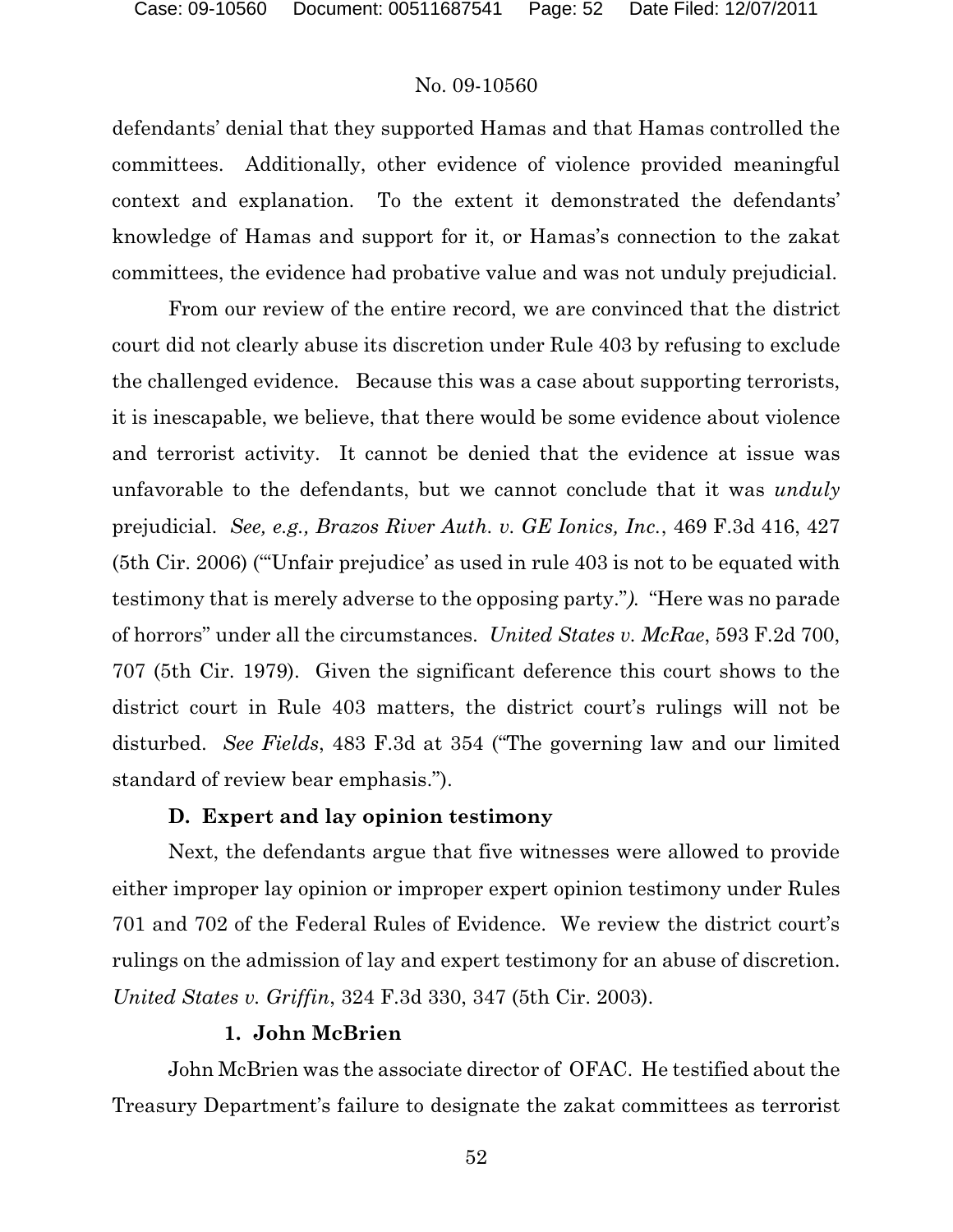organizations. He also opined about whether one may donate to the committees if they are not designated. The defendants argue that McBrien was not noticed as an expert witness, that his testimony was improper lay opinion, and that he gave an improper legal conclusion. We agree with the defendants.

"Under FED. R. EVID. 701, a lay opinion must be based on personal perception, must be one that a normal person would form from those perceptions, and must be helpful to the jury." *United States v. Riddle*, 103 F.3d 423, 428 (5th Cir. 1997) (internal quotation marks and citation omitted). A lay witness may not give an opinion that requires "scientific, technical, or other specialized knowledge within the scope of Rule 702." FED. R. EVID. 701. It is also generally prohibited for a lay witness to interpret statutes and to give legal opinions. *See Griffin*, 324 F.3d at 347–48. In *Riddle*, we held that it was improper for a lay witness in a bank fraud prosecution to explain provisions of the banking regulations, to express his opinion on "prudent" banking practices, and to "draw on his specialized knowledge as a bank examiner" in giving his opinions about the defendant's actions. *Riddle*, 103 F.3d at 428–29; *see also Huff v. United States*, 273 F.2d 56, 61 (5th Cir. 1959) (where issue was whether jewelry was exempt from duty, a customs inspector was improperly allowed to testify about his own construction of the customs laws, rules, and regulations, and to opine that the jewelry found in defendant's possession was commercial in nature rather than a personal effect)*.*

In the instant case, McBrien explained that the Treasury Department typically does not designate every sub-group or component of a designated terrorist organization because it focuses its limited resources on designating the key parts of the organization. He also read from Treasury regulations. He then testified that a person donating money must ensure that the donation is not going to a sub-entity or front for the designated organization. He answered a hypothetical question about a specific group with Hamas ties, known as the al-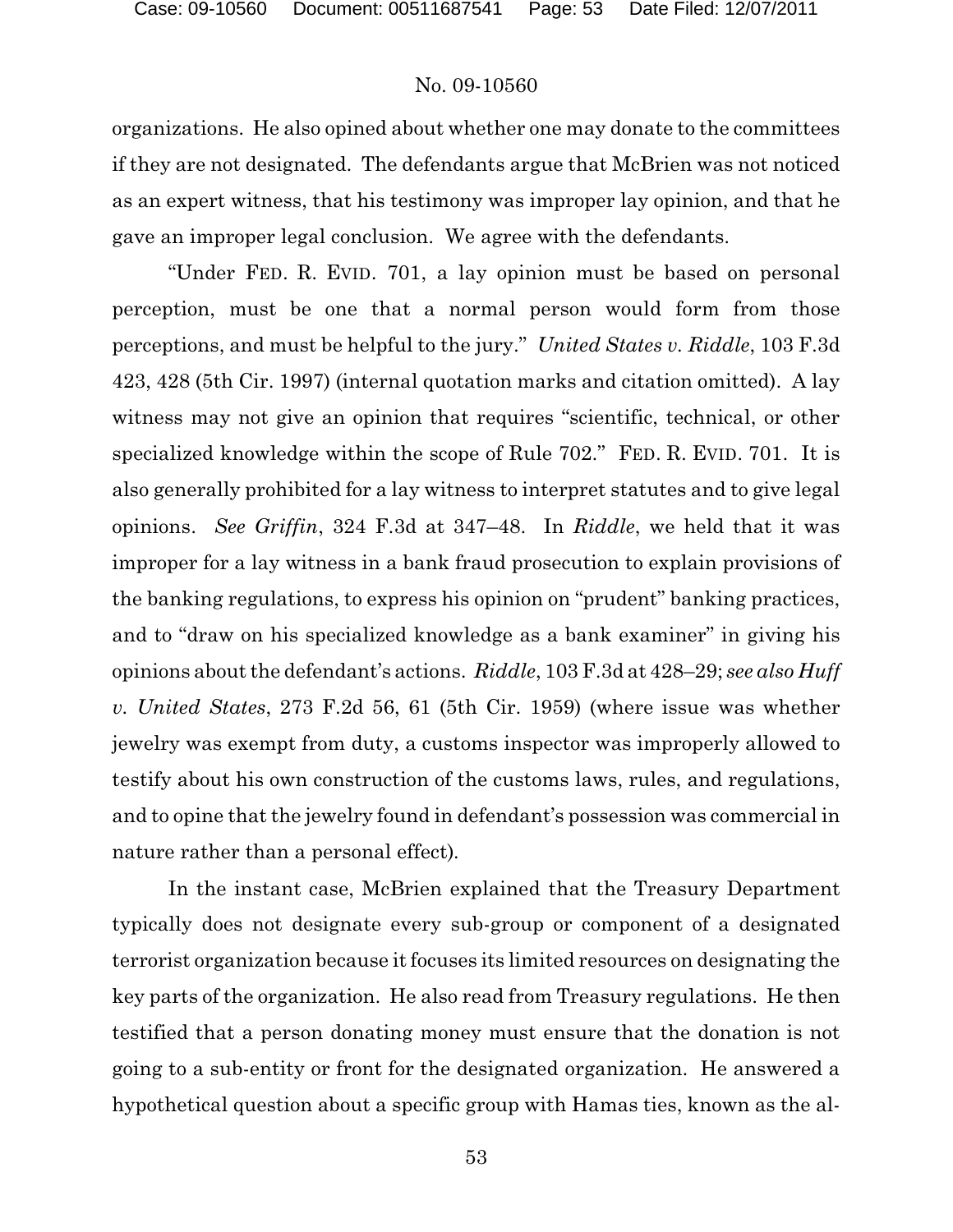Salah Society, explaining that if one lacked knowledge about the Hamas connection, a donation to al-Salah would not be illegal but that if one did have knowledge, donating to the group would be prohibited.

McBrien's testimony was helpful to the jury and was relevant because it addressed the defendants' complaints that none of the zakat committees to which HLF provided funds was designated as a terrorist organization. But McBrien's testimony about the Treasury Department's practice in designating or not designating sub-groups of terrorist organizations is not within the realm of an ordinary lay witness. The Government argues that McBrien's testimony was based on his personal knowledge and served to rebut the defense theory that because the zakat committees were not on the designation list they were not controlled by Hamas. McBrien's opinions and explanations were the product of specialized knowledge, however. It is true that lay witnesses may sometimes give opinions that require specialized knowledge, but the witness must draw "straightforward conclusions from observations informed by his own experience." *Riddle*, 103 F.3d at 429. Rather than make straightforward conclusions from his observations, McBrien explained the procedures of OFAC.

We are also troubled by McBrien's testimony about the "test" for whether a donation may be made to an entity that is not on the designation list. McBrien explained, in part, that the "basic test is, is the entity or the individual owned or controlled by or acting for or on behalf of the designated entity or the designated organization. . . . [I]t means are you acting as an intermediary for them, are you acting as their front organization, are you their straw man, are you their go between. " This testimony stated a legal test and was improper under our precedent. *See Griffin*, 324 F.3d at 347–48 (improper to allow Government witness to read from state statutes and to give her own interpretation of the law); *Riddle,* 103 F.3d at 428–29 (explanation of banking regulations held to be improper lay testimony).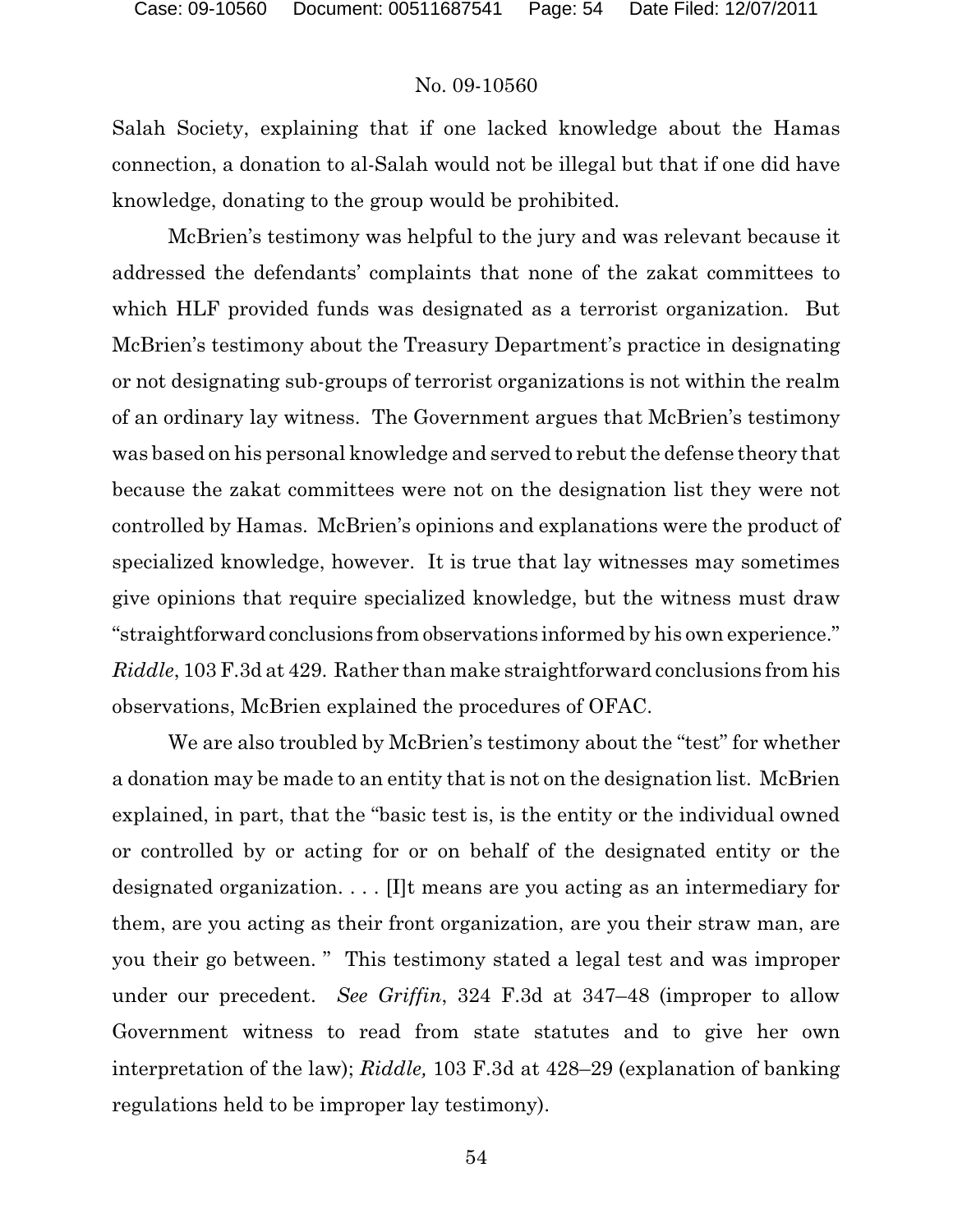Nevertheless, any error that occurred in the admission of McBrien's testimony was harmless because the testimony was cumulative to other testimony before the jury. *See Griffin*, 324 F.3d at 348. Dr. Levitt, a Government expert witness, also testified that the Treasury Department does not include every component of a terrorist organization on the designation list because doing so would be impossible. Levitt explained that the omission of a sub-group from the designation list does not mean that the group is not part of Hamas or that American citizens may donate money to the sub-group. Levitt further explained that the Treasury Department does not provide so-called "white lists" of approved organizations. Thus, McBrien's testimony was cumulative to Levitt's testimony. *See id.* ("Where objected to testimony is cumulative of other testimony that has not been objected to, the error that occurred is harmless." $)^{12}$ 

Furthermore, although McBrien gave an improper legal opinion and provided testimony based on specialized knowledge, he did not express any opinions as to the defendants' specific conduct in the case. This is unlike other instances where we have found error in the admission of improper expert testimony. *See, e.g., Riddle*, 103 F.3d at 429 (lay witness gave improper opinion that bank operated "imprudently," which required witness's expert understanding of the banking industry); *Huff*, 273 F.2d at 61 (lay witness opined on specific legal nature of the goods at issue). We think that fact plus the cumulative nature of the evidence militates toward the harmless error conclusion. We therefore hold that McBrien's testimony was harmless and was not reversible error.

 $12$  The defendants objected at trial only to the question about whether the fact that a zakat committee was not designated as a terrorist organization meant that American citizens could donate to the committee; however, they have not argued on appeal that Levitt, who was an expert witness, could not answer the question.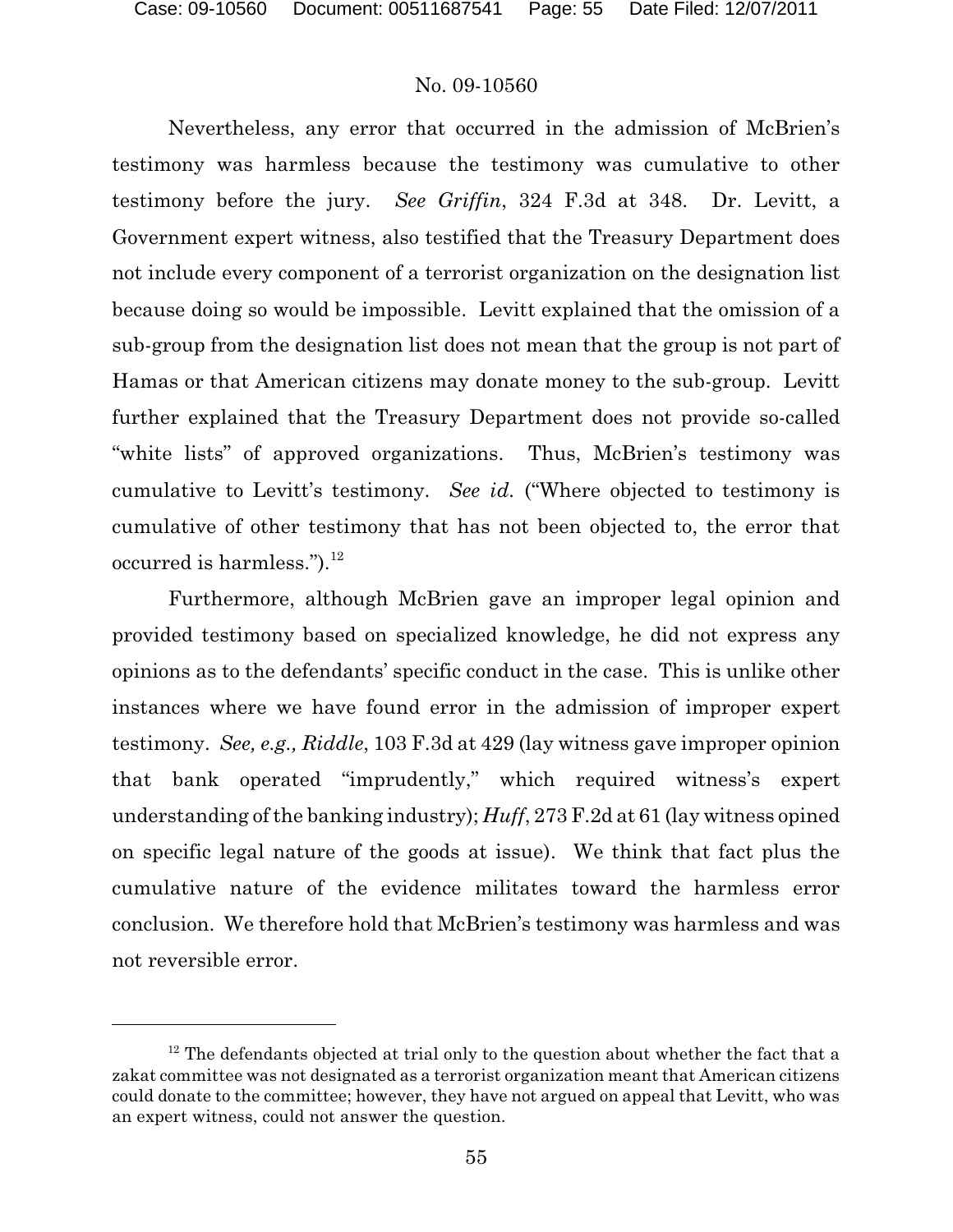# **2. FBI Agents Lara Burns and Robert Miranda**

The defendants argue that FBI Agents Lara Burns and Robert Miranda, who were not noticed as expert witnesses, testified beyond their capacity as lay witnesses and gave improper expert opinions. The defendants object to specific testimony from Agent Burns that: (1) defined the term "Islamist" as used by Baker in the recording of the Philadelphia meeting; (2) explained why it was not relevant for her investigation whether the defendants received a salary from HLF, and why it was necessary to examine HLF's transactions before Hamas was designated as a terrorist organization; (3) connected Hamas to a flag burning demonstration seen in a videotape seized from HLF records; (4) identified the speaker on an audio tape as a leader in the Muslim Brotherhood; (5) explained the difference between "inside" and "outside" the Palestinian territories as used in some exhibits; (6) gave her understanding of why participants in the Philadelphia meeting continued to operate in America; and (6) identified various individuals as leaders of the zakat committees. The defendants further complain about AgentMiranda's testimony that (1) explained his understanding of recorded telephone calls between Baker and Baker's brother, and (2) stated that Baker's brother used a Hamas name. The defendants contend that the above testimony was not based on the witnesses' perception, was not helpful to the jury, and required specialized knowledge. We conclude that no reversible error occurred.

We agree that some of the facts presented by the agents would not be known to an average lay person. The district court did not err by admitting the testimony, however, because the agents' opinions were limited to their personal perceptions from their investigation of this case. *See United States v. McMillan*, 600 F.3d 434, 456 (5th Cir. 2010). By explaining the meaning of terms as used in the conversations and documents, as well as the relationships between the people they were investigating, the agents provided the jury with relevant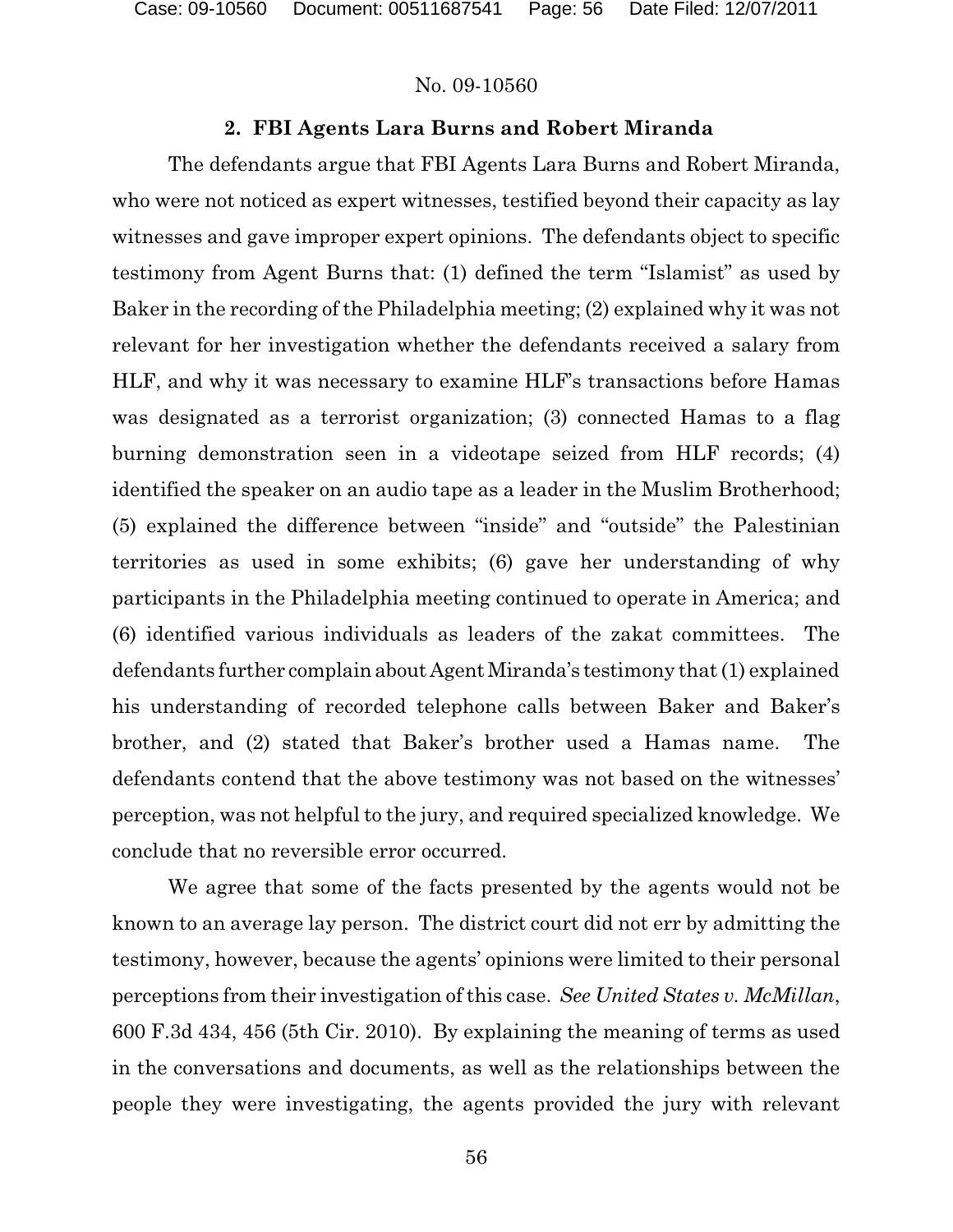factual information about the investigation. *See id.* (lay witnesses who investigated an HMO's financial health were permitted to testify about accounting rules, define certain terms, and report impressions of HMO's accounting records because testimony "provided factual information about the circumstances of the case" and concerned the witnesses' investigation and "perceptions in the case").

Testimony need not be excluded as improper lay opinion, even if some specialized knowledge on the part of the agents was required, if it was based on first-hand observations in a specific investigation. For example, in *United States v. Miranda*, 248 F.3d 434, 441 (5th Cir. 2001), we held that an FBI agent could testify under Rule 701 about the meaning and use of certain code words in the drug trade. We emphasized that the agent's "extensive participation in the investigation of *this conspiracy*" allowed the agent to "form opinions" about the code words "based on his personal perceptions." *Id.* (emphasis added). Similarly, in *United States v. Rollins*, 544 F.3d 820, 831–32 (7th Cir. 2008), the Seventh Circuit found no error in a law enforcement officer's "impression" testimony about recorded telephone calls where it was "based on his first-hand perception of the intercepted phone calls . . . as well as his personal, extensive experience with this particular drug investigation," rather than on his law enforcement experience as a whole. The officer was permitted to testify about his familiarity with the voices in the calls and about the meaning that the callers gave to certain words and terms. *Id.*; *see also United States v. Jackson*, 549 F.3d 963, 975 (5th Cir. 2008) (a witness may testify "as a lay witness drawing from his 'past experiences formed from firsthand observation' as an investigative agent").

Agents Burns and Miranda were extensively involved in the investigation of HLF, and we conclude that their testimony was either descriptive or based on their participation in, and understanding of, the events in *this* case. *See United*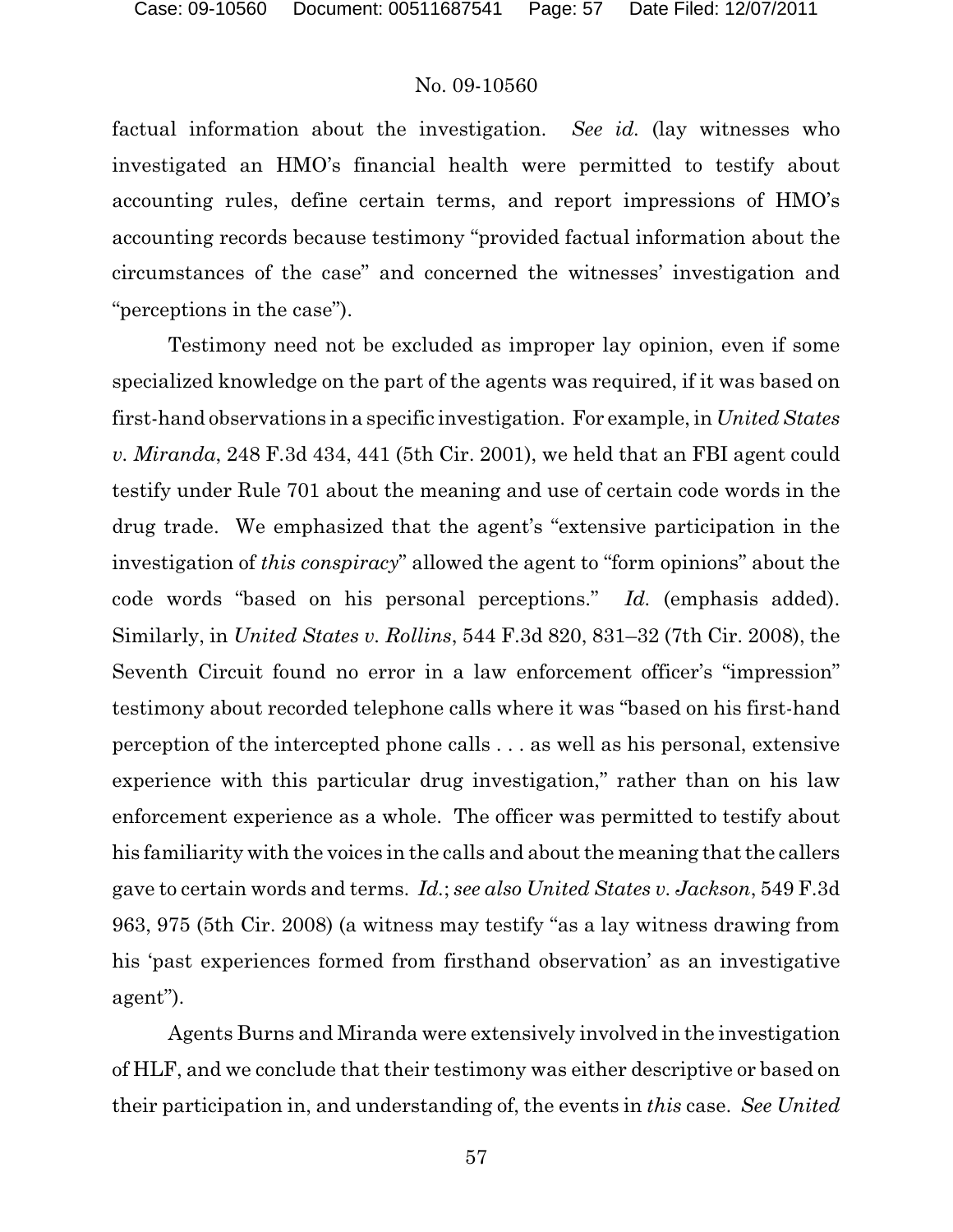*States v. Yanez Sosa*, 513 F.3d 194, 200 (5th Cir. 2008) (a law enforcement officer does not provide expert testimony if it is "merely descriptive," or if it is based on "common sense or the officer's past experience formed from firsthand observation"). For example, Agent Burns testified that her identification of certain individuals as leaders in the zakat committees was based on other records reviewed in the investigation. Agent Miranda interpreted a phone call between the Baker brothers as referring to Hamas leader Khalid Mishal because of other evidence present in the investigation.<sup>13</sup> The opinions were not based on the agents' training and experience as law enforcement officers in general. *See Rollins*, 544 F.3d at 831–32.

The defendants also overstate the effect of the agents' testimony in several instances. For example, they complain that Agent Burns "opined that the flagburning demonstration" seen in the video found among HLF's records "involved Hamas." Actually, Agent Burns testified that the headbands worn by the demonstrators in the video had also been present *in other videos* that were associated with Hamas. To the extent that this was an improper expert opinion on the headbands, which we doubt, it was cumulative of other testimony and was therefore harmless. *See Griffin*, 324 F.3d at 348; *cf. United States v. Hall*, 500 F.3d 439, 444 (5th Cir. 2007) (erroneous introduction of cumulative evidence was harmless error). Dr. Levitt and Avi both testified that the headbands were associated with Hamas. Similarly, Agent Burns' explanation of the terms "inside" and "outside" the Palestinian territories was cumulative of similar

<sup>&</sup>lt;sup>13</sup> In the call at issue, Baker's brother referred to someone becoming "sick" shortly before the call, and defendant Baker described subsequently speaking to that individual's father. Miranda testified that at the time of the call there had been an assassination attempt on Mishal, and the evidence showed that Baker had then phoned Mishal's father. Miranda's interpretation of the call as referring to Mishal was therefore a straightforward conclusion based on his observations in the case. *See Riddle*, 103 F.3d at 429.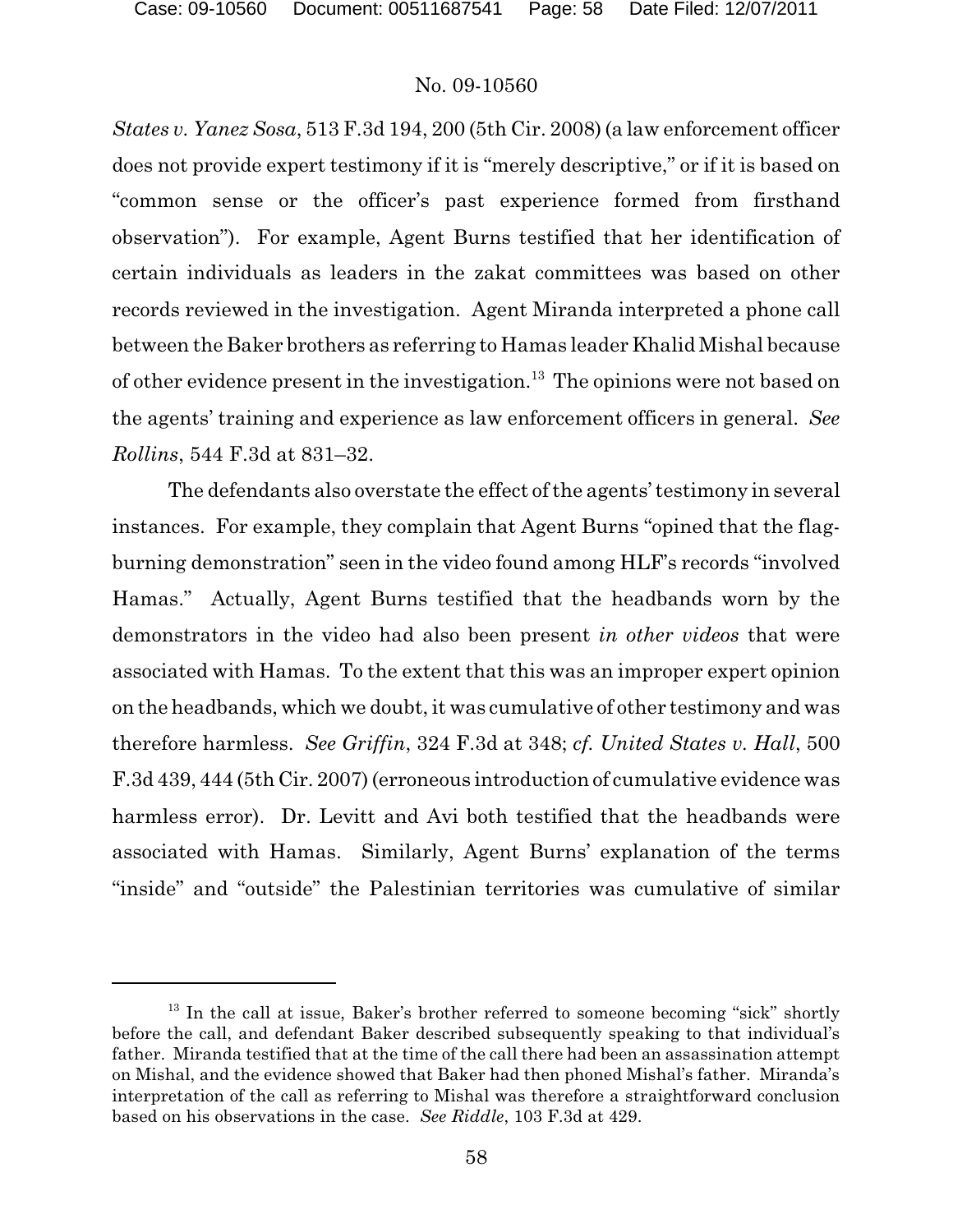testimony from Dr. Levitt. We conclude that the district court did not abuse its discretion by admitting the testimony of Agents Burns and Miranda.

#### **3. Matthew Levitt**

As noted above, Levitt was the Government's expert witness on Hamas, and he testified twice at trial. First, he gave an overview of the rise of Hamas and the role that Hamas's social wing played in the accomplishment of its goals. That testimony has not been challenged. Second, the Government re-called Levitt to provide testimony about evidence that had already been admitted through other witnesses. The evidence had shown telephone calls and financial transactions between the defendants and Hamas leaders between 1989 and 1993. It had also shown the presence of the defendants' names in the telephone book of Hamas leader Marzook. Levitt was re-called to testify about the relative inaccessibility of the Hamas leadership to the general public, which highlighted the significance of this evidence.

For example, Levitt testified that the presence of the defendants' names in Marzook's book was "significant" because "[t]his is personal and direct evidence of a relationship." He also testified that someone calling the public number for Hamas was "not likely to get the senior leaders of an organization, any organization, Hamas or some other organization." He further gave the opinion that "[t]he fact that there are connections with so many Hamas leaders is not coincidental, cannot be coincidental."

The defendants argue that Levitt's testimony about the significance of the contacts between them and Hamas prior to Hamas's designation as a terrorist organization was improper expert testimony under Rule 702 because the jury was capable of determining for itself what inferences to draw from the evidence. The Government argues that Levitt's testimony was necessary in order to prevent the jury from assuming that Hamas leaders were available to anyone,

59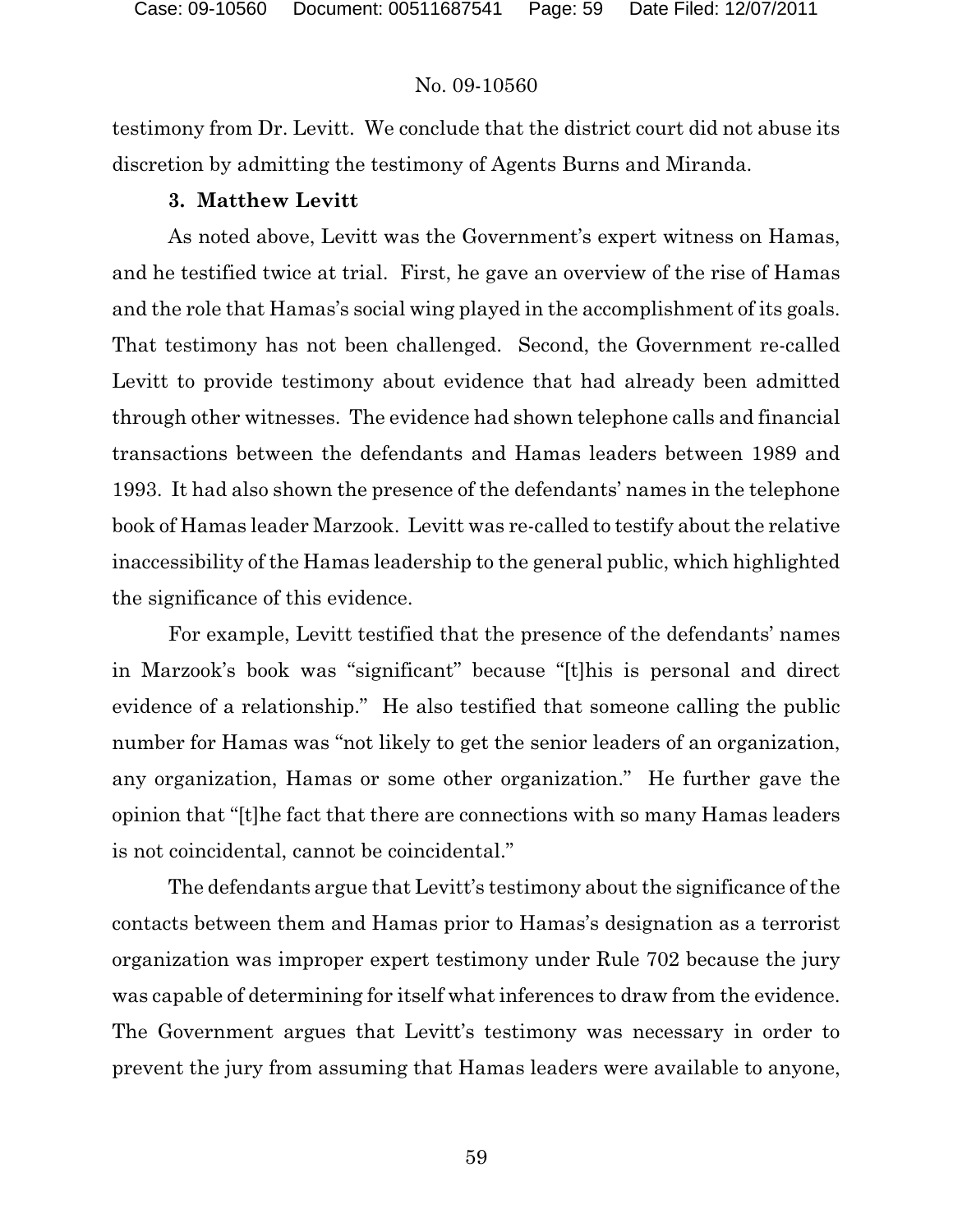or that those leaders engaged in a wide range of arms-length business deals with third-parties. We find no reversible error.

First, the evidence refuted specific testimony elicited by the defense on cross-examination. During its case in chief, the Government introduced evidence that in 1995, following the detention of Hamas leader Marzook by U.S. authorities, Hamas had sent an arguably ominous letter to United States Senator Orrin Hatch. On cross-examination of the senator's aide, counsel for El-Mezain pointed out that the letter contained a public address, telephone number, and facsimile number for Hamas. Counsel then asked the witness to agree that "if a person wanted to contact Hamas they could call that phone number." Levitt's testimony rebutted the defense suggestion that Hamas leaders could be readily contacted. Second, even assuming *arguendo* that Levitt's testimony was unnecessary, it likely did not add to anything that the jury already knew. It seems to us that a reasonable juror was more likely than not able to assume that Hamas leaders would tend to limit their contacts and transactions to trusted persons who supported Hamas. Therefore, even if an error occurred, which we do not find, we are convinced that the challenged testimony did not affect the verdict. *See United States v. Lowery*, 135 F.3d 957, 959 (5th Cir. 1998) ("A nonconstitutional trial error is harmless unless it 'had substantial and injurious effect or influence in determining the jury's verdict.'") (quoting *Kotteakos v. United States*, 328 U.S. 750, 776 (1946)).

## **4. Steven Simon**

Steven Simon was a former staff member of the National Security Council under President Clinton, but he was not noticed as an expert and did not testify under Rule 702. The defendants challenge testimony he gave about the dangers posed by Hamas violence to the United States' strategic interests in the Middle East and to American support of the Oslo peace accords. Simon testified that the violence interferes with the peace process and affects the United States' vital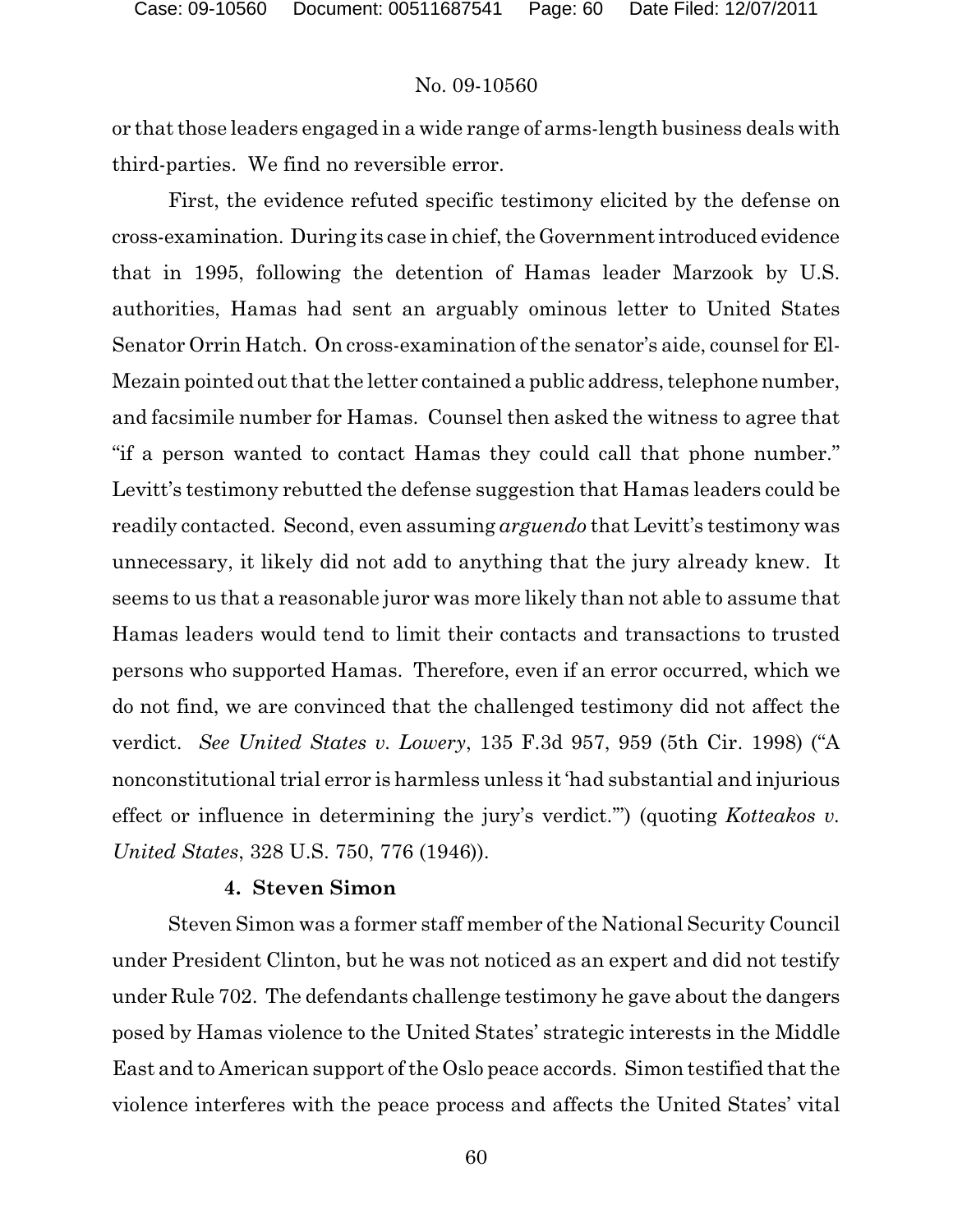interests in maintaining stability in the region and easing Arab resentment toward America. At one point, when asked why the United States should care about Hamas and other terrorist organizations, Simon testified that "to the extent that the United States can remove one cause of resentment against America, we reduce the threat against the United States correspondingly. It is hard to do, but it is very important work."

The defendants argue that Simon's opinion that Hamas violence threatens American interests was irrelevant and improperly appealed to the jurors' fears that support for Hamas could lead to more 9/11-style attacks on the United States. The Government argues that Simon's testimony provided relevant context for the case and that it was not unfairly prejudicial for Simon to explain that one reason for U.S. support of the peace process is to remove a source of Arab resentment and thereby reduce the threat of future violence.

We agree with the defendants that Simon's testimony was not relevant and should have been excluded. The Government was required to prove that the defendants provided material support to Hamas, and it therefore had to show a connection between Hamas and the defendants. The reason why the American Government wants peace in the Middle East, and whether terrorist violence disrupts the peace process, does little to establish that connection. Nevertheless, any error was harmless. Simon's direct testimony was not extensive, comprising only fifteen pages out of several thousand pages of the trial transcript. In a trial lasting approximately six weeks, Simon's momentary testimony was fleeting. The testimony also provided the jury with the unremarkable lesson that the United States has a vital interest in Middle Eastern oil, and therefore it is in the U.S. interests to avoid Arab resentment and to keep the region free from violence and instability. The defendants' argument that the testimony was a blatant appeal to jurors' fears is overstated when the testimony is read in full.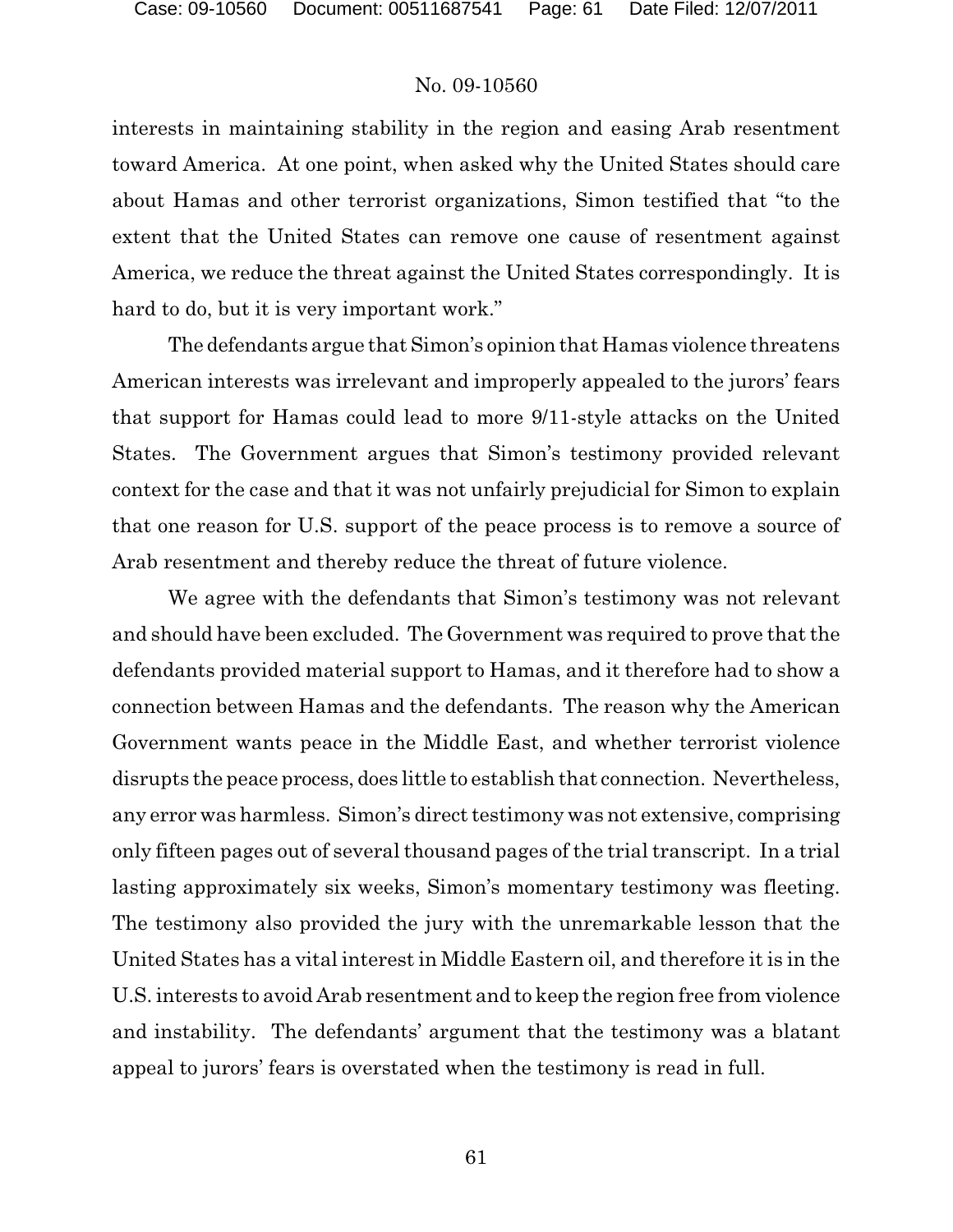Moreover, much of Simon's testimony is cumulative of other evidence. The Middle Eastern peace process and the Oslo Accords, the involvement of President Clinton, the opposition by Hamas, and the threat to the American economy, foreign policy, and national security, were all evident from other testimonial and documentary evidence, such as the testimony of Levitt and Presidential Executive Order Number 12947. To the extent that admission of Simon's testimony was improper under Rule 701, it was therefore harmless. *See, e.g., Griffin*, 324 F.3d at 348.

#### **E. Letter rogatory**

The defendants next challenge the district court's failure to grant their request for a letter rogatory to the government of Israel. A federal court may issue a letter rogatory, also known as a letter of request, to a court in a foreign country seeking assistance in the production of evidence located in the foreign country. *See* 28 U.S.C. 1781(b)(2); *see also United States v. Reagan*, 453 F.2d 165, 171–72 (6th Cir. 1971). The letter rogatory process "has been described as 'complicated, dilatory, and expensive.'" *United States v. Rosen*, 240 F.R.D. 204, 215 (E.D. Va. 2007) (quoting *Societe Nationale Industrielle Aerospatiale v. U.S. Dist. Court*, 482 U.S. 522, 531 (1987)). The decision to issue a letter rogatory is therefore entrusted to the sound discretion of the district court, and we review such decisions only for an abuse of discretion. *United States v. Liner*, 435 F.3d 920, 924 (8th Cir. 2006).

The defendants sought a letter rogatory to the appropriate Israeli authority five months before trial in order to review approximately 2000 boxes of material seized by the Israeli military from the zakat committees. The defendants sought this access because they believed that Avi had cherry-picked pro-Hamas evidence from the seized material to form his opinions about the committees. They therefore wanted to search for exculpatory evidence. The district court apparently overlooked the pendency of the request and never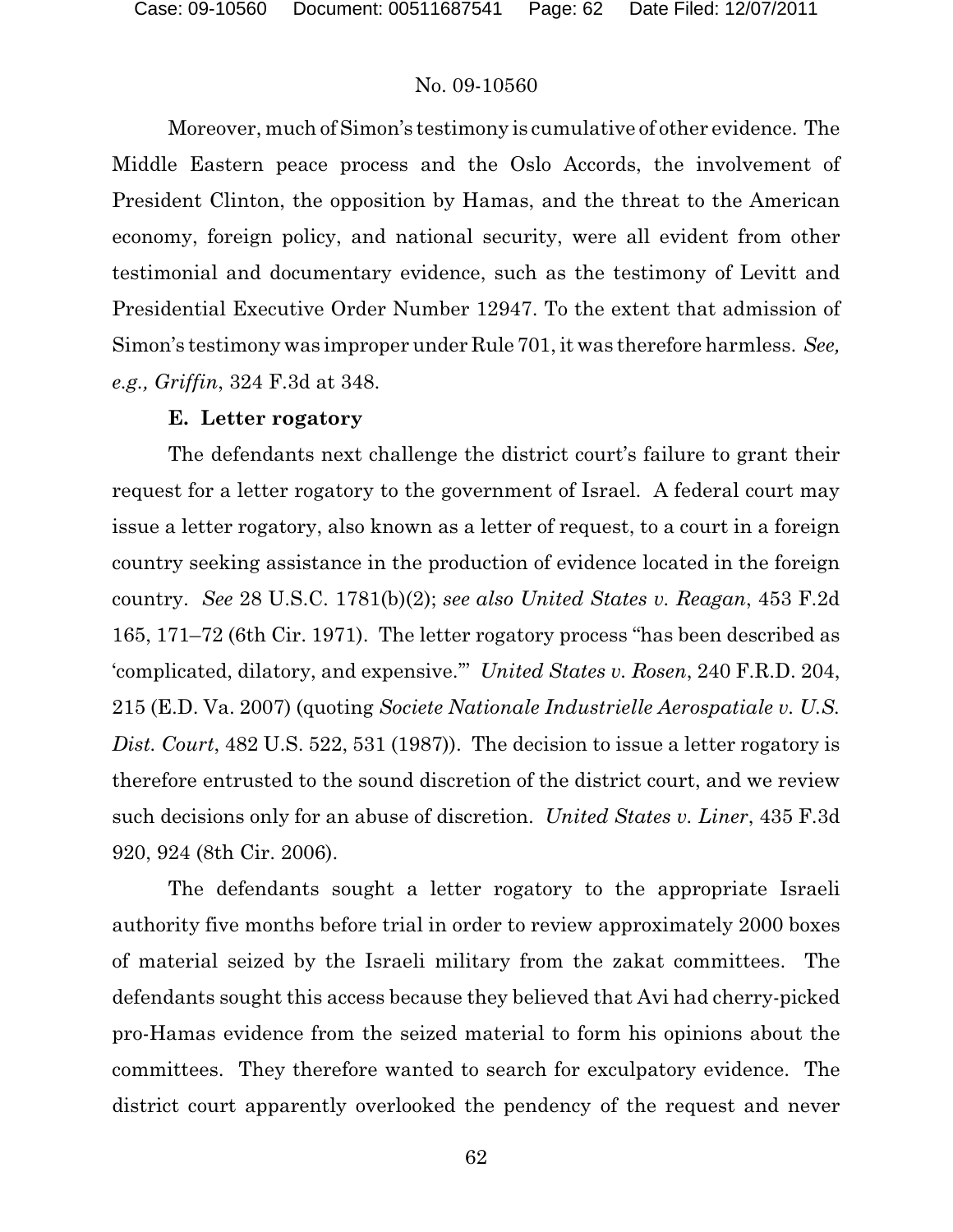formally ruled on the defendants' motion. During the course of trial, however, the district court indicated that authorizing any further inquiry into the seized materials would be a fishing expedition. We do not think the court's assessment was an abuse of discretion.

The issuance of a letter rogatory is a discovery issue. We will not order a new trial based on alleged discovery violations unless the defendant shows that a denial of access to evidence was prejudicial to his substantial rights. *United States v. Dukes*, 139 F.3d 469, 476 (5th Cir. 1998). This requires "a reasonable probability that, had the evidence been disclosed to the defense, the result of the proceeding would have been different. . . . [A] reasonable probability is shown where the nondisclosure could reasonably be taken to put the whole case in such a different light as to undermine confidence in the jury verdict." *United States v. Webster*, 162 F.3d 308, 336 (5th Cir. 1998) (internal quotation marks and citation omitted).

The defendants believe that non-Hamas materials, such as documents and posters related to the Fatah party or pictures of Yasser Arafat, may have been present in the zakat committees, and if so, the material would have undermined Avi's opinion that the committees were controlled by Hamas. In a footnote, the defendants suggest that such material existed because defense witness Ed Abbington testified that he had visited zakat committees in the West Bank and had seen a mixture of Hamas and Fatah posters. The defendants' argument is unpersuasive.

The record shows that the Government turned over to the defense twenty volumes of material that Avi used to form his expert opinions. In testimony that the district court credited, Avi testified that he produced all the seized material that was relevant to the zakat committees, regardless whether or not it was favorable to the Government. The defendants' hope that combing through all 2000 boxes of the seized material might have produced exculpatory evidence is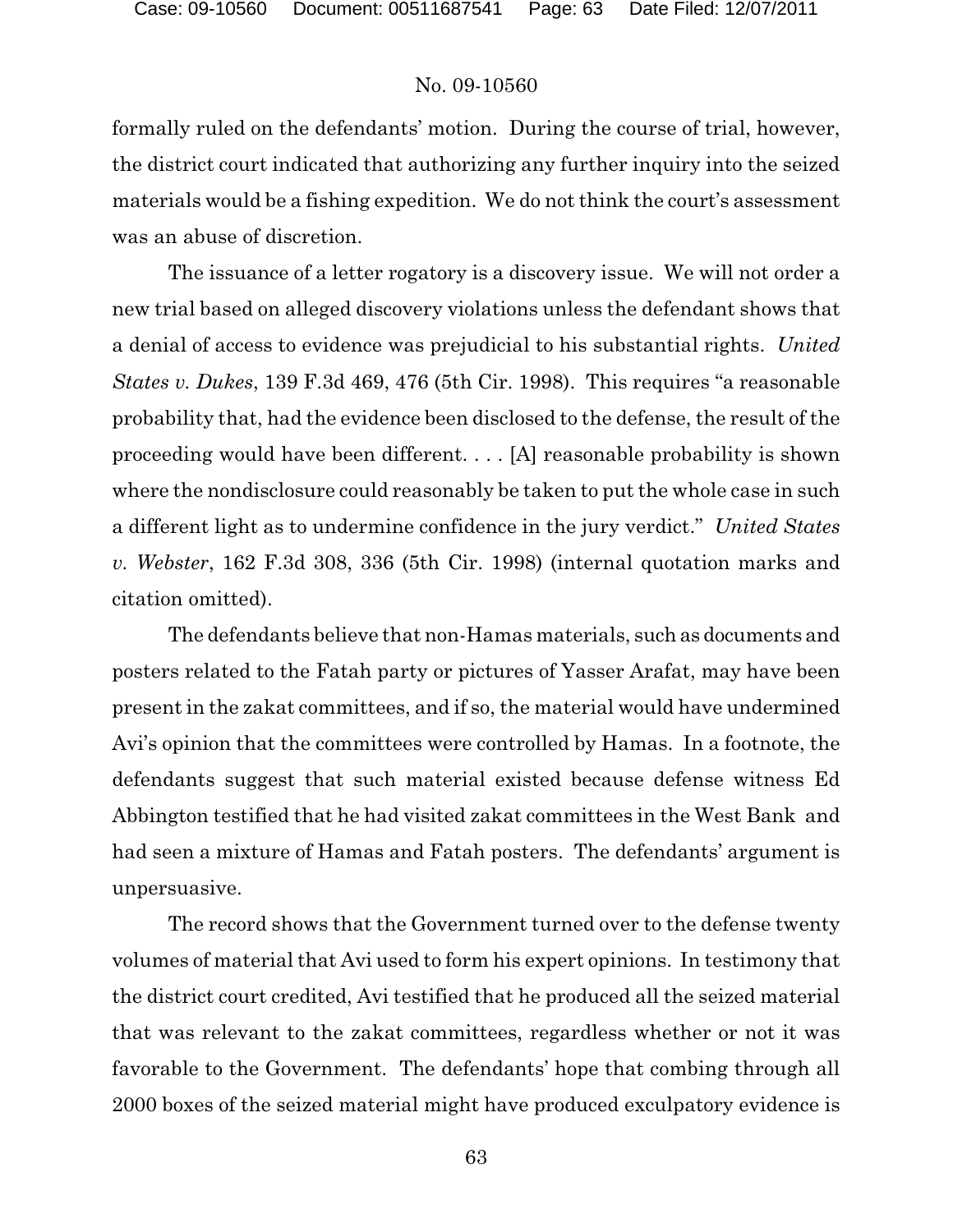purely speculative. *See Liner*, 435 F.3d at 924 (affirming denial of letter rogatory to depose a witness where defendant offered no evidence that witness's testimony would be material); *see also United States v. Marshall*, 526 F.2d 1349, 1355 (9th Cir. 1975) (holding that district court did not abuse its discretion in denying massive discovery request by defendant claiming prosecutorial misconduct where claimed infringement of constitutional rights was tenuous and speculative).

The defendants' reliance on Abbington's testimony does not alter the result. Abbington provided no details about the Fatah and Arafat pictures he had purportedly seen. For example, he was not asked when he allegedly saw these pro-Fatah materials or where. He testified that he visited various zakat committees, but he was not asked which zakat committees he was visiting when he allegedly saw this material. Because there is also no indication in the record that the Israeli military had actually seized such material, it is also not clear that the letter rogatory would have led to evidence favorable to the defense. *See* 8 CHARLES ALAN WRIGHT, ET AL., FEDERAL PRACTICE AND PROCEDURE § 2005.1 at 70 (3d ed. 2010) (district court should issue letters rogatory "whenever it is determined on a case-by-case basis that their use will facilitate discovery"). We therefore cannot say that there is a reasonable probability that disclosure of the material would have cast the case in a different light, thereby undermining confidence in the verdict. *See Webster*, 162 F.3d at 336; *see also Rosen*, 240 F.R.D. at 215 (letter rogatory denied where testimony sought was not necessary to ensure a fair trial).

Given the voluminous amount of material that the Israelis seized, Avi's testimony that he produced all material that was relevant to the committees, and the absence of proof that pro-Fatah materials were present and seized from the specific zakat committees that the Government alleged were controlled by Hamas, the district court did not abuse its discretion by failing to issue a letter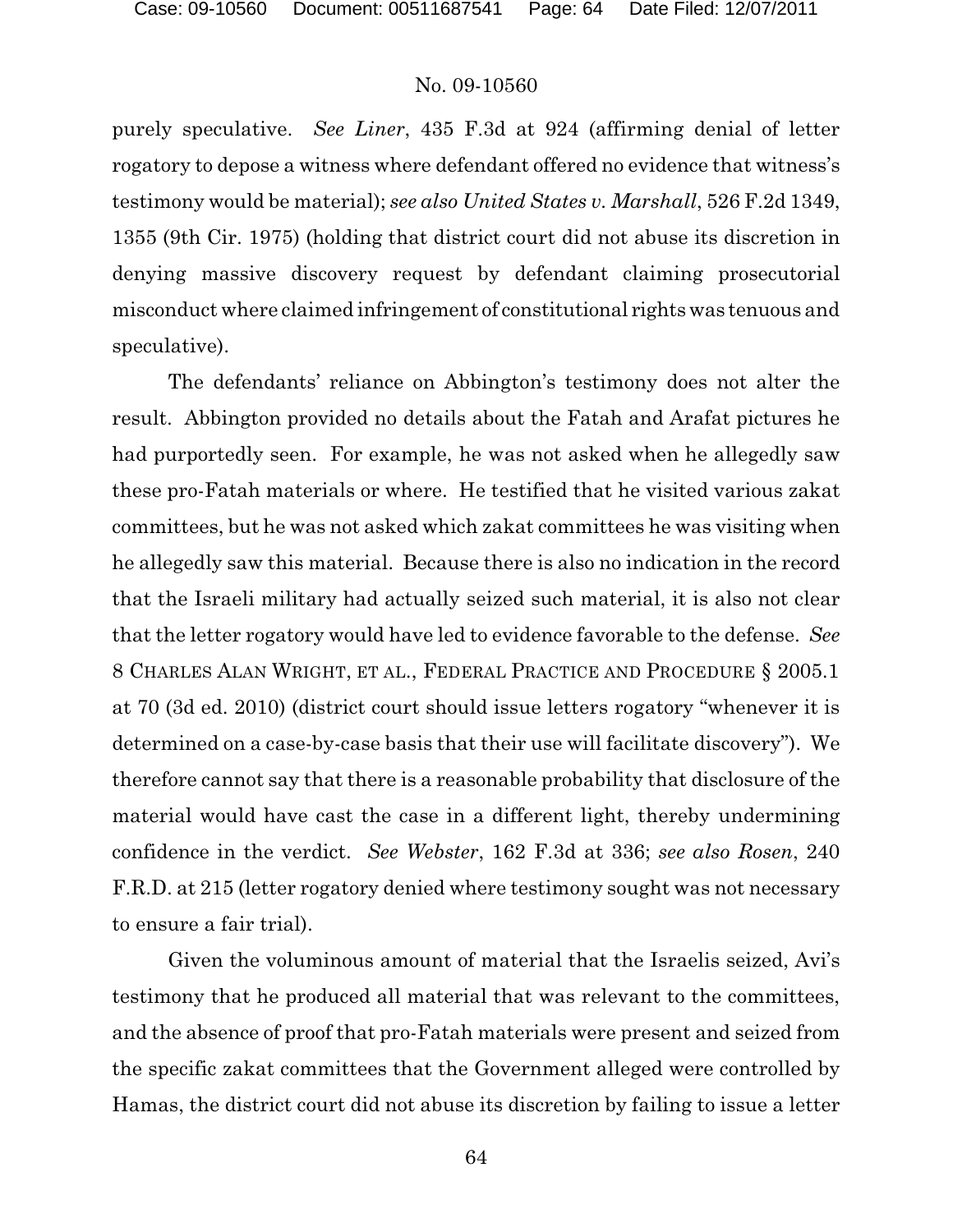rogatory to the Israeli government five months before trial on the basis that doing so would enable only a fishing expedition.

# **F. Production of the defendants' intercepted statements**

The defendants next contend that the district court erred by refusing to compel the Government pursuant to the Rules of Criminal Procedure to disclose the defendants' own intercepted statements to them. This issue implicates the Government's privilege in a criminal case to prevent discovery of classified information in order to protect national security. The defendants contend that the Government failed to invoke properly its privilege to withhold classified information and also failed to show that national security would be jeopardized by disclosure of their own statements. We review the district court's alleged discovery error for an abuse of discretion. *United States v. Garcia*, 567 F.3d 721, 734 (5th Cir. 2009).

We start by reviewing additional background information. During the course of its investigation in this case, the Government intercepted tens of thousands of telephone calls and facsimile transmissions through 24-hour surveillance of the defendants, as authorized under FISA, 50 U.S.C. § 1801, *et seq*. Because most of the calls were in Arabic, FBI translators identified which calls were pertinent to the intelligence investigation and prepared approximately 9600 English language summaries, as well as a smaller number of verbatim transcripts. Calls that were deemed not pertinent were neither translated nor summarized. Initially, all of the intercepted calls were classified by the Government.

Subsequently, the Government declassified the English summaries and the entire contents of intercepts for four of the eight FISA subjects. This declassified material was produced to the defense. Defense counsel, but not the defendants themselves, were also provided access to the remaining classified intercepts because counsel had the proper security clearances. Because the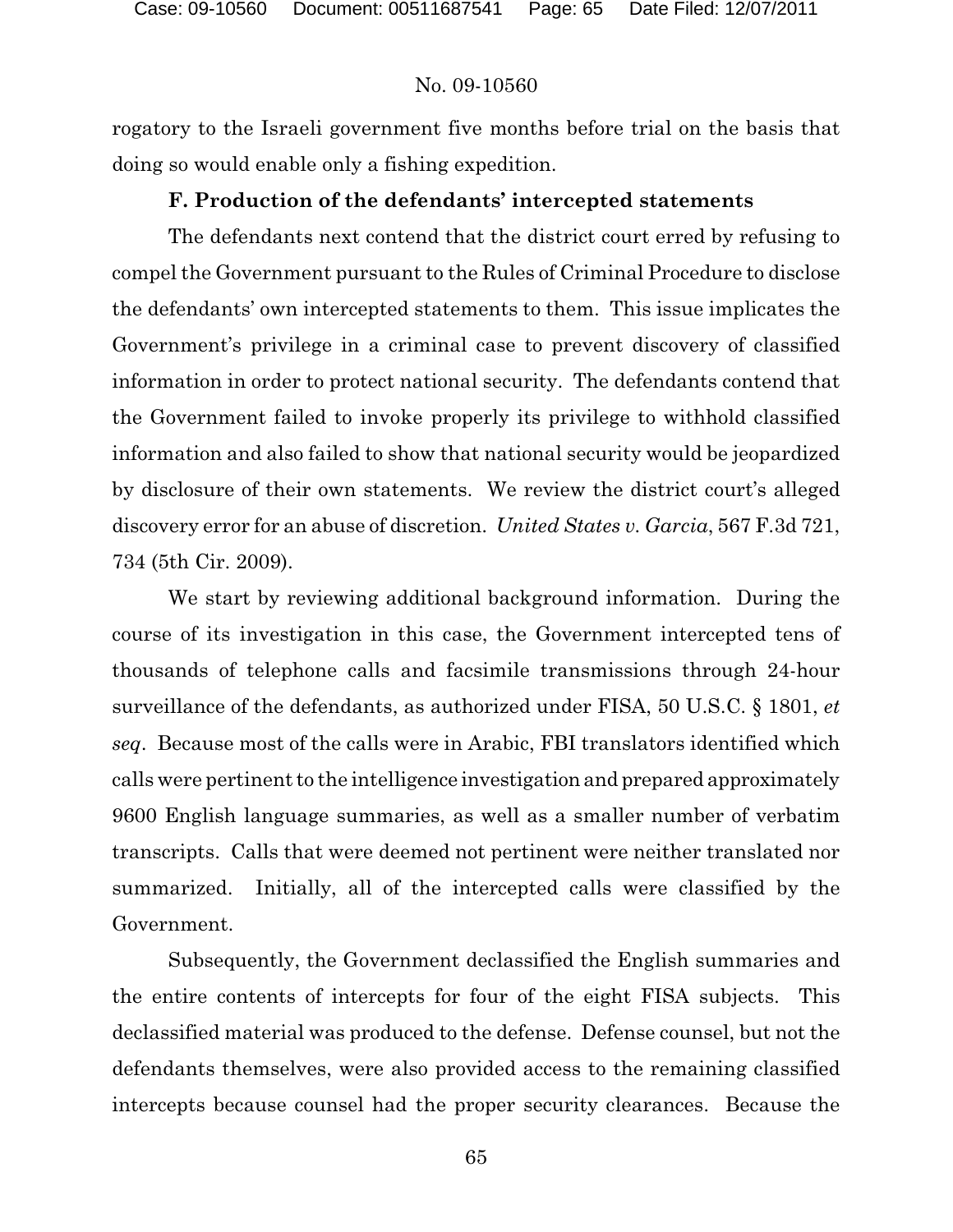classified materials were in Arabic, however, defense counsel could not understand them, nor could they discuss the material with their clients because the defendants did not have a security clearance.

The defendants moved to declassify the remaining FISA intercepts, or, in the alternative, for production of their own individual statements, so that counsel and their clients could review them together. The Government opposed the motion on the ground that the intercepts could not be declassified wholesale because the materials included information relevant to national security and the enormous volume of it made review of all the material impractical. The Government offered, however, to seek declassification of any specific FISA intercepts identified by counsel. The Government suggested that counsel could review with their clients the declassified summaries and then identify which calls they wanted to hear or time periods that might contain other relevant calls. The Government would then seek a declassification review of the identified calls.

The district court held that the Government's proposalwas consistent with CIPA (the Classified Information Procedures Act, 18 U.S.C. app. 3 §§ 1–16), and refused to order disclosure of all the classified FISA intercepts. It ruled instead that counsel could seek declassification of specific intercepts. On appeal, the defendants contend that the district court erred because the plain language of the Rules of Criminal Procedure required personal disclosure of their own intercepted statements.

Discovery in a criminal case is governed by Rule 16 of the Federal Rules of Criminal Procedure, which specifies the type of information subject to disclosure by the Government. *See* FED.R.CRIM.P. 16 (a)(1). The rule generally requires the Government to disclose "to the defendant . . . any relevant written or recorded statement by the defendant" that is within the Government's possession. FED. R. CRIM. P. 16 (a)(1)(B)(i). The rule also grants the district court the power, however, to restrict or deny discovery in a criminal case for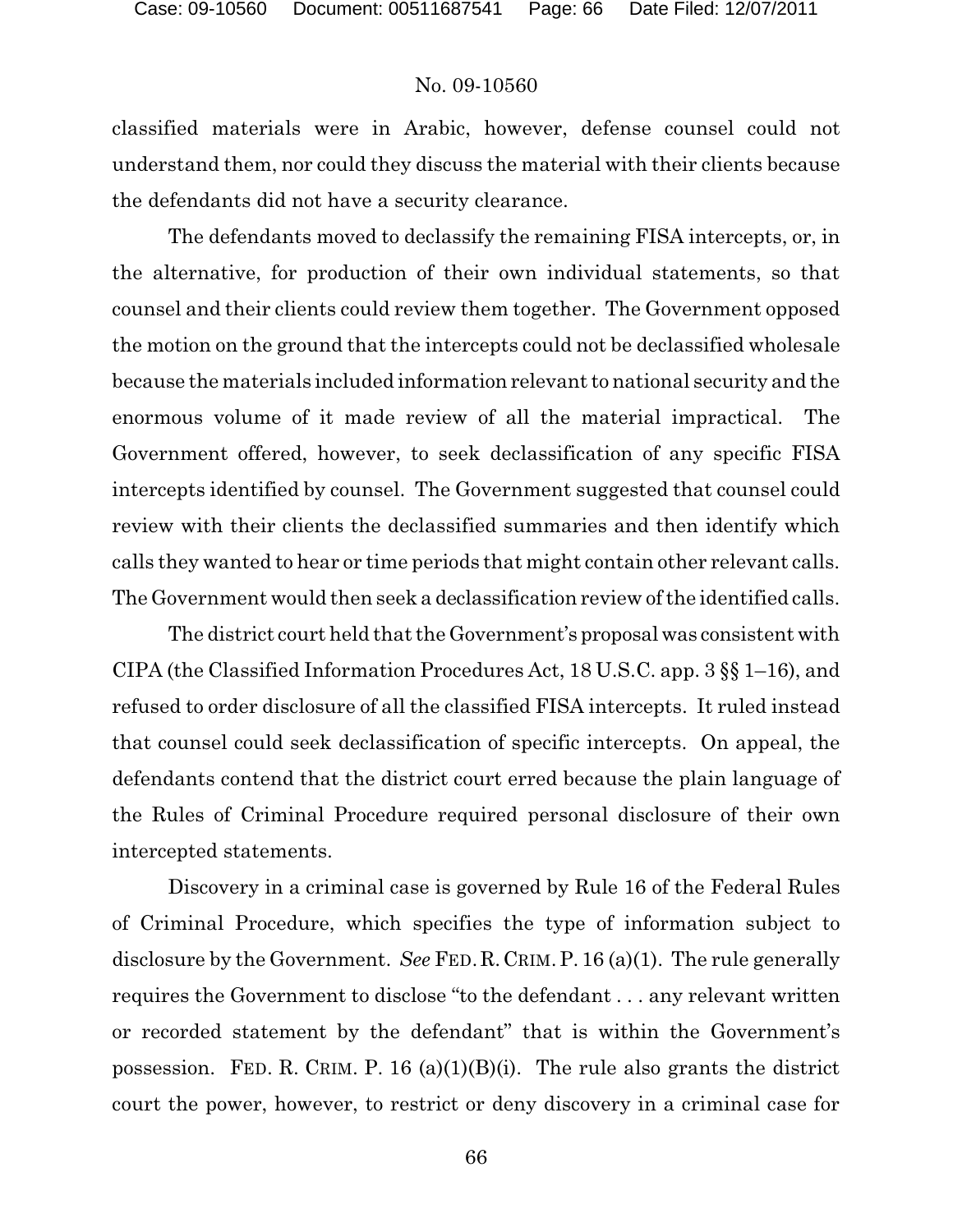"good cause." The advisory committee notes indicate that "good cause" includes "the protection of information vital to the national security." FED. R. CRIM. P. 16(d)(1) & advisory committee's note on 1966 amendments.

Congress passed CIPA to provide further guidance and protect against the unauthorized disclosure of classified information in the custody of the federal courts. *In re Terrorist Bombings of U.S. Embassies in E. Africa*, 552 F.3d 93, 121 (2d Cir. 2008). CIPA's purpose was to set forth procedures designed to "protect and restrict[] the discovery of classified information in a way that does not impair the defendant's right to a fair trial." *United States v. O'Hara*, 301 F.3d 563, 568 (7th Cir. 2002). Pursuant to Section 4 of CIPA, entitled "Discovery of classified information by defendants," a district court may authorize the Government "to delete specified items of classified information from documents to be made available to the defendant through discovery under the Federal Rules of Criminal Procedure, to substitute a summary of the information for such classified documents, or to substitute a statement admitting relevant facts that the classified information would tend to prove."<sup>14</sup> 18 U.S.C. app. 3  $\S$  4.

CIPA is procedural and neither creates nor limits a defendant's right of discovery. *See United States v. Mejia*, 448 F.3d 436, 455 (D.C. Cir. 2006); *see also United States v. Varca*, 896 F.2d 900, 905 (5th Cir. 1990) (CIPA does not expand traditional rules of criminal discovery). Instead, it clarifies the district court's existing power to restrict or deny discovery under the Federal Rules of Criminal Procedure. *Mejia*, 448 F.3d at 455; *United States v. Aref*, 533 F.3d 72, 78 (2d Cir. 2008). Both CIPA and Rule 16 leave "the precise conditions under which the

 $14$  "Classified information" is defined in relevant part as "any information or material that has been determined by the United States Government pursuant to an Executive order, statute, or regulation, to require protection against unauthorized disclosure for reasons of national security." 18 U.S.C. app. 3  $\S$  1.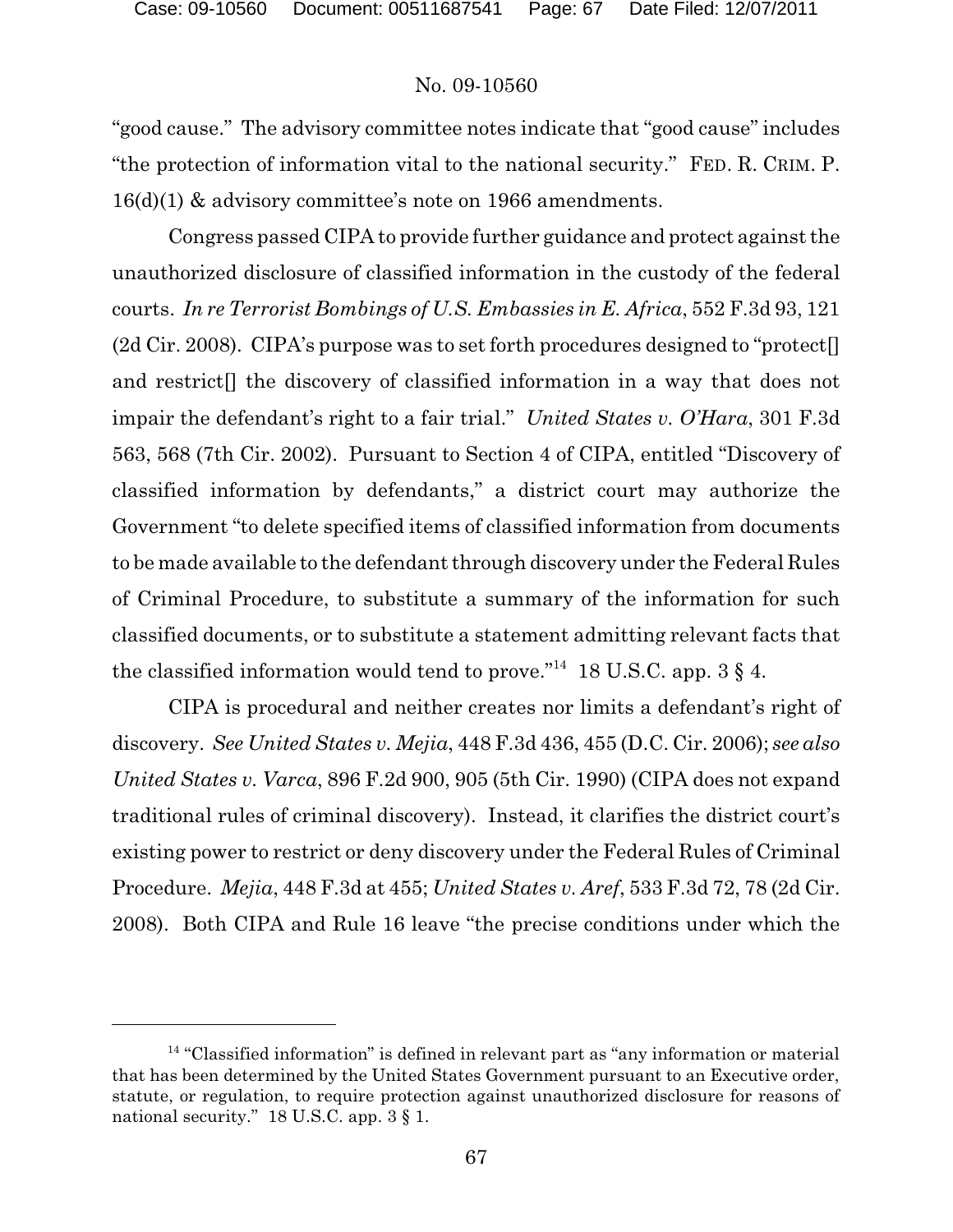defense may obtain access to discoverable information to the informed discretion of the district court." *In re Terrorist Bombings*, 552 F.3d at 122.

We have not previously addressed the scope of the Government's privilege to prevent discovery of classified information under CIPA. Our sister circuits, guided generally by two Supreme Court decisions, have addressed the issue, however, and have adopted similar tests for application of the Government's privilege. *See, e.g., Aref*, 533 F.3d at 80; *United States v. Yunis*, 867 F.2d 617, 623–24 (D.C. Cir. 1989). The first Supreme Court decision that has guided our sister circuits is *United States v. Reynolds*, 345 U.S. 1 (1953), where plaintiffs in a civil case against the United States sought discovery of an Air Force investigative report about the crash of a bomber. The Court there recognized a governmental privilege to protect military and state secrets, and it held that a plaintiff could be denied evidence if "there is a reasonable danger that compulsion of the evidence will expose military matters which, in the interest of national security, should not be divulged." *Id.* at 10.

The second case that has influenced our sister circuits' examination of the Government's classified information privilege is *Roviaro v. United States*, 353 U.S. 53 (1957), a criminal case involving the privilege to withhold a confidential informant's name. In that case, the Court recognized the Government's right to withhold the identity of an informer who provides police officers with information about violations of law, *id.* at 59, but it also held that "the privilege must give way" when the information "is relevant and helpful to the defense of an accused, or is essential to a fair determination of a cause." *Id.* at 60–61.

In *Aref*, the Second Circuit applied *Reynolds* and *Roviaro* in the context of the Government's withholding of discovery of classified information in a CIPA case. *See Aref*, 533 F.3d at 79–80. The court believed that the classified information privilege contemplated by CIPA is analogous to the common law state-secrets privilege recognized in *Reynolds.* It also adopted the test from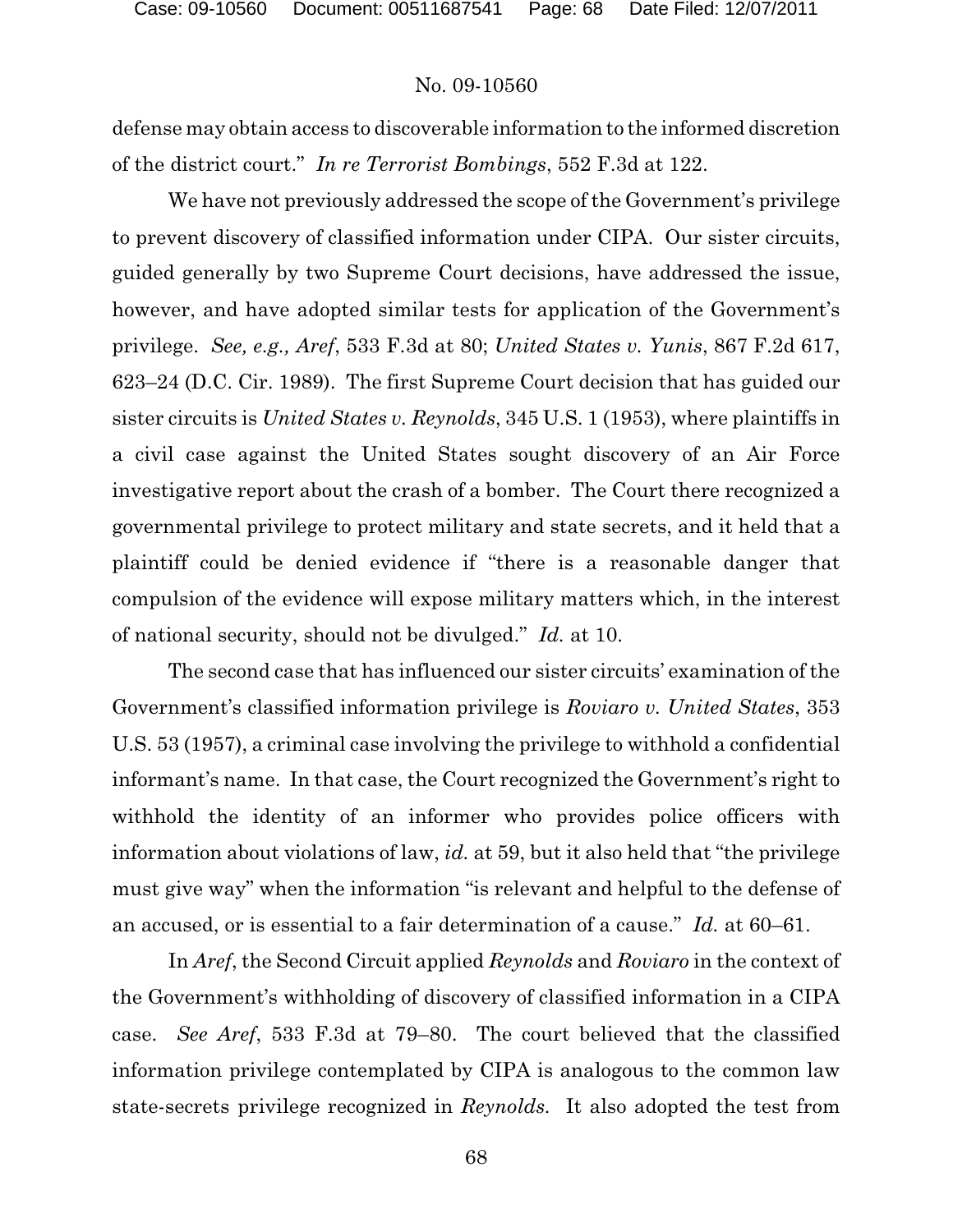*Roviaro* as to when the privilege may yield to a defendant's need for the information. The court held that a governmental privilege claim in a CIPA case, like the state-secrets privilege, may prevent disclosure of otherwise discoverable information when (1) there is a reasonable danger that disclosure would expose matters that otherwise should not be disclosed in the interest of national security, and (2) the privilege claim has been lodged by an appropriate governmental agency head. *Id.* at 80. The court also held that the privilege nevertheless may yield when the information is helpful or material to the defense. *Id.*

Similarly, in *Yunis*, the District of Columbia Circuit also assessed discovery orders in a CIPA case. The court there recognized the similarity between the "sensitive considerations underl[ying] the classified information privilege" and the "informant's privilege identified in *Roviaro*." *Yunis*, 867 F.2d at 622–23. The court concluded, consistent with *Roviaro*, that when the Government invokes a classified information privilege, the district court must determine (1) whether the defendant has shown that the information sought is relevant, which it considered to be a "low hurdle," and (2) whether the Government's claim of privilege is "at least a colorable one." *Id.* at 623. The court further recognized that the defendant's relevance showing could overcome the Government's claim of privilege when the information sought is helpful to the defense, but the court required more than "a mere showing of theoretical relevance." *Id.*; *see also United States v. Smith*, 780 F.2d 1102, 1110 (4th Cir. 1985) (en banc) (equating classified material sought by the defendant with information about informers in *Roviaro*, and holding that the district court may order disclosure only when the information is necessary to the defense and is neither cumulative nor speculative).

Against this backdrop, we consider the defendants' claim in this case. As an initial matter, the defendants contend that the Government did not properly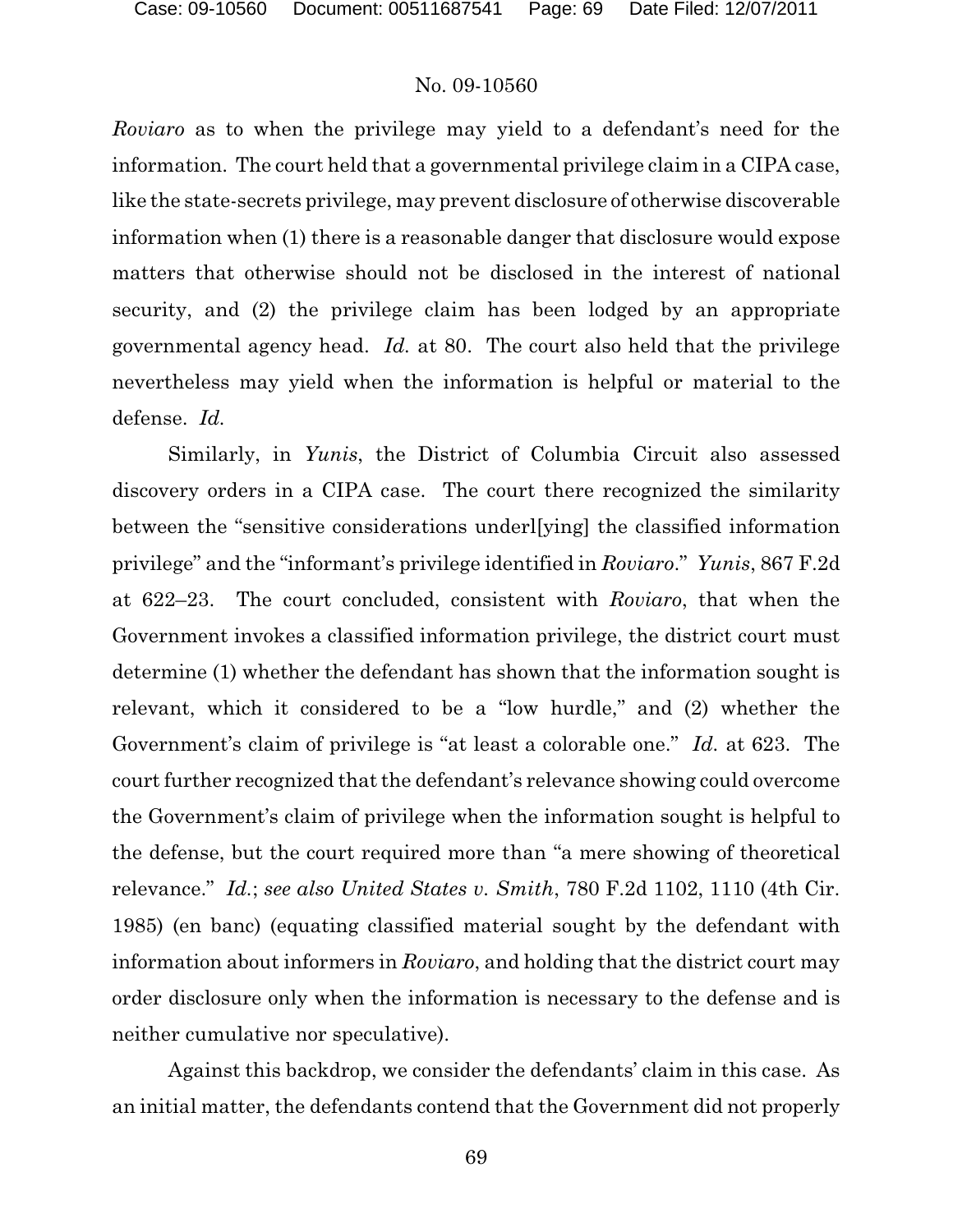invoke its privilege to withhold classified information because a privilege claim was not lodged by the responsible agency head, i.e. the Attorney General. In support of this proposition, the defendants rely primarily on the Second Circuit's decision in *Aref*, where the court held that the privilege to withhold classified information could be asserted only "'by the head of the department which has control over the matter, after actual personal consideration by that officer.'" *Aref*, 533 F.3d at 80 (quoting *Reynolds*, 345 U.S. at 8). We do not believe that the absence of the agency head's imprimatur in this case is fatal, however, for several reasons.

First, *Aref* relied on the Supreme Court's civil decision in *Reynolds* even though *Aref* was a criminal case. The Supreme Court in *Reynolds* appeared to distinguish between the rationale for the Government's evidentiary privilege in criminal and civil cases. *See Reynolds*, 345 U.S. at 12. We therefore join the Fourth Circuit in questioning whether *Aref* properly adopted and applied *Reynolds* in a criminal context. *See United States v. Rosen*, 557 F.3d 192, 198 (4th Cir. 2009).

Second, as theFourth Circuit observed, there is no equivalent requirement in CIPA that the governmental privilege must be initiated by an agency head. *See id.* CIPA imposes upon district courts a mandatory duty to prevent the disclosure of any classified materials by issuing a protective order "[u]pon motion of the United States." 18 U.S.C. app. 3 § 3 ("Upon motion of the United States, the court *shall* issue an order to protect against the disclosure of any classified information disclosed by the United States to any defendant in any criminal case . . . .") (emphasis added); *see In re Terrorist Bombings*, 552 F.3d at 121. Some CIPA provisions do require the Attorney General's participation. *See, e.g.,* 18 U.S.C. app. 3 § 6(a) ("Any hearing held pursuant to this subsection (or any portion of such hearing specified in the request of the Attorney General) shall be held in camera if the Attorney General certifies to the court in such petition that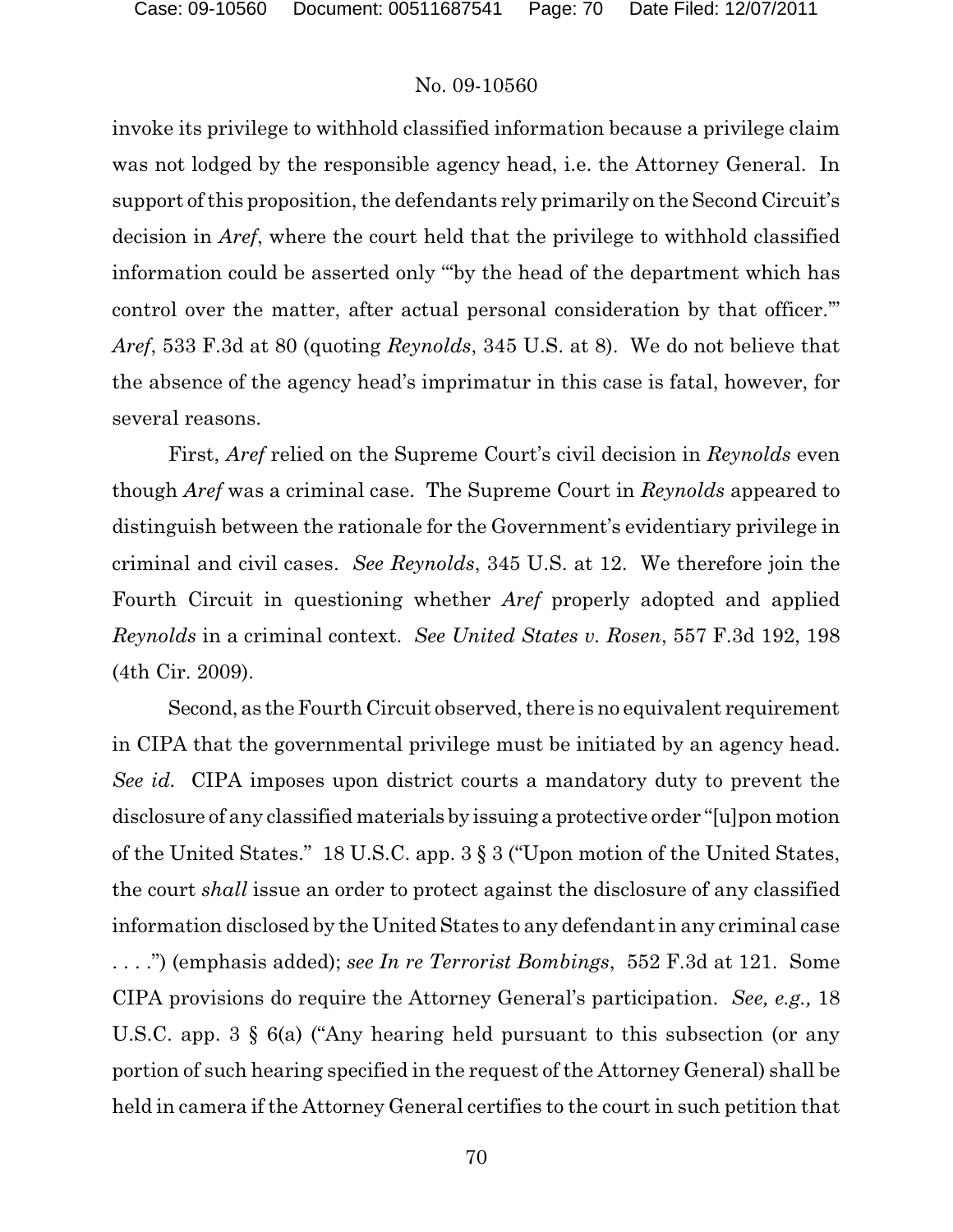a public proceeding may result in the disclosure of classified information."); 18 U.S.C. app. 3 § 6(e)(1) ("Whenever the court denies a motion by the United States that it issue an order under subsection (c) and the United States files with the court an affidavit of the Attorney General objecting to disclosure of the classified information at issue, the court shall order that the defendant not disclose or cause the disclosure of such information."). However, the CIPA discovery provision does not similarly require the Attorney General to act. *See* 18 U.S.C. app. 3 § 4 (providing only that "upon a sufficient showing" the district court may authorize "the United States" to withhold classified information). The absence of a requirement in CIPA that the Attorney General assert the privilege suggests that the district court may order withholding of classified information from discovery without an explicit claim from the agency head as long as the United States otherwise makes a sufficient showing for the privilege. *See Russello v. United States*, 464 U.S. 16, 23 (1983) ("[W]here Congress includes particular language in one section of a statute but omits it in another section of the same Act, it is generally presumed that Congress acts intentionally and purposely in the disparate inclusion or exclusion.") (alteration in original) (internal quotation marks and citation omitted).

Finally, the Second Circuit held in *Aref*that a "failure to comply with [the] formality" of an agency head's assertion of the privilege may be excused when there would be no benefit in remanding solely "for the purpose of having the department head agree that disclosure of the classified information would pose a risk to national security." *Aref*, 533 F.3d at 80. Even assuming *arguendo* that the privilege must be asserted by the agency head, we believe that a remand would be of no benefit here because we see no reason to think the Attorney General would disagree with the decision to assert the privilege.<sup>15</sup>

 $15$  The defendants offer only a conclusory and speculative argument that a "high Department of Justice" official would not assert the privilege because the classification of the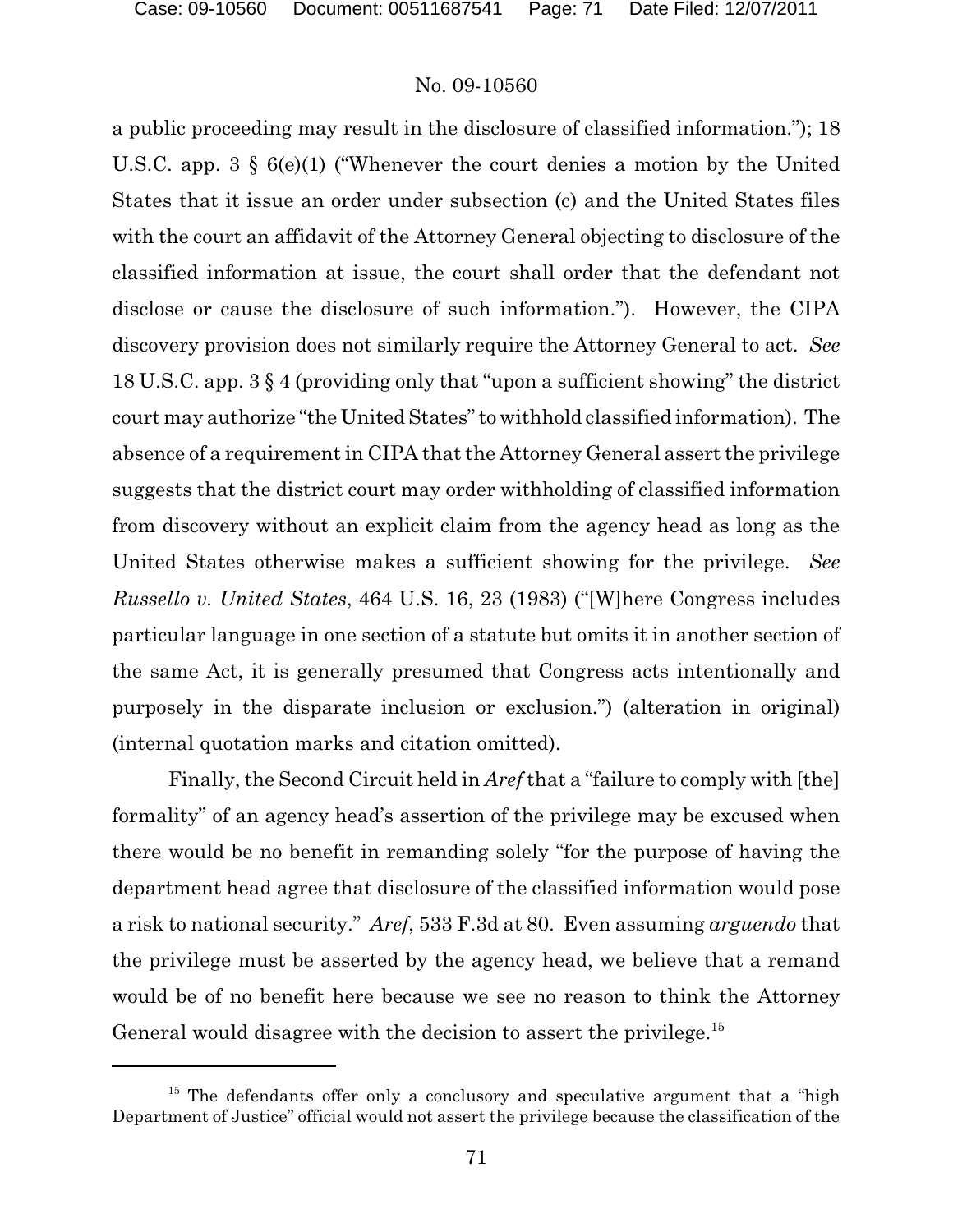No one seriously disputes that the Government possesses an important privilege to withhold classified information, nor do we believe a contrary assertion could be sustained. *See Yunis*, 867 F.2d at 622–23 ("The Supreme Court has long recognized that a legitimate government privilege protects national security concerns.") (citing *Chicago & S. Air Lines, Inc. v. Waterman S.S. Corp.*, 333 U.S. 103, 111 (1948) ("[The executive branch] has available intelligence services whose reports are not and ought not to be published to the world.")). Therefore, we conclude that the failure of a Government agency head to invoke the classified information privilege here does not constitute reversible error.

Next, the defendants contend that even if the Government properly invoked a privilege to withhold classified information, the Government failed to show that national security concerns required withholding their statements. This argument is premised on the defendants' belief that disclosing to them the contents of their own statements "could not possibly endanger national security." We do not agree. As the court recognized in *Yunis*, the Government may have an interest in protecting the source and means of surveillance that goes beyond protection of the actual contents of an intercepted conversation. *See Yunis*, 867 F.2d at 623 ("Things that did not make sense to the District Judge would make all too much sense to a foreign counter-intelligence specialist who could learn much about this nation's intelligence-gathering capabilities from what these documents revealed about sources and methods."). The Government persuasively argued, both here and in the district court, that because the defendants were not the only participants on the intercepted calls, disclosing the intercepts could thwart ongoing or future investigations if the calls were declassified en masse.

intercepts was "patently frivolous" and "calculated to give the government an unfair advantage." We see no evidence of bad faith by the Government, however.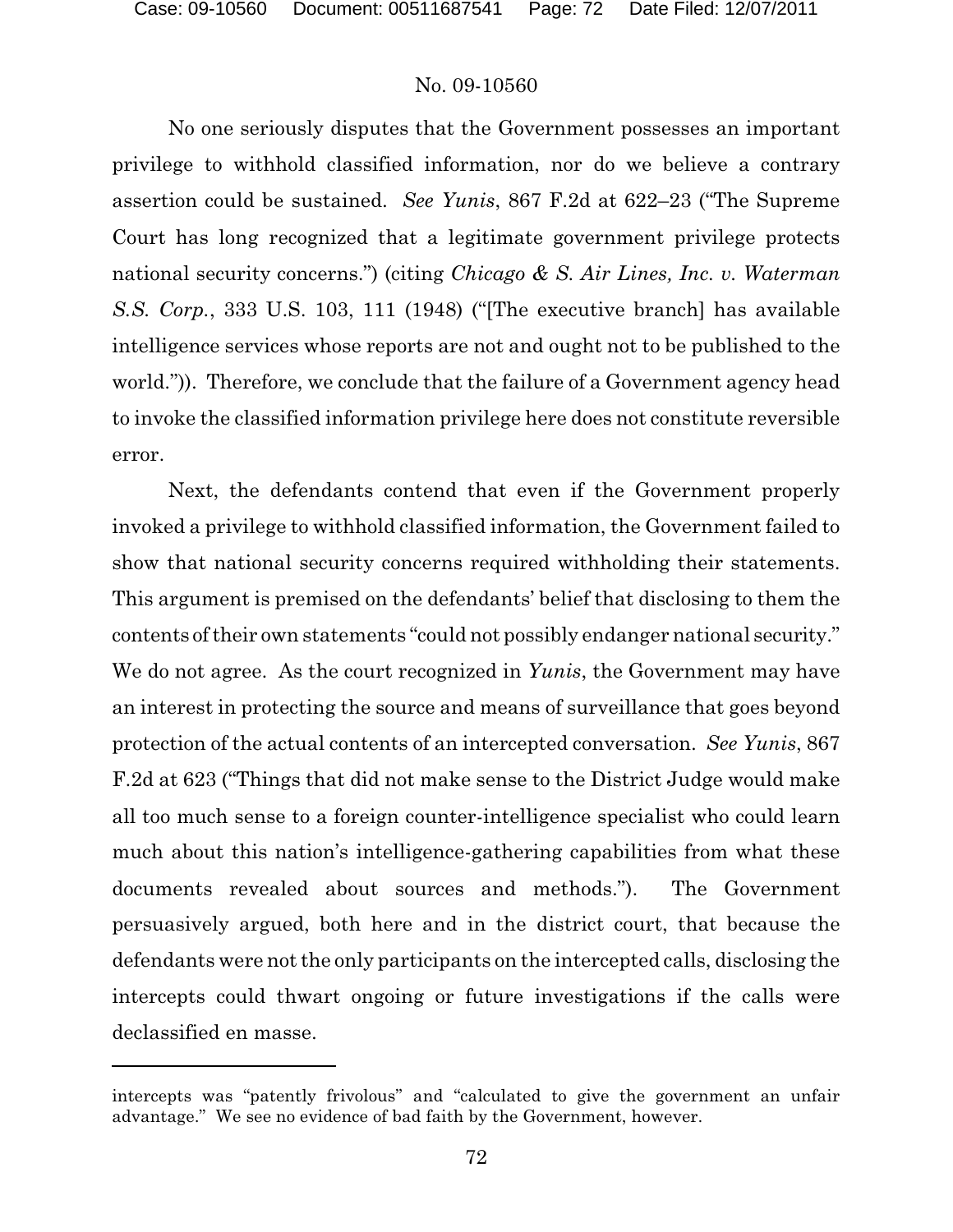The defendants contend that this case is not like *Yunis* because the Government chose to declassify and present at trial some of the intercepted communications, thereby revealing the fact and means of the surveillance obtained through FISA intercepts. But the fact that the Government determines that declassification of *some* of the communications will not harm national security does not *ipso facto* mean that declassification of *all* communications would have the same effect. Although the Government's claim of privilege may yield when the information is essential to fairly determine the issues at trial or when necessary for an important part of the defense, the defendants want us to second guess in the first instance the Government's determination of what is properly considered classified information. We decline to do so.<sup>16</sup> See United *States v. Abu Ali*, 528 F.3d 210, 253 (4th Cir. 2008) ("[W]e have no authority[] to consider judgments made by the Attorney General concerning the extent to which the information in issue here implicates national security.").

Having determined that the Government properly invoked its privilege to withhold classified information, we would ordinarily next consider whether the privilege nevertheless should have yielded to the defendants' need for the information, which requires a balancing of interests. *See Roviaro*, 353 U.S. at 60–61; *United States v. Sarkissian*, 841 F.2d 959, 965 (9th Cir. 1988) (holding that when deciding discovery issues under CIPA § 4 the district court may balance a defendant's need for the information against national security concerns). The instant case is unusual, however, insofar as the Government

 $16$  The defendants contend that accepting the Government's rationale for asserting the privilege in this case will encourage the practice of routine classification of all wiretap evidence capturing a defendant's conversations, including Title III wiretaps in domestic cases. We foresee no such abusive practice, however, because the Government's interest in protecting classified information "cannot override the defendant's right to a fair trial." *United States v. Fernandez*, 913 F.2d 148, 154 (4th Cir. 1990). Thus, as noted above, the asserted privilege will not succeed when the information is helpful to the defense or essential to a fair determination of the cause, but that balancing question is different from whether information should be classified, a determination that is left to the Government. *See* 18 U.S.C. App. 3 § 1.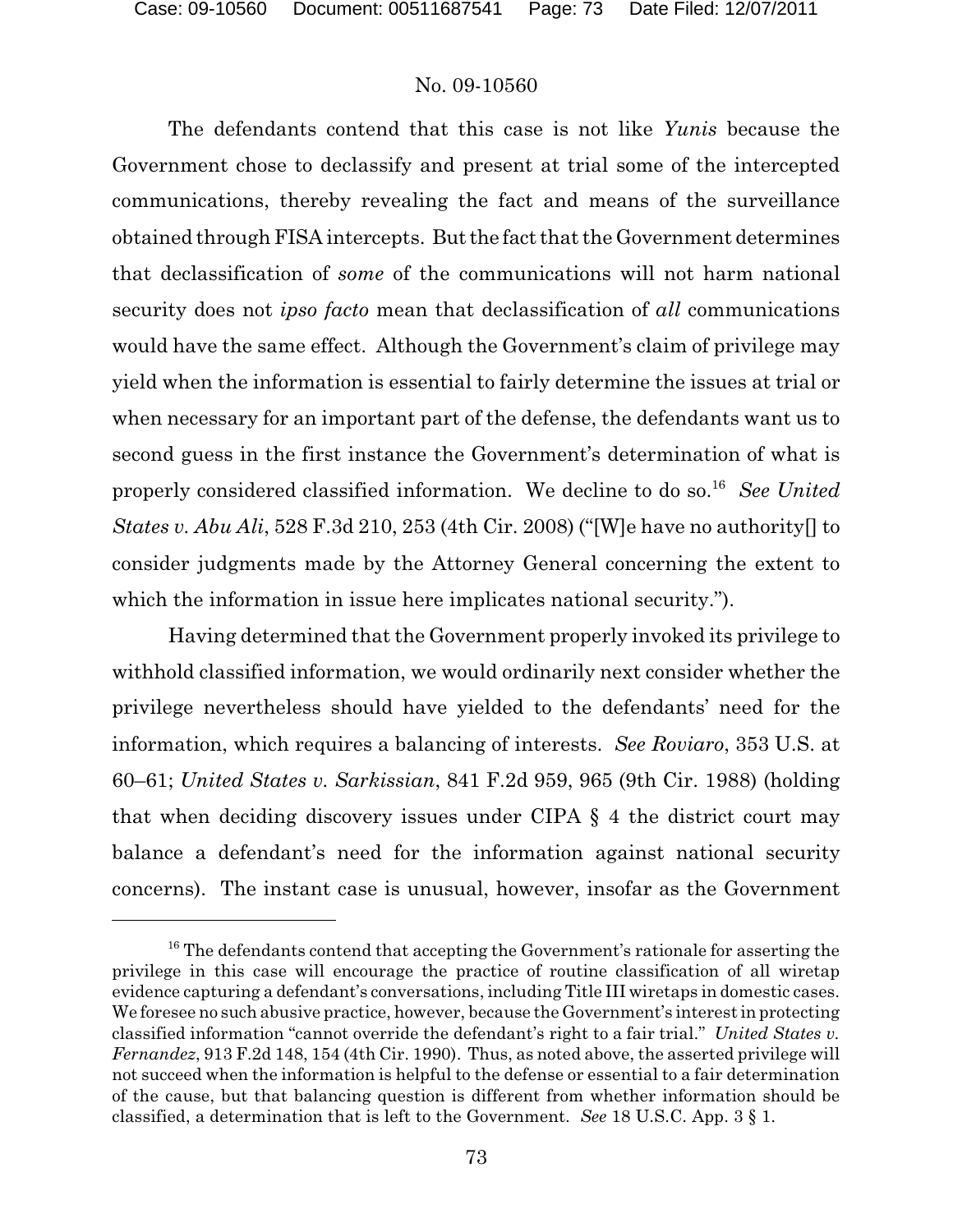sought to withhold classified information from the defendants themselves, but it disclosed the untranslated intercepts to cleared defense counsel and agreed to further consider specific requests for declassification of other calls.

Under these facts, we do not believe that the district court's discovery rulings were erroneous. The defendants were provided with a substantial amount of information that was deemed relevant. The defendants themselves had access to declassified summaries of thousands of the intercepted calls that were pertinent to the intelligence investigation, all of the calls that the Government intended to use at trial, and the entire contents of four of the FISA intercepts. The calls to which the defendants lacked access were available to defense counsel. Despite arguing that they could not understand the Arabic calls, counsel concede in their brief that they began the process of having the calls translated by cleared translators, first in Texas and later in Washington,  $D.C.<sup>17</sup>$  Given the circumstances, we question whether there was a discovery error at all, or whether the defendants have demonstrated prejudice. *See In re Terrorist Bombings*, 552 F.3d at 126 (holding that the district court was permitted to issue a protective order under CIPA limiting disclosure of classified information to persons with proper security clearance, and noting that "production of [classified] materials to a party's attorney alone falls within the common meaning of'discovery,'" notwithstanding defendant's claim that counsel could not interpret evidence adequately); *see also United States v. Thai*, 29 F.3d 785, 804–05 (2d Cir. 1994) (holding that Government's failure to disclose translation of defendant's recorded statement prior to trial was not prejudicial

 $17$  According to the defendants, their Texas translator lost his clearance and was unable to continue, and the defense abandoned use of the Washington translators because "the process was unwieldly and produced little useful information." These circumstances were unfortunate, but they were not the fault of the Government. Moreover, the fact that little useful information was discovered when the defense counsel did attempt to use the procedures authorized by the district court tends to suggest a lack of harm to the defendants.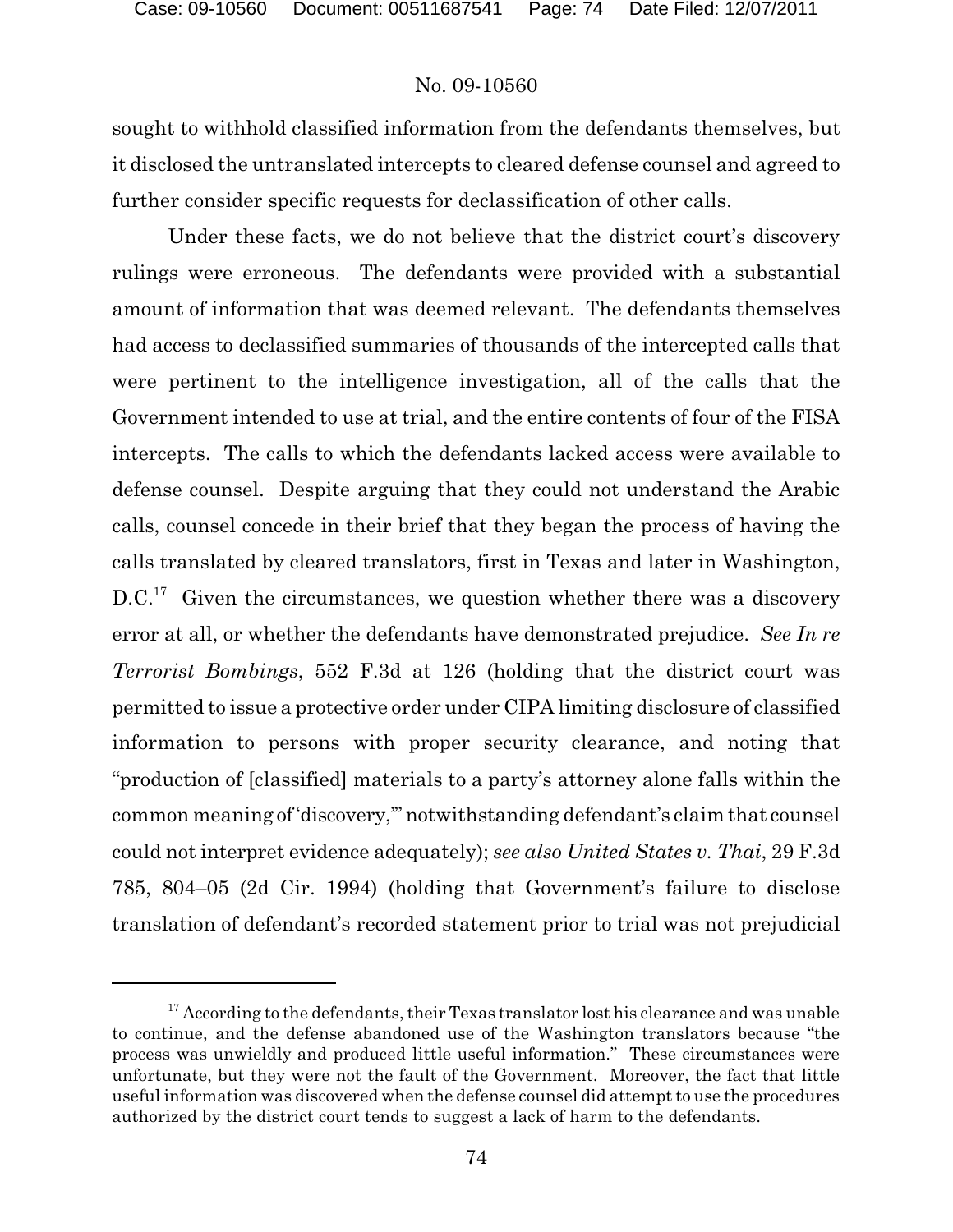where *inter alia* defense counsel had the tapes of the conversation and had had a translator listen to them).

Assuming without deciding that the Government's production of the untranslated classified intercepts to the defendants' attorneys was insufficient under Rule 16, we nonetheless are satisfied that the district court did not abuse its discretion by refusing to compel the Government to produce the intercepts to the defendants themselves without further requests for declassification. Rule 16 requires that the Government disclose to the defendant "any *relevant*" statements made by the defendant. FED. R. CRIM. P.  $16(a)(1)(A)$  &  $(B)(i)$ (emphasis added). This "necessarily implies the existence of irrelevant statements by the defendant" that are not covered by the rule. *Yunis*, 867 F.2d at 624 n.10. It bears emphasis that the defendants were not outright denied access to the classified intercepts; instead, they were required to identify intercepts that could be reviewed for a decision by the Government whether to declassify and produce them or, presumably, to maintain its privilege claim. If the Government chose to maintain its claim of privilege, the district court then would have had to engage in the balancing test to determine if the privilege should yield. But the proceedings never got that far because, as noted by the district court, the defendants failed to participate in this process. The issue, as we perceive it, is therefore whether the district court's procedures requiring the specific declassification requests denied the defendants access to information that was relevant or would have been helpful to their defense.

The defendants essentially contend that the district court should have made a wholesale determination whether their own statements on the intercepted calls would have been helpful to their defense, and they argue that we should remand the case for the district court to make that determination. We are not persuaded. An assessment of materiality by the district court of *all* the classified FISA intercepts *without some narrowing* by the parties was not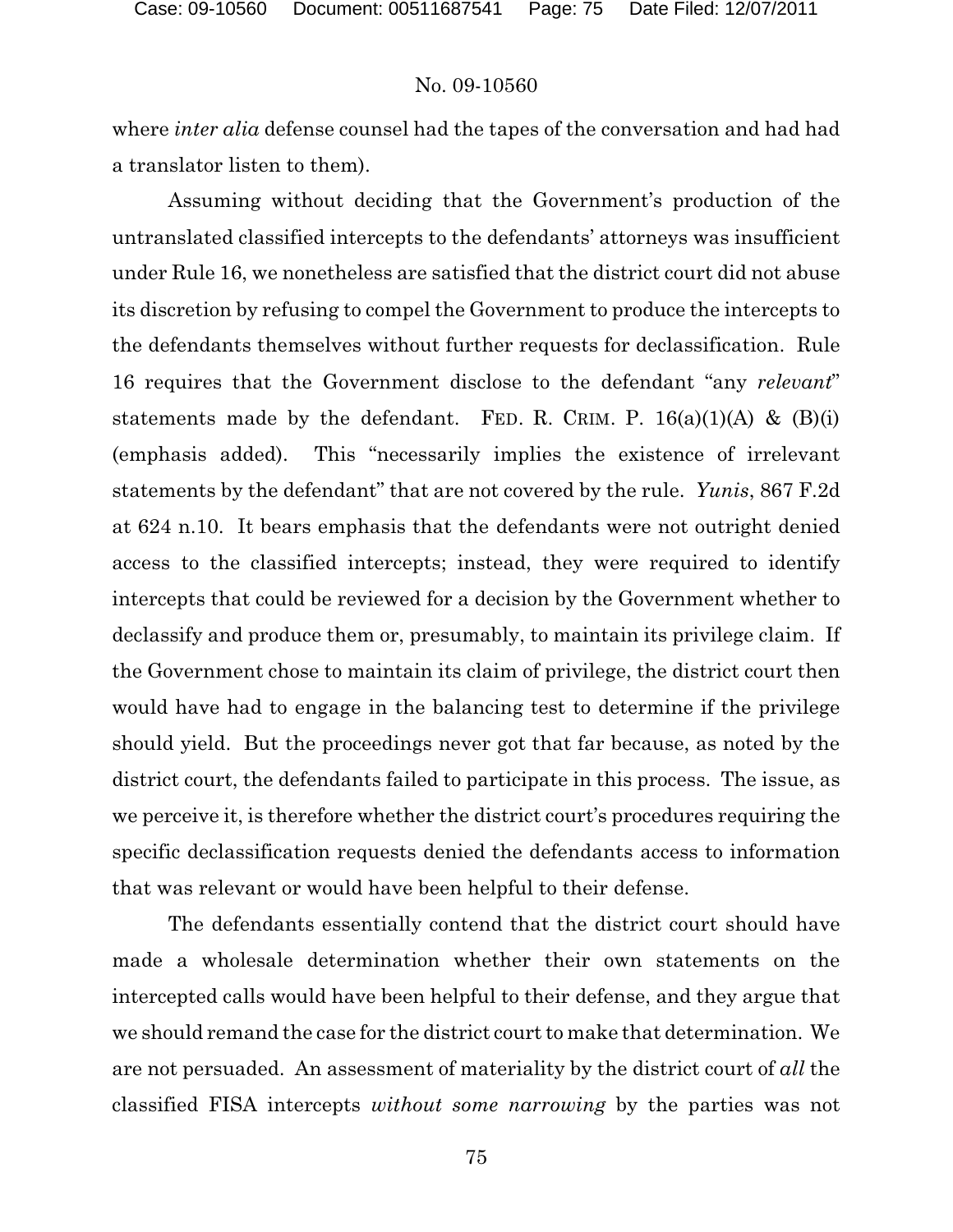feasible in a case such as this involving tens of thousands of calls. Putting aside the fact that the calls were in Arabic and untranslated, to have the district court wade through the voluminous materials searching for scraps of conversation that might be helpful to the defendants would be a waste of precious judicial resources.

The defendants assert that they wanted access to their own FISA intercepts to search for exculpatory evidence, such as conversations showing their intent to comply with the law or their belief that contributions to zakat committees that had not been designated as terrorist organizations was lawful. They assert that these conversations would have shown their state of mind. But assuming such statements exist, the defendants themselves were in the best position to assist their counsel in identifying any exculpatory calls based on their own recollection and their ability to review the declassified summaries and other information provided to them. Counsel could then request that the statements be declassified by requesting them by date or by the name of the person on the call.

No doubt this would be a difficult task, but courts have required defendants to demonstrate materiality even though the task is difficult. For example, in *Yunis*, 867 F.2d at 624, the court recognized the "Catch-22" that defendants had to demonstrate the materiality of classified information without having access to the information and without knowing its nature. The court held that the task was difficult but not impossible. *Id.* It emphasized that the defendant "was present during all the relevant conversations" and therefore it was reasonable "to expect some specificity" as to what benefit he expected from the evidence. *Id.*

Similarly, it is reasonable to have the defendants specify which classified intercepts they wanted reviewed for declassification. Their argument that they wanted conversations showing their state of mind, without more, presents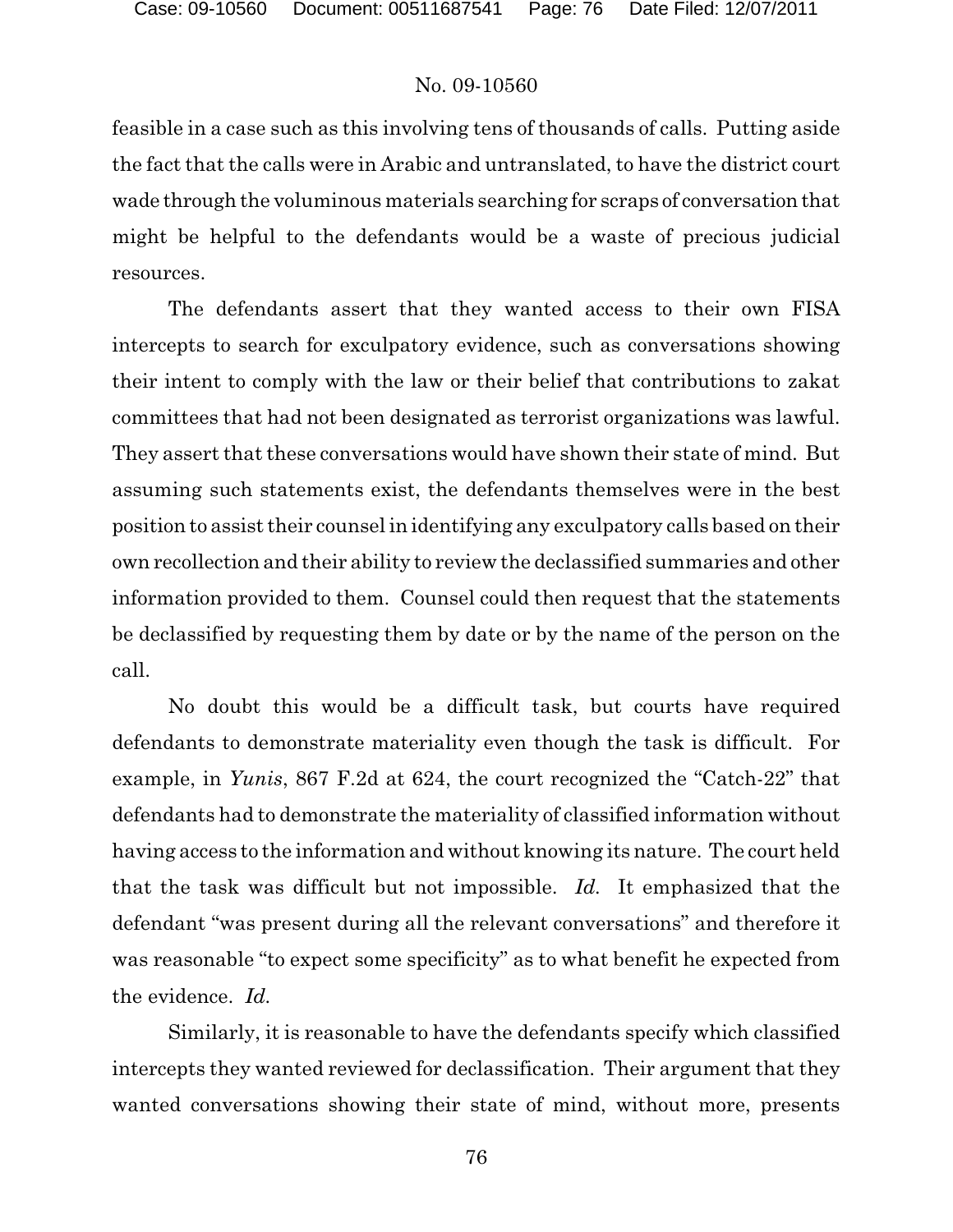merely the theoretical possibility that the materials were relevant and does not justify wholesale declassification of the intercepted calls. *See Yunis*, 867 F.2d at 623 (holding that "classified information is not discoverable on a mere showing of theoretical relevance in the face of the government's classified information privilege").

Review of the untranslated FISA intercepts, which numbered in the tens of thousands and monitored the defendants for 24 hours per day for several years, presented a daunting task to anyone who wanted to review them. In light of the evidence already disclosed to the defendants, permitting wholesale declassification, without some narrowing of the remaining calls, would have jeopardized the Government's interest in protecting national security merely to permit a fishing expedition by the defendants. Therefore, the district court's requirement that the defendants seek declassification of specific FISA intercepts was not an abuse of discretion under CIPA and properly balanced the defendants' need to mount a defense with the Government's need to protect classified information. We therefore reject the defendants' argument on this issue.

# **G. Harmless and Cumulative Error**

Having reviewed the defendants' claims of trial error, and having identified erroneous rulings by the district court, we must next consider whether those errors require a new trial under the rubric of harmless error. To reiterate, we have found error in: (1) the admission of Shorbagi's hearsay testimony that Hamas controlled the West Bank zakat committees; (2) the admission of the three hearsay PA documents showing that HLF was a financial resource for Hamas and that Hamas had ties to the Ramallah Zakat Committee; (3) the admission of JohnMcBrien's testimony giving a legal conclusion about donations to the zakat committees; and (4) the admission of opinion testimony from former National Security Council member Steven Simon about the United States's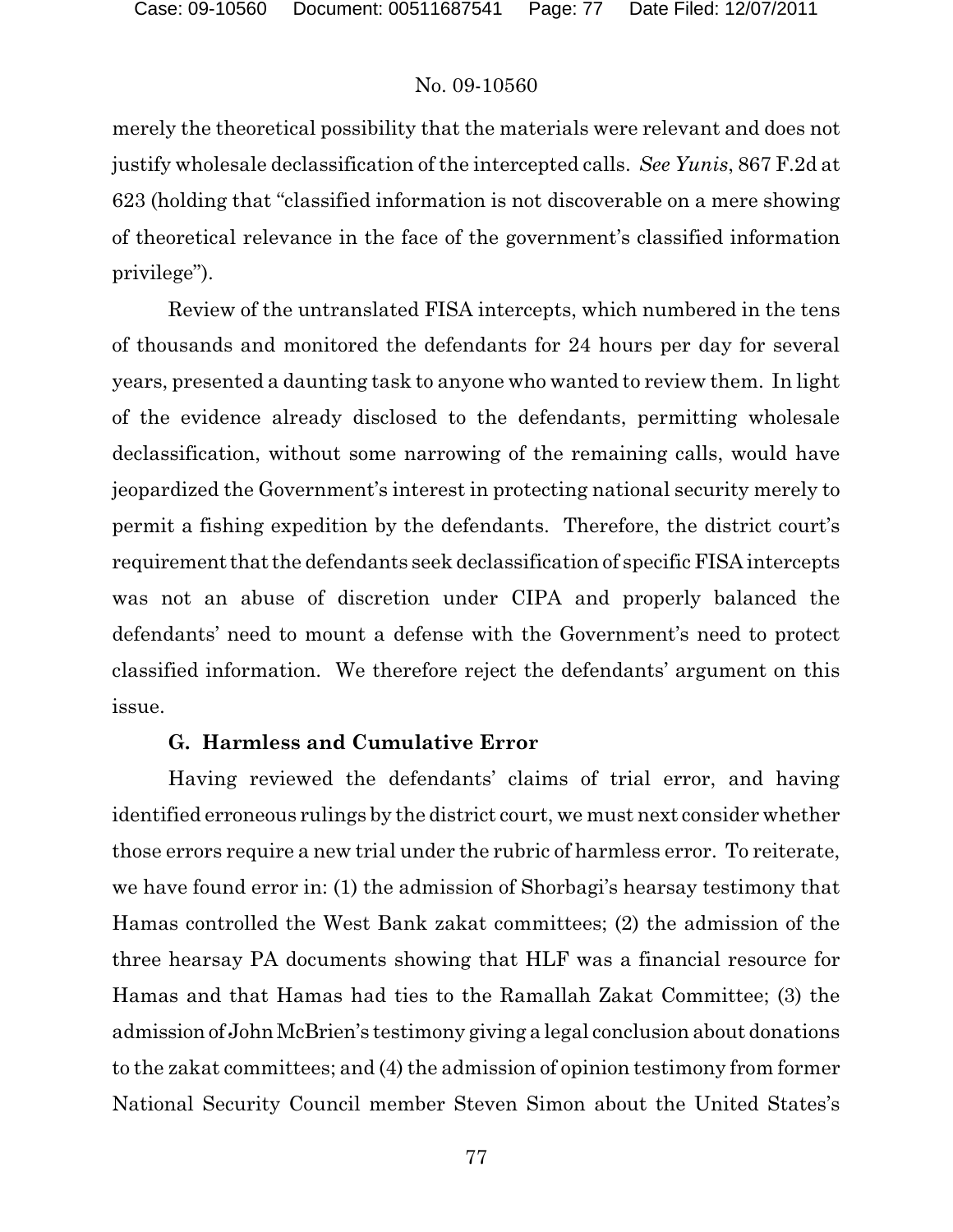interests in the Middle East. For the reasons stated above in Sections E.1 and E.4, we conclude that the errors in admitting McBrien's and Simon's testimony were harmless. We therefore consider the errors related to Shorbagi's testimony and the PA documents. We will then consider the defendants' claim of cumulative error.

#### **1. Harmless error**

If a district court errs in the admission or exclusion of evidence at trial, "such error can be excused if it was harmless error." *Lowery*, 135 F.3d at 959; *see* FED. R. CRIM. P. 52(A). "A nonconstitutional trial error is harmless unless it 'had substantial and injurious effect or influence in determining the jury's verdict.'" *Lowery*, 135 F.3d at 959 (quoting *Kotteakos*, 328 U.S. at 776). Under this standard, we ask "whether the error itself had substantial influence" on the jury in light of all that happened at trial; if we are "left in grave doubt, the conviction cannot stand." *Kotteakos*, 328 U.S. at 765; *see also United States v. Williams*, 957 F.2d 1238, 1244 (5th Cir. 1992) ("[W]e must view the error, not in isolation, but in relation to the entire proceedings.") (internal quotation marks and citation omitted).

The harmless error examination is thus fact-specific and record-intensive, requiring a close review of the entire trial proceedings. For this reason, comparing the harmless error analysis in one case to the analysis in another is not necessarily helpful. *See United States v. Ong*, 541 F.2d 331, 338 (2d Cir. 1976) ("Harmlessness is a relative term that requires specific definition in each case by determining the effect on the jury's verdict of the error's absence."); *see also United States v. Jennings*, 527 F.2d 862, 868 (5th Cir. 1976); *Benham v. United States*, 215 F.2d 472, 474 (5th Cir. 1954) ("Each case stands upon its own peculiar facts and circumstances as to whether a defendant has been afforded a fair trial."). Therefore, we must judge the likely effect of any error in the case before us based on the totality of the circumstances in this trial. "'[U]nless there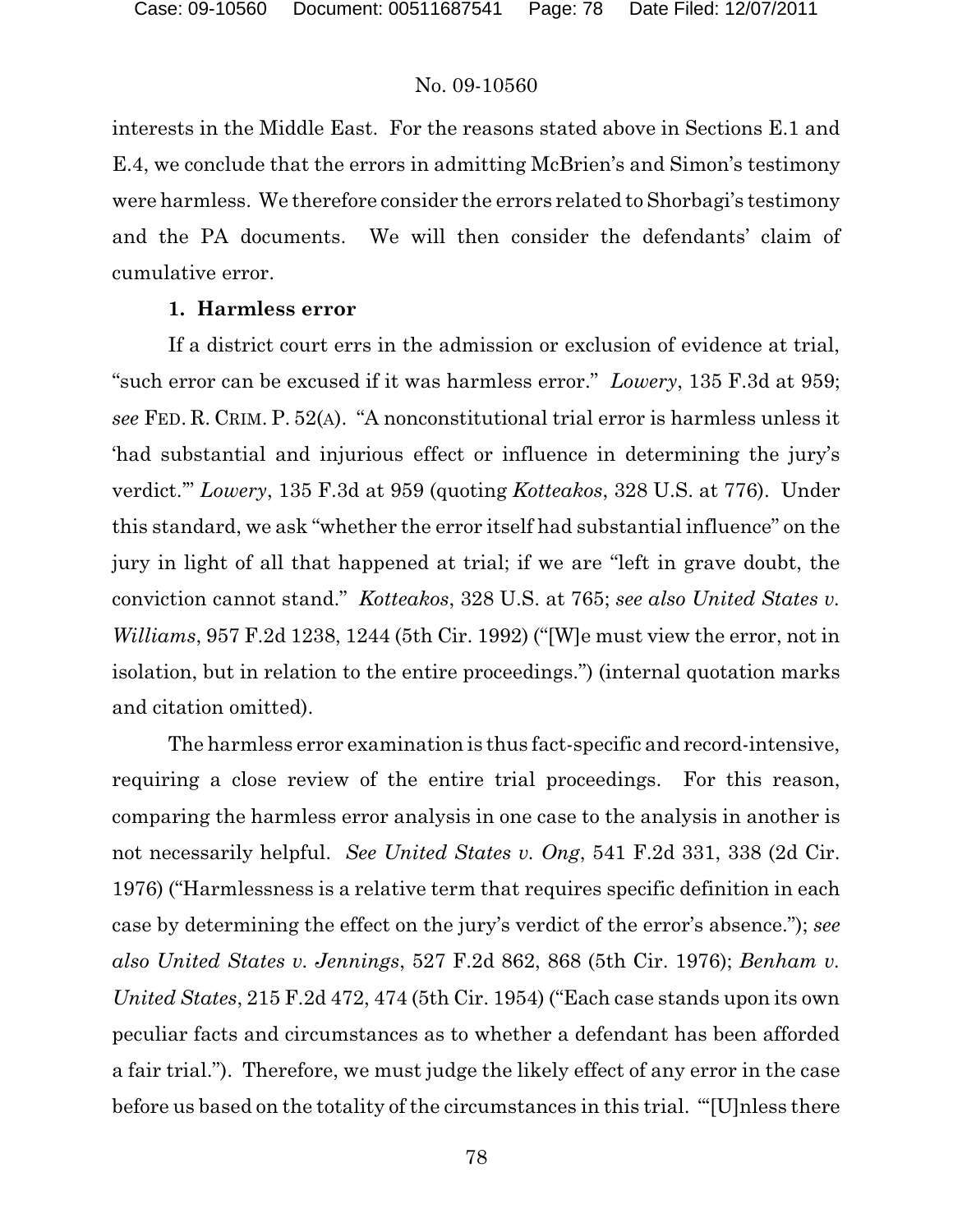is a reasonable possibility that the improperly admitted evidence contributed to the conviction, reversal is not required.'" *Williams*, 957 F.2d at 1242 (quoting *Schneble v. Florida*, 405 U.S. 427, 432 (1972)). Put another way, we will not reverse a conviction "if 'beyond a reasonable doubt the error complained of did not contribute to the verdict obtained.'" *United States v. Hall*, 500 F.3d 439, 443 (5th Cir. 2007) (quoting *United States v. Cornett*, 195 F.3d 776, 785 (5th Cir. 1999)).

After a full review of the record, we are left with the firm conviction that the trial errors we have identified do not require reversal. In light of the volume of evidence against the defendants showing HLF's connection to Hamas and Hamas's control of the zakat committees, the admission of Shorbagi's testimony and the PA documents was merely cumulative. It is well established that error in admitting evidence will be found harmless when the evidence is cumulative, meaning that substantial evidence supports the same facts and inferences as those in the erroneously admitted evidence. *See, e.g., Hall*, 500 F.3d at 444 (determining that the admission of disputed testimony was harmless because "[t]he challenged portion of [the] testimony was merely cumulative of other evidence introduced without objection. A number of other witnesses testified–in much greater detail–that [the defendant] purchased illegal drugs from McCallom."); *United States v. Okoronkwo*, 46 F.3d 426, 435 (5th Cir. 1995) (holding that "Agent Taylor's testimony was merely cumulative of substantial evidence establishing the various defendants' participation in the conspiracy," and the admission of the testimony was harmless); *United States v. Allie*, 978 F.2d 1401, 1408–09 (5th Cir. 1992) (concluding that, because the Government had introduced admissible testimony regarding the presence of aliens living in defendant's home, "the videotape was merely cumulative evidence and its introduction constitutes harmless error"); *United States v. Hutson*, 821 F.2d 1015, 1018 (5th Cir. 1987) (holding that hearsay testimony about defendant's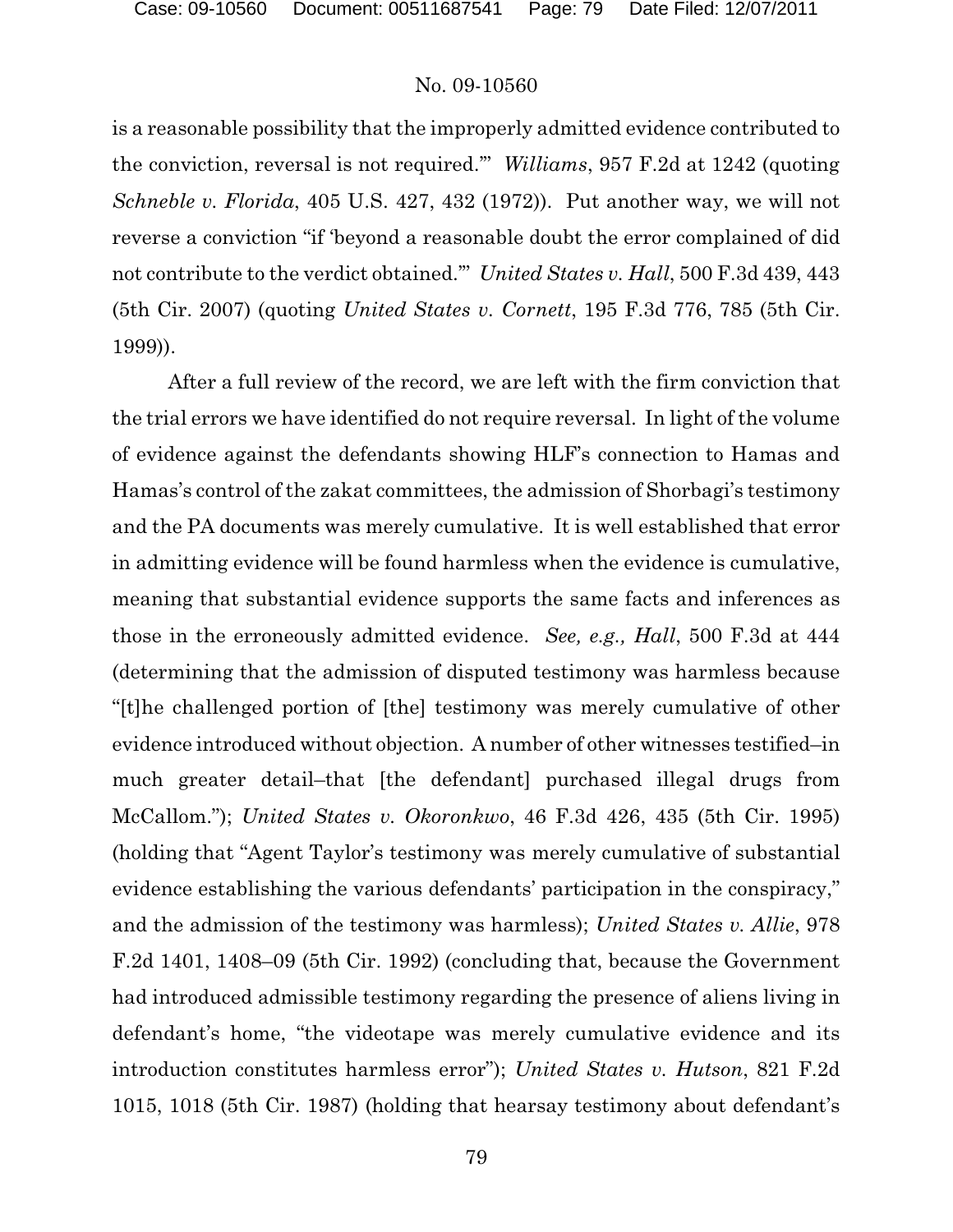competency was harmless error in light of "voluminous" testimony on the subject from three expert witnesses); *see also* 3B CHARLES A. WRIGHT, ET AL., FEDERAL PRACTICE & PROCEDURE: CRIMINAL § 854 (3d ed.) ("Error in the admission of evidence is harmless if the facts shown by that evidence are already before the jury through other properly admitted evidence.").

In this case, the erroneously admitted evidence from Shorbagi and the PA documents showed that HLF financed Hamas and that Hamas controlled the West Bank zakat committees to which HLF provided funds. We find from our review of the evidence that these facts were before the jury from a plethora of evidence.<sup>18</sup> The Government introduced evidence showing a close connection between the defendants and Hamas, which in turn supports the inference that HLF's fundraising was designed to support Hamas. The Government also introduced evidence that the zakat committees to which HLF provided funds were controlled by Hamas.

## **a. HLF's connection to Hamas**

Much ofthe Government's evidence at trial pre-dated Hamas's designation as a terrorist organization. However, the evidence served the important function of establishing the defendants' relationship with Hamas and the intent of their later actions. The evidence showed that the long-standing connection between HLF and Hamas began in the late 1980s when HLF arose as a fundraising arm for the Palestine Committee. This fact was notably evident from the Elbarasse and Ashqar documents, which showed that HLF was created along with the IAP

 $^{18}$  Because one would not expect a purported charitable organization like HLF or one of the zakat committees to openly acknowledge its ties to a terrorist group, much of the Government's evidence was circumstantial and required the jury to make logical inferences. Our discussion here is not meant to be an exhaustive list of all the evidence that the Government introduced pertaining to HLF or the zakat committees and their members. Our review of the evidence, however, convinces us of the overwhelming nature of the connection between HLF, the zakat committees, and Hamas. We endeavor here to outline only some of the persuasive evidence of these connections.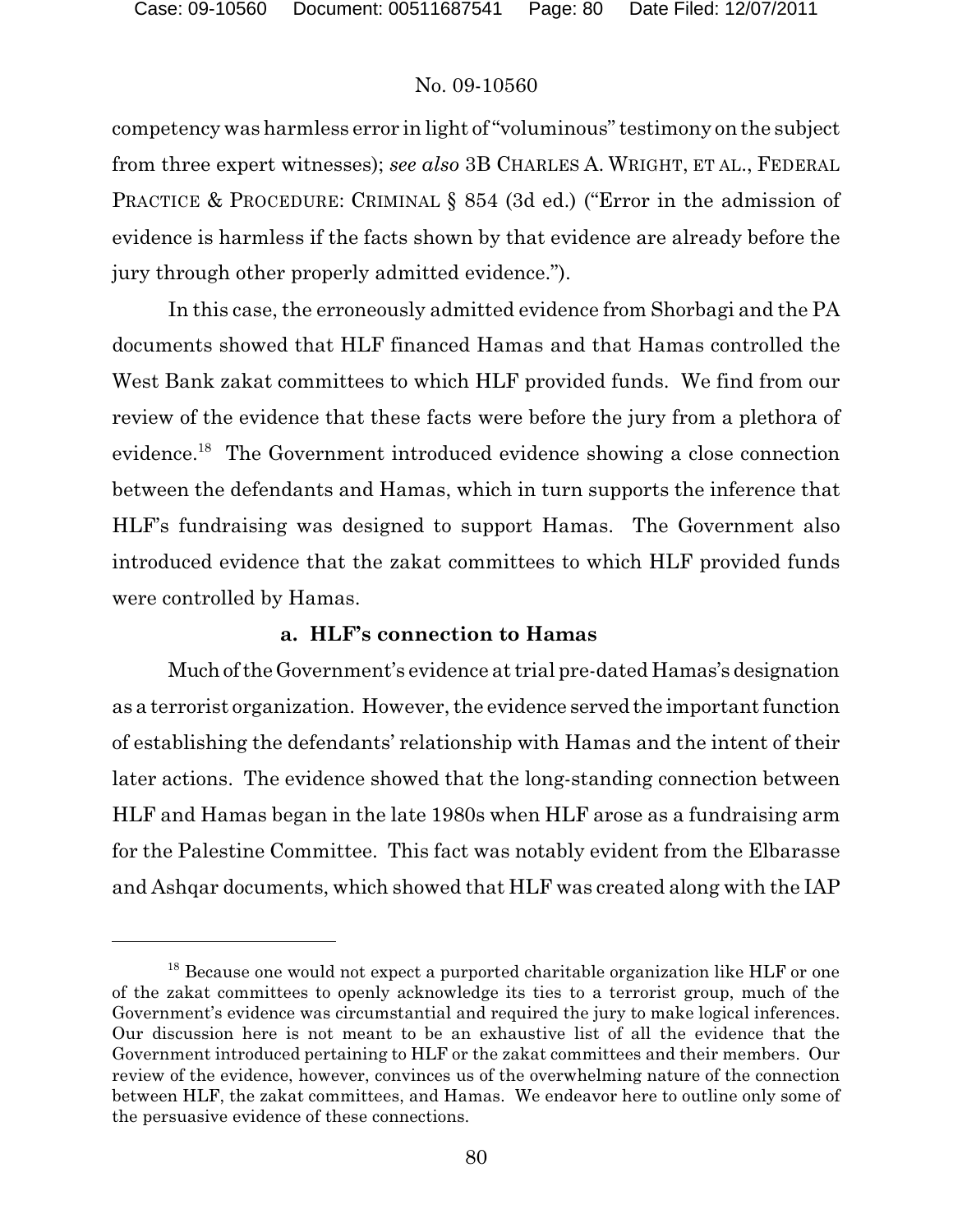(the Islamic Association for Palestine) and UASR (the United Association for Studies and Research) under the Palestine Committee's umbrella. The Palestine Committee's by-laws specifically recognized HLF as "the official organization" for fundraising. The testimony of Avi and Levitt established that Palestine Committees around the world served to support Hamas.

The chairman of the Palestine Committee in the United States, Hamas leader Marzook, maintained contact information for Baker, El-Mezain, and Elashi in his personal telephone book. Although El-Mezain told the FBI that he had no relationship with Marzook other than occasional holiday telephone calls, telephone records showed that Marzook called El-Mezain 52 times from 1989 to 1993. After Marzook was designated as a SDT and was taken into custody, Baker explained to a newspaper reporter that his name was likely in Marzook's phone book because Marzook had made a large donation to HLF. That conversation was captured in a wiretap. Baker claimed that Marzook had written one check and HLF did not hear from him again. He also stated under oath in a deposition in a separate civil suit that HLF had no relationship with Marzook other than that single donation. Baker's statements were untrue. The evidence showed that the donation to which Baker referred was made in three installments and occurred in 1992, but it was far from the only contact that Marzook had with HLF and the individual defendants. Phone records showed that Marzook called Baker 25 times from January 1989 to January 1990.

There were also numerous financial transactions between the defendants and Marzook. Contrary to Baker's denial of a relationship with Marzook, HLF made three payments of ten thousand dollars to Marzook and his wife in 1988 and 1989. During the late 1980s and early 1990s, Marzook made payments of hundreds of thousands of dollars to the IAP and the UASR, as well as smaller payments to El-Mezain and Elashi. These and other pre-1995 financial transactions cast suspicion on HLF as a conduit for Hamas funding.

81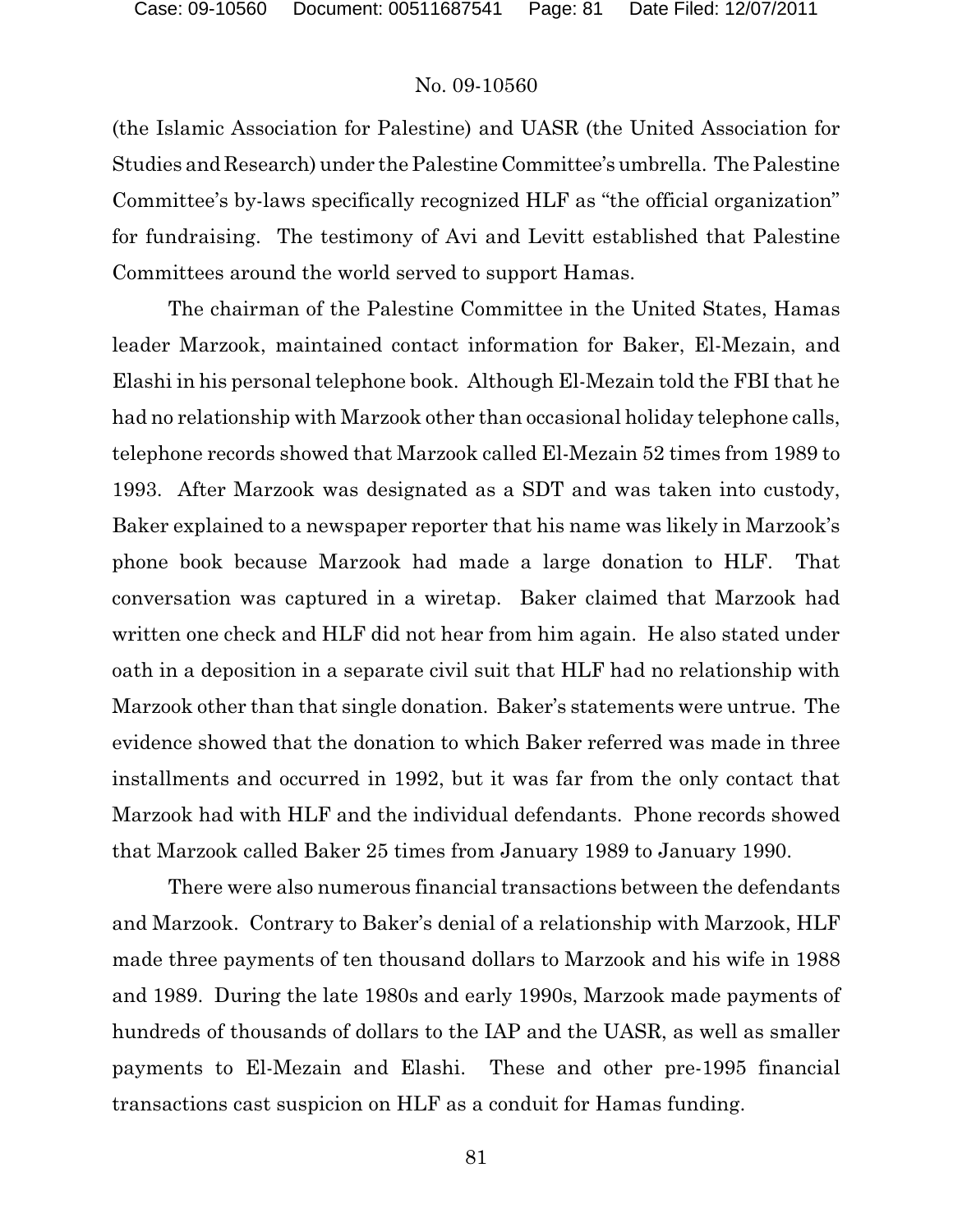For example, in 1988 HLF made payments of over \$250,000 to an entity known as K&A Trading. It sent this money to a Switzerland bank account held by Khari H. al-Agha. Levitt testified at trial that al-Agha was a Hamas financier. The evidence showed that al-Agha was connected to Marzook and was listed in Marzook's personal telephone book. His name also appeared in a document found in Ashqar's home, Ashqar Search 1, under "Important phone and fax numbers. Palestine Section/Outside America." Three months after HLF's last payment to K&A Trading, Al-Agha sent approximately \$1.3 million to Marzook. Investigating agents found no explanation in HLF's records for the payments to K&A Trading, which is not a charitable organization. Furthermore, from 1989 to 1994, HLF sent over \$700,000 to the Islamic Center of Gaza, which was founded by Sheikh Yassin, the same person who founded Hamas.

The Government also introduced into evidence numerous donation checks from the early 1990s that were made payable to the IAP but deposited into HLF's bank account and on which the donors had written in the memo line "for Palestinian Mujahideen only." One donor wrote a letter to Baker in 1991 asking for books about Hamas and praising the "Islamic Uprising in Palestine." Indicating HLF's connection to Hamas, Baker wrote back to inform the woman that the IAP would send her the books and to "assure" her that HLF was a "trustworthy organization" for people to "look up to, hoping and taking advantage of the historic opportunity to support the resistance of a nation and the jihad of a people."

HLF's role as an early financial resource for Hamas was also evident from the Palestine Committee's influence on HLF. For example, in 1994, a dispute arose between HLF and Ashqar about who should receive the proceeds raised from speaking appearances in the United States by Hamas leader Jamil Hamami. Ashqar had arranged for Hamami to come to the United States and wanted to keep the proceeds for a separate organization that Ashqar had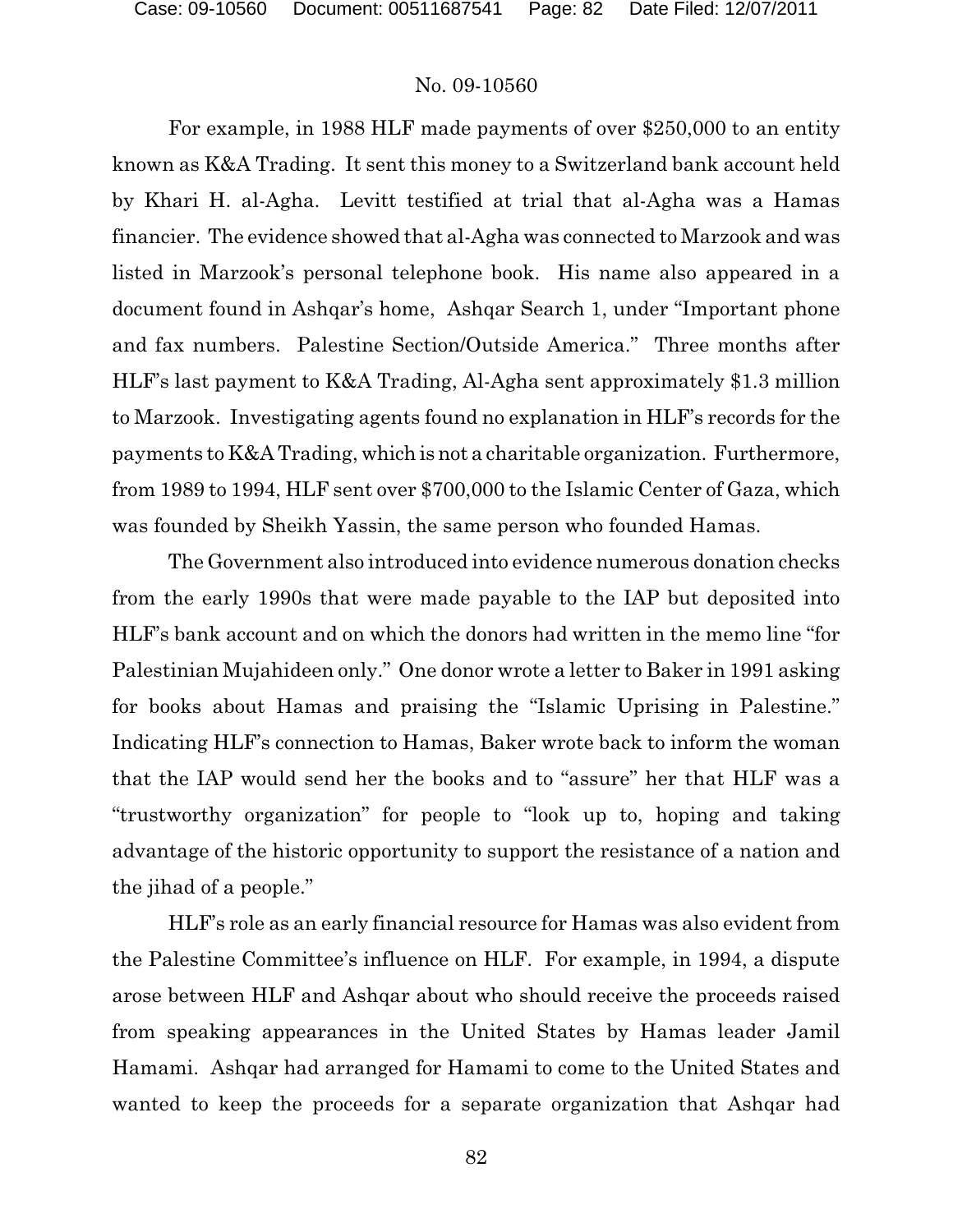founded. Wiretaps captured conversations among Baker, El-Mezain, and several others discussing the situation. Marzook and other Palestine Committee members intervened to resolve the dispute. One of the wiretaps, Ashqar Wiretap 4, captured a conversation between Ashqar, Hamami, and Hamas leader Mohamed Siam. Siam informed Ashqar that the Palestine Committee had decided that all funds raised by Hamami's appearances would be administered by HLF.

Further evidence that HLF's fundraising was intended to benefit Hamas came from the activities of HLF and the individual defendants. Numerous video recordings found in HLF's possession showed the defendants participating at festivals, conferences, and fundraising events with known Hamas leaders, such as Marzook and Mishal. The Hamas flag was visible at some of these events, and many of the videos showed Abdulqader's band performing songs that praised Hamas.<sup>19</sup> Moreover, HLF advertised in pro-Hamas magazines published by the IAP that also contained articles praising Hamas and urging readers to donate money to HLF in order to support the Intifada. One such magazine contained a poem written by Baker stating, in part, that "we will not accept other than Hamas." Baker also traveled to Gaza in 1991 to meet with Hamas leader Mahmoud Zahar about "establish[ing] a central zakat committee for the Gaza sector."

The defendants' support for Hamas was also evident in suspicious statements intercepted in wiretaps and documents found in HLF's records. For example, at the Philadelphia meeting Baker made statements suggesting that participants should refer to Hamas only in code, and he instructed the

 $19$  One video from 1991, HLF Search No. 71, flashed Hamas logos on the screen while the band sang lyrics that included the following: "Long live Hamas, our Islamic Torch. O, Mother, Hamas called for jihad over mosques' loudspeakers, with freedom. Every day it resists with stones and daggers. Tomorrow, with God's help, it will be with a machine gun and a rifle."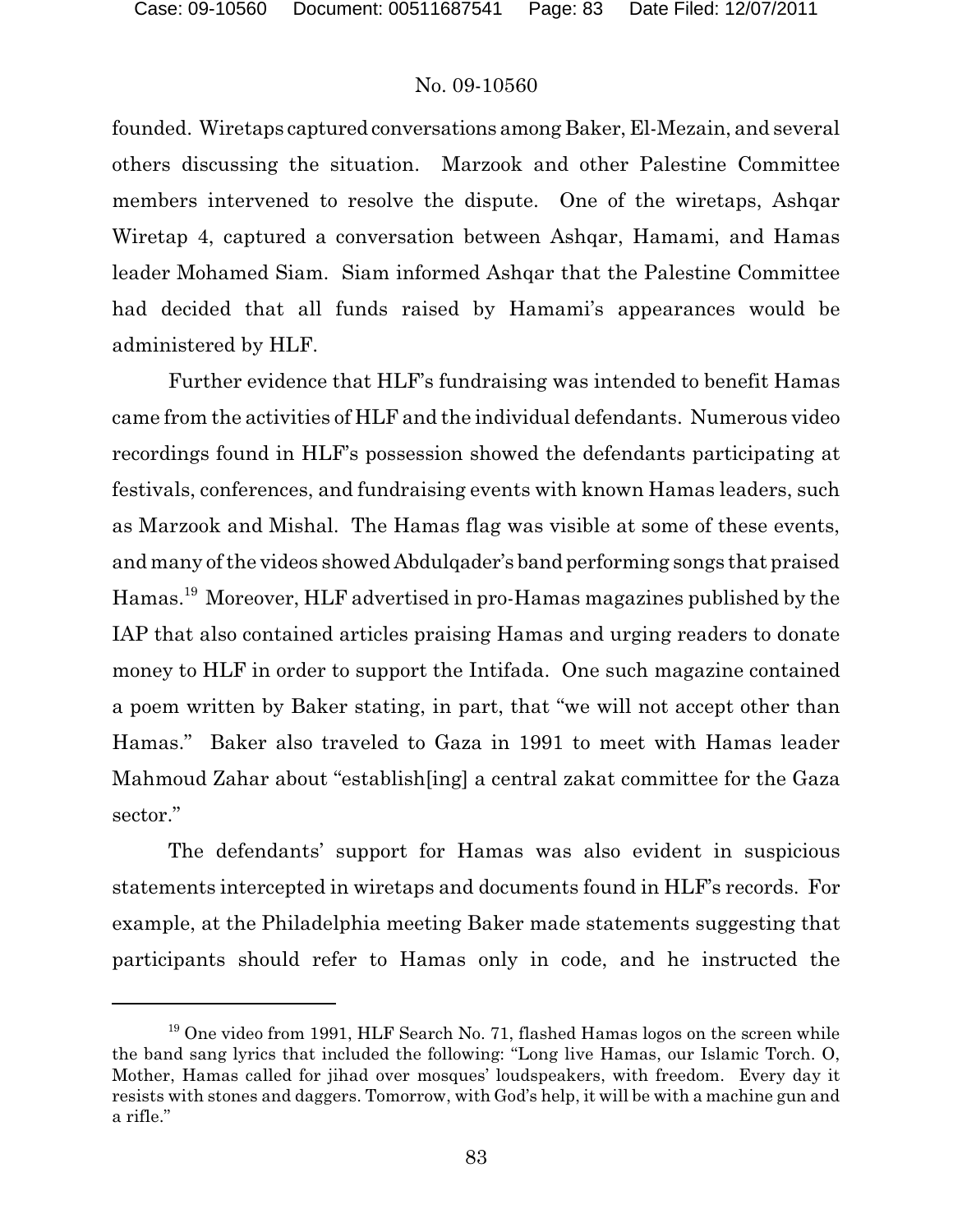participants how to respond if anyone asked about the purpose of the meeting. His statements suggested that deceptive practices were necessary to conceal the intent of the Palestine Committee. They were also consistent with security "guidelines"found among HLF's materials stored at Infocom, which directed that there should be cover stories agreed upon to explain things like meetings and travel.<sup>20</sup> Another wiretap, just two days before Hamas was designated as a terrorist organization, captured a conversation in which El-Mezain and Odeh spoke approvingly about a Hamas suicide bomb attack. Odeh referred to the attack as a "beautiful operation," and El-Mezain responded, "May it be good."

Although there was nothing illegal about the defendants' actions described thus far, the evidence of the defendants' early connection to Hamas and support for its cause informed the inferences to be drawn by the jury from evidence that came later, including the evidence of funds that were sent to the West Bank zakat committees after the 1995 designation of Hamas as a terrorist organization. For example, Shorbagi testified from personal knowledge that HLF continued to provide funds to the same purportedly charitable organizations as before Hamas's designation. This testimony was based in part on a conversation with El-Mezain. Indeed, there was ample evidence of financial records and wire transfers showing that HLF provided funds to the same zakat committees named in the indictment both before and after Hamas was designated as a terrorist organization. Because the evidence strongly supported the inference that the defendants were connected to Hamas before the

<sup>&</sup>lt;sup>20</sup> The document, which was labeled "The Foundation's Policies & Guidelines," included comprehensive policies for ensuring the secrecy of the organization's activity. For example, the policies directed that documents should be arranged at meetings so that they could be easily gotten rid of in an emergency; that measures should be taken before a meeting to be sure there is no hidden surveillance equipment; that an alert signal should be given if the location is monitored or if a member of the committee is followed; and that documents should be hidden when traveling and a pretext should be devised in case they are discovered in a search. The possession of such a document by a purportedly charitable organization was clearly suspicious.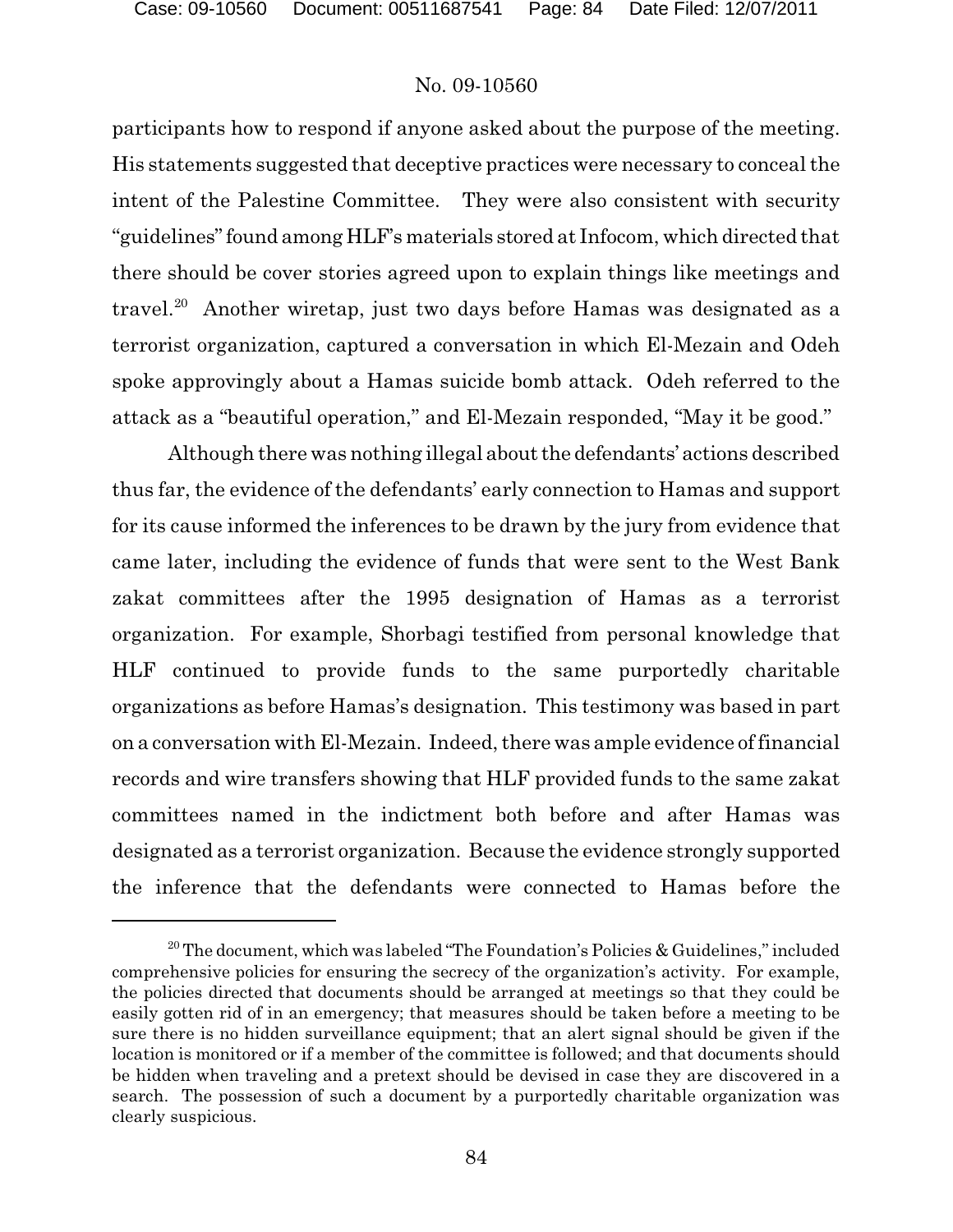designation, it was logical for the jury to conclude that the defendants' intent in financing the same committees after the designation was to support Hamas. But there is additional evidence linking HLF to Hamas after Hamas's designation.

One organization that received over \$75,000 from HLF after Hamas was designated as a terrorist organization was the Islamic Relief Agency. Avi identified the Islamic Relief Agency as a Hamas intermediary organization that received money and sent it to zakat committees controlled by Hamas in Gaza and the West Bank. HLF's continued support of Hamas was also shown in a 2001 letter on HLF letterhead addressed to Kamal al-Tamimi that directed a \$5,000 grant to the Young Muslim Youth Association. Testimony showed that the Association was a subsidiary of ICS Hebron and that al-Tamimi was both a member of ICS Hebron and of Hamas.

Still other evidence demonstrated that HLF's function as a fundraising entity for Hamas continued after Hamas was designated as a terrorist organization. A 1996 video seized from HLF offices showed Abdulqader on stage at a fundraising event sending a message of greeting to Hamas leaders Sheikh Yassin, Dr. Abdel Aziz al-Rantisi, and Marzook. A wiretap in February 1996 captured a teleconference that HLF sponsored where one of the featured speakers spoke of support in Pakistan for the "Palestinians under the leadership of Hamas," and the non-recognition of Israel, which was followed by a solicitation for donations to HLF. A report from HLF's "Special Events Department" found at Infocom noted another teleconference in February 1996 that featured Mohamed Siam, a Hamas leader, and noted that \$18,500 was raised during the call.<sup>21</sup> A 1996 letter sent to HLF's New Jersey office along with a donation stated that the money was for "relief supplies and weapons to crush the hated enemy," and that "we must destroy Israel." HLF not only accepted the donation but

 $21$  Siam's name was spelled "Seyam" in the report.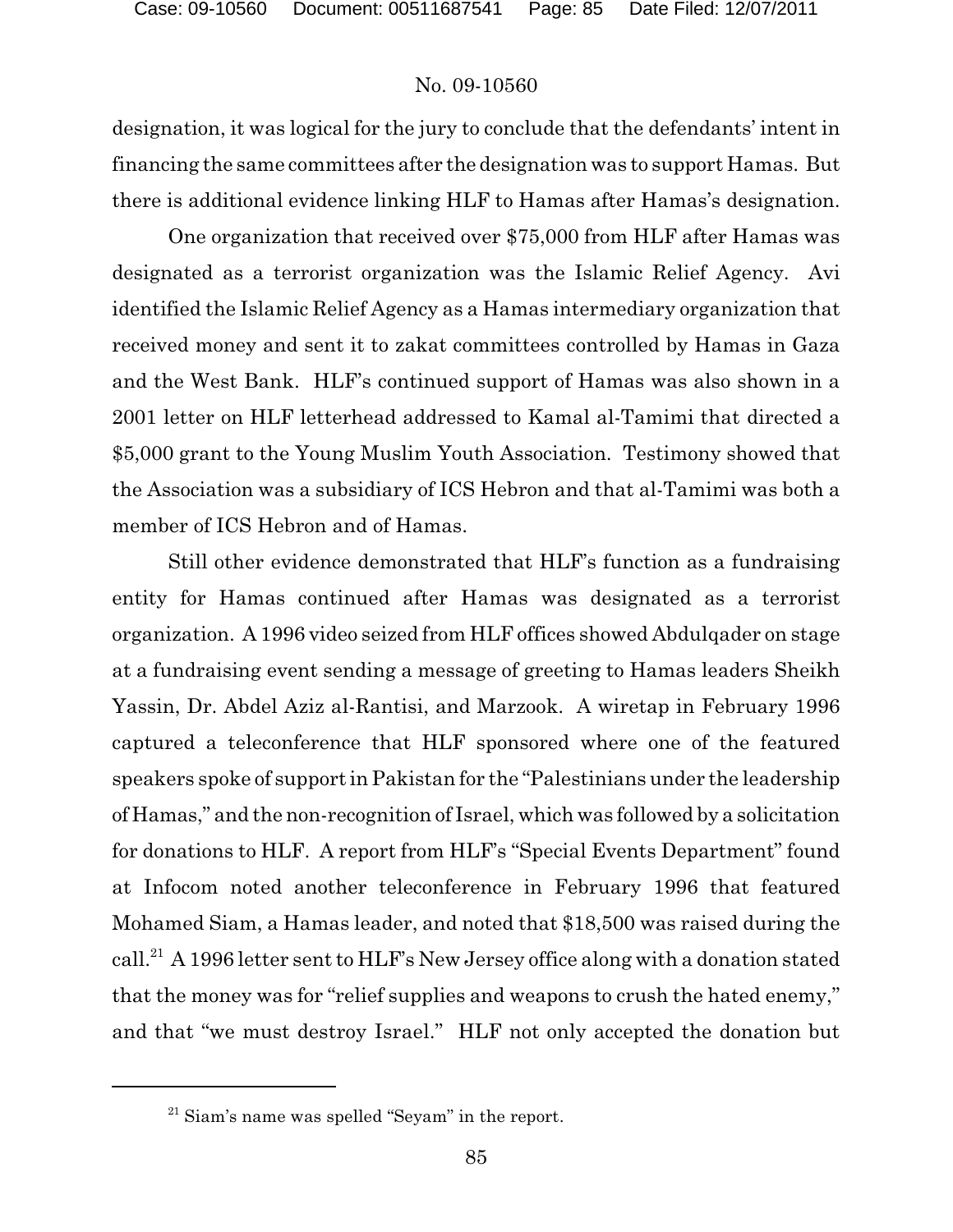continued to solicit funds from the letter's author, who continued to donate money to HLF through 1998. A June 1996 letter from defendant Odeh to an HLF officer showed that HLF had provided funds used to support the orphaned children of Yehia Ayyash, who was identified as a Hamas engineer and inventor of suicide bombs. An audio tape from 1996 that was seized from HLF's offices contained songs praising Hamas and discussions of suicide bombers as heroes. In a wiretap of El-Mezain's phone, also in 1996, El-Mezain received a phone call about a suicide bombing on a bus in Jerusalem and stated, "It is good, by God."

In 1997 HLF promoted a teleconference in a flier that advertised the call as featuring Hamed Bitawi and Mohamed Siam. Levitt and Avi identified both men as senior Hamas leaders. The flier was written in English on one side and in Arabic on the other side. However, only the Arabic side referred to Bitawi and Siam.

Wiretap evidence from 1999 further supported an inference that the Palestine Committee was intimately involved in the activities of HLF. For example, two 1999 conversations were intercepted involving Omar Ahmad, who was a member of the Palestine Committee and was also associated with the IAP. Ahmad was neither an employee nor a board member of HLF but he was heard influencing HLF business. In Baker Wiretap No. 33, Ahmad instructed HLF employee Haitham Maghawri, over Maghawri's protest, to send money to Lebanon because Baker had promised to give Ahmad \$50,000 for a project there. In another conversation, Ahmad instructed Baker on the compensation to be paid to El-Mezain for his fundraising work. The two men also joked about the telephone being bugged. Because Ahmad had no relationship to HLF other than his connection to the Palestine Committee, his conversations about HLF business and projects suggest that the Palestine Committee controlled HLF even after the designation of Hamas as a terrorist organization.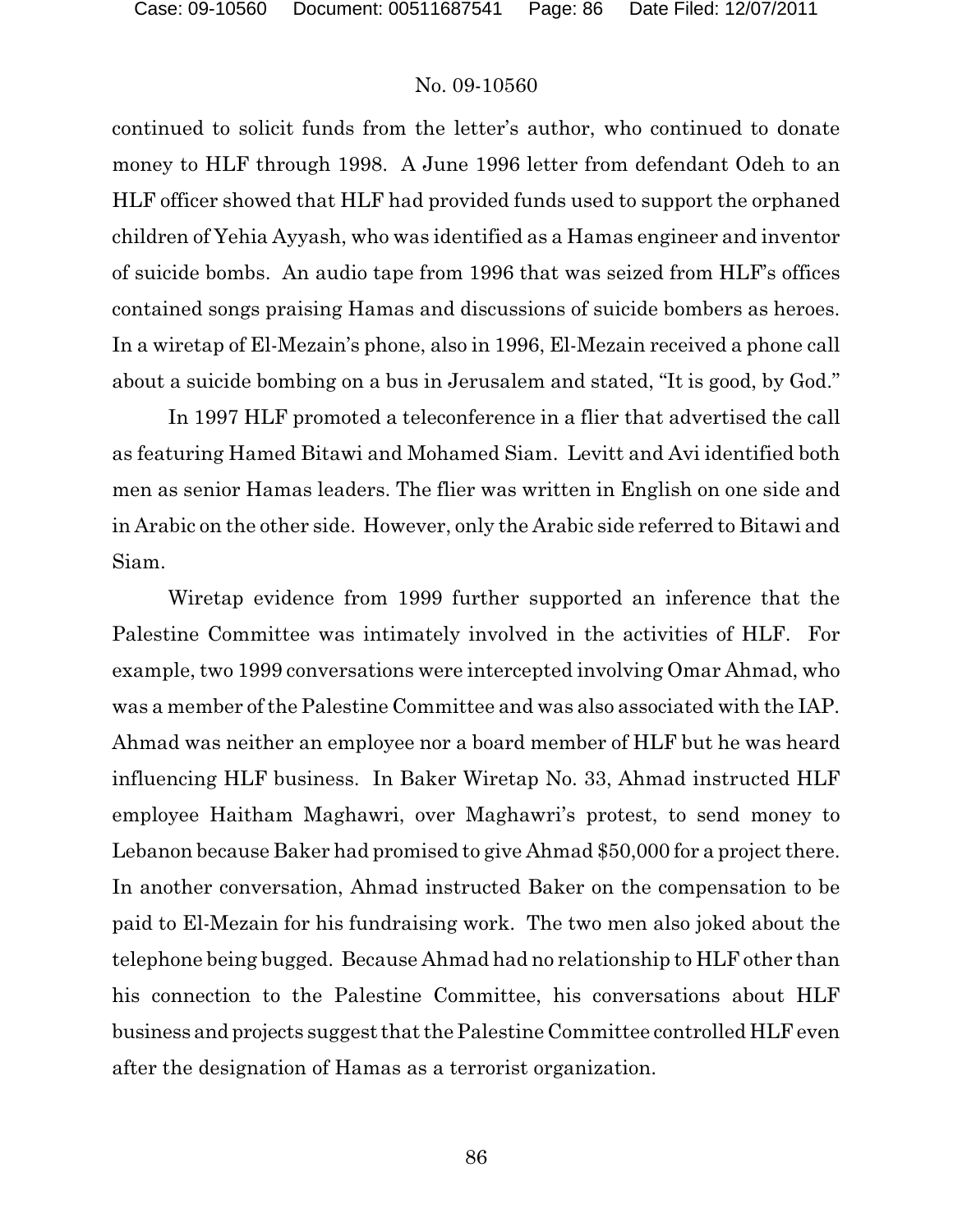Material seized from HLF's offices and computers also demonstrated a continuing connection between HLF and Hamas. For example, HLF maintained a list of overseas speakers, modified as late as 1999, that contained the names of several people identified as Hamas leaders, such as Fuad Abu Zeid, Hamed Bitawi, and Dr. Yousef Karadawi. More than twenty of the speakers on the list were also found in Marzook's personal telephone book seized in July 1995. At least eight of the listed speakers also shared the same phone number identified at trial as being present on Hamas letterhead. The HLF speakers list contradicted a statement by Baker to a reporter denying that HLF used Hamas members as speakers.

Furthermore, numerous photographs of various Hamas leaders were found on HLF's computers in 2001. Some of the material found in HLF's offices that related to Hamas pre-dated Hamas's designation as a terrorist organization, but the fact that HLF maintained the material many years later was probative of HLF's support for Hamas. For example, a picture from 1990 was found in Odeh's New Jersey office in 2001 celebrating the one-year anniversary of the imprisonment of Hamas founder Sheikh Yassin. A book was also found in Odeh's office that chronicled the life of the martyr Izz El-Din al-Qassam, who served as the namesake of Hamas's military wing. A list of "important addresses" printed by the publisher in the back of the book included HLF's previous address in Indiana.

We believe that a jury could not help but infer from the above evidence that the defendants had a close association with Hamas and that HLF acted to fund Hamas both before and after Hamas's designation as a terrorist organization. Therefore, to the extent Shorbagi and the PA documents suggested that HLF was a financial resource for Hamas, the erroneously admitted evidence was cumulative. The same is true to the extent that Shorbagi

87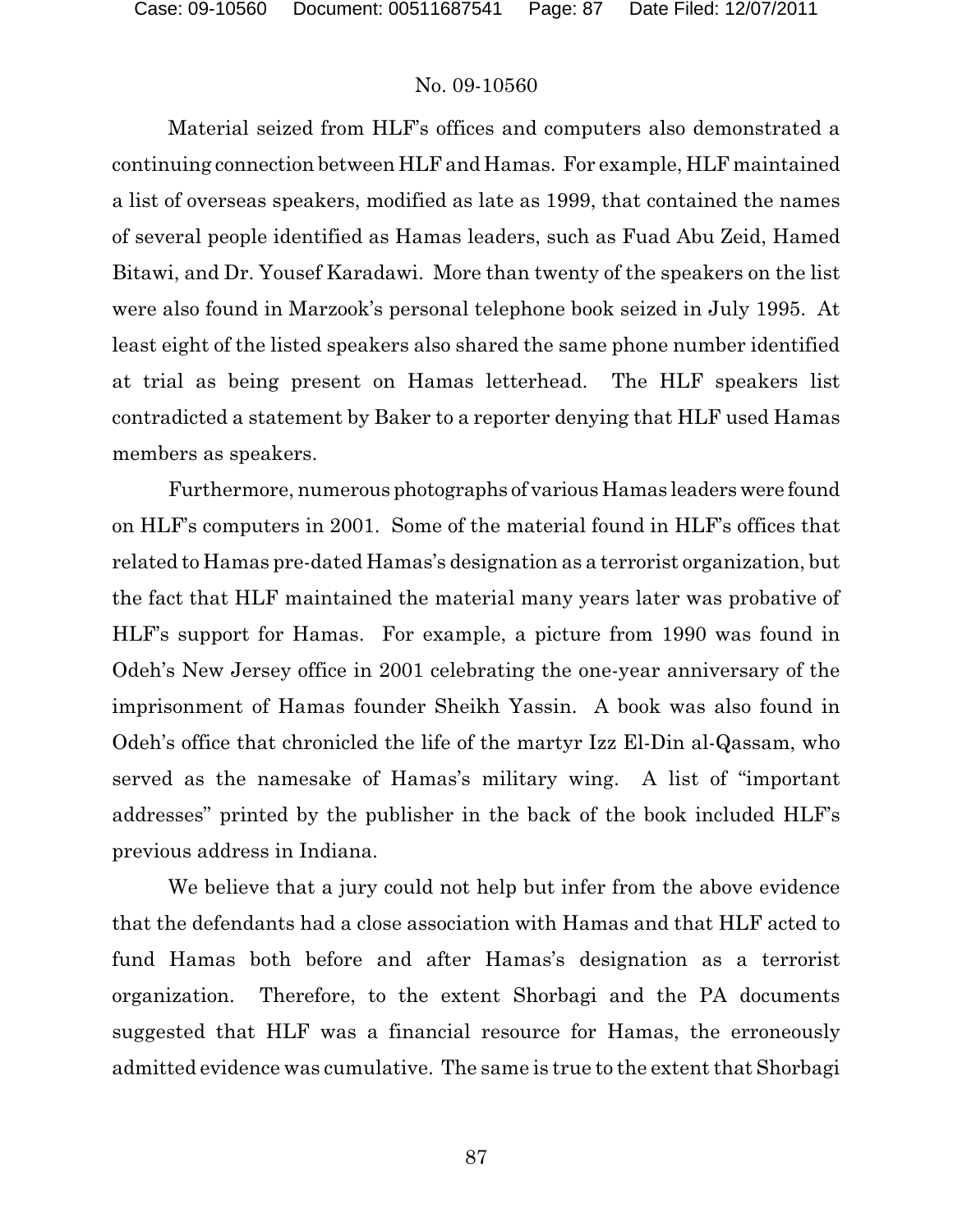and the PA documents indicated that Hamas controlled the zakat committees, as we explain in the next section.

## **b. Hamas's control of the zakat committees**

The Government introduced extensive evidence documenting HLF's financial support of the zakat committees, both before and after Hamas's designation as a terrorist organization. Therefore, evidence of Hamas's ties to those committees was also strong evidence that the defendants provided material support to Hamas as charged in the indictment. There was abundant evidence, in addition to Shorbagi's testimony and the PA documents, showing Hamas's influence on the zakat committees and demonstrating that many of the people with whom the defendants interacted from those committees were Hamas leaders and members.

As already noted above, Levitt and Avi both testified about Hamas's control of the zakat committees. Levitt based his opinion on interviews with Palestinian, Israeli, and American authorities, on the Hamas leadership of the zakat committees, and on the Hamas-related materials found in the committees. He specifically identified individuals associated with the Ramallah and Jenin committees as being Hamas members, and he indicated that one such individual had participated in a suicide bomb attack in 1997. Avi also gave his expert opinion that Hamas controlled the zakat committees. In testimony cumulative of Shorbagi's testimony, Levitt and Avi both identified Hamed Bitawi, from the Nablus Zakat Committee, as a Hamas member.

There was also other evidence connecting the Nablus Zakat Committee and Bitawi to Hamas. For instance, Bitawi's name was listed on the Nablus committee's bank records obtained by the FBI. His picture was found on HLF computers wherein he was seen holding a gun and a Quran, with the word "Hamas" in the background. Hamas leader Mishal specifically praised Bitawi in a 1992 video recording. Another video, found in HLF's possession and known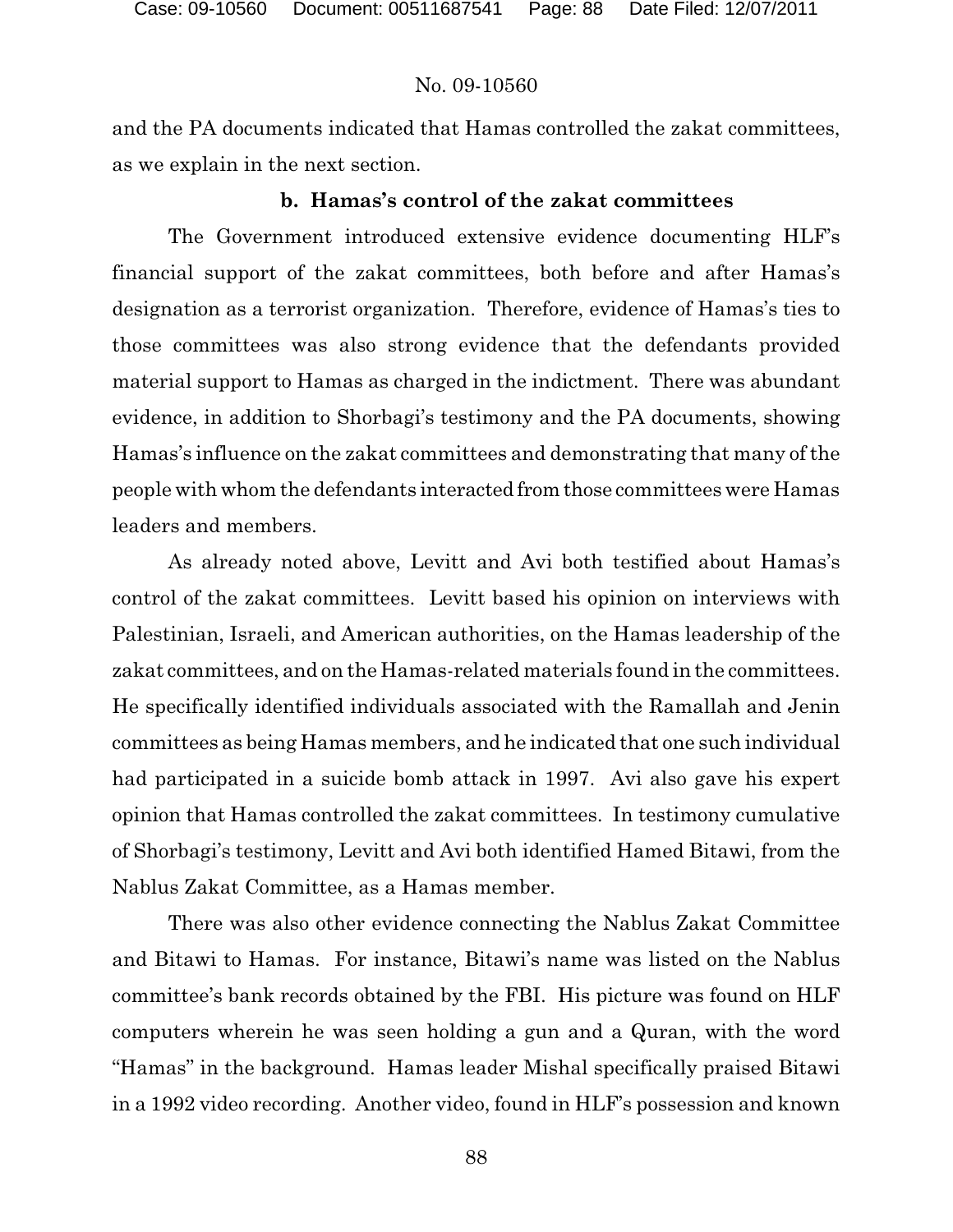as the "tent video," showed Bitawi participating in a meeting along with approximately a dozen other individuals who had been deported from Israel.<sup>22</sup> Bitawi introduced himself in the video as being from the Nablus Zakat Committee. Other participants, including Dr. al-Rantisi, actually introduced themselves as founders of Hamas, while Avi identified still others in the video as Hamas members. The Hamas logo flashed on the screen several times. One of the participants at the meeting specifically mentioned Baker and El-Mezain, as well as HLF, which was providing support for the deportees.

Bitawi was further mentioned in the 1991 letter to Baker that was seized from Elbarasse's home, Elbarasse No. 22. Bitawi was listed in that letter as part of "[o]ur presence" on the al-Tadamoun Society, a sub-group of the Nablus committee.

Further evidence related to Hamas that was seized from the Nablus committee included a postcard depicting two Hamas suicide bombers that praised a suicide attack by one of them in 2001, as well as a key chain with the picture of Hamas founder Sheikh Yassin. Numerous Hamas posters and postcards with pictures of suicide bombers and Hamas leaders and symbols were seized from the Nablus, Tulkarem, Hebron, and Jenin committees.

Other documents seized from the zakat committees by the Israelis also showed Hamas's influence on the committees. A few examples demonstrate this point. An April 2001 "political statement" was seized from ICS Hebron. The statement supported Hamas and jihad and advocated "infliction upon the enemy [of] heavy casualties." A 1999 letter from a group of prisoners was also found in ICS Hebron. In the letter, the prisoners asked that the Young Muslim

 $22$  In 1992, Israel deported to Lebanon over 400 Palestinians who were thought to be associated with Hamas. The action was condemned by the international community, and the deportees were eventually allowed to return to Palestine. The tent video found in HLF's possession documented remarks by some of the individuals who were deported while they were in Lebanon.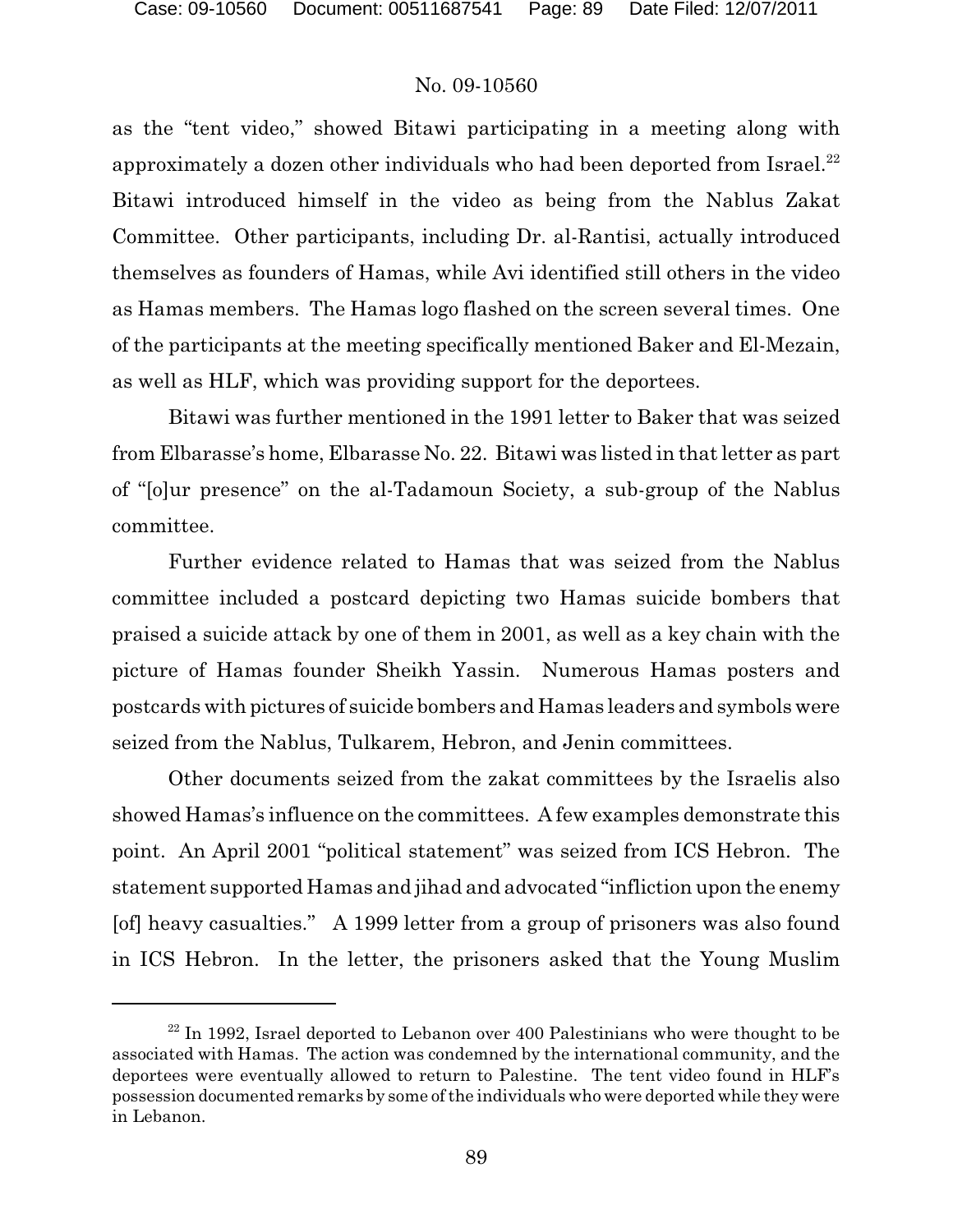Society, a sub-group of ICS Hebron, continue to support them. Avi testified that the letter was consistent with Hamas's support for prisoners.

Avi also testified that the head of ICS Hebron, Abdel Khaleq al-Natsheh, was a Hamas leader. His testimony was corroborated by a 2001 video seized from the zakat committee wherein al-Natsheh was described as the head of Hamas in Hebron. Furthermore, al-Natsheh was also listed in Marzook's personal phone book.<sup>23</sup>

Israeli authorities also seized internal Hamas communications from the zakat committees. For example, a document from January 2001 was found folded very small and concealed in al-Natsheh's office at ICS Hebron. The document reported the results of Hamas's internal election and discussed the significance of providing support for martyrs and prisoners. The secretive nature of the document was evident from instructions directing readers to call a telephone number in Switzerland for "emergency matters" and to give a code phrase. Avi testified that these instructions were a common security precaution for Hamas. He also opined that the presence of the document at the zakat committee was significant because it showed that the committee's focus included Hamas's internal affairs.<sup>24</sup>

Other evidence also showed connections between Hamas and the zakat committees that was cumulative of the Shorbagi testimony and the PA documents. For example, Shorbagi identified Mohamed Fuad Abu Zeid and the

 $^{23}$  HLF documents found in the search of Infocom showed that HLF had been dealing with al-Natsheh since the early 1990s. In a 1994 fax, HLF directed that al-Natsheh be notified about a donation and instructed that funds be delivered to his committee. Other HLF documents showed that al-Natsheh reported back to HLF about the use of grants to the Hebron committee. This evidence further showed HLF's connection to Hamas.

<sup>&</sup>lt;sup>24</sup> Another internal Hamas document was found in the Jenin Zakat Committee in 2004, after HLF was closed. Nevertheless, the document, which mentioned Hamas founder Sheikh Yassin and discussed Hamas's internal contingency plans for responding to an Israeli withdrawal from Gaza, is similar in nature to other political documents found in the committees and demonstrates a connection with Hamas.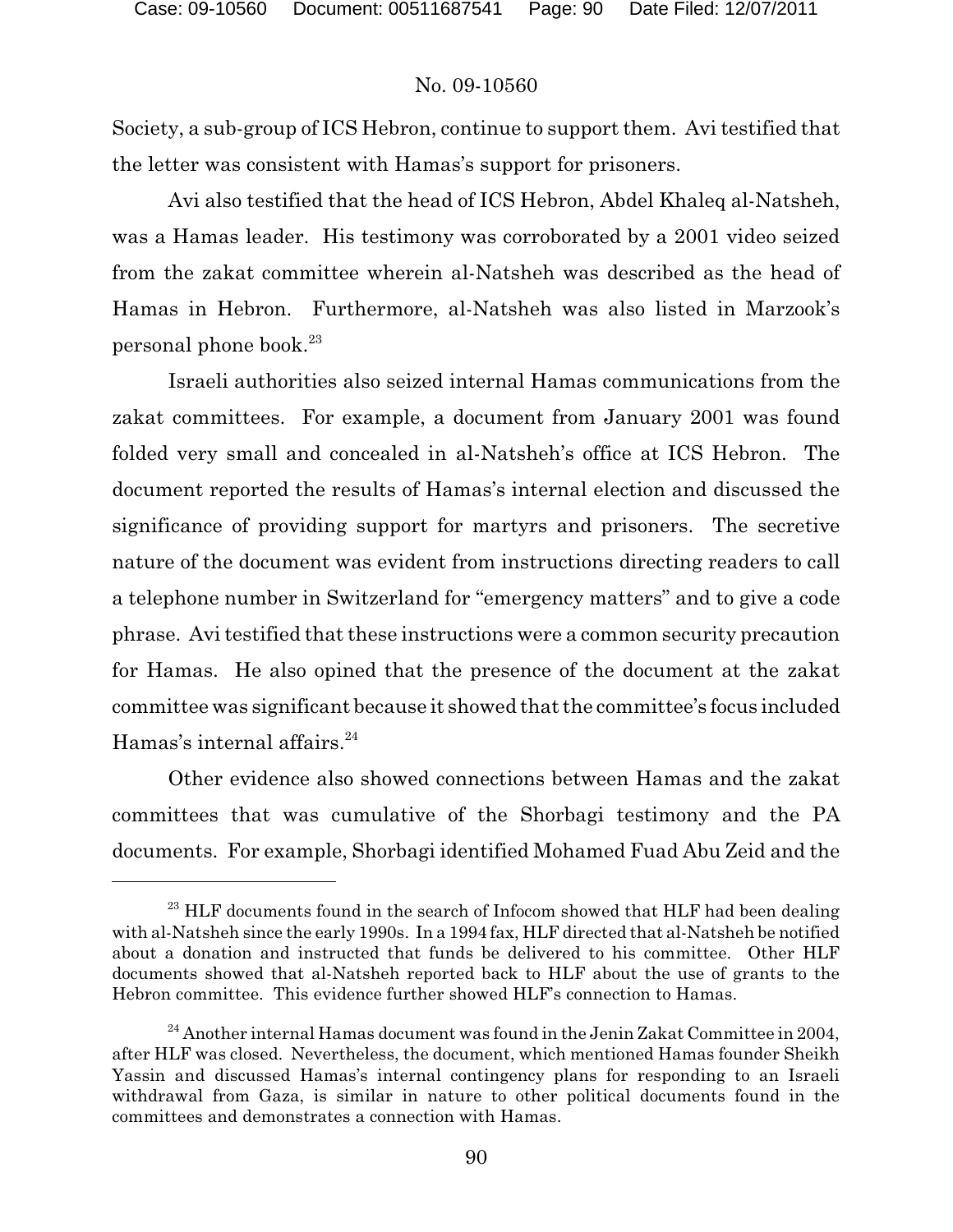Jenin Zakat Committee as being connected to Hamas. Abu Zeid identified himself as being from the Jenin committee in the tent video. Avi also identified Abu Zeid as a Hamas figure. His testimony was further supported by a video of a conference sponsored by the Muslim Arab Youth Association ("MAYA") in 1992. Baker was a MAYA board member, and Hamas leader Mishal referred to Abu Zeid at the conference as an important person in the Palestinian struggle. Abu Zeid was further listed as a ranking Hamas figure in a book about Hamas published by the UASR. The book, entitled *The Palestinian Intifada in the Hebrew Press: A study about the Islamic Resistance Movement "Hamas,"* was found among HLF's records in the office of Defendant Odeh in 2001. Abu Zeid's name also appeared in Marzook's personal phone book, as well as on HLF's speakers list. Moreover, in Elbarasse No. 22, the letter addressed to Baker, the declarant asserted that the Jenin Zakat Committee was "Guaranteed . . . [b]y virtue of Mr. Mohamed Fouad Abu Zeid's position."

Levitt further identified still another member of the Jenin Zakat Committee, Fawaz Hamad, as a Hamas member. According to testimony from Levitt and Agent Burns, Hamad not only worked for the Jenin Zakat Committee but also became an HLF representative in Jenin after serving time in an Israeli prison for aiding Hamas. Hamad operated a hospital that was controlled by the Jenin committee, and he wrote a letter to defendant El-Mezain, Infocom Search No. 30, that discussed the hospital operation. The letter identified various hospital board members and others as "Islamist," "deportee," "brother," "semibrother," or "Fatah." This letter was among the HLF documents found at Infocom and was consistent with other evidence associating the term "Islamists" with Hamas. Notably, at the Philadelphia meeting in 1993, Muin Shabib referred to the Jenin committee's building of the hospital, stating that it "is really ours, for the Islamists either in management or the teams working in it." A document found in Ashqar's home, Ashqar Search 5, also referred to the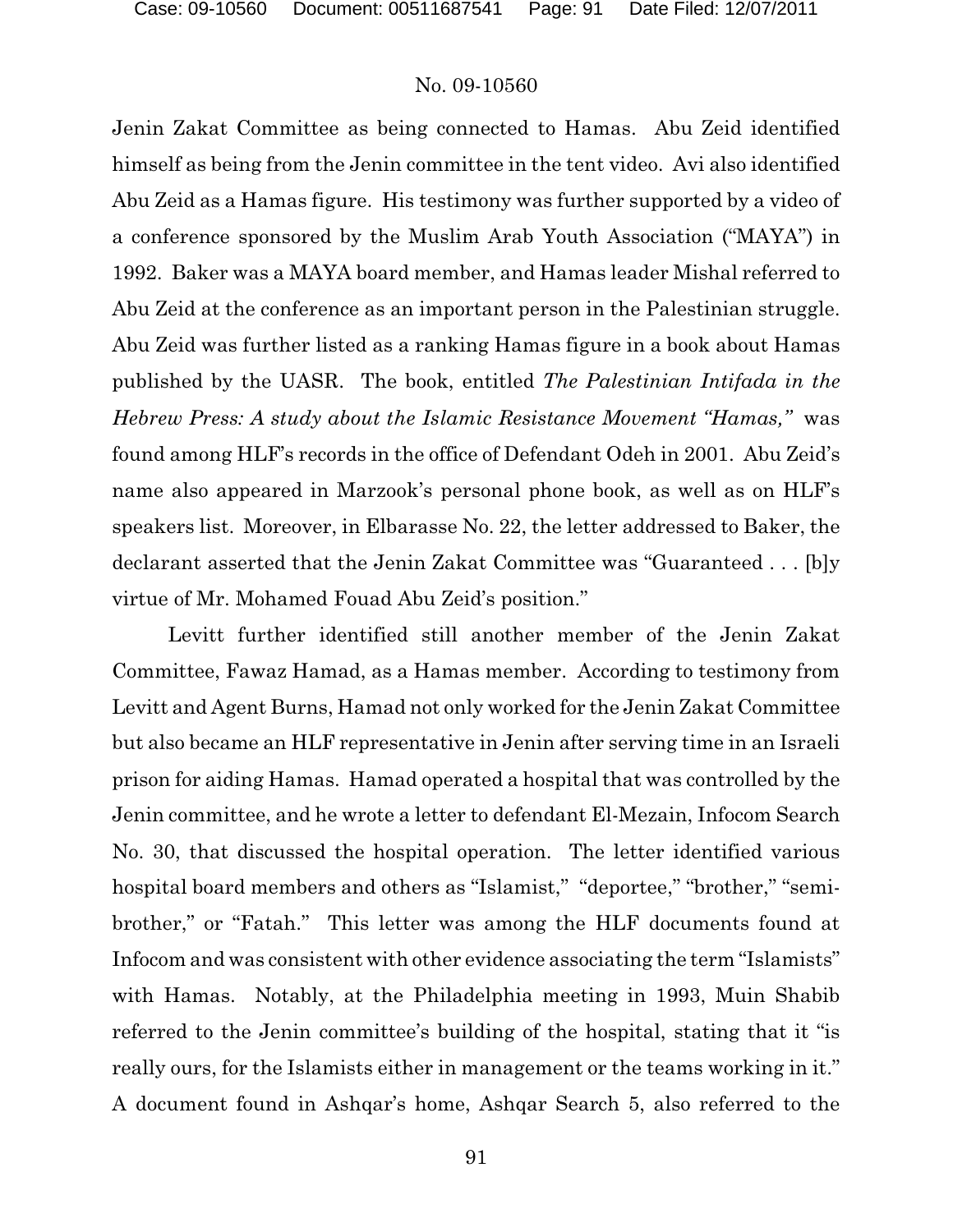"Islamist" presence in various charitable organizations, including ICS Hebron, Nablus, Tulkarem, and Jenin.

Shorbagi also identified Jamil Hamami as a Hamas member, but there was ample evidence of this fact. Hamami was associated with the Islamic Science and Culture Center in the West Bank, to which HLF donated almost half a million dollars before the center was closed in 1996. Levitt and Avi both identified Hamami as a Hamas leader, although he apparently had a falling out with Hamas in the mid-1990s. Hamami was the speaker at the center of the dispute between HLF and Ashqar in 1994 when Marzook and the Palestine Committee intervened. He was further identified as a ranking Hamas leader in the UASR book about Hamas found in Odeh's office. Furthermore, the search of HLF offices uncovered a UASR publication that referred to Hamami as a Hamas leader. The publication, *The Middle East Affairs Journal*, HLF Search No. 108, was published in 1998 and stated that Sheikh Yassin assigned Hamami to establish a Hamas branch in the West Bank. It also reported that Hamami became the liaison between the Hamas command in the West Bank and the leadership in Gaza. Hamami was also videotaped with Baker and El-Mezain at a 1990 fundraising event. On the video, Mushtaha exhibit 1, Baker specifically thanked Hamami for his presence. On another video, Infocom No. 67, Hamami was seen at a school construction site thanking Baker, El-Mezain, and HLF for their support. This evidence contradicted a sworn declaration from Baker wherein he had denied that he and other HLF board members had any connection with Hamas.

With regard to the Ramallah Zakat Committee, which the PA documents linked to Hamas, both Levitt and Avi also testified that Hamas controlled it.<sup>25</sup>

 $25$  The defendants argue that Avi relied on the improperly admitted PA documents in his testimony. They are incorrect. Although Avi was questioned about the PA documents, he indicated that he had reviewed "many reports" aboutthe Ramallah Zakat Committee. He also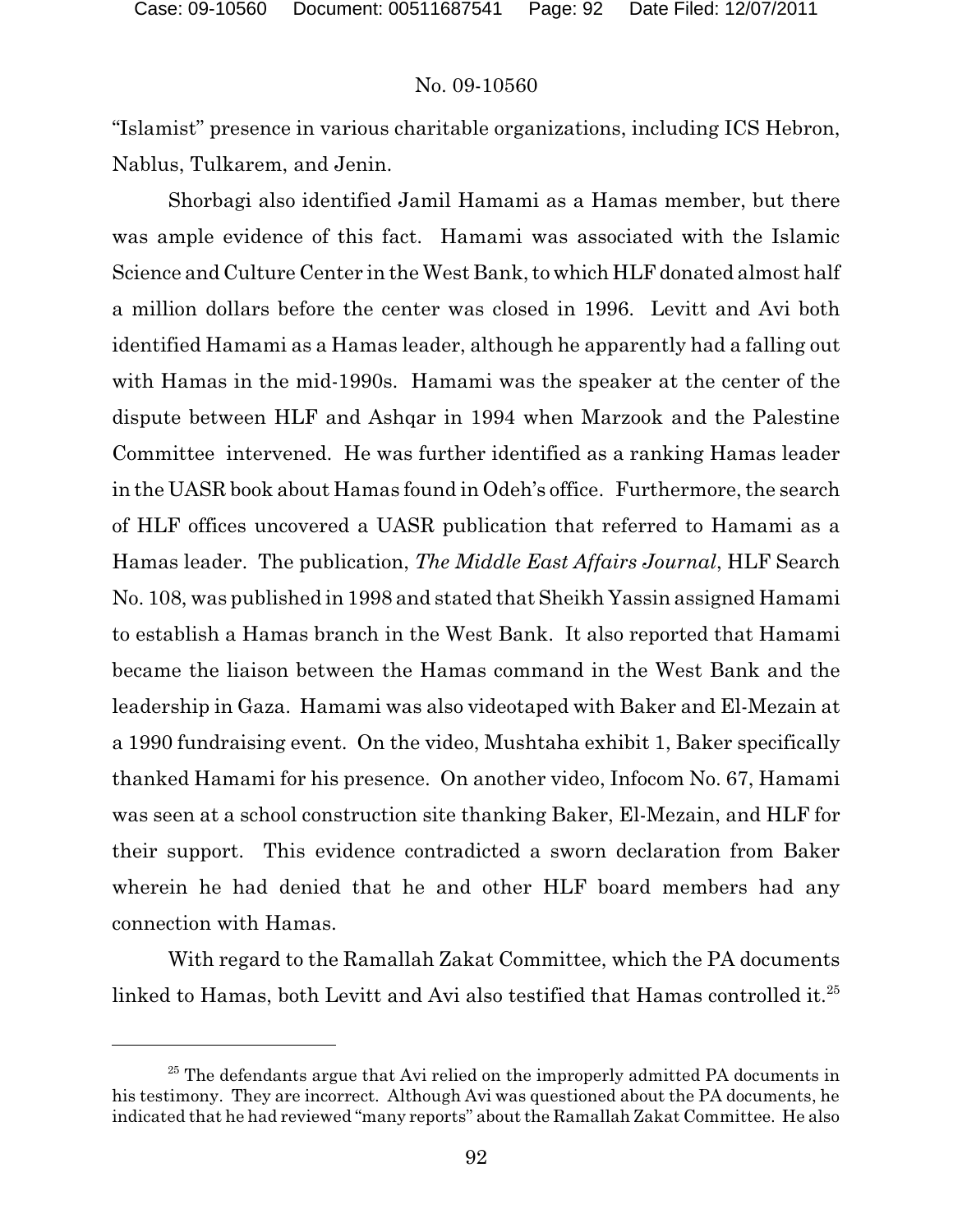Furthermore, the 1991 Elbarasse No. 22 letter to Baker, and statements at the Philadelphia meeting in 1993, also indicated that Hamas controlled the zakat committee. The letter stated that "all of [Ramallah] is ours," while Shabib stated at the Philadelphia meeting, "We could say that the zakat committee is ours, including its management and officers." Evidence seized from HLF included a letter from Baker addressed to the Ramallah Zakat Committee's director, Dr. Mahmoud Al-Rumhi, whose name and telephone number also appeared along with several other people identified as Hamas members on a list seized from Elbarrasse's home. Elbarasse Search 24. The UASR journal found in HLF's records identified still another member of the Ramallah Zakat Committee, Mahmoud Mosleh, as having been arrested by the PA along with several leaders of Hamas.<sup>26</sup> Similarly, the book about Hamas found in Odeh's office also identified Ramallah Zakat Committee member Fadel Saleh Hamdan as one of the ranking Hamas members who had previously been arrested.

In light of the above evidence, Shorbagi's testimony and the PA documents were cumulative of a large amount of evidence connecting Hamas to both HLF and the zakat committees. We acknowledge that during questioning and in its closing argument the Government highlighted some of the evidence that we have found to be erroneously admitted, but we believe that the other evidence was "formidable." *United States v. Steinkoenig*, 487 F.2d 225, 229 (5th Cir. 1973).

said that the PA documents were "additional to my analysis."

 $^{26}$  Mosleh also appeared in a video seized from HLF where a young boy in kindergarten is interviewed at an HLF-sponsored event. The boy is questioned about the death of his father, and Mosleh prompts him to answer. The boy is told not to forget when he grows up that his father was killed by the Jews. Multiple video recordings were also seized from the zakat committees and introduced at trial showing kindergarten ceremonies where children pretended to be suicide bombers and sang songs praising Hamas. These videos were consistent with testimony from Levitt and Avi about Hamas's social wing and its indoctrination of children. The presence of these videos at the zakat committees and the participation of committee members like Mosleh in the ceremonies is further evidence of Hamas influence over the purportedly charitable zakat committees.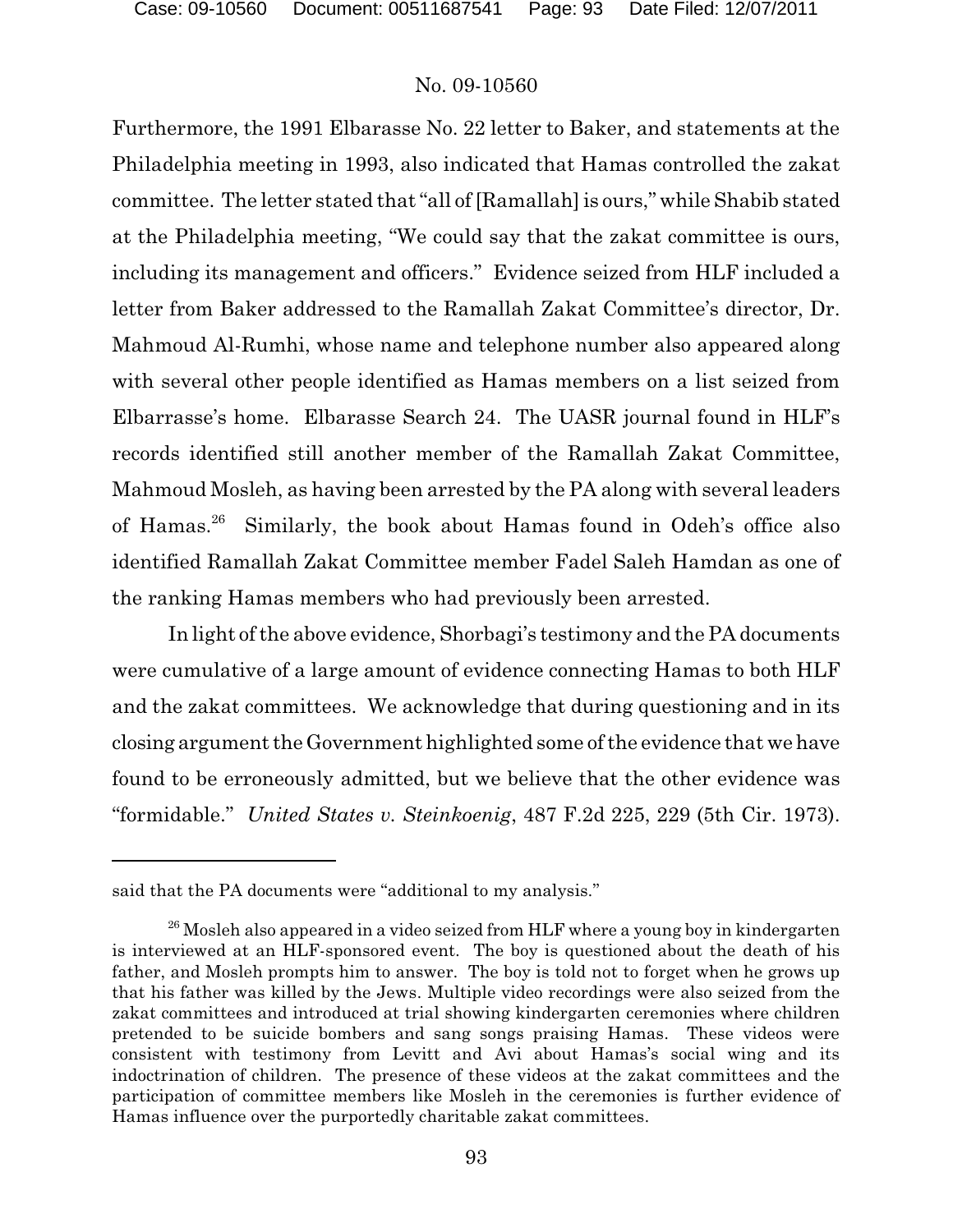Rather than be left with grave doubt about the verdict, we conclude that the weight and cumulative nature of the other evidence at trial precludes a finding that the errors complained of had a substantial influence on the jury. *See Kotteakos*, 328 U.S. at 765.

# **2. Cumulative error**

For similar reasons, we also reject the defendants' argument that the trial errors constituted cumulative error. "[T]he cumulative error doctrine . . . provides that an aggregation of non-reversible errors (i.e., plain errors failing to necessitate reversal and harmless errors) can yield a denial of the constitutional right to a fair trial, which calls for reversal." *United States v. Munoz*, 150 F.3d 401, 418 (5th Cir. 1998). On claims of cumulative error, we "review the record as a whole to determine whether the errors more likely than not caused a suspect verdict." *Derden v. McNeel*, 978 F.2d 1453, 1457 (5th Cir. 1992) (en banc). To be sure, this was not a perfect trial, and there were errors, as we have discussed. However, the Constitution does not guarantee a perfect trial, only one that it is fair. *See United States v. Lane*, 474 U.S. 438, 445 (1986). We are convinced from our review of the record that the defendants received a fair trial. The defendants' claim of cumulative error therefore fails.

# **H. Jury charge**

Defendant Abdulqader next challenges the district court's jury charge on the First Amendment.<sup>27</sup> The Government's evidence against Abdulgader included approximately one dozen video recordings of his participation in

 $27$  Defendants Baker, El-Mezain, and Odeh have adopted the First Amendment argument in Abdulqader's brief. We conclude, however, that the issue is inadequately briefed as to them, and thus waived, because the brief discusses only Abdulqader's purportedly protected speech. *See United States v. Caldwell*, 302 F.3d 399, 421 n.19 (5th Cir. 2002) (refusing to consider issue as inadequately briefed where defendant provided no analysis); *cf. United States v. Solis*, 299 F.3d 420, 458 n.140 (5th Cir. 2002) (holding defendant's attempt to adopt by reference co-defendant's sentencing guidelines issue insufficient where issue was fact-specific).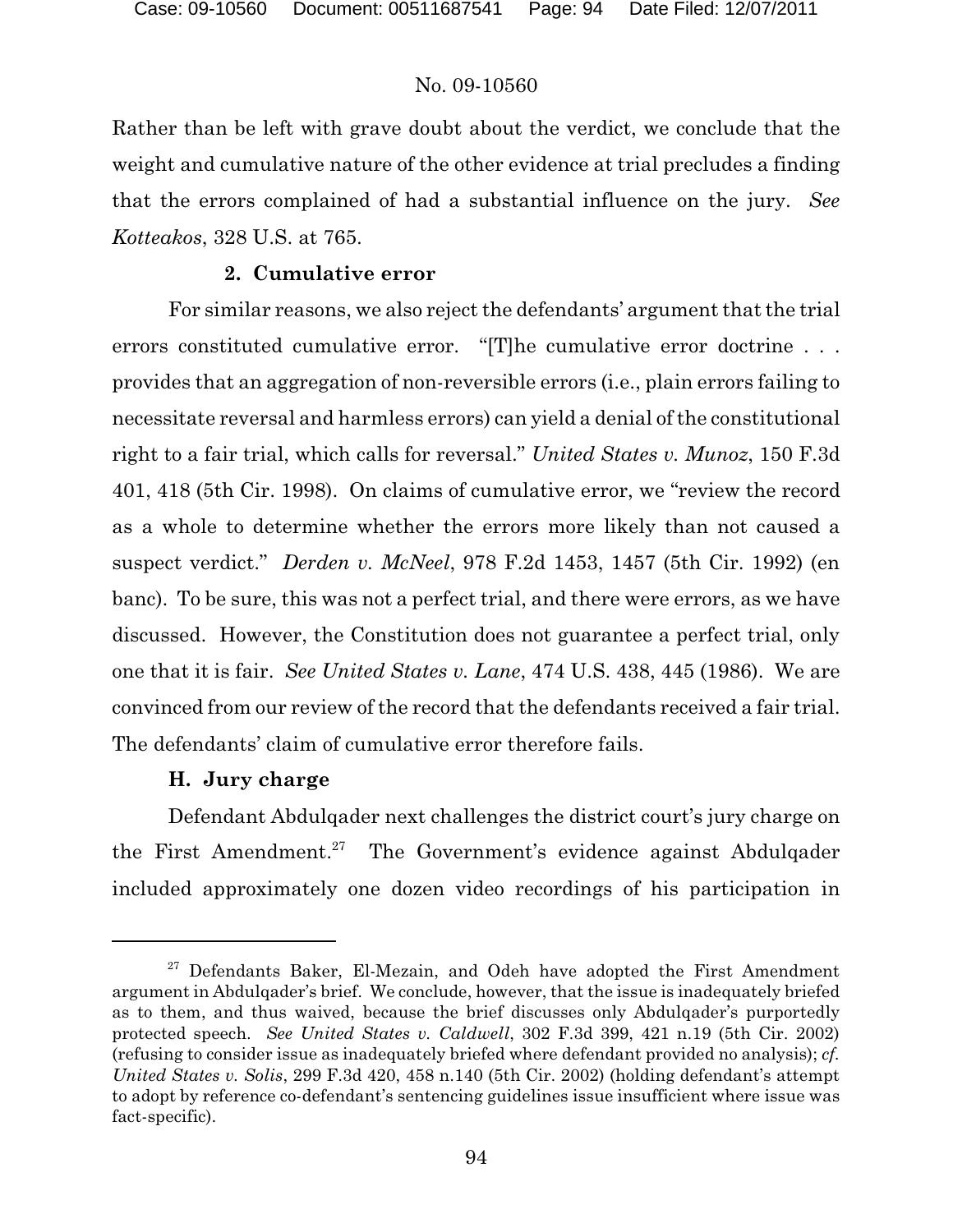musical and dramatic performances that referenced Hamas and contained Islamic or anti-Israel themes. The performances occurred at various fundraising events that HLF sponsored. The Government's theory at trial was that one of Abdulqader's roles in the conspiracy was to motivate audiences to contribute funds to HLF by performing pro-Hamas songs and skits. Most of the performances occurred before Hamaswas designated as a terrorist organization, but three were recorded after the designation. The recordings before the designation tended to be obvious in their support of Hamas, expressly referring to both Hamas and killing Israelis. The recordings made after the designation were less overt in their support, and the Government argued to the jury that the defendants made this change intentionally in order to avoid directly showing support for a terrorist organization. Abdulqader contends on appeal that his speech in the video recordings was protected under the First Amendment, and that the district court's jury charge misstated the law and allowed the jury to convict him based solely on protected speech or association.

"Because '[d]istrict courts enjoy substantial latitude in formulating a jury charge,' we review 'all challenges to, and refusals to give, jury instructions for abuse of discretion.'" *United States v. Davis*, 609 F.3d 663, 689 (5th Cir. 2010) (alteration in original) (citation omitted). "We review a defendant's objection to the jury instruction by assessing whether the district court's charge, as a whole, was a correct statement of the law and whether it clearly instructed the jurors as to the principles of the law applicable to the factual issues confronting them." *United States v. Conner*, 537 F.3d 480, 486 (5th Cir. 2008). We conclude that the charge, when read as a whole, properly guided the jury and correctly stated the law as it was to be applied to the facts of the case.

Abdulqader was charged with, *inter alia,* conspiracy to violate 18 U.S.C. § 2339B, which prohibits knowingly providing material support or resources to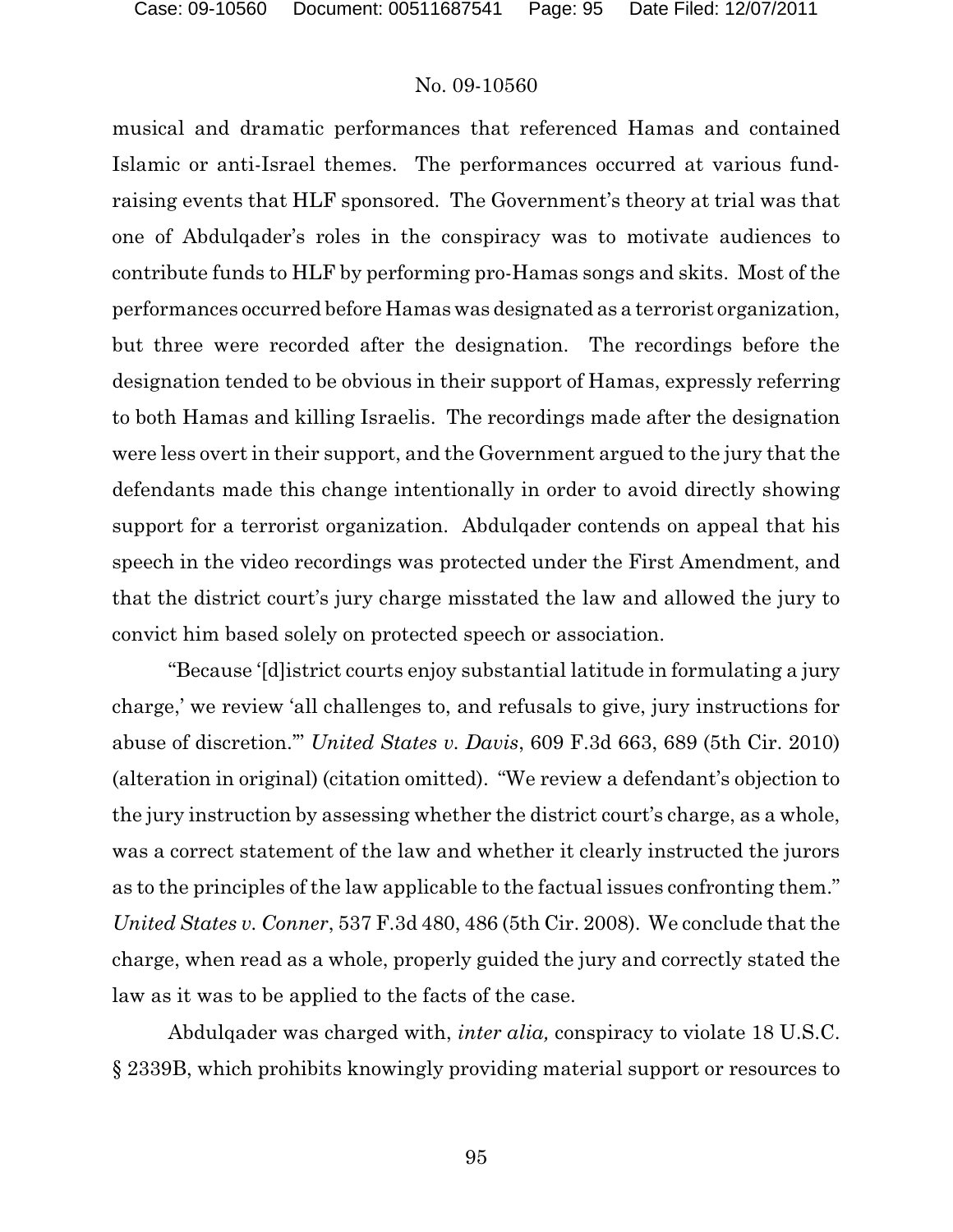a foreign terrorist organization.<sup>28</sup> The statute also provides: "Nothing in this section shall be construed or applied so as to abridge the exercise of rights guaranteed under the First Amendment to the Constitution of the United States." § 2339(B)(i). The district court read both § 2339(B)(i) and the text of the First Amendment<sup>29</sup> in its jury charge. It then instructed the jury as follows:

This amendment guarantees to all persons in the United States the right to freedom of speech, freedom of religion, and freedom of association. Because of these constitutional guarantees, no one can be convicted of a crime simply on the basis of his beliefs, his expression of those beliefs, or his associations. The First Amendment, however, does not provide a defense to a criminal charge simply because a person uses his associations, beliefs, or words to carry out an illegal activity. *Stated another way, if a defendant's speech, expression, or associations were made with the intent to willfully provide funds, goods, or services to or for the benefit of Hamas, or to knowingly provide material support or resources to Hamas, as described in the indictment, then the First Amendment would not provide a defense to that conduct.*

(Emphasis added).

As he did in the district court, Abdulqader argues that the last sentence emphasized above incorrectly stated the law because, although speech may be used to establish a defendant's intent, the charge instructed that a defendant's speech, expression, or association are themselves crimes, provided that the defendant made them intending to provide support to Hamas. Abdulqader asserts that most of his speech on the video recordings in evidence was protected and non-criminal because it pre-dated Hamas's designation as a terrorist

 $^{28}$  The statute provides, in relevant part: "Whoever knowingly provides material support or resources to a foreign terrorist organization, or attempts or conspires to do so, shall be fined under this title or imprisoned not more than 15 years, or both . . . ." 18 U.S.C.  $\S$  2339B(a)(1).

 $29$  "Congress shall make no law respecting an establishment of religion, or prohibiting the free exercise thereof; or abridging the freedom of speech, or of the press; or the right of the people peaceably to assemble, and to petition the Government for a redress of grievances." U.S. CONST. amend. I.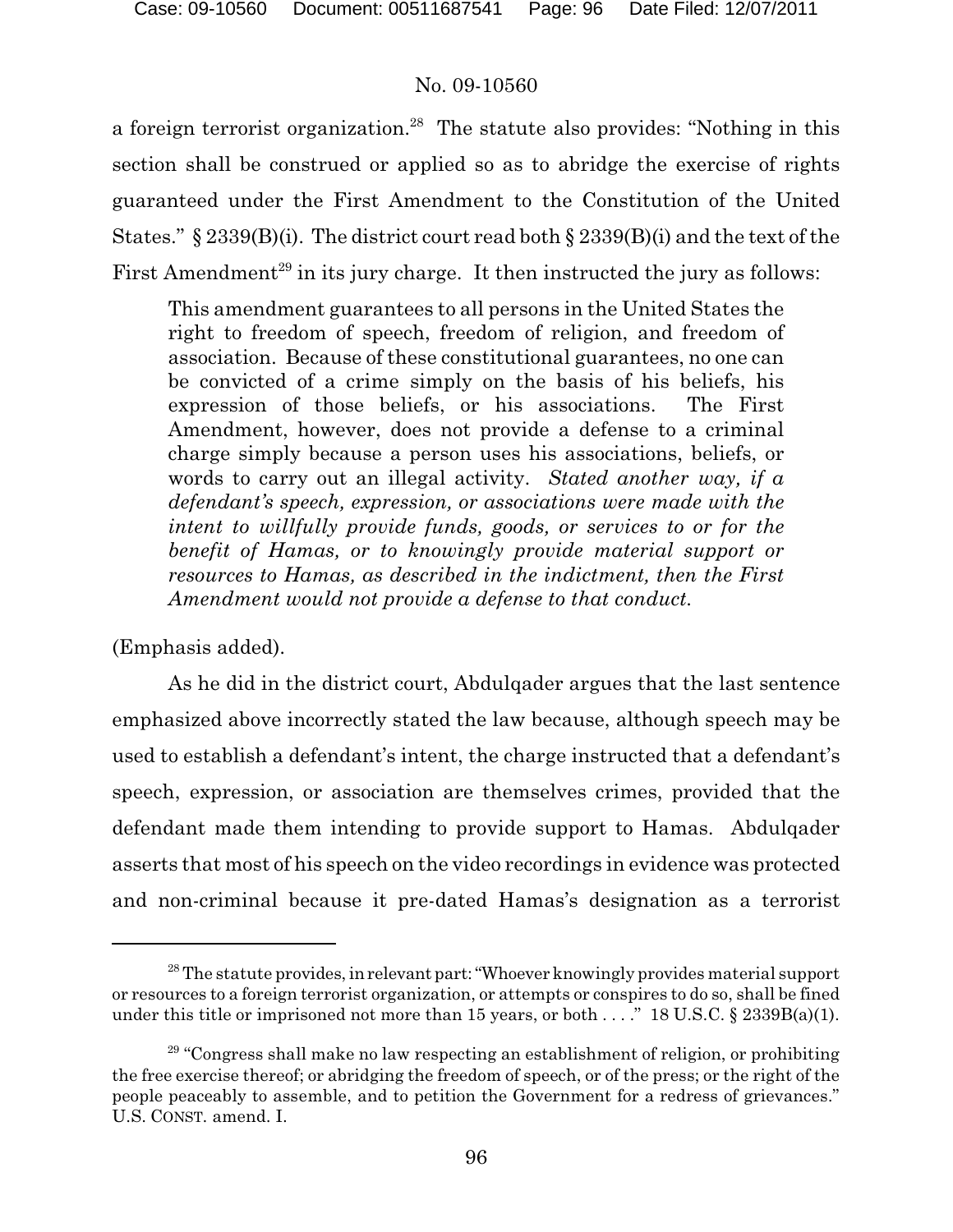organization. He further asserts that the speech on the few tapes that postdated the designation was not criminal because it did not incite imminent lawless action. *See Brandenburg v. Ohio*, 395 U.S. 444, 447 (1969) (holding that the First Amendment does not protect speech that "is directed to inciting or producing imminent lawless action and is likely to incite or produce such action").

It is well established under First Amendment principles that there is no prohibition on "the evidentiary use of speech to establish the elements of a crime or to prove motive or intent." *Wisconsin v. Mitchell*, 508 U.S. 476, 489 (1993); *see also United States v. Salameh*, 152 F.3d 88, 111–12 (2d Cir. 1998). In addition, speech itself may be criminal under certain circumstances. As relevant to the case at bar, for example, the Supreme Court recently upheld § 2339B in an as applied First Amendment challenge, holding that Congress could criminalize speech that provides material support to designated terrorists. *See Holder v. Humanitarian Law Project*, 130 S. Ct. 2705, 2724 (2010) (stating that Congress could "prohibit what plaintiffs want to do—provide material support to [the designated terrorist organizations] in the form of speech"). The Court held that § 2339B is not limited to prohibiting monetary support of terrorists, and the statute is tailored to reach only material support "coordinated with or under the direction of a designated foreign terrorist organization." *Id.* at 2726.

We recognize that the pre-1995 video recordings of Abdulqader's speech could not themselves be criminal under *Humanitarian Law Project* because it was not illegal at that time to support Hamas.<sup>30</sup> Assuming *arguendo* that the language of the jury charge emphasized above could in isolation be read to allow the jury to consider that speech to be criminal, we conclude that the charge as

As noted above, Hamas was designated as a specially designated terrorist organization in January 1995, and it was designated as a foreign terrorist organization in October 1997.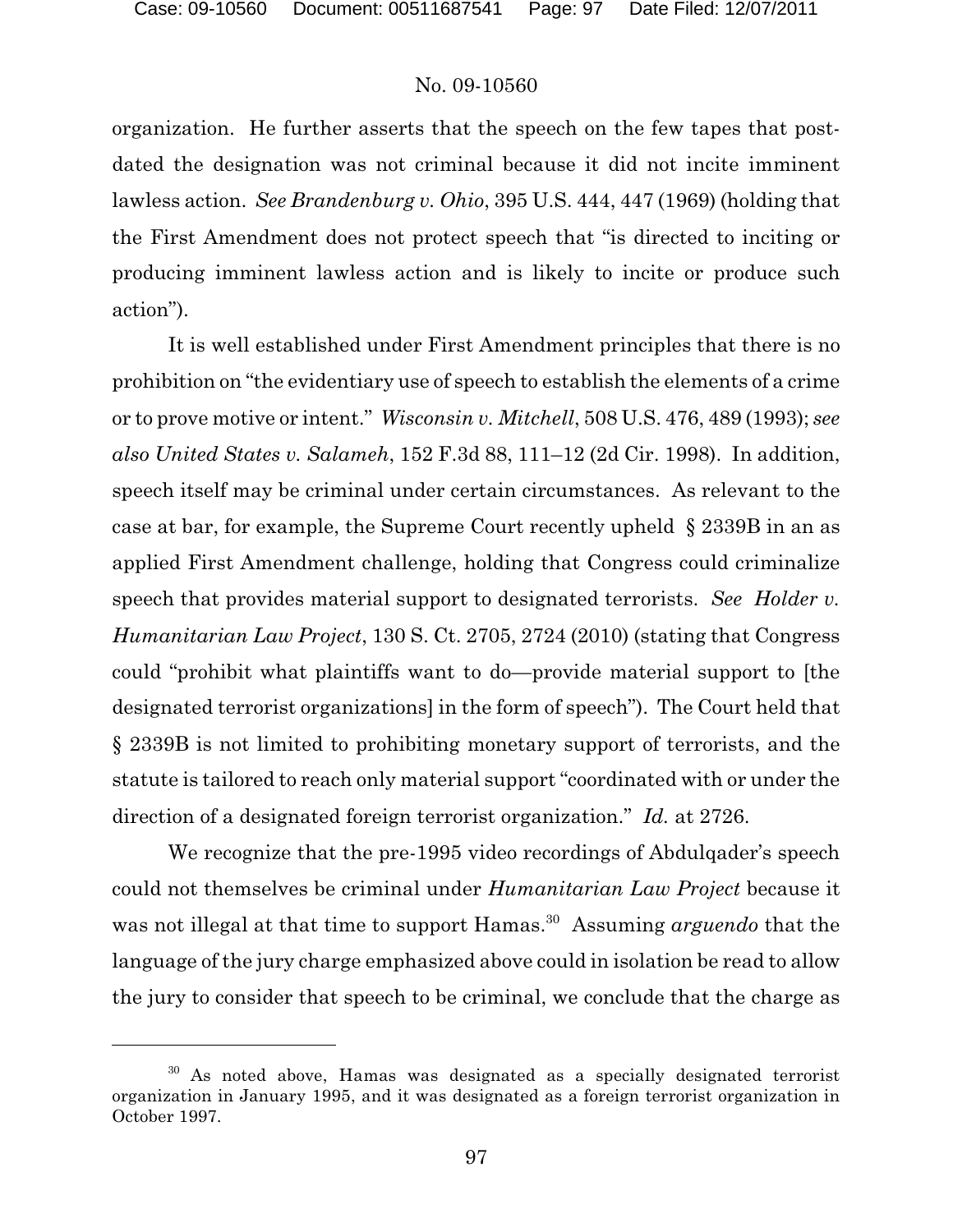a whole did not permit the jury to convict Abdulqader based on protected speech. *See United States v. Klington*, 875 F.2d 1091, 1098 (5th Cir. 1989) ("[T]he presence of an imprecise or misleading statement within the jury instruction does not by itself entitle defendants to a reversal.").

First, the district court correctly charged the jury on the elements of the offense. *See id.* ("Reversible error exists only if the jury charge, considered as a whole, misled the jury as to the elements of the offense."). The court charged the jury that in order to convict the defendants, it had to find that (1) "two or more persons agreed to provide material support" to Hamas, (2) the defendant "knowingly became a member of the conspiracy with the intent to further its unlawful purpose," (3) "one of the conspirators knowingly committed at least one overt act," and (4) the conspiracy "existed on or after October 8, 1997" and the defendant "was a member of the conspiracy on or after that date." The defendants do not challenge this part of the charge, which accurately set the parameters for a conviction, including the existence of a conspiracy *after* Hamas was designated as a terrorist organization.

Second, the First Amendment portion of the charge specifically instructed the jury that the defendants could not be convicted "simply on the basis of his beliefs, [or] his expression of those beliefs." If we assume the jury followed its instructions, as we must, the jury would not have convicted Abdulqader of conspiracy for his pre-1995 conduct because it knew that Hamas had not been designated as a terrorist organization. *See Zafiro v. United States*, 506 U.S. 534, 540 (1993) ("[J]uries are presumed to follow their instructions.") (internal quotation marks and citation omitted); *Davis*, 609 F.3d at 677.

Moreover, the charge specifically limited the jury's consideration of the defendant's speech to how it pertained to the elements of the offense as alleged in the indictment. The charge stated, in relevant part, that "if a defendant's speech . . . were made with the intent to . . . knowingly provide material support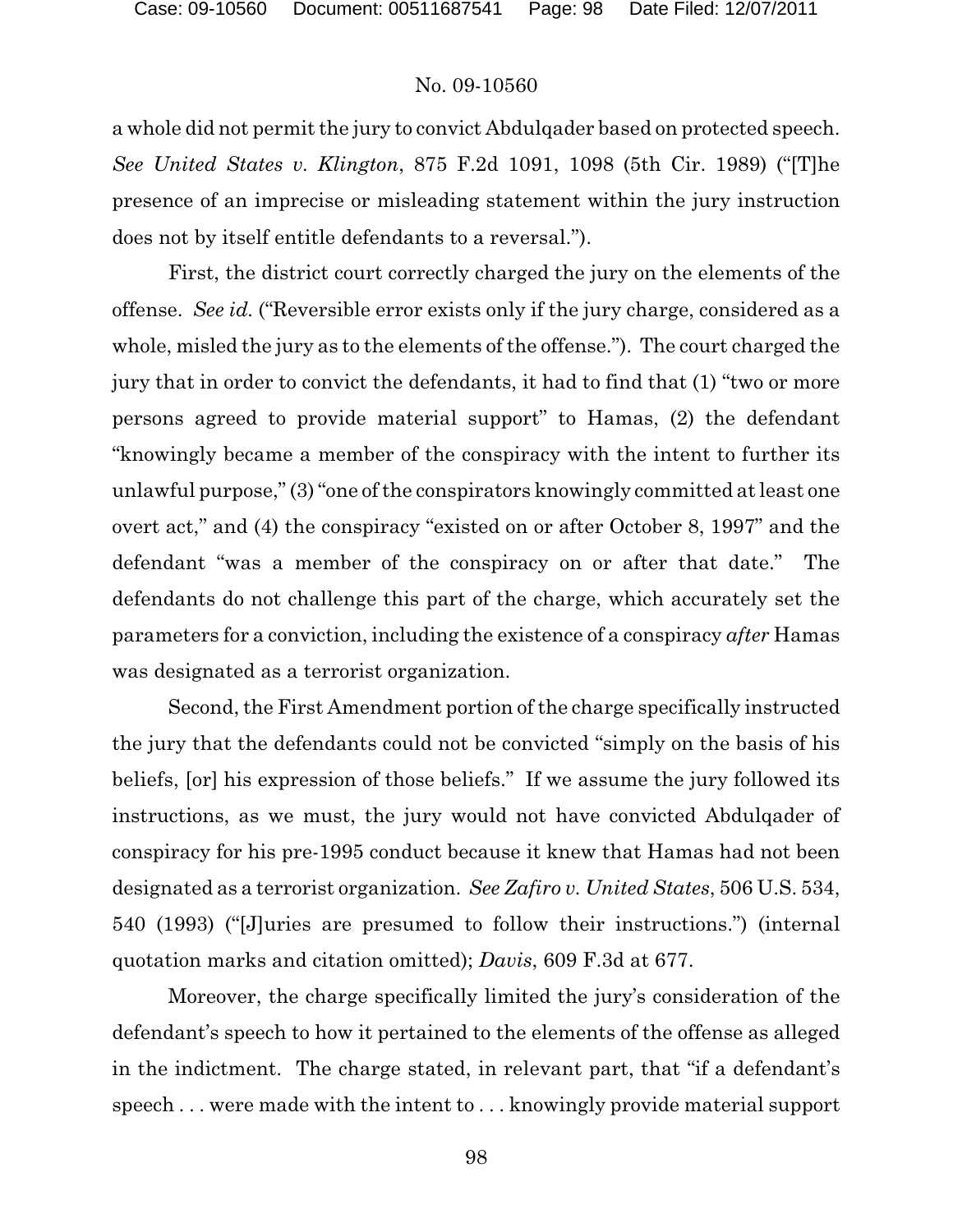or resources to Hamas, *as described in the indictment*," the First Amendment did not preclude a conviction. (Emphasis added). The indictment alleged that the § 2339B conspiracy began on or about October 8, 1997, the date that Hamas was designated as a foreign terrorist organization. It then charged as follows:

In furtherance of the conspiracy, the defendants . . . participated in fundraising events at various forums, including conventions, services at mosques, seminars and other programs. The HLF sponsored speakers at these events whose mission was to raise funds for the HLF. *Prior to the designation of HAMAS as a Foreign Terrorist Organization*,the speakers sponsored by the HLF often praised the efforts of HAMAS and its violent activities against Israel, and encouraged financial support for those efforts. *After HAMAS' designation*, upon instruction by the HLF, the speakers changed tactics by using inflammatory language which was designed to support HAMAS and its violent activities without openly mentioning HAMAS. Some of the speakers sponsored by the HLF included founding HAMAS leaders, prominent HAMAS spokesmen and other speakers belonging to the Muslim Brotherhood. Furthermore, at some of the fund-raising events, the speakers, *including the defendant Mufid Abdulqader*, performed skits and songs which advocated the destruction of the State of Israel and glorified the killing of Jewish people.

(Emphasis added).

The indictment thus described the kind of performances in which Abdulqader appeared and charged that the performances occurred at gatherings with the intent to raise money for HLF. It further described how the performances changed tactically after Hamas was designated as a terrorist organization, which is when the unlawful conspiracy began. The language in the First Amendment section of the charge cabined the jury's consideration of the speech to those circumstances. It thus directed consideration of the speech in the context of motive or intent. *See Mitchell*, 508 U.S. at 489.

*As a whole*, the charge provided that the First Amendment was not a defense to speech that was made with the intent to support Hamas in the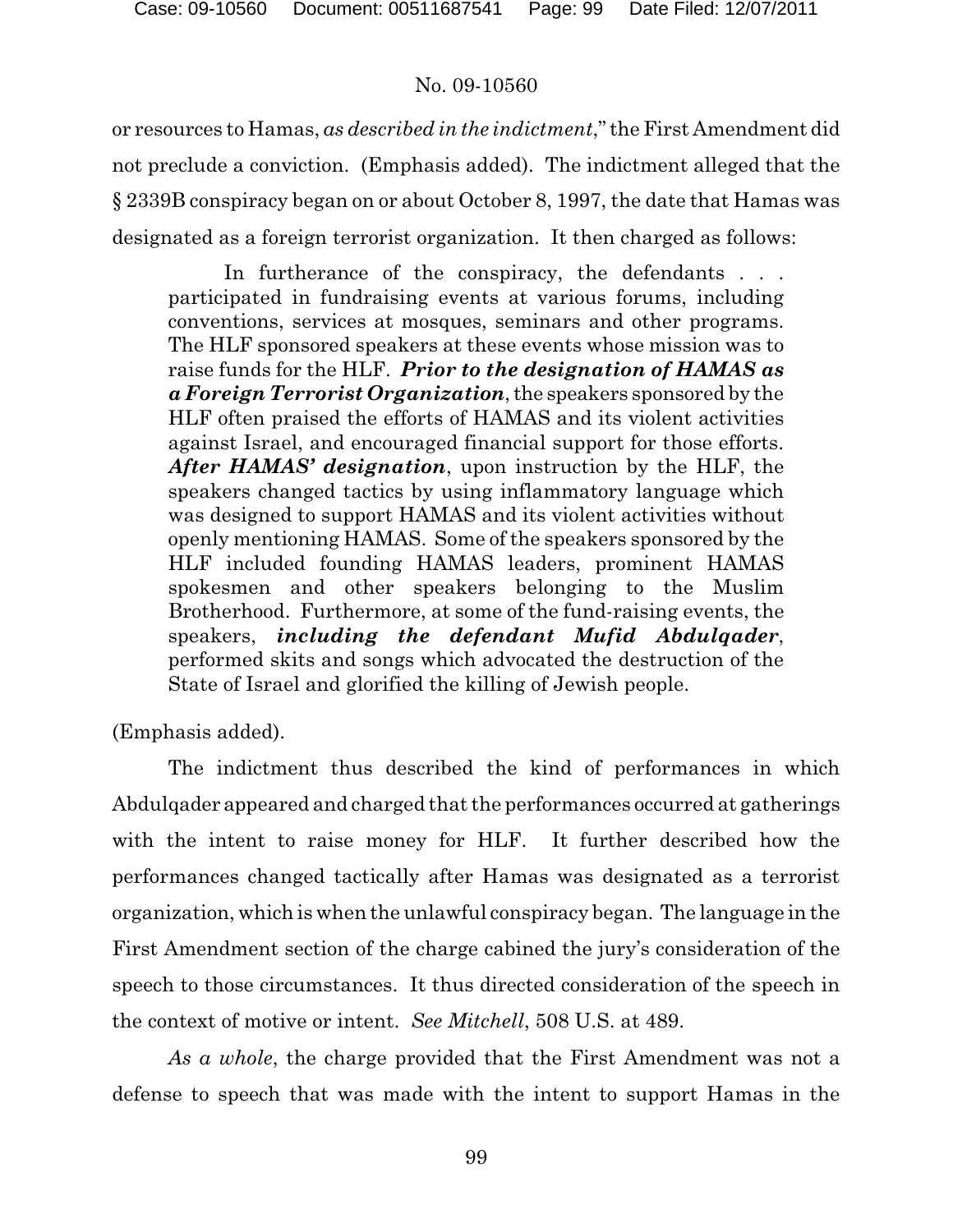manner described in the indictment. The indictment included the change in tone after Hamas's designation in order to conceal a course of conduct that became criminal after the designation. In other words, Abdulqader's speech may have been protected prior to Hamas's designation as a terrorist organization, but it became relevant to proving whether he joined the conspiracy that began after the designation. By instructing the jury to consider the intent of the speech as alleged in the indictment, the charge merely permitted the jury to determine whether the Government's theory of the case was correct and did not permit conviction based solely on speech.

Finally, our conclusion that the district court's charge properly guided the jury's application of the law to the facts is supported by the way in which the Government argued its case to the jury in closing argument. The Government argued in closing that the video recordings of Abdulqader were evidence of his efforts to aid the fundraising for Hamas and were also evidence of how the defendants changed their fundraising message after Hamas's designation as a terrorist organization. Referring to the videos, the prosecutor stated:

That person that Mufid Abdulqader pretended to kill wasn't dressed as an Israeli soldier. He was dressed as a civilian in a suit. And this is the message that they were sending, the Palestine Committee and the Holy Land Foundation was sending out to its audience before they toned it down after the Oslo Accords.

The Government then emphasized that the speech should be used in conjunction with determining the defendants' intent:

Now, the Defense attorneys have talked about, and I am sure they are going to talk about this again with you, freedom of speech. And freedom of speech is an incredible right that we have here in the United States. But the Defendants aren't charged with what they said. They are charged for what they did, and that is sending money to Hamas.

\* \* \* \*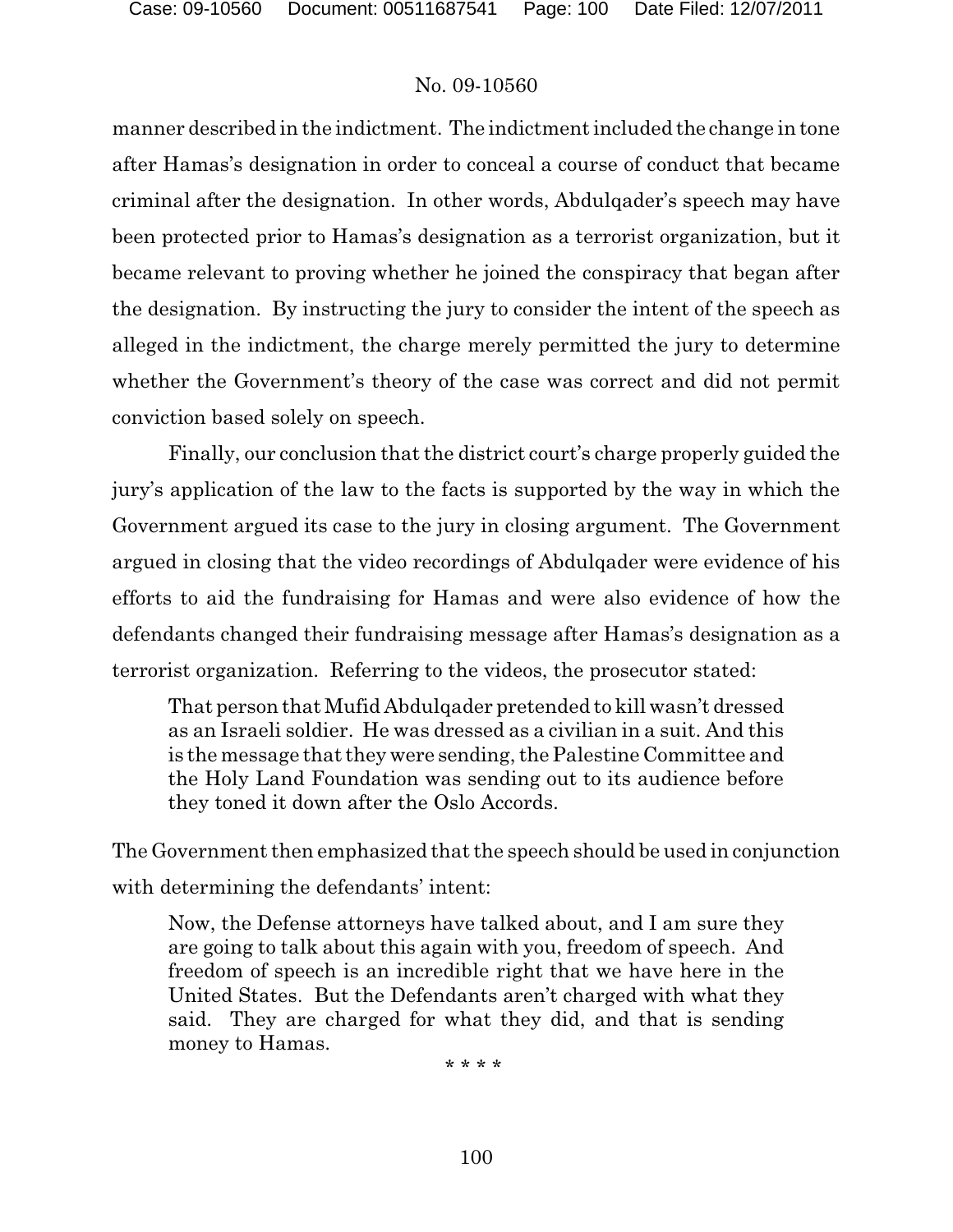They are perfectly right to say, "I support Hamas." But when they start giving money to Hamas, then what they said can and will be used against them to determine their intent.

In sum, the court's charge on the First Amendment may not be read in a vacuum. The district court's charge on the elements of the offense, in conjunction with its express directive that speech alone cannot support a conviction and its limitation that the speech must be considered in relation to the indictment, rendered the charge a correct statement of the law to be applied to the issues confronting the jury.<sup>31</sup> The First Amendment challenge to the jury charge is therefore denied.<sup>32</sup>

## **I. The search of HLF's offices**

The defendants challenge on Fourth Amendment grounds the Government's seizure of property from HLF's offices without a warrant. The Treasury Department, through OFAC, seized the property immediately after designating HLF as a terrorist organization and issuing a blocking order pursuant to IEEPA. *See* 50 U.S.C. § 1702(a)(1)(B). The FBI later obtained a warrant from a magistrate judge to search the property. The defendants moved to suppress the evidence found in that subsequent search because OFAC lacked a warrant at the time of the initial seizure.

The district court denied the motion, holding that the search and seizure were permissible under an exception analogous to administrative searches of

 $31$  Abdulgader also argues that the Government introduced "certain associational evidence" concerning his familial relationship to Hamas leaders, and he asserts that being related to a terrorist leader is not a crime. We see nothing in the district court's jury charge, however, that instructed the jury it could consider familial relationships in its determination of guilt.

 $32$  An amicus brief filed by a diverse group of organizations challenges the district court's jury charge on the substantive violations of § 2339B based on the Fifth Amendment's Due Process Clause. Because none of the defendants has raised this issue, we agree with the Government that it is not properly before us. *See United States v. McMillan*, 600 F.3d 434, 455 n.68 (5th Cir. 2010).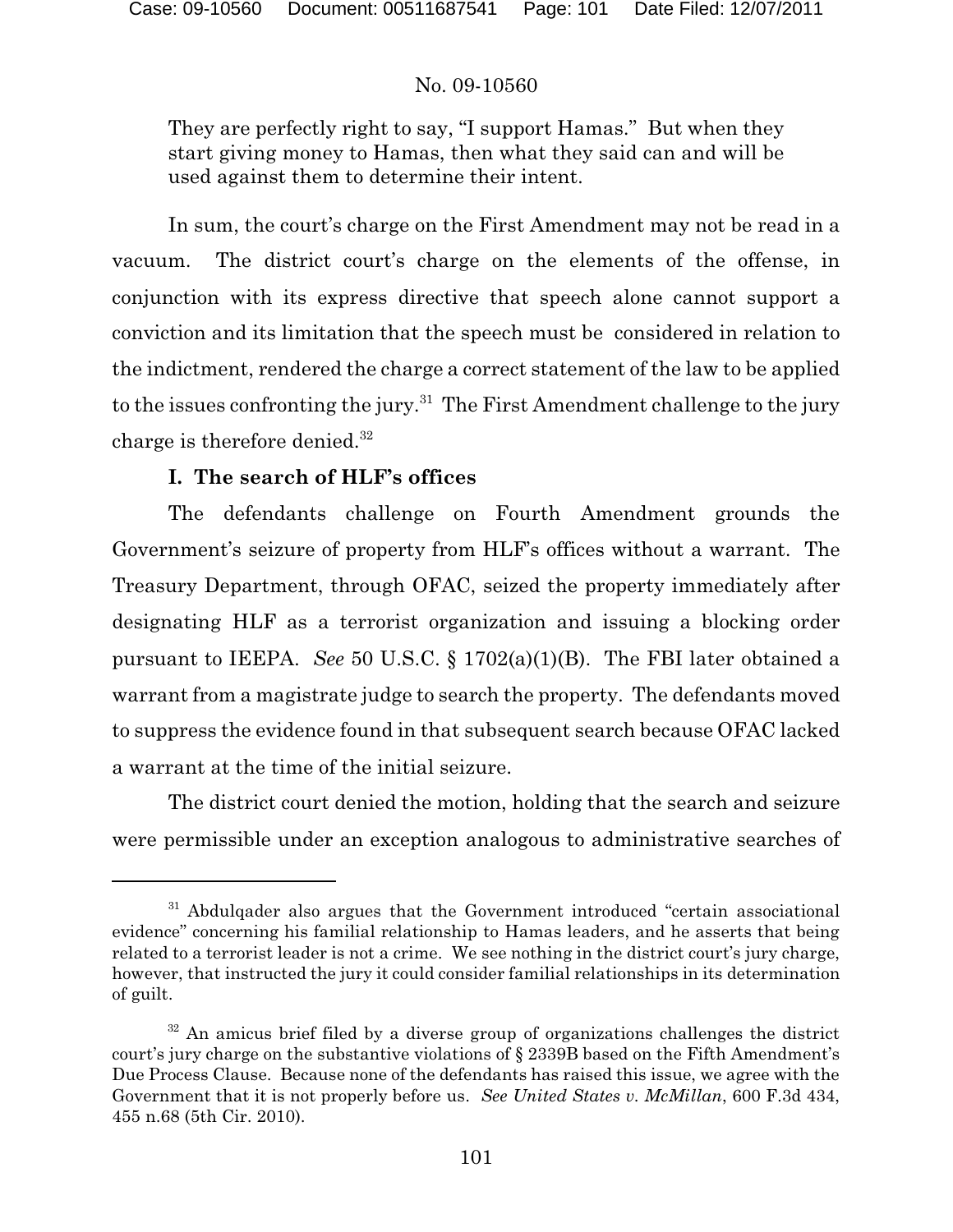closely regulated industries. The court further reasoned that the good faith exception to the exclusionary rule also precluded suppression because OFAC reasonably relied on IEEPA when it initially seized HLF's property, and the FBI reasonably relied on the warrant issued by the magistrate judge.

We hold that the district court correctly denied the suppression motion but for different reasons. The defendants do not challenge the blocking order under the Fourth Amendment. As we will explain, we conclude that the defendants' privacy interests were greatly reduced by the unchallenged blocking order, that the Government had a strong special need to act quickly to prevent asset flight, and that the Government's movement of HLF's property into storage until obtaining a warrant was a minimal intrusion into the defendants' diminished privacy interests. Under these circumstances, the Government's conduct did not violate the Fourth Amendment.

On appeal of a motion to suppress, "the district court's findings of facts are reviewed for clear error, viewing the evidence in the light most favorable to the government. The district court's conclusions of law are reviewed *de novo*." *United States v. Hernandez*, 647 F.3d 216, 218 (5th Cir. 2011) (internal quotation marks and citation omitted). We view the facts underlying the suppression decision in the light most favorable to the Government as the prevailing party. *United States v. Howard*, 106 F.3d 70, 73 (5th Cir. 1997). We may affirm the district court's ruling on any ground supported by the record. *Hernandez*, 647 F.3d at 218.The Government bears the burden of showing that a warrantless search or seizure was valid. *United States v. Gomez-Moreno*, 479 F.3d 350, 354 (5th Cir. 2007).

In this case OFAC initially acted under IEEPA and the blocking order to secure HLF's property. Pursuant to IEEPA, the President is authorized to declare a national emergency "to deal with any unusual and extraordinary threat" to the United States originating in substantial part in a foreign state.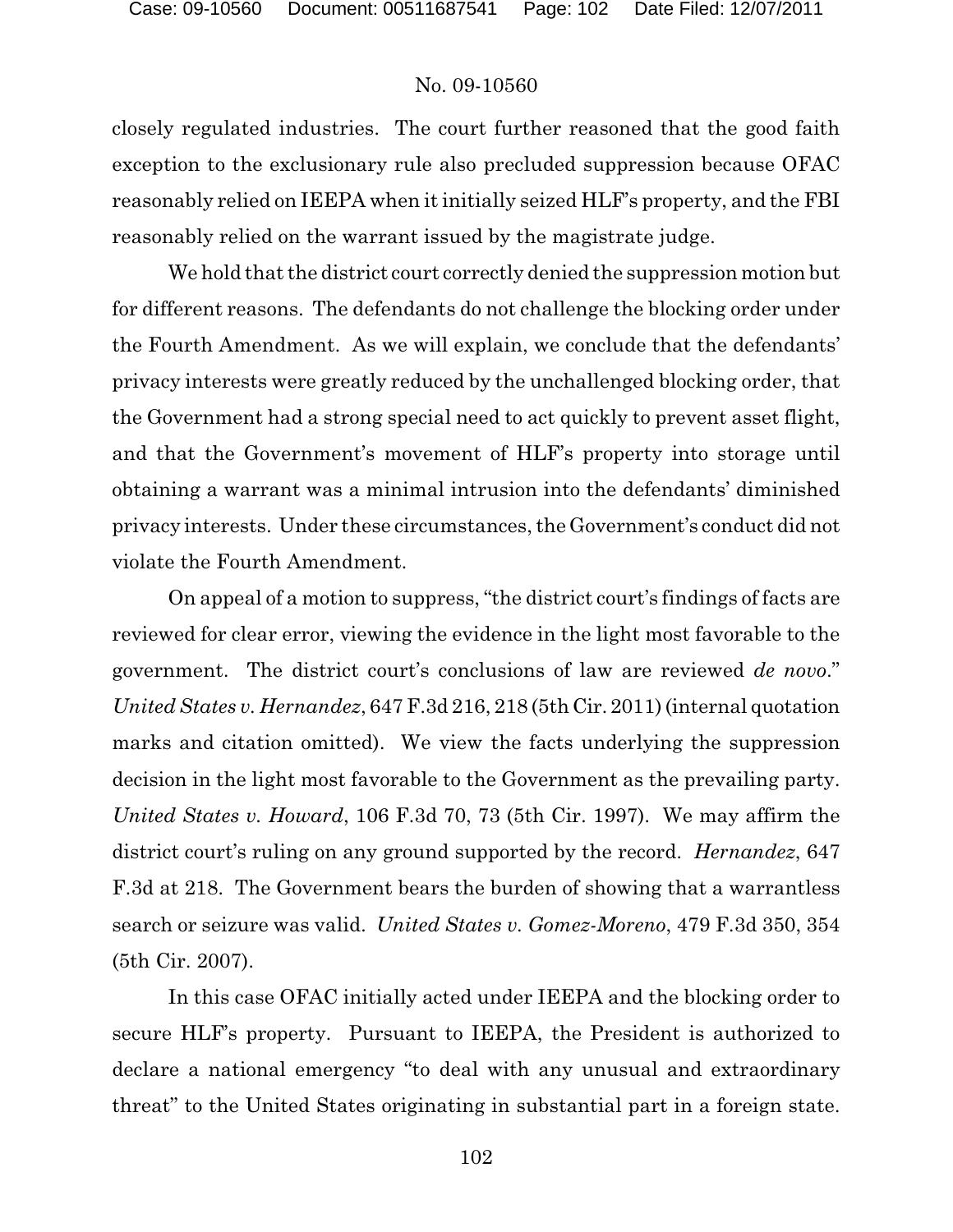*See* 50 U.S.C. § 1701(a). The President is empowered to "investigate, regulate, or prohibit" transactions in foreign exchange, banking transfers, and importing or exporting currency or securities.  $\S 1702(a)(1)(A)$ . In addition, the President may

investigate, block during the pendency of an investigation, regulate, direct and compel, nullify, void, prevent or prohibit, any acquisition, holding, withholding, use, transfer, withdrawal, transportation, importation or exportation of, or dealing in, or exercising any right, power, or privilege with respect to, or transactions involving, any property in which any foreign country or a national thereof has any interest by any person, or with respect to any property, subject to the jurisdiction of the United States[.]

§ 1702(a)(1)(B). The President is also authorized to issue necessary regulations to further IEEPA's purpose, which the President has delegated to the Treasury Department. *See* § 1704. OFAC is the office that is principally responsible for administering the Government's orders and regulations under IEEPA.

As relevant to this case, and as noted above, in 1995 the President issued Executive Order 12947 under IEEPA designating, *inter alia*, Hamas as a SDT. *See* 60 Fed. Reg. 5079 (Jan. 23, 1995). In 2001, in response to the terrorist attacks of September 11, the President issued Executive Order 13224 recognizing a continued threat to the national security, foreign policy, and economy of the United States and declaring a national emergency to deal with that threat. *See* 66 Fed. Reg. 49079 (Sept. 23, 2001). The Executive Order also found "that because of the pervasiveness and expansiveness of the financial foundation of foreign terrorists, financial sanctions may be appropriate for those foreign persons that support or otherwise associate with these foreign terrorists." *Id.* The Executive Order designated various individuals and organizations as specially designated global terrorists (" $SDGTs$ ").<sup>33</sup> It further provided for the

 $33$  The initial list of SDGTs has since been amended to include Hamas.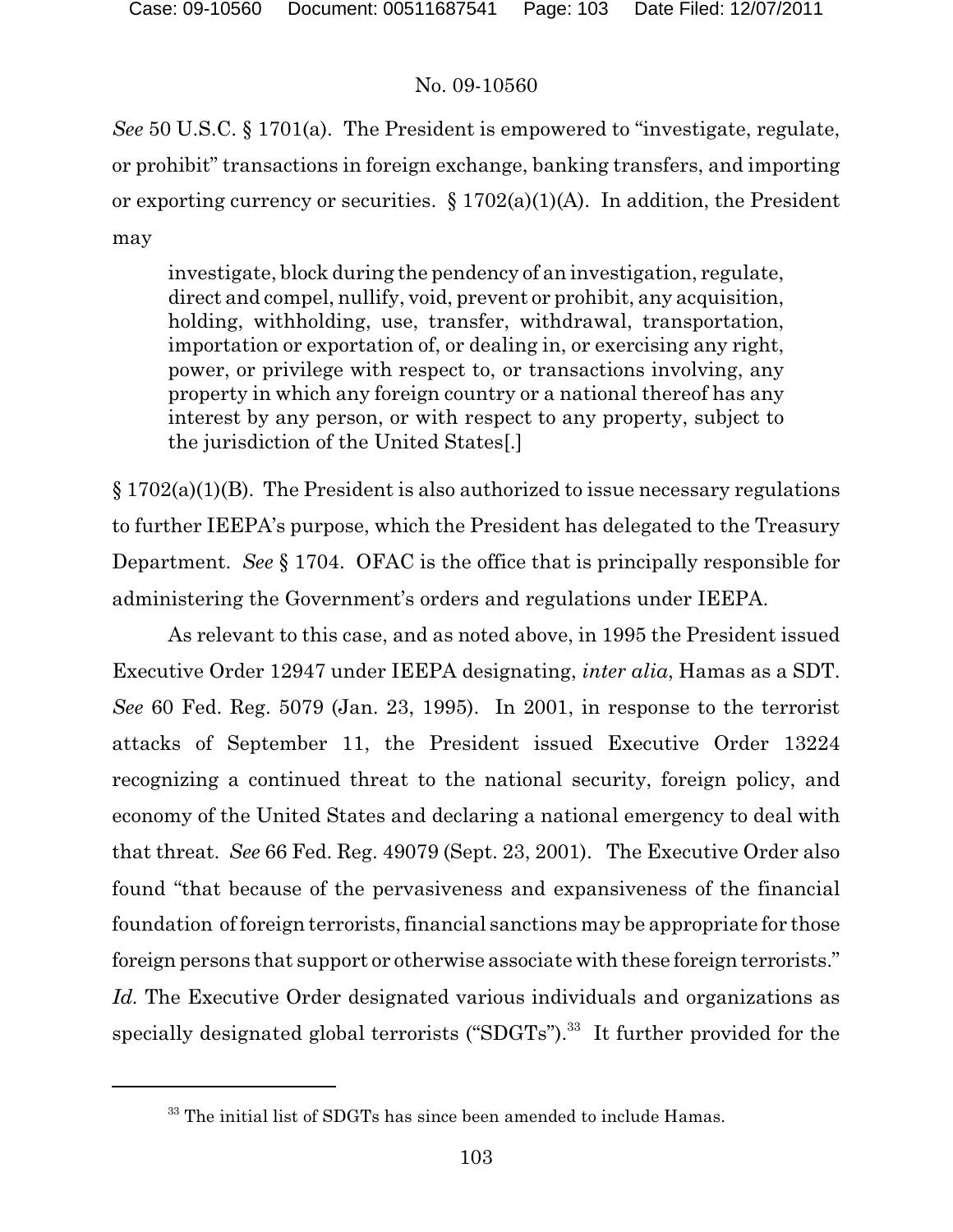designation of additional SDGTs if organizations or persons are found to "act for or on behalf of" or are "owned or controlled by" designated terrorists, or if they "assist in, sponsor, or provide . . . support for," or are "otherwise associated" with them. *See id.* The Executive Order thereby authorized the Government to freeze or block the assets of organizations or persons that supported or were associated with designated terrorists.

The ramifications of being named a SDT subject to a blocking order are significant. Once assets have been blocked, they no longer may be used unless OFAC issues a license authorizing the SDT to engage in transactions involving the blocked assets. *See* 31 C.F.R. § 501.801. As cogently described by the Ninth Circuit, "[b]y design, a designation by OFAC completely shutters all domestic operations of an entity. All assets are frozen. No person or organization may conduct any business whatsoever with the entity, other than a very narrow category of actions such as legal defense." *Al Haramain Islamic Found. v. U.S. Dep't of the Treasury*, \_\_ F.3d \_\_, No. 10-35032, 2011 WL 4424934, at \*10 (9th Cir. Sep. 23, 2011). A party subject to a designation may seek administrative reconsideration and limited judicial relief, but the "designation is indefinite" and the limited remedies "take considerable time." *Id.*; *see also* 31 C.F.R. § 501.807.

The Treasury Department designated HLF as a SDT and a SDGT on December 3, 2001. On the same day, OFAC issued a blocking notice to HLF stating in relevant part:

[A]ll real and personal property of [HLF], including but not limited to all offices, furnishings, equipment and vehicles, as well as funds and accounts in which [HLF] has any interest, are blocked. All assets of [HLF], including but not limited to bank, charge and investment accounts, securities, and safe deposit boxes at any financial institution located in the United States or organized under the laws of the United States, including their overseas branches, are blocked. Blocked property may not be transferred, withdrawn, exported, paid, or otherwise dealt in without prior authorization from OFAC.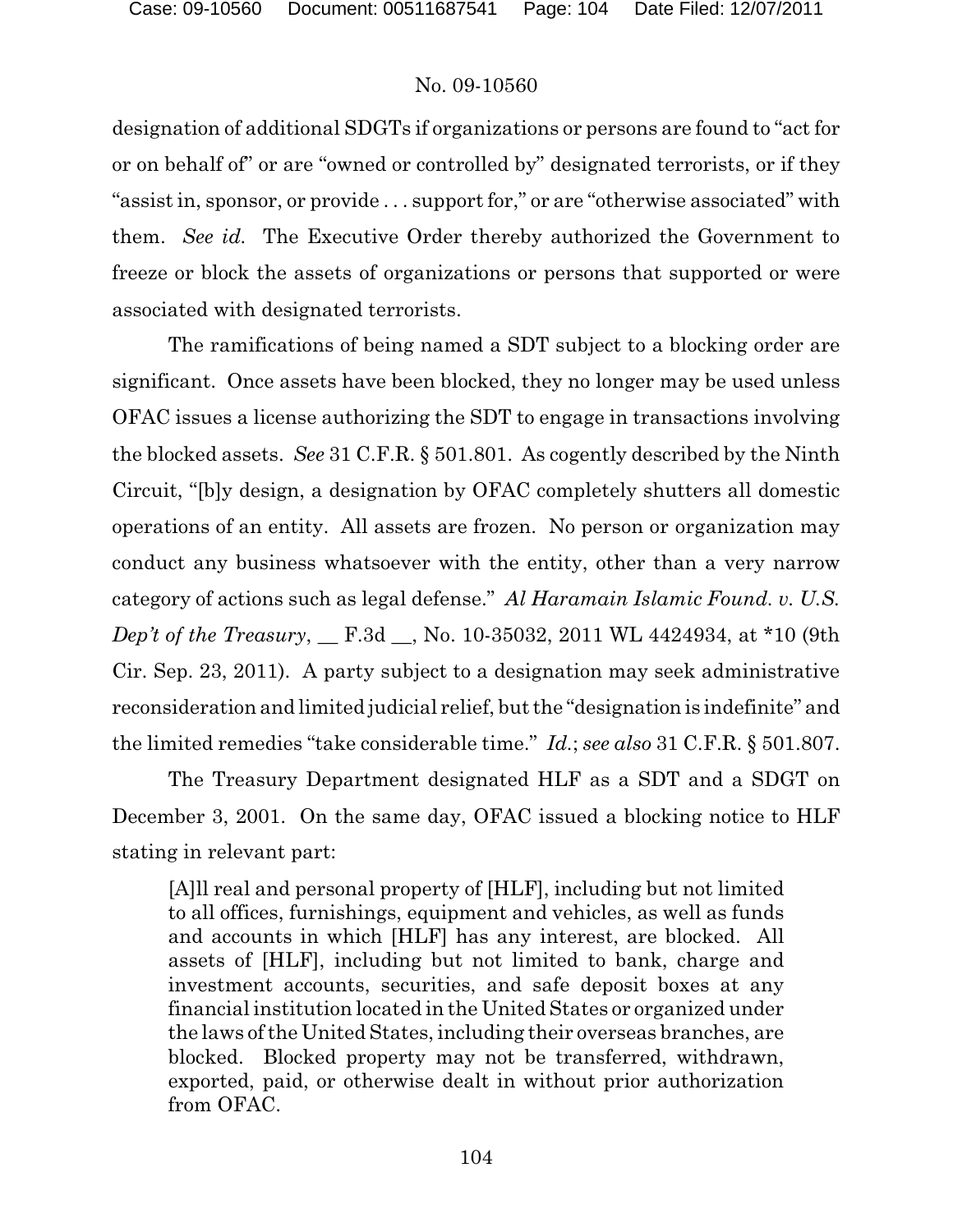All transactions involving property in which [HLF] has any interest, including any property of third parties in the possession or control of [HLF], are prohibited without specific authorization from OFAC. As a consequence of this action, activities in, use of, and occupation of [HLF] offices, including this facility and each [HLF] office subject to United States jurisdiction, are hereby prohibited. . . . No property may be removed from the premises other than property that is clearly the personal property of the individual requesting to remove the property from the premises. Persons who are unable to remove their personal belongings at this time must contact OFAC in writing . . . to make arrangements to secure their belongings at a later date. . . . Requests for specific licenses for payment of outstanding financial obligations owed by [HLF], such as salary, rent and utility payments, among others, must also be made in writing[.]

The notice also advised that if HLF wished to seek a license to engage in any transaction involving blocked property, or to challenge the designation as a SDGT, it should refer to specified regulations for the proper procedure.

In order to effectuate the blocking notice, OFAC personnel, accompanied by federal officers, went the next day (December 4, 2001) to the HLF offices in Richardson, Texas; Bridgeview, Illinois; San Diego, California; and Paterson, New Jersey. OFAC served the notices at each location on HLF representatives, who signed the notices and permitted entry into the offices. In Richardson, Defendant Baker signed the notice but initially denied permission to enter. Two hours later, after consulting with counsel and after a televised public announcement revealing HLF's designation, Baker allowedOFAC into the office. Defendant El-Mezain similarly permitted entry into the San Diego office after consulting with counsel. The record shows that at each location independent contractors acting on behalf of OFAC took possession of HLF's assets and moved them to storage. There is no indication that anyone from OFAC or the FBI examined the property at that time.

On appeal, the defendants contend that OFAC's warrantless entry into the HLF offices was unconstitutional because nothing in IEEPA allowed the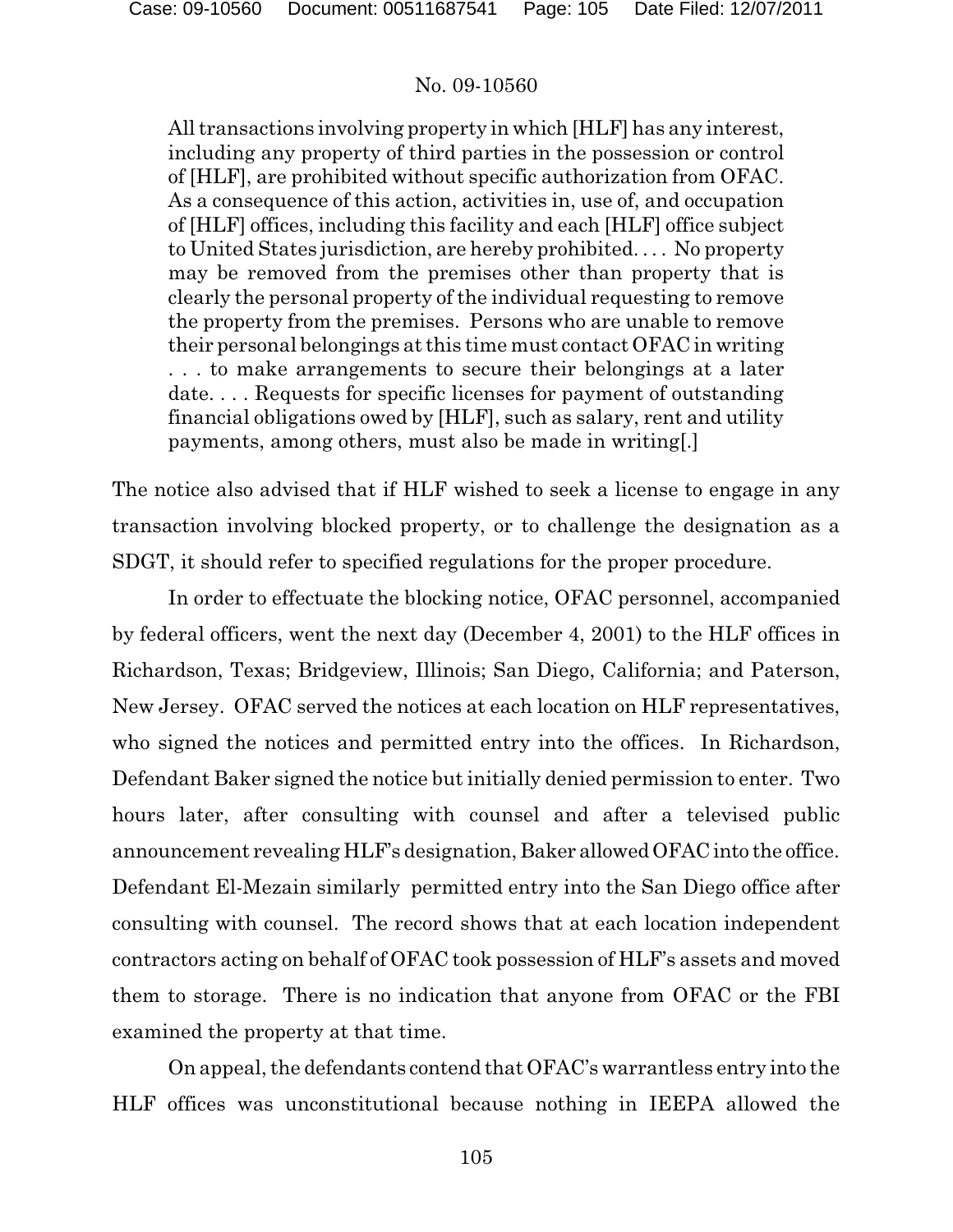Government to enter private property to effectuate a seizure or search. The Fourth Amendment provides that "[t]he right of the people to be secure in their persons, houses, papers, and effects, against unreasonable searches and seizures, shall not be violated . . . ." U.S. CONST. amend. IV. The Supreme Court has recognized that the Fourth Amendment "protects two types of expectations, one involving 'searches,' the other 'seizures.'" *United States v. Jacobsen*, 466 U.S. 109, 113 (1984). "A 'seizure' of property occurs when there is some meaningful interference with an individual's possessory interests in that property." *Id.* A "search," on the other hand, "occurs when an expectation of privacy that society is prepared to consider reasonable is infringed." *Id.* The defendants argue, consistent with these principles, that the Government's entry into the HLF offices interfered with HLF's possessory interests and infringed the privacy of HLF and its employees.

The Government responds, in part, that a warrant is not required before OFAC issues a blocking order under IEEPA. We need not resolve that question, however, because the defendants do not challenge under the Fourth Amendment OFAC's issuance of the blocking order, the scope of the order, or OFAC's ability to issue such an order without a warrant. *But see Al Haramain*, 2011 WL 4424934, at \*20–25 (holding that a warrant was required before OFAC issued a blocking order under IEEPA, and the Government failed to show the applicability of an exception to the warrant requirement). We therefore presume that the blocking order was properly issued.

Because the defendants do not challenge the blocking order, OFAC's implementation of it must be assessed by comparing the order's effect on the defendants' privacy interests with any special needs of the Government under IEEPA. We think this balancing of interest does not support suppression of the evidence in this case.

106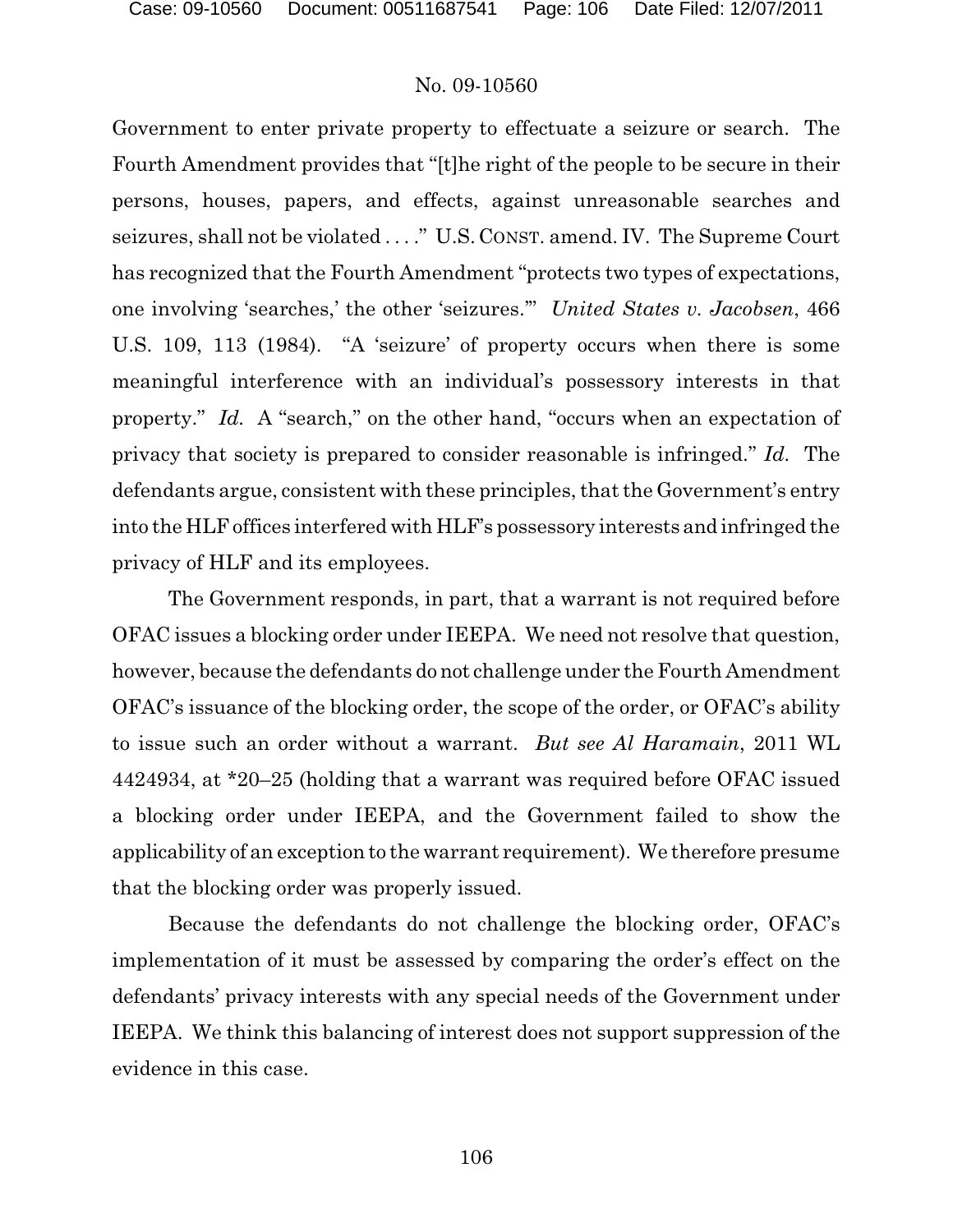"Warrantless searches and seizures are per se unreasonable unless they fall within a few narrowly defined exceptions." *United States v. Kelly*, 302 F.3d 291, 293 (5th Cir. 2002) (internal quotation marks and citation omitted). The Government contends here that the "special needs" exception to the warrant requirement justified the search and seizure. *See, e.g., Griffin v. Wisconsin*, 483 U.S. 868, 873 (1987) (recognizing that a warrantless search may be justified "when special needs, beyond the normal need for law enforcement, make the warrant and probable-cause requirement impracticable") (internal quotation marks and citation omitted). The Supreme Court has applied the special needs exception in a variety of circumstances when the Government performs functions beyond typical law enforcement or crime control and when the intrusion into the privacy interest at stake is minimal. *See, e.g., Illinois v. Lidster*, 540 U.S. 419, 427–28 (2004) (holding that a warrantless highway checkpoint to investigate fatal hit-and-run accident was valid where "stops interfered only minimally with liberty of the sort the Fourth Amendment seeks to protect"); *Mich. Dep't of State Police v. Sitz*, 496 U.S. 444, 451 (1990) (upholding sobriety checkpoints where intrusion was "slight"); *O'Connor v. Ortega*, 480 U.S. 709, 725 (1987) (plurality) (permitting warrantless searches of government employee's work area for workrelated purposes where employee's privacy interests in office "are far less than those found at home or in some other contexts"); *United States v. Martinez-Fuerte*, 428 U.S. 543, 565 (1976) (upholding warrantless fixed Border Patrol checkpoint where stop caused "minor interference" with Fourth Amendment interests).

In *Al Haramain*, the Ninth Circuit held that the special needs exception did not apply in the context of the Government's issuance of a blocking order under IEEPA. The court noted that "[t]he exception requires a weighing of the nature and extent of the privacy interest at hand against the nature and immediacy of the government's concerns and the efficacy of the procedures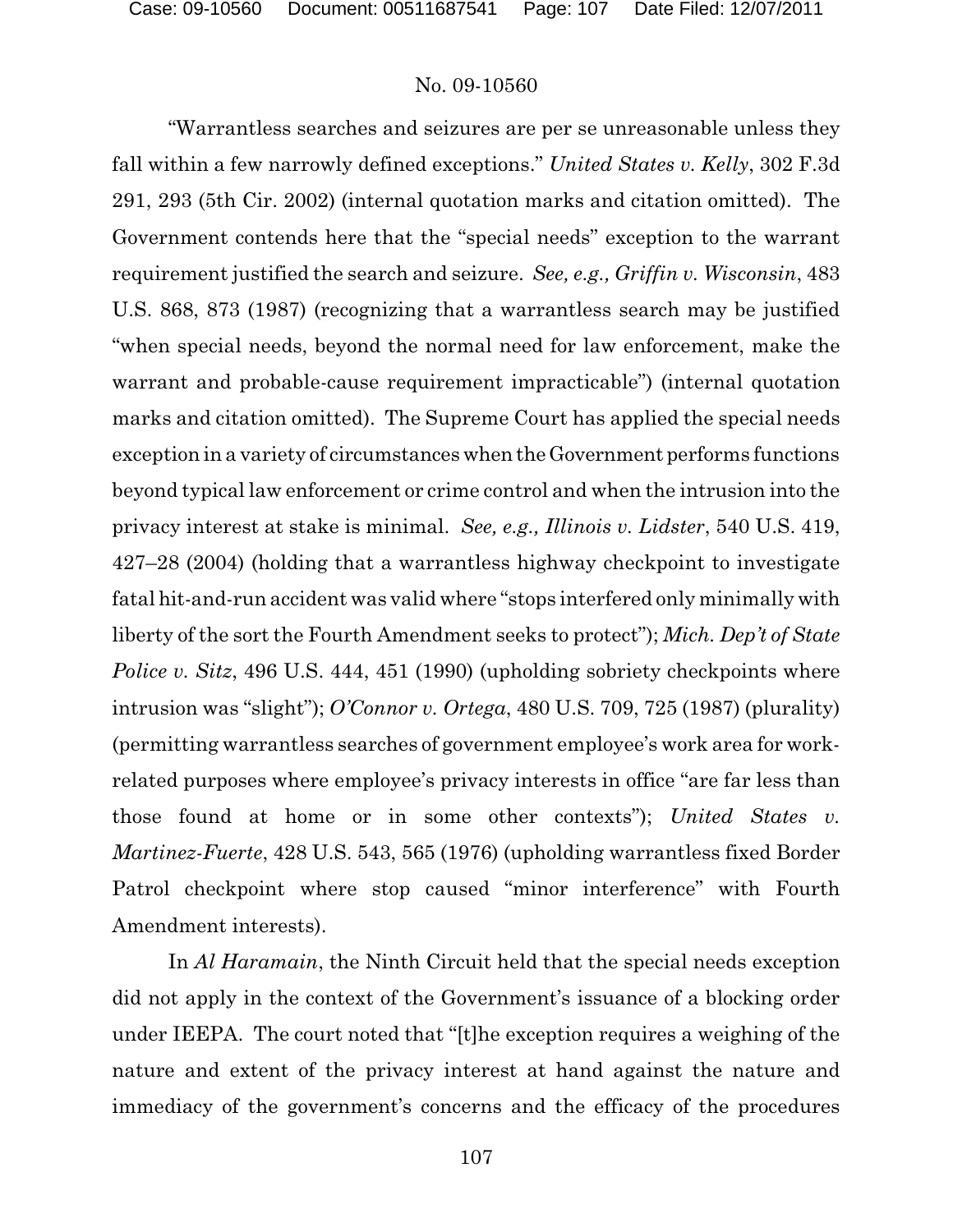employed in meeting those concerns." *Al Haramain*, 2011 WL 4424934, at \*20 (citing *Bd. of Educ. v. Earls*, 536 U.S. 822, 830–34 (2002)). The court there concluded that the private entity had a substantial privacy interest that was severely restricted by the blocking order because the order effectively shut down all business operations indefinitely, and that the Government failed to show why a warrant should not be required when balanced against that interest. *Id.* at \*22–23.

We agree with the Ninth Circuit's assessment of the debilitating effect of a blocking order, but because the defendants have not challenged the order in this case, our analysis begins at a different point than *Al Haramain*, and the applicable balancing of interests yields a different result. Here, the unchallenged blocking order gave the Government complete control over both HLF's assets and the premises and reduced the defendants' interests to a minimum. As the Ninth Circuit recognized in *Al Haramain*, the significant effects of a blocking order are "*by design.*" *Id.* at \* 22 ("[T]here is no limited scope or scale to the effect of the blocking order."). Indeed, a "designation [as a SDT] is not a mere inconvenience or burden on certain property interests; designation indefinitely renders a domestic organization financially defunct." *Id.* at \*10. Further, "[a] blocking order effectively shuts down the private entity." *Id.* at \*22.

The text of the blocking order in this case demonstrates the Government's control and the virtual elimination of any possessory and privacy interests held by the defendants in the assets and premises of HLF. The blocking order expressly directed all persons to leave the offices. It prohibited the defendants from engaging in any activity involving HLF's property, and it even prohibited the defendants from occupying the premiseswithout OFAC's prior authorization. The warrantless imposition of these conditions has not been contested here. Unlike in *Al Haramain*, we are therefore faced with a presumptively valid order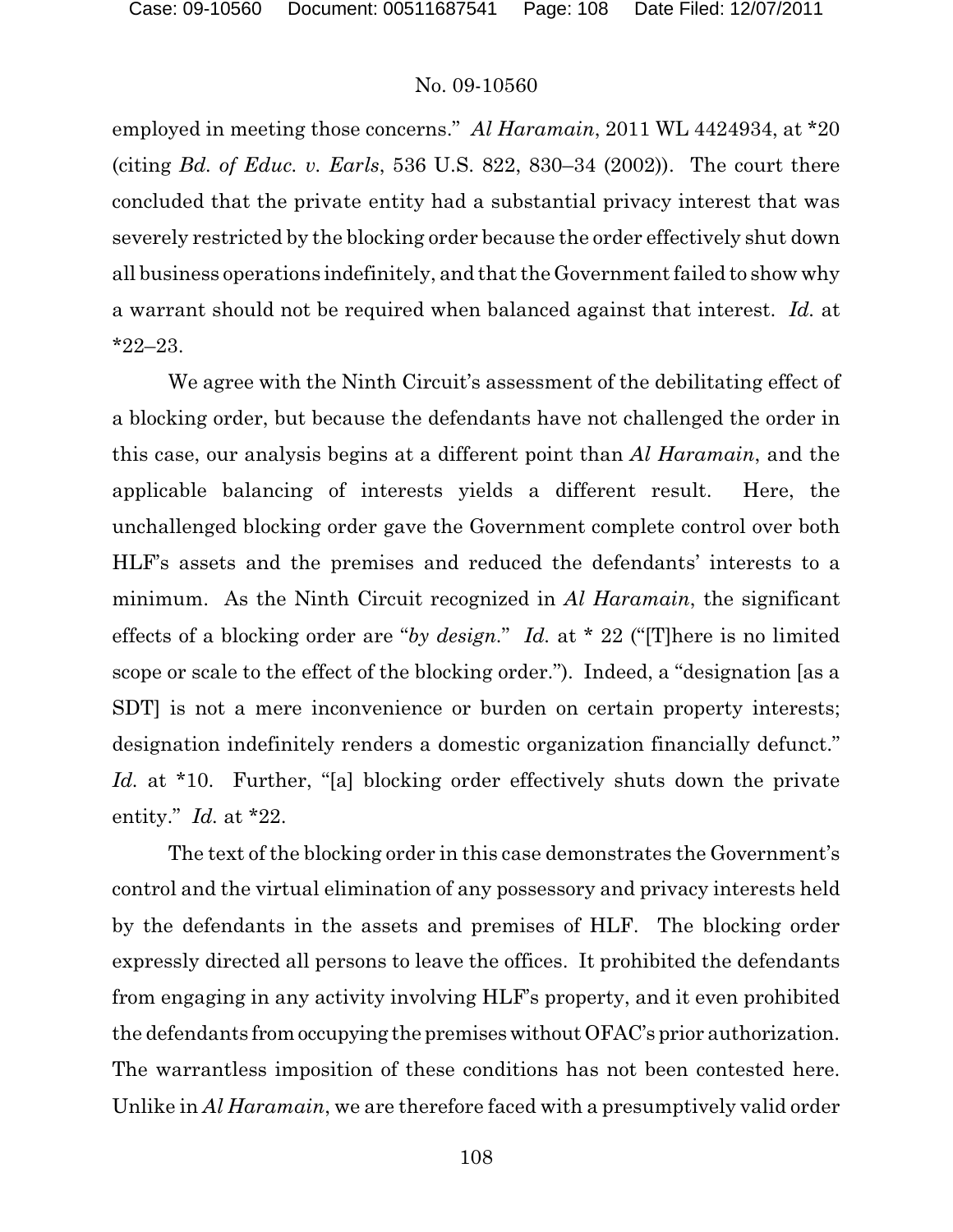that stripped the defendants of any possessory interests in the HLF offices and assets. Any remaining privacy interest that the defendants had was minimal, and, as we discuss below, was protected by the subsequent warrant obtained prior to the Government's search.

Balanced against the defendants' significantly diminished privacy interests is the Government's "extremely high" interest in preventing actions that could facilitate terrorism. *Al Haramain*, 2011 WL 4424934, at \*23. An important purpose of a blocking order is to prevent asset flight, which was a genuine concern in this case. The evidence here showed that the defendants had been funneling millions of dollars to organizations associated with Hamas. They were capable of quickly transferring large sums of money by wire transfer to overseas bank accounts controlled by HLF and others. These accounts were in locations such as the West Bank and Gaza, where they were likely to be beyond the reach of a judicial warrant. The Government therefore had a strong interest in moving quickly to prevent the flight of assets that could be used to further terrorist activity. *See id.* at \*23 (recognizing that "'asset flight' is a legitimate concern").

In addition to considering the competing interests of the defendants and the Government, we also consider the nature of the Government's intrusion into the defendants' interests. We address here an uncontested blocking order that has comprehensively restricted the defendants' privacy and possessory interests. Viewed objectively, therefore, we believe that the Government's mere transfer of HLF's property from the offices to a storage facility pursuant to the blocking order, without invading the contents of the material, did not intrude into the defendant's privacy or possessory rights any more than was reasonable under the initial blocking order. *See Jacobsen*, 466 U.S. at 115 ("The reasonableness of an official invasion of the citizen's privacy must be appraised on the basis of the facts as they existed at the time that invasion occurred.").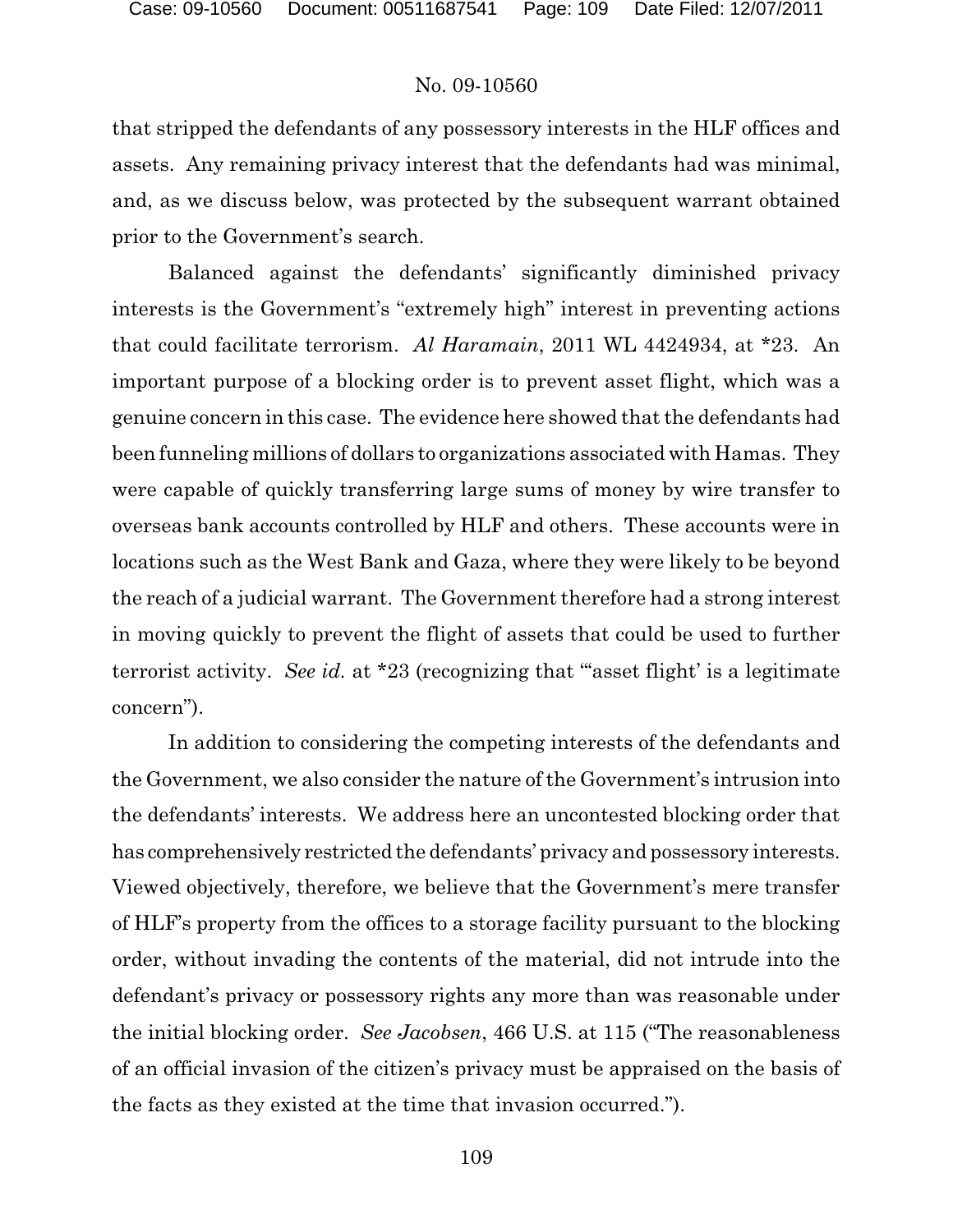We stress the importance of the fact that the Government took custody of the property without searching it and secured it to prevent unauthorized use, loss, or destruction. As we have said, the Government was already permitted by IEEPA and the blocking order to control the property and the premises, and its transfer of the assets to storage did not further circumscribe the defendants' interests. Had the Government actually examined the property before obtaining a warrant, this might be a different case.<sup>34</sup>

Furthermore, to the extent that the defendants retained any privacy interests in the materials seized by the Government, those interests were adequately protected by the warrant obtained before the Government actually searched the materials. That warrant separated the search of HLF's property from the initial seizure, which we think adds to the overall reasonableness of the Government's action and of the district court's denial of the defendants' suppression motion. The warrant affidavit submitted to the magistrate judge did not rely on, or refer to, evidence seized by OFAC from the HLF offices as a

<sup>&</sup>lt;sup>34</sup> Relying on *G.M. Leasing Corp. v. United States*, 429 U.S. 338 (1977), the defendants argue that merely because the Government has the power to block its assets does not mean that it may enter private property to seize the assets. In *G.M. Leasing*, the Supreme Court held that the Government's power to levy taxes and to seize property in satisfaction of tax liens did not give the Government power to enter private property without a warrant to seize the property. *Id.* at 354. The circumstances of the instant case are distinguishable. *G.M. Leasing* concerned "the normal enforcement of the tax laws." *Id.* The instant case, however, goes beyond the pale of normal law enforcement because IEEPA and the seizure here were designed to prevent the movement of assets that could be used to facilitate terrorist activity and came after a Presidential declaration of a national emergency. *See, e.g., Humanitarian Law Project*, 130 S. Ct. at 2724 ("[T]he Government's interest in combating terrorism is an urgent objective of the highest order."); *Cassidy v. Chertoff*, 471 F.3d 67, 87 (2d Cir. 2006) (Sotomayor, J.) (upholding warrantless searches designed "to protect ferry passengers and crew from terrorist acts"); *MacWade v. Kelly*, 460 F.3d 260, 270–75 (2d Cir. 2006) (holding constitutional suspicionless searches of passenger baggage on subway to prevent terrorist attack); *In re Sealed Case*, 310 F.3d 717, 746 (FISA Ct. Rev. 2002) (finding in context of FISA that the "nature of the 'emergency,' which is simply another word for threat, takes the matter out of the realm of ordinary crime control"). Moreover, the blocking order in this case, unlike the tax liens in *G.M. Leasing*, restricted the defendants' privacy rights in their premises. We find *G.M. Leasing* to be inapposite.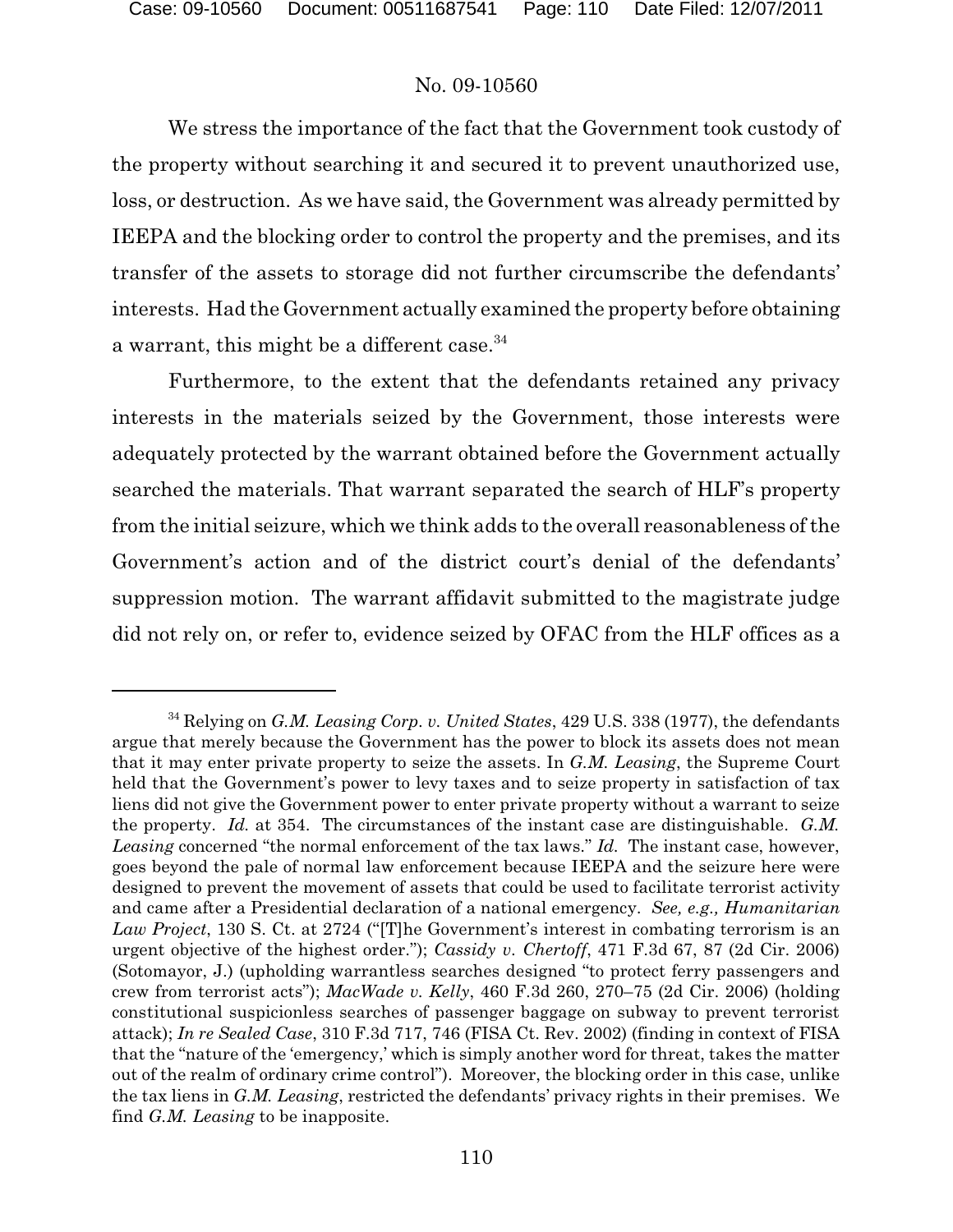basis for probable cause to search. The warrant affidavit stated only that the investigating officer had reviewed an inventory from the initial seizure and noted that various materials had been seized, such as "desks, files, books, binders, computers, telephones, fax machines, miscellaneous documents, and other items that HLF used to facilitate its activities." Nothing in the record suggests that the investigating officer misled the magistrate judge when applying for the warrant, and we believe the Government properly relied on the warrant for purposes of the search. *See, e.g., United States v. Leon*, 468 U.S. 897, 922–23 (1984); *United States v. Sibley*, 448 F.3d 754, 757 (5th Cir. 2006) (police may not rely on a warrant if the affiant misled the magistrate judge with information he knew was false); *United States v. Shugart*, 117 F.3d 838, 843 (5th Cir. 1997) ("'evidence obtained by law enforcement officials acting in objectively reasonable good-faith reliance upon a search warrant is admissible'") (citation omitted).

In sum, the Government's broad control over the defendants' premises and property afforded by the blocking order and IEEPA—control which has not been challenged by the defendants—greatly reduced the defendants' possessory and privacy interests. In light of the Government's strong interest in combating terrorism, and the minimal intrusion here to the defendants' diminished interests, we conclude that the Government's movement of HLF's property from the HLF offices into a storage facility until it obtained a judicial warrant to search the materials did not infringe the defendants' Fourth Amendment rights. We therefore affirm the district court's denial of the suppression motion.

### **J. Defendant Elashi's double jeopardy issue**

We next address a double jeopardy claim by Defendant Elashi, who argues that his conspiracy convictions in the instant case violate the Double Jeopardy Clause of the Fifth Amendment because he was convicted of conspiracy in a separate case in 2006. In the 2006 case, Elashi was convicted in the Northern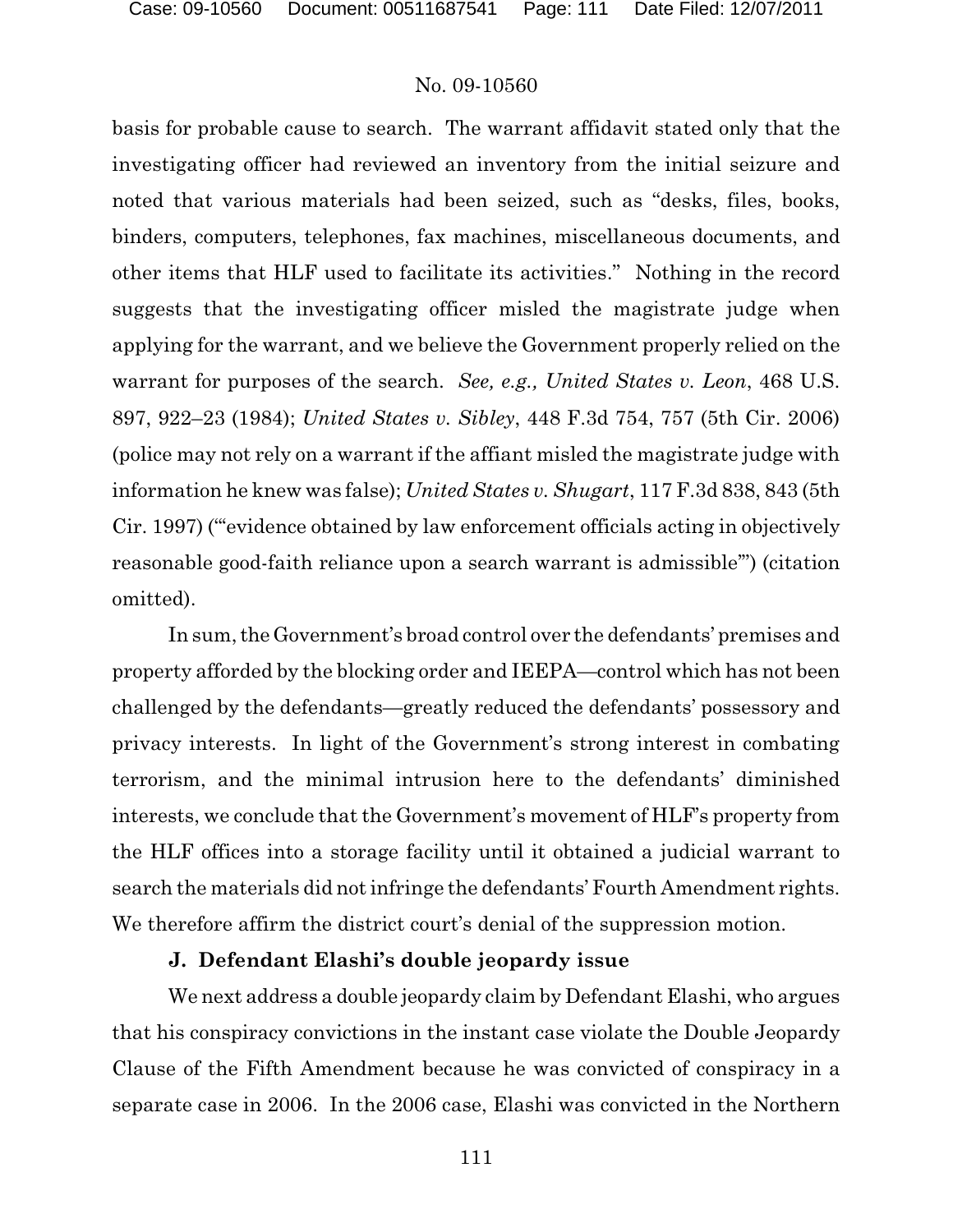District of Texas for, *inter alia*, conspiracy to deal in property of a specially designated terrorist, in violation of IEEPA, 50 U.S.C. §§ 1701–1707, and Executive Order 12947; substantive violations of that prohibition; and conspiracy and substantive money laundering offenses related to the SDT violations. *See United States v. Elashyi*, 554 F.3d 480, 491 & n.3 (5th Cir. 2008). The defendants in that case were Elashi; four of Elashi's brothers; his cousin, Nadia Elashi; Nadia's husband, Mousa Abu Marzook; and Elashi's Texas-based computer company, Infocom Corporation.

Elashi's 2006 conviction stemmed from financial transactions between Marzook and Infocom. In the early 1990s, Marzook made investments in Infocom of several hundred thousand dollars that were designated as loans, and he received interest payments in return. *See id.* at 490. Infocom later changed its books to reflect that the loans came from Nadia, and interest payments were made to her but deposited in Nadia and Marzook's joint bank account. *Id.* After Marzook was identified in a newspaper article as a Hamas leader, Infocom recorded a \$50,000 check from Marzook as a loan from Nadia. Marzook was subsequently arrested while trying to enter the United States in July 1995, and he was designated as a SDT in August 1995. Thereafter, the interest payments to Nadia and Marzook's joint account stopped for a while but then resumed as deposits in an account solely in Nadia's name. *Id.* at 491. The payments continued until 2001 when OFAC issued a blocking order instructing Infocom to freeze funds in which OFAC determined that Marzook had an interest. *Id.*

Elashi argues in the instant appeal that his convictions in this case for conspiracy to provide material support to Hamas (count 1), conspiracy to violate IEEPA (count 11), and conspiracy to commit money laundering (count 22) violate the Double Jeopardy Clause because the conspiracies substantially overlap with his conspiracy convictions from the 2006 case. Whether a prosecution violates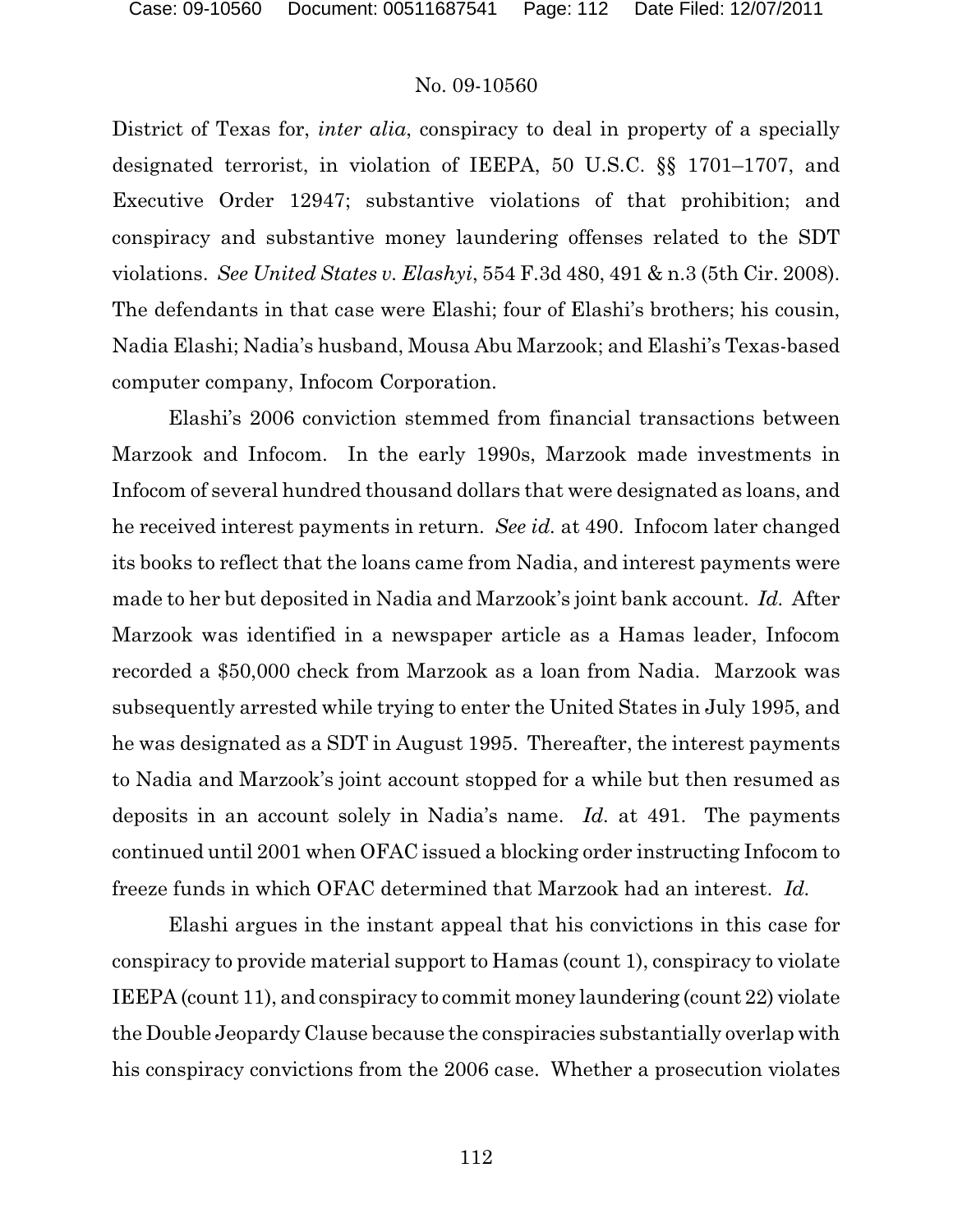the Double Jeopardy Clause is a question of law that we review *de novo*. *United States v. Delgado*, 256 F.3d 264, 270 (5th Cir. 2001).

The Fifth Amendment's Double Jeopardy Clause "protects against a second prosecution for the same offense after conviction." *Brown v. Ohio*, 432 U.S. 161, 165 (1977) (internal quotation marks and citation omitted); *United States v. Levy*, 803 F.2d 1390, 1393 (5th Cir. 1986). In a conspiracy case, the central issue for double jeopardy purposes is whether there was one agreement and one conspiracy or more than one agreement and more than one conspiracy. *United States v. Rabhan*, 628 F.3d 200, 204 (5th Cir. 2010).

"The defendant carries the initial burden of establishing 'a prima facie nonfrivolous double jeopardy claim' that the two conspiracies charged are in fact a single conspiracy and therefore charge a single offense." *Id.* (citation omitted). "If a defendant comes forward with a prima facie nonfrivolous double jeopardy claim, then the burden of establishing that the indictments charge separate crimes is on the government." *Delgado*, 256 F.3d at 270. "To determine whether the alleged conspirators entered into more than one agreement, we evaluate five factors: 1) time; 2) persons acting as co-conspirators; 3) the statutory offenses charged in the indictments; 4) the overt acts charged by the government or any other description of the offense charged that indicates the nature and scope of the activity that the government sought to punish in each case; and 5) places where the events alleged as part of the conspiracy took place." *Id.* at 272. Because no single factor is determinative, we must consider all of them. *Id*.

### **1. Time**

The time period for the conspiracies charged in the 2006 case (August 1995 to July 2001) was wholly contained within the time period charged in the instant case for the IEEPA and money laundering conspiracies (January 1995 to July 2004) and the material support conspiracy (October 1997 to July 2004). "An overlap in time periods between two alleged conspiracies favors a finding of a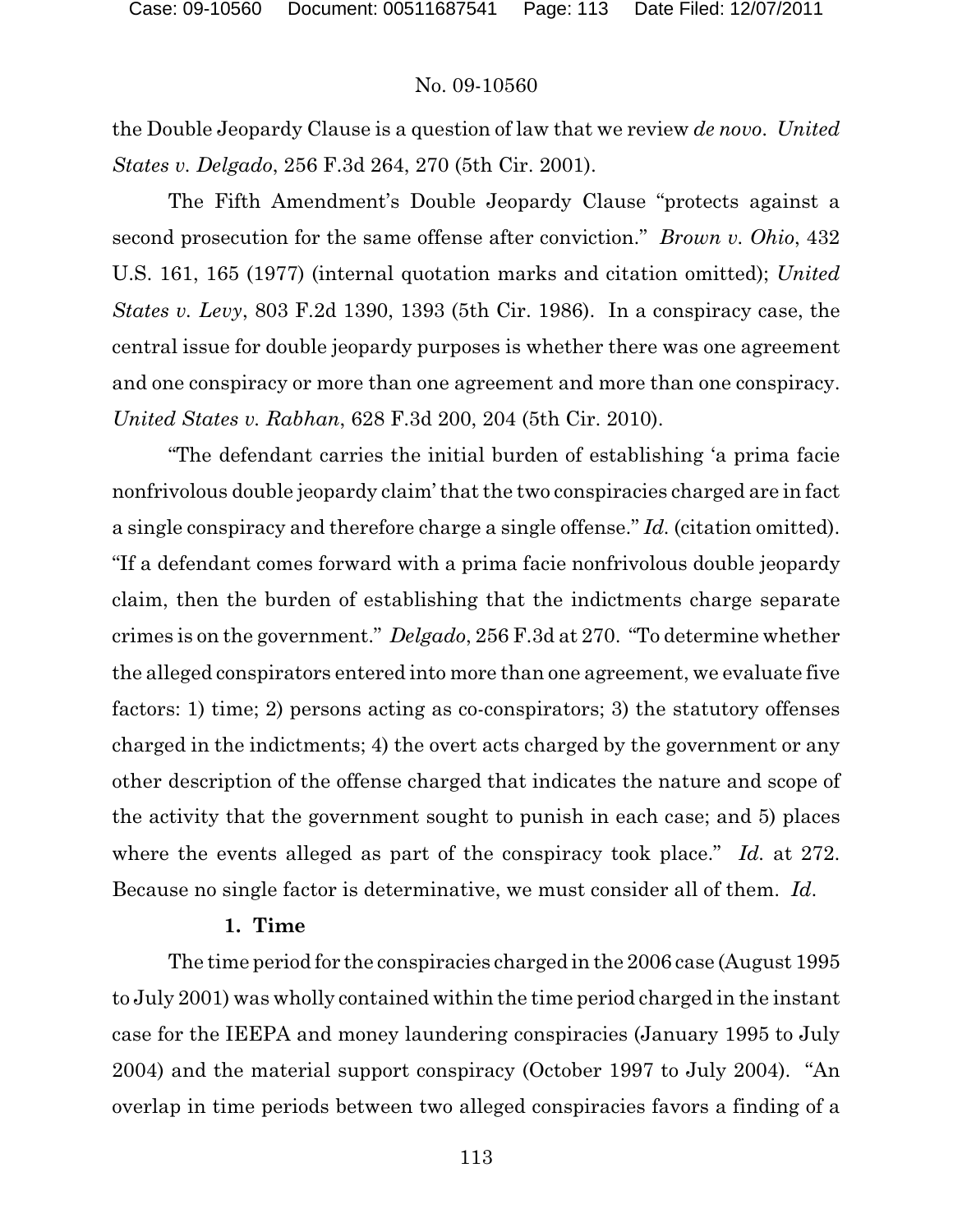single conspiracy, especially when that overlap is substantial." *Rabhan*, 628 F.3d at 205 (finding that an overlap of twenty-one months was substantial and favored a finding of a single conspiracy). The overlap of nearly four and six years in the two cases is substantial and favors a finding of a single conspiracy.

#### **2. Co-conspirators**

In the 2006 case, Elashi was charged with conspiring with his brothers, his cousin Nadia, Marzook, and Infocom. Those co-conspirators were also named as co-conspirators in the instant case. The Government concedes the overlap but argues that the instant case involves many more conspirators, and that the common co-conspirators played different roles in the conspiracies.

An overlap in personnel participating in conspiracies tends to indicate a single conspiracy. *Id.* at 205. Nevertheless, we agree with the Government that the key co-conspirators—most notably the co-defendants, Baker, El-Mezain, Abdulqader, Odeh, and the corporation, HLF—did not participate in Elashi's first conspiracy. The nature of the overlapping co-conspirators' participation is relevant to finding a single conspiracy, especially when the co-conspirators are the "central characters," *Levy*, 803 F.2d at 1395, or the "key personnel" in both cases. *Rabhan*, 628 F.3d at 205. If the central figures of the cases are different, or if they serve different functions for purposes of the conspiracies, it is less likely that there is a single agreement. *See United States v. Guzman*, 852 F.2d 1117, 1120–21 (9th Cir. 1988) (finding that "the roles performed by Guzman and Serrano in the two conspiracies were quite different" and therefore "doll not compel a finding that a single conspiracy existed").

In the first case, the central characters were Infocom, Nadia Elashi, and Marzook insofar as the conspiracy involved payments from Infocom to Nadia in which the real party in interest was Marzook. Elashi was implicated in the conspiracy in his role at Infocom. Marzook was the designated terrorist whose property made the defendants' actions illegal. In the instant case, the key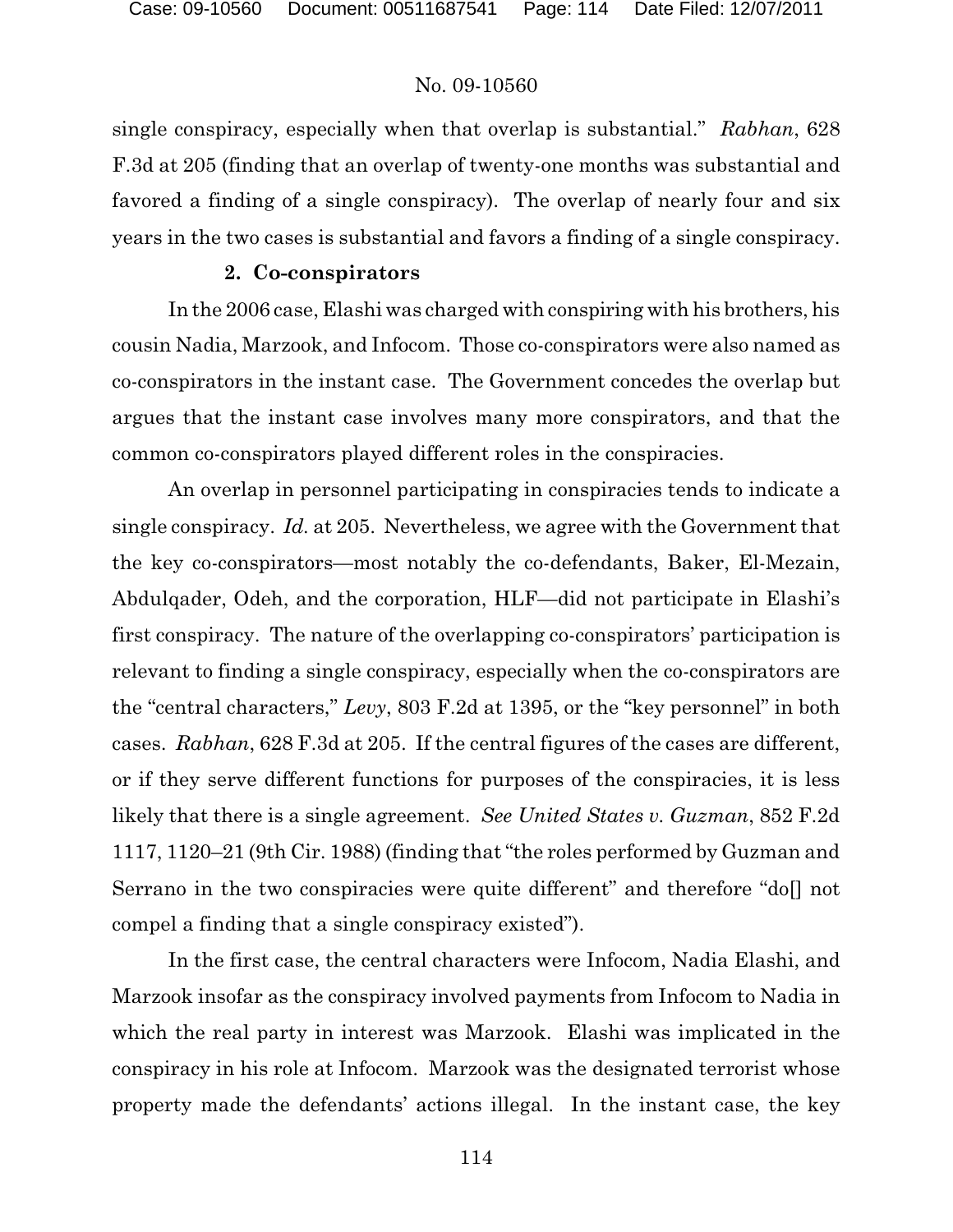characters in the conspiracy were those connected to HLF who were involved in raising donations in support of Hamas. Elashi was implicated in the conspiracy for his role as an HLF founder and officer, and Hamas was the designated terrorist. In the 2006 case, there were a limited number of participants in the conspiracy and the purpose of the agreement was confined to dealing in the property of Marzook, whereas the instant conspiracy involved different key participants with the much broader purpose of aiding all of Hamas through HLF. The central characters of the conspiracy in this case are not the same as those in the 2006 case. *See Rabhan*, 628 F.3d at 207 ("[T]he overlap of central characters" is "more important than the number of overlapping characters."). We conclude that the presence of some overlap in co-conspirators does not weigh in favor of finding a single conspiracy.

#### **3. Statutory offenses**

Next, in both prosecutions Elashi was charged with money laundering offenses in violation of 18 U.S.C. § 1956. He was also charged in both cases with conspiracy to violate IEEPA. The Government contends that the IEEPA conspiracies were different because the indictment in the 2006 case charged a general conspiracy under 18 U.S.C.  $\S 371$ , <sup>35</sup> while the IEEPA conspiracy in the instant case was charged under IEEPA's specific conspiracy provision in 50 U.S.C. § 1705. We agree with Elashi, however, that the IEEPA conspiracy in the instant case necessarily relied on the general conspiracy statute of § 371 because the specific IEEPA conspiracy provision of § 1705 did not become effective until 2007, after the indictment was returned in this case. *See* Pub. L. No. 110-96, § 2(a), 121 Stat. 1011, 1011 (Oct. 16, 2007).

 $35$  "If two or more persons conspire  $\dots$  to commit any offense against the United States . . . or any agency thereof in any manner or for any purpose, and one or more of such persons do any act to effect the object of the conspiracy, each shall be fined under this title or imprisoned not more than five years, or both." 18 U.S.C. § 371.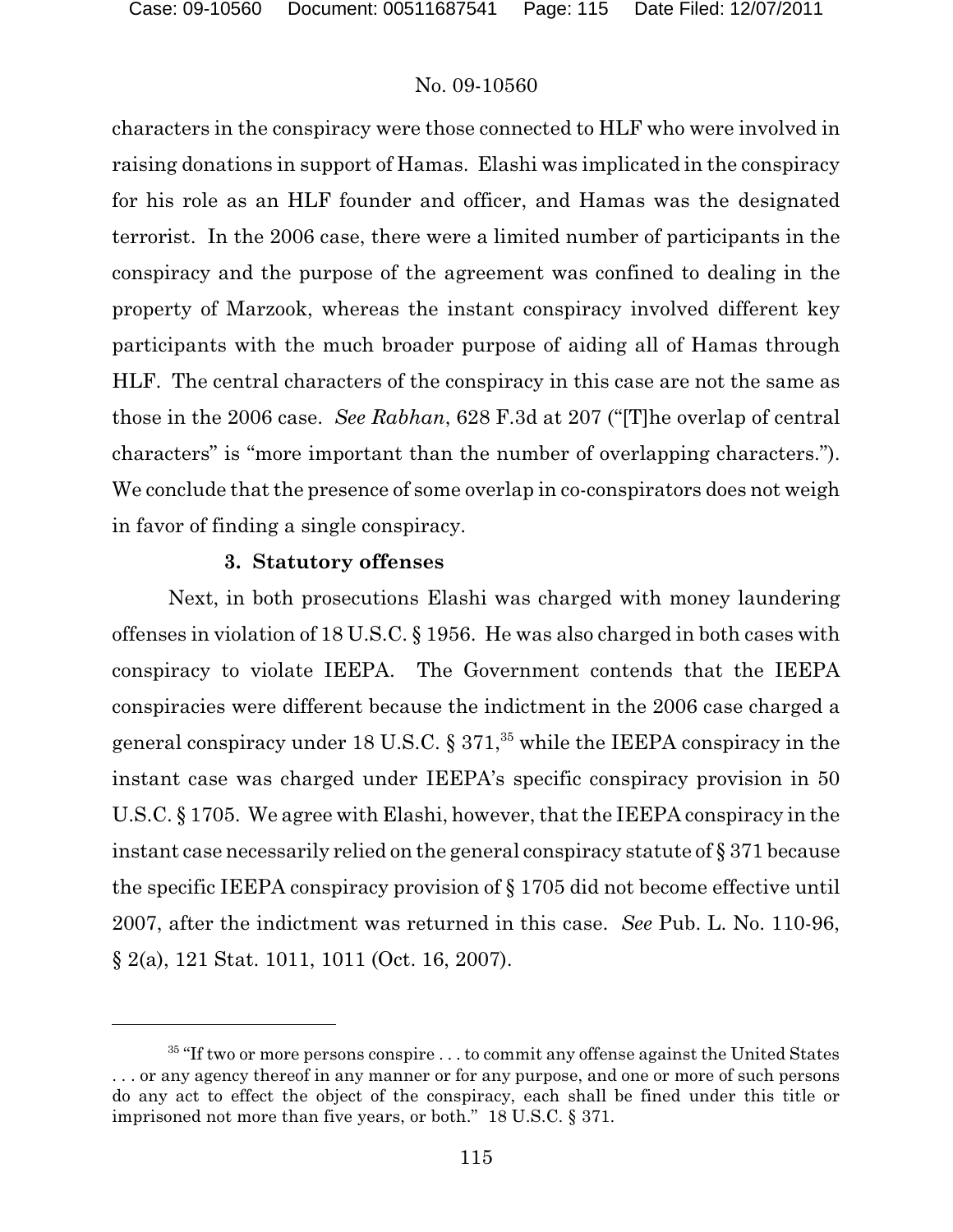The Government nevertheless argues that there were two conspiracies because the instant case also charged Elashi with conspiracy to provide material support to a foreign terrorist organization, in violation of 18 U.S.C. § 2339B, which was not an offense charged in the 2006 case. "Additional charges in one case may still lead to a finding that there is only one conspiracy, particularly when 'the statutes that do not overlap are related.'" *Rabhan*, 628 F.3d at 207 (quoting *Levy*, 803 F.2d at 1392). The conspiracies charged under IEEPA, 50 U.S.C. § 1705, and the material support statute, 18 U.S.C. § 2339B, are related insofar as they both prohibit support for designated terrorist organizations. The statutory offenses charged in both the instant case and the 2006 case are therefore the same or similar.

While this would militate toward finding a single conspiracy, we must be mindful that "[i]t is possible to have two different conspiracies to commit exactly the same type of crime." *United States v. Thomas*, 759 F.2d 659, 666 (8th Cir. 1985). We think that is the case here. Elashi was essentially charged in both cases with two similar crimes of aiding a designated terrorist, but the designated terrorist and the purpose of each offense were not the same. *See Guzman*, 852 F.2d at 1121 (finding two separate conspiracies despite identical statutory charges where "[t]he goals of the two conspiracies . . . were not identical"); *see also United States v. Coscarelli*, No. 98-21120, 2000 WL 284044, at \*3 (5th Cir. 2000) ("[W]here the second conspiracy has a different goal than the first, a second prosecution is *not* barred by double jeopardy.").

The 2006 conspiracy involved Marzook as the designated terrorist, and the goal of the conspiracy was to make payments to him from Infocom as a result of his investment in the company. The payments varied in amount between \$1,000 and \$15,000. *Elashyi*, 554 F.3d at 490. In the instant case, the designated terrorist was Hamas, and the goal was to provide material support for Hamas by raising funds through HLF's charitable network and by funneling money to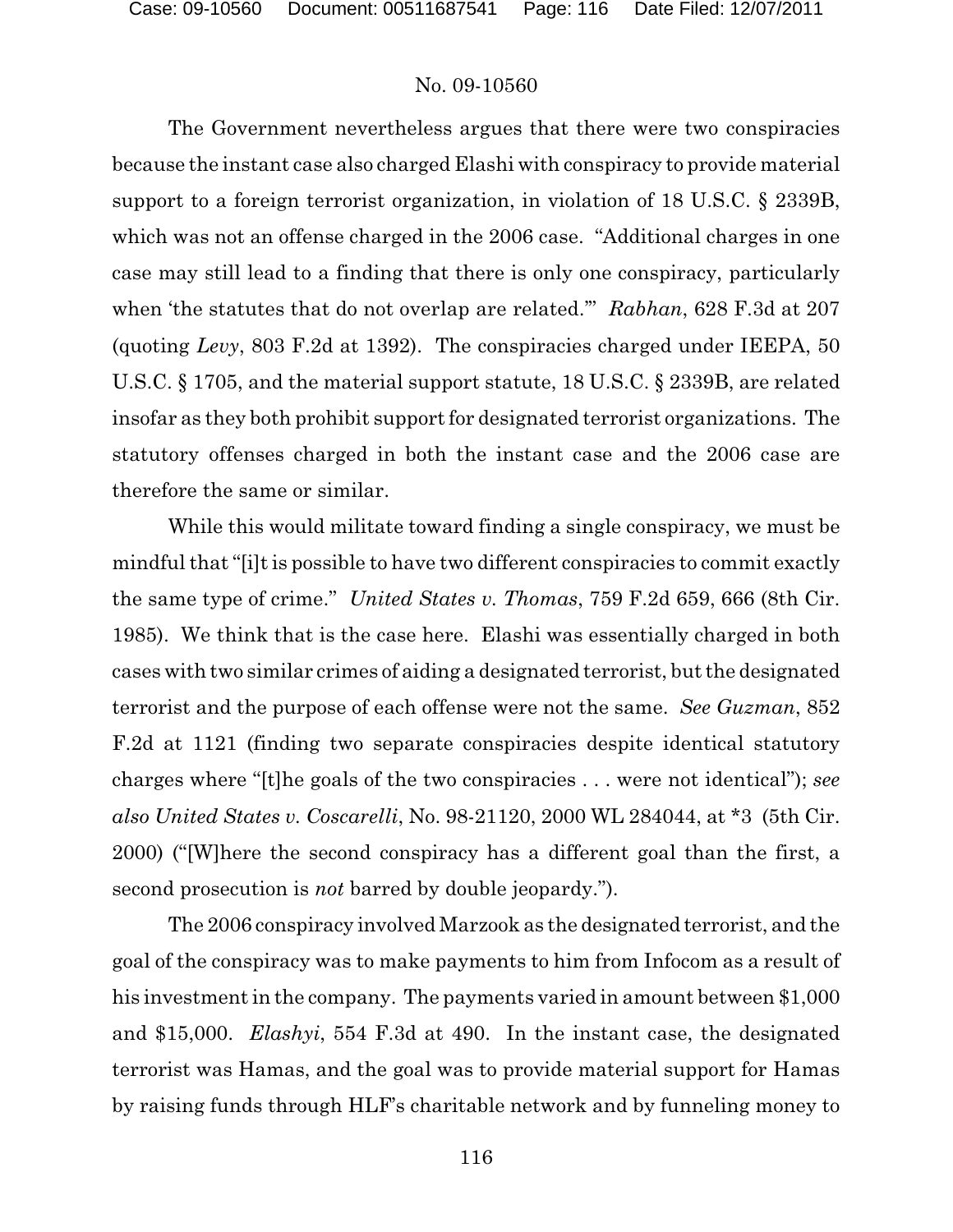Hamas organizations, like the zakat committees. The jury found that as a result of the conspiracy the defendants provided approximately \$12.4 million in support of Hamas. To be sure, Marzook was present in both cases, and evidence of Elashi's transactions in the 2006 case also served as evidence of his intent in the instant case. However, Elashi was convicted of dealing in the property of Marzook in the 2006 case, while he was convicted of the offense of providing support for Hamas in the instant case. We conclude that because the goals of the two offenses differed, the similarity in statutory charges does not compel a finding that there was a single conspiracy.

### **4. Overt acts**

Elashi concedes that the overt acts charged in the two cases were different, but he argues that a single conspiracy may be found because the overt acts in both cases span similar time periods and are similar in character. Although he is correct that a single conspiracy may be found even without overlapping acts, the "nature and scope of the allegedly separate conspiracies" must permit a finding that there was a single objective and a single agreement. *Rabhan*, 628 F.3d at 207 (internal quotation marks and citation omitted). For example, in *Rabhan* we held that there was a single conspiracy even though the Government charged different overt acts because the defendant had engaged in the multiple acts as part of a course of conduct with a single objective. *See id*. at 207–08 (holding that defendant's "overall strategy to form a comprehensive integrated catfish growing and processing operation" showed that the fraudulent loans in both Georgia and Mississippi were interrelated and favored a finding of a single conspiracy); *see also Levy*, 803 F.2d at 1395–96 (finding a single conspiracy where a series of fraudulent loans were obtained in order to hide the fact of another series of fraudulently obtained loans). We disagree with Elashi that the overt acts charged against him in both cases were sufficiently similar in nature to show that there was a single conspiracy.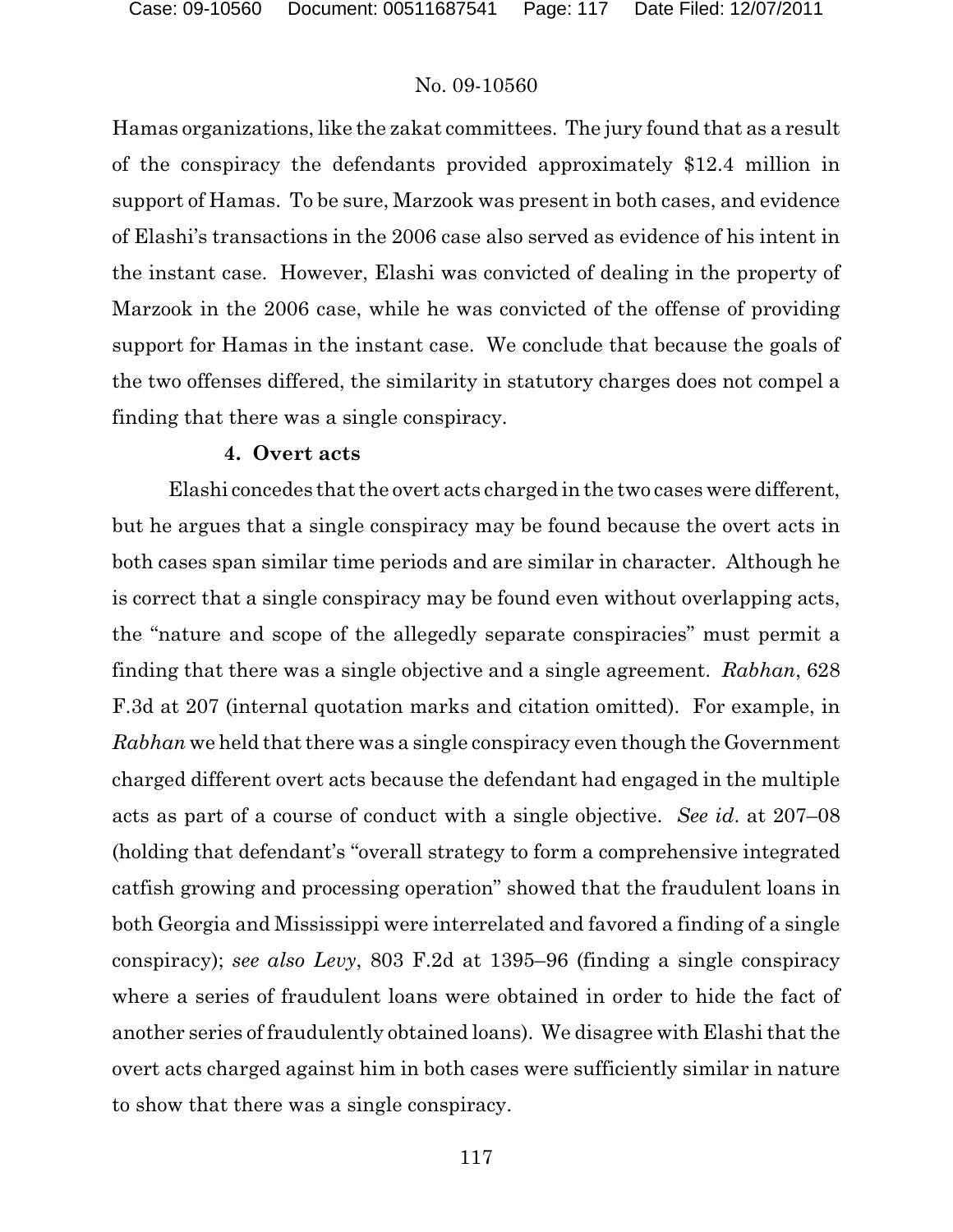In the 2006 case, the indictment charged Elashi with, *inter alia*, ten separate check and wire transfers from Infocom's bank accounts to bank accounts held in Nadia's name. In the instant case, the overt acts included specific wire transfers from HLF bank accounts to the seven zakat committees alleged to be operated on behalf, or under the control, of Hamas. The indictment in this case also charged that funds were wired from HLF bank accounts in Texas to the HLF office in the West Bank and Gaza, and then re-distributed to the zakat committees and to the family members of individuals who had been either "martyred" or jailed for terrorist activities. As noted above, the objective in the first case was to deal in the property of the specially designated terrorist Marzook because of his investment in Infocom, whereas the agreement in the instant case was to raise funds through HLF and funnel the money to Hamas, a different designated terrorist, in support of Hamas's social wing. Although Marzook was a Hamas leader, the two conspiracies alleged *direct* benefits to two different designated terrorists. *Cf. United States v. Cihak*, 137 F.3d 252, 258 (5th Cir. 1998) (finding two separate conspiracies where, *inter alia*, "the overt acts alleged in the two cases are different and . . . the actions of the separate conspiracies alleged in the other case did not advance the conspiracy alleged in this case and vice versa") (internal quotation marks and citation omitted).

Elashi argues that because the same evidence of financial transactions between Infocom and Marzook was introduced at both the first and second trials, the conspiracies were the same. We are not persuaded. The evidence was admitted in this case solely to show Elashi's intent or state of mind under Federal Rule of Evidence 404(b), and the district court gave a proper limiting instruction. *See* FED. R. EVID. 404(b) (Evidence of prior acts is admissible "as proof of motive, opportunity, intent, preparation, plan, knowledge, identity, or absence of mistake or accident . . . ."); *cf. United States v. Felix*, 503 U.S. 378, 386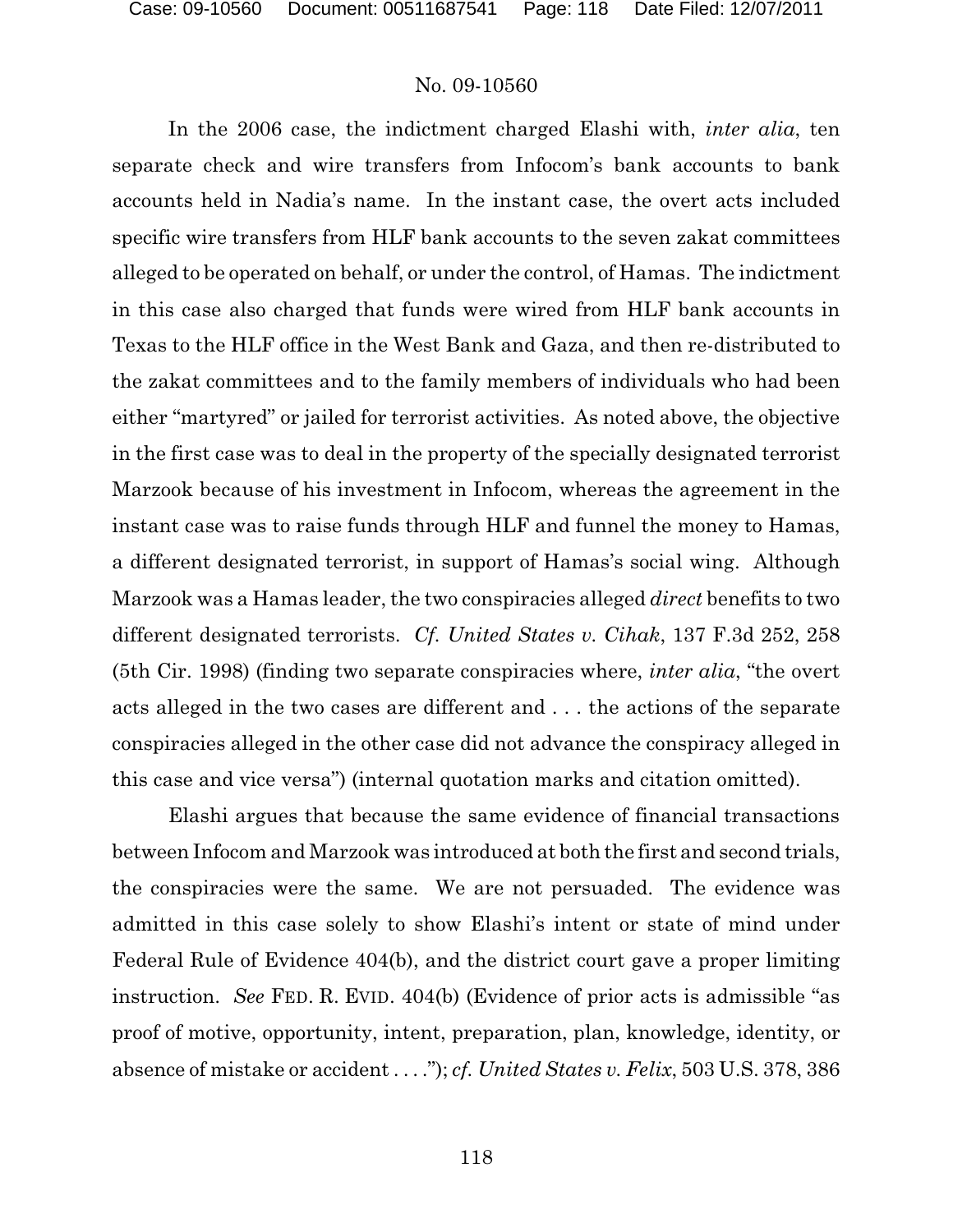(1992) ("[A] mere overlap in proof between two prosecutions does not establish a double jeopardy violation.").

Relying on our decision in *Levy*, Elashi argues that the introduction, under Rule 404(b), of evidence of acts underlying one conspiracy at the trial for a second conspiracy proves the existence of a single conspiracy. This may be true under some circumstances, but Elashi's statement of the law is too broad. *See United States v. Deshaw*, 974 F.2d 667, 675 & n.47 (5th Cir. 1992) (recognizing that evidence may be introduced under Rule 404(b) under circumstances that do not implicate double jeopardy). In *Levy,* 803 F.2d at 1392, the defendants were acquitted in the first trial of conspiracy to misapply funds and to make false statements in connection with loans. They were then prosecuted at a second trial for conspiracy to make false statements to a bank and to defraud the United States and the FDIC. *Id.* Evidence concerning the overt acts underlying the second trial had previously been offered in the first trial. *Id.* at 1395. The transactions involved in the two cases were part of a continuing course of fraudulent conduct and were designed to hide the larger scheme. *See id.* at 1396. For this reason, we held that the Government's prior introduction of the same evidence under Rule 404(b) at the first trial supported a single conspiracy. *Id.* We found that the transactions from both cases "are related" and that "the record reveals that the acts involved in both alleged conspiracies are the same." *Id.*; *see also United States v. Nichols*, 741 F.2d 767, 772 (5th Cir. 1984) (series of nearly identical drug shipments forming basis of three separate conspiracy indictments offered under Rule 404(b) in prosecution for fourth conspiracy to import drugs showed a single conspiracy to commit multiple violations of the drug control law). As explained above, we do not see a similar relationship here indicating a single agreement and a common objective because the transactions in the instant case—wire transfers to zakat committees in support of Hamas's social wing—do not further or advance the conspiracy in the first case to transfer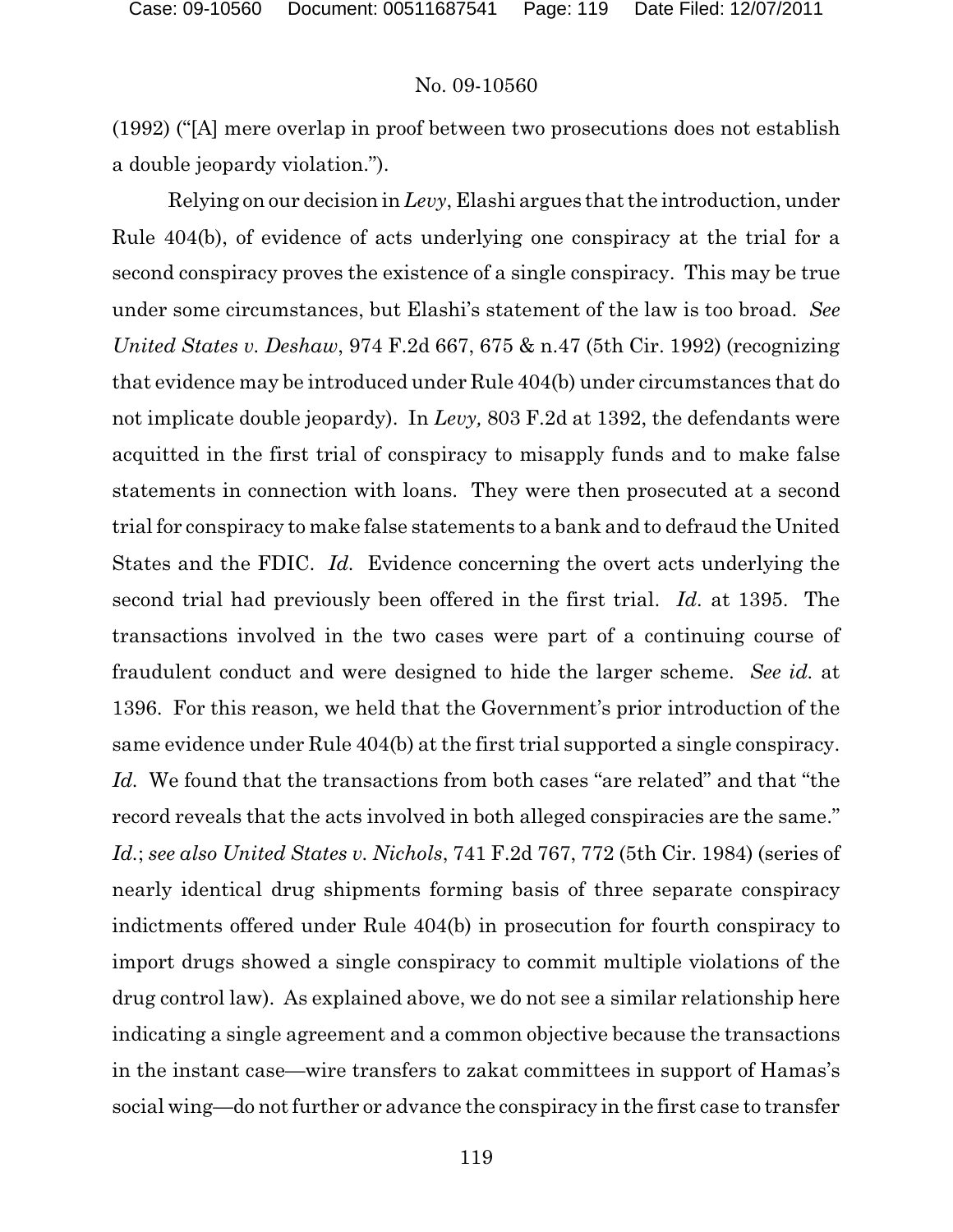funds to Marzook. Moreover, the acts involved in both cases were not the same. We conclude that this factor does not support a finding of a single conspiracy.<sup>36</sup>

### **5. Place**

Finally, both conspiracies were alleged to have occurred in the Dallas Division of the Northern District of Texas. Elashi also points out that the principals of both cases—Infocom and HLF—were located across the street from each other in Richardson, Texas, where all the transactions originated. Although there is a clear overlap of the conspiracies in Texas, the Government argues that the place of the two conspiracies is different because the overt acts in the first case were domestic transfers from Infocom's account to Nadia's account, whereas the instant case is broader geographically and involved international transfers from HLF to the zakat committees in the West Bank. When conspiracies "overlap geographically, it is appropriate to consider where they are based as an indicator of whether the geographic overlap is significant." *Rabhan*, 628 F.3d at 208. The Government has not shown that the "base of operations" for both conspiracies was anywhere other than Texas, where both corporate entities and most of the defendants were located. Therefore, the place of decision making in both cases was the same, which militates in favor of finding a single conspiracy.  $37$ 

 $^{36}$  Elashi also asserts that the Government's argument on appeal that there were two conspiracies conflicts with its position in the district court that the transactions from the first case were intrinsic to the instant case. We disagree. In response to Elashi's double jeopardy objection and alternative request for a limiting instruction in this case, the Government initially argued to the district court that Rule 404(b) was inapplicable, but it abandoned that position after the district court requested further briefing from the parties. After further research, the Government agreed in the district court that the defendants were entitled to a limiting instruction. The Government therefore has not taken an inconsistent position on appeal.

<sup>&</sup>lt;sup>37</sup> HLF also had offices in New Jersey, Illinois, and California, and defendant Odeh was in the New Jersey office. The Government has not argued, however, that decisions of HLF came from anywhere other than its headquarters in Texas.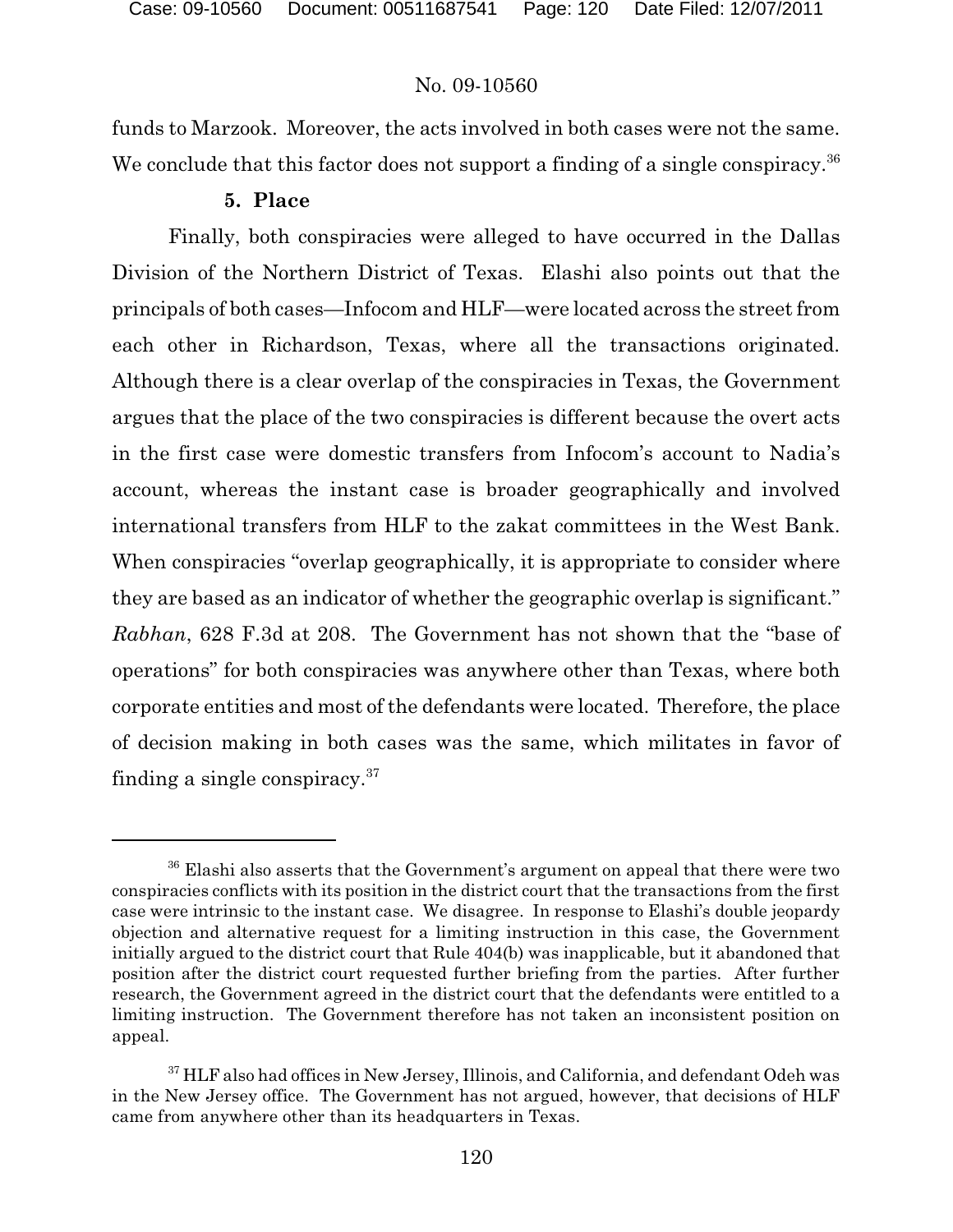Based on our review of the two cases and our consideration of the five relevant factors, we conclude that the indictments charged separate offenses. The time period, place of the conspiracies, and the statutory charges were the same or similar in the two cases, but the goals of the offenses were not the same. There was also some similarity in the co-conspirators, but the key figures in the conspiracies and the roles of those who overlapped were different. The conspiracies also involved two separately designated terrorists, Marzook and Hamas. The five factors are "for the guidance of the court," and the Government need not "show that each of the factors demonstrates the existence of more than one conspiracy." *United States v. Tammaro*, 636 F.2d 100, 104 (5th Cir. 1981). We conclude that, on balance, there were two separate agreements, and therefore two conspiracies, to achieve different objectives. Elashi's double jeopardy argument is therefore unavailing.<sup>38</sup>

# **K. Defendant El-Mezain's collateal estoppel issue**

Defendant El-Mezain next raises a collateral estoppel challenge to his conviction on the single conspiracy count for which he was re-tried in this case. He makes two related arguments. First, he contends that because the jury acquitted him of all other charges at the first trial, collateral estoppel precluded the instant conviction. Second, he argues that the district court failed to exclude evidence in the instant trial that was related to the acquitted counts at the first trial. We consider each point separately, applying *de novo* review. *See United States v. Brown*, 571 F.3d 492, 497 (5th Cir. 2009) ("Whether a prosecution violates the Double Jeopardy Clause or is precluded by collateral estoppel are issues of law that we review *de novo*.").

 $38$  Because we find no double jeopardy violation, we need not address Elashi's argument that such a violation would also require dismissal of the substantive counts against him in light of the district court's *Pinkerton* instruction and the jury's general verdict.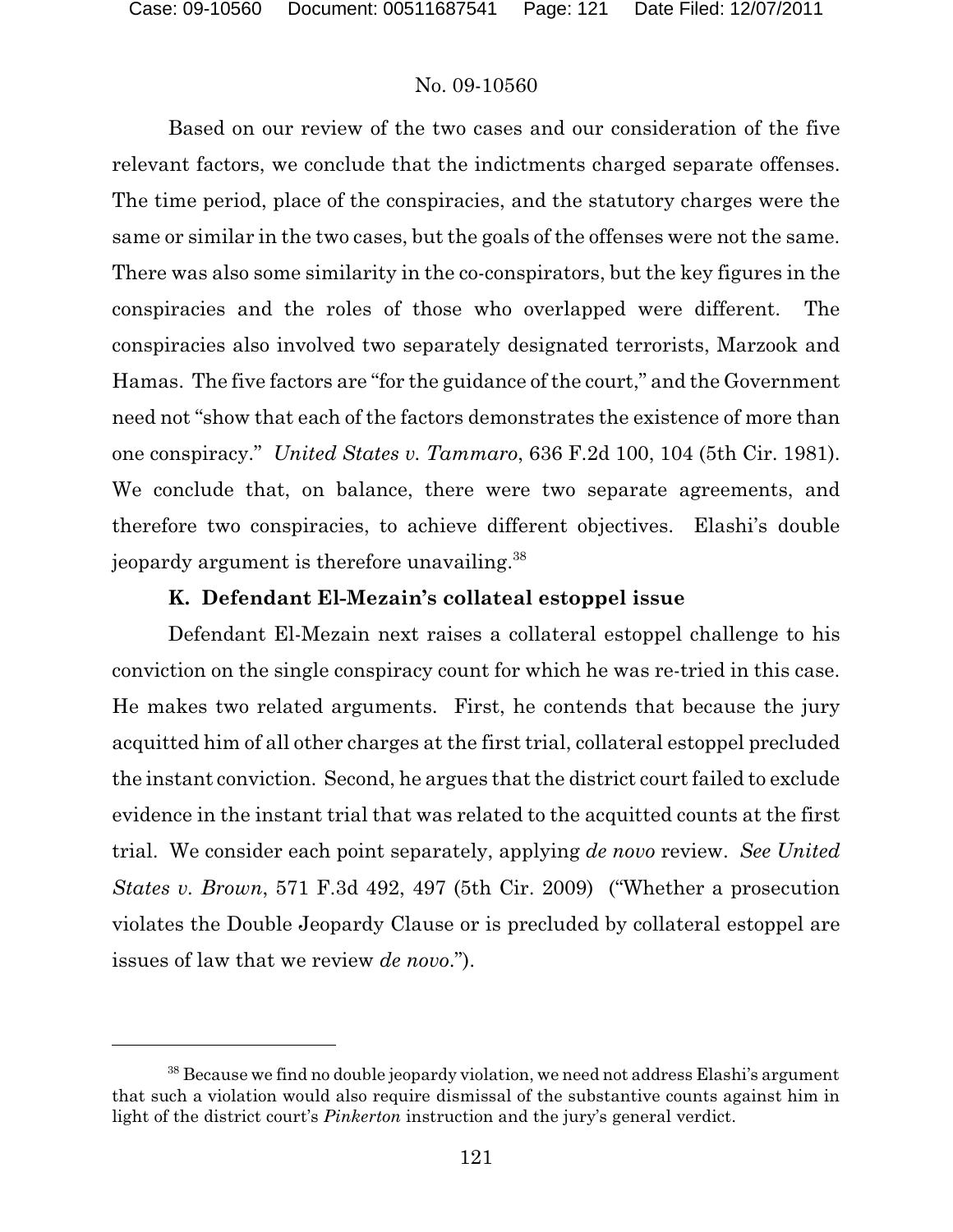Case: 09-10560 Document: 00511687541 Page: 122 Date Filed: 12/07/2011

#### No. 09-10560

### **1. Collateral estoppel as a bar to the instant conviction**

In the first trial in this case, count 1 of the indictment charged El-Mezain with conspiracy to provide material support to a Foreign Terrorist Organization ("FTO") (i.e., Hamas), in violation of  $18$  U.S.C. § 2339B ("the count 1 conspiracy" or "§ 2339B conspiracy"). The jury failed to reach a verdict on that count, but it acquitted El-Mezain on thirty-one remaining counts. Those counts charged El-Mezain with substantive offenses for providing material support to a FTO (counts 2–10); conspiracy to provide funds, goods, and services to a Specially Designated Terrorist ("SDT"), in violation of IEEPA (count 11) ("the IEEPA conspiracy" or "count 11 conspiracy"); substantive offenses for providing funds, goods, and services to a SDT (counts 12–21); and conspiracy and substantive money laundering offenses (counts 22–32). At the second trial, El-Mezain was re-tried on only the count 1 conspiracy.

A re-trial following a hung jury generally does not violate the Double Jeopardy Clause because the jury's failure to reach a verdict does not terminate the original jeopardy. *See Yeager v. United States*, 129 S. Ct. 2360, 2366 (2009); *Richardson v. United States*, 468 U.S. 317, 323–26 (1984). However, the Double Jeopardy Clause also incorporates the collateral estoppel doctrine, which provides that "when an issue of ultimate fact has once been determined by a valid and final judgment, that issue cannot again be litigated between the same parties in any future lawsuit." *Ashe v. Swenson*, 397 U.S. 436, 443 (1970). Collateral estoppel may therefore affect successive criminal prosecutions based on what the jury decided in the first prosecution. *United States v. Brackett*, 113 F.3d 1396, 1398 (5th Cir. 1997). A subsequent prosecution will be completely barred "if one of the facts necessarily determined in the former trial is an essential element of the subsequent prosecution." *Id.*

For example, in *Ashe* the defendant was charged with but acquitted of armed robbery of one of six participants in a poker game. *Ashe*, 397 U.S. at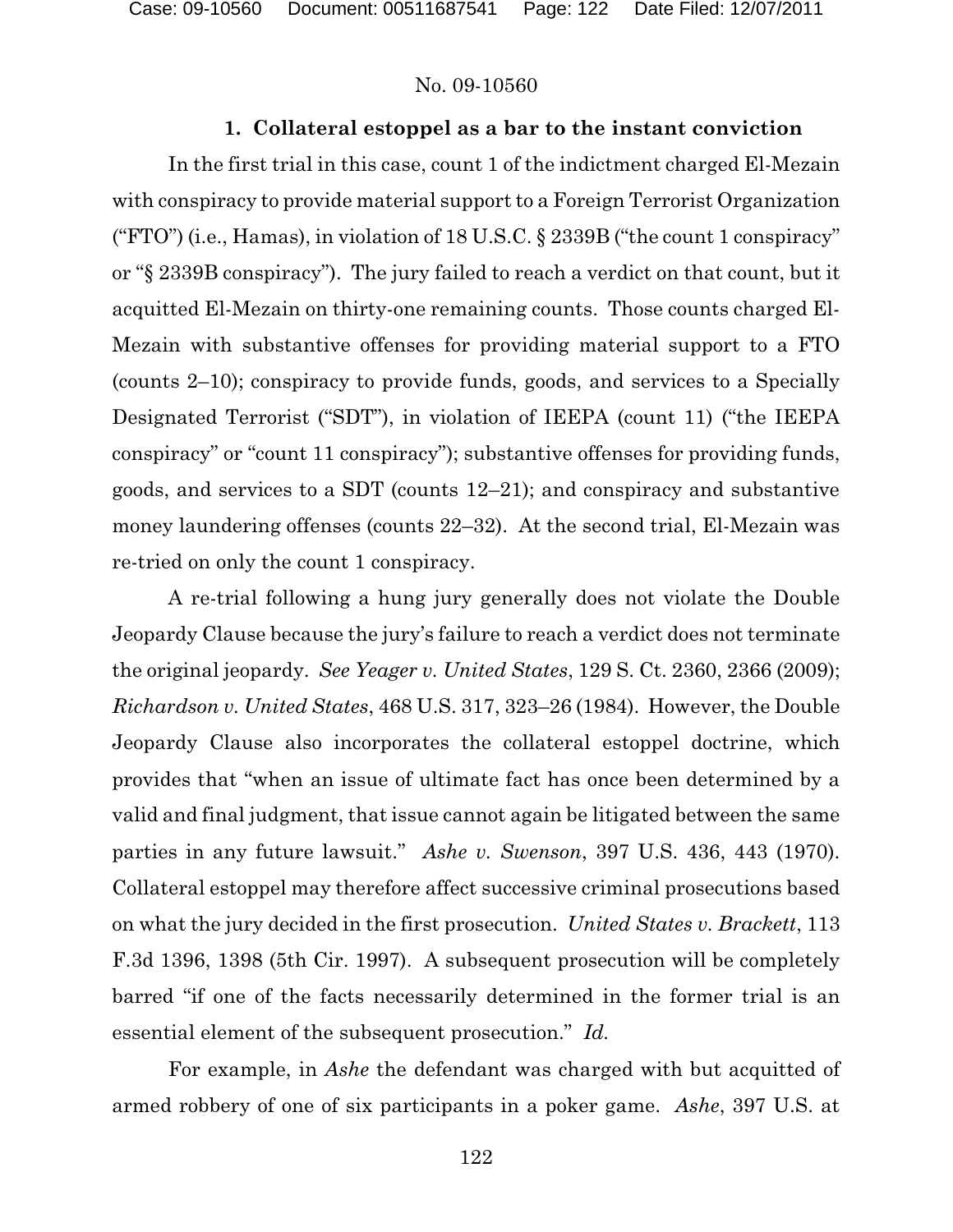437–38. The only contested issue at trial was whether the defendant had been one of the robbers. *Id.* at 438. The state re-tried the defendant at a second trial for robbing one of the other poker players, and the jury convicted him. *Id.* at 439–40. The Supreme Court held that the conviction was impermissible under the collateral estoppel doctrine because the first jury had necessarily found that the defendant had not been one of the robbers, a fact that the state was precluded from relitigating. *Id.* at 445. The collateral estoppel doctrine "bars relitigation only of those facts necessarily determined in the first trial." *Brackett*, 113 F.3d at 1398 (internal quotation marks and citation omitted). Because the first jury in *Ashe* could not have acquitted the defendant without finding that he was not involved in the robbery, the second prosecution was barred.

When the jury returns a general verdict of acquittal, the facts that it necessarily found are not always obvious. Therefore, to determine what the jury "necessarily decided" following an acquittal by a general verdict, the court must consider "the record of a prior proceeding, taking into account the pleadings, evidence, charge, and other relevant matter, and conclude whether a rational jury could have grounded its verdict upon an issue other than that which the defendant seeks to foreclose from consideration." *Yeager*, 129 S. Ct. at 2367 (internal quotation marks and citation omitted); *see also Brackett*, 113 F.3d at 1399. This is a practical inquiry made "with an eye to all the circumstances of the proceedings." *Yeager*, 129 S. Ct. at 2367 (internal quotation marks and citation omitted). In making this determination, the court may not consider the jury's failure to reach a verdict on some counts alleged in the indictment. *See id.* at 2367–68. The defendant bears the burden of demonstrating that "'the issue whose relitigation he seeks to foreclose was actually decided in the first proceeding.'" *United States v. Whitfield*, 590 F.3d 325, 371 (5th Cir. 2009) (quoting *Dowling v. United States*, 493 U.S. 342, 350 (1990)).

123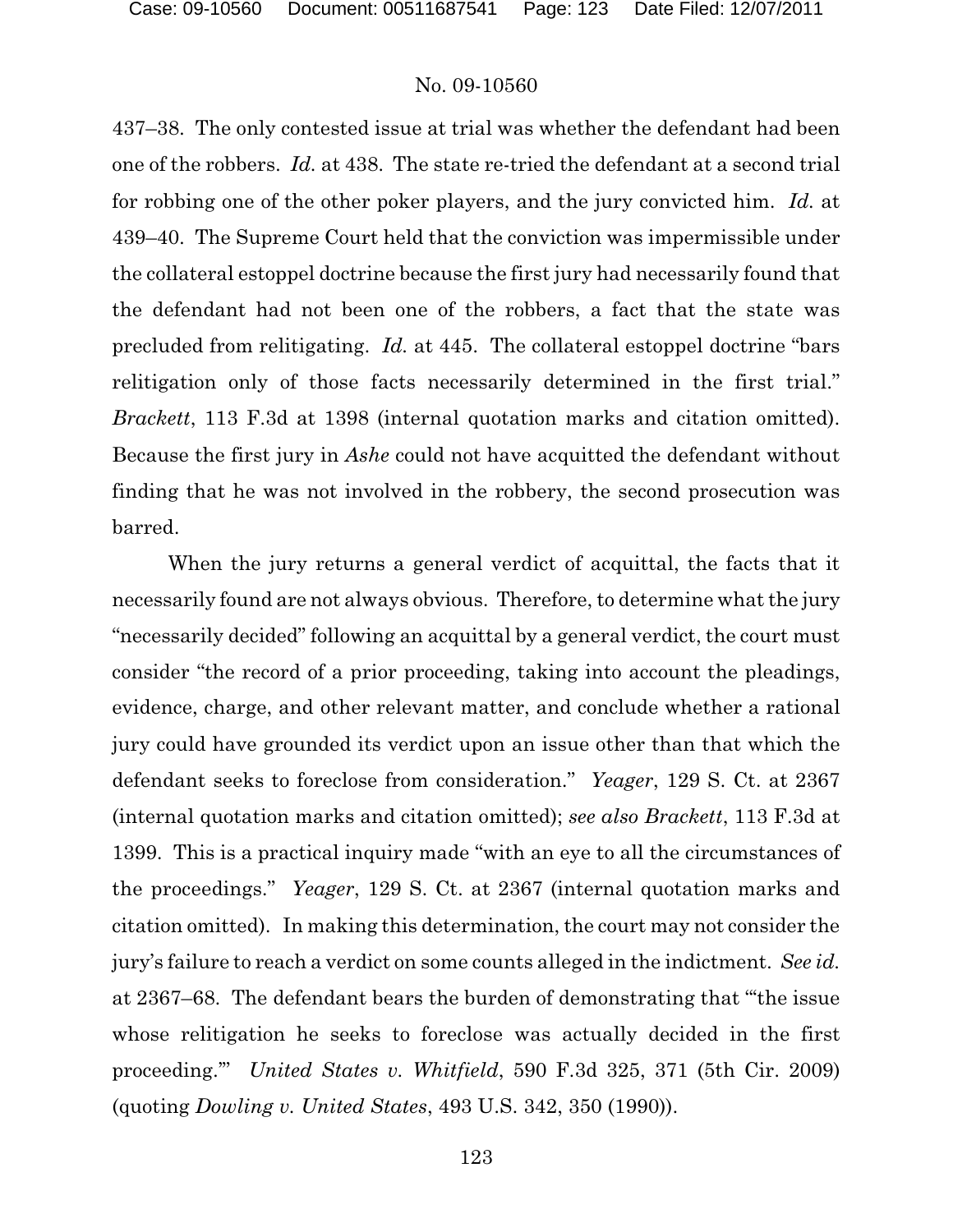Based on the above principles, the key to the collateral estoppel analysis is whether an acquittal in a prior trial necessarily determined a fact that the Government sought to prove in the second trial. As relevant to the instant case, collateral estoppel would bar El-Mezain's conviction of the § 2339B conspiracy if, when the jury acquitted him in the first trial of the count 11 IEEPA conspiracy and the other offenses, the jury *necessarily* decided a fact that was also a required element of the § 2339B conspiracy. *See Brackett*, 113 F.3d at 1398–99. Put another way, we must "determine whether the jury in the [first] trial rationally could have acquitted [El-Mezain] without determining in his favor the issues crucial to the [§ 2339B] charges." *United States v. Leach*, 632 F.2d 1337, 1340 (5th Cir. 1980).

At the time of the indictment in this case, IEEPA provided: "Whoever *willfully* violates any license, order, or regulation issued under this chapter shall, upon conviction, be fined not more than \$50,000, or, if a natural person, may be imprisoned for not more than ten years, or both; and any officer, director, or agent of any corporation who *knowingly* participates in such violation may be punished by a like fine, imprisonment, or both." 50 U.S.C. § 1705(b) (emphasis added) (1996). For purposes of this case, a conviction of the IEEPA conspiracy turns on both willful and knowing conduct. The material support statute, however, does not contain the same willfulness element and requires only that the defendant's conduct be performed "knowingly." *See* 18 U.S.C. § 2339B ("Whoever knowingly provides material support or resources to a foreign terrorist organization, or attempts or conspires to do so, shall be fined under this title or imprisoned not more than 15 years, or both.").

Focusing on the different levels of intent required under the above provisions, the district court held in this case that the two statutes required the establishment of different facts. It concluded therefore that El-Mezain's acquittal of the IEEPA conspiracy in count 11 did not bar a re-trial of the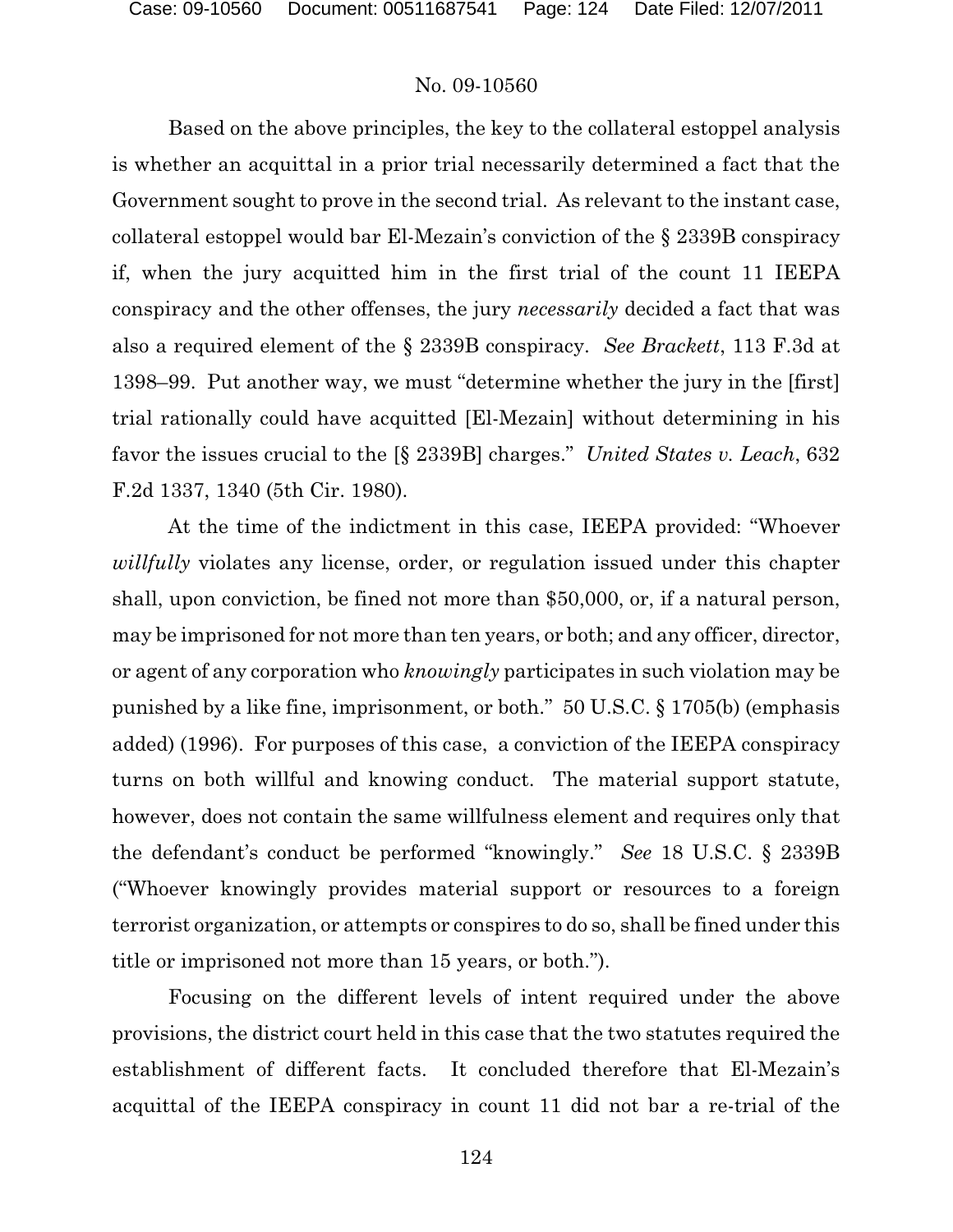§ 2339B conspiracy in count 1 because the two conspiracies are not functionally equivalent. The district court reasoned that the jury's acquittal did not necessarily establish a fact that was an element of the conspiracy at the second trial because the jury could have found that El-Mezain did not act "willfully" for purposes of count 11 (the acquitted count) but deadlocked on whether he acted "knowingly" for purposes of count 1 (the hung count).

El-Mezain argues that the district court erred because the indictment and the Government's theory of prosecution at the first trial did not distinguish between the count 1 and the count 11 offenses, which he argues were identical in nature and relied upon the same factual predicate and overt acts. El-Mezain reasons that "all essential facts" of the count 1 conspiracy upon which the Government sought to re-try him were therefore decided against the Government because the acquittals on all the other counts necessarily established that he neither knew nor intended that donations by HLF to the zakat committees were for the benefit of Hamas. We disagree.

At the first trial, the jury was instructed that a guilty verdict on the count 1 conspiracy required it to find the following:

First: that two or more persons agreed to provide material support or resources to a foreign terrorist organization, in his case, Hamas;

Second: that the defendant under consideration *knowingly* became a member of the conspiracy with the intent to further its unlawful purpose;

Third: that one of the conspirators knowingly committed at least one overt act for the purpose of furthering the conspiracy charged in Count 1;

Fourth: that the charged conspiracy existed on or after October 8, 1997, the date that Hamas was designated a Foreign Terrorist Organization, and that the defendant under consideration was a member of the conspiracy on or after that date; and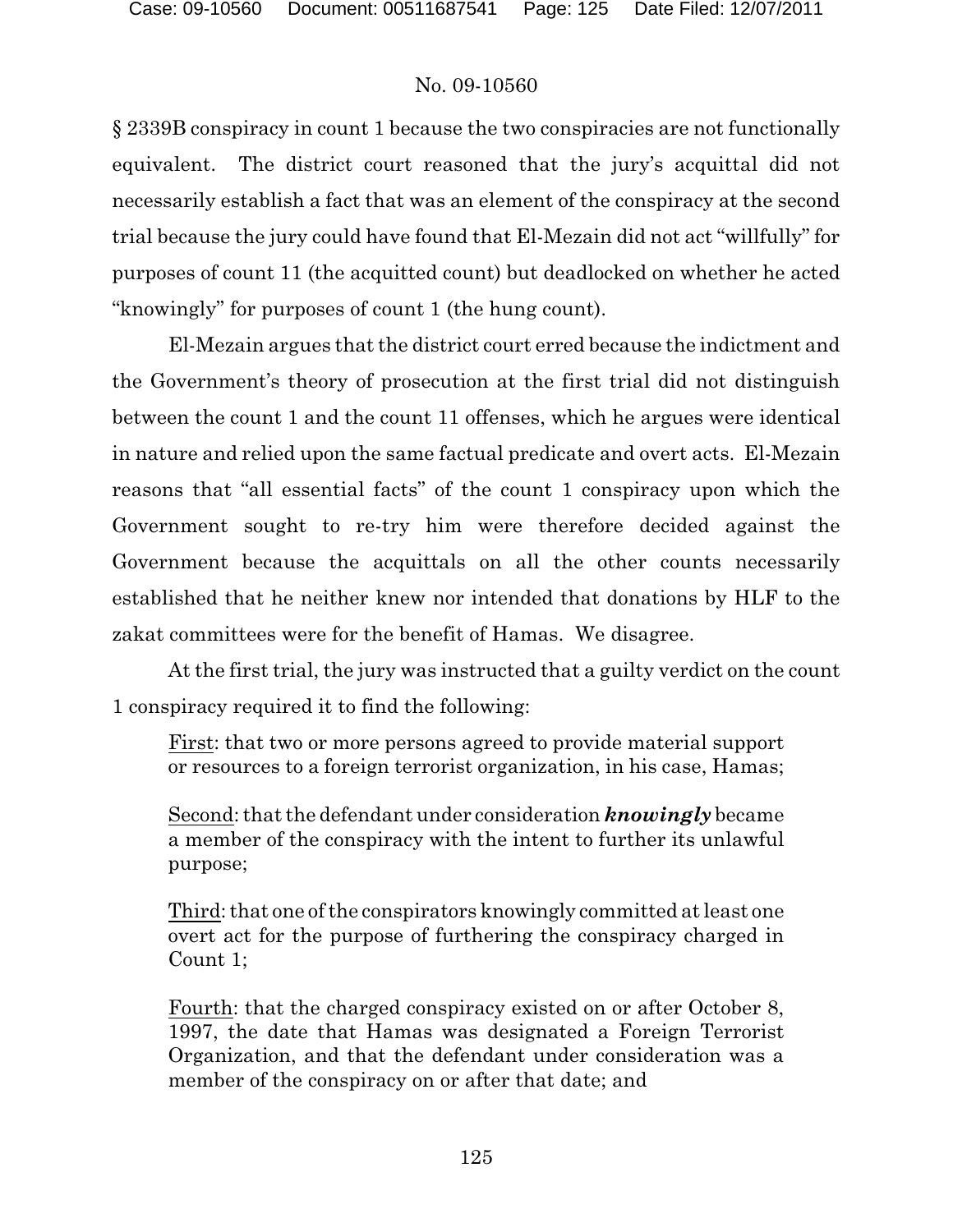Fifth: that this court has jurisdiction over the offense.

(Emphasis added). The above elements are the "essential facts" that El-Mezain sought to foreclose from re-litigation in the second trial, and he must show that the jury's acquittal actually decided them in the first trial. *See Whitfield*, 590 F.3d at 371. A review of the record and the acquitted counts, however, shows that the jury did not *necessarily* resolve the above facts against the Government in reaching its verdict. The jury could have acquitted El-Mezain of the count 11 conspiracy by finding only an absence of willfulness, which is not one of the above essential facts for a conviction of the count 1 conspiracy.

On the acquitted IEEPA conspiracy charged in count 11, the jury was instructed that to find El-Mezain guilty it had to find the following:

First: that two or more persons agreed to violate Executive Order 12947 by contributing funds, goods, and services to, or for the benefit of, a Specially Designated Terrorist, namely, Hamas;

Second: that the defendant under consideration *knowingly and willfully* became a member of the conspiracy with the intent to further its unlawful purpose;

Third: that one or more of the conspirators knowingly committed at least one overt act for the purpose of furthering the conspiracy charged in Count 11; and

Fourth: that the charged conspiracy existed on or after January 23, 1995 -- the date Hamas was designated a Specially Designated Terrorist -- and that the defendant under consideration was a member of the conspiracy on or after that date.

(Emphasis added). Although the jury's general verdict of acquittal "does not specify the facts 'necessarily decided,'" *Brackett*, 113 F.3d at 1399, the record and the jury charge demonstrate that a rational jury could have based its verdict of acquittal on count 11 on a fact that was not an essential element of the count 1 conspiracy. *See Yeager*, 129 S. Ct. at 2367 (the court must decide "'whether a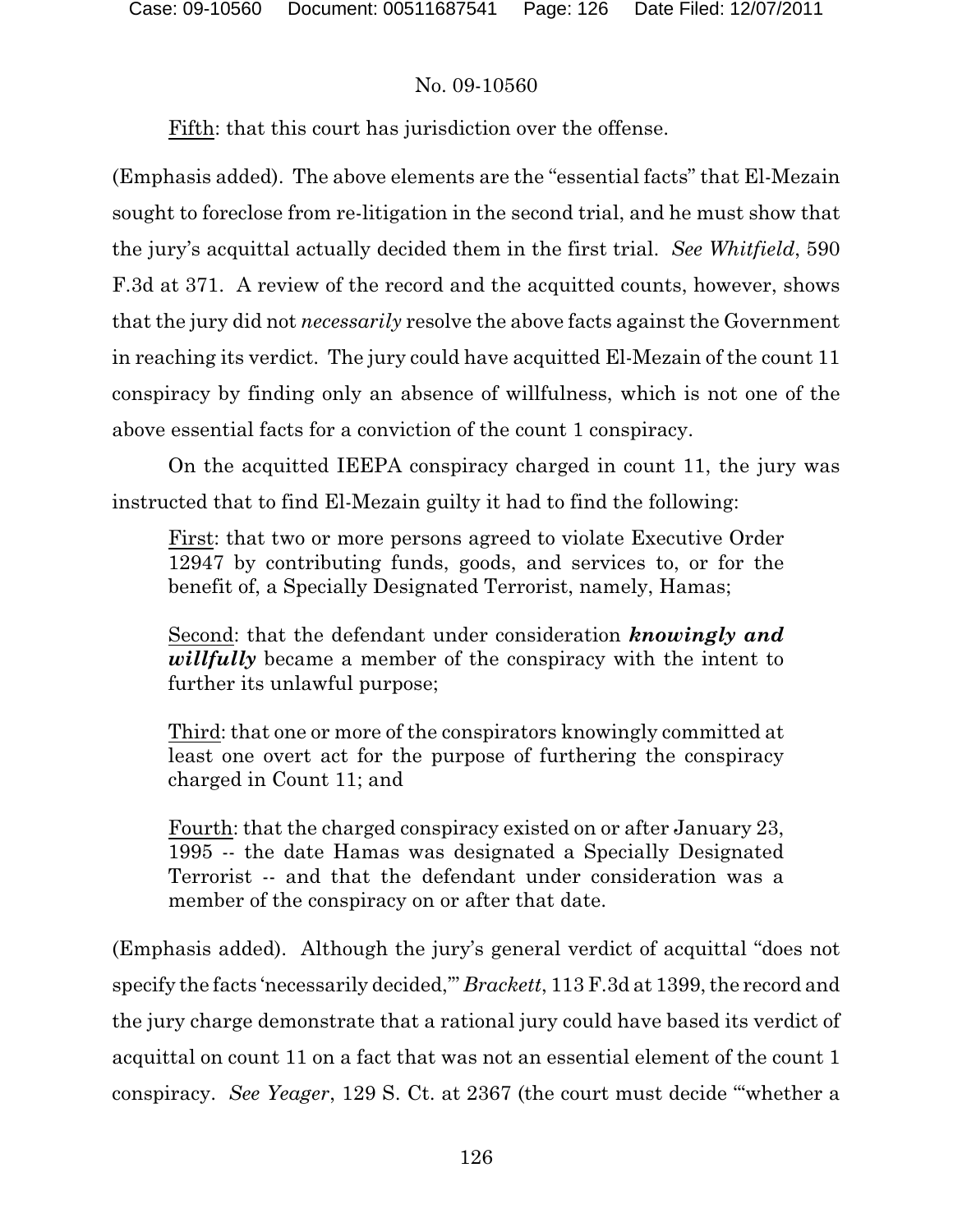rational jury could have grounded its verdict upon an issue other than that which the defendant seeks to foreclose from consideration'") (quoting *Ashe*, 397 U.S. at 444).

The jury was instructed that "knowingly" means "that the act to which it refers was done voluntarily and intentionally, and not because of mistake or accident." The district court further instructed the jury that "willfully" means "that the act to which it refers was committed voluntarily and purposely, with the specific intent to do something the law forbids; that is to say, with bad purpose either to disobey or disregard the law."

As part of their defense, the defendants seized on this concept of willfulness by positing that they did not believe it was illegal to support the zakat committees because the committees were never designated as terrorist organizations and they were never told the committees could not receive donations. On cross-examination of Levitt, the defense elicited testimony that a person wanting to know if an organization had been determined to be a SDT would consult the designation list compiled by the Secretary of the Treasury. The defense pointed out at trial that the zakat committees were not on the list. The defense also called as a witness a former congressman, whom HLF had hired purportedly to meet with the Treasury Department on its behalf in order to ensure that HLF's actions complied with the law. The defendants argued that the Government never told the congressman that it considered the zakat committees to be part of Hamas. As further evidence that the defendants had not acted willfully, the defendants pointed out intercepted telephone calls where Baker had said that he needed to see the designation list so that he would know to whom donations were prohibited. The defendants also emphasized this theme of non-willful conduct in closing argument. El-Mezain's counsel asked the jury to think about what HLF "did to make sure it was on the right side of the law." He specifically argued to the jury that the defendants did not "provide aid to any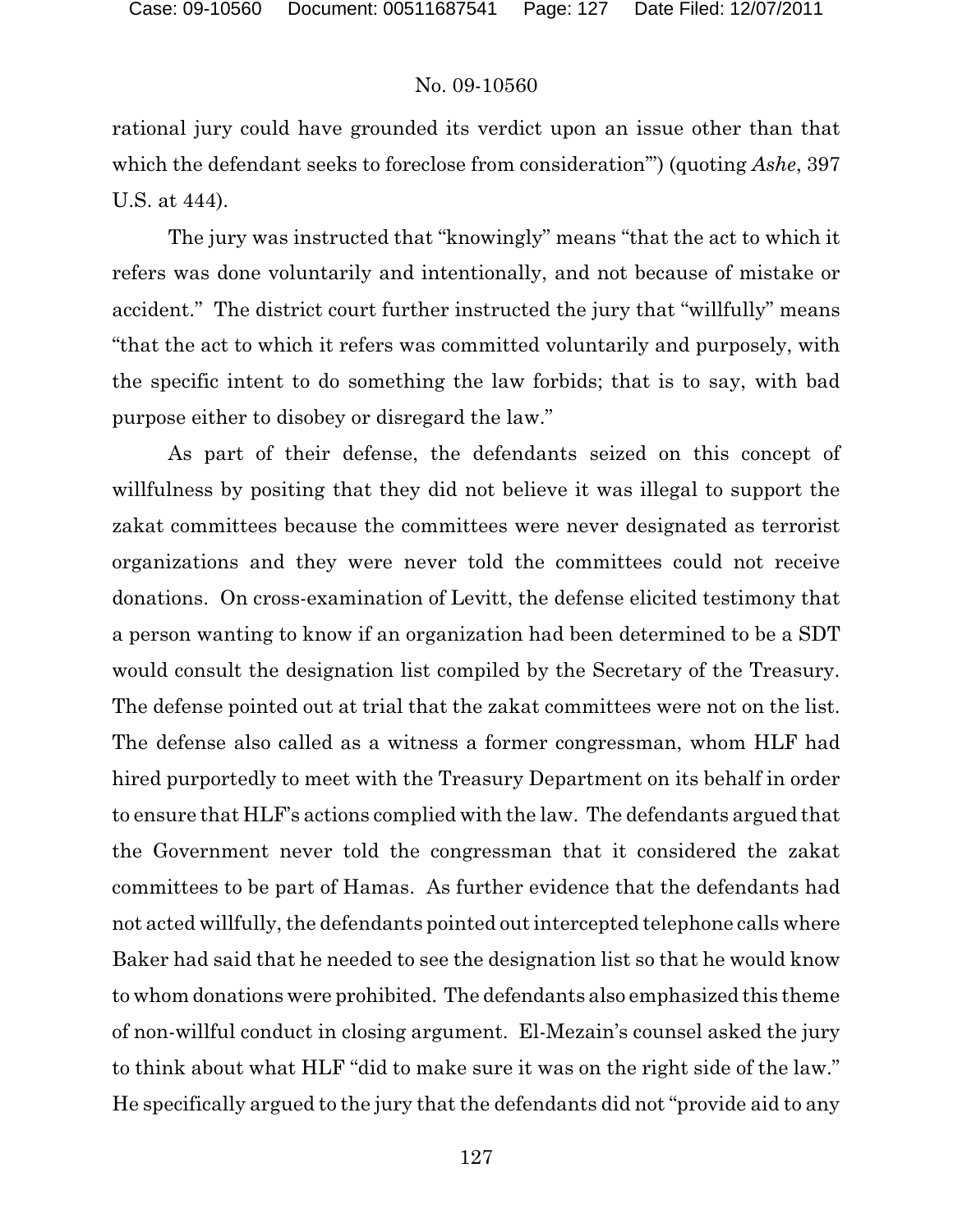designated organizations once the law was in effect" and that the Government "didn't tell them" not to deal with the zakat committees.

We agree with the Government, therefore, that in light of El-Mezain's defense and how the jury was instructed, the jury could have rationally acquitted El-Mezain on count 11 because it thought he participated in an agreement to support Hamas but did not do so willfully because he was under the belief that donations to the zakat committees were not prohibited, and thus he did not act with the specific intent to willfully disregard the law. This means that the jury's acquittal on count 11 did not *necessarily* find the essential facts against the Government that comprise the elements of the § 2339B conspiracy in count 1, i.e., whether El-Mezain knowingly became a member of that conspiracy.<sup>39</sup> See United States v. Sarabia, F.3d S. No. 10-40125, 2011 WL 4977839, at \*5 (5th Cir. Oct. 20, 2011) (holding that retrial for possession of marijuana was not barred by acquittal of conspiracy "[g]iven the evidence presented at trial and the instructions the jury received" because the jury could have found that one element—the existence of an agreement—was not proved but still found that defendant "was the driver of the RV" containing the drugs); *Whitfield*, 590 F.3d at 372 (finding after review of jury charge and counsel's closing argument that issues sought to be foreclosed were not necessarily found in the first trial); *see also Leach*, 632 F.2d at 1341 (holding that, although collateral estoppel barred prosecution for receiving illegal campaign contributions following acquittal for "vote buying," the "case would [have been] resolved differently" had the defendant "presented a defense that he thought the

 $39$  Similarly, we also agree with the Government that El-Mezain's acquittal on the substantive counts in the indictment did not bar the retrial on the conspiracy count because the jury could have rationally found that El-Mezain did not personally participate in the substantive counts. *See also Brackett*, 113 F.3d at 1400 (holding that a general verdict of acquittal "merely indicates that the government has failed to convince the jury, beyond a reasonable doubt, of at least one essential element of the substantive offense; it does not 'necessarily determine' any facts at issue in the conspiracy trial").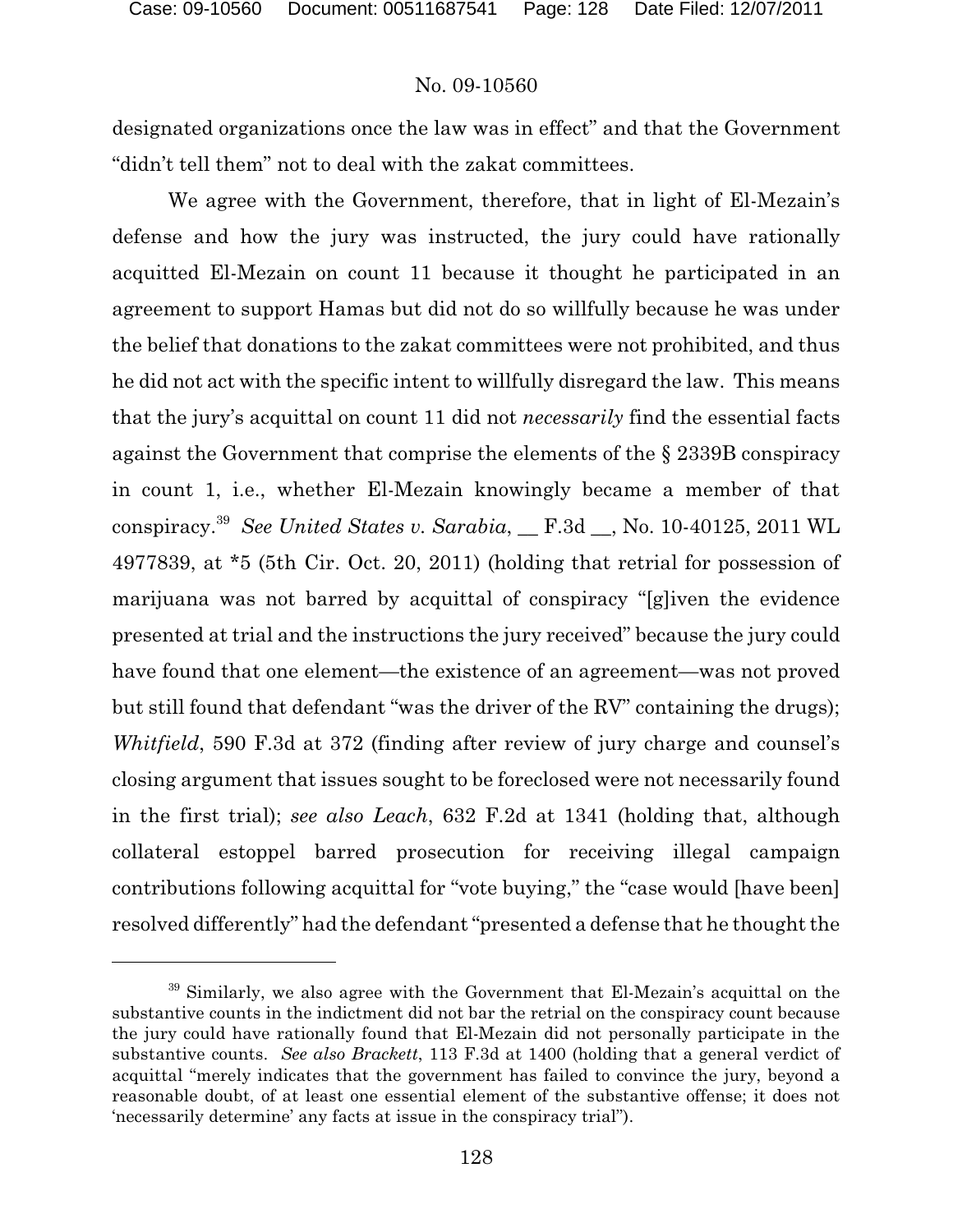money he paid out was going for legitimate campaign expenditures rather than for vote buying"). Because the first jury could have rationally based its verdict on the count 11 conspiracy on an issue apart from the facts necessary for a determination of guilt on count 1, the retrial was not barred by collateral estoppel. *See United States v. Lee*, 622 F.2d 787, 790 (5th Cir. 1980) ("The doctrine of collateral estoppel precludes the subsequent prosecution only if the jury could not rationally have based its verdict on an issue other than the one the defendant seeks to foreclose.").

Of course, it is possible that, as El-Mezain posits, the jury could have acquitted him of the count 11 conspiracy for other reasons, such as that El-Mezain did not intend to provide support for Hamas or that the entities to which HLF provided assistance were not controlled by Hamas. But the fact that it is *possible* that the jury could have based its verdict on any number of facts is insufficient to apply the collateral estoppel doctrine. *See Sarabia*, 2011 WL 4977839, at \*5; *Brackett*, 113 F.3d at 1398–99; *Lee*, 622 F.2d at 790 ("When a fact is not necessarily determined in a former trial, the possibility that it may have been does not prevent re-examination of that issue.") (internal quotation marks and citation omitted).

El-Mezain argues that the above analysis improperly looks at the elements of the offenses as if this were a traditional double jeopardy issue instead of determining what facts were necessarily decided in the first trial. Contrary to El-Mezain's argument, examination of the different intent levels does not inject an improper elements analysis into the issue. Instead, it is consistent with Supreme Court precedent instructing that we decide whether the jury could have based its verdict on an issue *other than* the issues the defendant seeks to foreclose. *See Yeager*, 129 S. Ct. at 2367; *Ashe*, 397 U.S. at 444; *see also Sarabia*, 2011 WL 4977839, at \*4 ("In order to determine what the jury necessarily decided based upon the evidence presented, we must consider the elements of a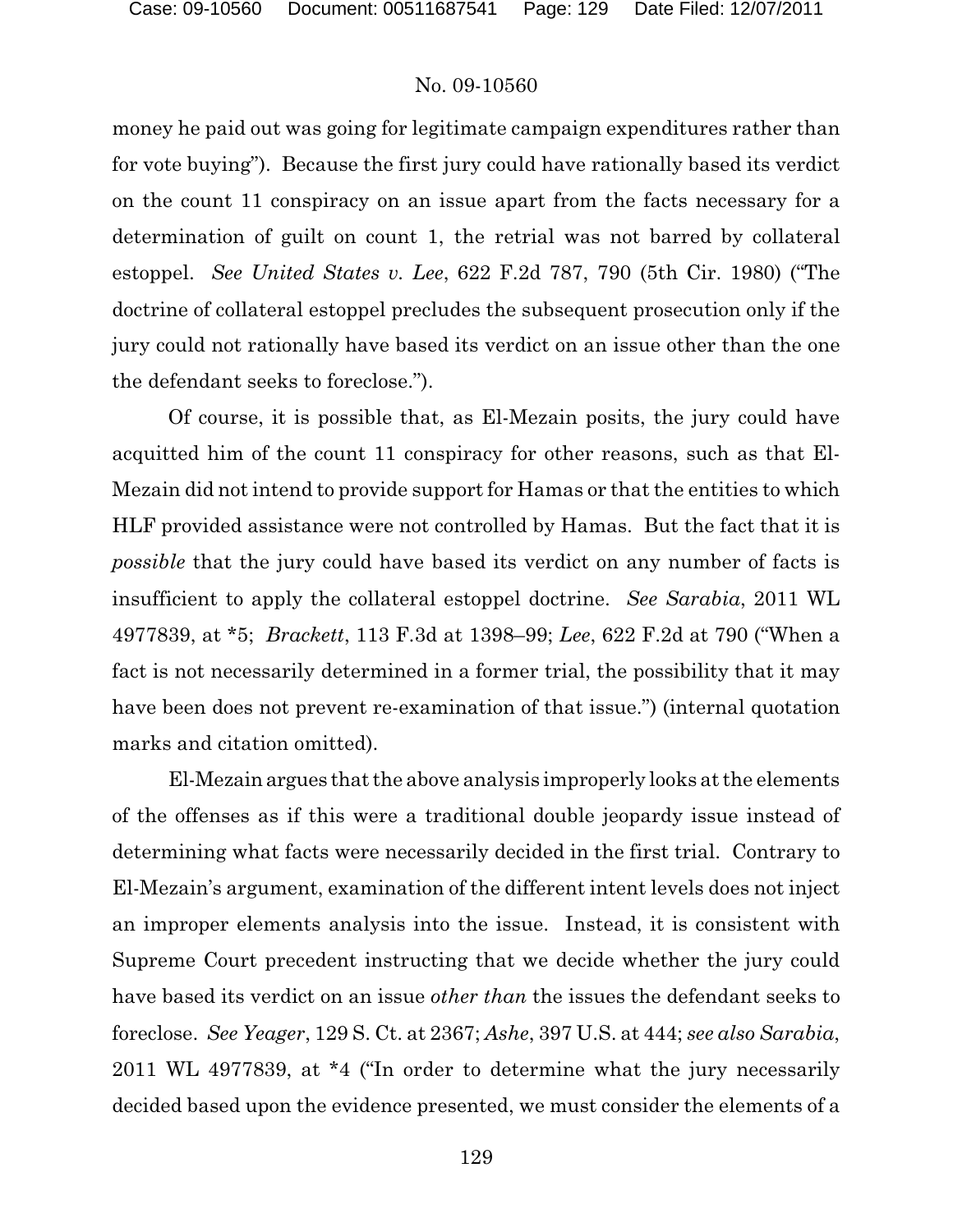drug-related conspiracy."); *Bolden v. Warden, W. Tenn. High Sec. Facility*, 194 F.3d 579, 584 (5th Cir. 1999) ("To determine the facts necessarily decided in [a defendant's] first trial under the first step of the collateral estoppel analysis, [a court] must examine the elements of the statutes under which [the defendant] was charged."). In this case, we hold that because El-Mezain has not met his burden to show that the jury *necessarily* decided any of the issues related to the § 2339B conspiracy, including the "knowing" requirement of that statute, the retrial was not barred by collateral estoppel.<sup>40</sup>

El-Mezain further argues that even if the above analysis is correct, the district court gave a general instruction on conspiracy that incorporated proof of willfulness into *all* the conspiracy counts. The district court explained in the charge that "[b]efore I instruct you in detail on the specific elements of the crimes charged in the indictment, I first want to instruct you on general principles of conspiracy law." The court then explained that one element of a conspiracy is "[t]hat the defendant under consideration knew the unlawful

 $40$  In support of his argument that this is an improper "elements" analysis, El-Mezain relies on *United States v. Ohayon*, 483 F.3d 1281, 1293 (11th Cir. 2007). In that case, the court held that the collateral estoppel analysis focuses on whether a fact, rather than a legal element, was shared by the offenses in successive prosecutions. *Id.* The court there was addressing retrial for conspiracy after acquittal of a substantive offense and found that it was improper merely to compare the legal elements of the two offenses there because, if that were the test, the court would never reach the question whether there was any factual identity. We see no conflict with *Ohayon* in light of our interpretation of Supreme Court precedent in *Yeager* and *Ashe*, as we agree that collateral estoppel requires more than a mere difference in the elements of the offenses. But rather than mechanically compare the offense elements here, we examine the entire record, including the charges and the jury instructions on those charges, to decide whether the jury in the first trial could have founded its verdict on a ground other than the ground to be foreclosed in the second trial. A defendant's specific intent is a ground that may or may not have been necessarily determined by a previous jury. *See, e.g., United States v. Romeo*, 114 F.3d 141, 143 (9th Cir. 1997) (examining elements of the acquitted count for knowing possession with intent to distribute drugs and finding that jury could not have acquitted without necessarily deciding the "knowing" element); *United States v. Vaughn*, 80 F.3d 549, 551–53 (D.C. Cir. 1996) (holding that jury's acquittal on two counts of selling crack on different dates based on entrapment defense did not necessarily determine defendant's criminal intent to make sales on two other occasions).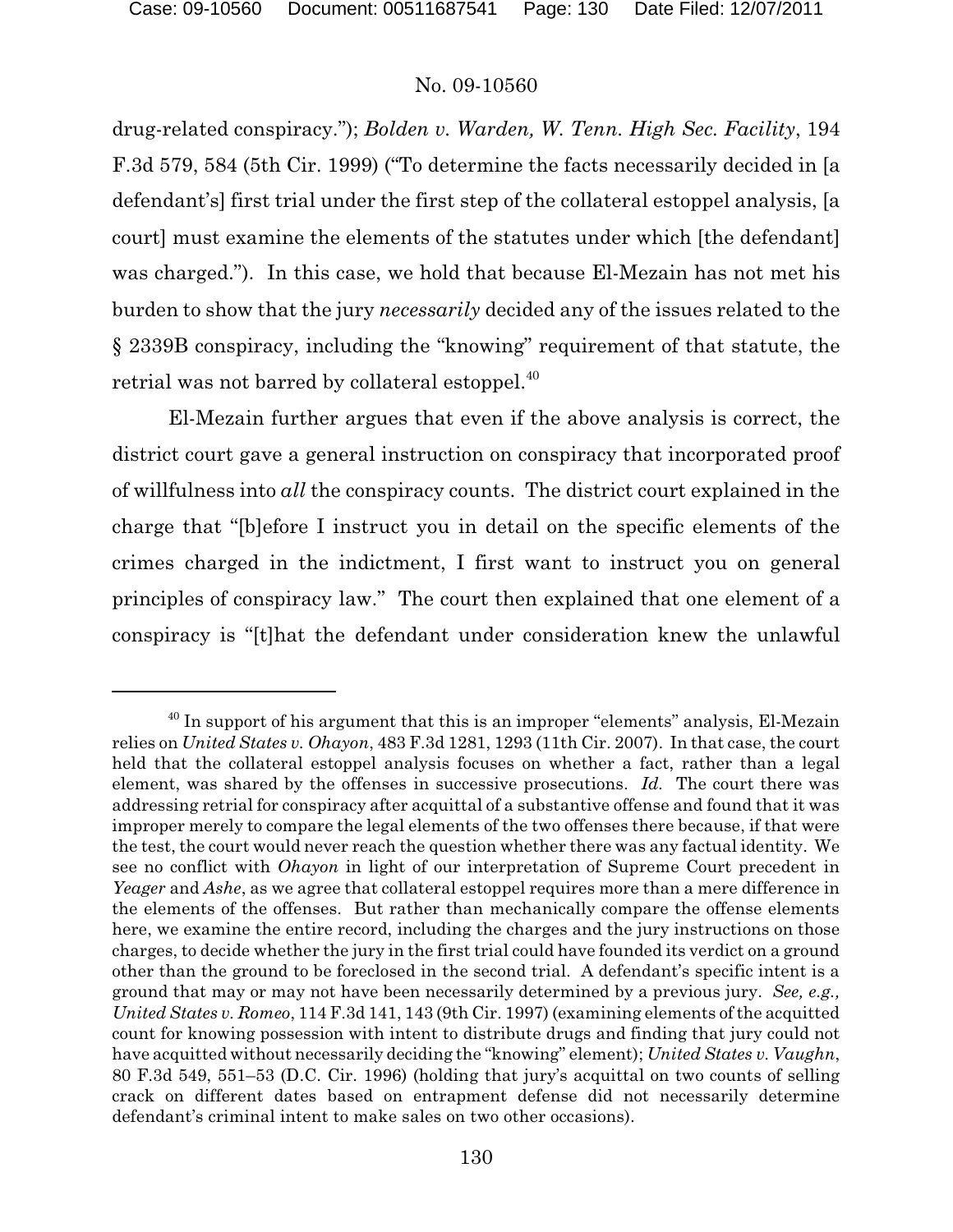purpose of the agreement and joined in it willfully, that is with the intent to further the unlawful purpose." We do not agree that the district court's reference to the general principles of conspiracy law incorporated a willfulness element into each conspiracy count.

Although the court's first instruction gave the *general* principles of conspiracy law, its second instruction gave the *specific* definition to be applied to the elements of each of the charged conspiracies. As charged, the § 2339B conspiracy required only knowing conduct, while the IEEPA conspiracy required conduct that was both knowing and willful. The district court specifically instructed the jury to refer to the definitions of knowing and willful that it had previously given for those counts, and we presume that the jury followed those instructions. *See Zafiro*, 506 U.S. at 540. Furthermore, when the district court gives general instructions but then gives conflicting specific instructions, we have found, reading the charge as a whole, that the specific instructions adequately guide the jury. *See, e.g., Jordan v. Watkins*, 681 F.2d 1067, 1076 (5th Cir. 1982) ("[A]ny prejudice that the general definition could have caused was eviscerated by the specific instruction that immediately followed.").

Finally, El-Mezain raises numerous arguments in his reply brief for why the district court's analysis of his collateral estoppel argument was erroneous, most notably that it improperly relied on the deadlocked count 1 to determine what the jury decided. It is true that consideration of hung counts has no place in the collateral estoppel analysis when determining what the jury necessarily decided at the first trial. *See Yeager*, 129 S. Ct. at 2368. But we need not rely on the deadlocked count 1, or any inconsistency between the jury's hanging on that count and its conviction on other counts, which *Yeager* forbids. *See id.* As already discussed, the defense, the jury charge, and the closing argument, along with the acquittal in count 11, show that the jury's verdict on the acquitted count in the first trial could have been based *solely* on an issue that was not an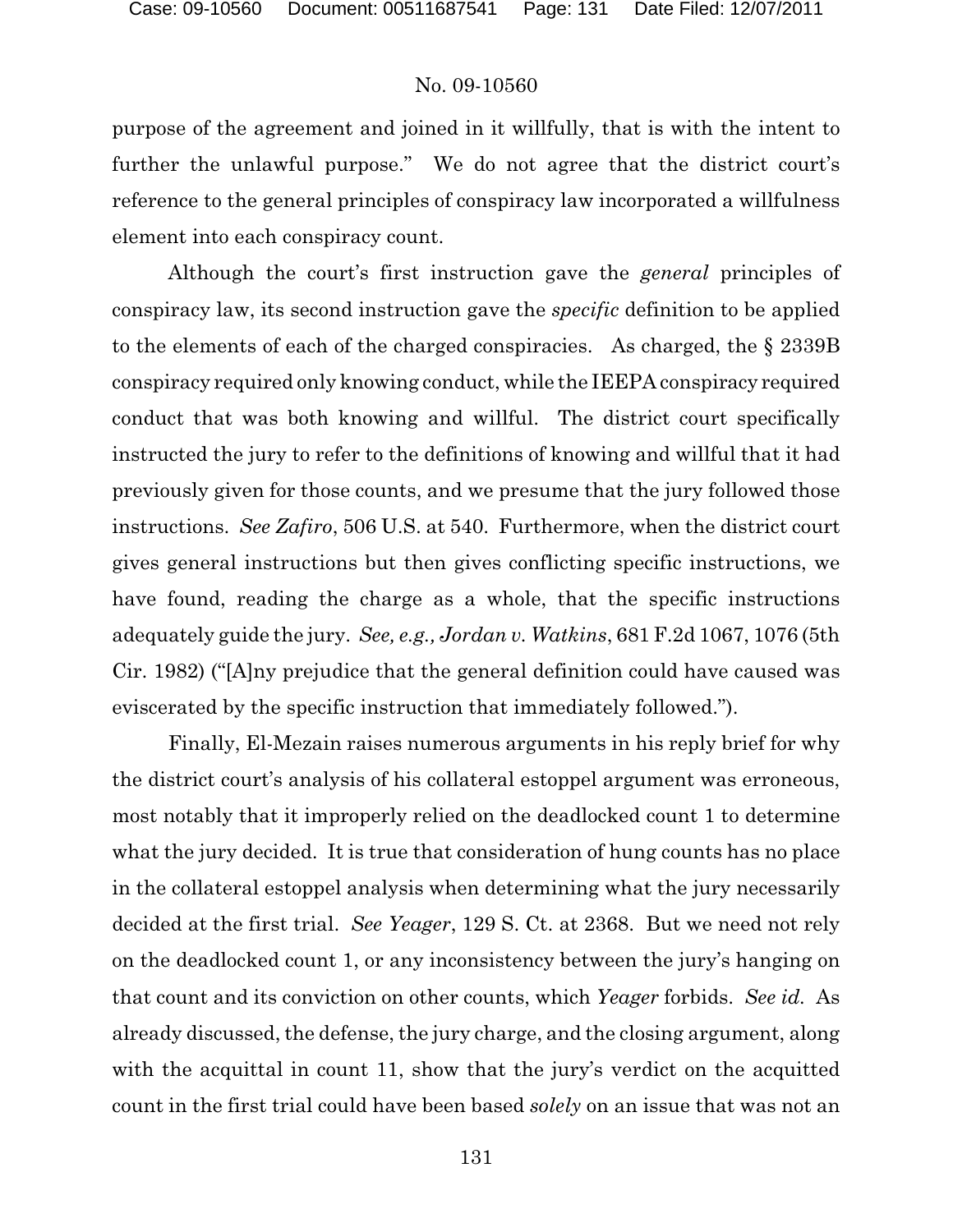element of the re-tried count. This is consistent with *Yeager*<sup>41</sup> Id. at 2367. Most of El-Mezain's arguments overlook the fact that it is his burden to establish that the issue he seeks to foreclose was actually decided at the first trial. *Dowling*, 493 U.S. at 350; *Brackett*, 113 F.3d at 1398. Because we conclude that he has not met that burden, we reject El-Mezain's collateral estoppel argument.

### **2. Collateral estoppel and the exclusion of evidence**

El-Mezain next argues that the district court erroneously admitted evidence that related to the counts on which he was acquitted at the first trial and also failed to give a limiting instruction. El-Mezain reasons that the § 2339B conspiracy charged in count 1 allegedly began in 1997, whereas the IEEPA conspiracy charged in count 11 began in January 1995 when Hamas was designated as a SDT. According to El-Mezain, because the jury acquitted him on count 11 but failed to reach a verdict on count 1, he could not have been a member of any conspiracy prior to 1997 because the acquittal absolved him of the only conspiracy that could have existed up to that time. Furthermore, the IEEPA conspiracy was alleged to have run until the time of the indictment in 2004. El-Mezain argues, therefore, that collateral estoppel should have precluded evidence against him that concerned actions before 1997, as well as any other evidence relevant to the IEEPA counts. The challenged evidence at issue included El-Mezain's intercepted telephone calls, videotapes in which he appeared, documentation of his personal financial transactions, and the Elbarasse and Ashqar documents.

"Even when a subsequent prosecution is not completely barred, this court has held that collateral estoppel may bar the admission or argumentation of

 $41$  Similarly, although El-Mezain is correct that the district court denied his collateral estoppel motion based in part on the Fifth Circuit panel decision that the Supreme Court reversed in *Yeager*, the district court also specifically held that El-Mezain failed to establish that the facts necessarily established at the first trial precluded the second trial, a principle which is in line with *Yeager*. *See* 129 S. Ct. at 2367.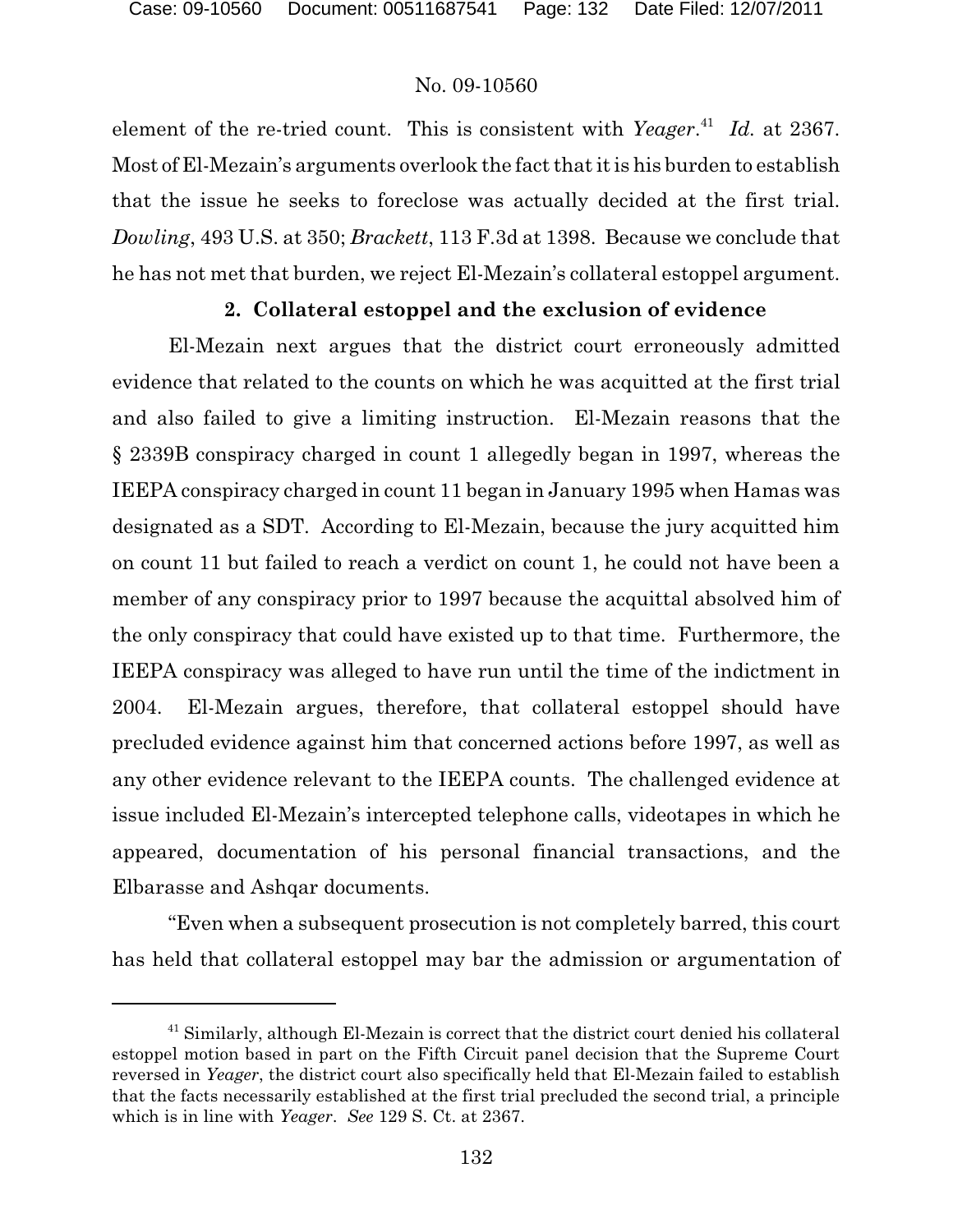*facts* necessarily decided in the first trial." *Brackett*, 113 F.3d at 1400. Because, as discussed above in the previous section, the IEEPA conspiracy charged in count 11 required theGovernment to prove that El-Mezain acted both knowingly and willfully, the jury could have acquitted solely on the willfulness element without *necessarily* determining that El-Mezain was not a member of a conspiratorial agreement prior to 1997. Thus, evidence of facts related to El-Mezain's participation in an agreement to support Hamas was not precluded by collateral estoppel because the jury did not necessarily determine those facts against the Government in the first trial.

Furthermore, collateral estoppel does not bar the introduction of "evidence of an alleged criminal act, notwithstanding the fact that the defendant previously has been acquitted of the substantive offense, to prove participation in a conspiracy to commit the substantive offense." *Id.* This is because "[o]vert acts in furtherance of a conspiracy need not be criminal; therefore, acquittal for the substantive offense does not bar admission of the same evidence in a subsequent conspiracy trial." *Id.*; *United States v. Garza*, 754 F.2d 1202, 1209–10 (5th Cir. 1985). In *Brackett*, we held that the Government was able to introduce evidence of the defendant's possession of marijuana, for which he had been acquitted, as part of the prosecution for conspiracy. *Brackett*, 113 F.3d at 1400–01. We reasoned that the evidence of possession was not barred because it was relevant to establish the defendant's voluntary participation in the conspiracy, but it was not required to prove the essential elements of the conspiracy offense. *Id.* at 1401.

The same is true here with respect to the substantive counts. Even though the jury acquitted El-Mezain of being in the IEEPA conspiracy charged in count 11 that began in 1995, and of substantive counts related to both the count 1 and count 11 conspiracies, evidence of substantive acts in furtherance of those conspiracies, including acts from 1995 to 1997 (or earlier), was still relevant to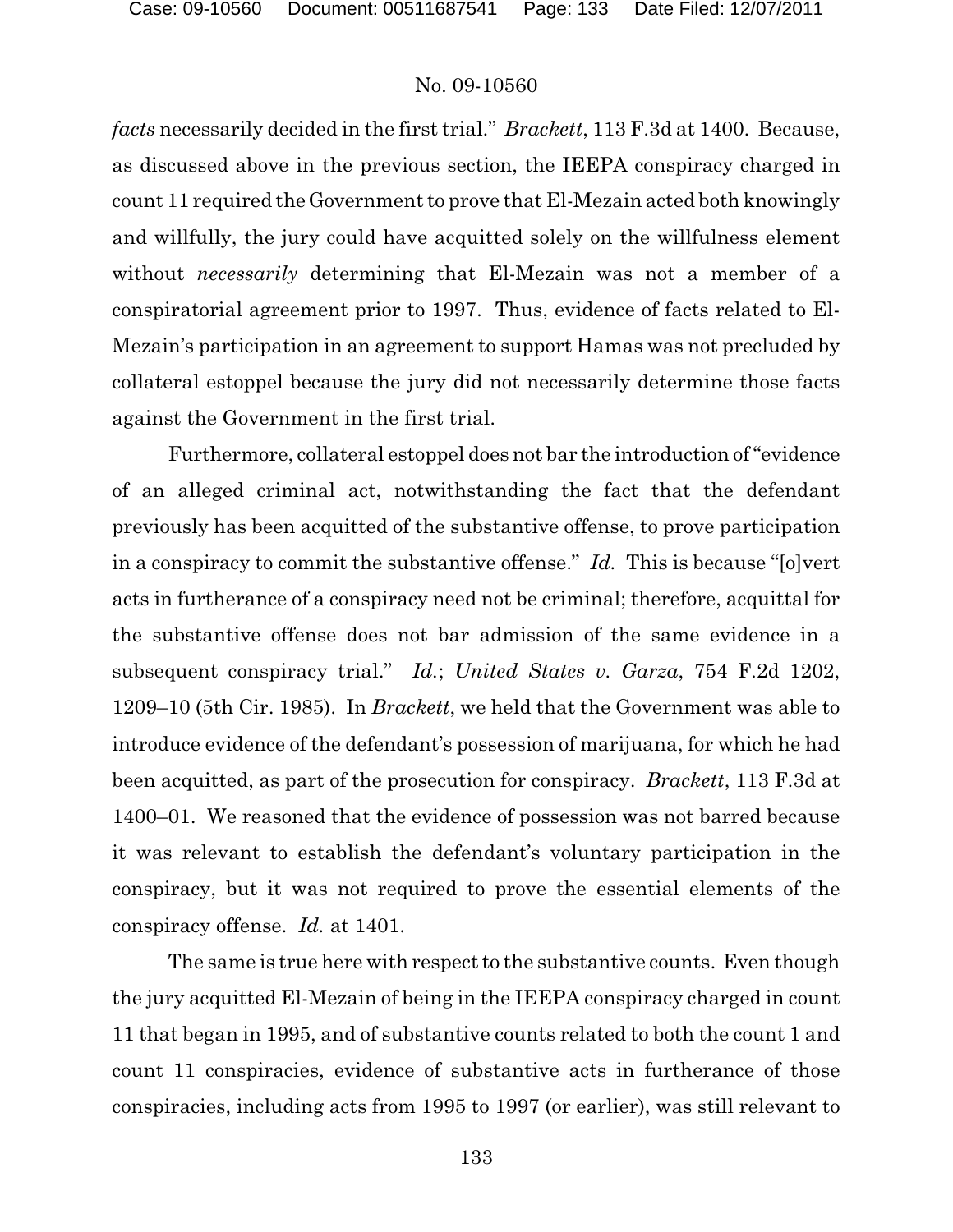whether he joined in the count 1 conspiracy beginning in 1997. That evidence was not necessarily required as an essential element of the count 1 conspiracy. *See id.* at 1400 ("'Merely because appellants were acquitted of the substantive . . . charges does not mean that the facts upon which the charges were based cannot later be used as non-criminal overt acts in furtherance of the conspiracy to commit the substantive offenses.'") (citation omitted). The count 1 conspiracy also listed overt acts different from the specific transactions making up the substantive counts of the indictment. Therefore, evidence concerning substantive acts on which El-Mezain was acquitted was not barred by collateral estoppel as long as it was otherwise admissible. *See Dowling*, 493 U.S. at 348 (declining to extend collateral estoppel "to exclude in all circumstances . . . relevant and probative evidence that is otherwise admissible under the Rules of Evidence simply because it relates to alleged criminal conduct for which a defendant has been acquitted"). El-Mezain does not argue that the challenged evidence was not relevant or probative; he argues only that it was inadmissible because it predated or coincided with the time frame of the conspiracy for which he was acquitted. This argument fails to establish that collateral estoppel barred the evidence.

#### **L. Mistrial and double jeopardy**

The defendants next claim that the district court erroneously denied their motion to dismiss the instant prosecution on double jeopardy grounds because there was no manifest necessity for a mistrial in the first case. The defendants reason that the Government induced the mistrial through prosecutorial misconduct by improperly submitting non-admitted exhibits to the first jury. We hold that the record shows that all defendants validly agreed to the mistrial and that there has been no showing that the Government engaged in intentional misconduct either to induce the defendants' consent to the mistrial or to avoid an acquittal that it believed was likely.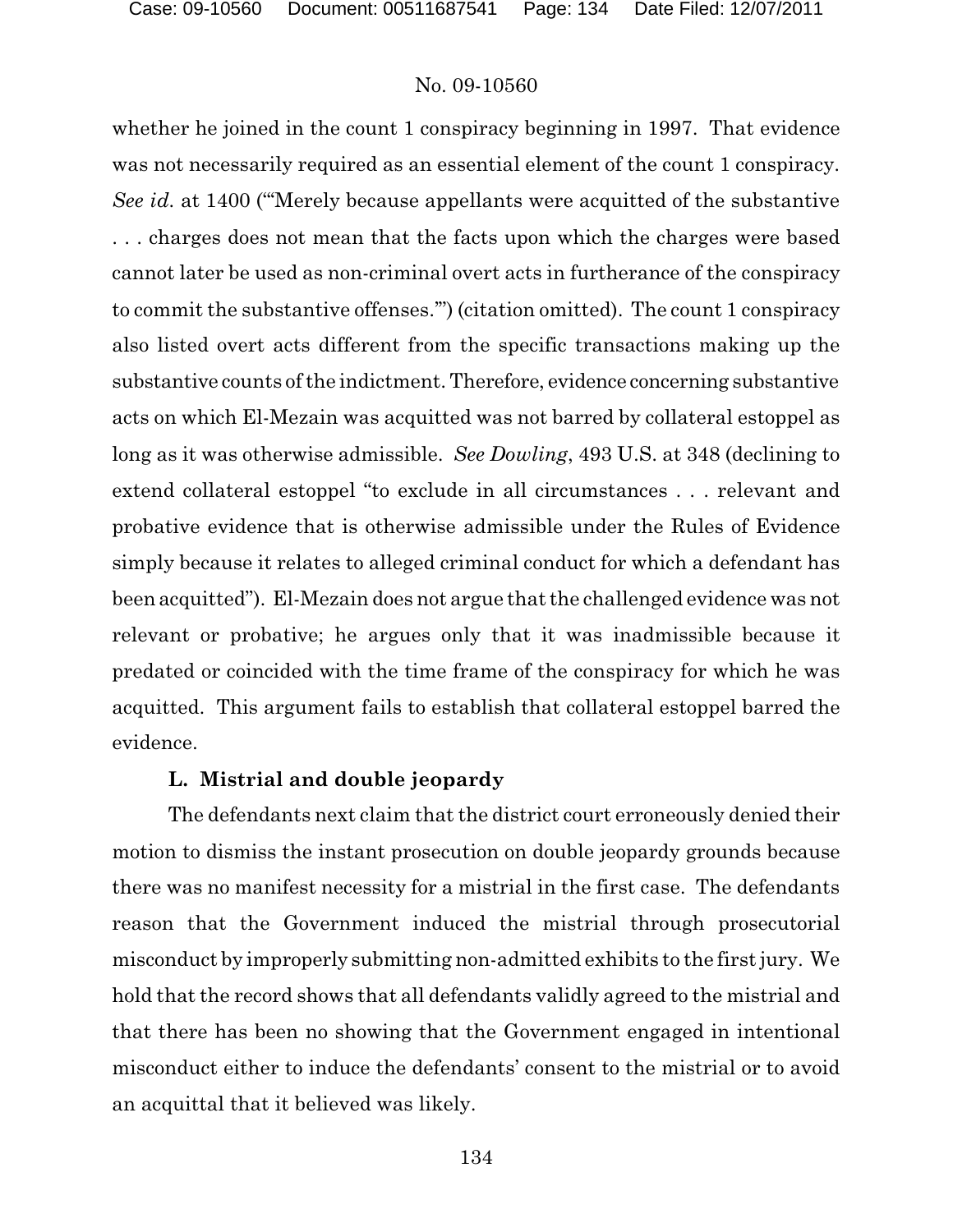Our review of the denial of a double jeopardy claim following declaration of a mistrial is plenary. *United States v. Campbell*, 544 F.3d 577, 581 (5th Cir. 2008). "We review all factual findings underpinning the district court's determination for clear error." *Id*.

Although the Double Jeopardy Clause prohibits a second prosecution following an acquittal, a "'retrial is not automatically barred when a criminal proceeding is terminated without finally resolving the merits of the charges against the accused.'" *Id.* at 580 (quoting *Arizona v. Washington*, 434 U.S. 497, 503 (1978)). The Double Jeopardy Clause will not preclude a defendant from being retried after the district court declares a mistrial over defense objection if the mistrial was justified by a "manifest necessity." *Id.* at 580–81; *United States v. Palmer*, 122 F.3d 215, 218 (5th Cir. 1997). If a defendant consents to a mistrial, however, the "manifest necessity" standard is inapplicable and double jeopardy ordinarily will not bar a reprosecution. *See Oregon v. Kennedy*, 456 U.S. 667, 672 (1982); *Palmer*, 122 F.3d at 218.

The defendant's consent to a mistrial may be express or implied through a failure to object. *Palmer*, 122 F.3d at 218. "If a defendant does not timely and explicitly object to a trial court's *sua sponte* declaration of mistrial, that defendant will be held to have impliedly consented to the mistrial and may be retried in a later proceeding." *Id.* The determination of whether a defendant objected to a mistrial is made on a case-by-case basis, and the critical factor is whether a defendant's objection gave the court sufficient notice and opportunity to resolve the defendant's concern. *United States v. Fisher*, 624 F.3d 713, 717 (5th Cir. 2010).

In the instant case, the record shows that all defense counsel consented to the mistrial either expressly or impliedly. The jury in the first trial of this case clearly struggled to come to a decision. The jurors had deliberated for nineteen days and had been given an *Allen* charge by the district court when they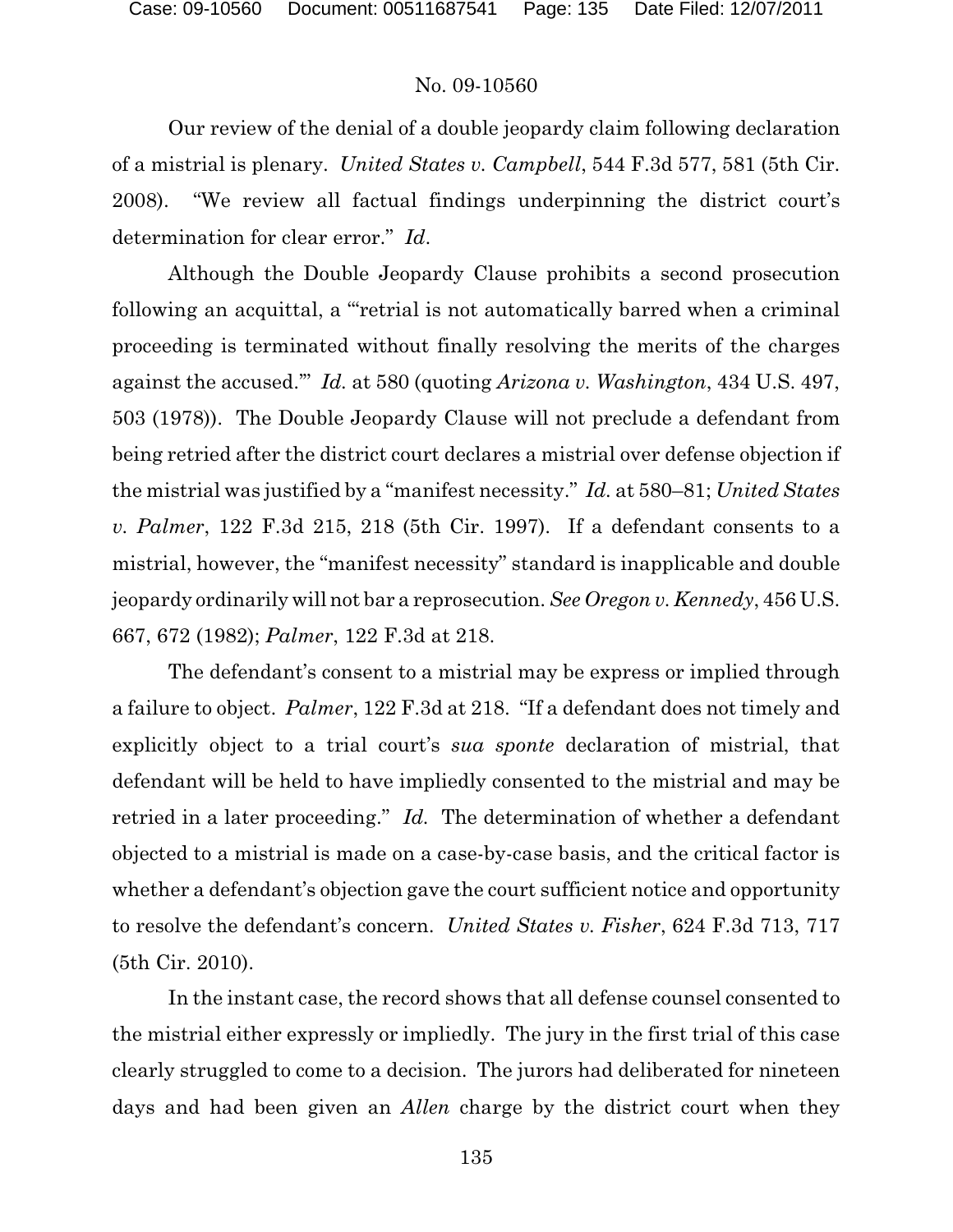indicated that they had reached a partial verdict. The jury acquitted defendant Abdulqader on all counts; acquitted defendant Odeh on all counts except for three conspiracy charges, on which it failed to reach a verdict; acquitted El-Mezain on all counts except for the count 1 conspiracy, on which the jury also hung; and failed to reach a verdict for the other defendants. The district court polled the jury on the court's own motion, and three jurors indicated that they did not agree with the verdict. After being sent back to continue deliberating, the jury indicated that further deliberations would not be helpful.

Faced with a partial verdict acquitting some defendants on some counts and one defendant on all counts, and hoping to preserve the acquittals, defense counsel for Abdulqader and El-Mezain requested that the district court poll the jurors a second time to discern whether the jury's disagreement was over the acquitted counts or only the undecided counts. The district court agreed to poll the jurors again about the individual defendants for whom partial verdicts had been reached. The district judge indicated that he intended to declare a mistrial as to the defendants for whom no verdict had been reached, and counsel for Defendants Baker and Elashi expressly agreed to the district court's procedure. On re-polling of the jury, one juror again indicated that he did not agree with the verdict of acquittal as to Abdulqader, and two jurors stated that they did not agree with the acquittal of Odeh. All jurors agreed with the verdict of acquittal of El-Mezain except for count 1.

The district court declared a mistrial on all counts for the defendants for whom the jury was unable to return a valid verdict, i.e., HLF, Baker, Elashi, Abdulqader, and Odeh. As to El-Mezain, the court declared a mistrial as to count 1 but accepted the acquittal as to all other counts. The court stated that the Government had the option of bringing the case again on the mistried counts. No one lodged any objection.

136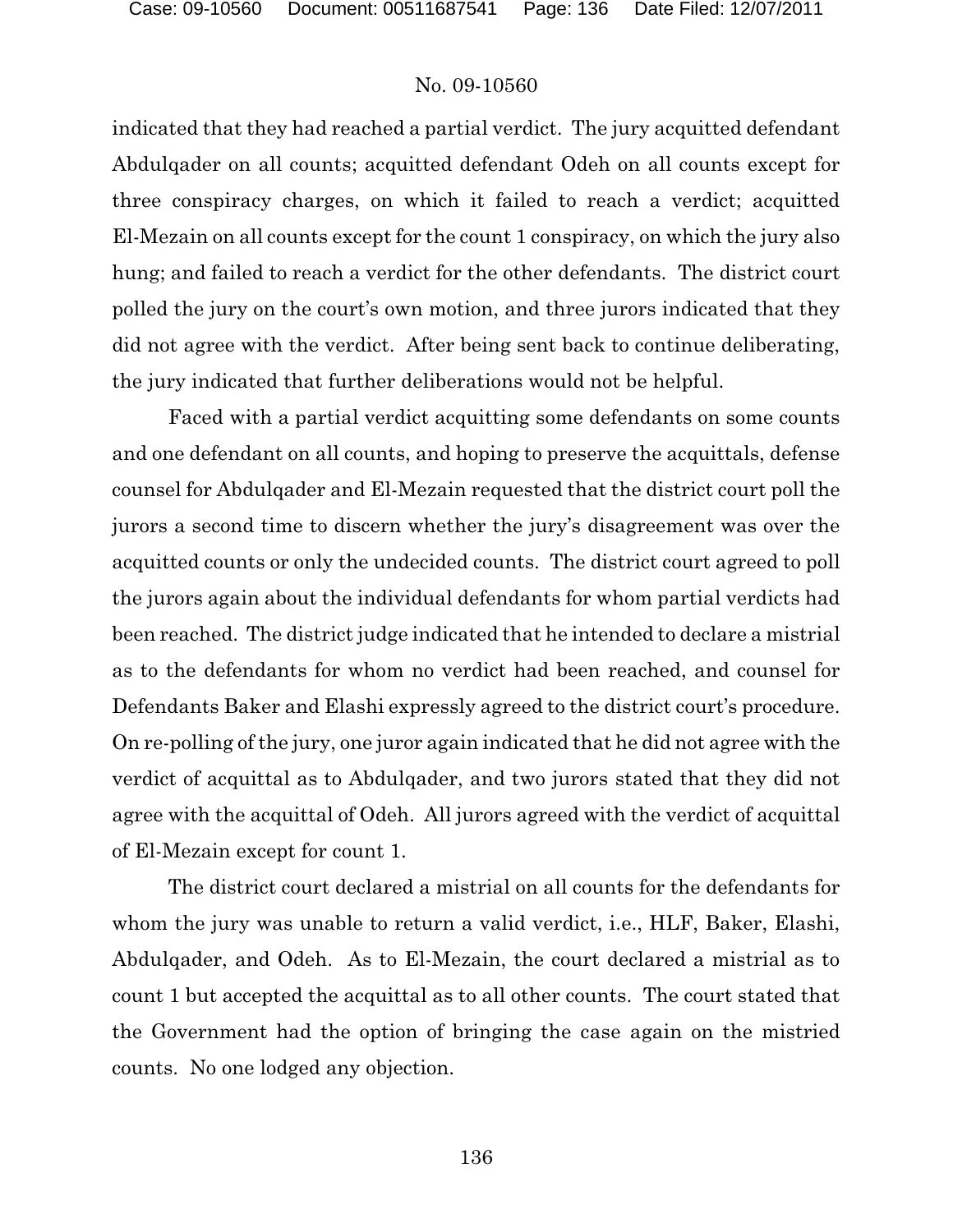We think it clear from the above circumstances that all defendants consented to the district court's action. The defendants argue that counsel for Abdulqader did not consent to a mistrial because she "suggested an alternative course" after the first jury poll. But the alternative course was the request for a second poll, which the district court granted. The court declared a mistrial when the jury indicated its continued disagreement with the verdict, and counsel for Abdulqader said nothing more. Because there was no objection, and several defense counsel had already stated their agreement to the mistrial, the consent of all counsel was either express or implied by their silence. *See Palmer*, 122 F.3d at 218–19; *see also United States v. Nichols*, 977 F.2d 972, 974 (5th Cir. 1992) (consent to a mistrial may be implied from the totality of circumstances surrounding the declaration of the mistrial). The district court so found, and we see no clear error in that finding.

The defendants contend, nevertheless, that even if they consented to the mistrial, the consent was invalid because it was induced by Government misconduct, which they contend was the only reason the mistrial occurred.<sup>42</sup> In order to resolve this issue, some additional facts are necessary. When the case was submitted to the jury at the first trial, the Government, unbeknownst to the defendants, included demonstrative and non-admitted exhibits along with the evidence that was sent to the jury room. This unintended submission included nineteen exhibits comprised of approximately 100 pages and three videotapes. During the course of deliberations, the jury sent out a note asking about the demonstrative exhibits. Unaware that the jury had been inadvertently given

 $42$  We note that the defendants did not properly raise their inducement argument in the district court, which denied the defendants' request to file a reply brief in which the argument was raised for the first time. We would ordinarily review an issue not properly raised in the district court for plain error only. *See United States v. Cooks*, 589 F.3d 173, 184 (5th Cir. 2009). Because the district court ruled on the merits of the issue in the alternative, however, and because we conclude that the defendants' arguments fail even under the usual clearly erroneous standard of review, we discuss the issue in full.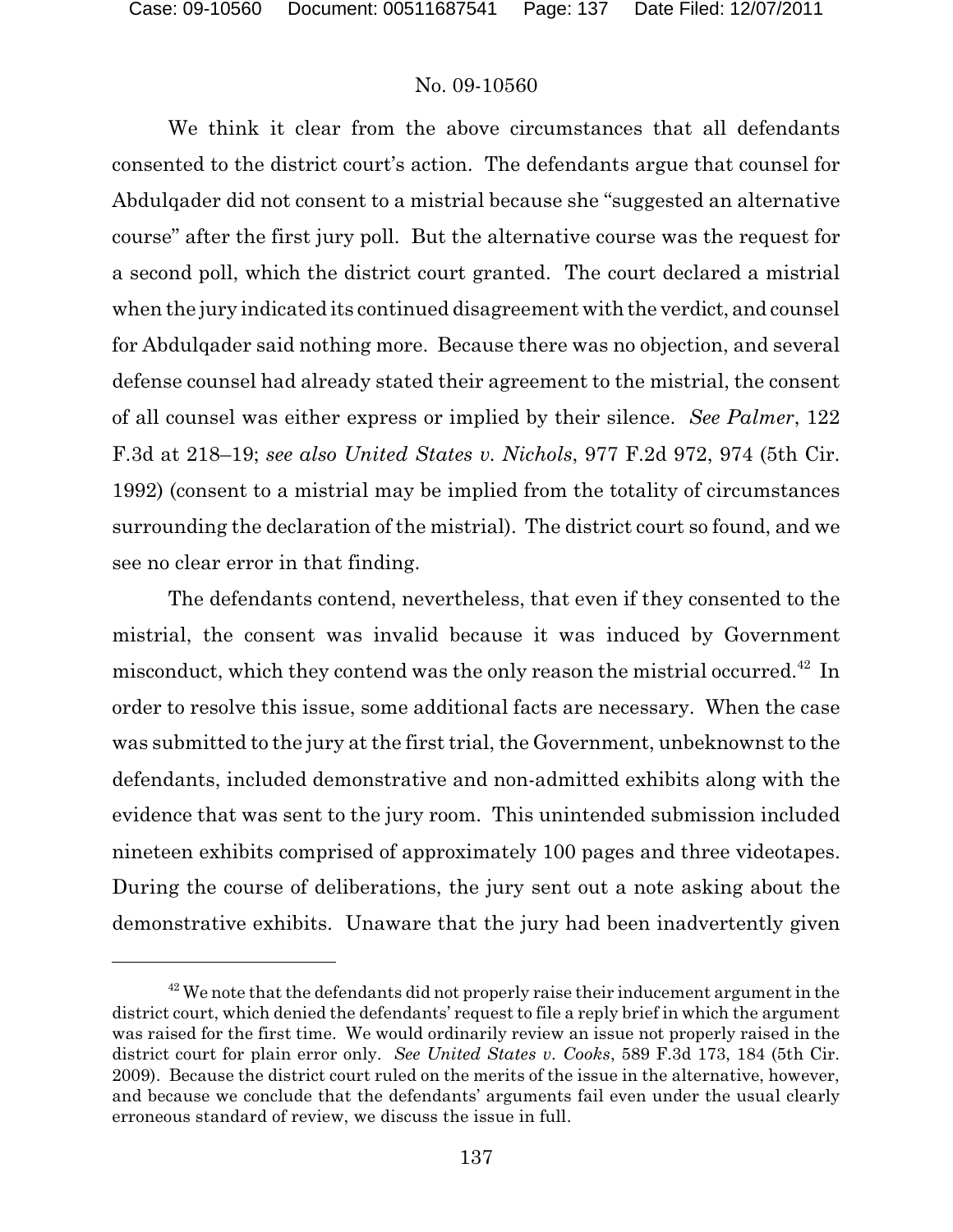demonstrative exhibits, the district court instructed that all the exhibits that were in evidence were in the jury room.<sup> $43$ </sup> The defense learned of the error only prior to the second trial while interviewing jurors from the first trial.

Upon discovering this error, the defense moved to dismiss the superseding indictment on double jeopardy grounds. They submitted an affidavit from the first jury's foreperson indicating that there had been disagreement among the jurors about the demonstrative exhibits and whether the exhibits could be considered. The defendants argued that had the Government not given those exhibits to the jury, the jury likely would have acquitted them. They also argued that the Government acted intentionally to avoid an acquittal, and that the prosecutors had misrepresented to the court and counsel that it had not sent improper evidence to the jury. The district court denied the motion, and the defendants renew their arguments on appeal.

A retrial caused by prosecutorial misconduct may violate double jeopardy only if "the governmental conduct in question [was] intended to 'goad' the defendant into moving for a mistrial . . . ." *Kennedy*, 456 U.S. at 676. Gross negligence by the prosecutor, or even intentional conduct that seriously prejudices the defense, is insufficient to apply the double jeopardy bar. *United States v. Wharton*, 320 F.3d 526, 531–32 (5th Cir. 2003); *United States v. Singleterry*, 683 F.2d 122, 123 & n.1 (5th Cir. 1982). Instead, there must be "'intent on the part of the prosecutor to subvert the protections afforded by the Double Jeopardy Clause.'" *Wharton*, 320 F.3d at 531–32 (emphasis removed) (quoting *Kennedy*, 456 U.S. at 675–76); *see also Martinez v. Caldwell*, 644 F.3d 238, 243 (5th Cir. 2011) ("A prosecutor . . . must specifically act in 'bad faith' or

 $43$  The jury's note stated, in relevant part, "a jury member wants to know if the demonstrative exhibits are in the jury room. He does not believe that the power points and some other exhibits are demonstrative and not actual evidence." With the assent of counsel, the district court instructed the jury: "The demonstrative exhibits are not in the jury room. All of the exhibits in evidence are in the jury room."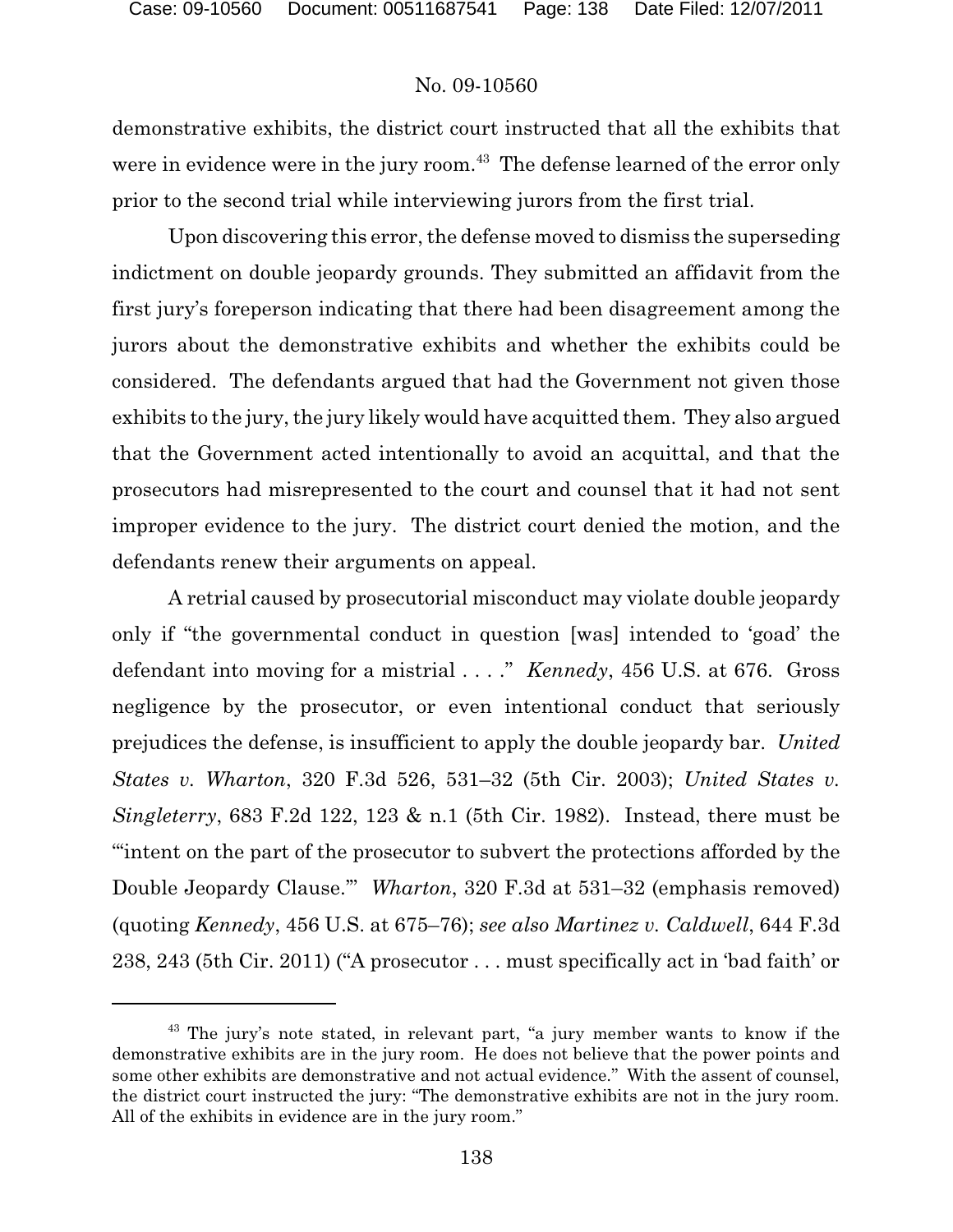must intend to goad the defendant 'into requesting a mistrial or to prejudice the defendant's prospects for an acquittal.'") (citation omitted). Under this narrow standard, the court must examine the "objective facts and circumstances" to determine the prosecutor's intent. *Kennedy*, 456 U.S. at 675.

The defendants contend that the Government's intent to induce the mistrial is evident from the prosecution's silence in the face of the jury's note asking about demonstrative exhibits. They posit that the Government was put on notice that there was a problem with the evidence in the jury room but assured defense counsel that it had not sent improper exhibits to the jury room. They contend that had the Government informed the court and counsel that it had improperly provided non-admitted exhibits to the jury, the court could have removed those exhibits and given a curative instruction. We are not persuaded. The defendants do not point to any evidence in the record showing that the Government affirmatively knew at the time of the juror's note that improper exhibits had been submitted. As the district court held, it is just as likely that the Government believed it had not submitted anything improper to the jury. Nor do we think that the prosecutor's silence in the face of the jury's note proves the Government's bad intent. As the district court observed, the same note failed to cause the court or any of the eight defense counsel to register a concern on the record.

We may not disturb the district court's factual finding that the prosecution did not deliberately submit the non-admitted exhibits to the jury unless that finding was clearly erroneous. *See Singleterry*, 683 F.2d at 124–25. The exhibits that were properly admitted in this case were extensive, comprising thousands of pages of material in a complicated trial lasting several weeks. It is entirely plausible that the Government could have mistakenly or negligently, rather than intentionally, included 100 pages of non-admitted and demonstrative exhibits in the voluminous matter and then failed to discover the

139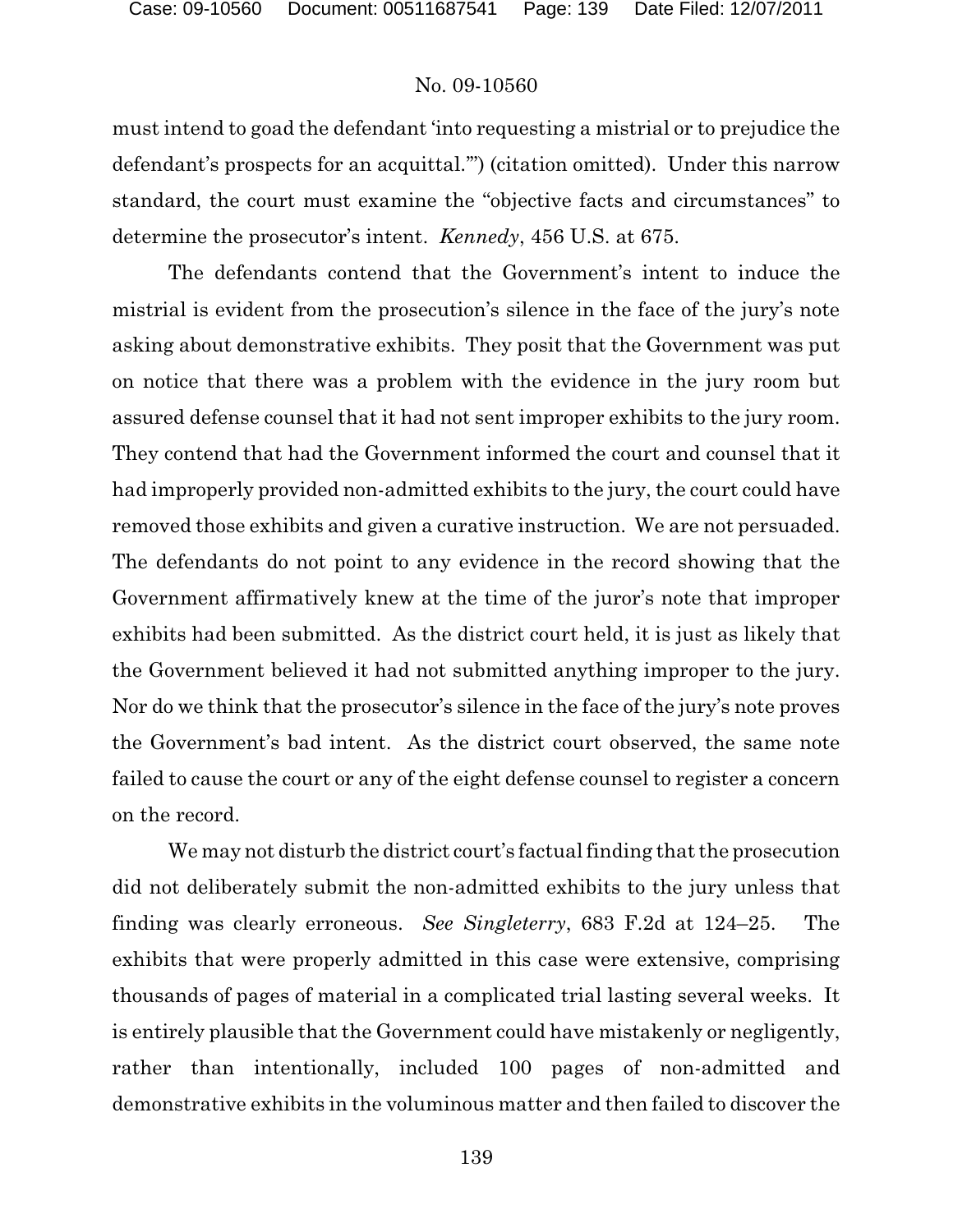fact. *See id.* at 123 n.1 (holding that even "gross negligence' is clearly not enough to bar retrial"); *United States v. Barcelona*, 814 F.2d 165, 168 (5th Cir. 1987) (holding that district court did not clearly err by finding prosecutor's failure to disclose information about evidence, resulting in mistrial, was due to inadvertence). The district court's finding was not clearly erroneous.

The defendants contend that other circumstances, combined with the juror's note, further demonstrated the bad faith of the prosecution. An individual juror sent a note asking to be removed from the jury. When questioned by the district court, he expressed frustration with the deliberations and also made vague references to the evidence.<sup>44</sup> The defendants argue that the Government must have known from the juror's comments that some jury

He continued:

And you know when the court reporter come in there and that's when I asked her again, is this all of this evidence. Yeah. You can't do this. This is not evidence. Everything in the boxes, the first day that she came, is all of this evidence. We had a problem over just that.

\* \* \* \*

But then it started getting personal. When you go in there and try to make a point and they sit up there and say no, where you going to show that up. They don't even have a clue where HAMAS started from, because they don't even want to hear it. They want to hear nothing about terrorism. They don't want to hear that. But when you got three or four that already has their mind made up, it's not served.

<sup>&</sup>lt;sup>44</sup> When interviewed by the district court, the juror stated, in part:

I know the case is based on evidence and testimony. So in the deliberating -- And when somebody give they opinion, facts, it's just like evidence -- okay. The things we have in the jury room is evidence. And when you bring up the evidence, they talk it down. They got their own opinion. It's like HAMAS. This is not HAMAS. Show where [sic] me where this is stated it's HAMAS, and I'm just going on recollecting of the trial. That's all I'm going on, and if I need to go to some evidence, I do it. But it's like they already got their opinion. They already got their opinion made up, and I don't feel like I could give the defendant justice on that.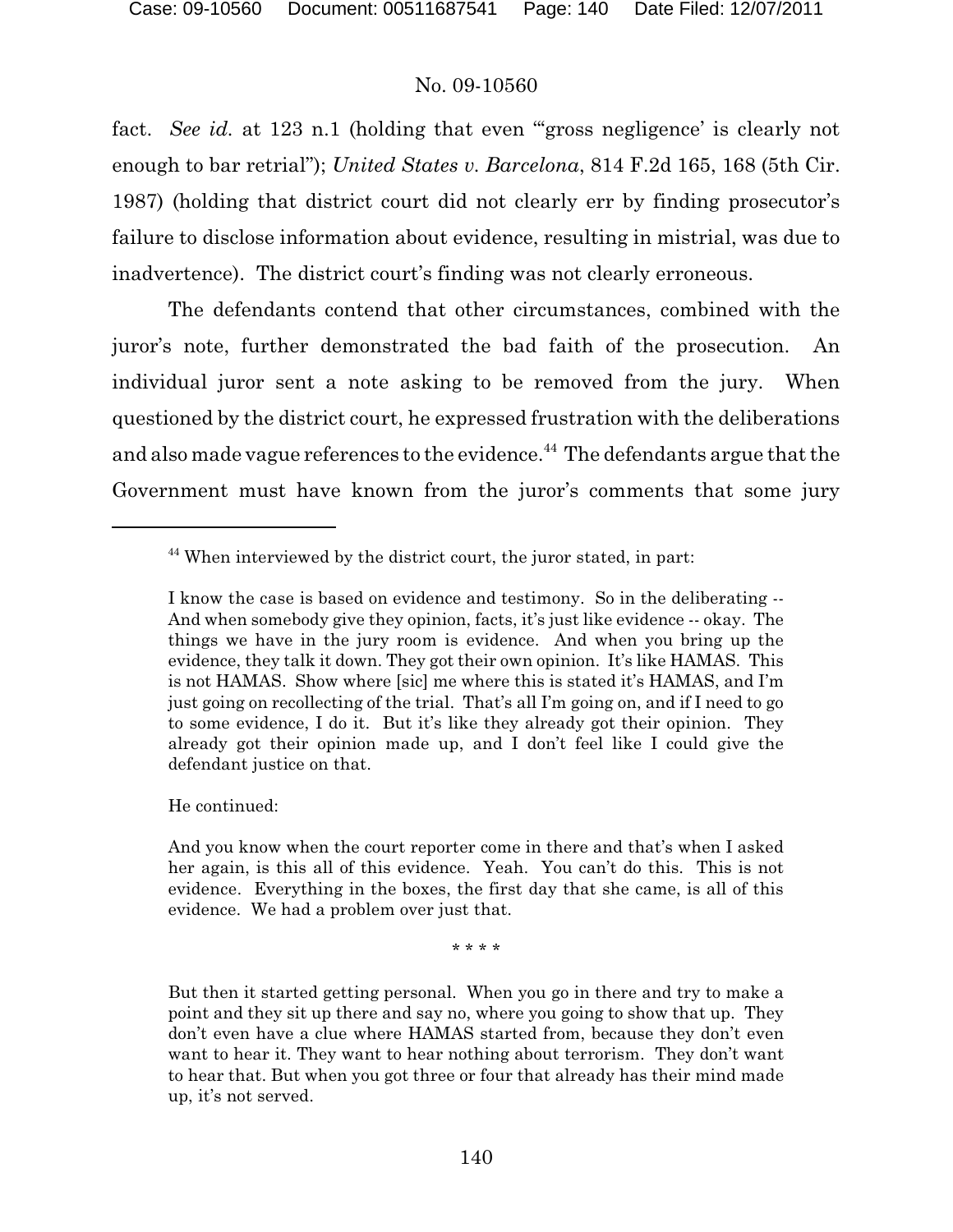members believed they had demonstrative exhibits, and also that there was a bloc of jurors who favored acquittal. They contend that the Government therefore knew that an acquittal was likely. We disagree.

The defendants have to show that the Government acted improperly with the purpose and intent of causing the defense to agree to a mistrial. *See Kennedy*, 456 U.S. at 676; *see also United States v. Catton*, 130 F.3d 805, 807 (7th Cir. 1997) (holding that "a defendant who wants . . . to block a retrial on the basis of prosecutorial error must show that the prosecutor committed the error *because* he thought that otherwise the jury would acquit and he would therefore be barred from retrying the defendant"). At the time the Government submitted the case to the jury along with the improper evidence, it could not have known that there would be an acquittal, and the defendants present no such argument. Instead, they rely on the Government's silence after deliberations began and a juror asked to be dismissed. But that argument is premised on the unsupported belief that the Government *knew* the improper exhibits had been sent to the jury room. Even if we assume that the jury's notes and comments should have prompted the Government to investigate the matter further, its failure to do so was at most negligent. *See Singleterry*, 683 F.2d at 123 & n.1. There is no evidence that the Government knew that the jury had improper exhibits in its possession, and speculation about the prosecutor's knowledge and intent will not support a double jeopardy argument. *See Nichols*, 977 F.2d at 975 ("Because there is no evidence that the prosecutor intended to terminate the first trial, there is no double jeopardy bar to Nichols' retrial."); *see also United States v. Doyle*, 121 F.3d 1078, 1087 (7th Cir. 1997) (holding that defendant's belief about the prosecution's intent was, "at best, mere conjecture and speculation" because "[t]here is simply no record evidence that unearths the inner-thoughts of the prosecutors").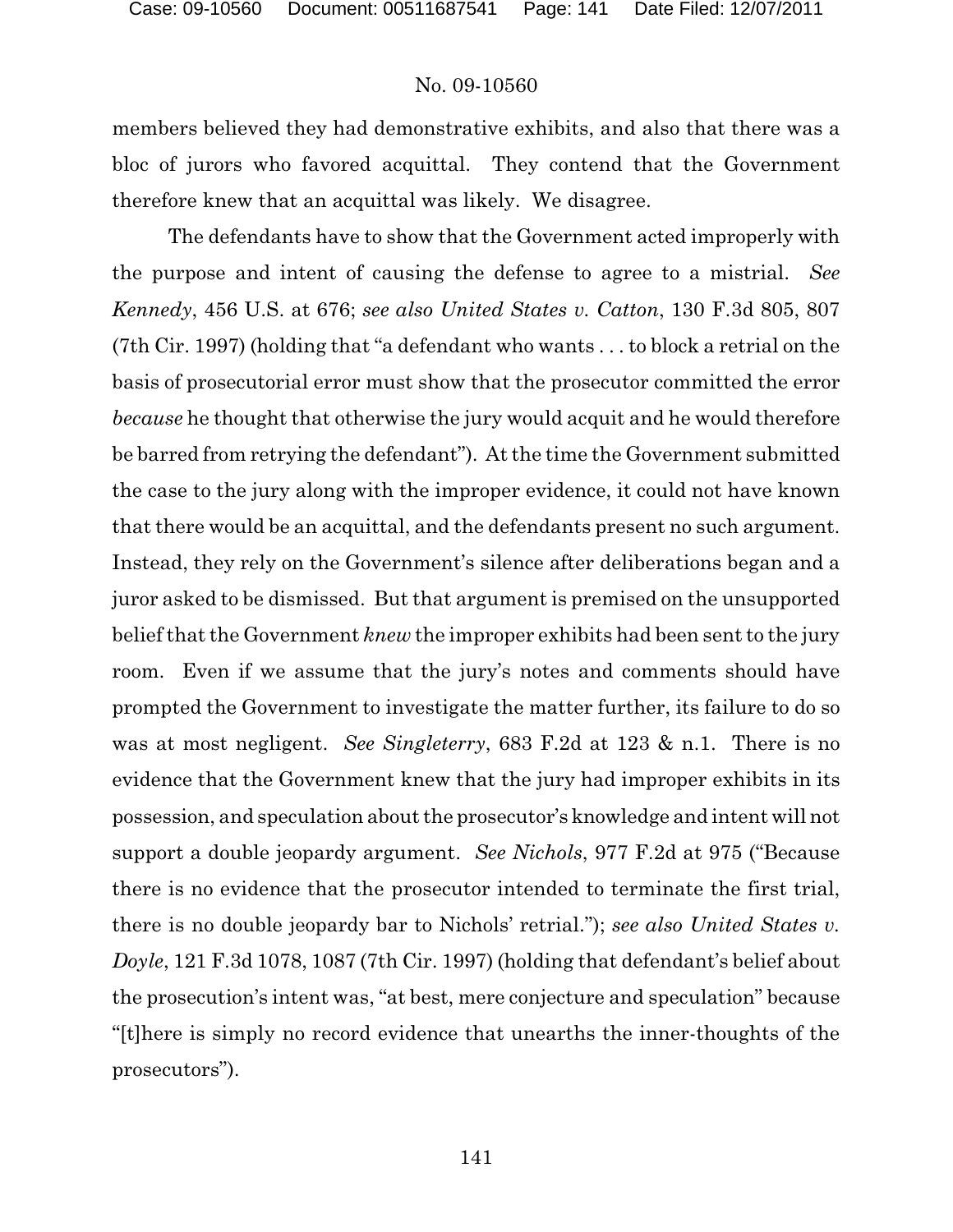Moreover, the dismissed juror's comments, read as a whole, do not unequivocally show that the Government must have known an acquittal was likely and that the only way to avoid that result was to remain silent about submitting the demonstrative exhibits to the jury. During its questioning of the juror, the district court expressed concern about substituting an alternate juror, thereby requiring the jury to begin deliberations anew. The dismissed juror indicated his belief that the deliberations had not progressed very far. He also indicated that opinions, including his own, were subject to change. When read as a whole, the juror's comments do not show that the prosecution necessarily must have apprehended an acquittal. The district court's conclusion that the comments showed, at most, a hung jury and conflict among the jurors was not clearly erroneous.

The defendants' double jeopardy argument is based on speculation rather than objective facts showing that the Government deliberately acted to provoke a mistrial with the goal of avoiding an acquittal. We therefore affirm the district court's denial of the motion to dismiss.

### **M. Challenge to FISA applications and intercepts**

As noted above, the Government conducted widespread surveillance of the defendants that was authorized by court orders issued pursuant to FISA, 50 U.S.C. § 1801 *et seq.* At trial, the prosecution relied on recorded evidence captured during the surveillance. The Government's FISA applications, affidavits related to the warrant applications, the court orders regarding the applications, and much of the information obtained from the surveillance have been classified.<sup>45</sup> The defendants raise two challenges relating to FISA, arguing that the district court erred by (1) refusing to compel the production of the FISA

 $45$  Because of the classified and sensitive nature of the materials at issue, this court has conducted an *in camera* review of the relevant materials, but the opinion does not reveal the classified contents of those documents.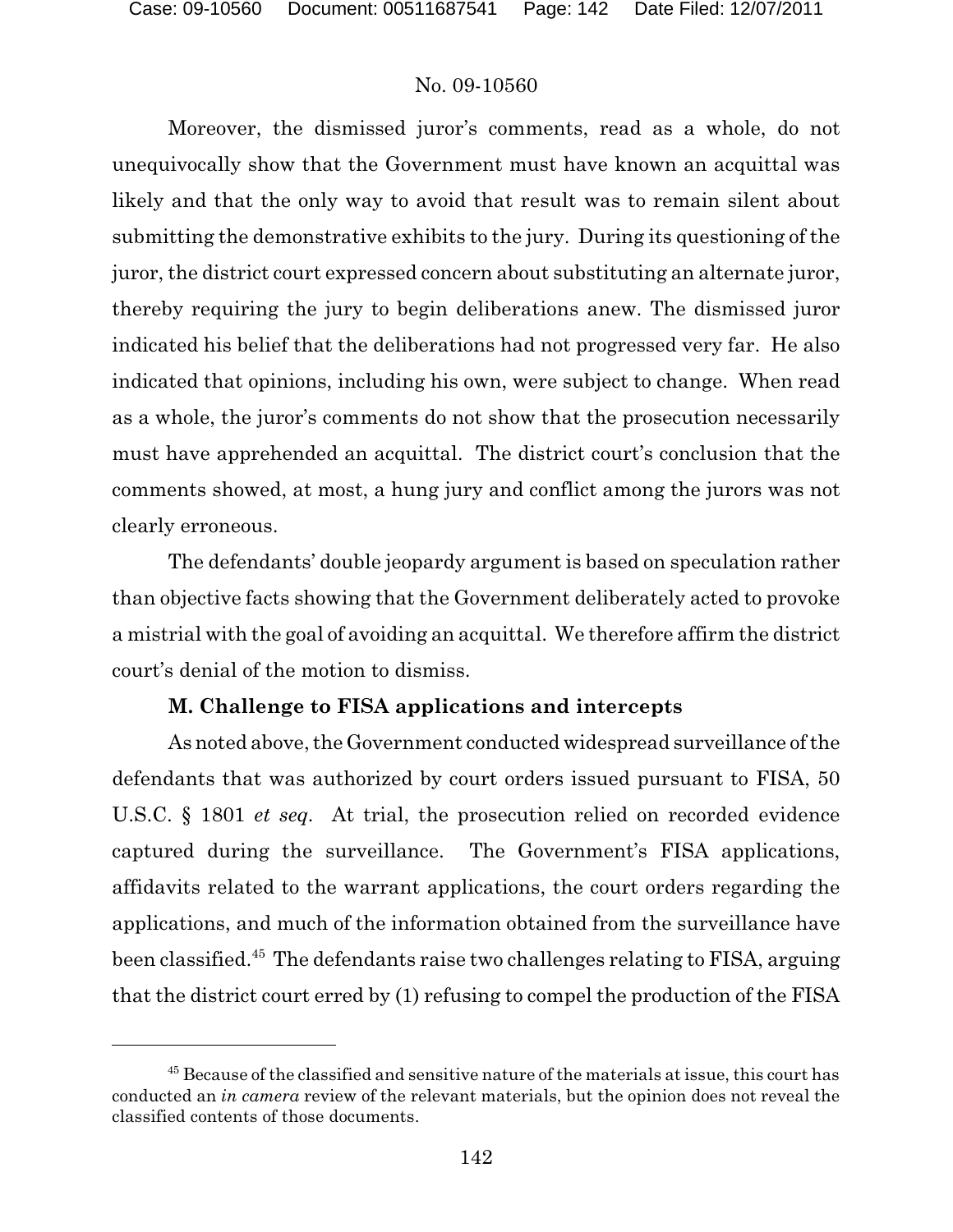warrant applications and court orders, and (2) refusing to suppress the FISA intercepts. We find no merit in either argument.

# **1. Disclosure of FISA applications and orders**

FISA establishes procedures for the Government, acting through the Attorney General, to obtain a judicial warrant for electronic surveillance in the United States "to acquire foreign intelligence information." 50 U.S.C. § 1802(a)(1). Foreign intelligence information includes, *inter alia*, information relating to "the ability of the United States to protect against . . . sabotage, international terrorism, or . . . clandestine intelligence activities by . . . a foreign power or by an agent of a foreign power.  $\mathbb{R}^{36}$  \ 1801(e). With limited exceptions not relevant here, the Government may not conduct electronic surveillance without a court-authorized warrant. Application for a FISA warrant is made *ex parte* to the Foreign Intelligence Surveillance Court ("FISC"), which is currently comprised of eleven district court judges designated by the Chief Justice of the

(B) sabotage, international terrorism, or the international proliferation of weapons of mass destruction by a foreign power or an agent of a foreign power; or

(C) clandestine intelligence activities by an intelligence service or network of a foreign power or by an agent of a foreign power; or

(2) information with respect to a foreign power or foreign territory that relates to, and if concerning a United States person is necessary to–

50 U.S.C. § 1801(e).

 $46$  The full text of the statute defines "foreign intelligence information" to mean:

<sup>(1)</sup> information that relates to, and if concerning a United States person is necessary to, the ability of the United States to protect against–

<sup>(</sup>A) actual or potential attack or other grave hostile acts of a foreign power or an agent of a foreign power;

<sup>(</sup>A) the national defense or the security of the United States; or

<sup>(</sup>B) the conduct of the foreign affairs of the United States.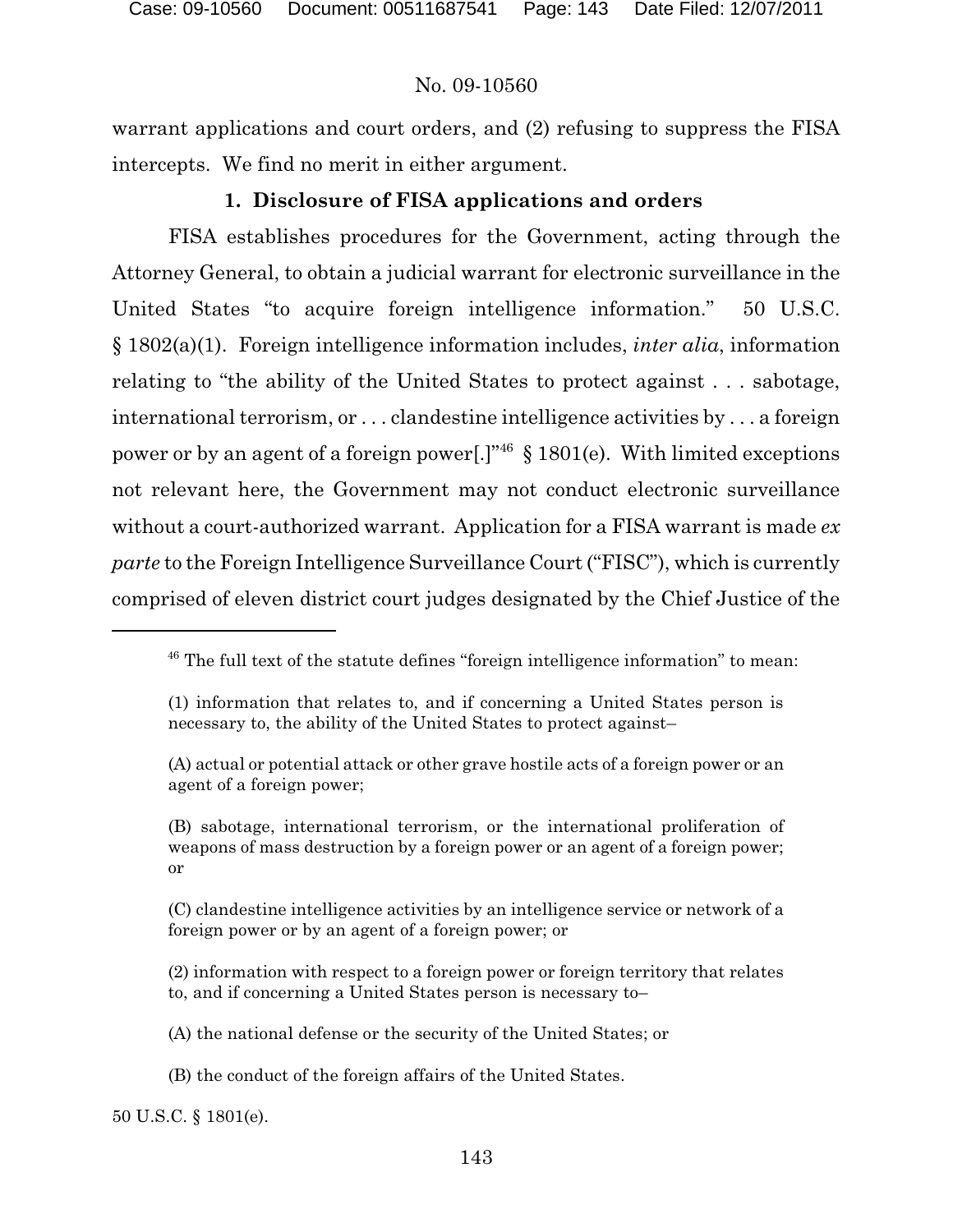United States.<sup>47</sup> § 1803(a)(1). The FISC's rulings are subject to review by the Foreign Intelligence Surveillance Court of Review ("FISCR"), which consists of three judges also designated by the Chief Justice. § 1803(b).

To obtain FISC approval for surveillance, the Government must show, *inter alia*, probable cause to believe that "the target of the electronic surveillance is a foreign power or an agent of a foreign power" and that the place of surveillance "is being used, or is about to be used, by a foreign power or an agent of a foreign power." §  $1805(a)(2)(A)$ , (B). This probable cause standard is different from the standard in the typical criminal case because, rather than focusing on probable cause to believe that a person has committed a crime, the FISA standard focuses on the status of the target as a foreign power or an agent of a foreign power. A "foreign power" includes "a group engaged in international terrorism or activities in preparation therefor.<sup>"48</sup>  $\S$  1801(a)(4); *see also United* 

 $47$  Prior to amendments to FISA in 2001, the FISC was comprised of seven judges.

 $48$  The statute fully defines a "foreign power" to be:

<sup>(1)</sup> a foreign government or any component thereof, whether or not recognized by the United States;

<sup>(2)</sup> a faction of a foreign nation or nations, not substantially composed of United States persons;

<sup>(3)</sup> an entity that is openly acknowledged by a foreign government or governments to be directed and controlled by such foreign government or governments;

<sup>(4)</sup> a group engaged in international terrorism or activities in preparation therefor;

<sup>(5)</sup> a foreign-based political organization, not substantially composed of United States persons;

<sup>(6)</sup> an entity that is directed and controlled by a foreign government or governments; or

<sup>(7)</sup> an entity not substantially composed of United States persons that is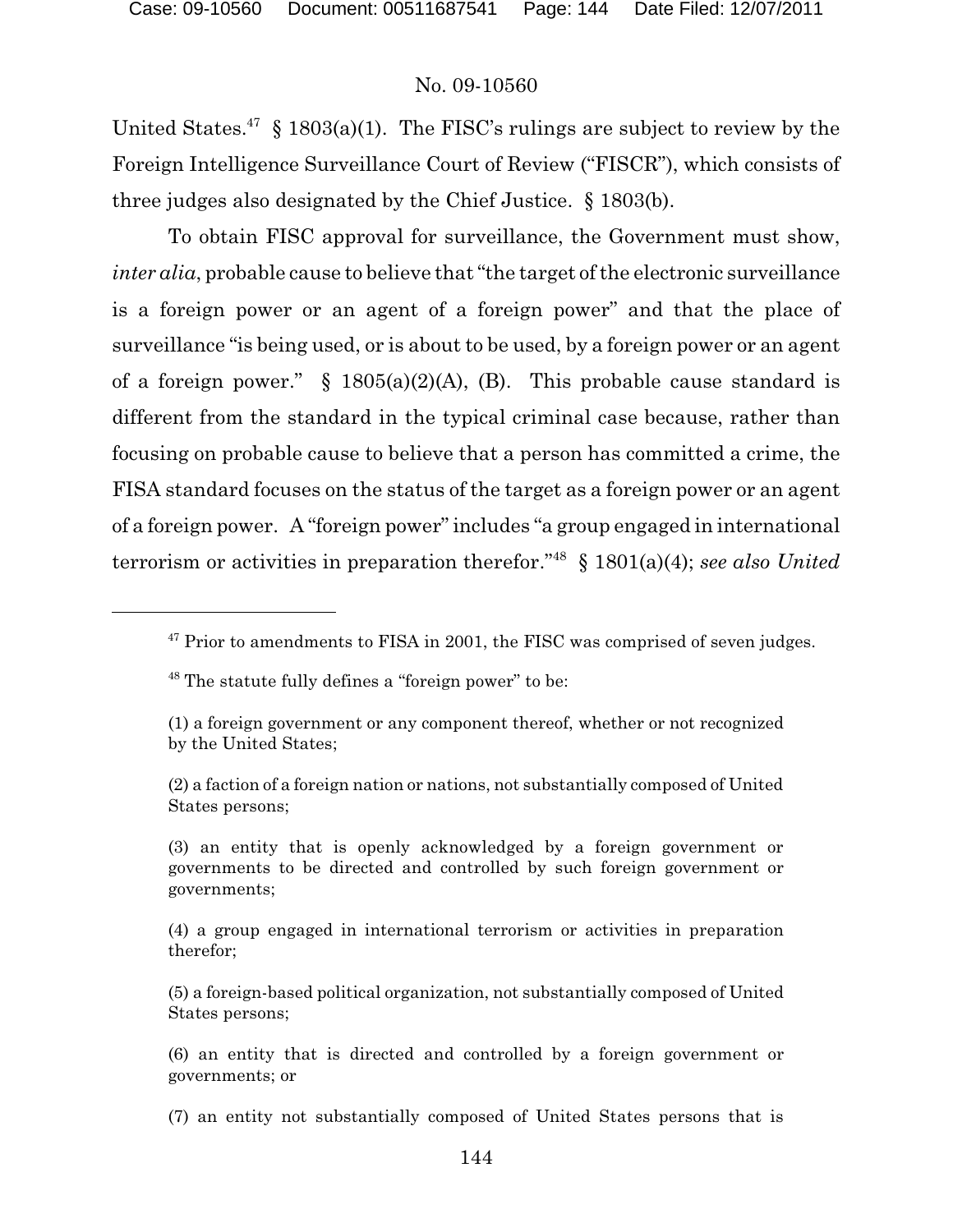*States v. Marzook*, 435 F. Supp. 2d 778, 780 (N.D. Ill. 2006) (noting that Hamas is a foreign power). An "agent of a foreign power" includes any person who "knowingly aids or abets any person" engaged in specified activity, including intelligence gathering, sabotage, or international terrorism.<sup>49</sup> § 1801(b)(2)(E).

When the Government intends to use information obtained from electronic surveillance authorized under FISA, it must give notice to the person against whom it intends to use that information and to the court where the information will be used. § 1806(c). The aggrieved person<sup>50</sup> may seek discovery of the "applications or orders or other materials relating to electronic surveillance," and

50 U.S.C. § 1801(a).

 $49$  An "agent of a foreign power" is defined to include any person who:

(A) knowingly engages in clandestine intelligence gathering activities for or on behalf of a foreign power, which activities involve or may involve a violation of the criminal statutes of the United States;

(B) pursuant to the direction of an intelligence service or network of a foreign power, knowingly engages in any other clandestine intelligence activities for or on behalf of such foreign power, which activities involve or are about to involve a violation of the criminal statutes of the United States;

(C) knowingly engages in sabotage or international terrorism, or activities that are in preparation therefor, for or on behalf of a foreign power;

(D) knowingly enters the United States under a false or fraudulent identity for or on behalf of a foreign power or, while in the United States, knowingly assumes a false or fraudulent identity for or on behalf of a foreign power; or

(E) knowingly aids or abets any person in the conduct of activities described in subparagraph  $(A)$ ,  $(B)$ , or  $(C)$  or knowingly conspires with any person to engage in activities described in subparagraph (A), (B), or (C).

50 U.S.C. § 1801(b)(2).

 $50$  "Aggrieved person' means a person who is the target of an electronic surveillance or any other person whose communications or activities were subject to electronic surveillance." 50 U.S.C. § 1801(k).

engaged in the international proliferation of weapons of mass destruction.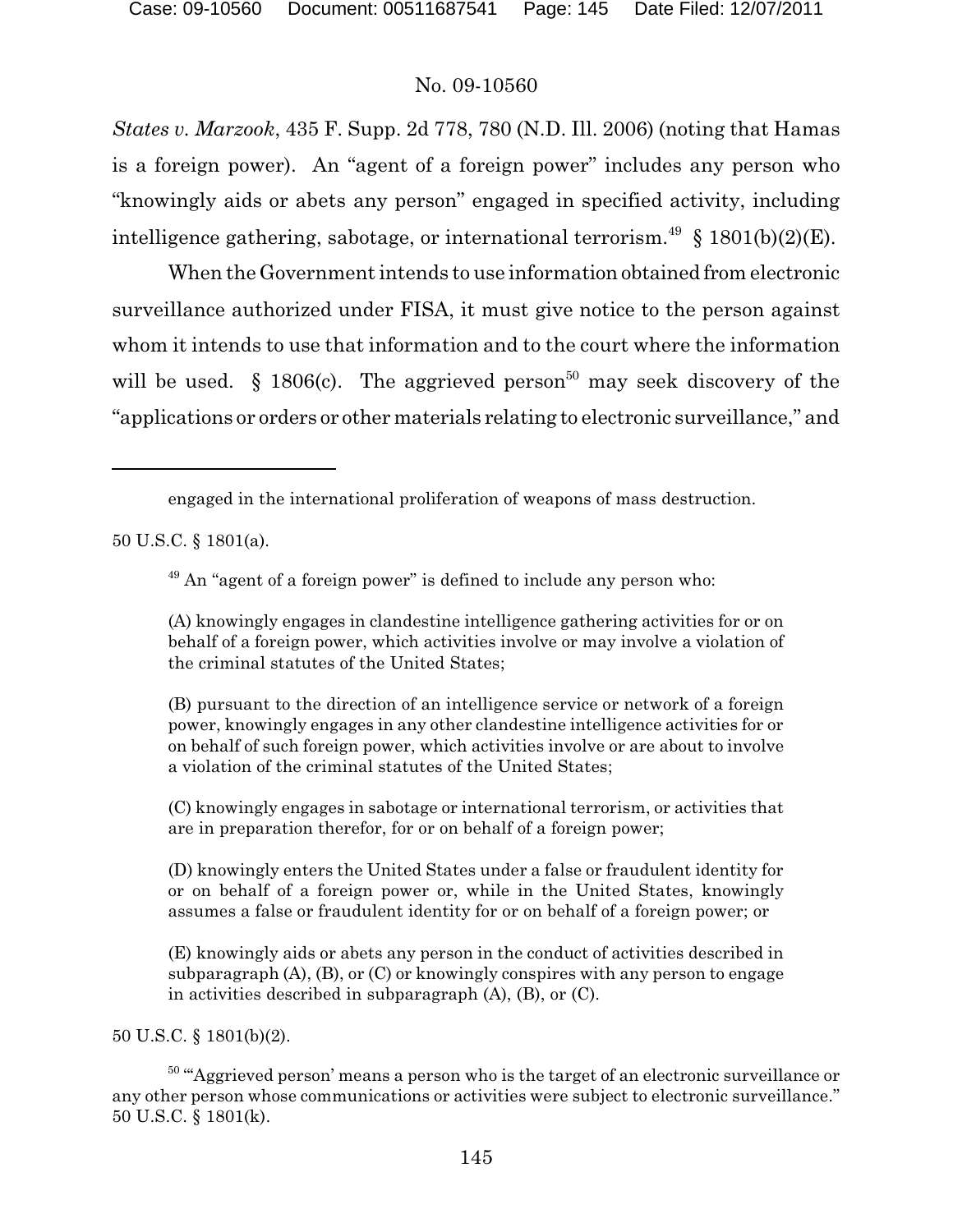he may also seek to suppress evidence obtained from the surveillance if "the information was unlawfully acquired" or if "the surveillance was not made in conformity with an order of authorization or approval." § 1806(e), (f). If, however, "the Attorney General files an affidavit under oath that disclosure or an adversary hearing would harm the national security of the United States," the district court must "review in camera and ex parte the application, order, and such other materials relating to the surveillance as may be necessary to determine whether the surveillance of the aggrieved person was lawfully authorized and conducted." § 1806(f).

In the instant case, the Government gave the defendants notice that it intended to use at trial information obtained from surveillance approved under FISA. During the course of discovery in the first trial, the Government inadvertently disclosed some of the FISA materials to the defendants. The district court, upon motion by the Government, ordered the defendants to return the non-discoverable material to the prosecution.

The defendants subsequently moved to compel production of the FISA applications and to suppress the evidence obtained from the surveillance, and the Attorney General filed the requisite national security notice to maintain the confidentiality of the FISA materials. The district court refused to order disclosure and denied the suppression motion after conducting an *in camera* and *ex parte* review of the documents. Prior to the second trial, the defendants renewed their request for disclosure, which was denied.

On appeal, the defendants argue that the district court erred by denying their motion for production of the FISA materials. They contend that, pursuant to the FISA statute and due process, disclosure and the participation of defense counsel were necessary in order for the district court to make an accurate determination of the lawfulness of the surveillance. The defendants specifically contest whether the FISA warrant applications established probable cause to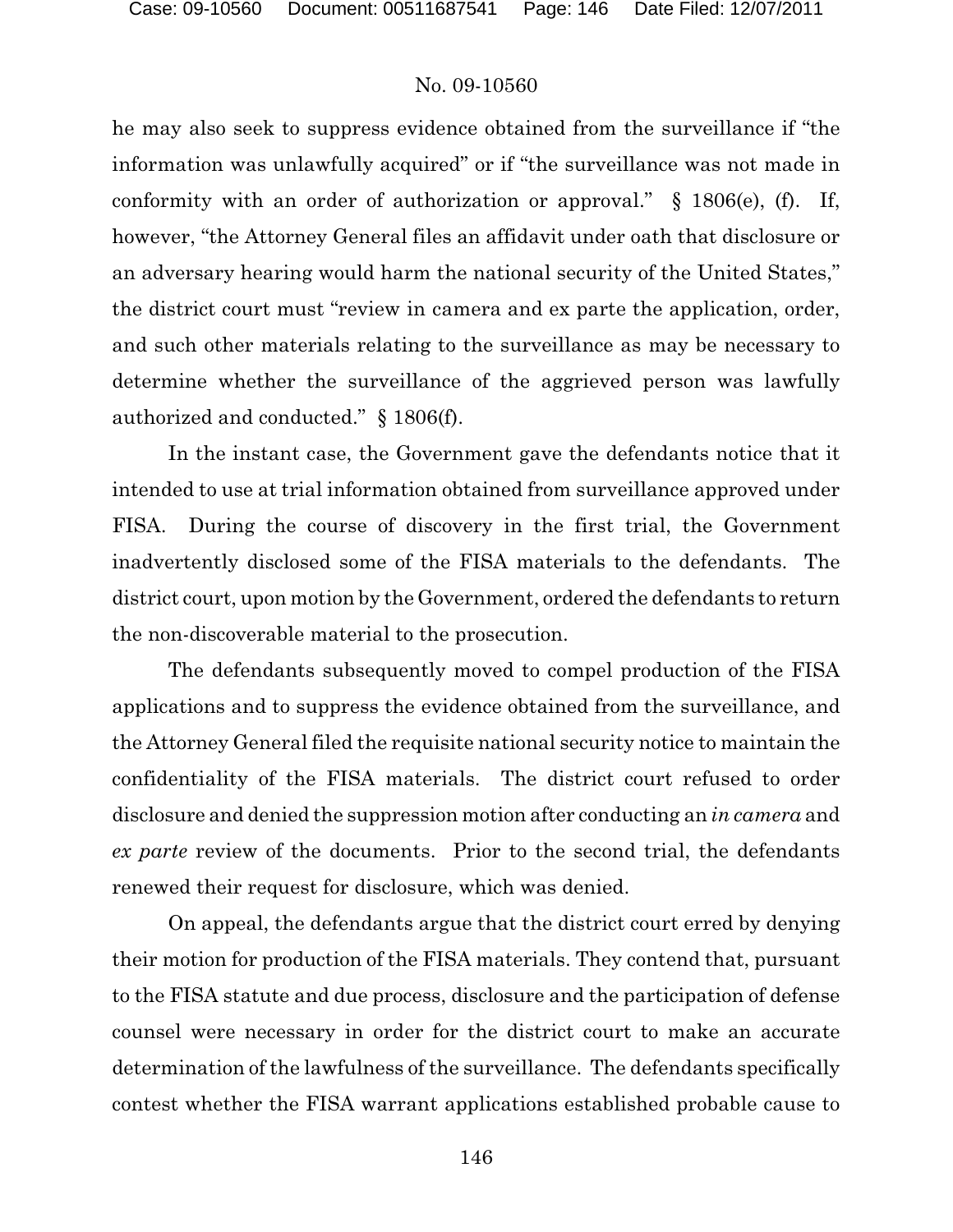believe that the targets of the investigation were "agents of a foreign power." They assert their belief that the applications did not meet the probable cause standard because of material misstatements and omissions in the applications. We review for an abuse of discretion the district court's order denying disclosure of applications and other materials related to FISA surveillance. *See United States v. Damrah*, 412 F.3d 618, 624 (6th Cir. 2005).

In the course of an *in camera* review of FISA materials, the district court has discretion to disclose the information to the aggrieved person but "only where such disclosure is *necessary* to make an accurate determination of the legality of the surveillance." 50 U.S.C. § 1806(f) (emphasis added). When the district court "determines that the surveillance was lawfully authorized and conducted, it shall deny the motion of the aggrieved person except to the extent that due process requires discovery or disclosure."  $\S$  1806(g).

In a very well-reasoned opinion, the district court here closely considered the defendants' arguments for disclosure and determined that it was capable of reviewing the lawfulness of the FISA surveillance without assistance from defense counsel. The court concluded after an extensive *in camera* review that the FISA surveillance was lawful. The court reasoned as follows:

After thoroughly reviewing each of the FISA applications at issue in this prosecution, accompanying affidavits, the FISC's orders and additional materials submitted by the government, the court finds that it does not need the assistance of defense counsel to make an accurate determination of the legality of the surveillance. This conclusion is not unusual among courts that have faced this situation; indeed, the parties agree that no court has ever ordered that FISA materials be disclosed or that an adversarial hearing be conducted to assist the court in determining the legality of FISA surveillance. . . .

Although the defendants argue fervently that this is a unique case because the government made widespread intentional and reckless misrepresentations to obtain FISA warrants from the FISC,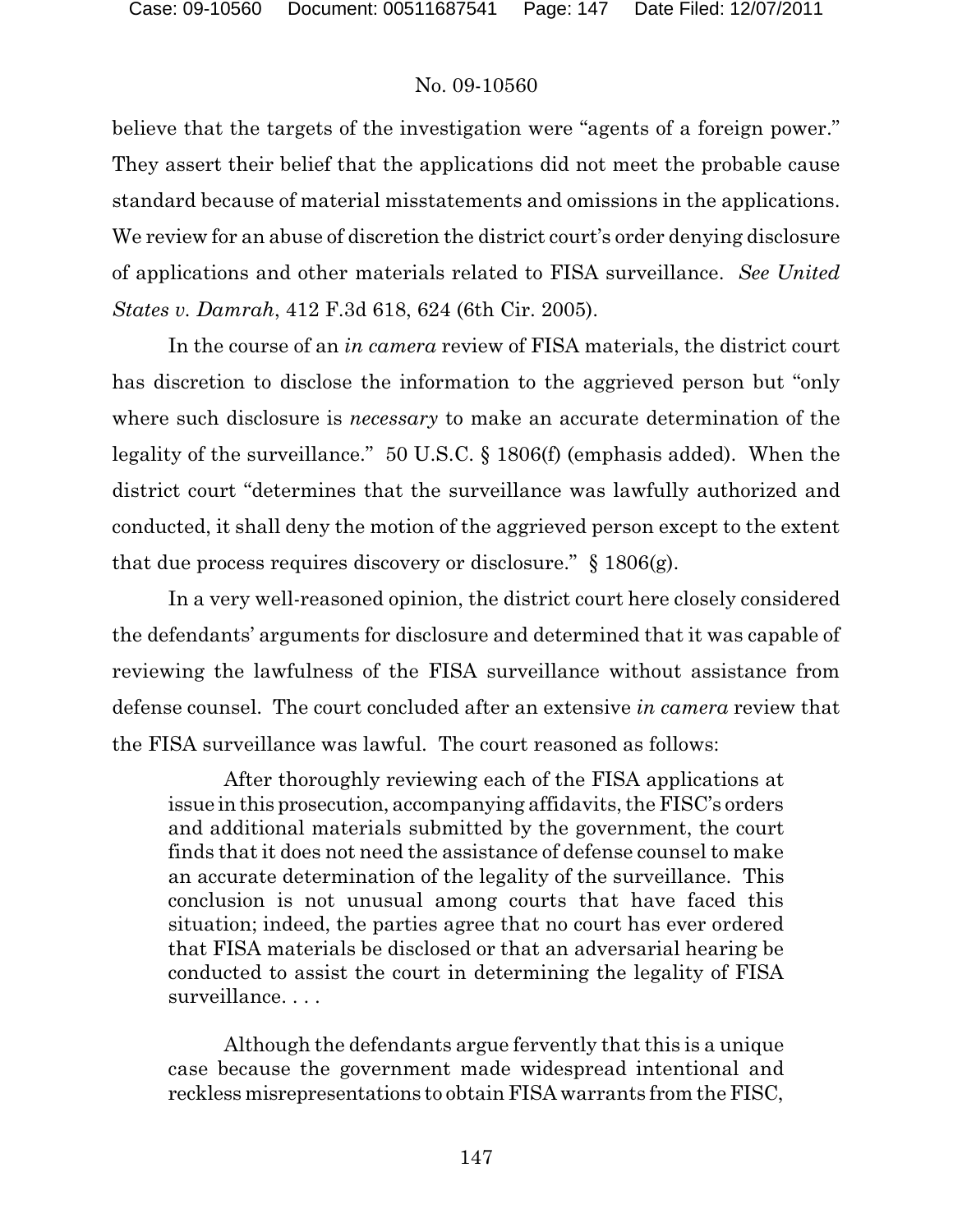. . . evidence from the government has shown that the alleged irregularities have been greatly exaggerated by the defendants[.] . . . The errors in the FISA applications identified by the defendants and documented by the government are not pervasive; nor did the errors materially alter the evidence supporting the FISA warrants involving the defendants. . . .

The court reviewed each of the identified errors and found them to be typographical or clerical in nature. Although the government should have exercised greater care in drafting and editing its applications for FISA warrants before presenting those applications to the FISC, the government acknowledged the errors it made and provided corrected information to the FISC more than six years ago when it discovered the errors. . . . In addition, the FBI conducted an internal investigation of the special agent whom the defendants allege "was guilty of numerous and repeated falsehoods and inaccuracies in the FISA applications in this case," . . . and found that allegations of "investigative dereliction" were meritless[.] . . . The court reaches the same conclusion.

Because the errors identified by the defendants did not materially alter the evidence outlined in the FISA applications and because the errors were not pervasive enough to confuse the court as to the quantity or quality of the evidence described in the applications, the court does not believe that disclosing the applications and related materials to defense counsel would assist the court in making an accurate determination of the legality of the surveillance. Consequently, it would be inappropriate for the court to provide defense counsel with access to the documents under the terms of 50 U.S.C. § 1806(f).

We have undertaken our own independent *in camera* review of the FISA materials and conclude that the district court was correct. We agree fully with the district court's reasoning and adopt it as our own. "[D]isclosure of FISA materials is the exception and *ex parte, in camera* determination is the rule." *United States v. Abu-Jihaad*, 630 F.3d 102, 129 (2d Cir. 2010) (internal quotation marks and citation omitted). We see no abuse of discretion by the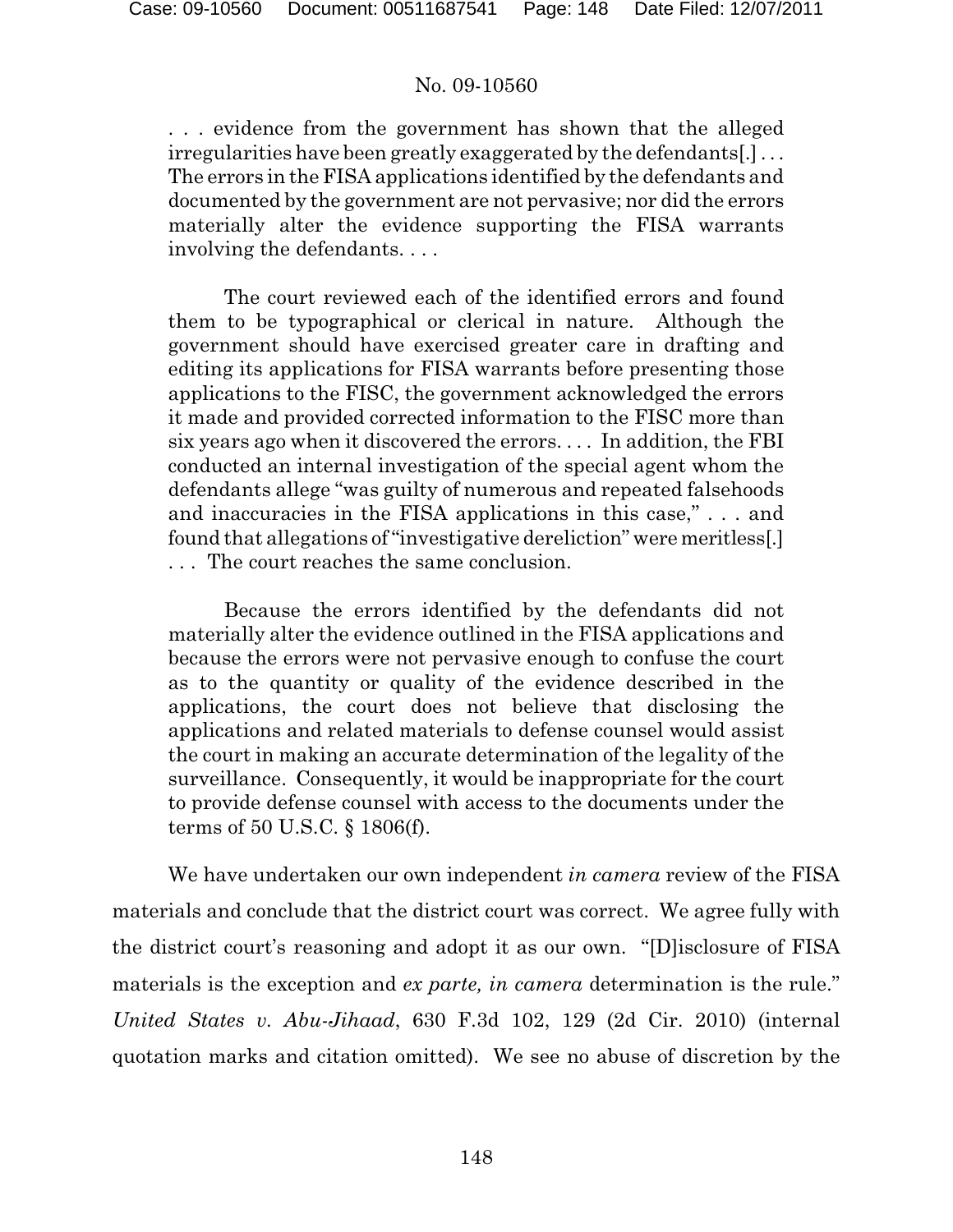district court's refusal to order disclosure of the FISA applications and other material pursuant to § 1806(f).

Relying on the balancing test of *Mathews v. Eldridge*, 424 U.S. 319, 335 (1976), the defendants also argue that due process required disclosure because their interest in obtaining the FISA materials outweighed the Government's interest in maintaining its secrecy. Assuming without deciding that the *Mathews* balancing test is applicable here, *but see Damrah*, 412 F.3d at 624 (stating that defendant's "reliance on *Mathews* is misplaced . . . because FISA's requirement that the district court conduct an ex parte, in camera review of FISA materials does not deprive a defendant of due process"), we conclude that there was no due process violation.

The *Mathews* balancing test requires the court to consider (1) the defendants' private interest in disclosure of the FISA materials; (2) the risk that defendants will be erroneously deprived of their right to the materials, and the value of additional or substitute procedural safeguards; and (3) the Government's interest in preventing disclosure. *See Mathews*, 424 U.S. at 335. The defendants argue that they have a substantial interest in an accurate determination of their claim that the Government's surveillance violated their rights, and that the district court's *in camera* review of the materials without counsel's input carried a high risk of an erroneous decision. We agree with the district court's assessment of this issue, however, that the *in camera* and *ex parte* review by the district court adequately ensured that the defendants' statutory and constitutional rights were not violated. *See United States v. Belfield*, 692 F.2d 141, 149 n.38 (D.C. Cir. 1982) (disclosure of FISA materials "will not be required when the task is such that *in camera* procedures will adequately safeguard the 'aggrieved party's' constitutional rights"). Numerous courts have held that FISA's *in camera* and *ex parte* procedures are adequate and withstand constitutional scrutiny. *See, e.g., Damrah*, 412 F.3d at 624–25; *United States v.*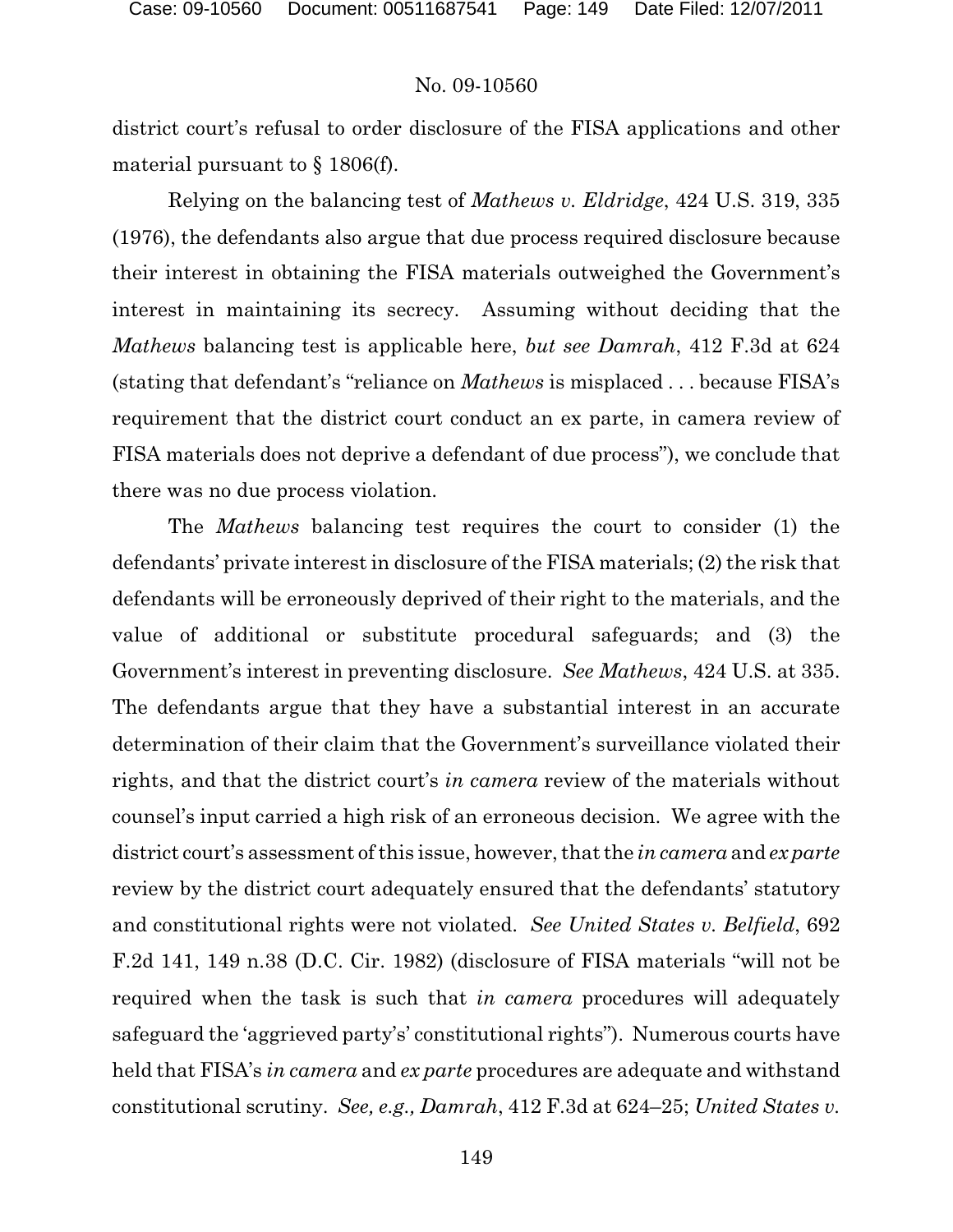*Isa*, 923 F.2d 1300, 1306–07 (8th Cir. 1991); *United States v. Ott*, 827 F.2d 473, 476–77 (9th Cir. 1987); *Belfield*, 692 F.2d at 148–49.

Furthermore, we also agree with the district court that, as a matter of national security, the Government has a substantial interest in maintaining the secrecy of the materials. This interest extends not only to the contents of the materials but also to the appearance of confidentiality in the operation of the intelligence services. *See, e.g., C.I.A. v. Sims*, 471 U.S. 159, 175 (1985) ("If potentially valuable intelligence sources come to think that the Agency will be unable to maintain the confidentiality of its relationship to them, many could well refuse to supply information to the Agency in the first place."). We are unpersuaded by the defendants' argument that the Government's interest is diminished because defense counsel possess security clearance to review classified material. "Congress has a legitimate interest in authorizing the Attorney General to invoke procedures designed to ensure that sensitive security information is not unnecessarily disseminated to *anyone* not involved in the surveillance operation in question, whether or not she happens for unrelated reasons to enjoy security clearance." *Ott*, 827 F.2d at 477. Furthermore, as noted by the district court, defense counsel do not possess the security clearance to review all of the FISA materials in this case, some of which is classified above counsel's clearance level.

Our conclusion that the defendants' due process rights have not been violated is also buttressed by our own *in camera* consideration of the FISA materials. Based on that review, we are convinced that the district court properly weighed the respective interests of the defendants and the Government along with the sensitivity of the materials. We conclude, therefore, that due process did not require disclosure of the FISA materials, and that the district court properly denied the defendants' motion to compel disclosure.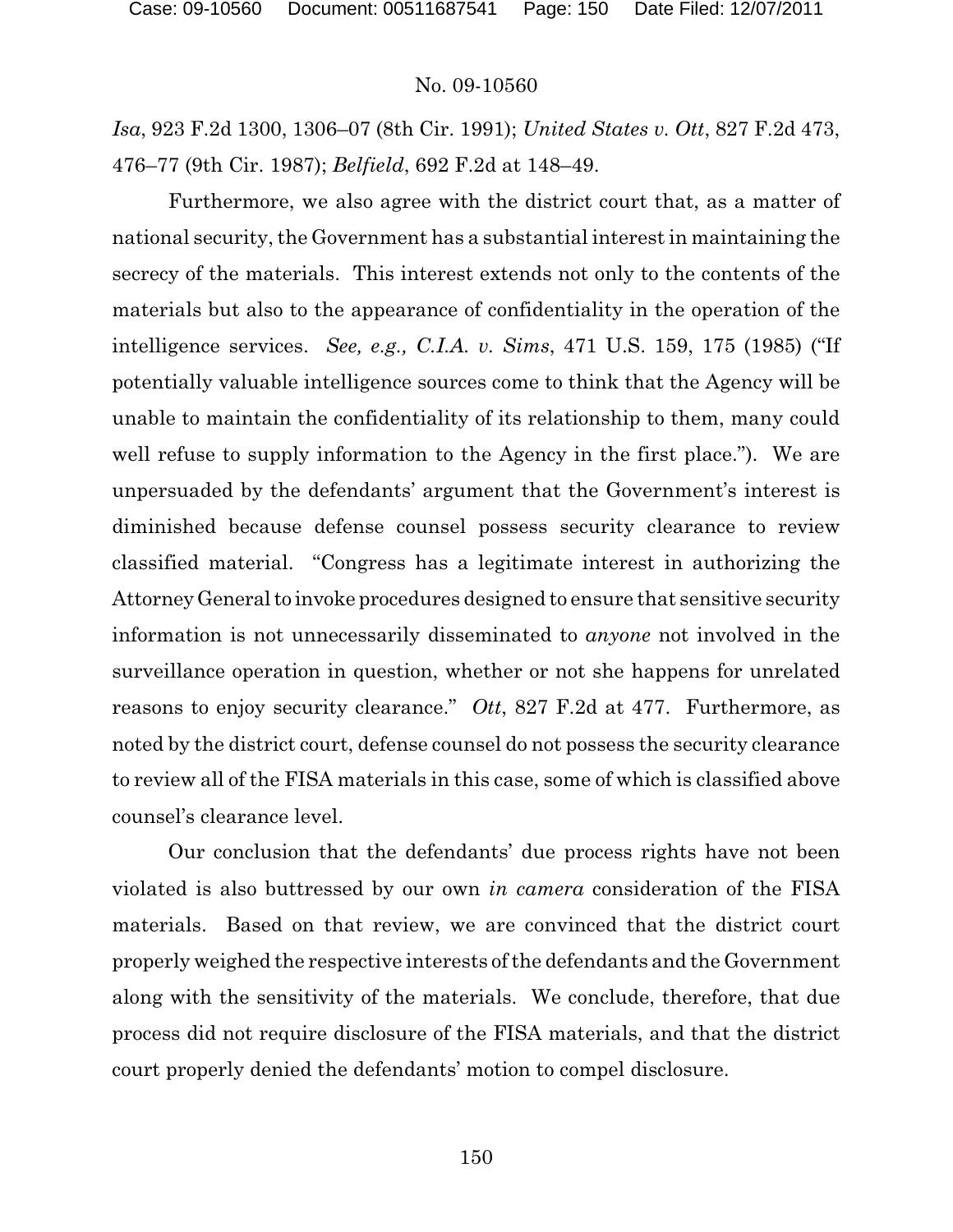# **2. Suppression of FISA intercepts**

The defendants further argue that the district court erroneously denied their motion to suppress the evidence obtained from the FISA surveillance. First, the defendants argue that the FISA surveillance was improper because the "primary purpose" of the intercepts was a criminal investigation rather than the gathering of foreign intelligence. Second, they contend that the Government failed to establish probable cause that the target of the FISA warrant was "a foreign power or an agent of a foreign power." Finally, the defendants contend that the district court should have granted them an evidentiary hearing under *Franks v. Delaware*, 438 U.S. 154 (1978), at which they could challenge the veracity of the information in the FISA warrant applications. We are unpersuaded by these arguments.

We review *de novo* the district court's ruling on the propriety of orders from the FISA court. *United States v. Dumeisi*, 424 F.3d 566, 578 (7th Cir. 2005). "In considering challenges to FISA Court orders, however, 'the representations and certifications submitted in support of an application for FISA surveillance should be presumed valid' by a reviewing court absent a showing sufficient to trigger a *Franks* hearing." *Abu-Jihaad*, 630 F.3d at 130 (citation omitted).

The defendants' argument that the surveillance was unlawful because the "primary purpose" was a criminal investigation rather than foreign intelligence is misplaced because the test that they advocate is inapplicable. The FISA surveillance in this case began approximately in 1994 and was therefore governed by the pre-amended version of FISA. "As originally enacted [in 1978], FISA required a high-ranking member of the executive branch to certify that 'the purpose' for which a warrant was being sought was to obtain 'foreign intelligence information.'" *Id.* at 119 (quoting 50 U.S.C. § 1804(a)(7)(B) (Supp. V 1981)). Some courts interpreted this provision of FISA as requiring "that foreign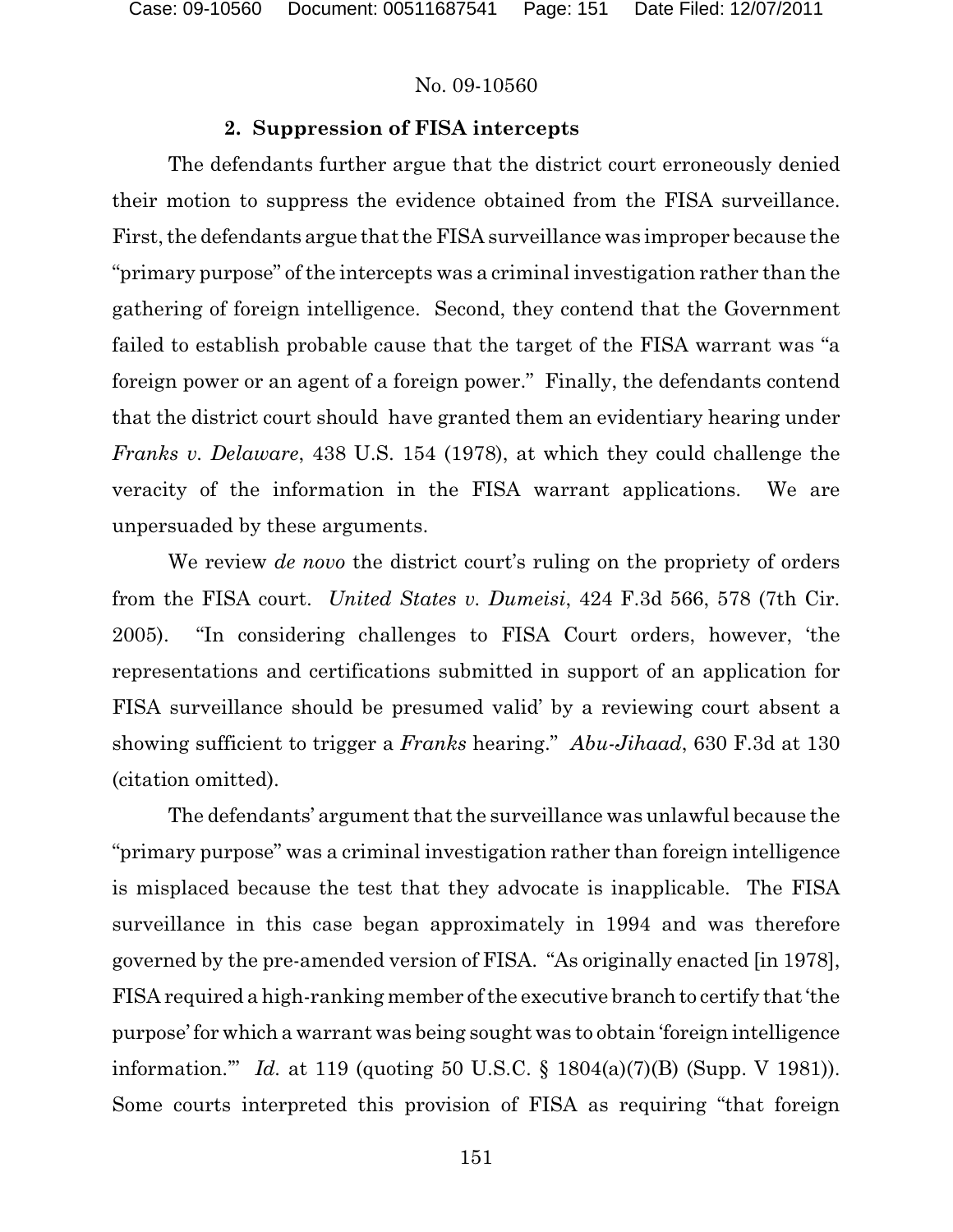intelligence information be 'the *primary* objective of the surveillance.'" *Id.* (quoting *United States v. Duggan*, 743 F.2d 59, 77 (2d Cir. 1984)); *see also United States v. Johnson*, 952 F.2d 565, 572 (1st Cir. 1991) ("Although evidence obtained under FISA subsequently may be used in criminal prosecutions, . . . the investigation of criminal activity cannot be the primary purpose of the surveillance. The act is not to be used as an end-run around the Fourth Amendment's prohibition of warrantless searches.") (citations omitted). Those courts reasoned that the "primary purpose" certification distinguished foreign intelligence gathering from ordinary criminal cases, where unlike FISA, the Fourth Amendment requires probable cause to believe a crime has been committed before the Government may invade individual privacy interests. *See United States v. Truong Dinh Hung*, 629 F.2d 908, 915 (4th Cir. 1980).

In 2001, Congress amended FISA when it passed the PATRIOT Act. *See* Pub. L. No. 107-56, 115 Stat. 271 (2001). Among other things, the amendments authorized FISA surveillance when the Government certifies that foreign intelligence gathering is "a significant purpose" rather than "the purpose." *Id.* § 218, 115 Stat. at 291. By these amendments "Congress indicated that it did not, in fact, require foreign intelligence gathering to be the *primary* purpose of the requested surveillance to obtain a FISA warrant." *Abu-Jihaad*, 630 F.3d at 119.

The precise question at issue here, whether the pre-amended version of FISA required that the primary purpose of surveillance be gathering foreign intelligence rather than gathering information for a criminal investigation, has been thoroughly addressed by the Foreign Intelligence Surveillance Court of Review. *See In re Sealed Case*, 310 F.3d 717 (FISCR 2002). After an exhaustive analysis of the statutory text and legislative history, as well as circuit court opinions that had construed FISA to require a primary purpose test, the FISCR held in *In re Sealed Case* that there had never been a primary purpose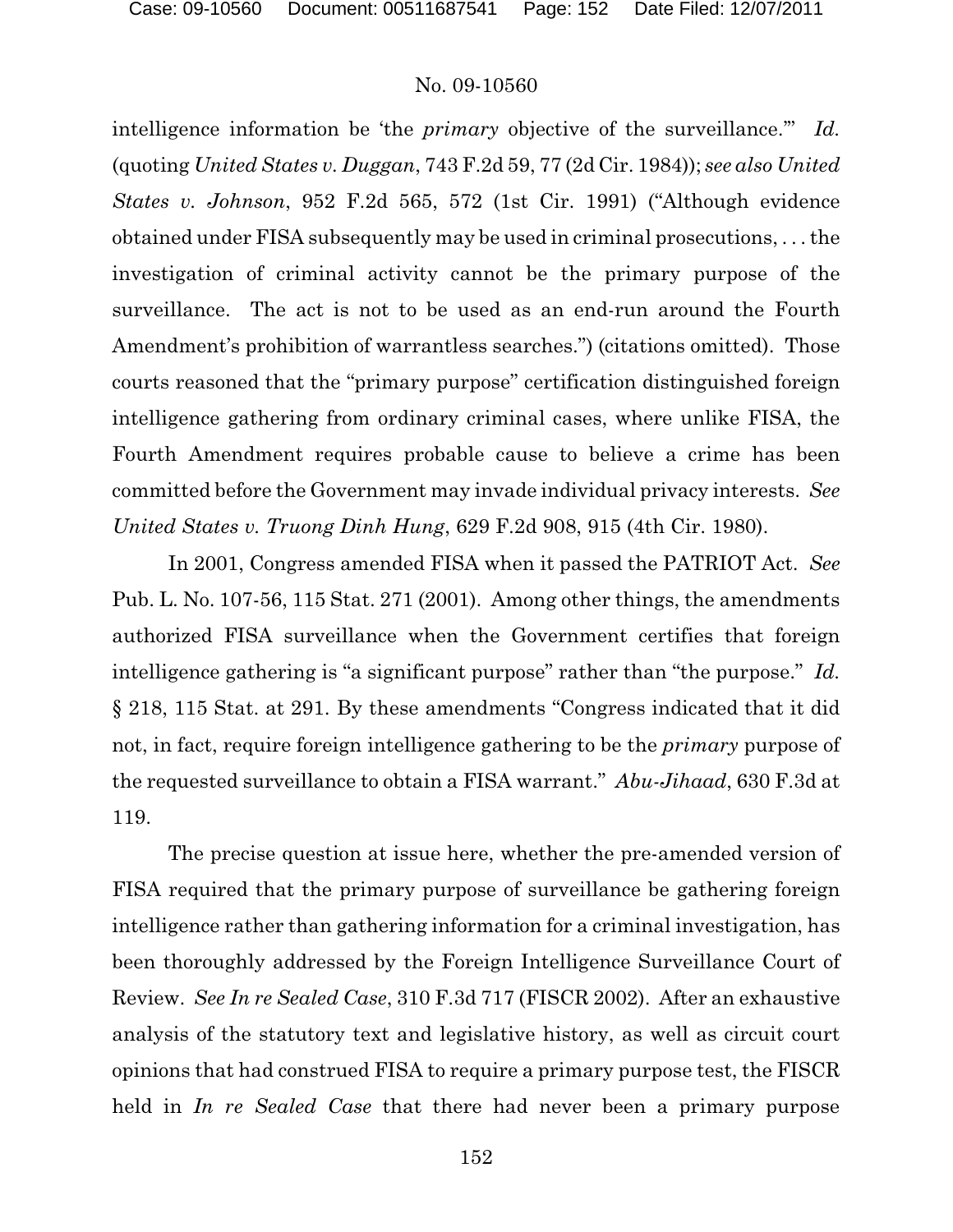requirement. *Id.* at 723–27. The court reasoned that, because the statute's definition of "foreign intelligence information" necessarily included evidence of *crimes*, such as espionage, sabotage, and terrorism, it was "virtually impossible to read the 1978 FISA to exclude from its purpose the prosecution of foreign intelligence crimes, most importantly because, as we have noted, the definition of an agent of a foreign power—if he or she is a U.S. person—is grounded on criminal conduct." *Id.* at 723. As originally enacted, the court held, FISA had not "even contemplated that the FISA court would inquire into the government's purpose in seeking foreign intelligence information." *Id.* The court therefore concluded that "the FISA as passed by Congress in 1978 clearly did *not* preclude or limit the government's use or proposed use of foreign intelligence information, which included evidence of certain kinds of criminal activity, in a criminal prosecution." *Id.* at 727.

In light of the above, the defendants' argument that the FISA surveillance was subject to suppression because its primary purpose was a criminal investigation, is unavailing. Like the district court, we need not, and do not, decide that the primary purpose of the surveillance here was a criminal investigation. Instead, we hold that the defendants' argument for application of a primary purpose test is incorrect.

Similarly, we reject the defendants' argument that the FISA warrant applications did not establish the requisite probable cause in this case. Upon careful *in camera* review of the challenged FISA orders and applications, and the classified materials in support of the applications, we conclude that the Government demonstrated the requirements for probable cause, including the belief that the targets of the surveillance were agents of a foreign power and that the place of surveillance was being used, or was about to be used, by an agent of a foreign power. *See* 50 U.S.C. § 1804(a)(3).

153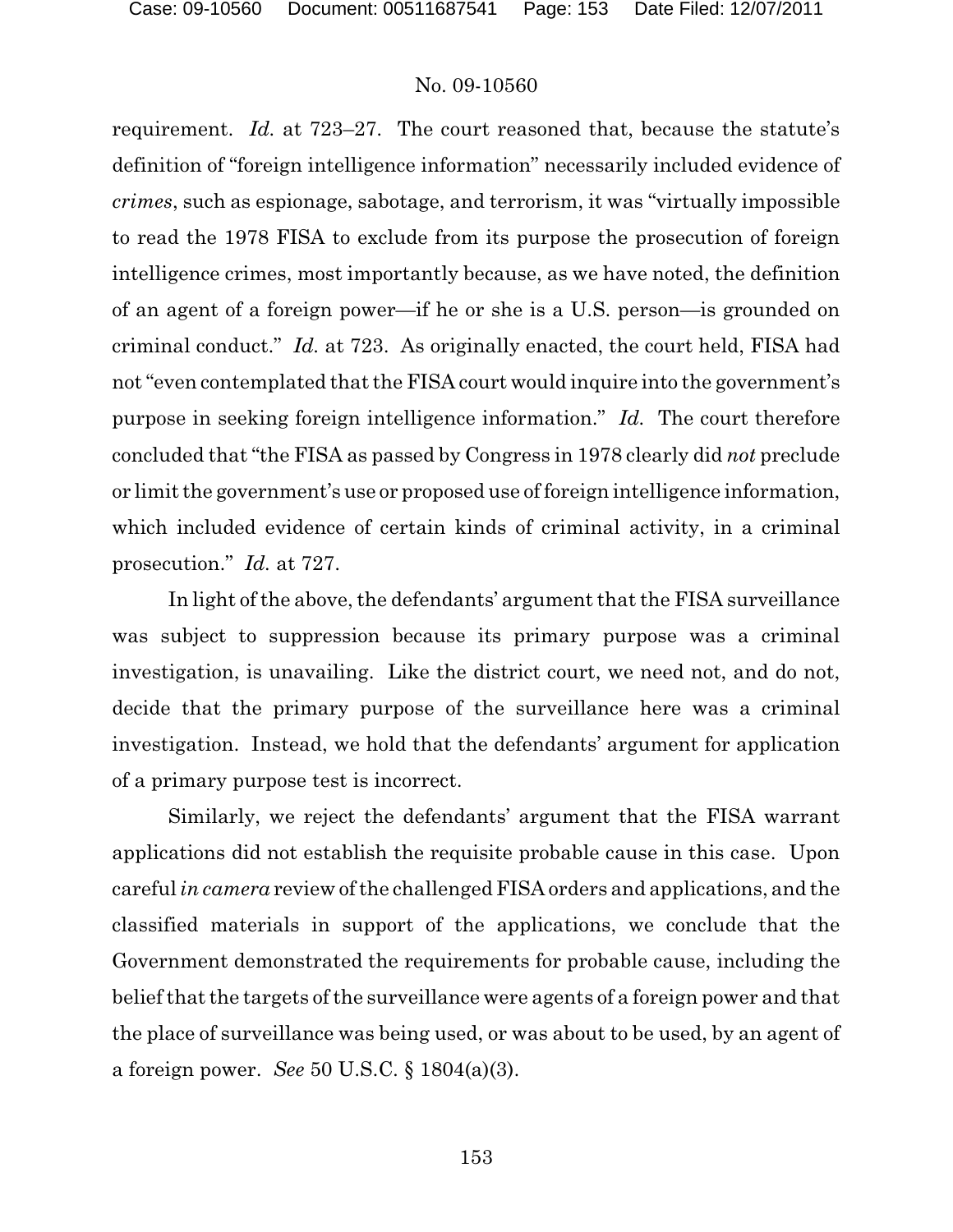For the same reasons, the defendants have also failed to show a basis for a *Franks* hearing. A defendant, upon a proper preliminary showing, may obtain an evidentiary hearing to challenge the truthfulness of statements made in an affidavit supporting a warrant. *Franks*, 438 U.S. at 155–56. A defendant is entitled to a *Franks* hearing if he shows "that (1) allegations in a supporting affidavit were deliberate falsehoods or made with a reckless disregard for the truth, and (2) the remaining portion of the affidavit is not sufficient to support a finding of probable cause." *United States v. Brown*, 298 F.3d 392, 395 (5th Cir. 2002). We find no basis to conclude that the statements relied upon by the defendants were made with reckless disregard for the truth. Nor do we find that the statements were necessary to the finding of probable cause. We agree with the district court's conclusion that probable cause was satisfied even absent the erroneous statements. We therefore affirm the district court's denial of the suppression motion.

# **N. Sentencing**

Next, we consider two sentencing issues. The defendants contend that (1) the district court erroneously calculated their offense levels under the Sentencing Guidelines by applying an enhancement under U.S.S.G. § 3A1.4 because their crimes involved terrorism, and (2) the district court erroneously calculated the value of funds involved in the money laundering offenses.

We review the district court's interpretation and application of the Sentencing Guidelines *de novo* and its factual findings for clear error. *United States v. Lige*, 635 F.3d 668, 670 (5th Cir. 2011). A factual finding will be upheld "if it is plausible in the light of the entire record." *United States v. Rubio*, 629 F.3d 490, 492 (5th Cir. 2010).

# **1. Terrorism adjustment**

The presentence report ("PSR") for each of the individual defendants in this case applied a 12-level sentencing enhancement pursuant to § 3A1.4 of the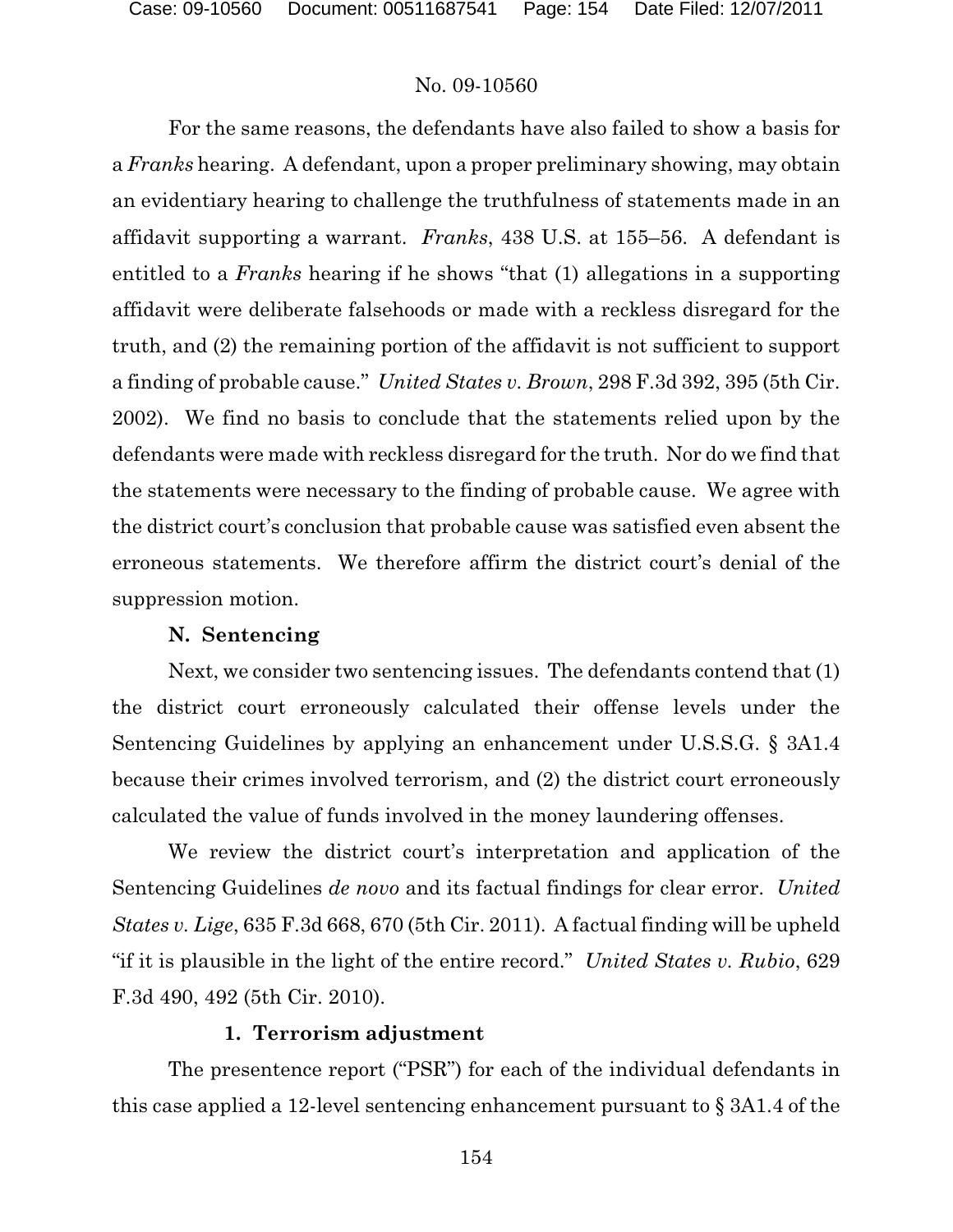2002 version of the Sentencing Guidelines. Section 3A1.4 provides for an offense level enhancement and an automatic increase to criminal history category VI "[i]f the offense is a felony that involved, or was intended to promote, a federal crime of terrorism." § 3A1.4(a). The application notes cross-reference 18 U.S.C. § 2332b(g)(5) for the definition of a "federal crime of terrorism." *Id.*, cmt. (n.1). A "federal crime of terrorism" is defined as an offense that "(A) is calculated to influence or affect the conduct of government by intimidation or coercion, or to retaliate against government conduct;" and "(B) is a violation of [any of a list of specific statutes]."  $\S$  2332b(g)(5).

On appeal, the defendants do not contest that they were convicted of offenses for which the enhancement is applicable, as required by the second prong of the definition of a federal crime of terrorism. The defendants challenge only the application of the first prong of the definition, which requires that their offenses were "calculated to influence or affect the conduct of government by intimidation or coercion." They argue that there was no evidence that they acted with the requisite intent.

The probation department applied the terrorism enhancement in the PSRs because "HLF was involved in sending material support to a SDT in order to rid Palestine of the Jewish people through violent jihad, HAMAS' mission. Since the offense is a felony that was intended to promote a federal crime of terrorism 12 levels are applied." The defendants objected in the district court that the enhancement did not apply because the Government failed to prove that they acted with the intent to influence or affect the conduct of government. In overruling the objection, the district court found that the evidence established that HLF's purpose was to support Hamas as a fundraising arm, and that videotapes, wiretaps, and seized documents interlinked the defendants, HLF, and Hamas, and demonstrated the defendants' support of Hamas's mission of terrorism. We conclude that the district court did not clearly err. *See United*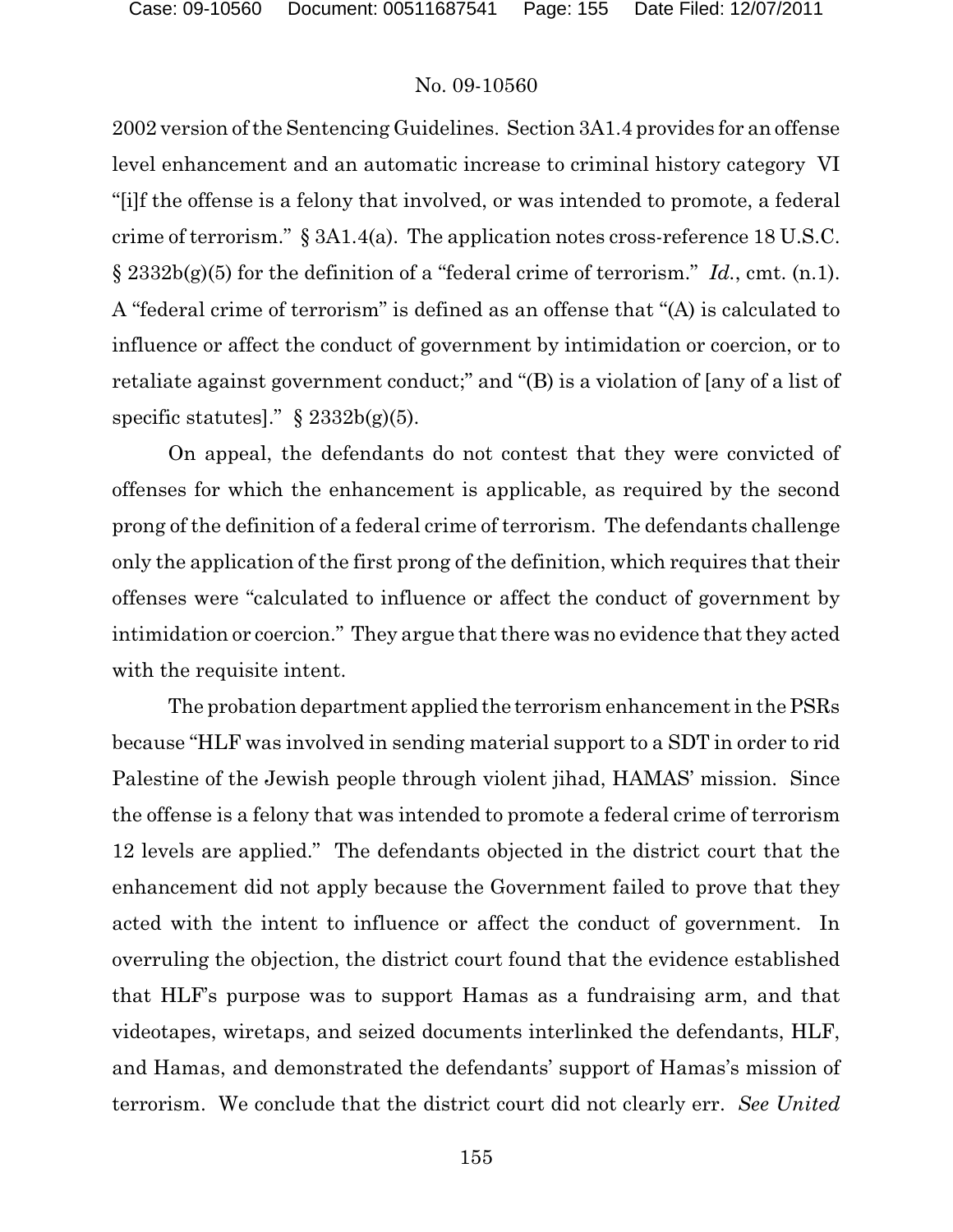*States v. Harris*, 434F.3d 767, 772–73 (5th Cir. 2005) (reviewing the "influencing government" prong of § 3A1.4 for clear error).

As pointed out by the Government, the trial was replete with evidence to satisfy application of the terrorism enhancement because of the defendants' intent to support Hamas. The Hamas charter clearly delineated the goal of meeting the Palestinian/Israeli conflict with violent jihad and the rejection of peace efforts and compromise solutions. The defendants knew that they were supporting Hamas, as there was voluminous evidence showing their close ties to the Hamas movement. The evidence of statements made by the defendants at the Philadelphia meeting and in wire intercepts throughout the course of the investigation demonstrated the defendants' support for Hamas's goal of disrupting the Oslo accords and the peace process, as well as their agreement with Hamas's goals of fighting Israel. To the extent that the defendants knowingly assisted Hamas, their actions benefitted Hamas's terrorist goals and were calculated to promote a terrorist crime that influenced government. *See United States v. Jayyousi*, \_\_ F.3d \_\_, No. 08-10494, 2011 WL 4346322, at \*26–27 (11th Cir. 2011) (holding that terrorism enhancement under § 3A1.4 applies when purpose of defendants' activity is calculated to promote a terrorism crime regardless of defendants' personal motivations); *United States v. Awan*, 607 F.3d 306, 316–18 (2d Cir. 2010) (holding that for § 3A1.4 enhancement the Government need not show that the defendant was personally motivated to influence government if it shows that he intended to promote a crime calculated to have such an effect).

The defendants' reliance on *United States v. Chandia*, 514 F.3d 365, 375–76 (4th Cir. 2008), in support of their argument against the terrorism enhancement is unavailing. In that case, the Fourth Circuit reversed a § 3A1.4 enhancement for a defendant convicted of providing material support to a terrorist organization because the PSR provided no explanation for the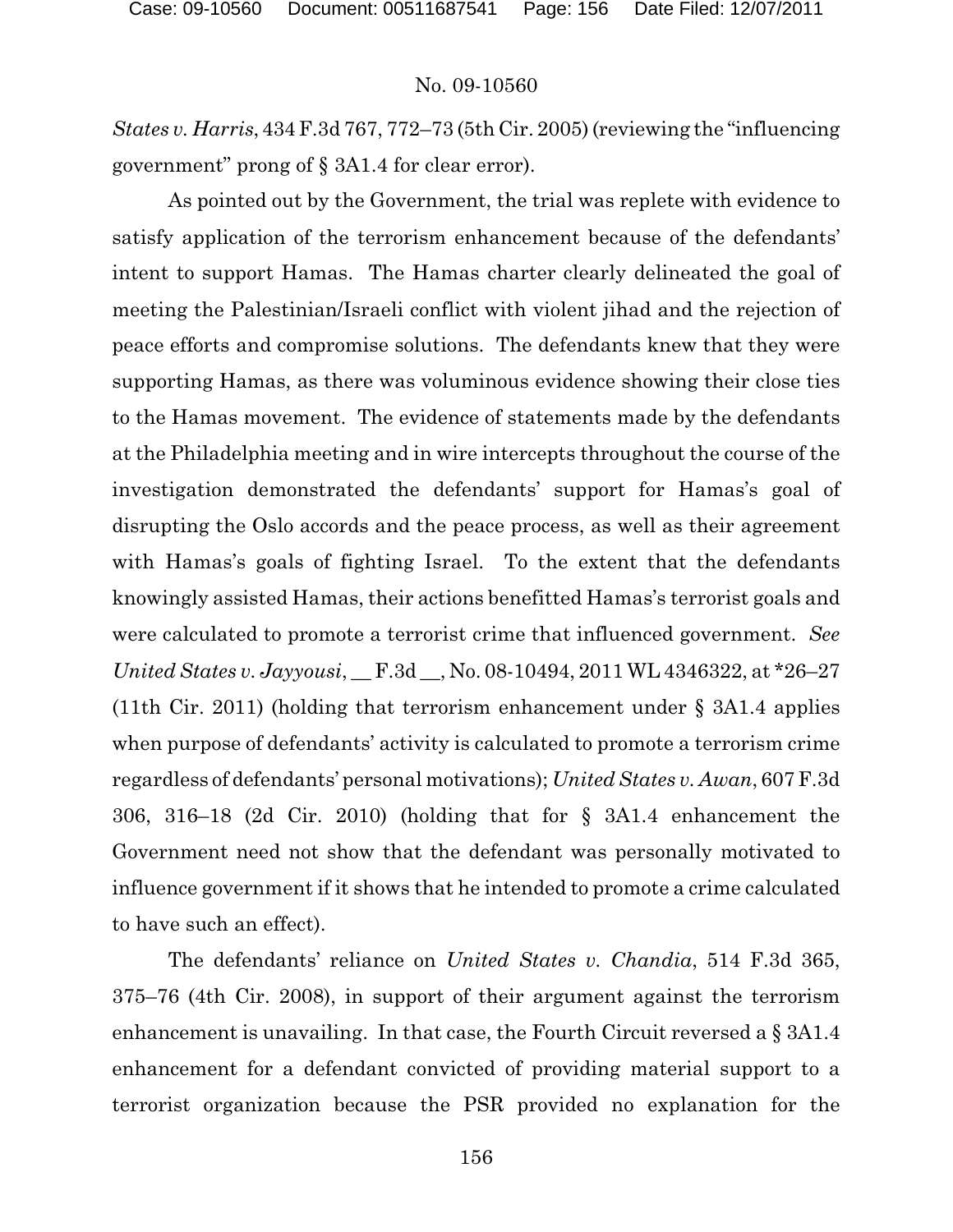adjustment, the district court made no factual findings to justify its application, and the acts underlying the conviction were not violent terrorist acts. *See id.* In the instant case, although the defendants were not convicted of underlying terrorist acts, the PSRs adequately explained the basis for the enhancement and the district court made explicit factual findings. In light of the evidence showing the ties between the defendants and Hamas and their support of Hamas through HLF, the district court's finding that the defendants intended to influence government through their actions was plausible and not clearly erroneous.

## 2. **Value of laundered funds**

The individual defendants' PSRs calculated the total amount of the funds laundered from the money laundering offenses to be approximately \$16.6 million. The defendants argue on appeal that this determination was incorrect because that amount "represents every penny HLF wired out of the country between 1995 and 2001, regardless of the destination and purpose." The defendants assert that some portion of the funds was sent to places other than the West Bank and Gaza and served legitimate charitable needs. According to the defendants, the amount of funds laundered should have included, at most, funds sent only to the West Bank and Gaza and the zakat committees that were alleged in the indictment as being controlled by Hamas. We find no merit in this argument.

First, in their one-paragraph discussion, the defendants cite no authority and do not explain how the allegedly erroneous calculation of the laundered funds affected their guidelines ranges or sentences. The issue is therefore deemed abandoned due to inadequate briefing. *See United States v. Reagan*, 596 F.3d 251, 254–55 (5th Cir. 2010) (failure to offer further argument or explanation is a failure to brief and constitutes a waiver).

Second, even if we consider the issue, it is clear from the PSRs that the amount of laundered funds was not used to calculate the defendants' offense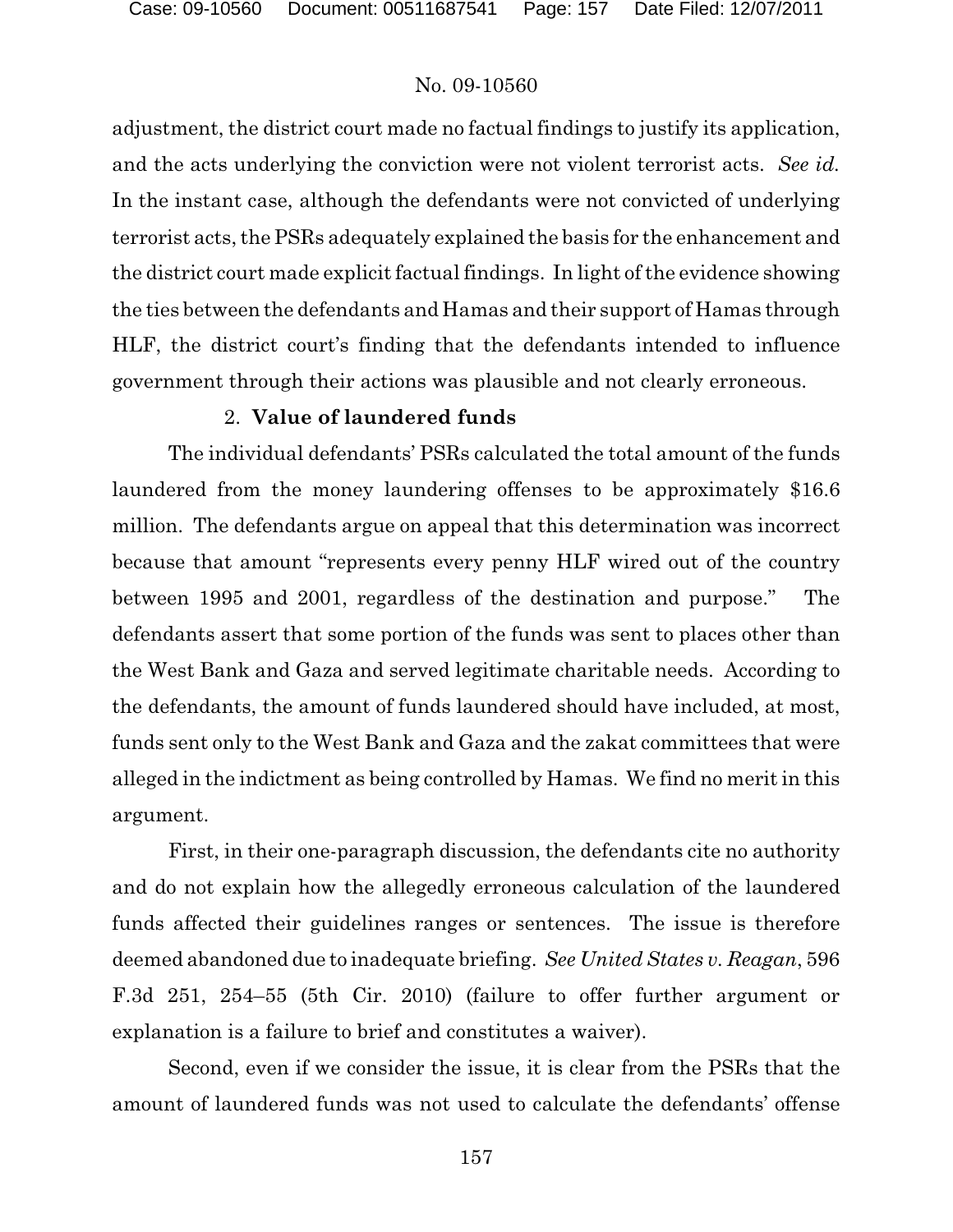levels and did not factor into the guidelines computations. The guideline for money laundering directs the probation office to apply the base offense level for the underlying offense. *See* U.S.S.G. § 2S1.1(a)(1). As so directed, the PSRs in this case applied the offense level for the offense of providing material support to a foreign terrorist organization under § 2M5.3. The PSRs made no adjustments to the offense level based on the amount of money laundered. The probation officer noted in response to the defendants' objection in the district court that the only impact that a specific dollar amount of laundered funds could have is on the maximum guideline fine range. However, any potential error is harmless because the district court did not impose a fine on any of the defendants.<sup>51</sup> See, e.g., *United States v. Johnson*, 467 F.3d 559, 564 (6th Cir. 2006) (holding that an error is harmless if the Government shows with certainty that an error at sentencing did not cause the defendant to receive a more severe sentence).

Finally, the PSR determined that HLF's provision of some funds to legitimate charitable organizations helped to hide its true agenda of supporting Hamas. The district court agreed with the PSR that even if some of the money sent out of the country was for some legitimate purpose, the sole purpose of HLF was to provide financial support for Hamas, and therefore the entire amount was properly included as laundered funds. The district court was entitled to rely on the PSR, see *United States v. Rodriguez*, 602 F.3d 346, 363 (5th Cir. 2010) (holding that the district court may rely on the PSR where it is contradicted only

 $51$  The district court did order that the defendants were subject to a forfeiture of approximately \$12 million, but no defendant has briefed the forfeiture order or explained how it is related to the calculation of the laundered funds or to the district court's alleged error in applying the sentencing guidelines. In any event, the forfeiture order was based on the charge in the indictment and the corresponding finding by the jury's special verdict that the defendants were subject to a forfeiture of that amount, which represents a portion of the monies that the jury found the defendants sent outside the United States for the purpose of assisting a designated terrorist organization.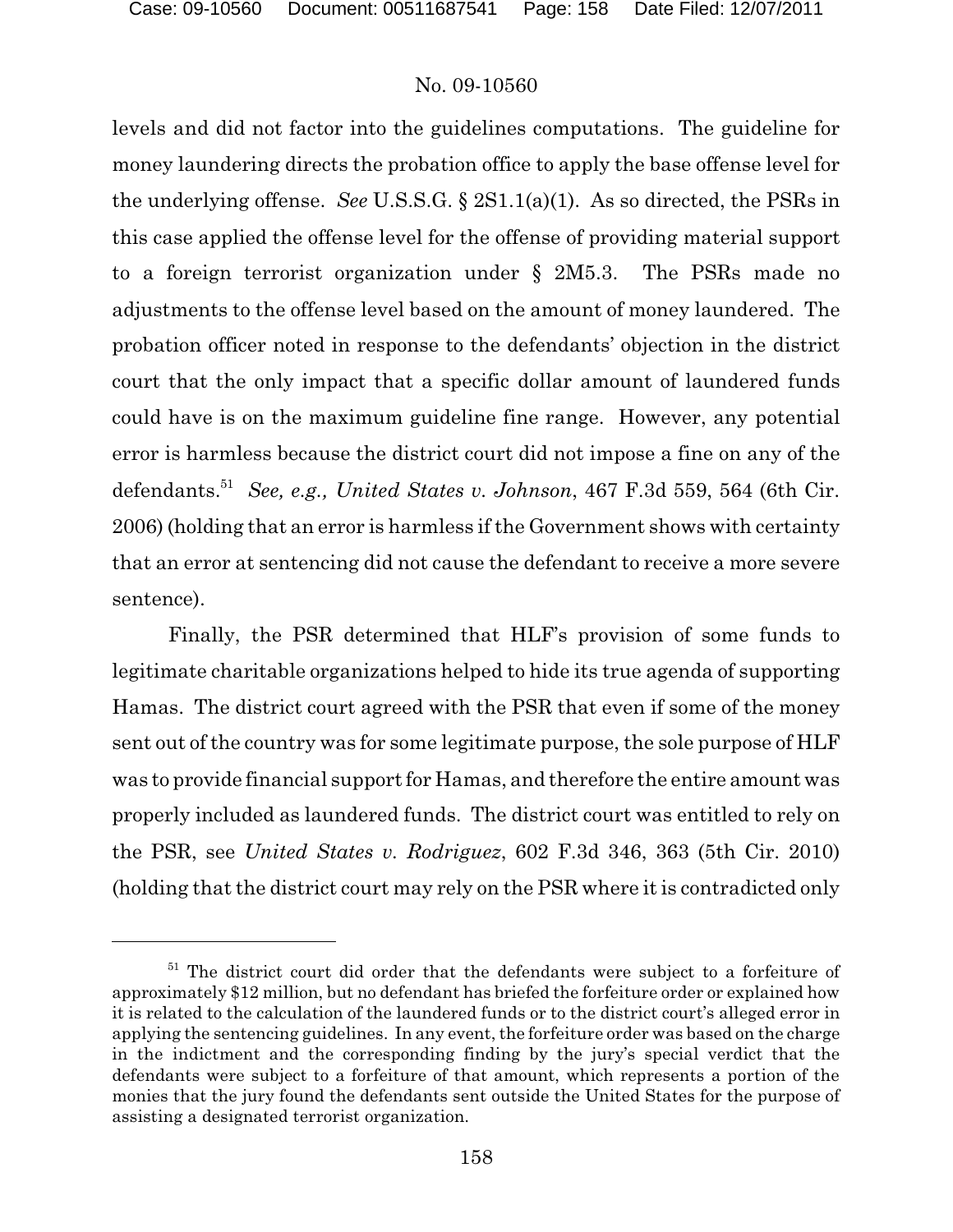by the defendant's objections), and its finding was not clearly erroneous. The defendants' challenge to their sentences is therefore rejected.

# **O. Appeals of HLF and Nancy Hollander**

We next address the separate appeals of HLF and Nancy Hollander. HLF contends that its Sixth Amendment right to counsel was violated because it was convicted without representation at trial. Hollander contends that the district court, in deciding issues related to HLF's representation, improperly sanctioned her for professional misconduct. Because the issues in each appeal derive from a common factual background, we first set forth additional facts necessary for our decision before turning to each argument. As we explain, we dismiss both appeals because we conclude that we lack appellate jurisdiction.

#### **1. Background**

As noted above, the case against HLF began with an indictment of all defendants in July 2004. On September 7, 2004, Attorney Nancy Hollander, of the law firm Freedman Boyd Daniels Hollander Goldberg & Cline, P.A. ("Freedman Boyd"),  $52$  wrote a letter to OFAC, inquiring whether Freedman Boyd could represent HLF pro bono in the criminal case. In the letter, Hollander stated,"A corporation cannot appear *pro se*; it must appear only through counsel. HLF clearly has a Sixth Amendment right to counsel; therefore, any conviction against it, including any forfeiture of the frozen funds, will likely be reversed if it is forced to trial without counsel." (Citations omitted). Hollander sent copies of the letter to the district court, government counsel, and defense counsel. OFAC responded that Freedman Boyd was authorized to represent HLF pro bono, but that no blocked funds could be used to pay for the representation. Freedman Boyd agreed to represent HLF pro bono and entered an appearance

 $52$  The current name of the law firm is Freedman Boyd Hollander Goldberg Ives & Duncan, P.A.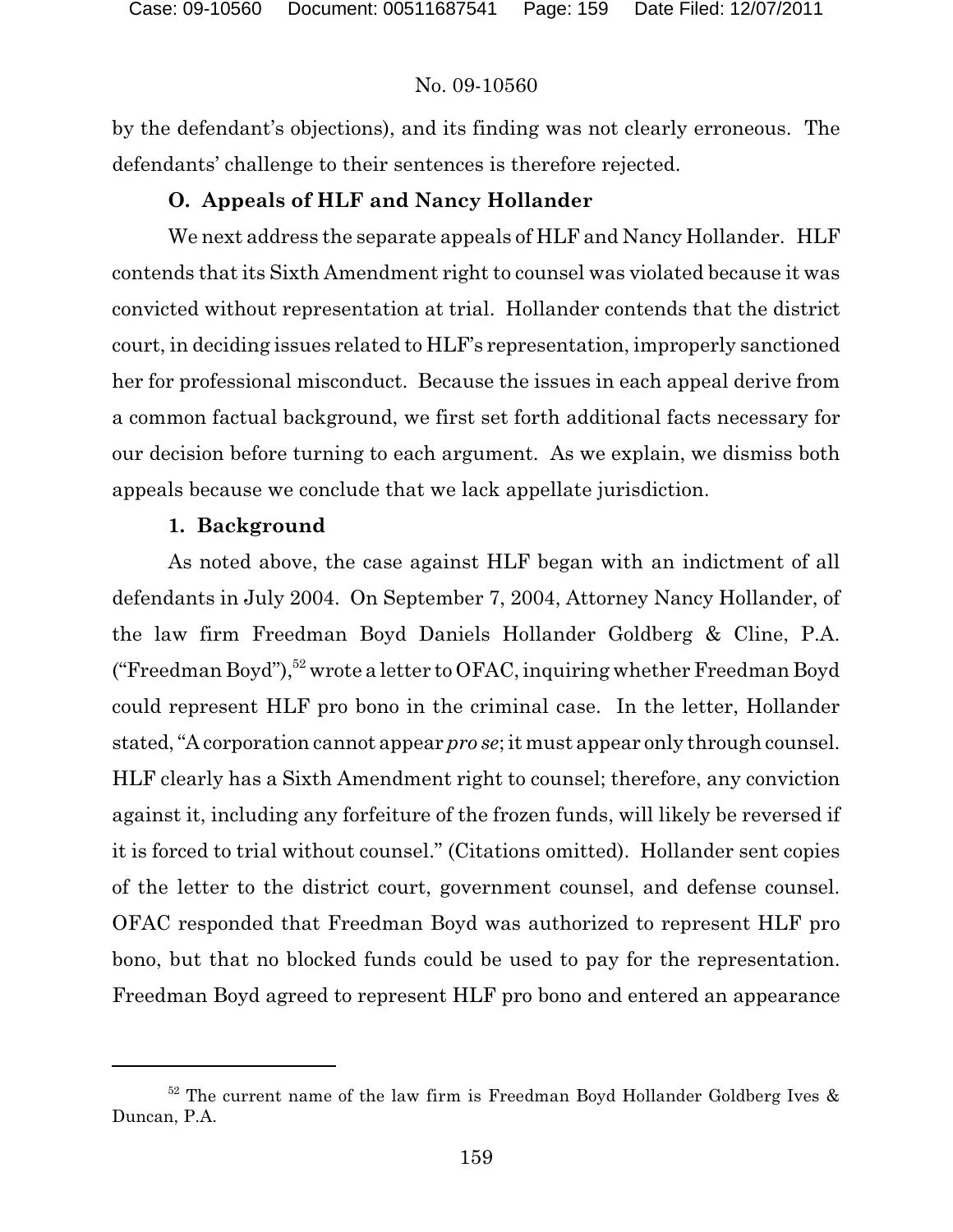on HLF's behalf. Freedman Boyd also filed an entry of appearance on behalf of individual Defendant Baker in September 2004.

At a July 2006 status conference, the district court and the parties discussed the potential conflict of interest arising from Freedman Boyd's joint representation of HLF and Baker. Hollander stated that she would obtain conflict waivers from both parties. She also stated, "The other possibility is that we will stop representing [HLF] and it simply won't have a representative in this lawsuit. But I think we can resolve this." On September 29, 2006, Freedman Boyd filed with the court Baker's and HLF's written waivers of any potential or actual conflict of interest. Defendant Elashi, who was the HLF Board Chairman, signed the conflict waiver on behalf of HLF.

The issue of Freedman Boyd's conflict of interest was brought up again just before the start of the first trial. At a hearing on July 13, 2007, Teresa Duncan, another attorney at Freedman Boyd, stated that she represented both Baker and HLF. The district court became concerned about the potential conflict of interest and asked whether, pursuant to Federal Rule of Criminal Procedure 44, the defendants understood the risks to joint representation. Duncan replied that Baker and HLF had signed conflict waivers and that she was satisfied that the defendants understood the hazards involved in joint representation.

On July 17, 2007, the second day of voir dire, the issue of Freedman Boyd's conflict of interest arose yet again. The Government noted that the court had not yet conducted a Rule 44 oral colloquy with the defendants regarding their waiver of a conflict. District Judge Fish agreed that he should examine each of the defendants pursuant to Rule 44, but he noted that he was not sure whether HLF had a "natural person representative" able to speak on HLF's behalf. The Government told the court that Elashi had signed the conflict waiver, but the Government also noted that this waiver might not be valid because Elashi is also a defendant in the case. Elashi's counsel, John Cline, asked the court for a night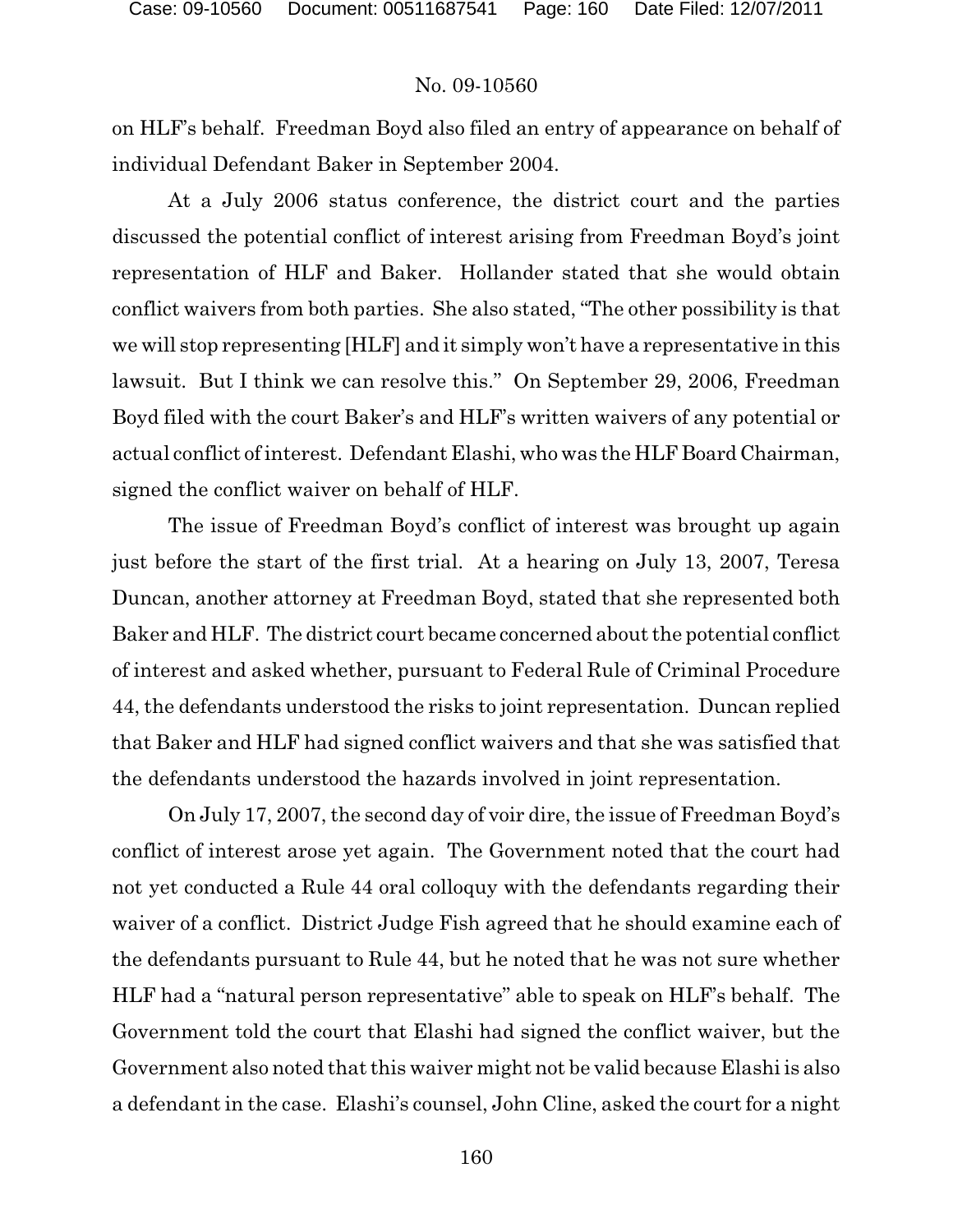to think about the matter, and the court agreed to discuss the issue the following morning.

The next day, Cline told the court that "we don't know either of the current status of [HLF], whether it exists even as an entity or Mr. Elashi's status, if it does exist." Therefore, Cline stated that Elashi "cannot speak for the Holy Land Foundation" regarding a waiver of conflict. The court responded, "I thought we had [HLF] as a represented defendant in this case; that is, represented by counsel. But I'm inferring from what has been said that there is no natural person as the representative of [HLF] who would be the client for the attorney who's representing [HLF]." The court then stated that it would consider the issue further.

On July 20, 2007, the fifth day of voir dire, the court again addressed the issue of Freedman Boyd's representation of HLF. Hollander stated that "if there is no one here to represent Holy Land[, and] since we don't know exactly what its status is[,] [Freedman Boyd] can't represent Holy Land." Hollander explained that Freedman Boyd shared the Government's concern about the validity of the HLF conflict waiver and that there was no HLF representative to answer the court's questions during a Rule 44 colloquy. Therefore, she concluded that Freedman Boyd "can't represent Holy Land under those circumstances." The Government responded that "[w]ith regard to Holy Land Foundation, I don't know what we do. Maybe remain unrepresented for the trial." Hollander then stated that Freedman Boyd "will withdraw from representing Holy Land at this time. Ms. Duncan and I will continue to represent Mr. Baker." The Government did not object to Freedman Boyd's withdrawal, and the court implicitly accepted Hollander's withdrawal. The court moved on to discussing how to introduce the various defense attorneys to the jury and stated, "So I guess on Holy Land, I can simply say that it is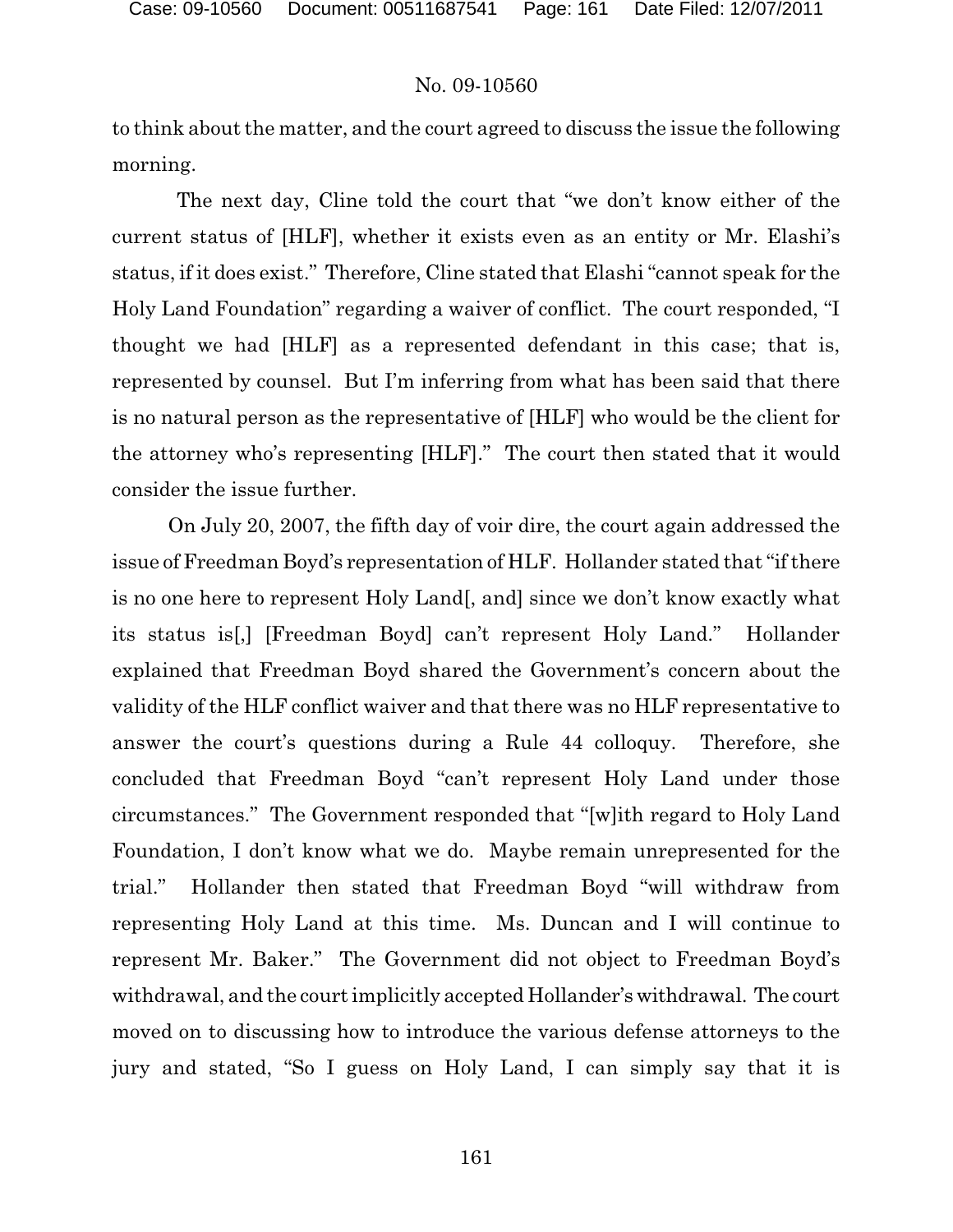unrepresented." The trial proceeded with HLF being unrepresented by counsel, and the trial ended in a mistrial.

On September 22, 2008, the first day of the second trial before District Judge Solis, the issue of HLF's representation arose again. The Government told the court "that the Holy Land Foundation Corporation is a Defendant and that there will be evidence in that regard." The Government went on to state that HLF "has no employees and no officers and so there is no one to represent it, but it is an essential part of this lawsuit because of the forfeiture provisions and the funds that are being held subject to being forfeited." Judge Solis entered a plea of not guilty on behalf of HLF. During the second trial, no counsel for HLF made an opening statement, examined witnesses, or gave a closing statement.

The jury found HLF guilty on all counts. On May 27, 2009, HLF was sentenced without defense counsel. The court ordered that HLF "be placed on a one-year supervised release" and that all of HLF's frozen assets, including its bank accounts, were forfeited. The court also entered a money judgment in the amount of \$12,400,000.

On June 5, 2009, Attorney Ranjana Natarajan, Director of the National Security Clinic at the University of Texas School of Law, filed a notice of appearance and a notice of appeal on behalf of HLF. Natarajan had no prior connection to the case. The Government filed a motion to strike both the notice of appearance and the notice of appeal on the ground that HLF had not authorized Natarajan to represent HLF. Natarajan responded in part that the district court had been divested of jurisdiction. The Government then filed with this court a motion for a limited remand so that the district court could make findings regarding Natarajan's authority to represent HLF on appeal. We entered a limited remand order for the district court to address "Ms. Natarajan's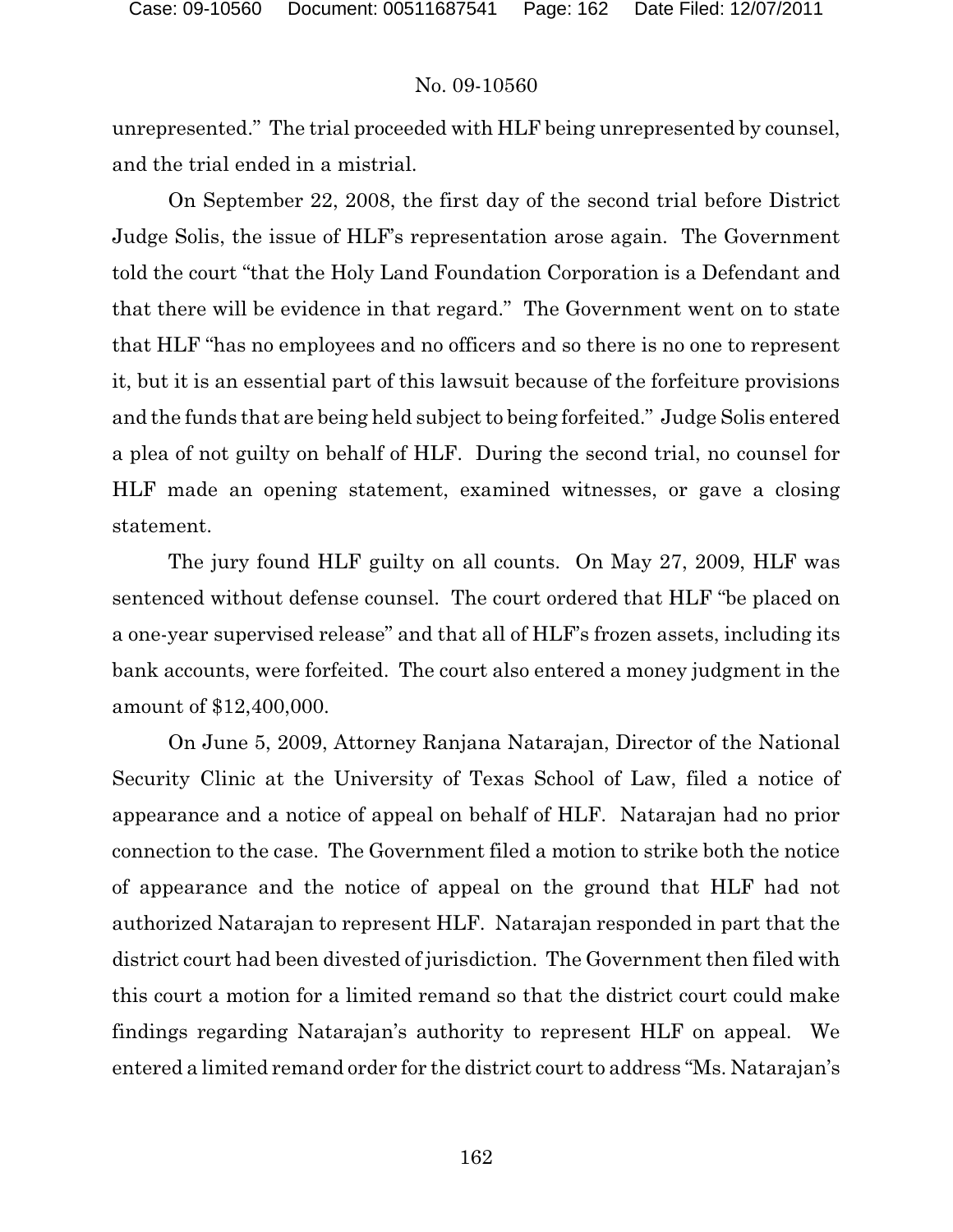authority to represent HLF, whether HLF was represented at trial, and the corporate status of HLF at relevant times."

On January 12, 2010, the district court conducted an evidentiary hearing, in which the court heard argument from Natarajan and the Government and took testimony from Hollander and Cline, among others. The district court subsequently issued an Order (the "Order"), in which the court made its determinations regarding the questions presented in the remand.

Regarding the issue of HLF's representation, the district court found that Freedman Boyd represented Baker and HLF from September 2004 until July 20, 2007, and that this joint representation did not violate the defendants' Sixth Amendment right to conflict-free counsel. The court explained that there was no potential or actual conflict of interest, because the defendants' "merger of interests and identities was so clear and pronounced" that "[t]heir defenses had to be one and the same." Next, the court held that Freedman Boyd effectively withdrew from representing HLF on July 20, 2007, when Hollander stated to Judge Fish that "[w]e will withdraw from representing Holy Land at this time." The court explained that "[t]he Government acquiesced,""[n]o one objected to the withdrawal," and "[t]he Court implicitly accepted the withdrawal."

However, the district court went on to explain in the Order that, during the second trial, "[n]o one informed this Court that Freedman Boyd no longer represented HLF," and "[n]othing said or done during the second trial alerted the Court to the fact that HLF did not have legal representation." The court stated, "The only party with certain knowledge of the likely effect of this withdrawal was Ms. Hollander." The Order then stated:

This Court requires attorneys in criminal cases to abide by certain standards of conduct, including owing duties of candor and clarity to the judiciary. . . . Ms. Hollander's failure to disclose to Judge Fish the potential effect of her firm's withdrawal before the first trial and her failure to disclose to the undersigned the potential effect of HLF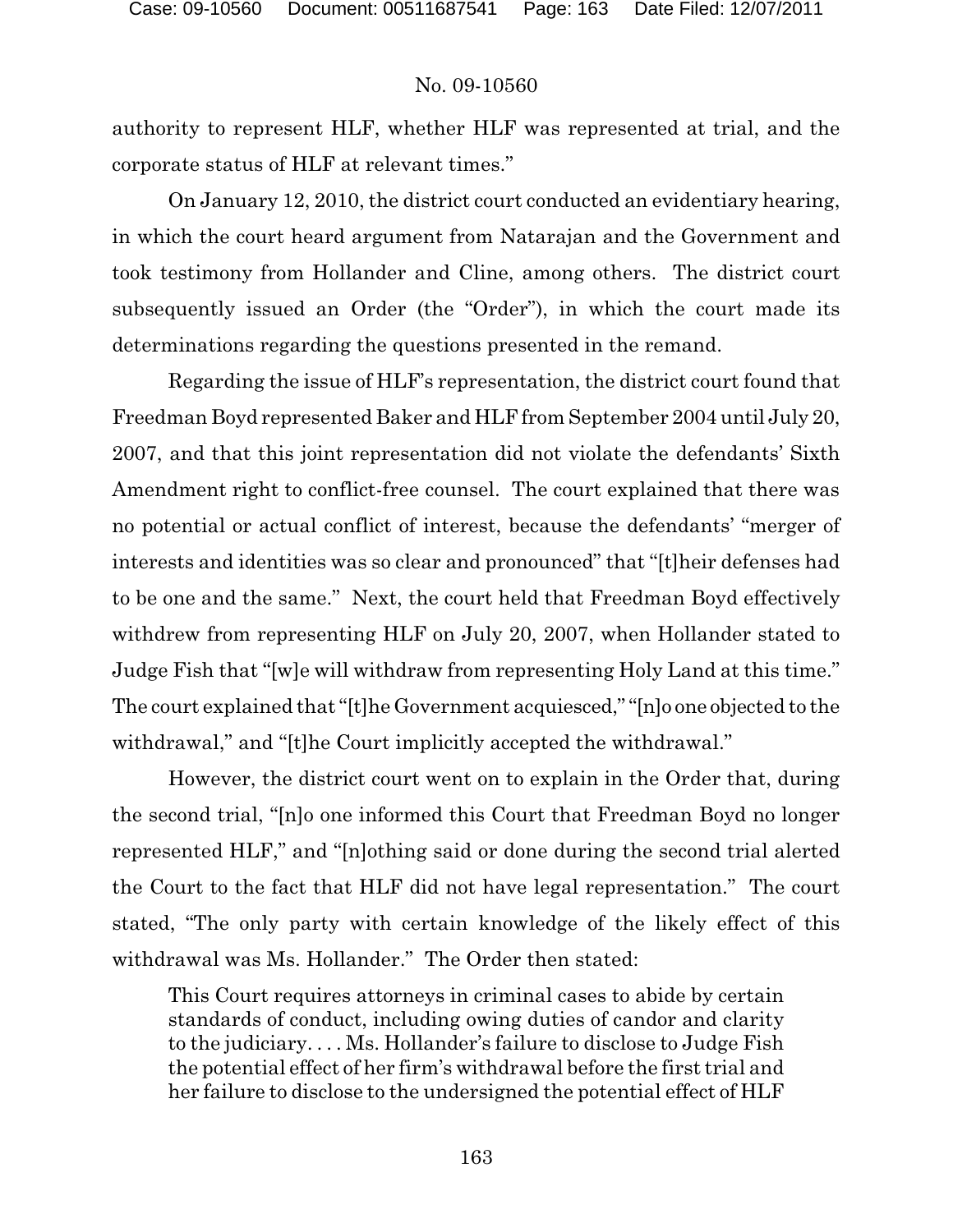being unrepresented during the second trial showed a complete lack of candor and a failure to diligently inform the Court of a material fact.

The court next found that HLF, although an unrepresented corporation, was "de facto" represented by the counsel of its co-defendants at trial. The court explained that "these seven attorneys, representing the three individual co-defendants [El-Mezain, Baker, and Elashi] – all with the same defense and defense strategy – are deemed to have adequately represented the interests of the unrepresented corporate entity that was operated by those individual co-defendants."

Next, the court addressed the issue of Natarajan's authority to represent HLF on appeal. The Order stated, "The evidence is undisputed that no HLF representative authorized or directed Ms. Natarajan to file a notice of appeal on HLF's behalf. No one has identified any natural person (other than Co-Defendants) with the necessary authority to direct HLF's appellate representation." The court noted that "Ms. Natarajan proposes that the Court appoint a third-party 'trustee' who can speak and act for HLF and direct Ms. Natarajan as HLF's counsel." The court concluded that "[t]he unique circumstances of this case require the Court to find a *sui generis* solution. . . . Therefore, in the interests of fairness and ensuring justice for HLF, the Court hereby exercises its inherent authority to appoint Ms. Natarajan as HLF's pro bono counsel." The court explained that "Ms. Natarajan's authority to represent HLF hereby relates back to the date of her initial appearance and notice of appeal – June 5, 2009." The Order lastly discussed HLF's corporate status, finding that on March 3, 2003, California suspended HLF's powers, rights, and privileges due to nonpayment of franchise taxes.<sup>53</sup>

 $53$  Natarajan argues on appeal that as of July 2007, due to nonpayment of franchise taxes, HLF was a "defunct" corporation and had no directors or officers bound by fiduciary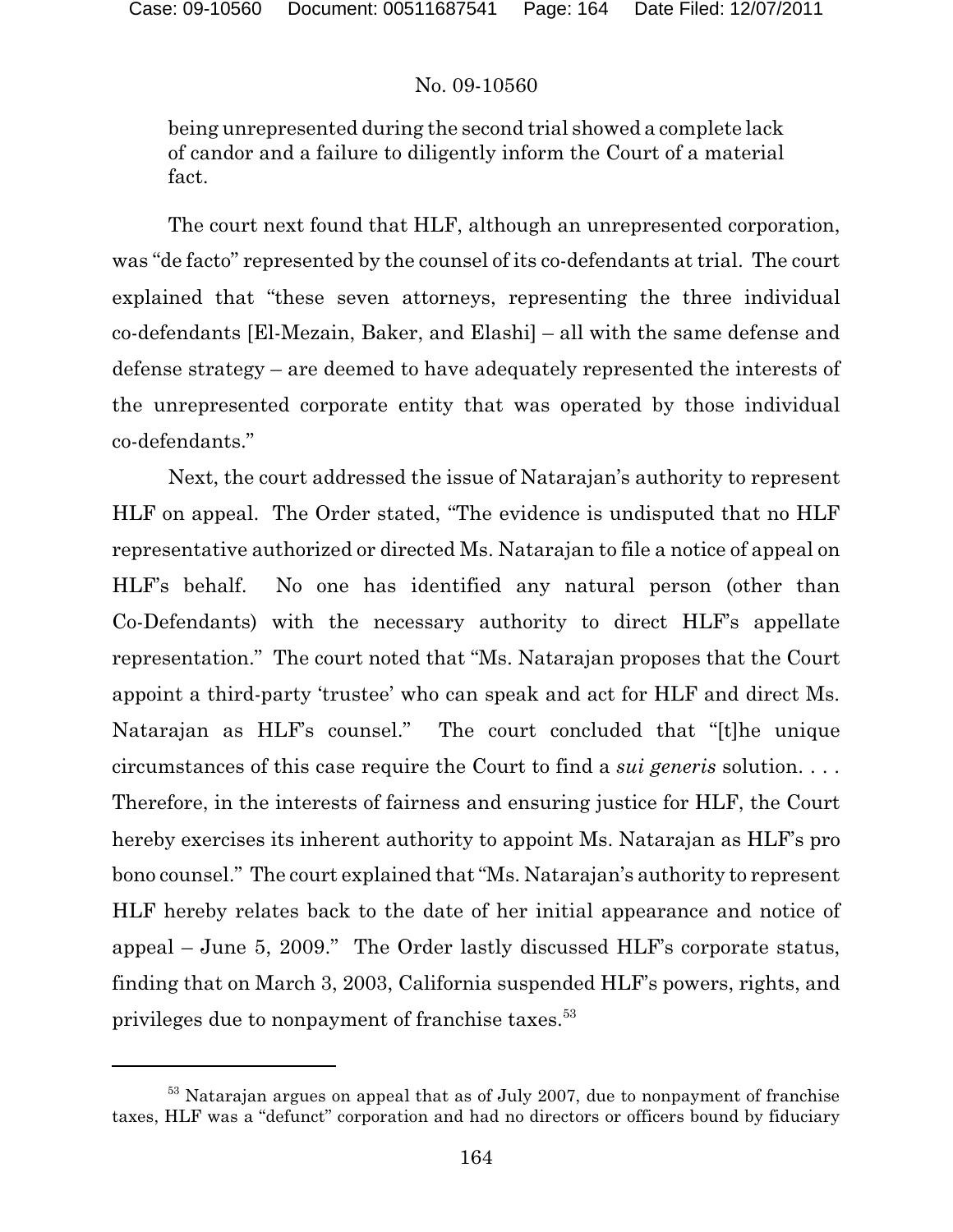# **2. HLF's appeal**

 $HLF<sup>54</sup>$  appeals its conviction and sentence as well as certain findings in the Order. It argues that it was denied its Sixth Amendment right to counsel when it was tried, convicted, and sentenced without the benefit of counsel. To the extent that HLF was "de facto" represented by the counsel of its co-defendants, as the district court found, HLF argues that its Sixth Amendment rights to conflict-free counsel and to effective assistance of counsel were denied. HLF also asserts that its rights under the Confrontation Clause, the Due Process Clause of the Fifth Amendment, and Federal Rule of Criminal Procedure 43 were violated when it was tried, convicted, and sentenced without counsel. HLF contends that, due to these violations, we should vacate its conviction and sentence and remand the case to the district court for further proceedings.

Before we can address the merits of HLF's appeal, we must first decide whether we have jurisdiction over the appeal. The Government argues that we lack appellate jurisdiction because (1) the district court erred in appointing

duty to act on its behalf. She is incorrect. Under California law, a California corporation's failure to pay franchise taxes does not result in the dissolution of the corporation, but merely results in a suspended status. *See* CAL. REV. & TAX. CODE § 23301; *see also* MARSH'S CAL. CORP. L. § 21.18 ("Where the rights and privileges of a corporation are suspended for failure to pay franchise taxes, it is no longer treated as having been dissolved or its corporate franchise 'forfeited,' but it is merely subjected to certain disabilities unless and until it is 'revived' by the payment of the back taxes and penalties."). During suspension, the corporation is prohibited from exercising certain rights, including, *inter alia*, the right to prosecute or defend against a civil lawsuit and the right to enter into a contract. *See* MARSH'S CAL. CORP. L. § 21.18. Although a suspended corporation is subject to these limitations, the corporation continues to exist as an entity. Furthermore, the corporation can be "revived" to its full powers by the payment of delinquent taxes and penalties and the issuance of a certificate of revivor. *See* CAL. REV. & TAX. CODE § 23305. A majority of the directors or an officer, among others, can apply for a certificate of revivor on behalf of the corporation. *Id.*  Although we need not decide the issue, this at least suggests that the directors and officers of such a corporation continue in office.

<sup>&</sup>lt;sup>54</sup> Natarajan, as appointed appellate counsel for HLF, made the following arguments in her briefs, purportedly on behalf of HLF. In this section of the opinion, for the sake of clarity, we attribute to HLF all of the arguments made in Natarajan's appellate briefs.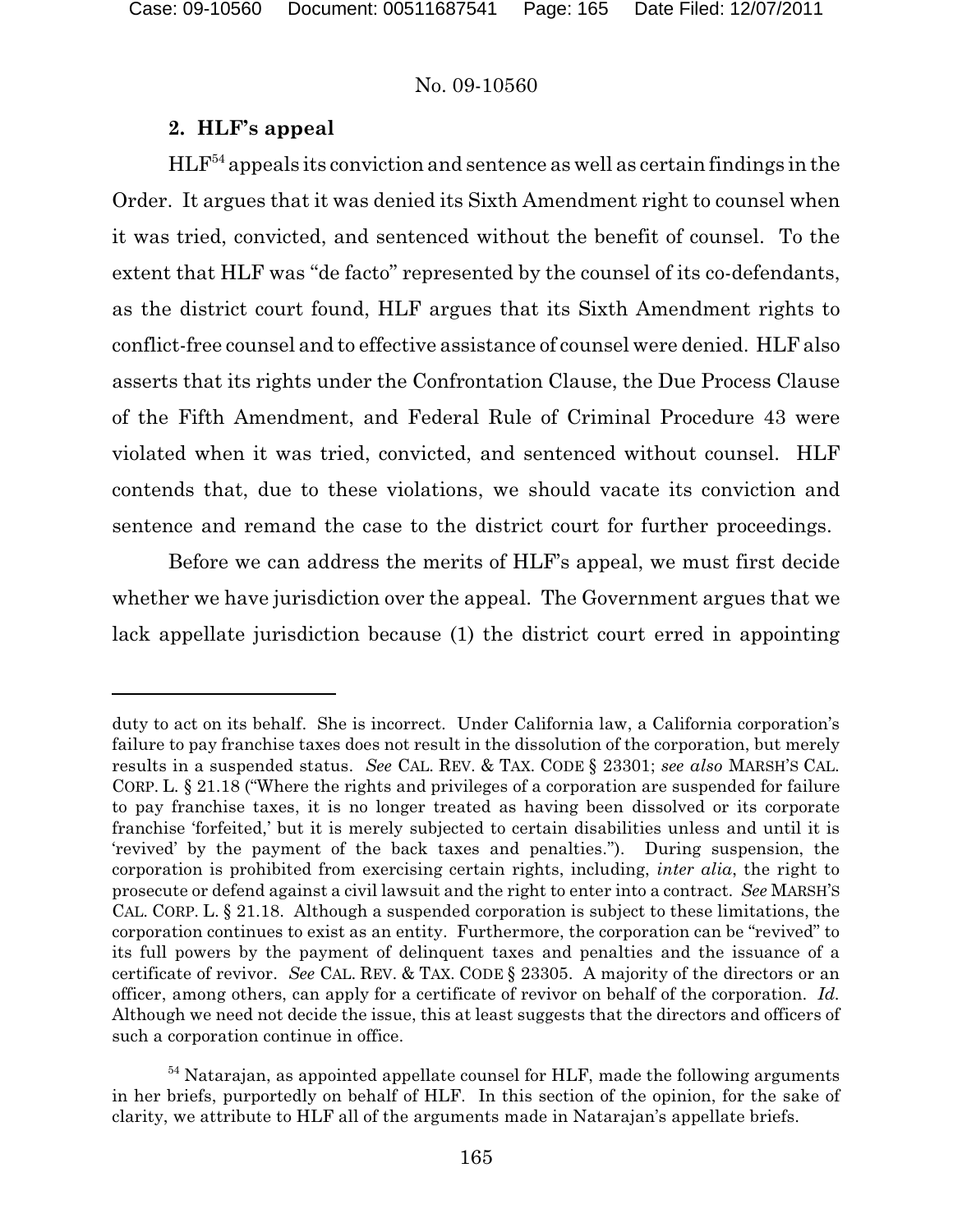Natarajan as appellate counsel and (2) Natarajan had no authority to file a notice of appeal on HLF's behalf.<sup>55</sup> The Government contends that HLF's notice of appeal was defective and that we must therefore dismiss the appeal. HLF argues that we have jurisdiction because the district court had the inherent authority to appoint Natarajan as appellate counsel and there was sufficient authorization under the circumstances. For the following reasons, we agree with the Government that HLF's notice of appeal was unauthorized and thus invalid, thereby depriving us of jurisdiction.

We review the district court's legal conclusions *de novo*. *See, e.g., United States v. Gomez*, 623 F.3d 265, 268 (5th Cir. 2010); *Magallon v. Livingston*, 453 F.3d 268, 271 (5th Cir. 2006). The district court's factual findings are reviewed for clear error. *Gomez*, 623 F.3d at 268. "We review *de novo* a district court's invocation of its inherent power . . . ." *F.D.I.C. v. Maxxam, Inc.*, 523 F.3d 566, 590 (5th Cir. 2008); *see also Positive Software Solutions, Inc. v. New Century Mortg. Corp.*, 619 F.3d 458, 460 (5th Cir. 2010). "[W]hen these inherent powers are invoked, they must be exercised with 'restraint and discretion.'*" Gonzalez v. Trinity Marine Group, Inc.*, 117 F.3d 894, 898 (5th Cir. 1997) (citation omitted). A district court's inherent power "is not a broad reservoir of power, ready at an imperial hand, but a limited source; an implied power squeezed from the need to make the court function." *F.D.I.C.*, 523 F.3d at 591.

In the Order, the district court decided from the unusual circumstances of the case "to find a *sui generis* solution" and appoint Natarajan as HLF's pro bono counsel, with her representation relating back to the date of her notice of appeal. HLF argues that the district court can exercise its inherent authority to appoint

<sup>&</sup>lt;sup>55</sup> The Government presents these arguments on cross-appeal from the district court's appointment of Natarajan, but the Government's arguments are more akin to a jurisdictional challenge to HLF's appeal. Therefore, although we do not consider the Government's arguments in the form of a cross-appeal, we consider them in determining whether we have appellate jurisdiction.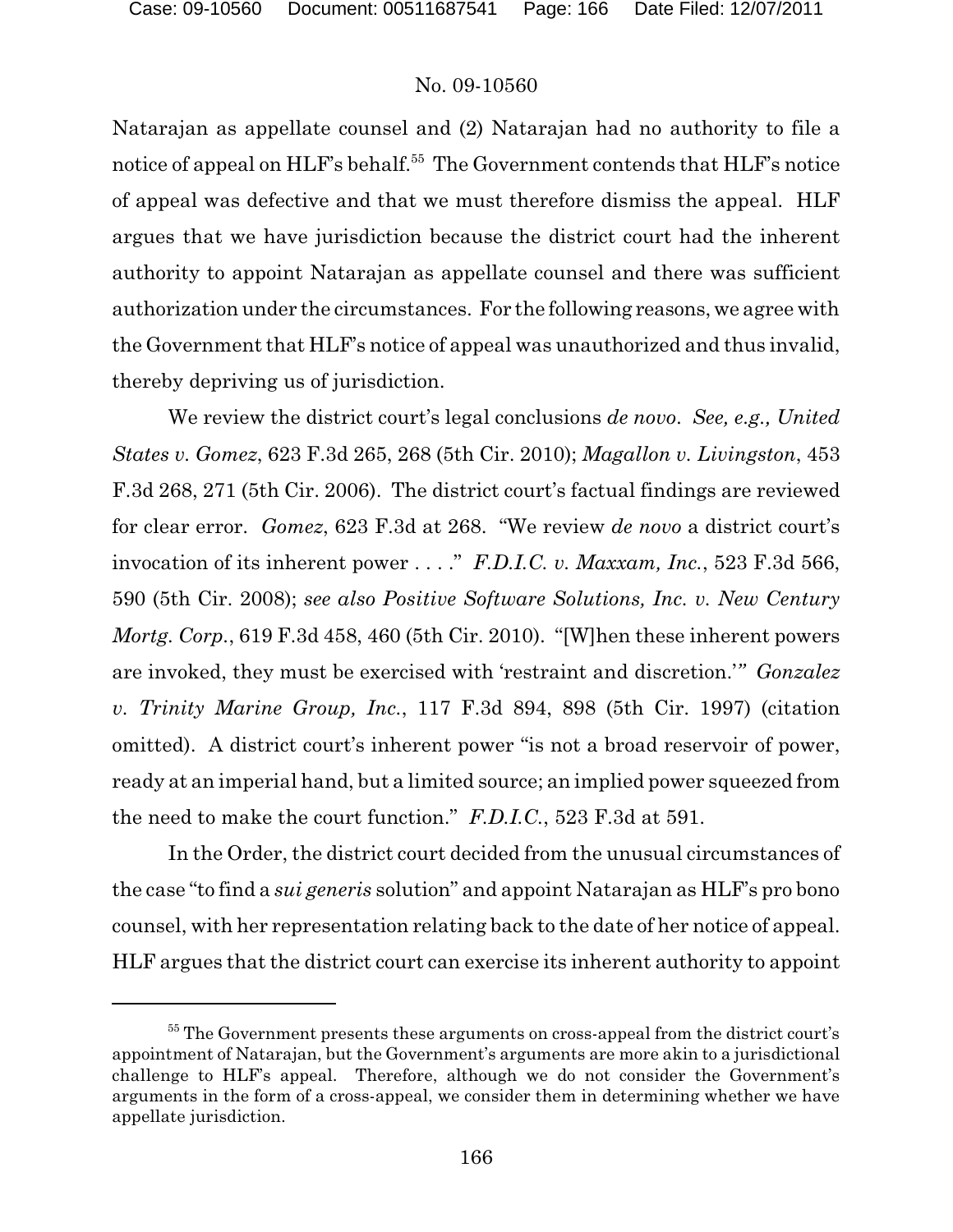counsel when necessary, and therefore Natarajan's appointment was proper. In support of its argument, though, HLF cites only cases involving a trial court appointing counsel at the trial stage of the proceeding.<sup>56</sup> See, e.g., United States *v. Bertoli*, 994 F.2d 1002, 1016–18 (3d Cir. 1993); *United States v. Accetturo*, 842 F.2d 1408, 1412–15 (3d Cir. 1988); *United States v. Rivera*, 912 F. Supp. 634, 639–40 (D.P.R. 1996); *United States v. Crosby*, 24 F.R.D. 15, 16 (S.D.N.Y. 1959). In the instant case, the district court exercised its inherent authority to appoint appellate counsel. We need not address whether it was within the district court's inherent authority to appoint appellate counsel because, even assuming the appointment of Natarajan was within the district court's inherent authority, there remains the issue whether Natarajan had the necessary authorization to file and pursue the appeal on behalf of HLF.

It is undisputed that no HLF representative authorized Natarajan to file a notice of appeal on HLF's behalf. Instead, the district court itself appointed Natarajan as HLF's counsel and retroactively authorized HLF's notice of appeal under its inherent authority. It is well established, however, that "the decision to appeal rests with the *defendant*." *Roe v. Flores-Ortega*, 528 U.S. 470, 479 (2000) (emphasis added); *see also* LEGAL ETHICS, LAWYER'S DESKBOOK ON PROFESSIONAL RESPONSIBILITY § 1.2–2(a) (2011–12 ed.) ("On these significant and central issues, such as the question of . . . whether to appeal, the client should have the final say."); RESTATEMENT (THIRD) OF LAW GOVERNING LAWYERS § 22(1) (2000) ("[T]he following and comparable decisions are reserved to the client[:] . . . whether to appeal in a civil proceeding or criminal prosecution."). A defendant is not required to pursue an appeal at all. Because the decision to appeal belongs exclusively to the defendant, the defendant's counsel may not prosecute an appeal—even if counsel believes it to be in the defendant's best

<sup>&</sup>lt;sup>56</sup> We express no opinion on the district court's inherent power to appoint trial counsel for an unrepresented corporation.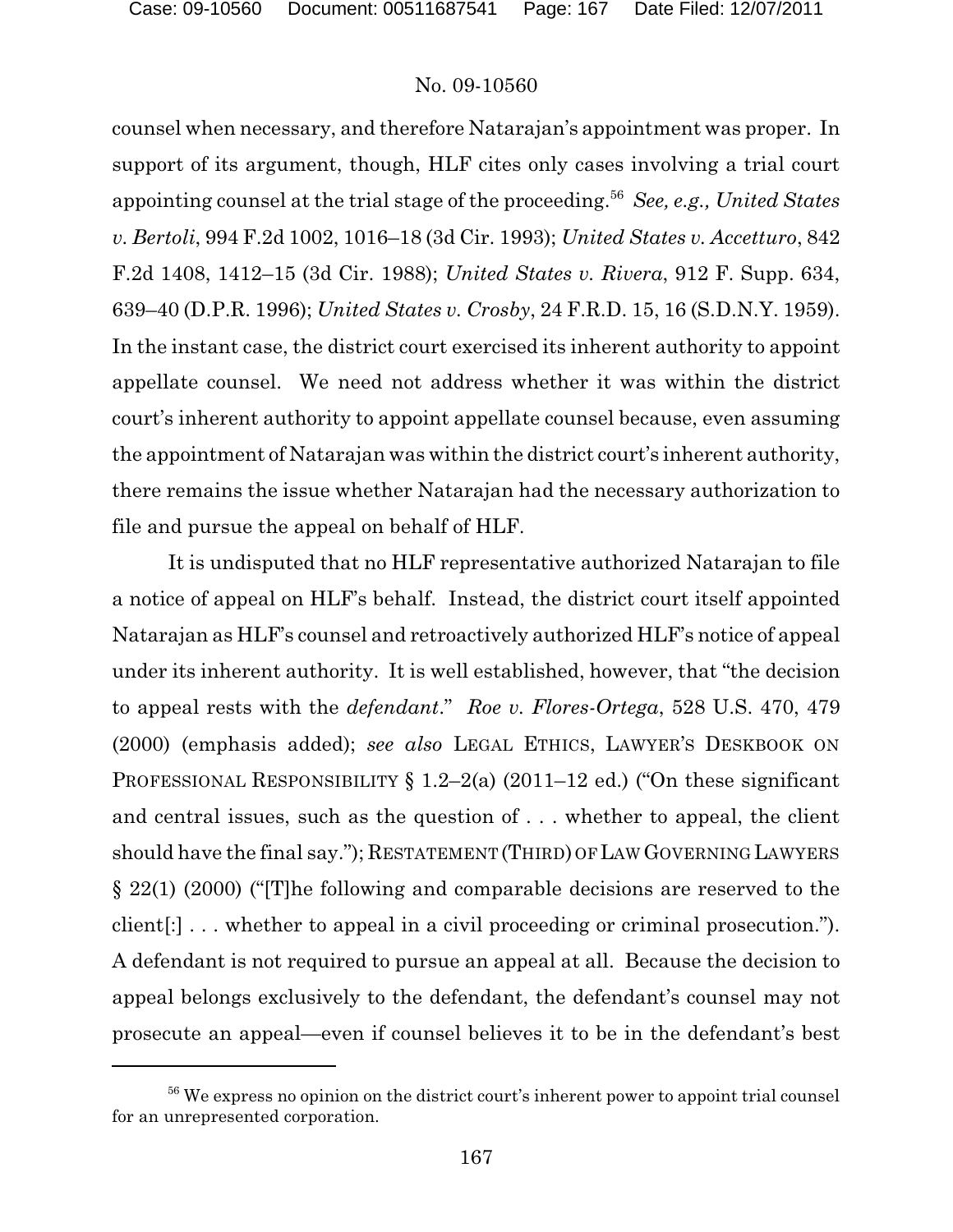interest—if the defendant chooses to forgo an appeal. For example, in *Smith v. Armontrout*, 857 F.2d 1228, 1230 (8th Cir. 1988), the Eighth Circuit held that a notice of appeal filed by court-appointed counsel on behalf of a capital murder defendant sentenced to death was unauthorized where the defendant indicated that he wanted the appeal dismissed. The court found that the notice of appeal was therefore ineffective and dismissed the appeal. *Id.*

Here, because the important decision whether to appeal is the province of the defendant, not of the district court or of defense counsel, we conclude that the district court erred in assuming that it could authorize the appeal on behalf of HLF. Natarajan lacked authorization from HLF to file an appeal. As an academic with no connection to HLF, Natarajan took it upon herself to file a notice of appeal on HLF's behalf. The district court's decision to appoint Natarajan with purported authority to appeal, although laudable in its intent, does not overcome the deficiency. The notice of appeal was unauthorized and thus invalid. We hold, therefore, that HLF's appeal must be dismissed in light of the defective notice of appeal.<sup>57</sup>

Our foregoing analysis regarding a district court's authority to authorize a notice of appeal is expressly confined to the facts of this case. We hold only that the district court could not authorize a notice of appeal filed on behalf of an

 $57$  Natarajan contends that, if we find that the notice of appeal was unauthorized, we should order an equitable remedy to allow HLF to appeal its conviction and sentence. Natarajan posits that we could equitably excuse the insufficient authorization or appoint a third party to serve as HLF's representative to authorize and direct the appeal. The Government responds that HLF is not without procedural avenues to challenge its conviction and sentence, as HLF may collaterally attack its conviction through a petition for a writ of error *coram nobis*. *See United States v. Rad-O-Lite of Philadelphia, Inc.*, 612 F.2d 740, 744 (3d Cir. 1979) (holding that a writ of *coram nobis* is the mechanism through which "persons not held in custody can attack a conviction for fundamental defects, such as ineffective assistance of counsel" and that "[c]ourts regularly have allowed corporations to petition for coram nobis"). We need not decide this question on appeal, and we therefore decline to impose the equitable remedy urged by Natarajan.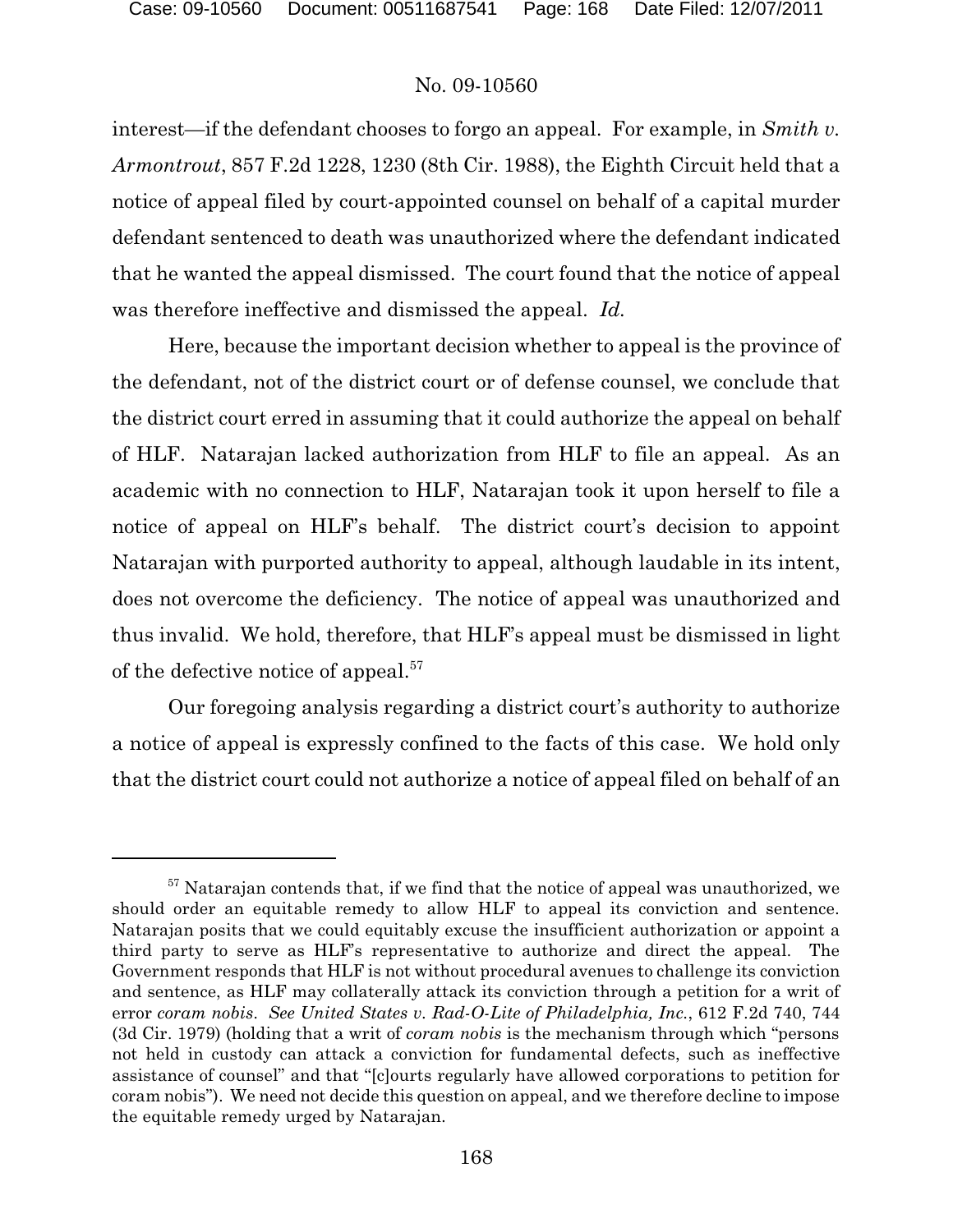unrepresented defendant corporation by an attorney with no connection to the defendant and where no corporate representative authorized the appeal.

For the foregoing reasons, we dismiss HLF's appeal for lack of jurisdiction.

# **3. Hollander's appeal**

Hollander separately appeals the Order. Specifically, she argues that we should vacate the following portion of the Order: "Ms. Hollander's failure to disclose to Judge Fish the potential effect of her firm's withdrawal before the first trial and her failure to disclose to the undersigned the potential effect of HLF being unrepresented during the second trial showed a complete lack of candor and a failure to diligently inform the Court of a material fact." Hollander asserts that the district court erred in finding that she committed professional misconduct. Although Hollander may well be correct that the district court's criticism was undeserved in light of the numerous discussions about HLF's representation by all parties during both trial proceedings, we do not reach the merits of her appeal. We conclude that Hollander's appeal does not present a justiciable case or controversy, and we therefore dismiss the appeal for lack of jurisdiction.

Hollander correctly notes that in *Walker v. City of Mesquite*, 129 F.3d 831 (5th Cir. 1997), we set out this circuit's rule as to whether a trial court's sanction of attorney conduct is a reviewable appellate issue. In *Walker*, we held that "the importance of an attorney's professional reputation, and the imperative to defend it when necessary, obviates the need for a finding of monetary liability or other punishment as a requisite for the appeal of a court order *finding professional misconduct*." *Id.* at 832–33 (emphasis added). Therefore, under *Walker*, if the Order had contained a finding that Hollander had committed professional misconduct, we would have jurisdiction to review her appeal.

We find, however, that the contested language in the Order may have questioned counsel's performance, but it stopped short of an actual finding of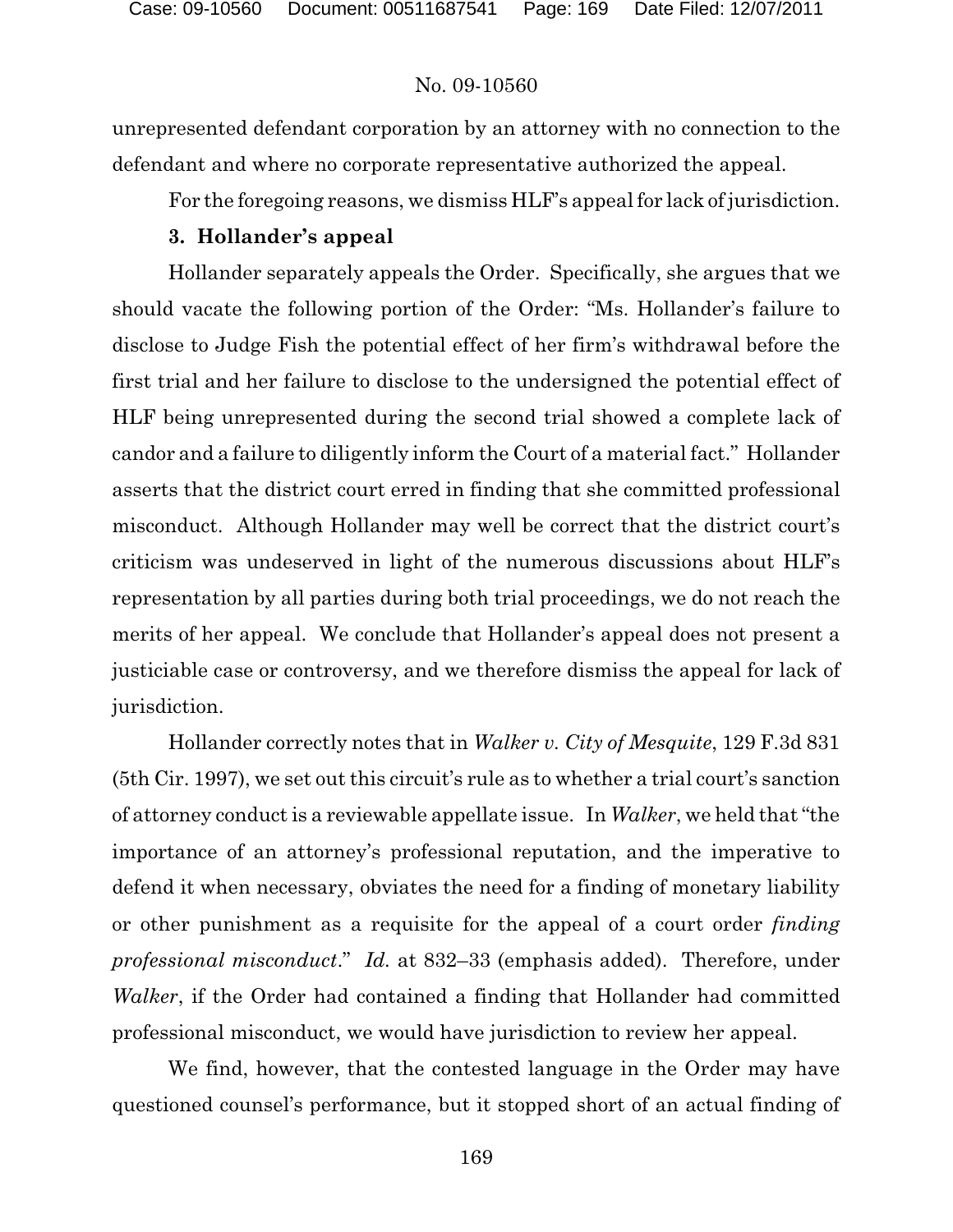professional misconduct. *Cf. Walker*, 129 F.3d at 832–33 (holding that the trial court's finding that the attorney was "guilty of blatant misconduct" constituted "a blot on [the attorney's] professional record" and presented a reviewable appellate issue). The district court was not engaged in a disciplinary hearing, nor did the court expressly conclude that Hollander violated a legal or ethical duty or rule. Its off-the-cuff remark did not constitute the imposition of a sanction. We think the court's statement is more akin to a "'negative comment or observation from a judge's pen about an attorney's conduct or performance,'" which, unlike a finding of professional misconduct, does not present an appealable issue. *See Butler v. Biocore Med. Techs., Inc.*, 348 F.3d 1163, 1168 (10th Cir. 2003) (quoting *United States v. Gonzales*, 344 F.3d 1036, 1047 (10th Cir. 2003)) (internal quotation marks omitted); *see also Keach v. Cnty. of Schenectady*, 593 F.3d 218, 225 (2d Cir. 2010) ("An appellate court can reverse an order imposing a sanction or making a finding that an attorney has violated a rule of professional conduct; it has no power to reverse a judge's poor opinion of the skill or trustworthiness of a lawyer who has appeared before him or her."). Therefore, because the Order did not impose a sanction or make a finding of professional misconduct, we have no jurisdiction over Hollander's appeal, and the appeal is dismissed.

# **III. CONCLUSION**

For the foregoing reasons, we AFFIRM the judgments of conviction and sentences for the individual defendants, Mohammad El-Mezain, Ghassan Elashi, Shukri Abu Baker, Abdulrahman Odeh, and Mufid Abdulqader. We DISMISS for lack of appellate jurisdiction the separate appeal filed by the Holy Land Foundation for Relief and Development, and we DISMISS for lack of appellate jurisdiction the appeal filed by Nancy Hollander.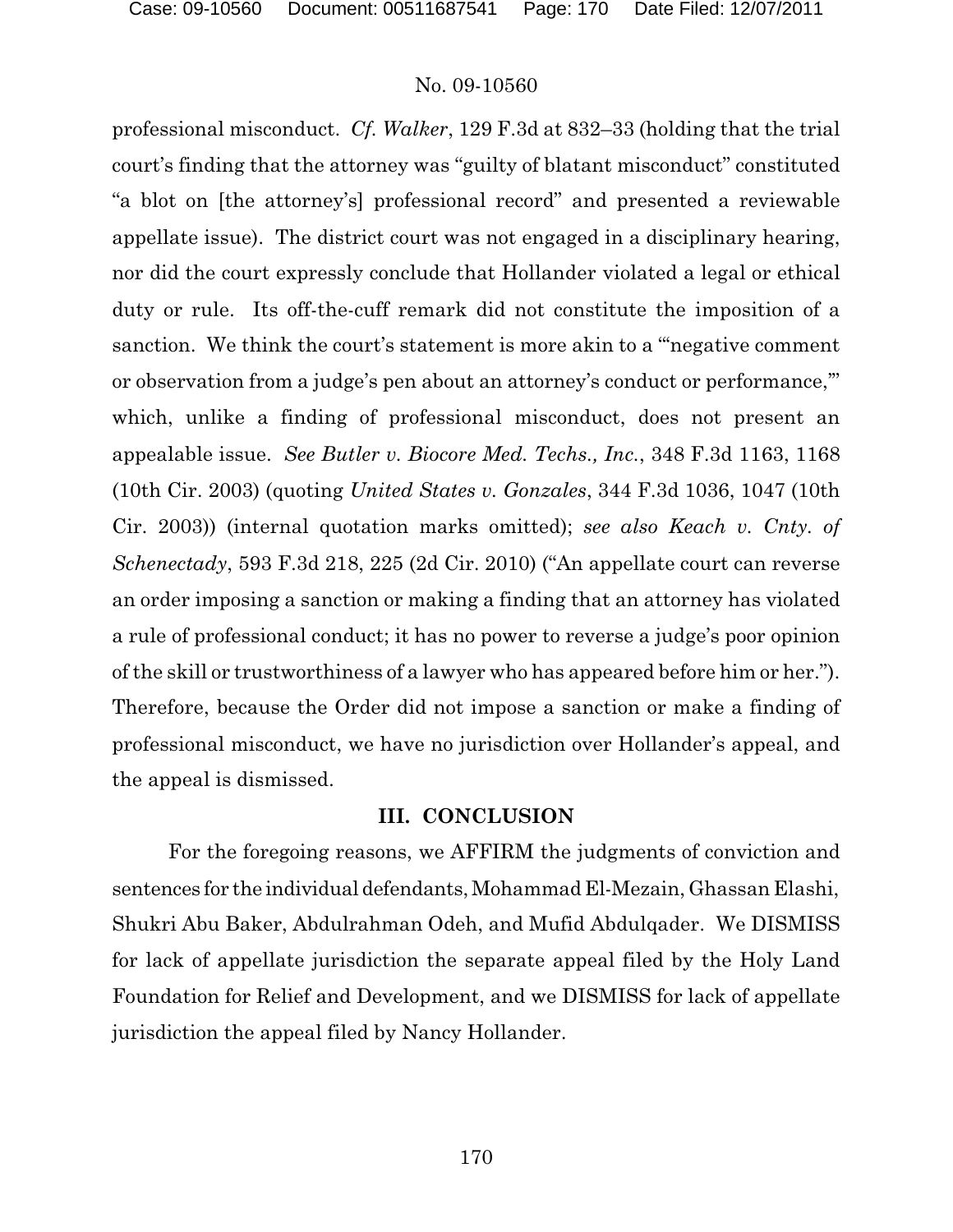# *United States Court of Appeals*

**LYLE W. CAYCE CLERK**

**TEL. 504-310-7700 600 S. MAESTRI PLACE NEW ORLEANS, LA 70130**

December 07, 2011

MEMORANDUM TO COUNSEL OR PARTIES LISTED BELOW Regarding: Fifth Circuit Statement on Petitions for Rehearing or Rehearing En Banc Nos. 09-10560, USA v. Mohammad El-Mezain, et al 08-10664, USA v. Baker, etal 08-10774, USA v. El-Mezain 10-10590, USA v. Holy Land Foundation for Relief and Development 10-10586, USA v. Hollander USDC No. 3:04-CR-240-3 USDC No. 3:04-CR-240-2 USDC No. 3:04-CR-240-4 USDC No. 3:04-CR-240-7 USDC No. 3:04-CR-240-8 USDC No. 3:04-CR-240-1 ---------------------------------------------------

Enclosed is a copy of the court's decision. The court has entered judgment under FED. R. APP. P. 36. (However, the opinion may yet contain typographical or printing errors which are subject to correction.)

FED. R. APP. P. 39 through  $41$ , and  $5<sup>TH</sup>$  CIR. RULES 35, 39, and  $41$ govern costs, rehearings, and mandates. **5TH CIR. RULES 35 and 40 require you to attach to your petition for panel rehearing or rehearing en banc an unmarked copy of the court's opinion or order.** Please read carefully the Internal Operating Procedures (IOP's) following FED. R. APP. P. 40 and  $5<sup>TH</sup>$  CIR. R. 35 for a discussion of when a rehearing may be appropriate, the legal standards applied and sanctions which may be imposed if you make a nonmeritorious petition for rehearing en banc.

Direct Criminal Appeals. 5TH CIR. R. 41 provides that a motion for a stay of mandate under FED. R. APP. P. 41 will not be granted simply upon request. The petition must set forth good cause for a stay or clearly demonstrate that a substantial question will be presented to the Supreme Court. Otherwise, this court may deny the motion and issue the mandate immediately.

Pro Se Cases. If you were unsuccessful in the district court and/or on appeal, and are considering filing a petition for certiorari in the United States Supreme Court, you do not need to file a motion for stay of mandate under FED. R. APP. P. 41. The issuance of the mandate does not affect the time, or your right, to file with the Supreme Court.